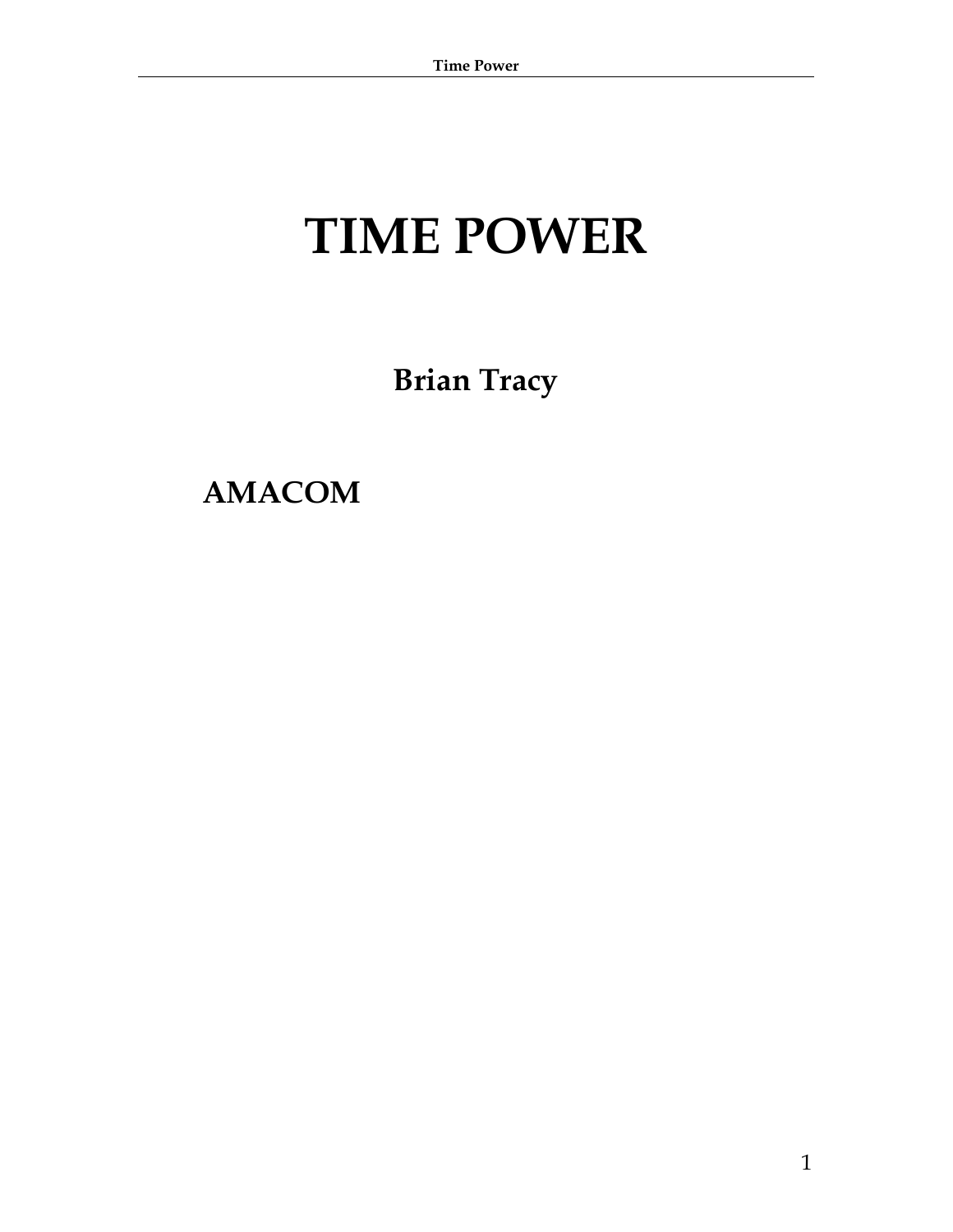# **Dedication**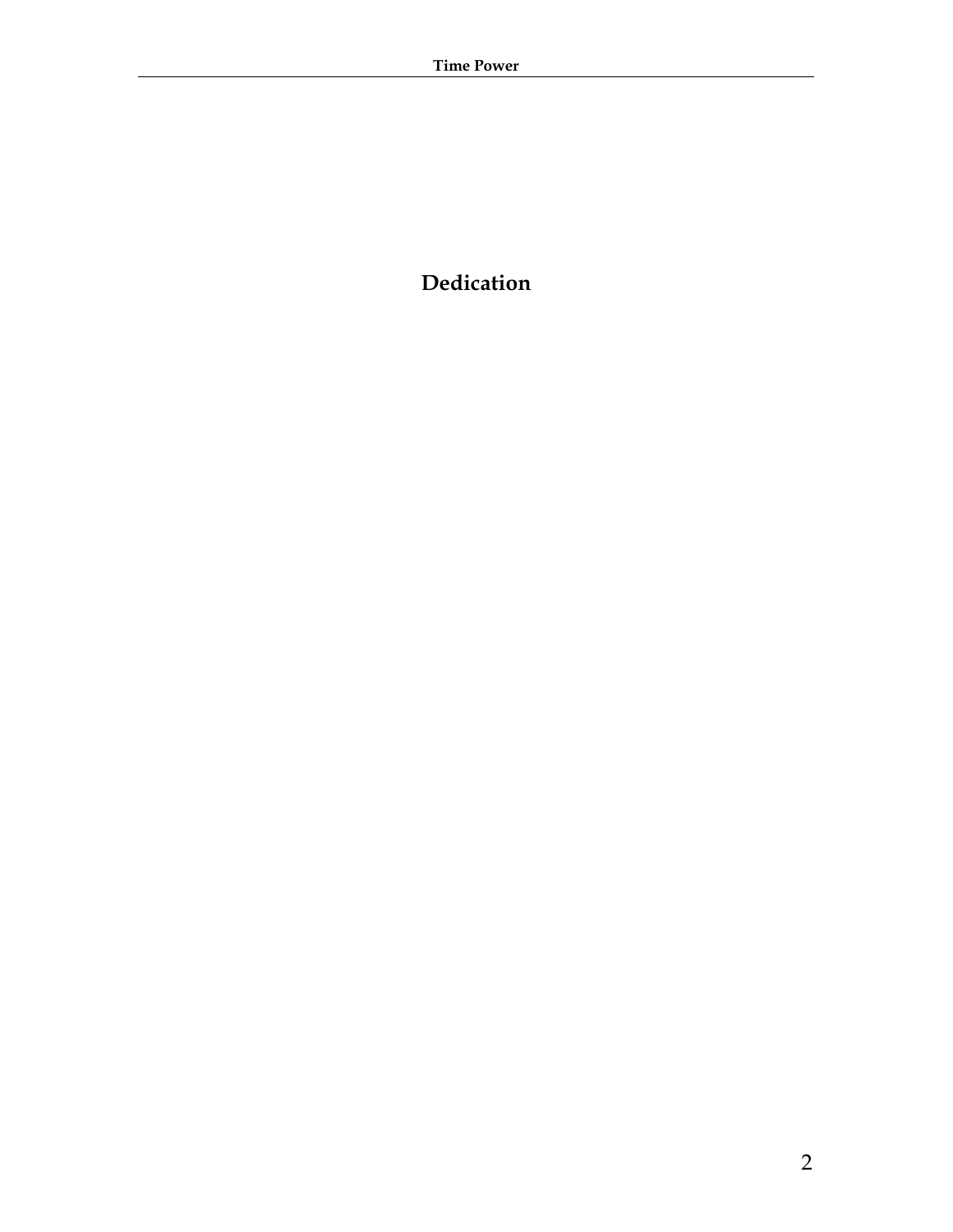## **Time Power**

# **Table of Contents**

Introduction – Getting More Done Faster

Chapter One – The Psychology of Time Management

Chapter Two – Setting Goals and Objectives

Chapter Three – Getting Yourself Organized

Chapter Four – Establishing Proper Priorities

Chapter Five – Getting Things Done

Chapter Six – Managing Multi-Task Jobs

Chapter Seven – Time Saving Techniques

Chapter Eight – Overcoming Procrastination

Chapter Nine – Keeping Up

Chapter Ten – Saving Time With Others

Chapter Eleven – Time Management for Salespeople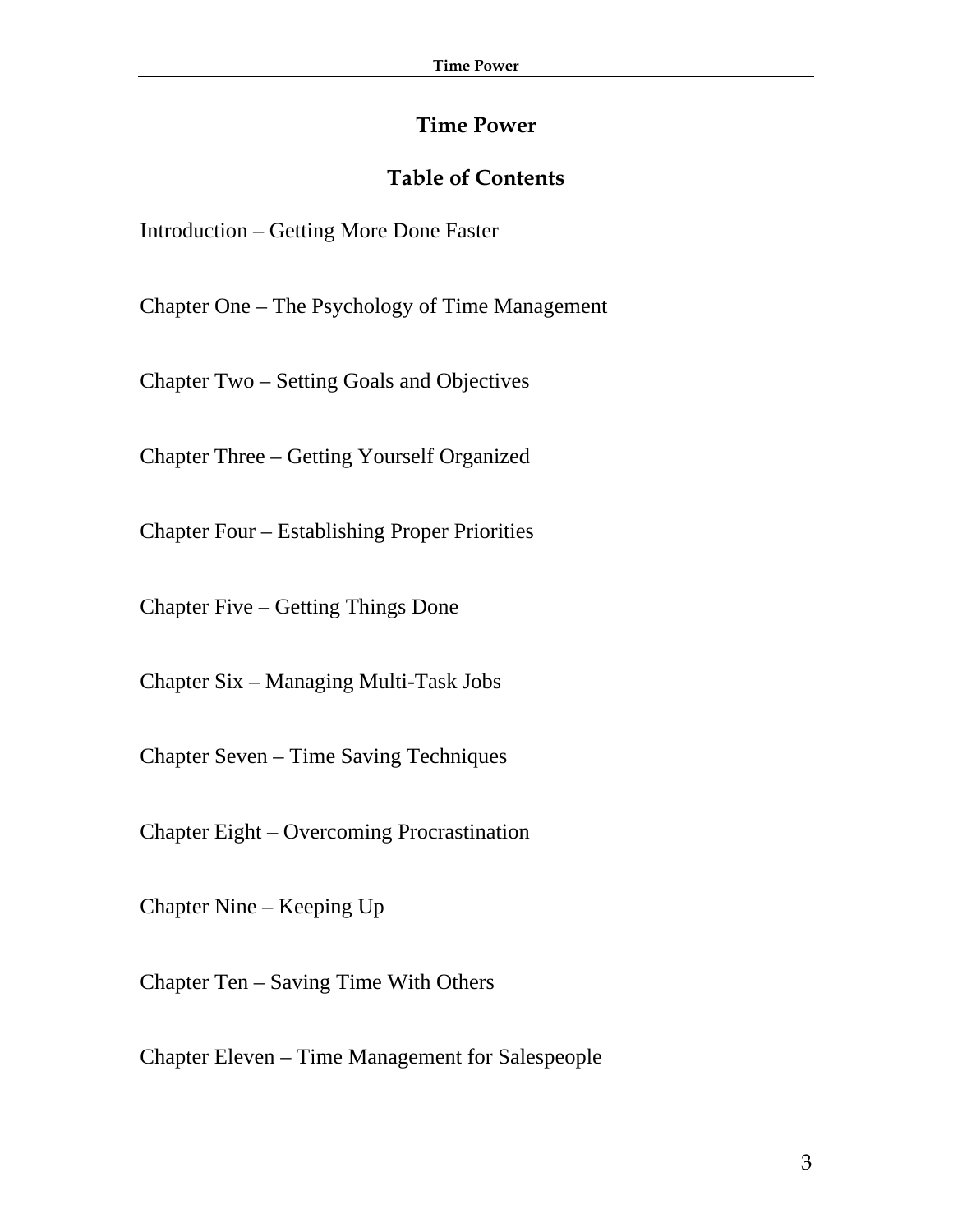Chapter Twelve – The Philosophy of Time Management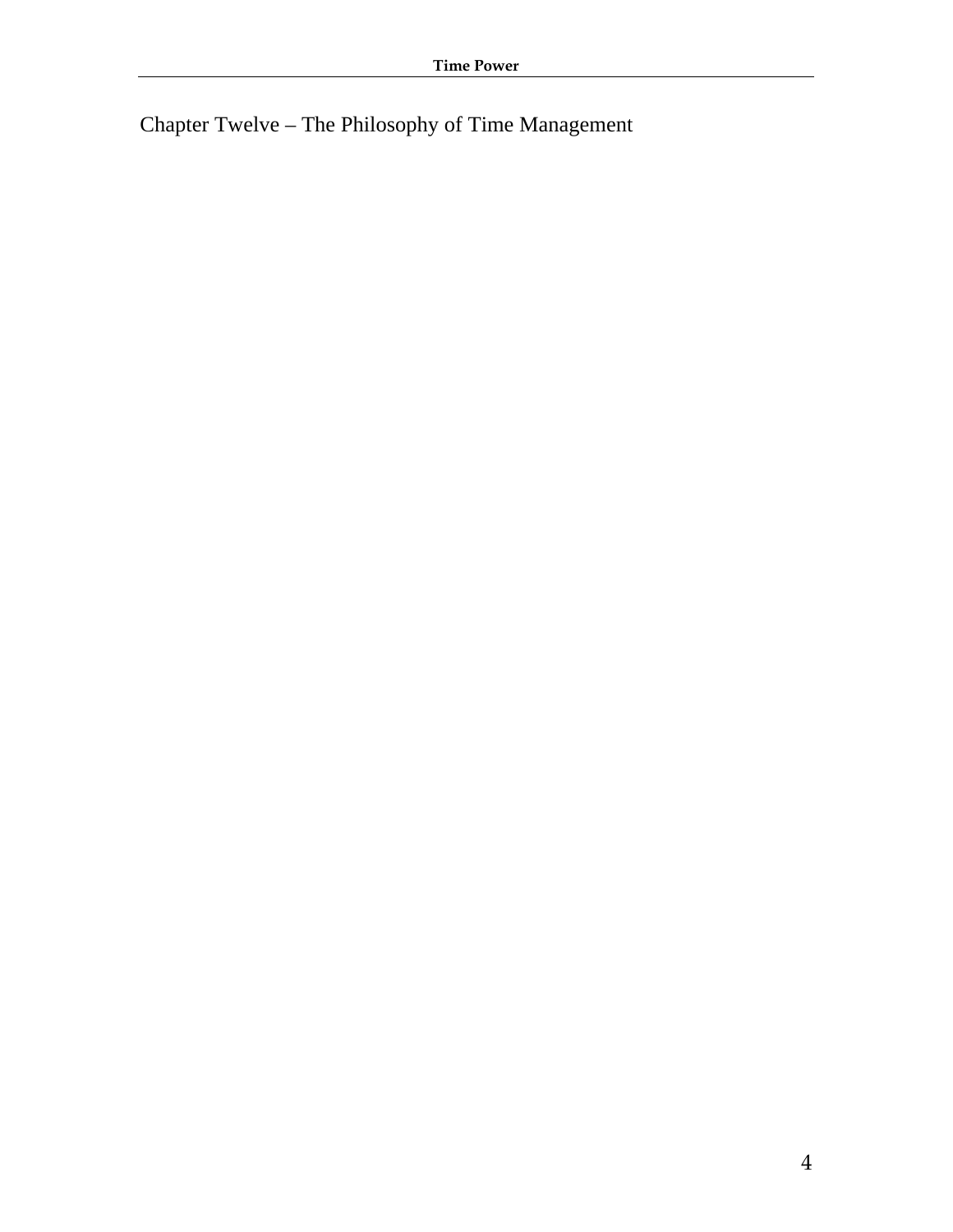#### **Introduction**

#### **Getting More Done Faster**

*"Success is focusing the full power of all you are on what you have a burning desire to achieve."* (Wilferd A. Peterson)

Thank you for reading this book. I know how busy you are, and even reading a book on Time Management is something that you seldom have the time to do. I promise you that in the pages ahead you will learn more practical and immediately usable ideas, methods, strategies and techniques for getting more done *faster* than you ever have before. When you learn and apply these powerful, practical techniques, you will dramatically improve the quality of your life in every area.

Throughout the ages, the greatest minds of all time have dedicated themselves to answering the question "How shall we live in order to be happy?" Sigmund Freud, the father of modern psychology, wrote that the primary motivation of human beings is the "pleasure principle," the constant striving toward the things give us pleasure and that make us feel good about ourselves and out lives.

In the final analysis, we all want to be happy. We spend most of our lives searching for the combination of lifestyle ingredients, relationships, work, money, sports, hobbies and other activities that will give us the deep down feeling of happiness and well being we seek. This book on Time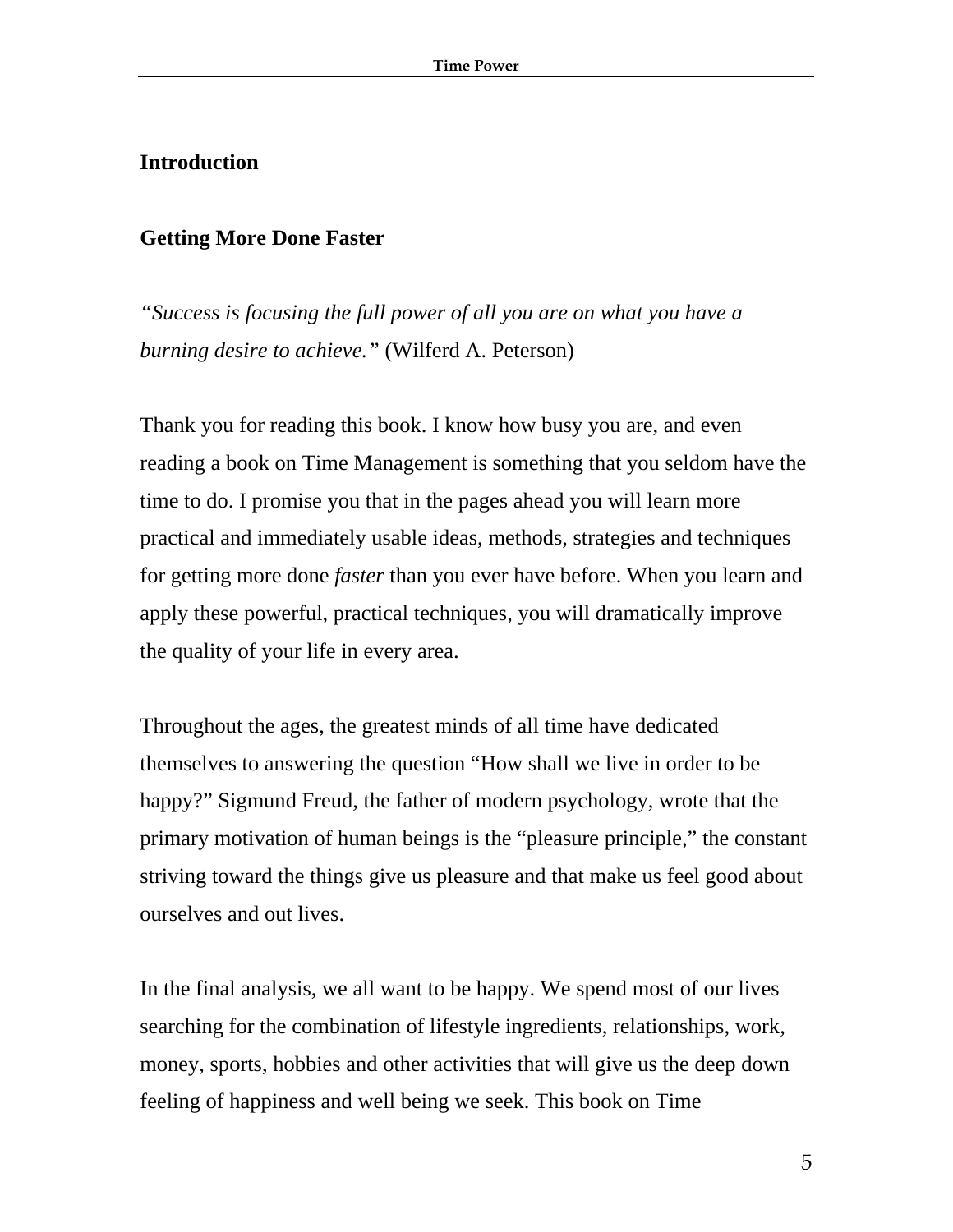management is designed to give you hundreds of valuable ideas you can use immediately to organize your life and activities, so that you can get more of the things that you want and need to achieve your own happiness.

#### **Time Management Is a Tool**

Time management can be viewed as a *tool* with which you can build a great life, marked by high achievement and a tremendous feeling of satisfaction and accomplishment. Time management can be looked upon as a *vehicle* that can carry you from wherever you are to wherever you want to go. Time management can be seen as a set of *personal disciplines* that, once mastered, will enable you to be, have and do anything you want or need to achieve whatever successes in life give you the greatest pleasure and happiness.

This book is the result of more than 20 years of research and teaching in the area of personal effectiveness, and is based on my 25 years of experience in sales, marketing, management and consulting in more than 500 corporations.

#### **The Common Denominator of Success**

The more I studied success and successful people, the more obvious it became to me that they all had one thing in common. They all placed a very high value on their time, and they continually worked at becoming better organized and more efficient.

I eventually came to the conclusion that no success is possible without excellent time management skills. You cannot even imagine a happy,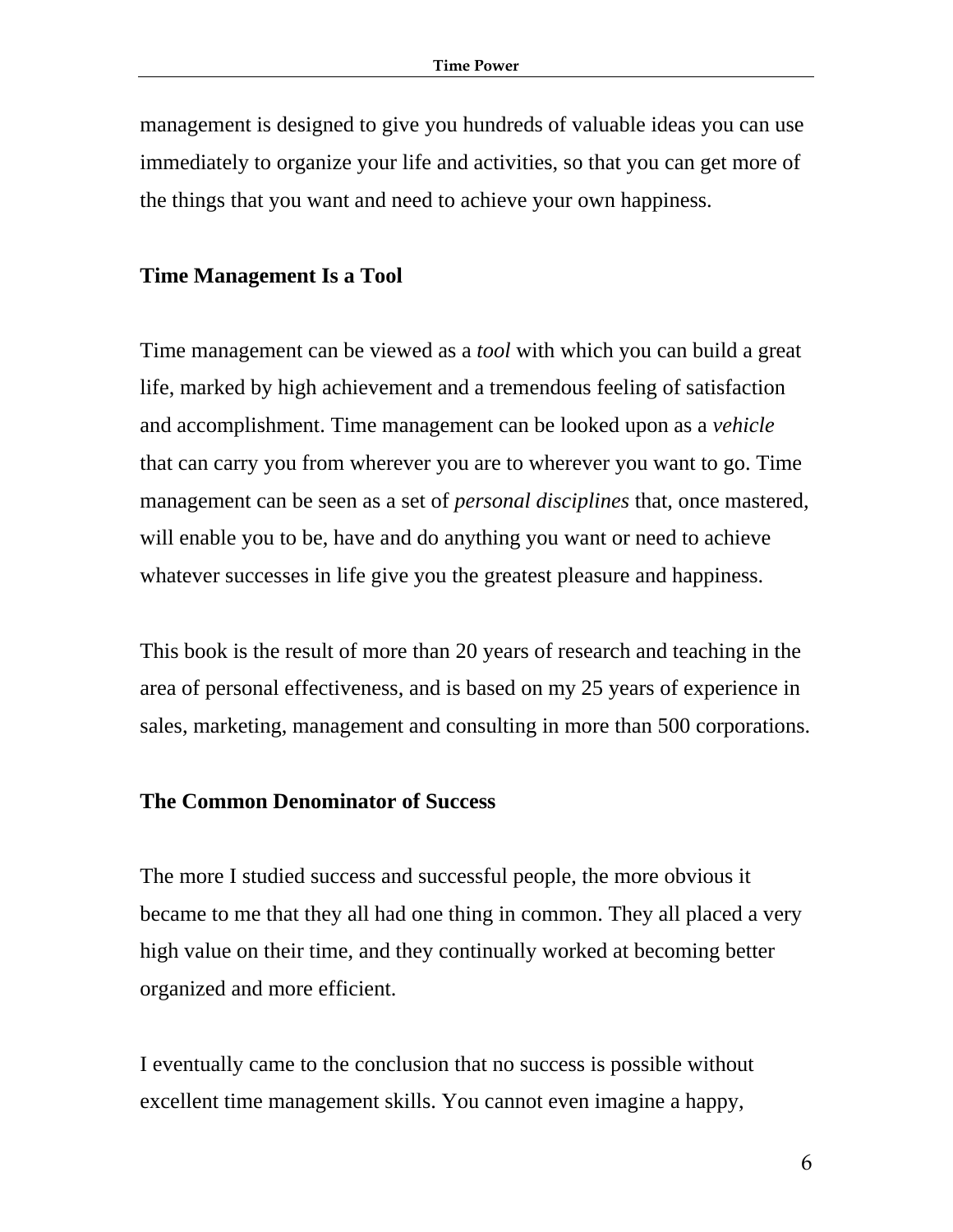fulfilled person whose life is in a state of disorganization and disarray. The best discovery I made was that, when you develop the disciplines of time management, you simultaneously develop many of the other habits that lead to high achievement, wealth and success in every part of your life.

The starting point of developing good time management skills is for you to realize that time management is really *life* management. It is the way you take care of your most precious gift. As Benjamin Franklin once said*, "Do you love life? Then do not squander time, for that's the stuff that life is made of."* 

As you learn to master your time, you simultaneously master your life and take complete control over your future.

# **A Handbook for High Performance**

This book is designed to give you every tool that you will ever need to become excellent in time management in your career and personal life. As you read, think about how you could apply these ideas immediately. Underline key points and make notes. Implement the action exercises at the end of each chapter. Be prepared to read and review this book more than once if you wish to memorize and internalize these ideas permanently. Spaced repetition is essential to learning.

Once you master these skills, you will be set up for a lifetime of increased personal efficiency, and high achievement. You will become a new person,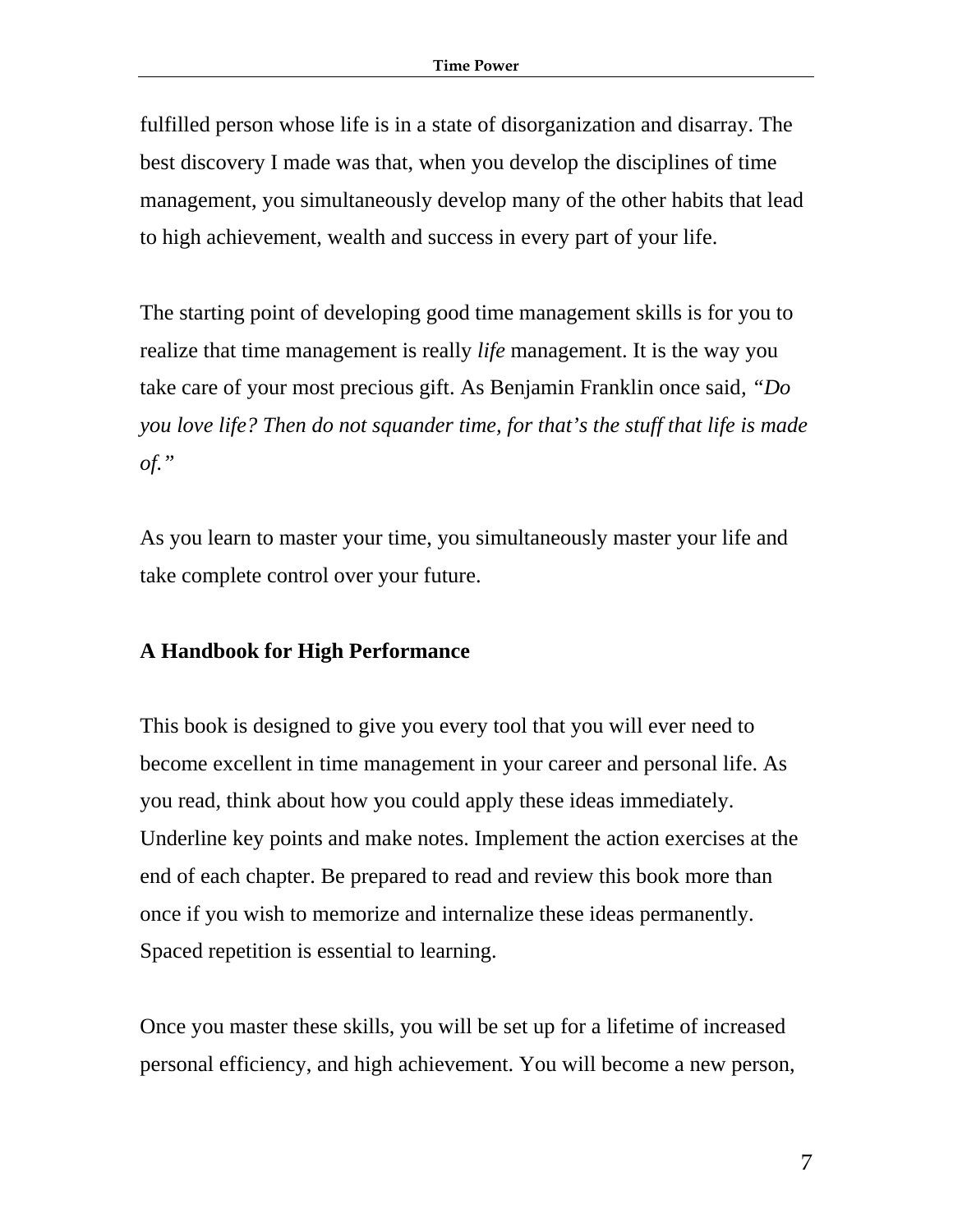with a new way of looking at life. You will get more done in less time than you ever thought possible. You will take complete control over your life.

*"When every physical and mental resource is focused, one's power to solve a problem multiplies tremendously."* (Norman Vincent Peale)

#### **Chapter One**

#### **The Psychology of Time Management**

*"The mind is the limit. As long as the mind can envision the fact that you can do something, you can do it – as long as you believe 100 percent."*  (Arnold Schwarzenegger)

The Law of Correspondence says that your outer life tends to be a mirror image of your inner life. Everywhere you look, there you are. Everywhere you look, you see yourself reflected back. You do not see the world as it is, but as you are - inside. If you want to change what is going on in the world around you - your relationships, results and rewards - you have to change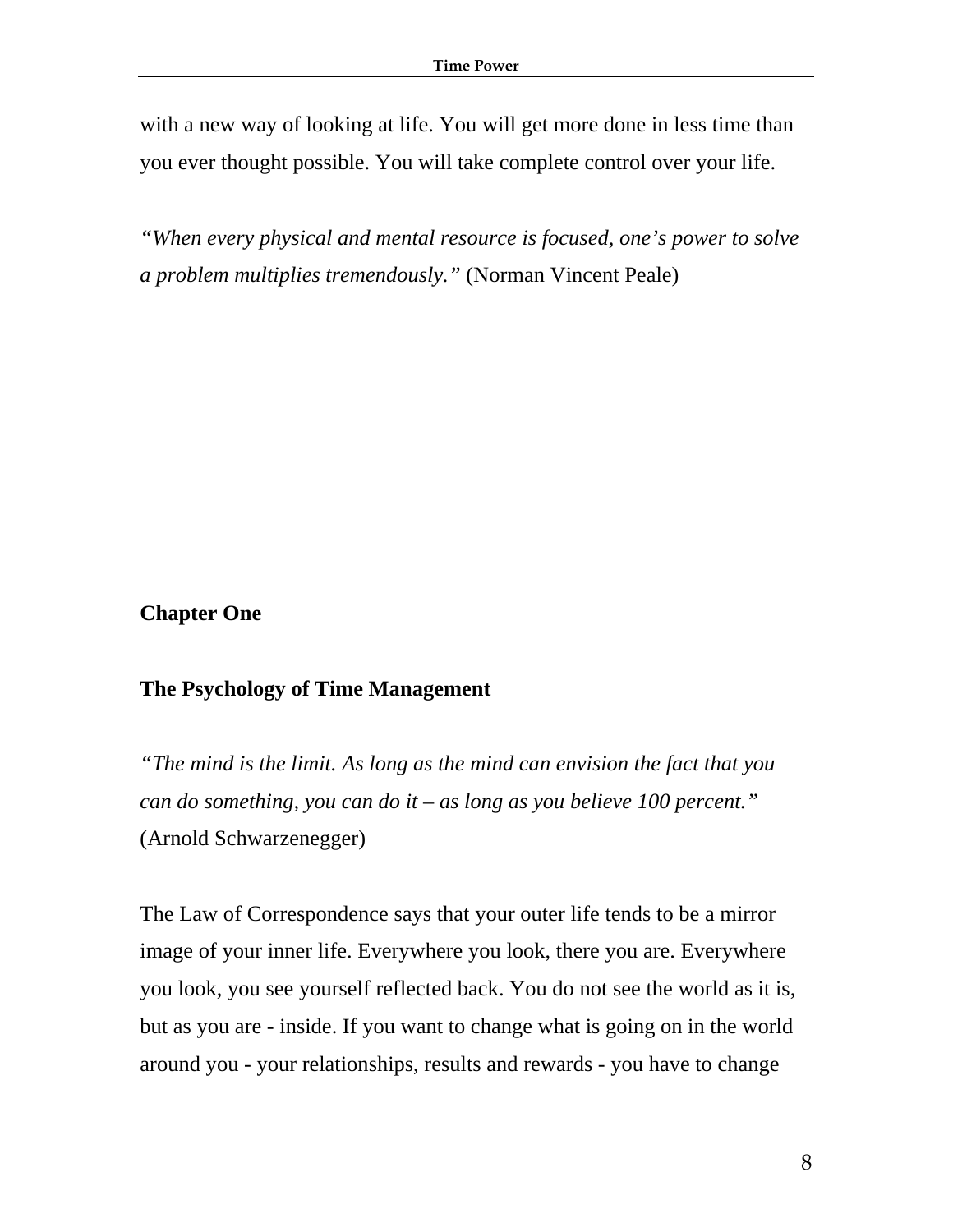what is going on in the world *inside* you. Fortunately, this is the only part of your life over which you have complete control.

## **The Starting Point of Success**

The starting point of becoming excellent in time management is *desire*. Almost everyone feels that their time management skills could be vastly better than they are. People resolve, over and over again, to get serious about time management by focusing, setting better priorities and overcoming procrastination. They intend to get serious about time management sometime, but unfortunately, *"the road to hell is paved with good intentions."* 

The key to motivation is "motive." For you to develop sufficient desire to develop Time Power, you must be intensely motivated by the benefits you feel you will enjoy. You must want the results badly enough to overcome the natural inertia that keeps you doing things the same old way. Here are four good reasons for practicing what you learn in this book.

#### **1. Gain Two Extra Hours Each Day**

You will gain at least two additional productive hours per day by practicing what you learn in this book. Just think! What could you do or accomplish if you had the gift of two extra working hours each day. What projects could you start and complete? What books could you write and publish? What subjects could you learn and master? What could you accomplish with two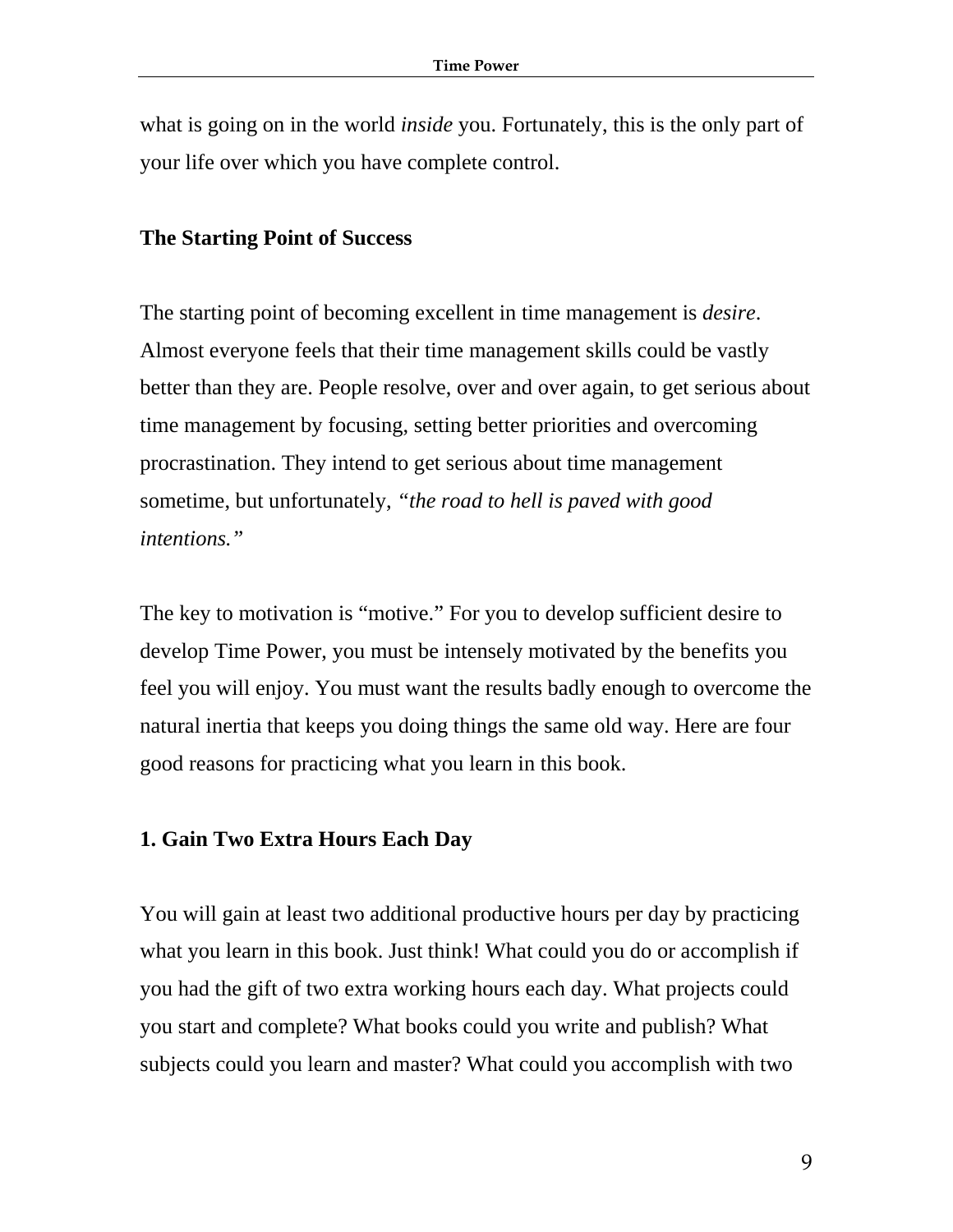extra hours that you were able to focus and concentrate on completing highvalue tasks?

Two extra hours per day, multiplied by five days per week, equals ten extra hours per week. Ten extra hours per week multiplied by 50 weeks per year would give you 500 extra productive hours each year. 500 hours translates into more than twelve 40-hour weeks, or the equivalent of three extra months of productive working time each year.

By gaining two productive hours each day, you could transform your personal and working life. You could achieve all your goals, double your income over the next two to three years, and eventually achieve financial independence, if not become rich.

#### **2. Improve Your Productivity and Performance**

Your productivity, performance and income will increase by at least 25% over the next year. Two extra hours, in addition to the eight hours that you work each day, is equal to a 25% increase.

What you are earning today is what you are being paid today as a result of what you are producing today. If you increase your productivity by 25% or more, you must eventually earn and be paid 25% more. And if your current boss won't pay you for improved performance, some other boss will come along and gladly give you more money for your ability to produce greater results.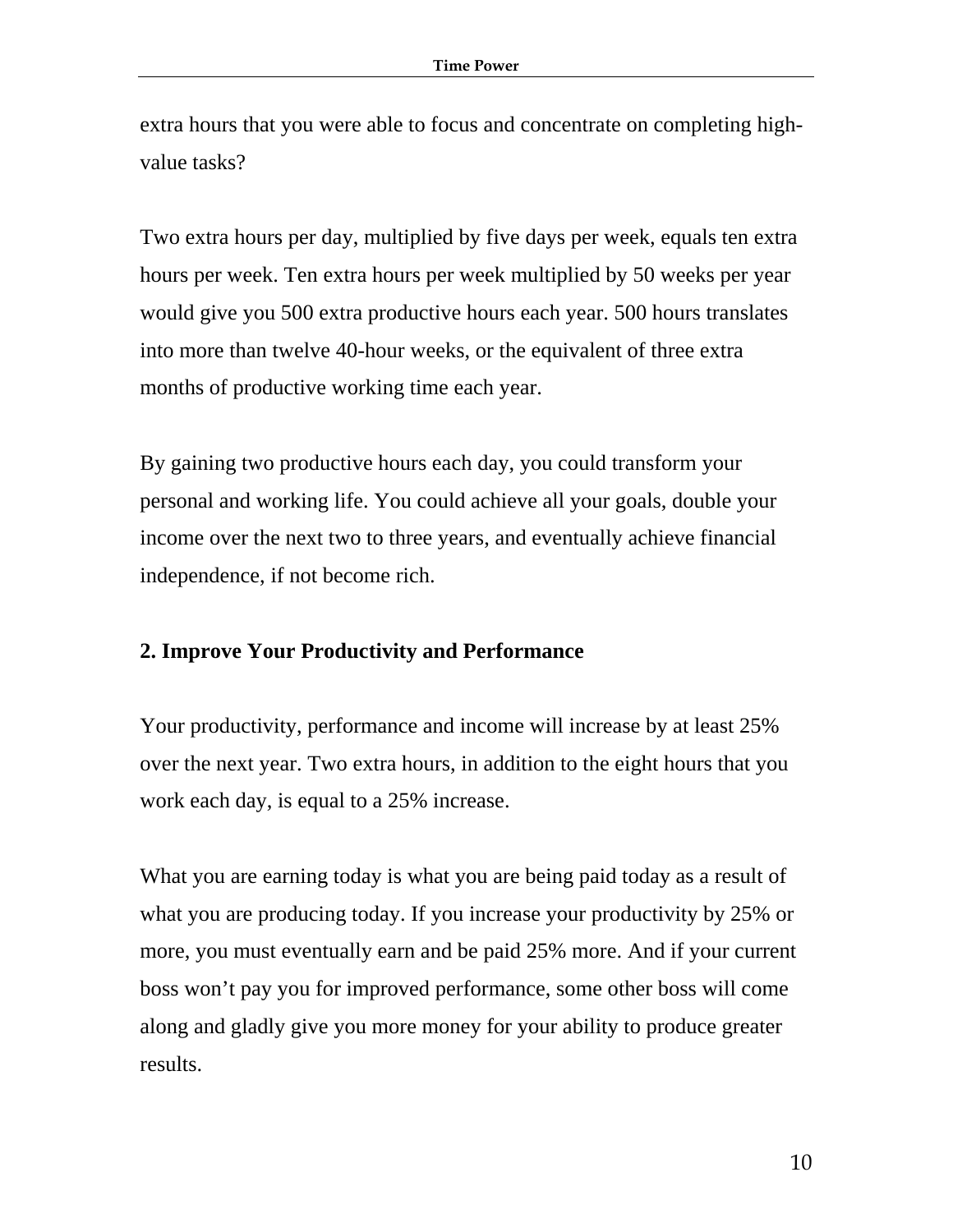#### **3. Increase Your Sense of Control**

You will have more energy and less stress as you practice these ideas. You will have a greater sense of control over your work and your personal life. You will feel like the master of your own destiny, and a power in your own life. You will feel more positive and powerful in every part of your life.

Over the years, psychologists have done extensive research in the area of what is called "Locus of Control." They have discovered that you feel positive about yourself and your life to the degree to which you feel in charge of your life; you have an "internal" locus of control. With an internal locus of control, you feel that your life is in your own hands, You make your own decisions and you are responsible for your own actions and outcomes. You are the primary creative force in your own life.

Psychologists have also found that if you have an "external" locus of control, in that you feel that you are controlled by people and circumstances outside of yourself, such as your boss, your bills, your family, your health or some other factor, you will feel negative, angry and often depressed. You will feel frustrated and unable to change. You will develop what is called "learned helplessness" and see yourself more as a "creature of circumstances" rather than a "creator of circumstances." When you have an external locus of control, you feel that you are a prisoner of external forces. You often see yourself as a victim.

#### **Take Control of Your Time and Your Life**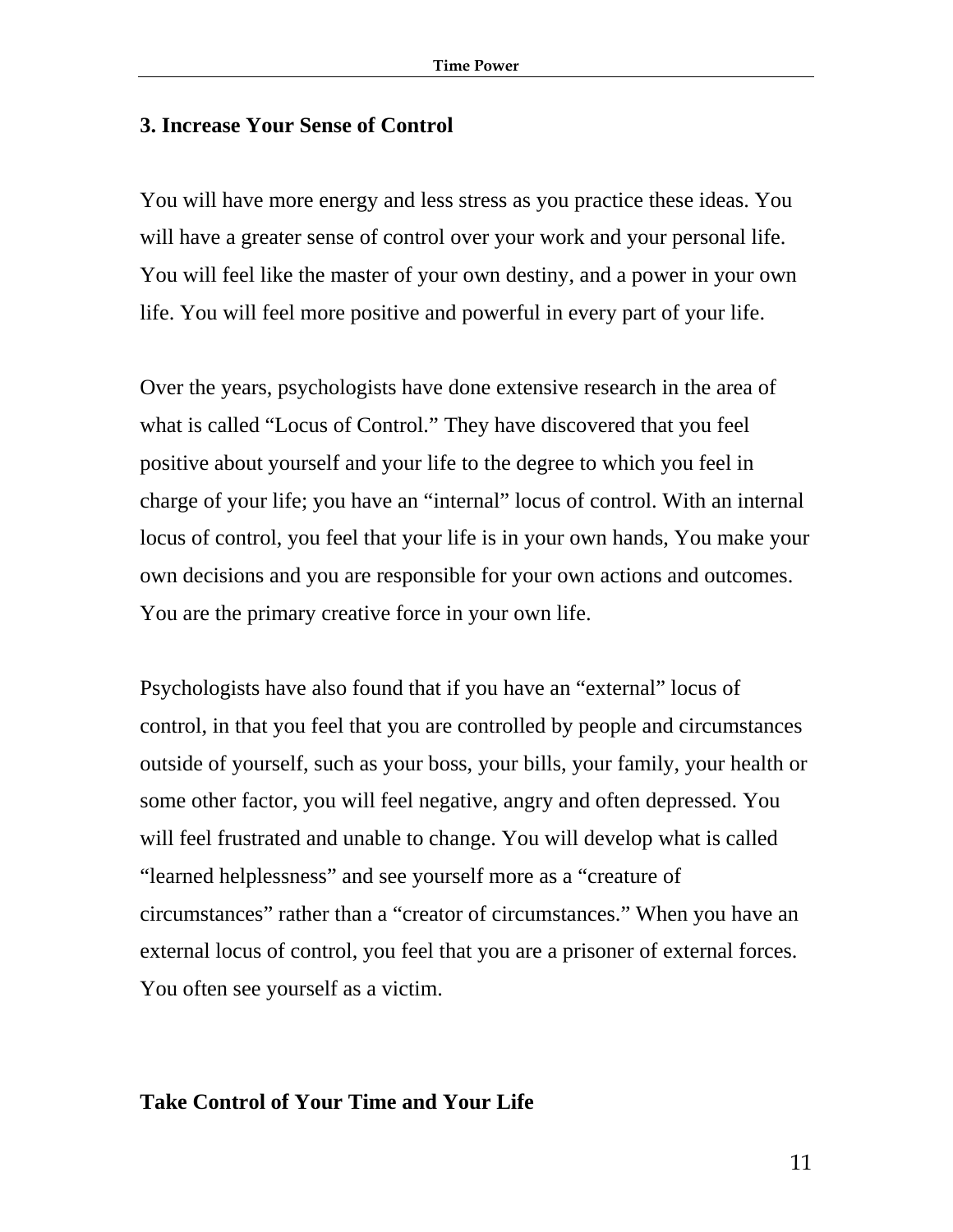One of the keys to developing a stronger internal locus of control is for you to manage your time and your life better. The more skilled you become at managing your time, the happier and more confident you will feel. You will have a stronger sense of personal power. You will feel in charge of your own destiny. You will have a greater sense of well-being. You will be more positive and personable.

#### **4. More Time for Your Family**

You will have more time for your family and your personal life as you get your time and your life under control. You will have more time for your friends, for relaxation, for personal and professional development, and for anything else you want to do.

When you become the master of your own time, and gain two extra hours per day, you can use that extra time to run a marathon, complete a college degree, write a book, build a business, and create an outstanding life. With two extra hours per day, you can put your life and career onto the fast track and begin moving ahead at a more rapid rate than you ever thought possible.

#### **Three Mental Barriers to Time Power**

If everyone agrees that excellent time management is a desirable skill, why is it that so few people can be described as "well organized, effective and efficient?" Over the years, I have found that many people have ideas about time management that are simply not true. But if you *believe* something to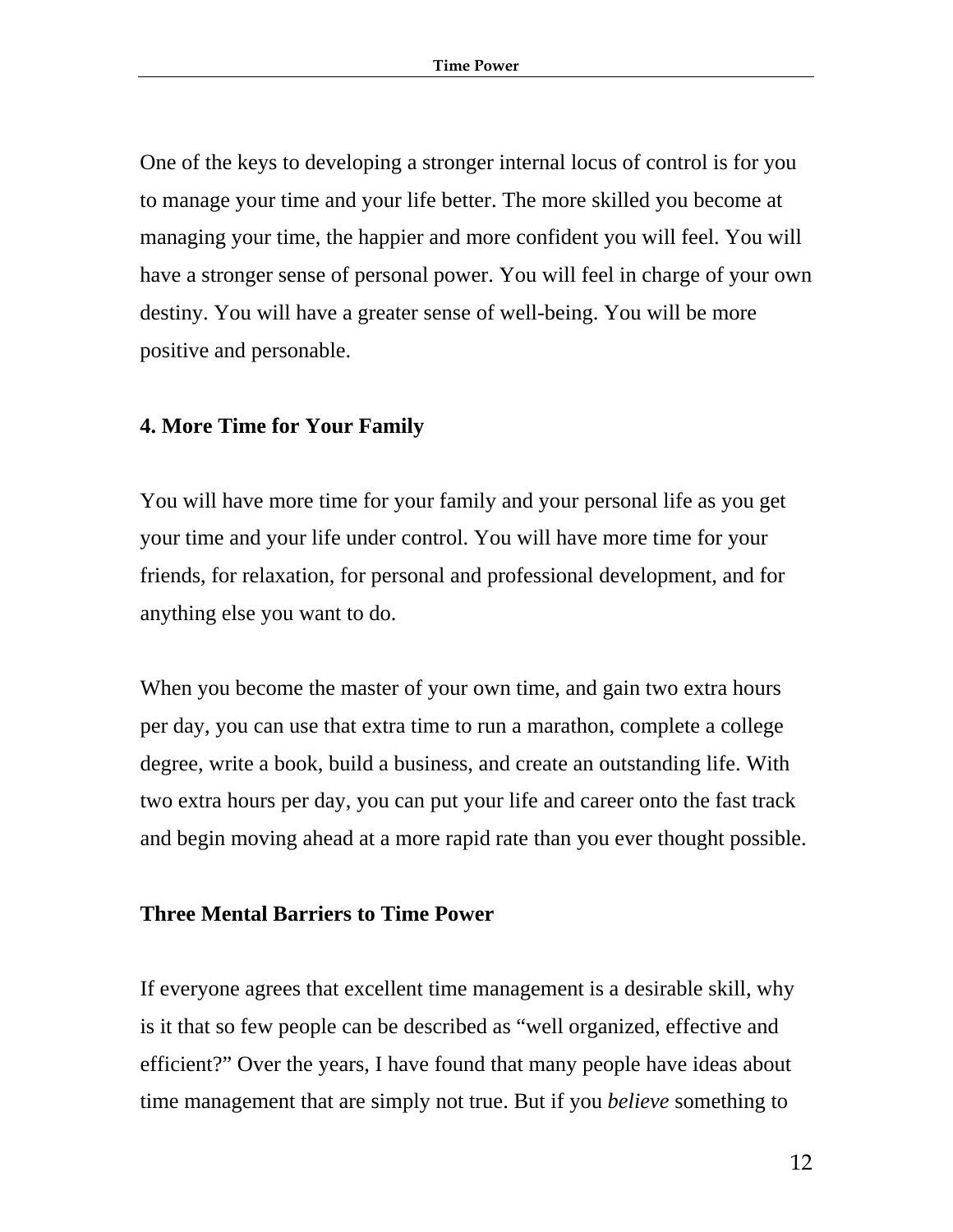be true, it becomes true for you. Your beliefs cause you to see yourself and the world, and your relationship to time management, in a particular way. If you have negative beliefs in any area, these beliefs will affect your thinking and actions, and will eventually become your reality. *"You are not what you think you are, but what you think, you are."* 

#### **1. You Will Decrease Your Naturalness and Spontaneity**

The first myth of time management, or negative belief, is that if you are too well organized, you become cold, calculating and unemotional. If you are extremely effective and efficient, some people feel that they will lose their spontaneity and freedom. They will become unable to "go with the flow," to express themselves openly and honestly. People think that managing your time well makes you too rigid and inflexible.

This turns out not to be true at all. Many people hide behind this false idea and use it as an excuse for not disciplining themselves the way they know they should. The fact is that people who are disorganized are not spontaneous; they are merely confused, and often frantic. Often they suffer a good deal of stress. It turns out that the better organized you are, the more time and opportunity you have to be truly relaxed, truly spontaneous, and truly happy. You have a much greater internal locus of control.

Here is the key: Structure and organize everything that you possibly can. Think ahead, plan for contingencies, prepare thoroughly, and focus on specific results. Only then can you be completely relaxed and spontaneous when the situation changes. The better organized you are in the factors that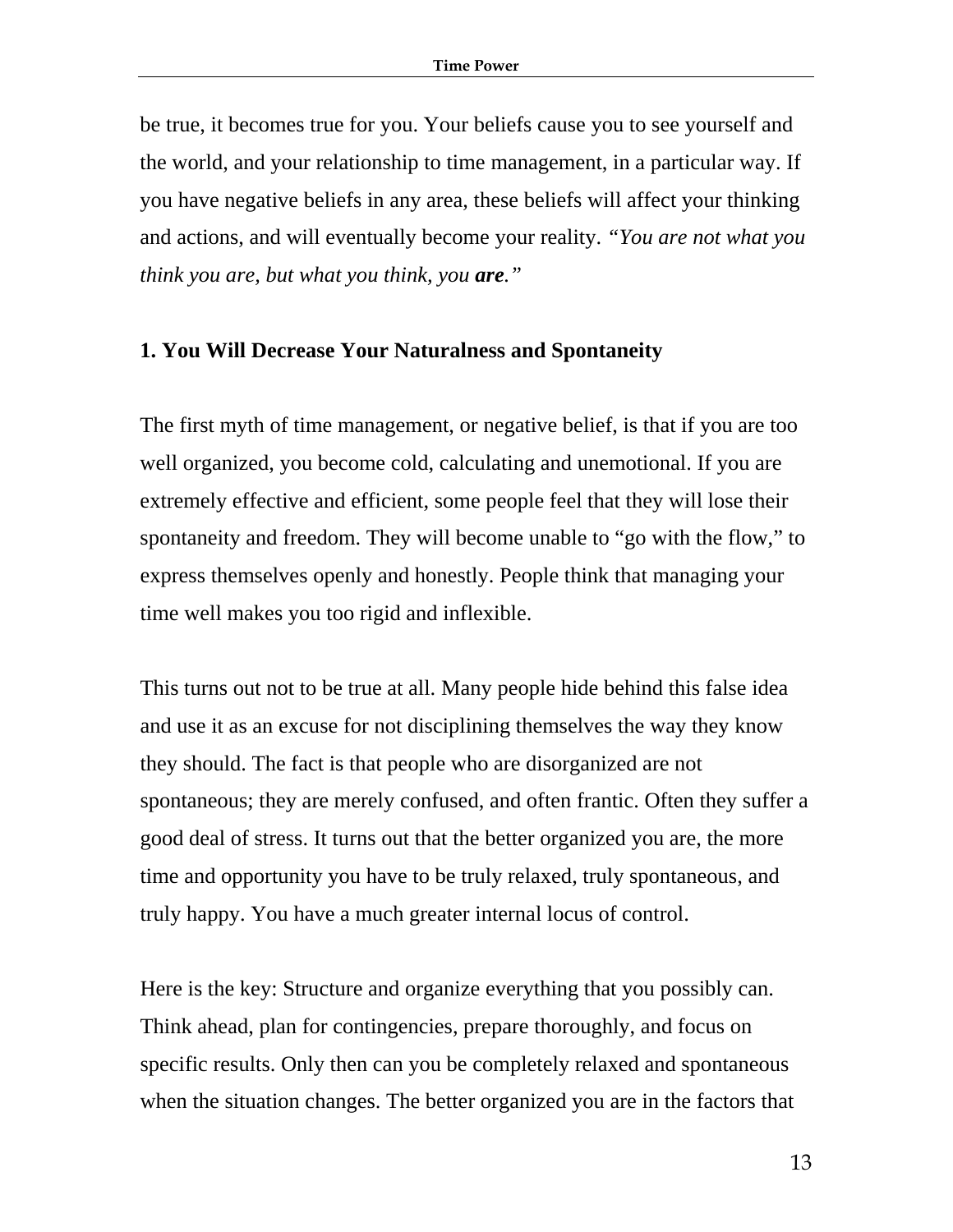are under your control, the greater freedom and flexibility you have to quickly make changes whenever they are necessary.

#### **2. Negative Mental Programming**

The second mental barrier to developing excellent time management skills is negative programming, often from your parents, but also from other influential people, when you are growing up. If your parents or others told you that you were a messy person, or that you were always late, or that you never finished anything you started, when you become an adult, you may still be operating unconsciously to obey these earlier commands.

The most common excuse is *"That's just the way I am,"* or *"I have always been that way."* The fact is that no one is born either messy and disorganized, or neat and efficient. Time management and personal efficiency skills are disciplines that we learn and develop with practice and repetition. If we have developed bad time management habits, we can *unlearn* them. We can replace them with good habits over time.

#### **3. Self Limiting Beliefs**

The third mental barrier to good time management skills is a negative selfconcept or what are called, "self-limiting beliefs." Many people believe that they don't have the ability to be good at time management. They often believe that it is an inborn part of their background or heritage. But there is no gene or chromosome for poor time management, or good time management, for that matter. Nobody is born with a genetic deficiency in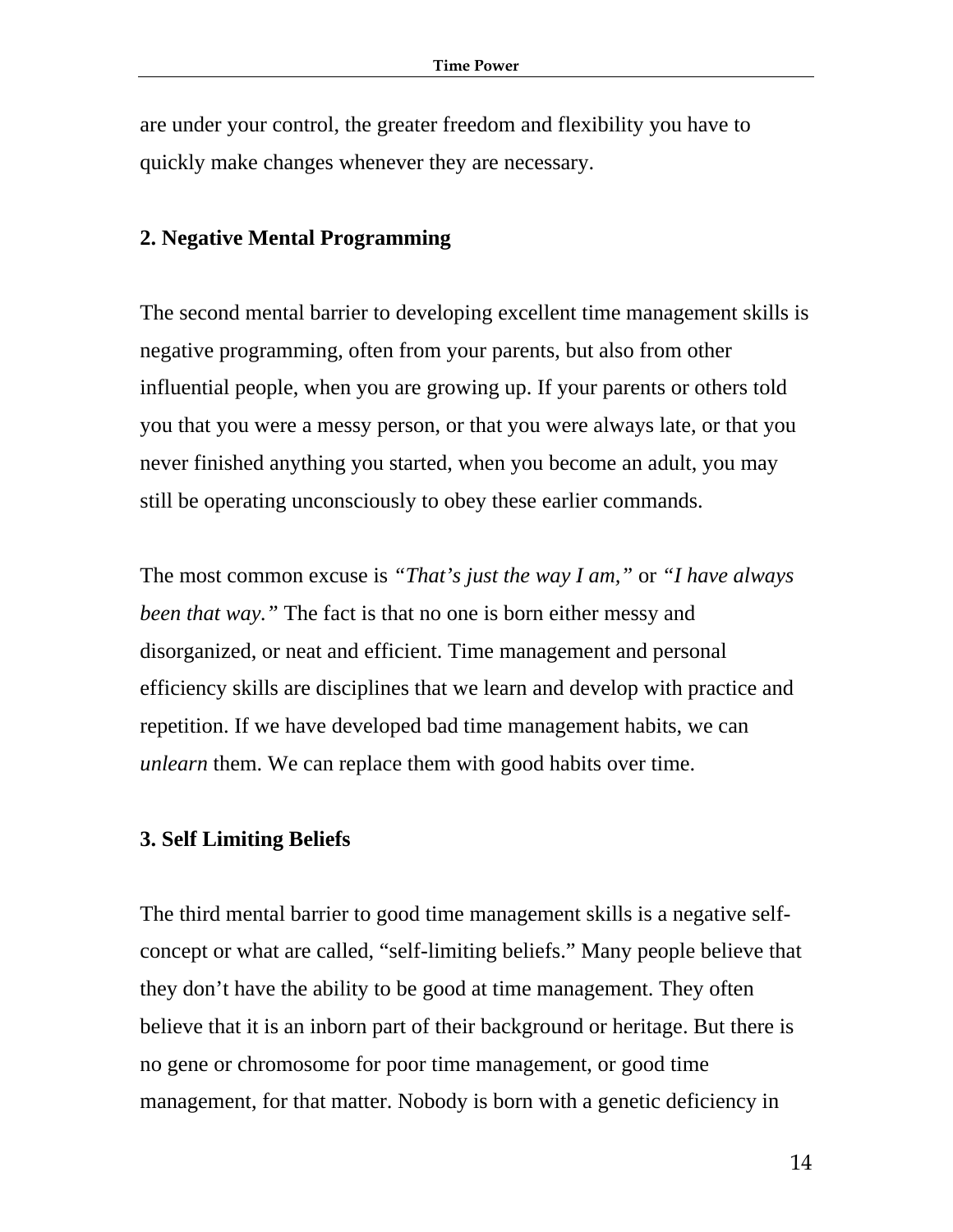personal organization. Your personal behaviors are very much under your own control.

Here is an example to prove that most of what you do is determined by your level of motivation and desire in that area. Imagine that someone were to offer you a *million dollars* to manage your time superbly for the next 30 days. Imagine that an efficiency expert was going to follow you around with a clipboard and a video camera for one month. After 30 days, if you had used your time efficiently and well, working on your highest priorities all day, every day, you would receive a prize of one million dollars. How efficient would you be over the next 30 days?

The fact is that, with sufficient motivation (one million dollars!), you would be one of the most efficient, effective, best-organized and focused people in the world. The best news is that after one full month of practicing the very best time management skills you know, you would have developed habits of high productivity and top performance that would last you the rest of your life.

#### **You Are Free to Choose**

Time management behaviors are very much a matter of choice. You choose to be efficient or you choose to be disorganized. You choose to focus and concentrate on your highest-value tasks, or you choose to spend your time on activities that contribute little value to your life. And you are always free to choose.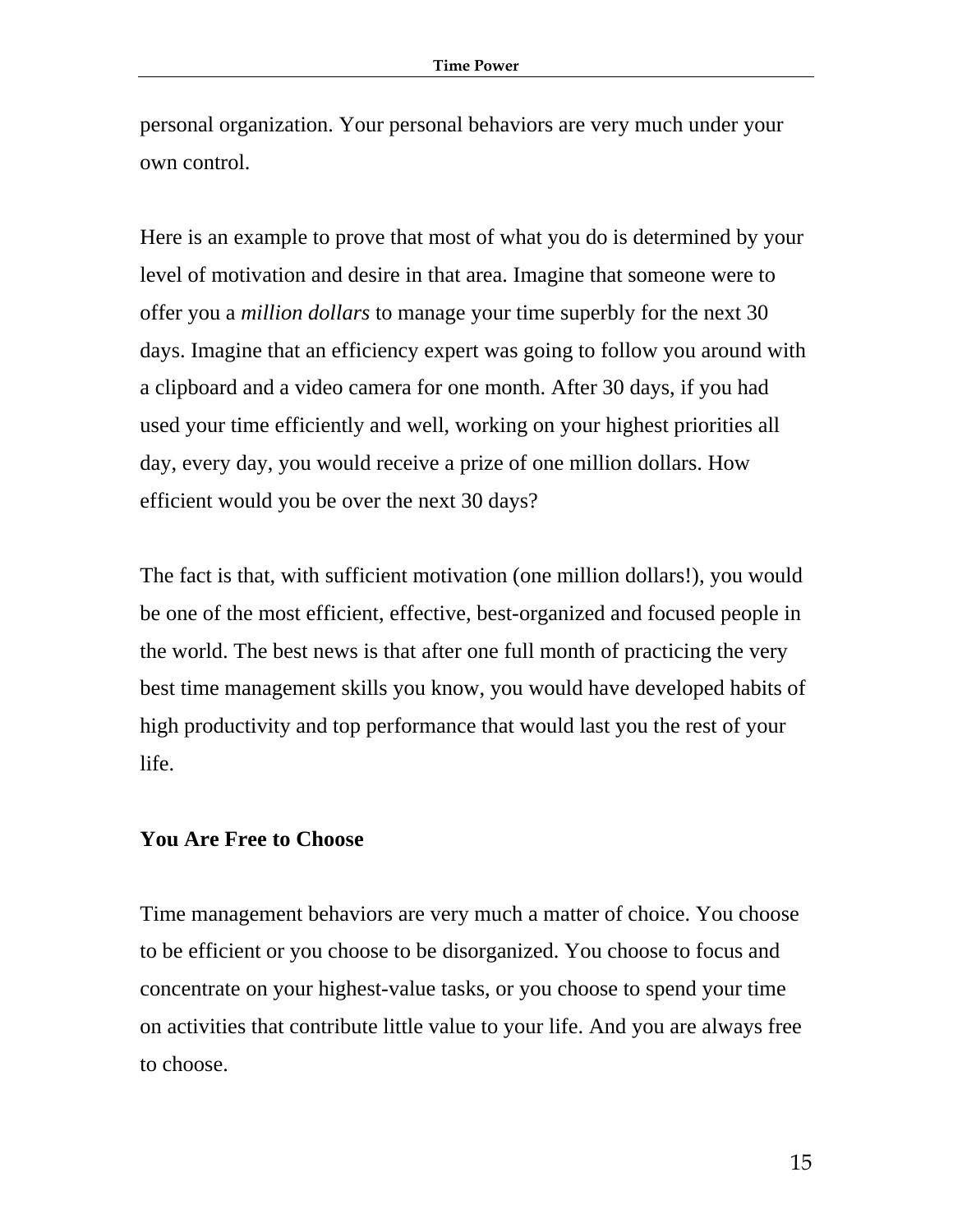The starting point of overcoming your previous programming, and eliminating the mental blocks to time management, is for you to make a clear, unequivocal decision to become absolutely excellent at the way you use your time minute-by-minute and hour-by-hour. You must decide, right here and now, that you are going to become an expert in time management. Your aim should be to manage your time so well that people look up to you and use you as a role model for their own work habits.

#### **Program Yourself for Effectiveness and Efficiency**

There are several mental techniques that you can use to program yourself for peak performance.

#### **1. Positive Self Talk**

The first of these methods for programming your subconscious mind is "positive self-talk," or the use of *positive affirmations*. These are commands that you pass from your conscious mind to your subconscious mind. Affirmations are statements that you either say out loud or say to yourself with the emotion and enthusiasm that drives the words into your subconscious mind as new operating instructions. Here are some examples of affirmative commands that you can use to improve your time management skills.

Begin by repeating over and over to yourself, *"I am excellent at time management! I am excellent at time management!"* Any command repeated over and over again in a spirit of faith, acceptance and belief, will eventually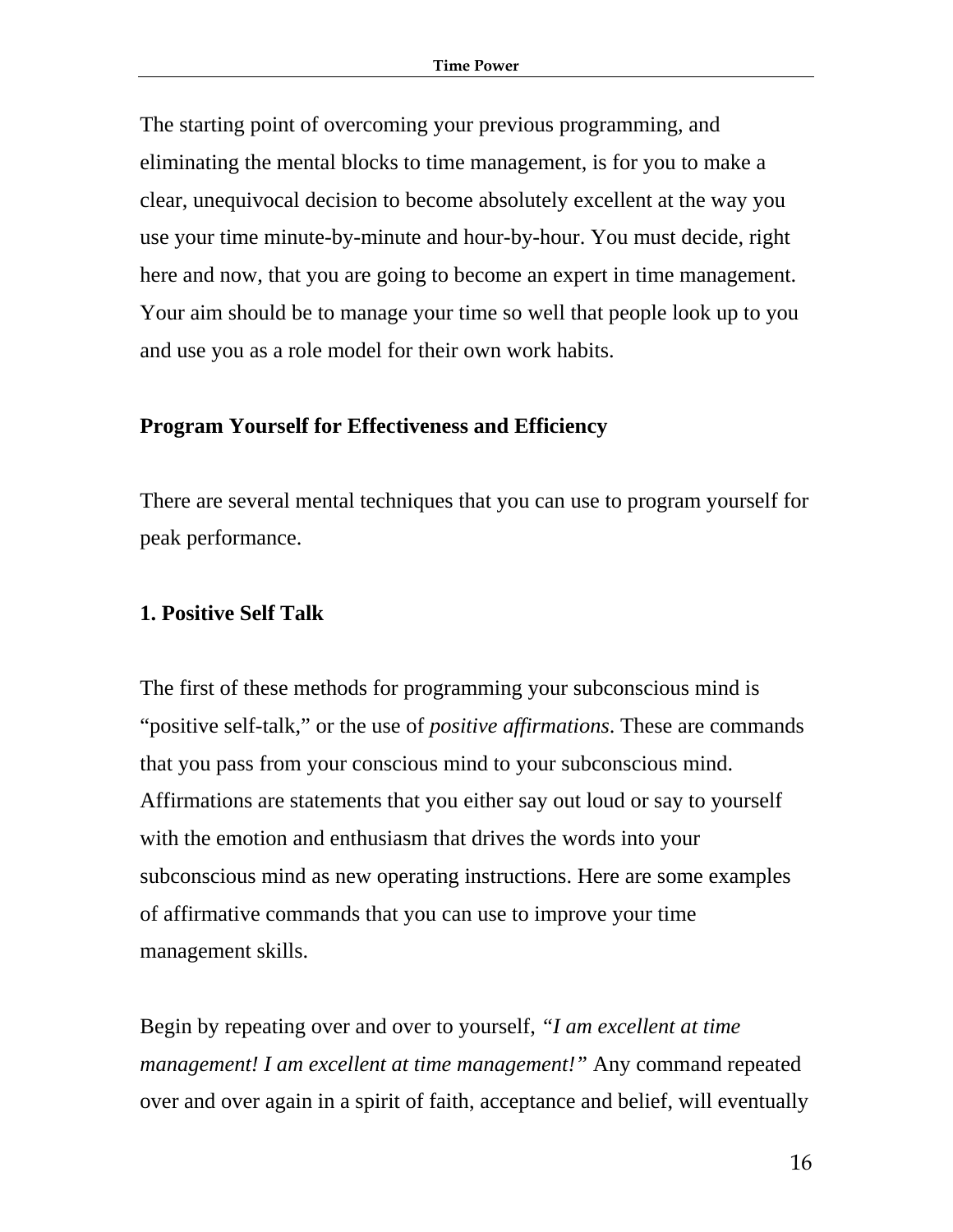be accepted by your subconscious mind. Your subconscious mind will then organize your words, actions and feelings to be consistent with these new commands.

You can continually repeat, *"I am always punctual for my appointments! I am always punctual for my appointments!"* You can create your own mental commands, such as *"I am well organized!"* or *"I concentrate easily on my highest pay-off tasks!"* My favorite time management affirmation is to repeat continually, *"I use my time well. I use my time well. I use my time well."* When you repeat these words over and over, with emphasis, they are eventually accepted by your subconscious mind. You will then find that your external behaviors will start to reflect your internal programming.

#### **2. Visualize Yourself as Highly Efficient**

The second technique that you can use to program your subconscious mind is *visualization*. Your subconscious mind is most immediately influenced by mental pictures. In self-image psychology, the person you *see* is the person you will *be*. Begin to *see yourself* as well organized, efficient and effective. Recall and recreate memories and pictures of yourself when you were performing at your best. Think of a time when you were working efficiently and effectively, and getting through an enormous amount of work. Play this picture of yourself over and over again on the screen of your mind.

In athletic training, this is called "mental rehearsal." This requires practicing and rehearsing in your mind before you actually engage in the physical action. The more relaxed you are when you visualize yourself performing at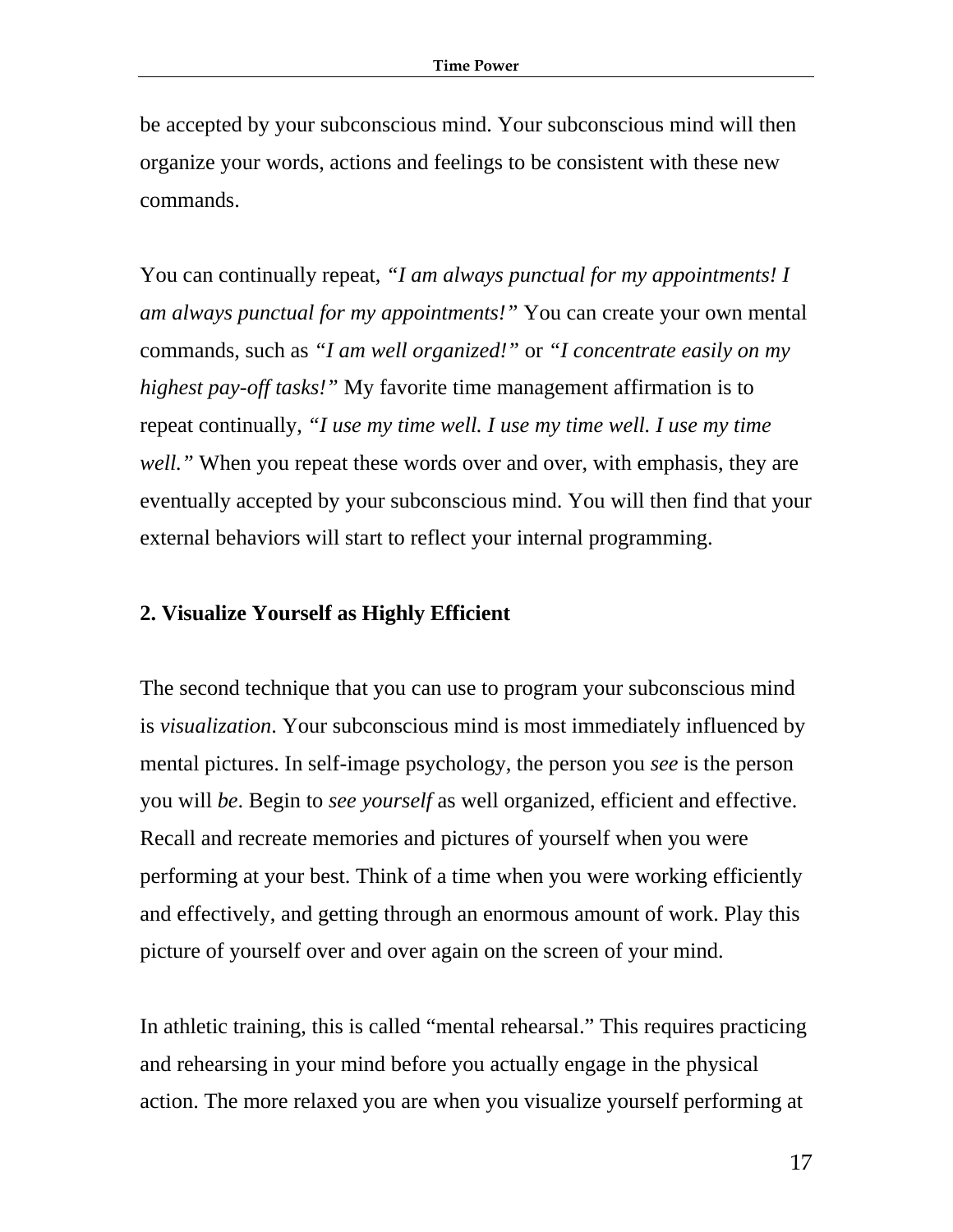your best, the more rapidly this command is accepted by your subconscious mind and becomes a part of your thinking and acting later on.

# **The Practice of Mental Rehearsal**

The method is simple. First, you sit or lie in a quiet place where you can be completely alone in the silence. You then imagine yourself going through an important upcoming experience, such as a meeting, a presentation, a negotiation or even a date. As you sit or lie completely relaxed, create a picture of the coming event and see it unfolding perfectly in every respect. See yourself as calm, positive, happy and in complete control. See the other people doing and saying exactly what you would want them to do if the situation was perfect. Then, breathe deeply, relax and just let it go, as if you had sent off an order and the delivery is guaranteed, exactly as you visualized it.

The best time to practice mental rehearsal is at night in bed, just before you fall asleep. The last thing you do before you doze off is to imagine yourself performing at your best the following day. You will be amazed at how often the upcoming event or experience happens exactly as you imagined it.

In becoming excellent at time management, practice mental rehearsal by continually seeing yourself as you would be if you were one of the best organized and most efficient people you could imagine. Eventually these pictures will "lock in." When they do, you will find yourself easily and automatically using your time efficiently and well in everything you do.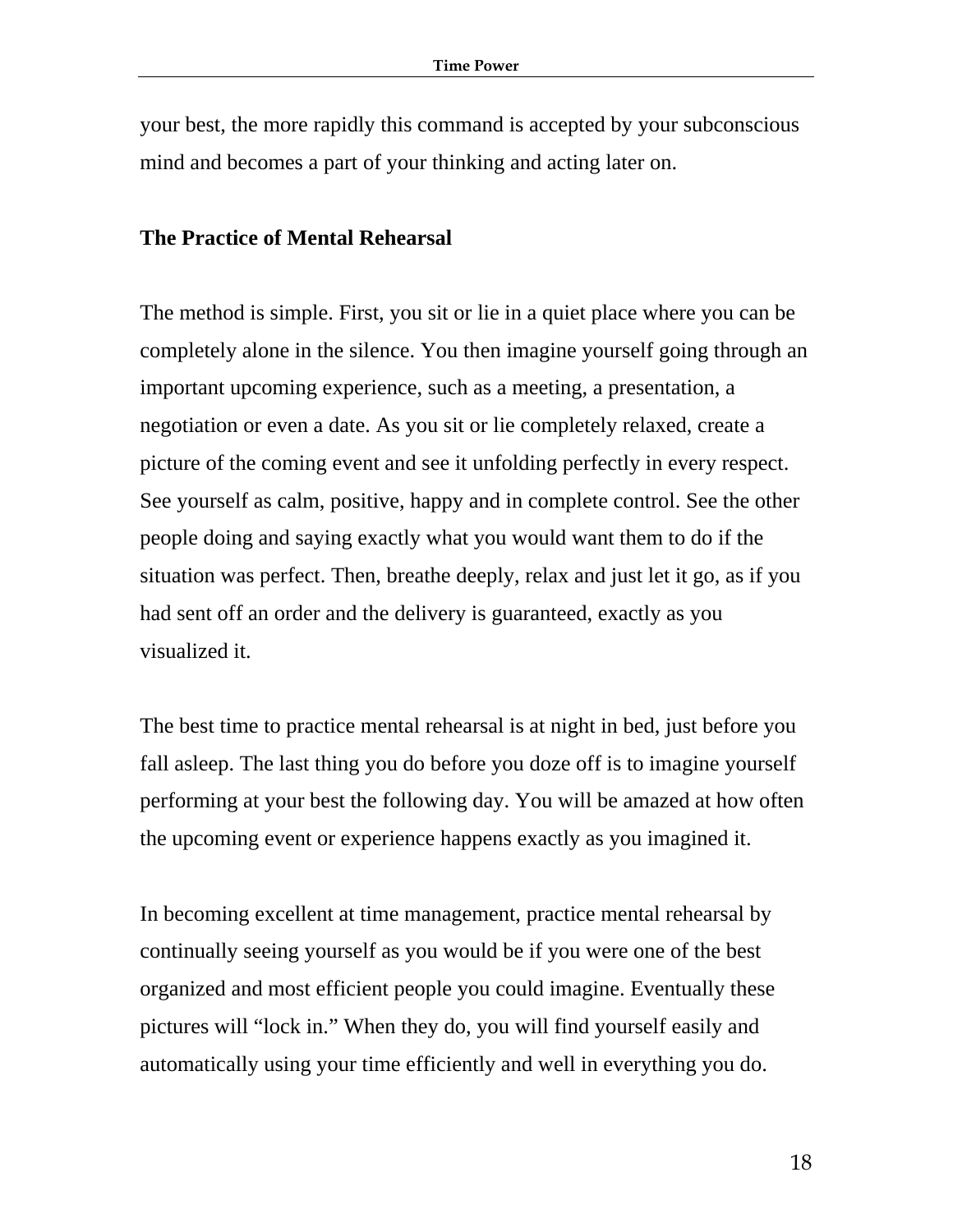#### **3. Act the Part**

The third mental technique you can use to program your subconscious mind for efficiency and effectiveness is to *act the part* of a highly efficient person. Imagine that you have been selected for a role in a movie or stage play. In this role, you are to act the part of a person who is extremely well organized in every respect. As you go through your daily life, imagine you are an actor who is playing this part, who is already very good at time management. Act is if you are already using your time efficiently and well.

Pretend that you are an expert in personal efficiency. *Fake it until you make it.* When you pretend that you are excellent in time management, eventually the action, which is under your direct control, will develop the mindset or the belief in your subconscious mind that is consistent with it.

#### **4. Benchmark against the Best**

The fourth mental technique you can use for becoming a highly efficient person is called "modeling." Modeling requires you to pattern yourself after someone you know who uses his or her time well. Think of someone you admire for good time management skills. Use that person as your standard or your model. Imagine what he or she would do in any given situation, and then do it yourself.

Many of the most effective men and women in America reached their positions by modeling themselves in their earlier years after someone who was already extremely effective, someone whom they admired and respected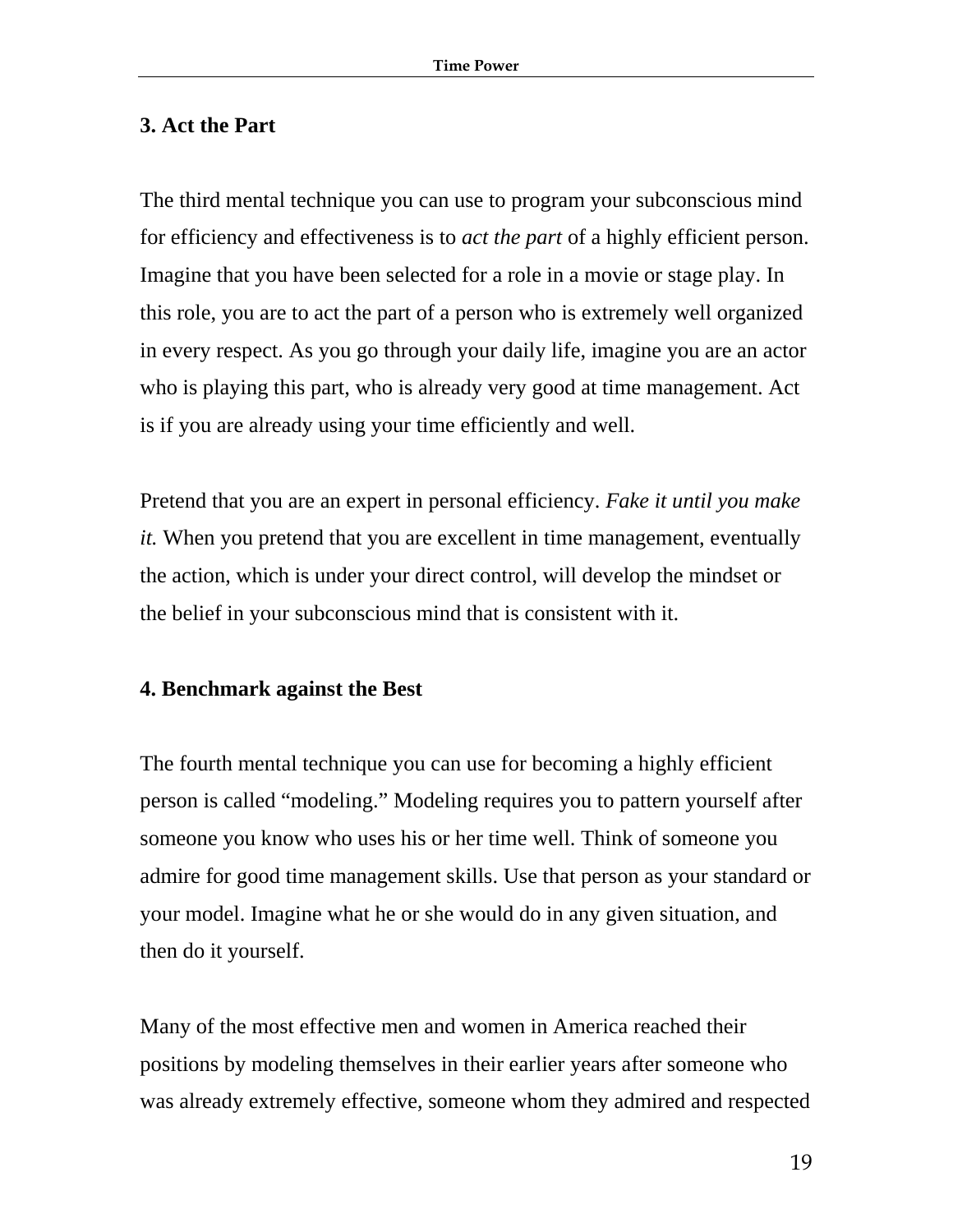for qualities they wanted to develop in themselves. Because of the Law of Correspondence, you always tend to become on the inside what you most admire in other people.

#### **5. Become a Teacher**

The fifth technique for programming your subconscious mind is to imagine that you are going to be *teaching a course* in time management one year from today. This technique comes from the discoveries in the field of accelerated learning. What the experts have found is that if you think about how you would *teach* new material at the same time you are *learning* the new material, you seem to absorb it and internalize it far faster than if you just thought about learning it and using it for yourself.

As you take in these new ideas on time management, think of how you would teach them to someone else. Think of someone in your life who could benefit from practicing what you are learning. Just as you become what you think about, you also become what you teach. Just thinking about teaching something to someone else increases the speed at which you learn it yourself. And you always think about teaching those things that you most want or need to learn for yourself.

One of the fastest ways to learn new ideas and techniques permanently is to share them with other people immediately after you learn them. Each time you come across a good idea in this book, take a few moments to share it with someone nearby, either at home or at work. The concentration you require to explain the new principle in your own words to another person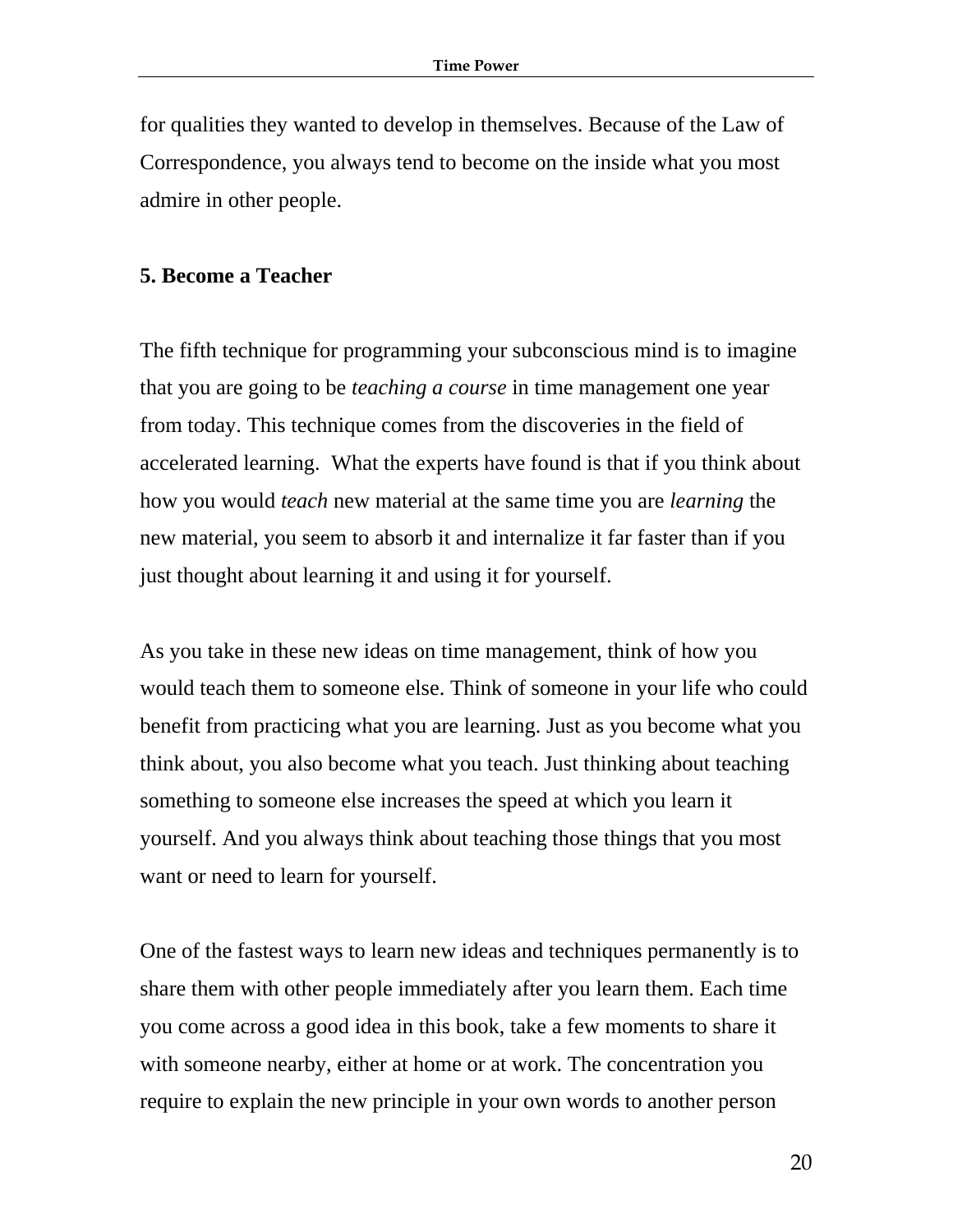seems to drive the information deeper into your subconscious mind where it becomes a permanent part of your long-term memory.

#### **6. Be a Role Model for Others**

The sixth technique you can use to program your subconscious mind is to imagine that others are looking up to you as an example of excellence in time management. Imagine that you are setting the standard in your company or your organization. Imagine that everyone is looking to you for guidance on how they should plan and organize their own time. If others were watching you, what would you do differently each day? How would you behave in your daily work? How would you organize your time if you felt that everyone was looking up at you to set the standard, to be the role model?

When you see yourself as a model, an example of excellent performance, you will always do better and accomplish more than if you just thought of yourself as personally trying to be more efficient. The more you think about yourself as an excellent time manager, the more excellent you become. The more you see yourself as a role model for others, the better you become in organizing your own time and life.

#### **Your Self Esteem Determines Your Life**

Perhaps the most important part of the psychology of time management, and the role that your self-concept has in determining your performance and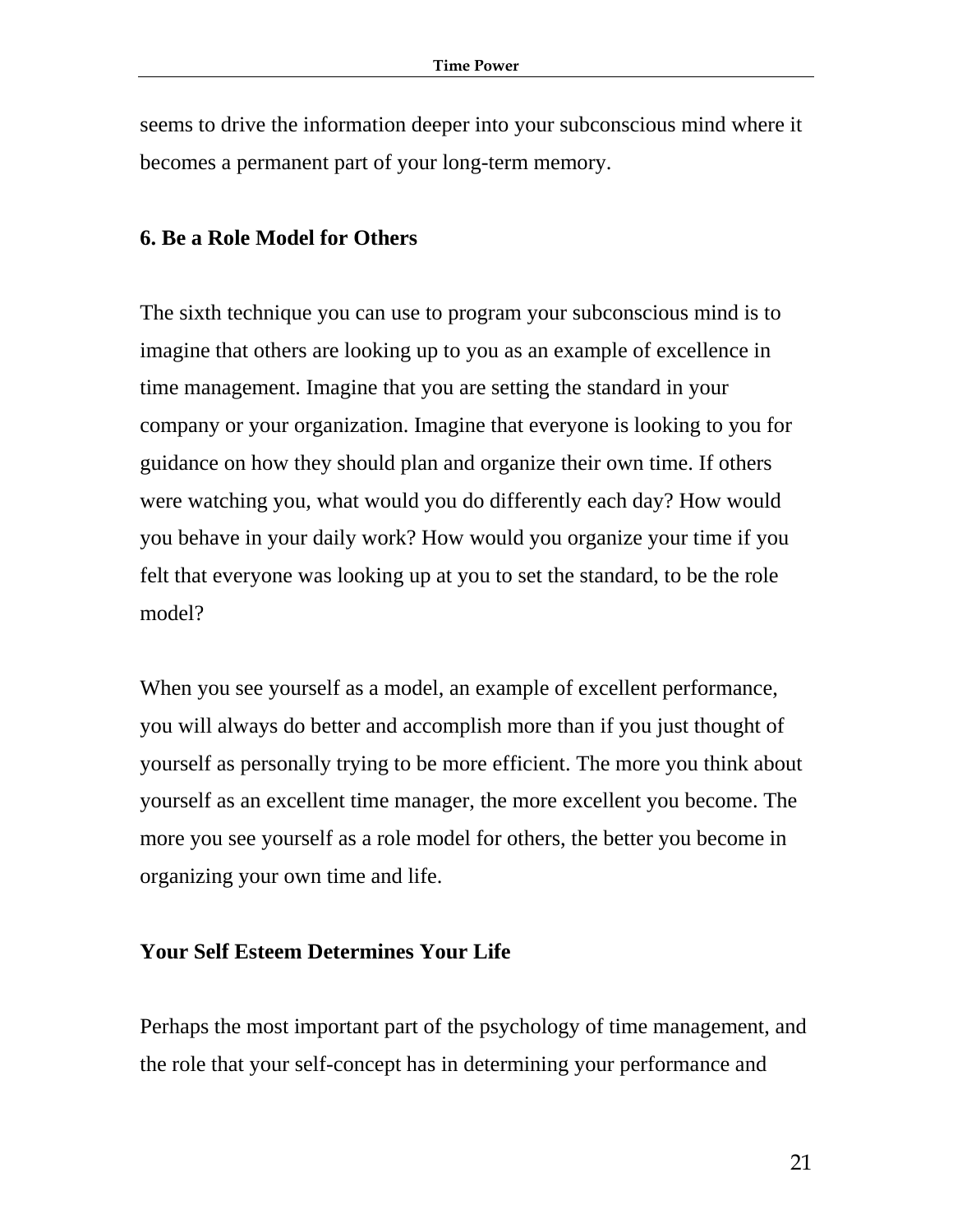behavior, is the impact of your *self-esteem* in determining everything that happens to you.

Most psychologists agree that self-esteem is the critical determinant of a healthy personality. The best definition of self-esteem is, *"how much you like yourself."* When you like and respect yourself, you always perform and behave better than if you did not. The more you like yourself, the more confidence you have. The more you life yourself, the more efficient and effective you are in each area of your life. Self-esteem is the key to peak performance.

Your self-esteem is so important to your emotional health that almost everything you do is aimed at either increasing your feelings of self-esteem and personal value, or protecting it from being diminished by other people or circumstances. Self-esteem, the feeling of liking and respecting yourself, is the foundation principle of success and happiness. It is vital for you to feel fully alive.

#### **The Key to Peak Performance**

The flip side of self-esteem is called "self-efficacy." This is defined as how effective you feel you are at doing or accomplishing a task or job. When you feel that you are really good at something, you experience positive feelings of self-efficacy.

One of the greatest discoveries in psychology was the discovery of the connection between self-esteem and self-efficacy. Now we know that the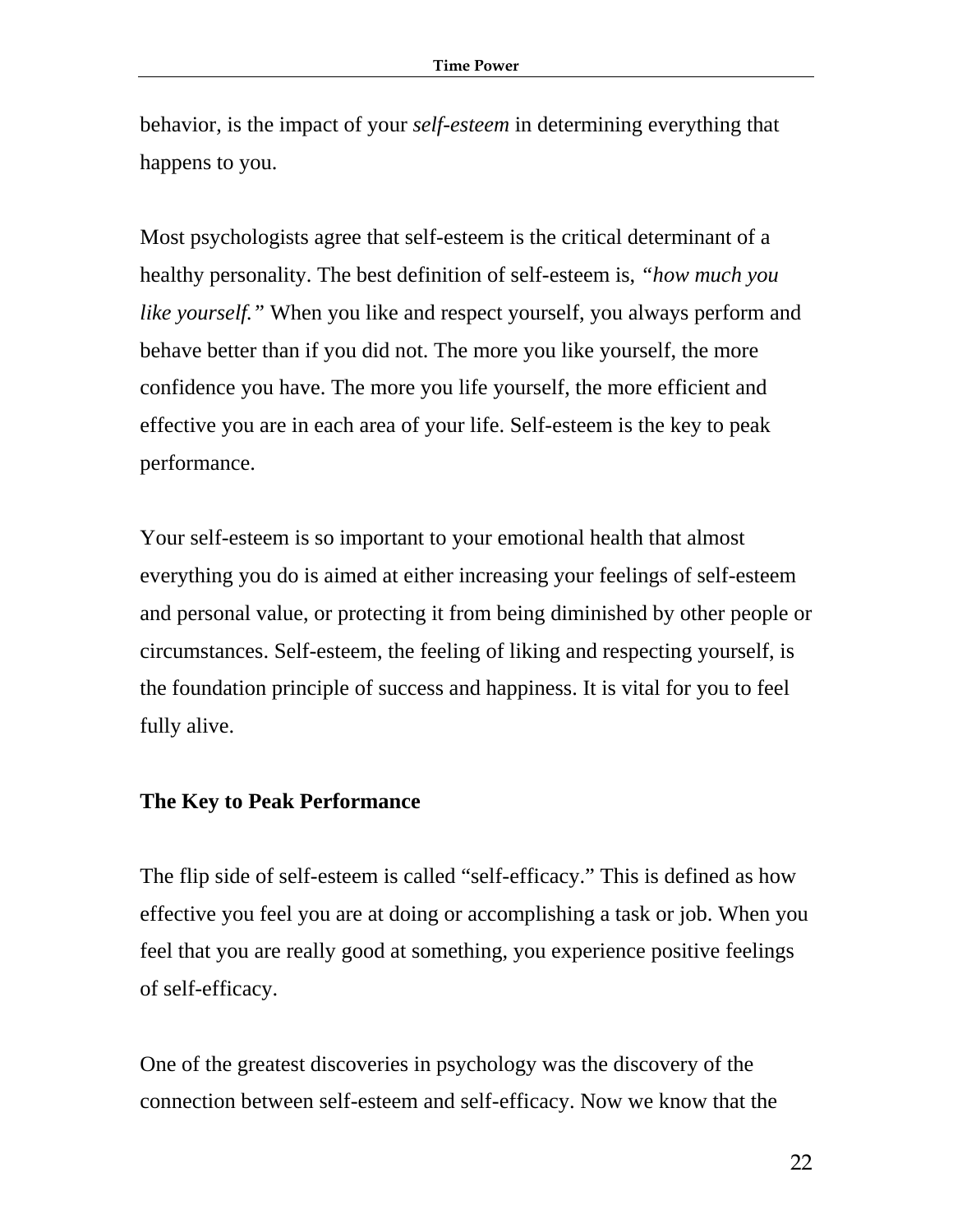more you life yourself, the better you do at almost anything you attempt. And the better you do at something, the more you like yourself. Each feeds on and reinforces the other. This finding is what makes time management so important for every part of your life. The better you use your time, the more you get done and the higher is your sense of self-efficacy. As a result, you like yourself more, do even higher quality work, and get even more done. Your whole life improves.

# **Three Self Esteem Builders**

There are three additional factors that affect your self-esteem that have to do with time management.

# **1. Determine Your Values**

Living your life consistent with your deepest values is essential for you to enjoy high self-esteem. People who are clear about what they believe in and value, and who refuse to compromise their values like and respect themselves far more than people who are unclear about what is really important to them.

This immediately brings up the question, "How much do you value your life?" People who truly value their lives are people who highly value themselves. People who value themselves highly use their time well. They know that their time is their life.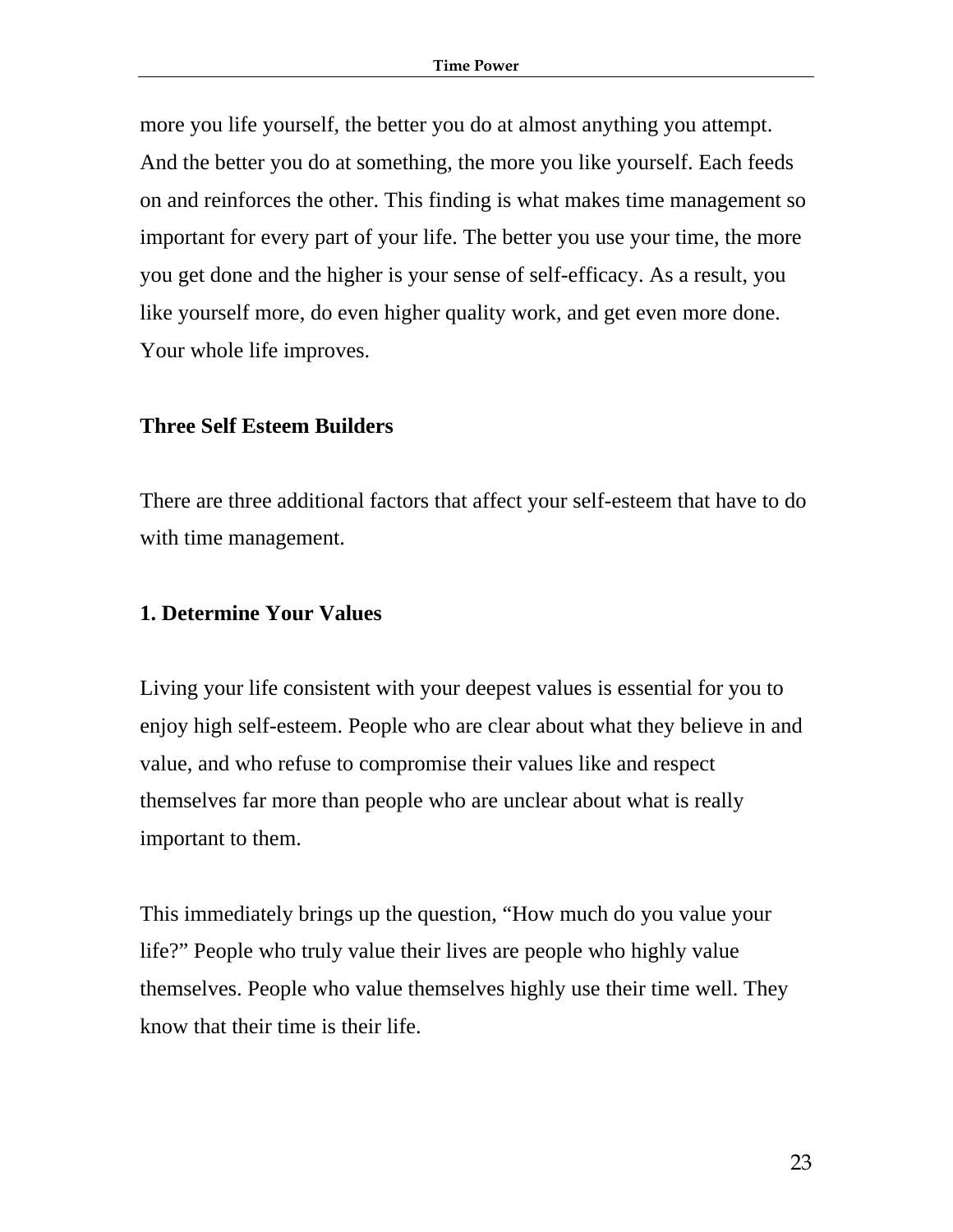The "Law of Reversibility," says that feelings and actions interact on each other. If you feel a certain way, you will act in a manner consistent you're your feeling. However, the reverse is also true. If you act in a certain way, your actions will create within you the feelings that are consistent with them. This means that when you act as if your time was extremely valuable, the action causes you to feel like a more valuable and important person. By managing your time well, you actually increase your self-esteem, and by extension, you become better at whatever you are doing.

The very act of living your life consistent with your values, and using your time effectively and well, improves your self-image, builds your self-esteem and self-confidence, and increases your self-respect.

#### **2. Strive for Mastery**

The second factor that affects your self-esteem is your sense of being in control of your life and work, your feeling of *mastery* in whatever you do. Everything that you learn about time management, and then apply in your work, causes you to feel more in control of yourself and your life. As a result, you feel more effective and efficient. You feel more productive and powerful. Every increase in your feeling of effectiveness and productivity increases your self-esteem and improves your sense of personal well-being.

#### **3. Know What You Want**

The third factor that directly affects your self-esteem is your current goals, and the activities that you take to achieve those goals. The more your goals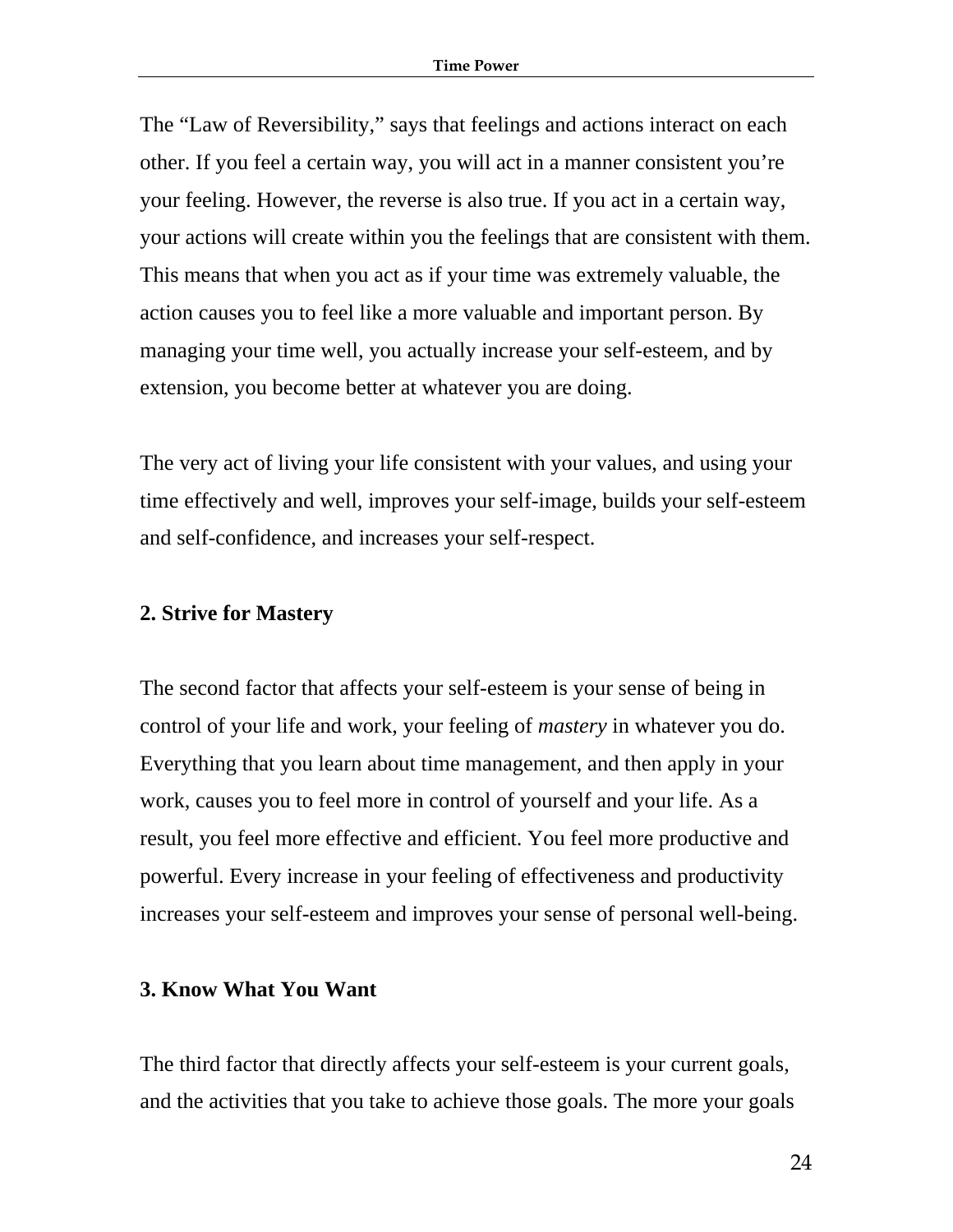and your activities are congruent with your values, the better you feel. When you are working at something that you believe in, and which is consistent with your natural talents and abilities, like yourself more, and you do your work better. We will talk about goals in greater depth in the next chapter.

#### **Three Steps to Performance Improvement**

These then are the three keys to the "Psychology of Time Management." First, you determine your values, and then you resolve to live your life consistent with those values. Second, you dedicate yourself to mastery, to becoming absolutely excellent at what you do. Third, you make sure that your goals and activities are congruent with your true values and convictions.

When you do these three things, and manage your time well in the pursuit of value-based goals, you feel terrific about yourself all day long. You will have more energy and enthusiasm. You will be more confident and committed. You will be more competent and creative. You will become more persistent and determined.

When you manage your time well, you will get more done, and of a higher quality. You will enjoy higher levels of self-esteem and self-respect. You will have a greater sense of personal pride. Practicing good time management techniques will even have positive effect on your personality and your relationships.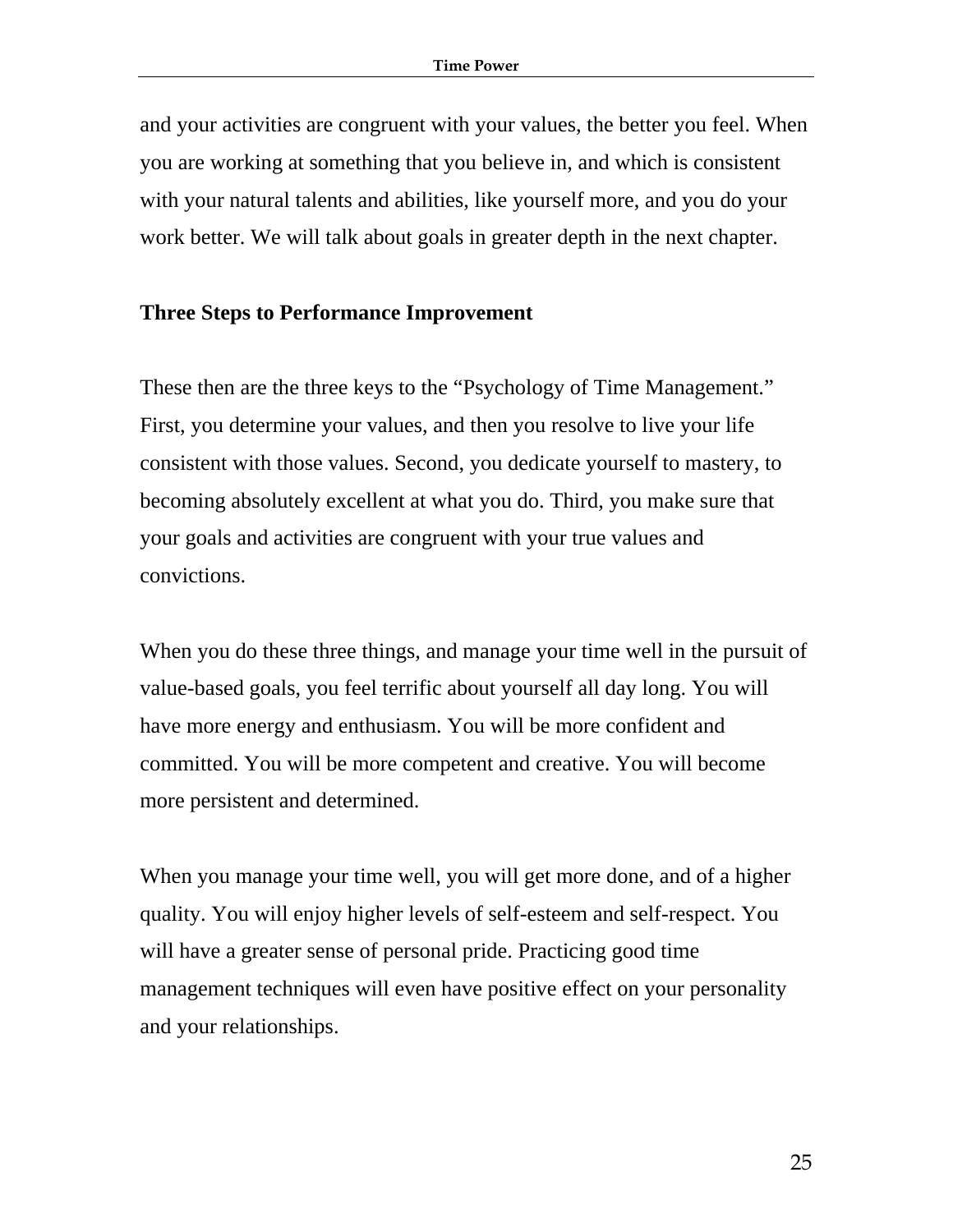The quality of your life is largely determined by the quality of your time management. The better and more effective you are at managing the minutes and hours of your day, which are the building blocks of your life, the more you will like and respect yourself, and the better will be every aspect of your inner and outer life.

#### **Twelve Proven Principles for Peak Performance**

Here are twelve proven principles you can practice every day to get more out of yourself and improve your results in everything you do.

**Principle Number One:** *Time management enables you to increase the value of your contribution.* Self-esteem comes from the knowledge that you are putting more in to your life and work than you are taking out, that you are contributing more to your work than you are getting back. The greater the contribution you feel that you are making to your company and to your family, the greater will be your self-esteem. Good time management enables you to greatly improve your ability to contribute more and more value to whatever you are doing.

**Principle Number Two:** *Your rewards, both tangible and intangible, will always be equal to the value of your service to other people.* The more you put in, the more you get out. By the Law of Sowing and Reaping, time management enables you to sow more and better, and therefore to reap more and better in every area of your life. If you want to increase the quality and quantity of your rewards, you need only seek ways to increase the value of your service. This is very much under your control.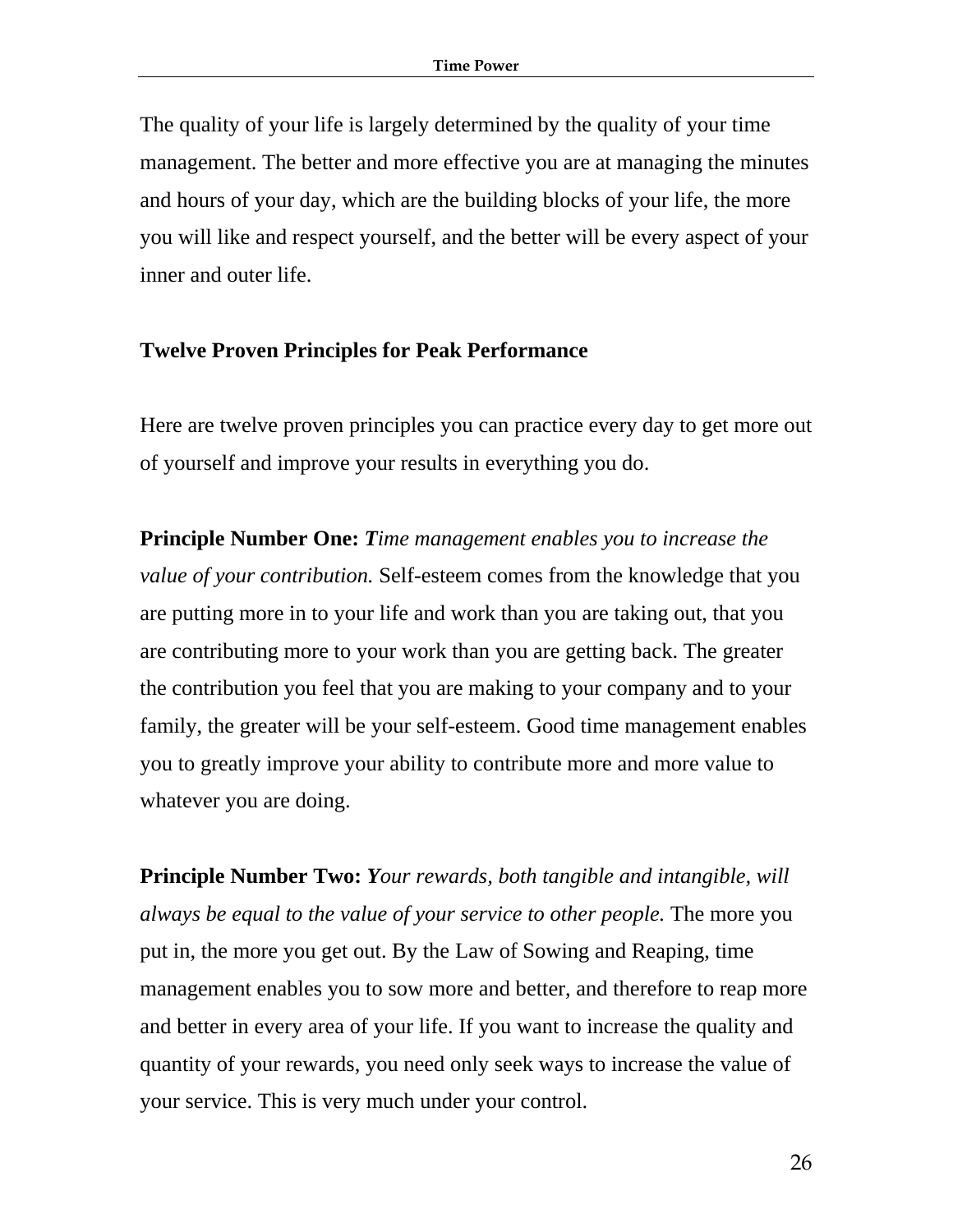**Principle Number Three:** *Good time management requires that you see yourself as a "factory."* A factory has three phases of production. First of all, it has inputs of raw materials, time, labor, money and resources. These are the "factors of production" that are necessary to create the end product.

Second, inside the factory there are activities that take place. These are the production activities or work that are necessary to produce the product or service. The efficiency of operations within the factory determines the productivity of the factory, and the productivity of each person involved in the production process.

Third, what emerges from the factory are the outputs or production of the factory. The value of the factory is determined by the quality and quantity of its outputs relative to its inputs. The central purpose of the management of the factory is to increase the quality and quantity of outputs.

One main difference between highly effective people and people who seem to produce very little is that top performers always focus on *outputs* or results. Average performers focus on *inputs*. Top performers focus on accomplishments; medium or low performers focus on activities.

Good time management requires that you continually ask yourself, "What outputs are expected of me? What am I expected to produce? Why exactly am I on the payroll?"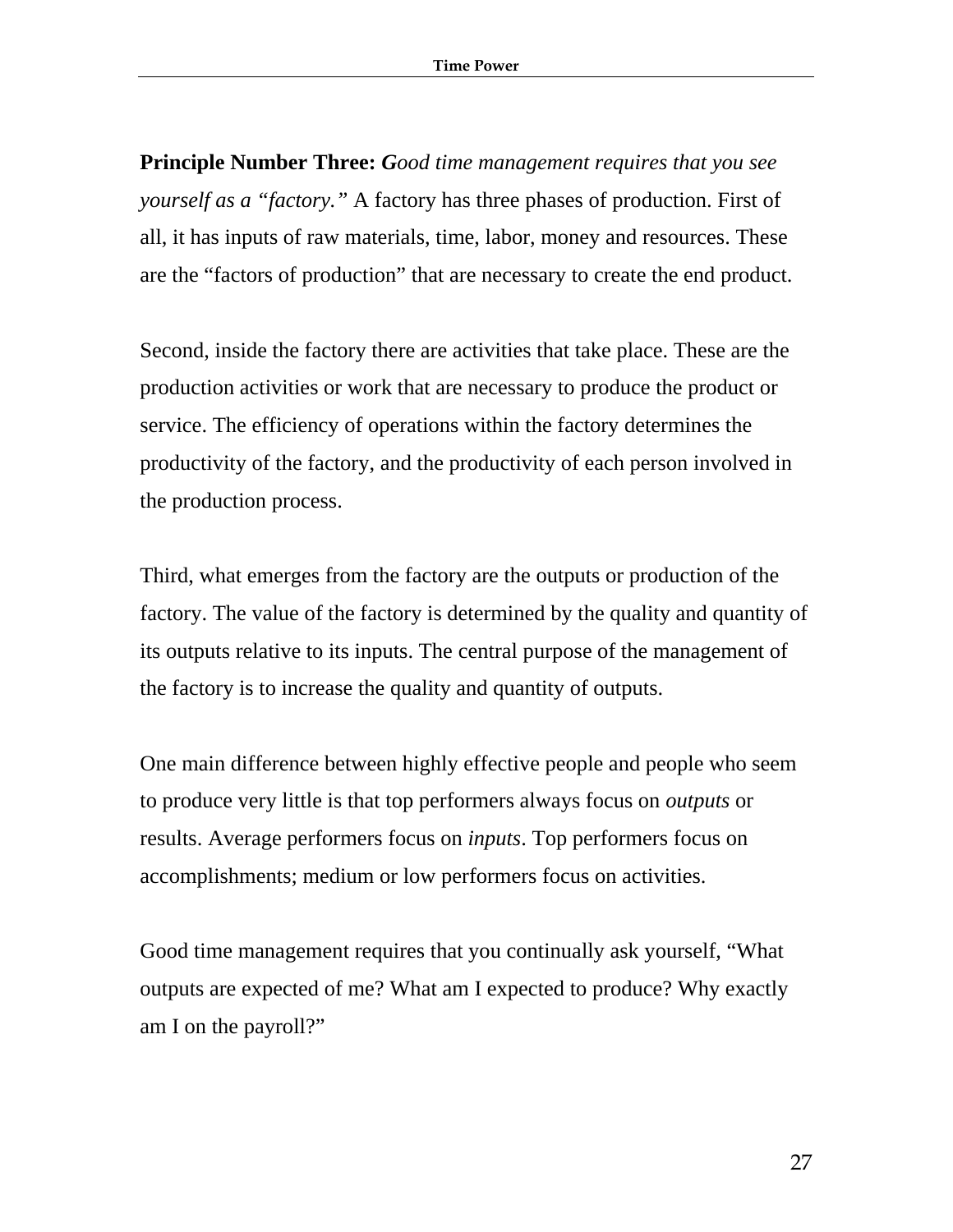The more you focus on the required outputs of your position, the better and more effective you will become. As a result, you will create greater value and make a more important contribution. You will become more productive and therefore more valuable to yourself and to your company.

**Principle Number Four:** *Everything you accomplish, or fail to accomplish, depends upon your ability to use your time to its best advantage.* Your levels of achievement and performance, in every area, are determined by your ability to think through and to apply the very best time management techniques available to you. You can only increase the quality and quantity of your results by increasing your ability to use your time effectively.

**Principle Number Five:** *Time is the scarcest resource of accomplishment.* In America today, the biggest problem most people have is "time poverty." People may have money and material success, but they don't have enough time to enjoy them. We are short of time in almost every area of our lives.

Time is inelastic; it cannot be stretched. Time is indispensable; all work and accomplishment requires it. Time is irreplaceable; there is no substitute for it. And time is perishable; it cannot be saved, preserved or stored. Once it is gone, it is gone forever.

**Principle Number Six:** *The practice of time management skills develops judgment, foresight, self-reliance and self-discipline.* These are the qualities of leadership and character. It is time management that enables you to get things done, and your ability to accomplish the tasks that are assigned to you is the chief measure of your value to your company, and to your world.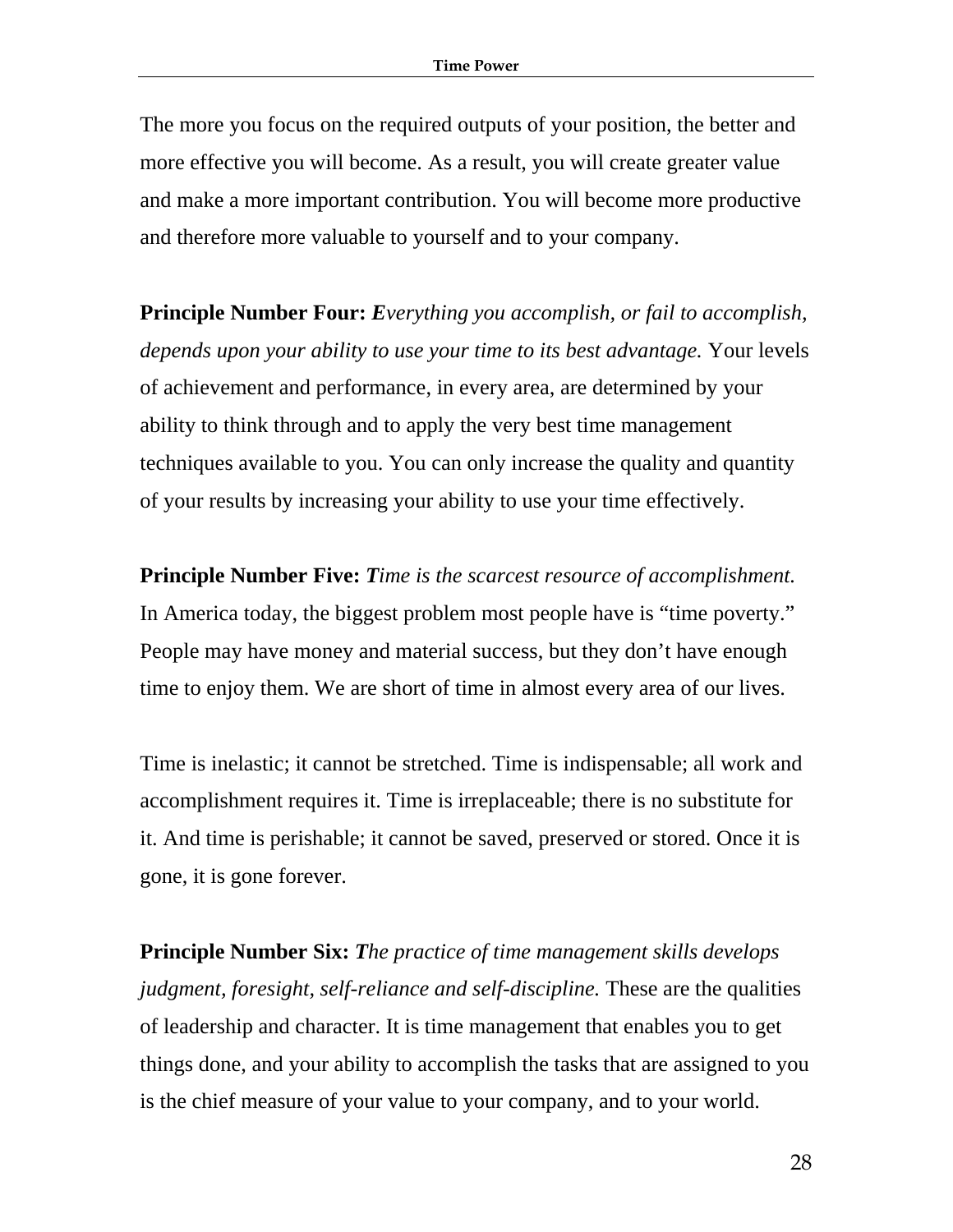**Principle Number Seven:** *A focus on time management forces you to be intensely result-oriented.* Result-orientation is the key quality of men and women. Your ability to focus single-mindedly on the most important results required of you is the fastest and surest way to get paid more, promoted faster and to eventually achieve financial independence.

**Principle Number Eight:** *Time management enables you to work smarter, not just harder.* Many people who are failures actually work harder than successful people. But they produce less in the hours they work because of poor personal and time management skills.

**Principle Number Nine:** *Good time management is a source of energy, enthusiasm and a positive mental attitude.* The more productive you become, the more positive you feel about yourself. As you see yourself accomplishing large quantities of work, you actually experience a continuous inflow of additional energy that enables you to accomplish even more.

**Principle Number Ten:** *You grow as a person in direct proportion to the demands that you place on yourself.* The self-discipline of time management builds character, confidence and an unshakable belief in yourself and your abilities.

**Principle Number Eleven:** *Lasting motivation only comes from a feeling of achievement and accomplishment.* The more you get done, the better you feel about yourself, and the more eager you become to do even more.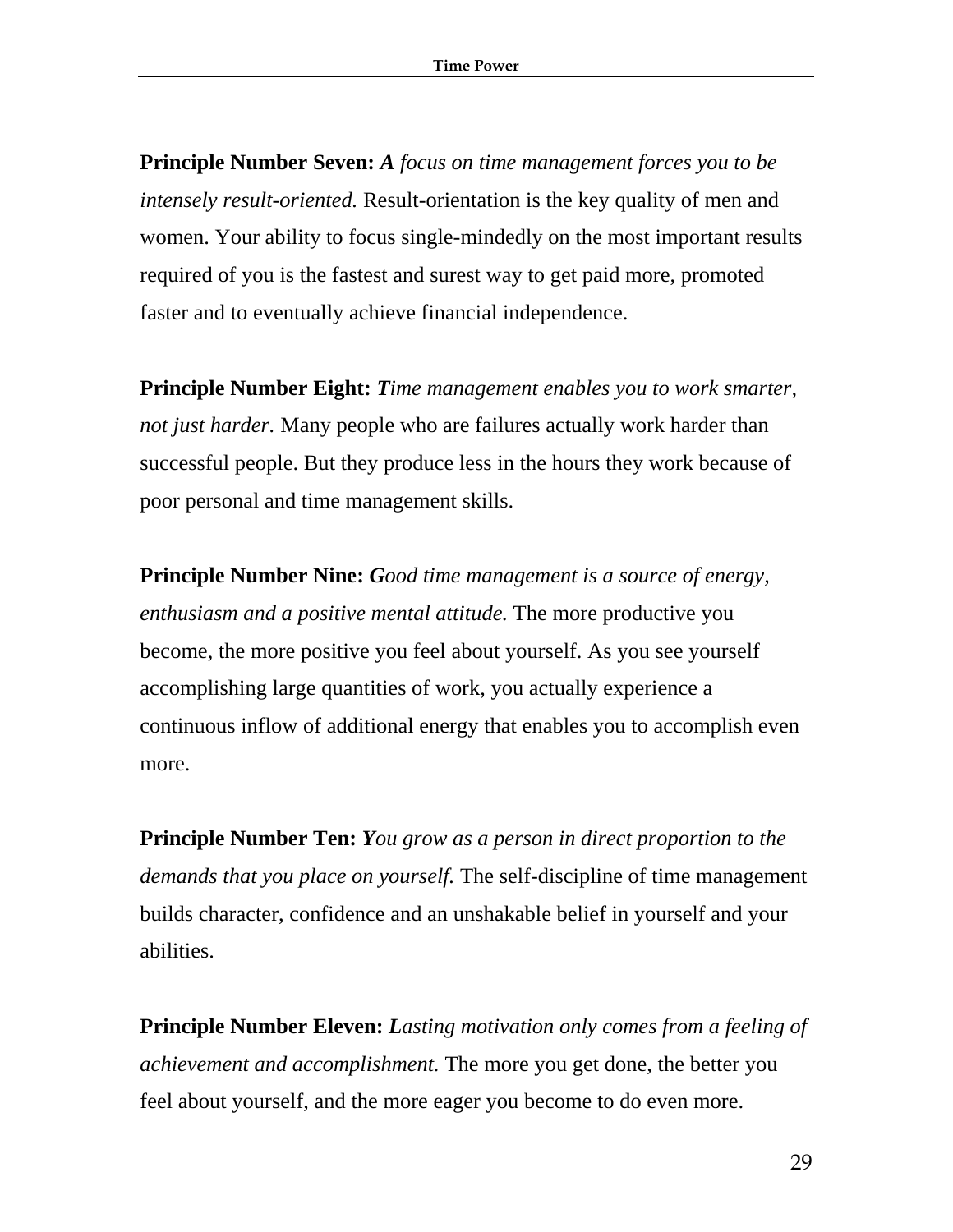**Principle Number Twelve:** *Now, this minute, is all the time you have*. If you manage yourself minute by minute, the hours and days will take care of themselves. The more tightly you manage your time, the more guaranteed you are that it will translate into a great life, hallmarked by purpose, power, control and worthwhile accomplishments.

#### **The Seven Practices of Time Power**

There are seven methods that you can use to help you to develop the habits of time management. The more you think about and practice these methods, the more rapidly you will program yourself to be efficient, effective and highly productive.

**First,** remember that *your self-image determines your performance*. You always perform on the outside in a manner consistent with the picture you have of yourself on the inside. Practice visualizing and imagining yourself as you want to be, not as you may have been in the past.

You can actually change your self-image permanently by repeatedly visualizing yourself as highly efficient and effective. See yourself as absolutely excellent in time and personal management skills. Play this picture over and over again on the screen of your mind until it is accepted as a new set of commands by your subconscious mind. At that point, effective time management will become easy and automatic for you.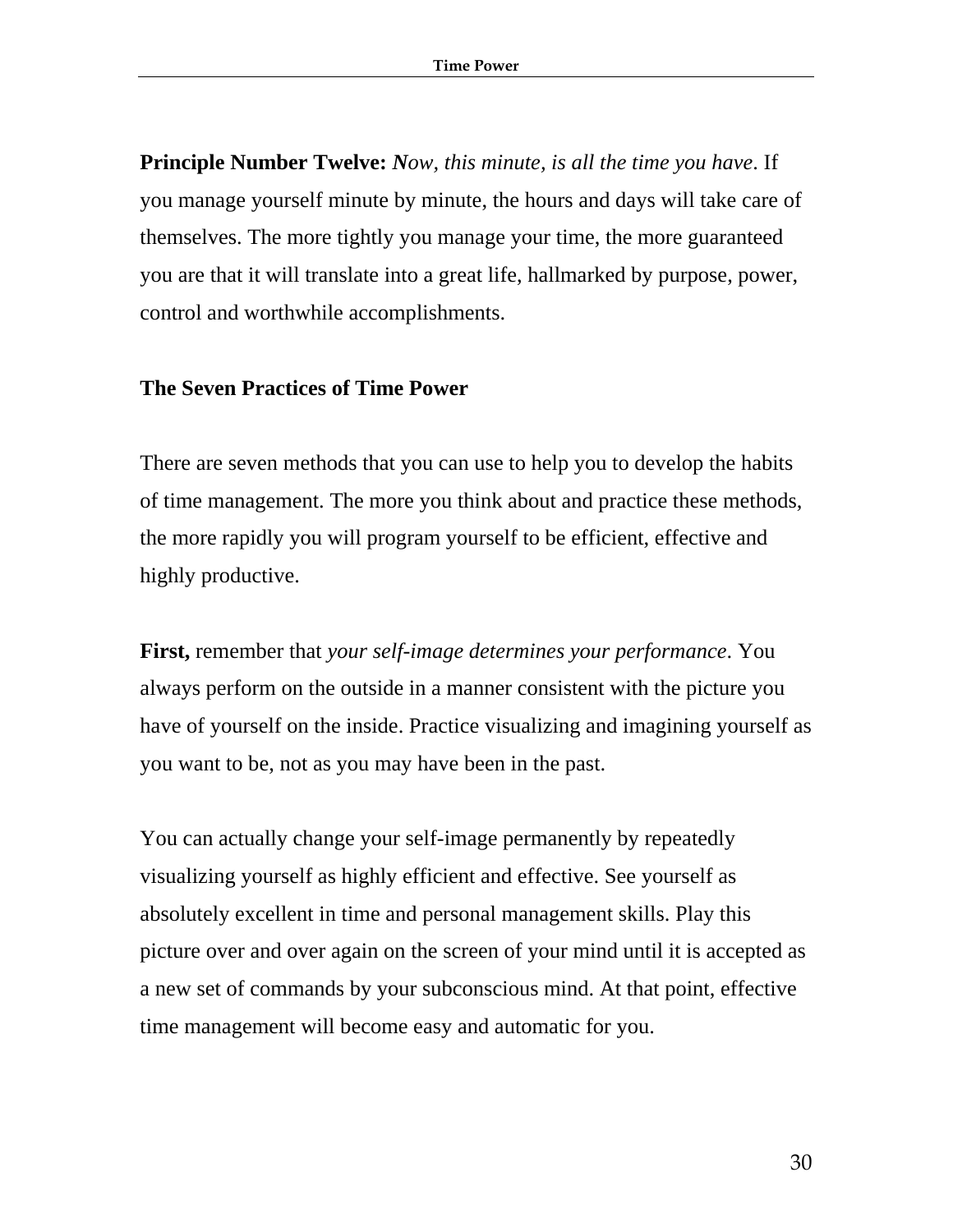**Second**, remember that *new habit pattern formation takes about 21 days of practice and repetition.* It has taken you your entire lifetime to become the person you are today, with the time management habits you have at this moment. It takes time and commitment to change, and for your subconscious mind to accept the new commands, pictures and affirmations as your new operating instructions for your personal behavior. Be patient with yourself. Don't expect to change everything at once.

**Third**, *promise yourself that you are going to become excellent at time management*. Promise yourself that you are going to be punctual, and that you are going to concentrate on your most important tasks. Then, promise others that you are going to be more effective and efficient in the future.

When you tell others, and promise others, that you are going to become better at the way you use your time, it makes it easier for you to make a firm commitment to yourself to follow through on these behaviors. When you know that other people are watching you to see if you will do what you said you would, you tend to be far more disciplined and firm with yourself.

**Fourth**, in developing the habits of time management, *start in just one area where poor time management is holding you back*. Don't try to change everything at once. Change just one habit or activity where you know that improvement could be very helpful to you. As you discipline yourself to improve in a single area, you will find yourself becoming more productive in other areas at the same time.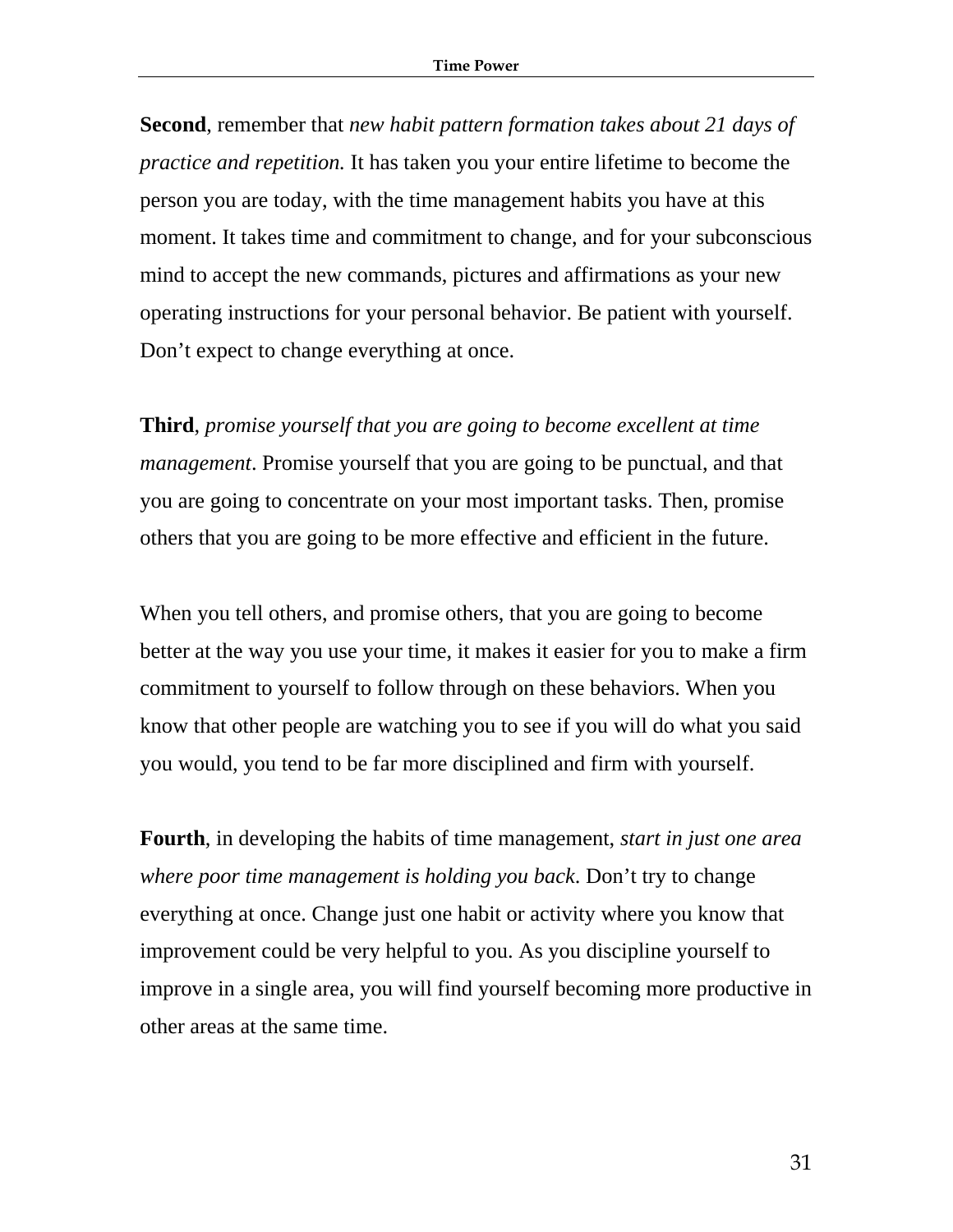**Fifth***, launch your new time management habit strongly*. Never allow an exception once you have decided that you are going to become excellent in a particular behavior. If you decide to be punctual for every appointment, discipline yourself to be early every single time until the new habit of punctuality becomes a permanent part of your behavior. If you decide to start early and concentrate on your most valuable tasks, discipline yourself to do this every single day for at least three weeks until it becomes easy and natural for you to start early on your highest priority. Never let yourself off the hook. Never make excuses or rationalizations for slacking off. Resolve to repeat the new behavior every time until the new habit is firmly entrenched.

**Sixth**, use *the "trial and success" method* rather than the "trial and error" method. The trial and success method requires that you learn how to succeed by failing, and then by learning from your mistakes.

Analyze your reasons for poor time management. Stand back and look at the areas in your life where your time is the most poorly managed, and ask yourself, "Why do I behave this way in this area?"

Ask yourself, "What are the obstacles to my operating more efficiently in this area?" Take some time to reflect on your current behaviors and think about what you are doing. This will give you the awareness to make the changes that you need to make to be the efficient and effective person that you are capable of becoming.

**Seventh**, and perhaps the most important of all, is for you to absolutely *believe that you can and will become outstanding at time management.*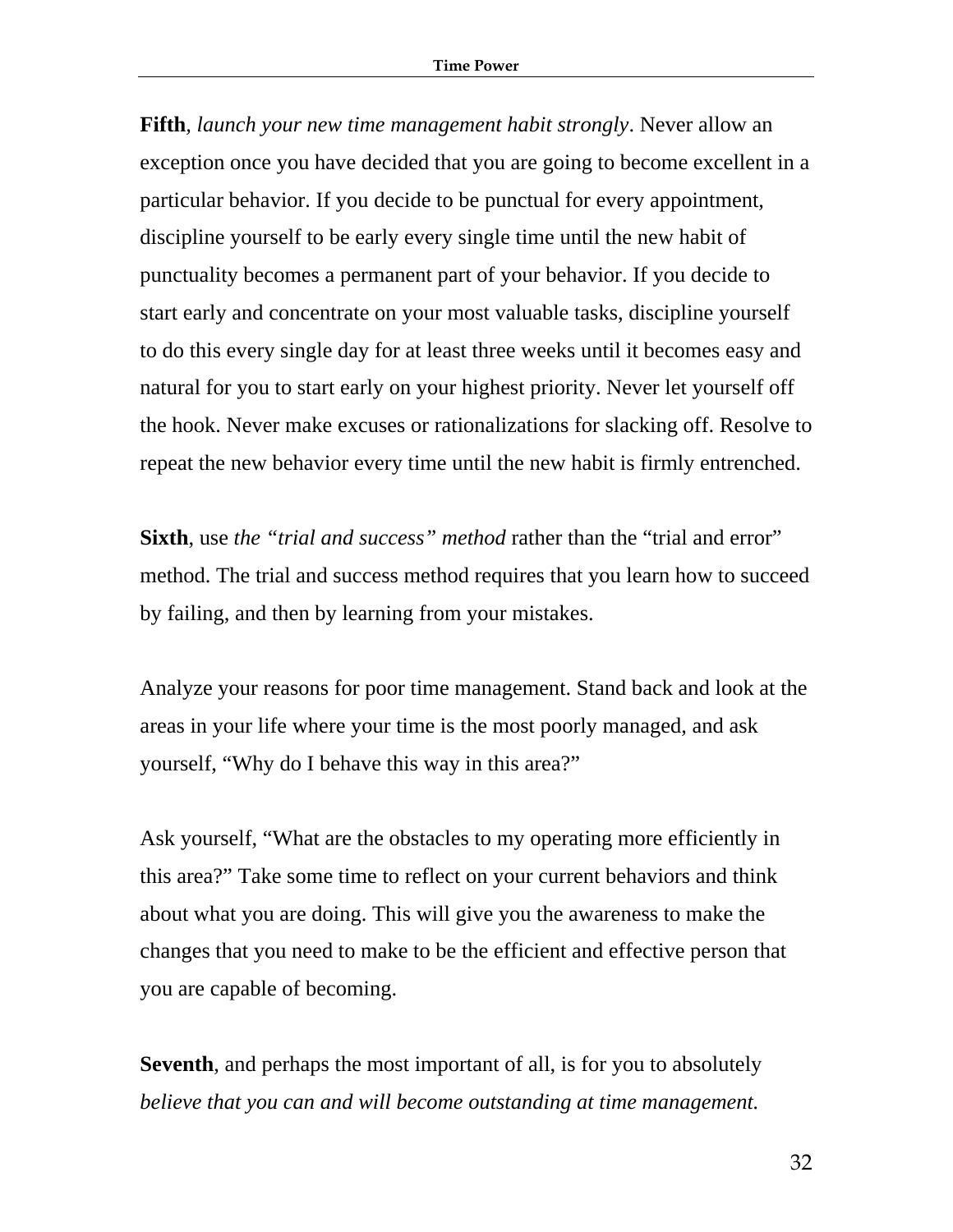The Law of Belief says that, "Your beliefs become your realities." The more intensely you believe that you can and will become excellent at time management, the more rapidly this becomes your reality. If you hold to your belief long enough and hard enough, it will eventually materialize as your new behaviors with regard to time.

The good news is that time management is a skill, like typing or riding a bike. Like any other skill, it is *learnable* with practice and repetition. You have the ability, right now, to develop the habits of excellent time management in every area of your life. It is simply a matter of getting started, and then persisting until your new time management habits are permanent.

Time management is your key to personal effectiveness, self-esteem, selfrespect and greater personal productivity and happiness. With time management, you can overcome any obstacle, and achieve any goal. With excellent time management skills, you can take complete control over your life and your future. Time management is your key to unlimited success.

*"You are searching for the magic key that will unlock the door to the source of power; and yet you have the key in your own hands, and you may make use of it the moment you learn to control your thoughts."* (Napoleon Hill)

#### **Action Exercises:**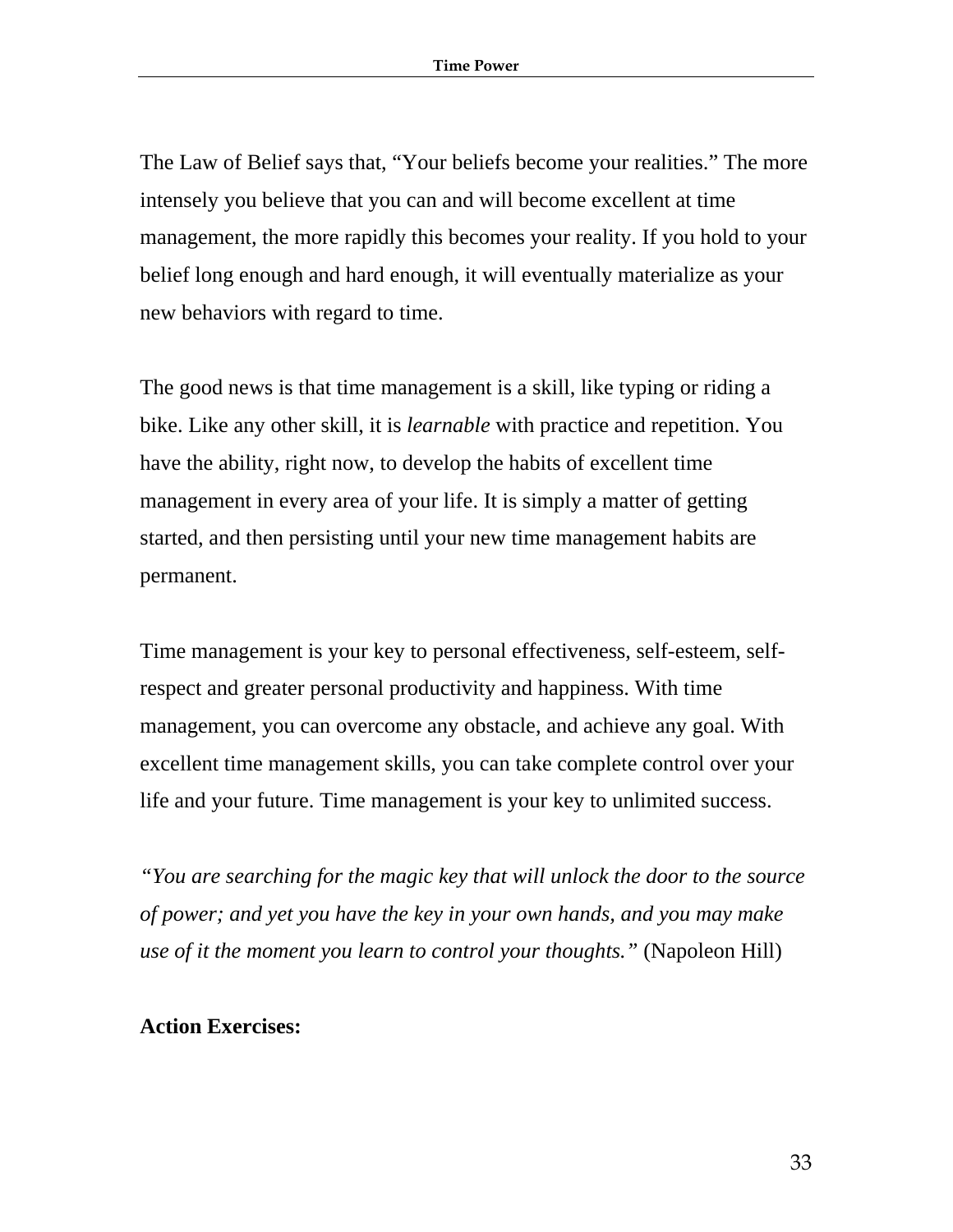- **1.** Select one area where better time management skills can help you to be more effective and get more done. Resolve to go to work on yourself in that area immediately.
- **2.** Think back on a time when you were performing at your best. Recall and replay the picture of this experience on the screen of your mind whenever you approach a new task.
- **3.** Talk to yourself positively all the time. Repeat affirmations like, "I use my time efficiently and well!"
- **4.** Imagine that everyone around you is looking up to you as the role model of personal efficiency, and that they were going to organize their days the way you organize yours. Act accordingly.
- **5.** Think about teaching a course in time management to your friends and colleagues. What would be the most important things you would want to teach them?
- **6.** Determine the areas of your work that give you the most satisfaction and make plans to become even more productive in those areas.
- **7.** Resolve today that you are going to work and practice until you become one of the most efficient, effective and productive people in your field. Take action immediately on your resolution.

#### **Chapter Two**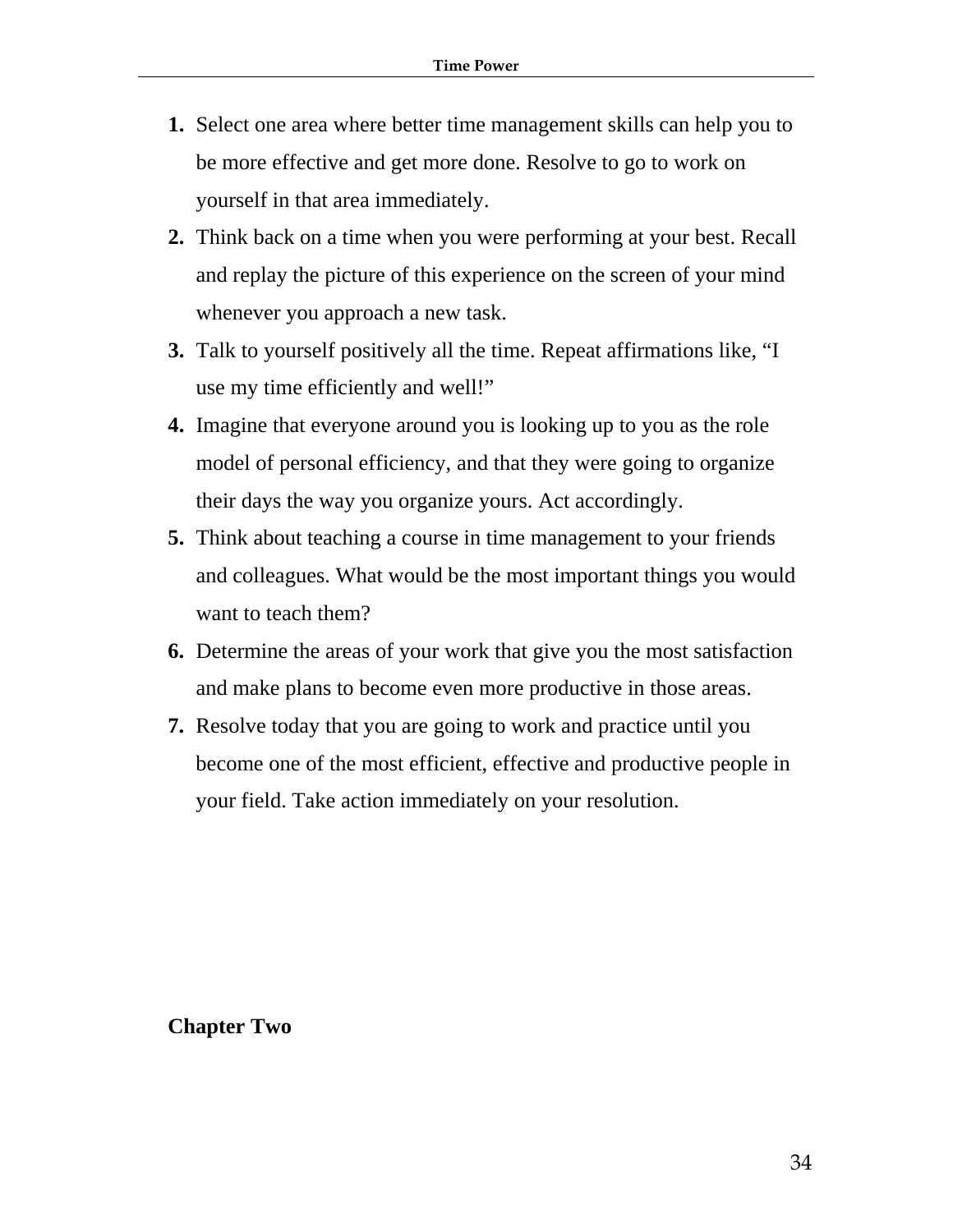#### **Setting Goals and Objectives**

*"You too can determine what you want. You can decide on your major objectives, targets, aims and destination."* (W. Clement Stone)

The most important word in personal effectiveness is the word *"Clarity."* The starting point of Time Power is for you to develop absolute clarity about your goals and objectives. The most common time waster and biggest obstacle to success in life is losing sight of what you are trying to accomplish, or forgetting what you set out to do. In *The Devil's Dictionary*, author Ambrose Bierce wrote, *"Fanaticism is redoubling your efforts after your aim has been forgotten."* Many people are working hard every day but they have no clear idea of their real goals and objectives.

Time management, more than anything else, requires the planning and organizing of your time in such a way that you accomplish your most important goals as quickly as possible. Organizing your goals and objectives clearly, and by priority, and then working with single-minded focus on the most important things you can possibly do to achieve them, is the key to using your time effectively and well.

#### **Join the Top 3%**

As it happens, fewer than 3% of people have clear, written goals, and they are usually the most successful in every field. Less than 1% of people rewrite and review their goals on a regular basis. In an article I once wrote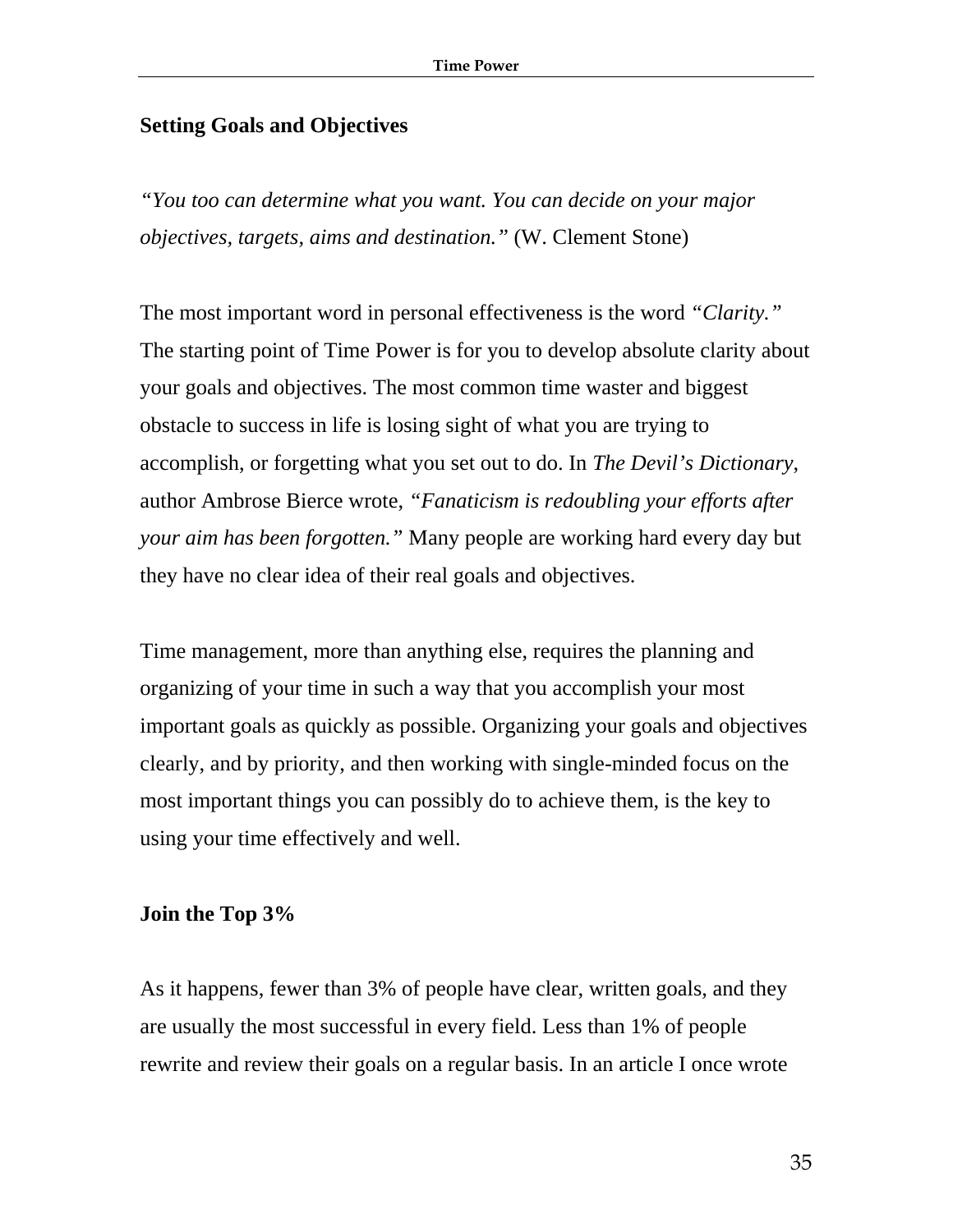for a national publication, they highlighted the words, *"If you do not have goals for yourself, you are doomed forever to work for someone else."*  That is just as true today as it was then.

In your career, you can work to achieve your own goals or you can work to achieve the goals of another person or company. The very best situation occurs when you are achieving the goals of your company or organization while you are achieving your own personal goals. But in every case, you are always working to achieve goals of one kind or another.

# **The Master Skill of Success**

Goal setting is the *master skill* of success. Your ability to clearly and systematically create goals, and plans for their accomplishment, will help you more to achieve success and happiness than any other skill you could develop.

Goal setting is not complicated. It begins with a pad of paper, a pen and you. The very act of writing your goals down changes your life, sometimes in dramatic and unexpected ways. As motivational speaker Zig Ziglar says, "Written goals transform you from a *wandering generality* into a *meaningful specific*."

The very act of writing down your goals programs them into your subconscious mind. Your subconscious mind, in combination with your *superconscious* mind, then goes to work on your goals 24 hours a day, even while you are sleeping. You begin to attract people and circumstances in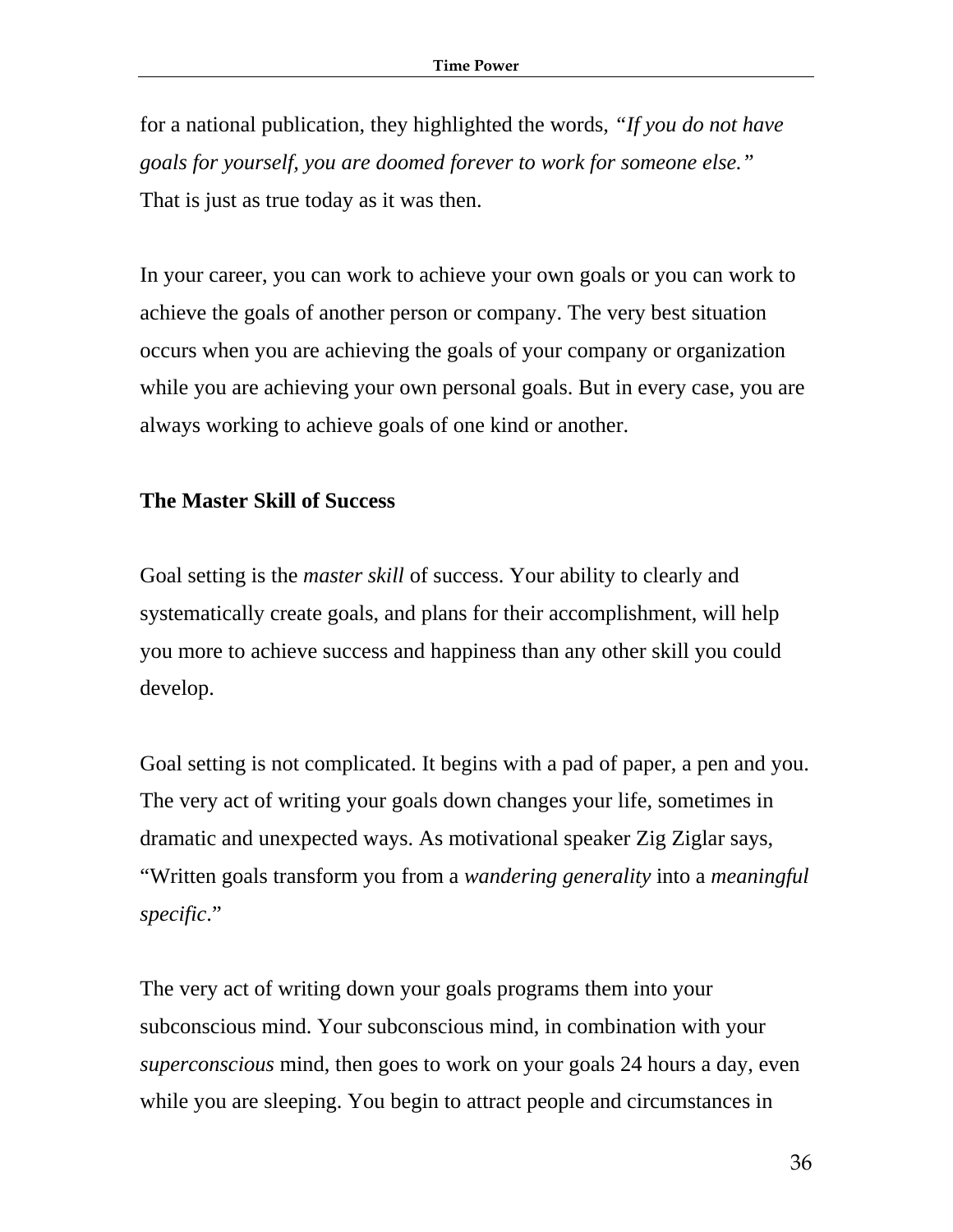harmony with your goals into your life. You get ideas and insights that can help you. You come across articles and books with solutions to your problems. You begin to experience a flow of energy and excitement that drives you forward.

Until you have practiced goal setting on a regular basis, you may be skeptical about its power to change your life. But after you have tried it, along the lines that we will discuss here, you will be convinced. Your whole life will change.

## **Increase Your Success Rate By 1000%**

In February 2003, USA Today ran an article discussing New Year's Resolutions. One year before, they had interviewed people about their New Year's Resolutions for 2002. They divided the respondents into two categories, those who had written down their resolutions, and those who had just thought about them.

One year later, only 4% of the people who had made resolutions, but not written them down, had made any changes. But a whopping 46% of those who had written down their resolutions had followed through on them. This is a difference of more than 1100% in the rate of success and achievement explainable by the simple act of writing the resolution down on paper.

## **Essential Goal Setting Principles**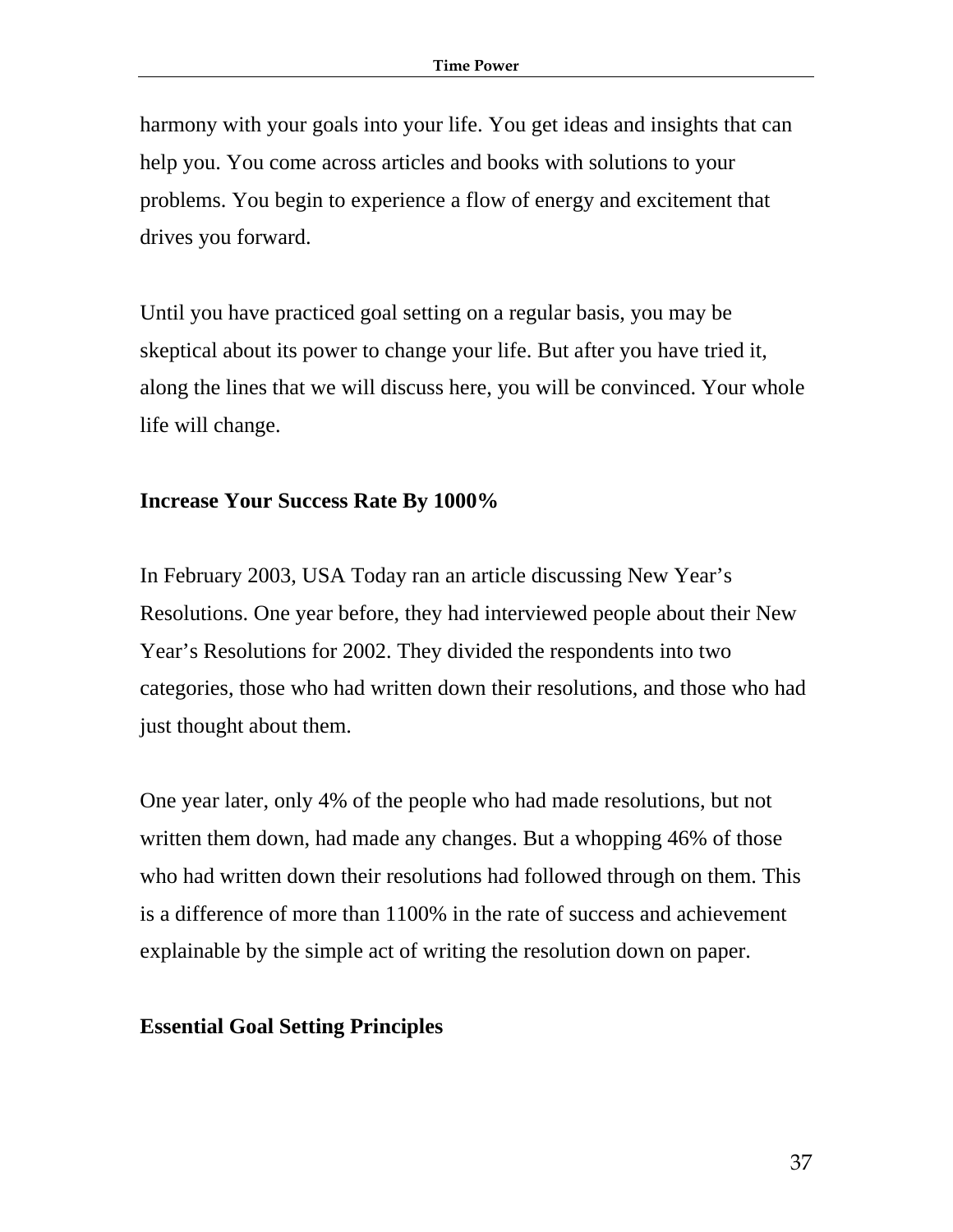There are several essential principles of goal setting that dramatically affect the speed at which you achieve your goals. These are principles that you can return to and practice repeatedly for the rest of your career.

**Number One:** *Dream big dreams!* Only big dreams have the power to motivate and inspire you toward the fulfillment of your full potential. Only big dreams liberate your imagination and energy, and give you the drive to overcome the obstacles and difficulties that you will experience on the path to your goal. Only big dreams can keep you excited and working enthusiastically every day toward their accomplishment.

When you set goals, practice the principle of "Idealization." Imagine that you have no limitations on what you can do, have or be. Imagine your goal as if it were perfect in every respect when you set it in the first place. Don't allow yourself to think of all the reasons why it may not be possible for you at this time. Put those mental roadblocks and excuses aside. Set your goal as though you could achieve anything you wanted, as long as you are perfectly clear about what it was.

**Number Two:** *Your goals must be in writing, in the present tense, as though they already existed.* Your subconscious mind only accepts commands that are worded in the present tense, such as, "I weigh 150 pounds." Or "I earn \$100,000 per year." Or "I live in a beautiful, 3500 square foot custom designed home." Each of these goals begins with the word "I" and is followed by an action verb. This is the fastest and most direct way to activate your subconscious mind and harness your superconscious powers.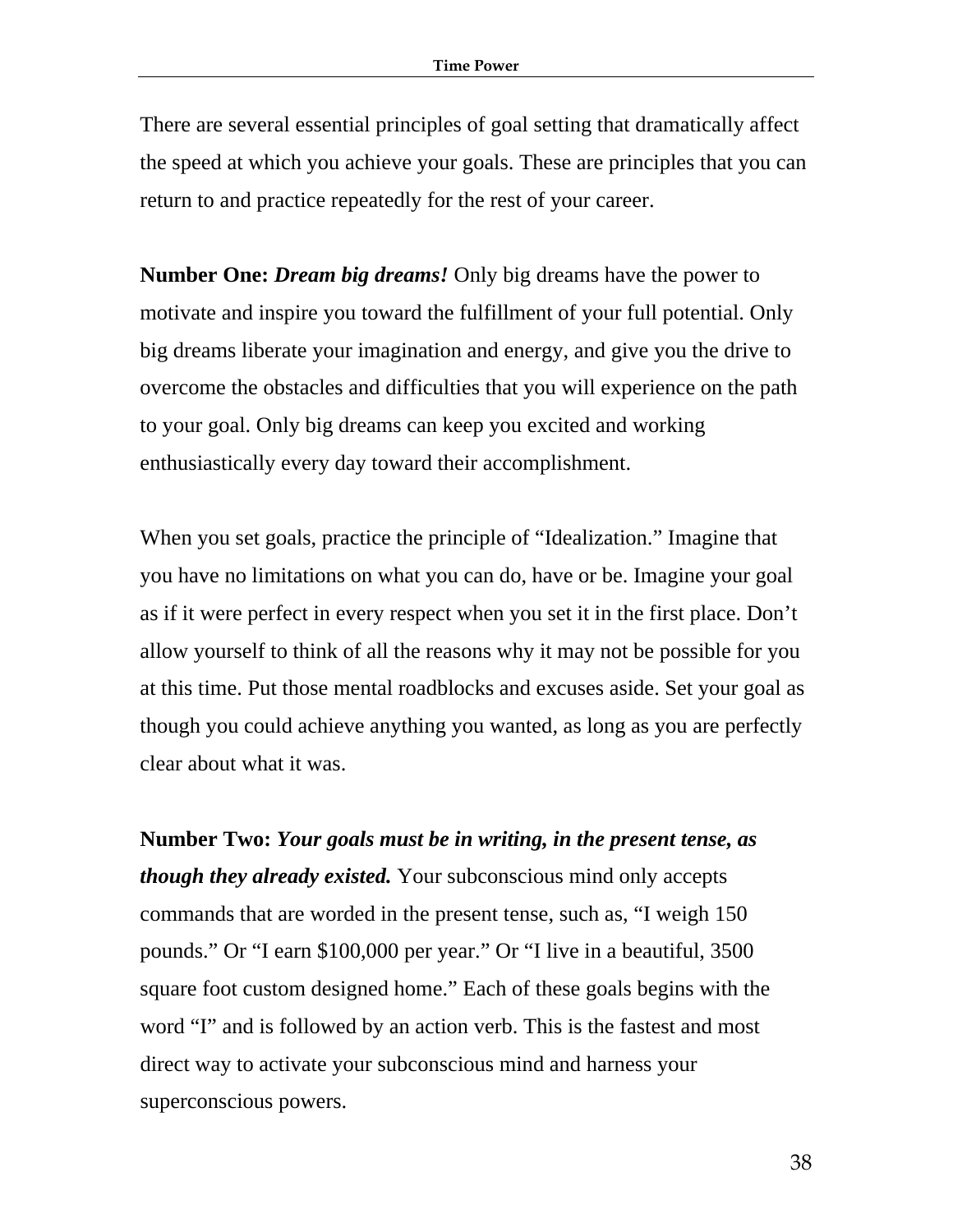Positive, present tense goals program your subconscious mind and build faith and conviction within you that your goal is realizable. The more often you read and repeat your goal, the deeper you program it into your mind, and the sooner you begin to become absolutely convinced that you will attain this goal, exactly when the timing is right for you.

# **Rewrite Your Goals Daily**

My favorite technique for programming my goals deep into my subconscious mind is to rewrite my goals in the present tense each day in a spiral notebook. I learned this technique many years ago. I was absolutely astonished at the speed at which my life began to improve when I began to rewrite my goals each day.

The best time to rewrite your goals is first thing in the morning, before you start your day. This exercise only takes about five minutes, but writing out your goals activates all your mental powers so that throughout the day, you will be more sensitive and aware to possibilities and opportunities to achieve those goals.

# **Affirm Your Goals Regularly**

There is a wonderful technique for goal attainment called "Standard Affirmation Technique." To use this method, you get a stack of 3 x 5 index cards and write out your goals in the present tense, one per card, in large letters.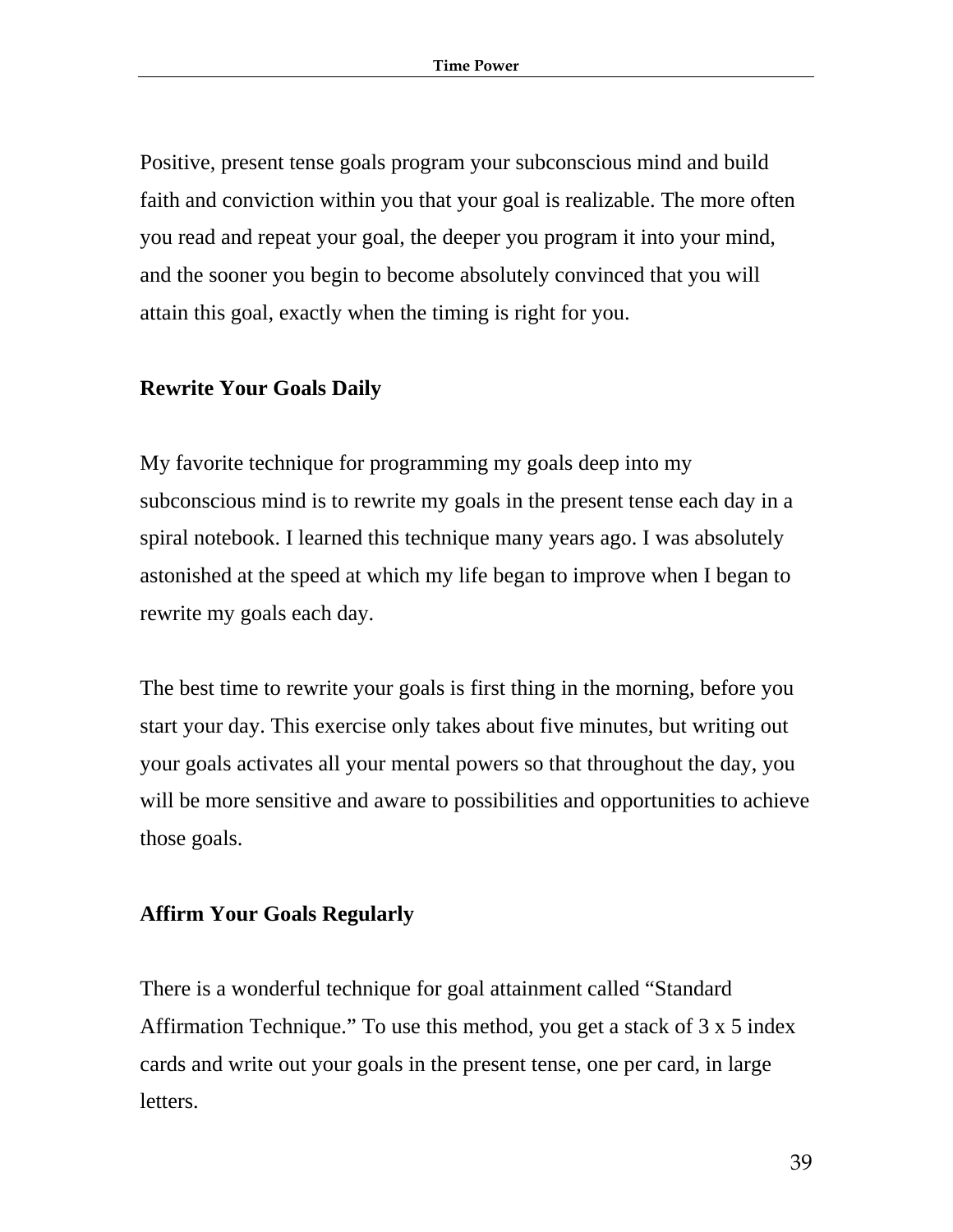Each day, and throughout the day, take out your stack of goal cards and review them, one at a time. As you read each goal, concentrate on the words on the card, as though you were trying to photograph them with the lenses of your eyes. Think about one or more things you could do to achieve that goal. Then go on to the next card.

When you combine the two methods, writing and rewriting your goals daily in a spiral notebook, and regularly reviewing them on 3 x 5 index cards, you begin to believe that these goals are achievable. You eventually convince yourself at a deep subconscious level that the attainment of these goals is *inevitable*. As you become more and more confident that your goals will soon become realities, you begin to move faster toward them, and they start to move faster toward you. You activate more of your mental powers. When you practice either one or both of these methods for 30 days, you will be astonished at the changes that will take place in your life.

**Number Three:** *Your goals must be in balance, and cover the three most important areas of your life.* They must be in harmony with each other, not contradictory. Just as a wheel must be perfectly balanced to rotate smoothly, your life must be in balance as well for you to feel happy and effective.

### **What Do You Really Want?**

The first types of goals you need are business, career and financial goals. These are the tangible, measurable things that you want to achieve as the result of your efforts at work. These are the "what" that you want to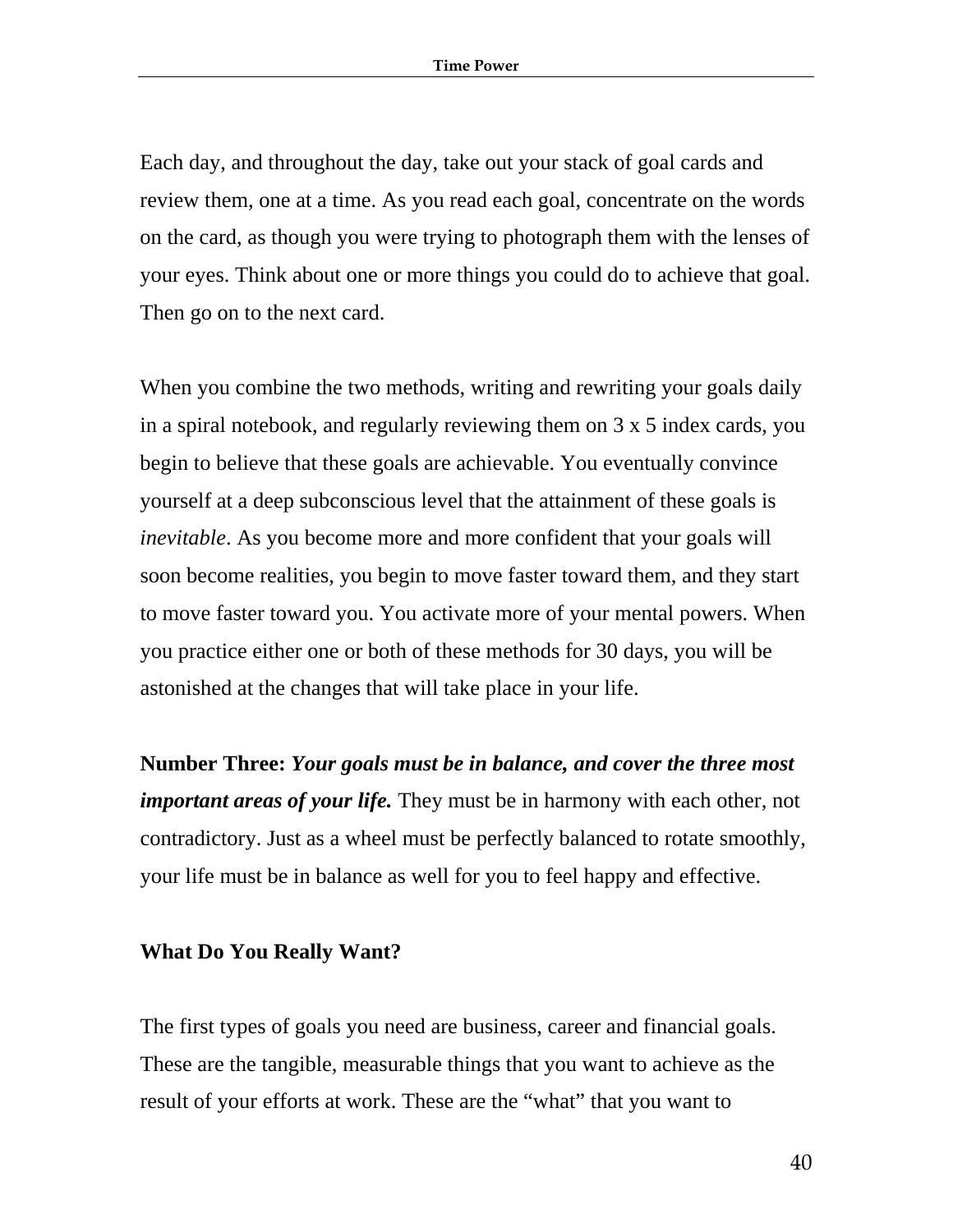accomplish in life. With these tangible goals, you must be absolutely clear about how much you want to earn, and in what time period you want to earn it. You must be clear about how much you want to save, invest and accumulate, and in what period you want to acquire these amounts. Remember, you can't hit a target that you can't see.

#### **Why Do You Want Them?**

The second types of goals you need are your personal, family and health goals. In reality, these are the most important goals of all in determining your happiness and well-being. These are called the "why" goals. These are the reasons why you want to achieve your business, career and financial goals. They are your true aims and purposes in life.

Many people become so involved with their work and careers, and their financial goals, that they lose sight of the reasons why they wanted financial success in the first place. They get their priorities mixed up. As a result, their lives get out of balance. They start to feel stressed and driven. Sometimes they become angry and frustrated. No matter how hard they work to achieve business and financial goals, they don't seem to enjoy any more peace, happiness and satisfaction in life. They need to get their goals back in the right order of priority and realize that achieving work and financial goals are the means to the end of enjoying your family and relationship goals. They are not the ends in themselves.

#### **How Do You Achieve Them?**

41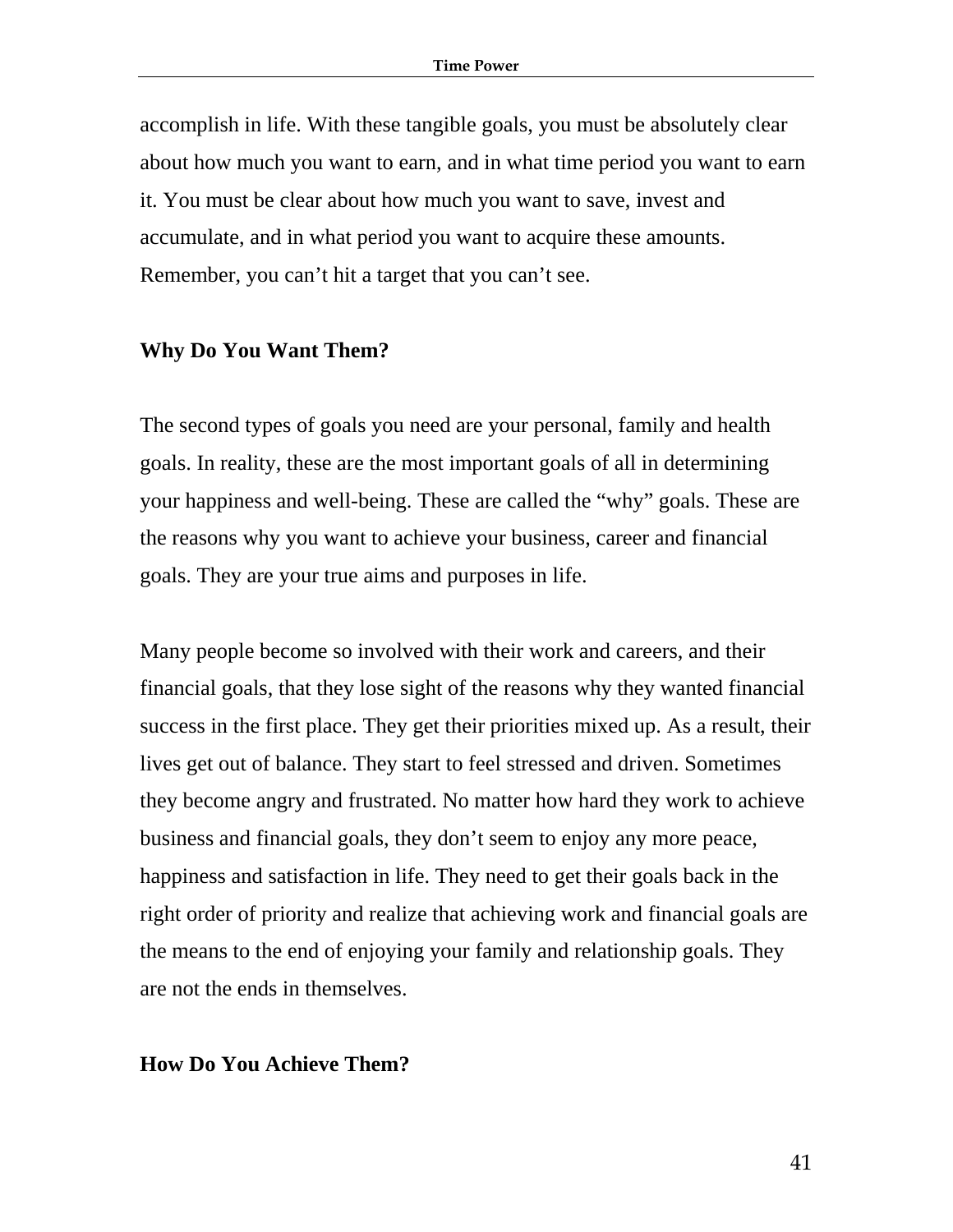The third types of goals you require are your personal and professional growth and development goals. These are the "how" goals. Learning and practicing new skills and behaviors are how you achieve the "what" in order to enjoy the "why." By working on yourself, you become the kind of person who is capable of achieving your business, career and financial goals. As a result, you can achieve and enjoy your personal, family and health goals faster and easier. By working on all three types of goals simultaneously, you keep your life in balance, and continue moving onward and upward.

## **Number Four:** *You must decide upon your "Major Definite Purpose."*

This is the one goal in your life that is more important than any other. This is the one goal, the accomplishment of which will enable you to accomplish more of your other goals than any other single goal.

The selection of a major definite purpose for your life is the starting point of great success. This decision enables you to focus and concentrate your mental and physical energies on a single point, the one point that can have the greatest positive impact upon your life at this time. Deciding upon your major definite purpose, at each stage of your life, is one of the major responsibilities of adulthood.

## **How to Decide What You Really Want**

There are several questions that you can ask yourself to help you determine your major definite purpose. These questions force you to think through who you are and what you really want to do with your life.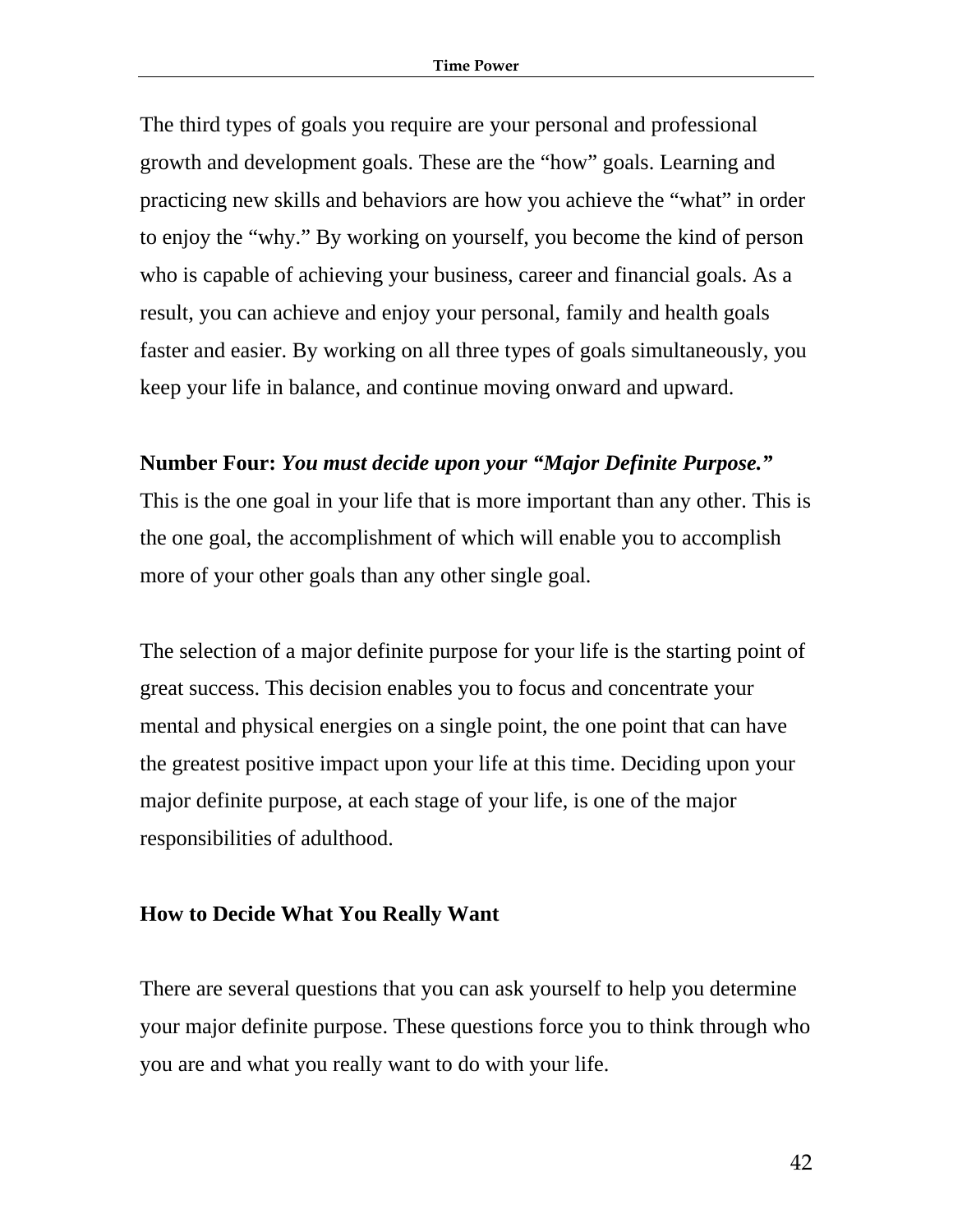**Question One:** *What would you do differently, how would you change your life, if you won one million dollars cash in the lottery tomorrow?* If you became an instant millionaire, tax free, what would you do differently in your life from what you are doing today? What would you start doing that you are not doing right now? What would you stop doing? What would you do more of or less of? Where would you go? Who would you see? What is the first change that you would make if you had a million dollars cash in your hands right now?

Asking this question of yourself helps you to clarify what you really want in life. Most people hold themselves back, and sell themselves short, because they feel that they are limited or trapped financially. Because of this feeling of limitation, they never sit down and think through what it is they really wan. They develop self-limiting beliefs. They begin to see themselves as *victims*. According to Dr. Martin Seligman of the University of Pennsylvania they develop "learned helplessness." They feel that they are helpless and unable to change their situations because of their lack of money.

But when you ask yourself what you would do if you had a million dollars, you are really asking what you would do if you had *no fears of failure*. You are forcing yourself to decide how you would live your life if you had all the money that you really wanted? By imagining yourself free of financial worries, your mind clears and you see what you really want to be, have and do in the months and years ahead.

**Question Two:** *Project yourself forward to the end of your life and imagine writing your own biography*. If you could design your life in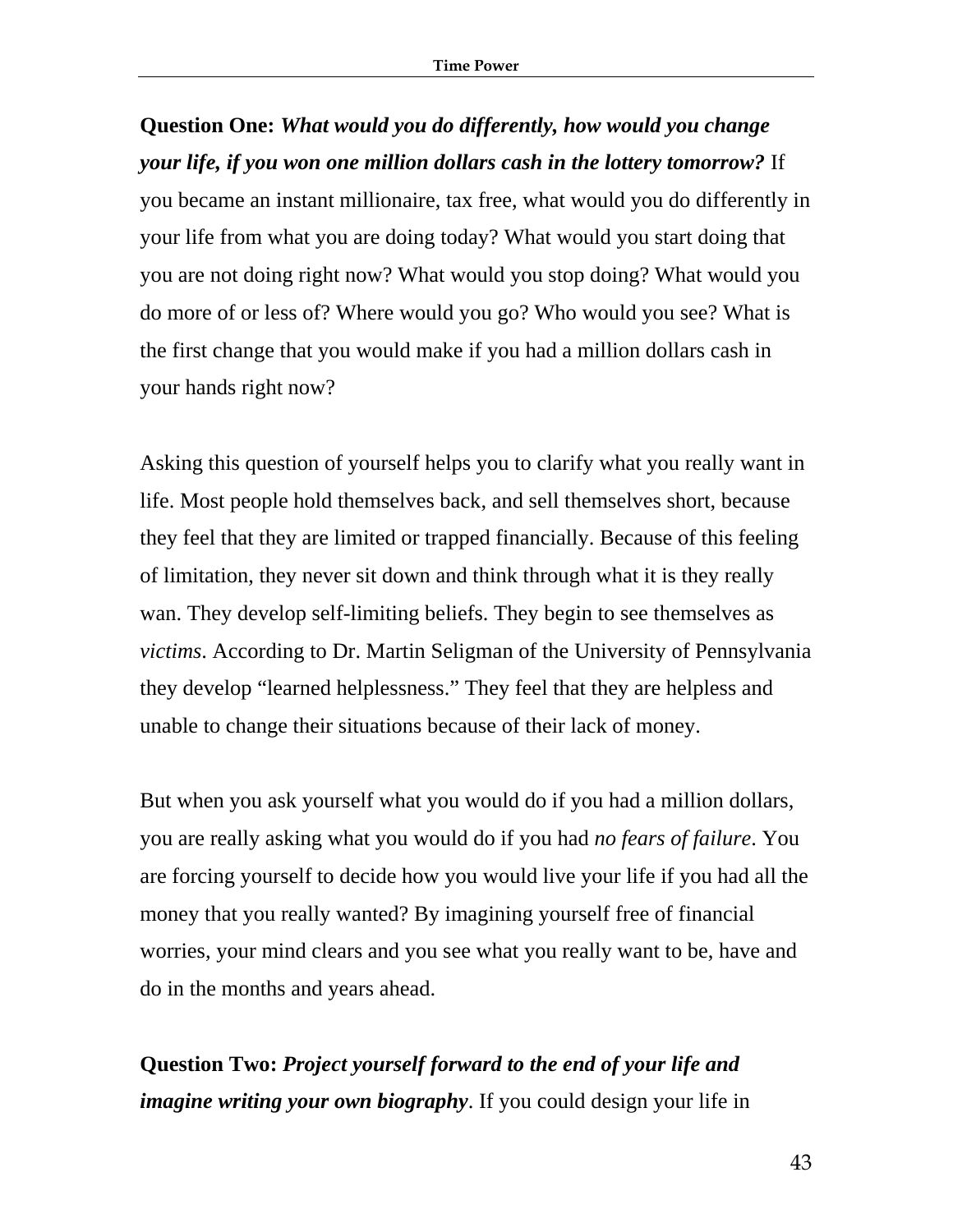advance, and write your own story, what would you want to happen in your life? What kind of a person do you want to become? What sort of things do you want to achieve? Imagine that you could write the script of your own life, and if you were not happy with the script, you could tear it up and write a new script.

Imagine that you could write your own *eulogy*, to be read to your friends and relatives at your funeral. What would you want it to say? What would you want people to think about you after you pass away? How do you want to be remembered by the most important people in your life?

When you ask these questions, and imagine writing your own life story, or your own obituary, you free up your mind to see what is really important to you. You develop "long-time perspective" and begin to become clear about what you *really* want to accomplish with your life.

**Question Three:** *What one great goal would you dare to set for yourself if you knew you could not fail?* If you were absolutely guaranteed of success in any goal, short or long-term, big or small, what one goal would you commit yourself to accomplishing?

Your mind is remarkable. Something amazing happens between your head and your hand. The very fact that you can write out a goal clearly on paper means that you have the ability to achieve it somehow. Your desire is the only real limit on your potential. The only question is, *"How badly do you want it?"*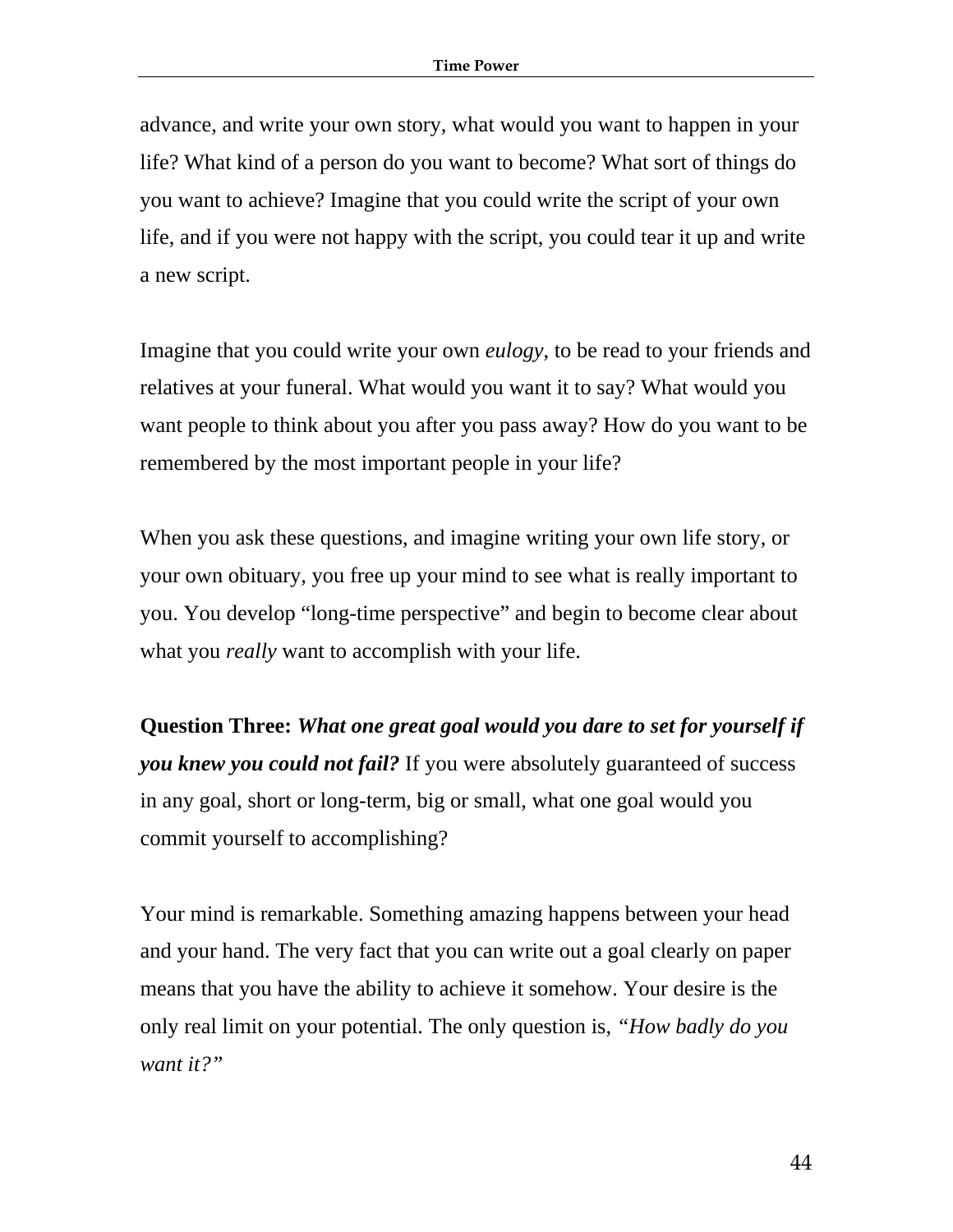Your ability to identify the one great goal that you would dare to commit yourself to if you were guaranteed of success is very often the best single indicator of your major definite purpose. This is the one goal you are meant to accomplish, and which can have the most positive impact on your life.

**Question Four:** *What do you really love to do, at home or at work?* What gives you your greatest feeling of importance? What accomplishments give you your greatest sense of achievement and satisfaction? If you could only do one thing all day long, what one task or activity would it be?

Psychologists have discovered that the activities that give you your greatest feelings of *self-esteem* are usually the tasks or activities that you are ideally suited to do as a life's work. You will always love to do the things that you are most likely to have the natural talents and abilities to do extremely well. Organizing your life and activities around your special talents and abilities is the key to peak performance and high achievement. When you find the job or position where your special skills meet the needs of the situation, you will make more progress in the next two years than you may have made in ten years working at something else.

**Question Five:** Use the "Quick List" method regularly. Take a pen in hand and give yourself 30 seconds to answer the question, *"What are my three most important goals in life right now?"* Then quickly write down your three most important goals within 30 seconds. When you only have 30 seconds to write down your three most important goals, your answers will be as accurate as if you had 30 minutes or three hours. Your subconscious mind quickly discards all secondary goals. Your three most important aims or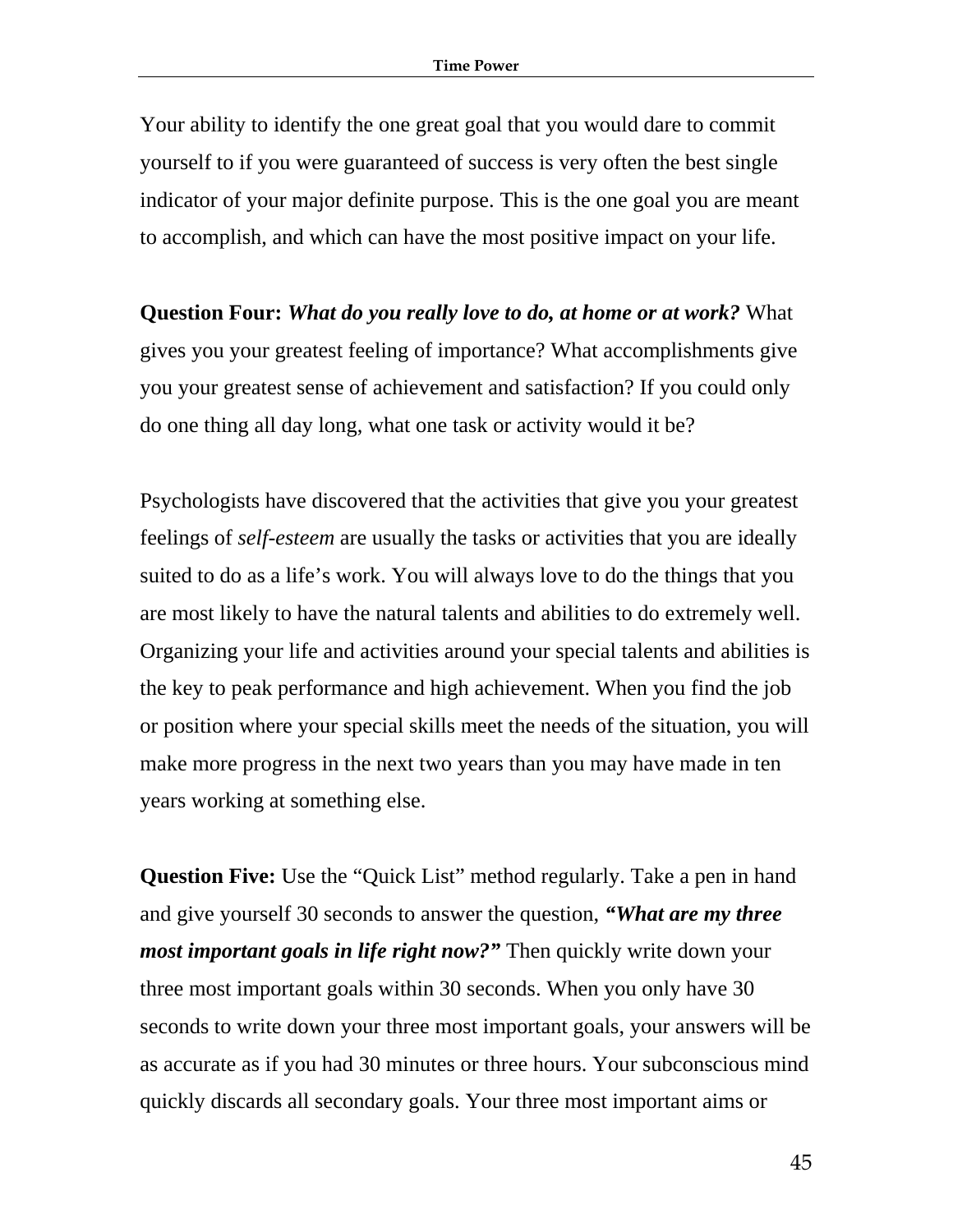purposes will pop to the surface of your mind and appear on the paper in front of you.

You can then ask, *"What are my three most pressing worries or concerns in life right now?"* Give yourself 30 seconds to write down these answers.

Once you have both sets of answers, you will have a snapshot of your current life. These answers will tell you a lot about yourself. First, your three goals will almost always be a financial goal, a health goal and a relationship goal. Second, your three goals will almost always be the solutions to your three main worries and concerns. In most cases, your three goals are the flipside of the coin of your three worries. You can resolve your problems by achieving your goals.

### **Analyze Your Life**

You can give yourself this exercise in each key area of your life. You can quickly write down your three most important *business* goals, *family* goals, *health* goals and *financial* goals. You can give this exercise to members of your family or your coworkers. Give them 30 seconds to write down the answer to the question, *"What are your three most important goals in life right now?"* 

Your three problems or worries represent your past, or where you are coming from, and moving away from. Your three goals represent your future, and what you are moving toward, both consciously and unconsciously. When you ask yourself these questions regularly, you will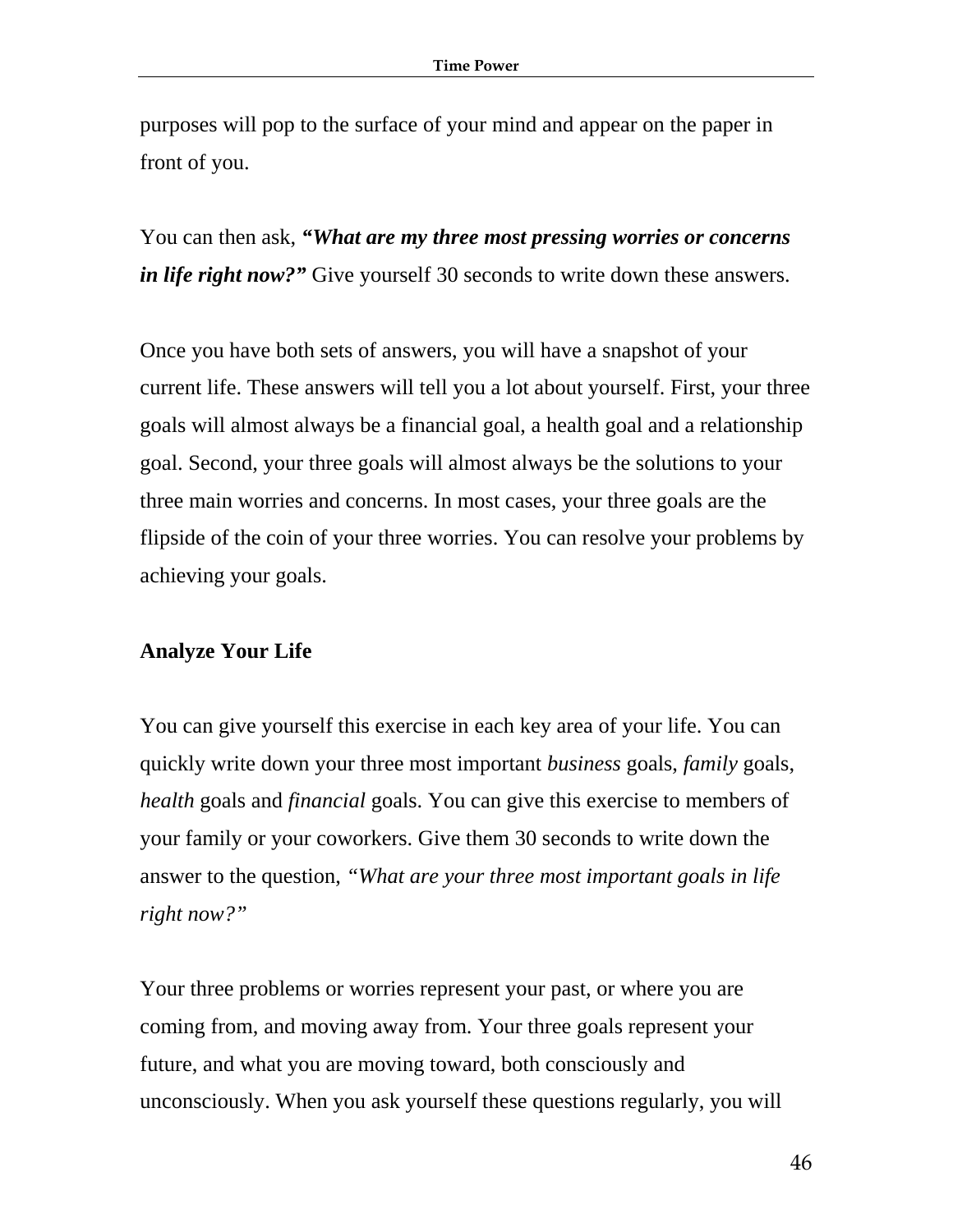enjoy ever greater clarity about who you are and about what you really want. You will get more and more ideas to achieve your goals and solve your problems.

**Question Six:** *What specific steps will you have to take to achieve your most important goals?* A goal that is not accompanied by a detailed, organized list of actions that must be taken to accomplish it is like attempting to build a house without a blueprint. The more detailed your plans of action, the more likely you are to be achieve your goals, and in a shorter period of time.

### **Imagine No Limitations**

Here is a simple but powerful exercise you can take to identify your goals and organize your life. Take out a sheet of paper and write down everything you would like to accomplish in your business and personal life over the next five years. Imagine that you have no limitations of time, money, talent, people, resources or abilities. When you write out your goals, imagine that whatever you write down is possible for you, as long as the goal is clear.

You can conduct this exercise as a brainstorming session with the members of your staff, or with your key people. In your business, you can write down everything you would like to accomplish over the next five years, including sales, growth, profitability, people, products, services, processes and market share.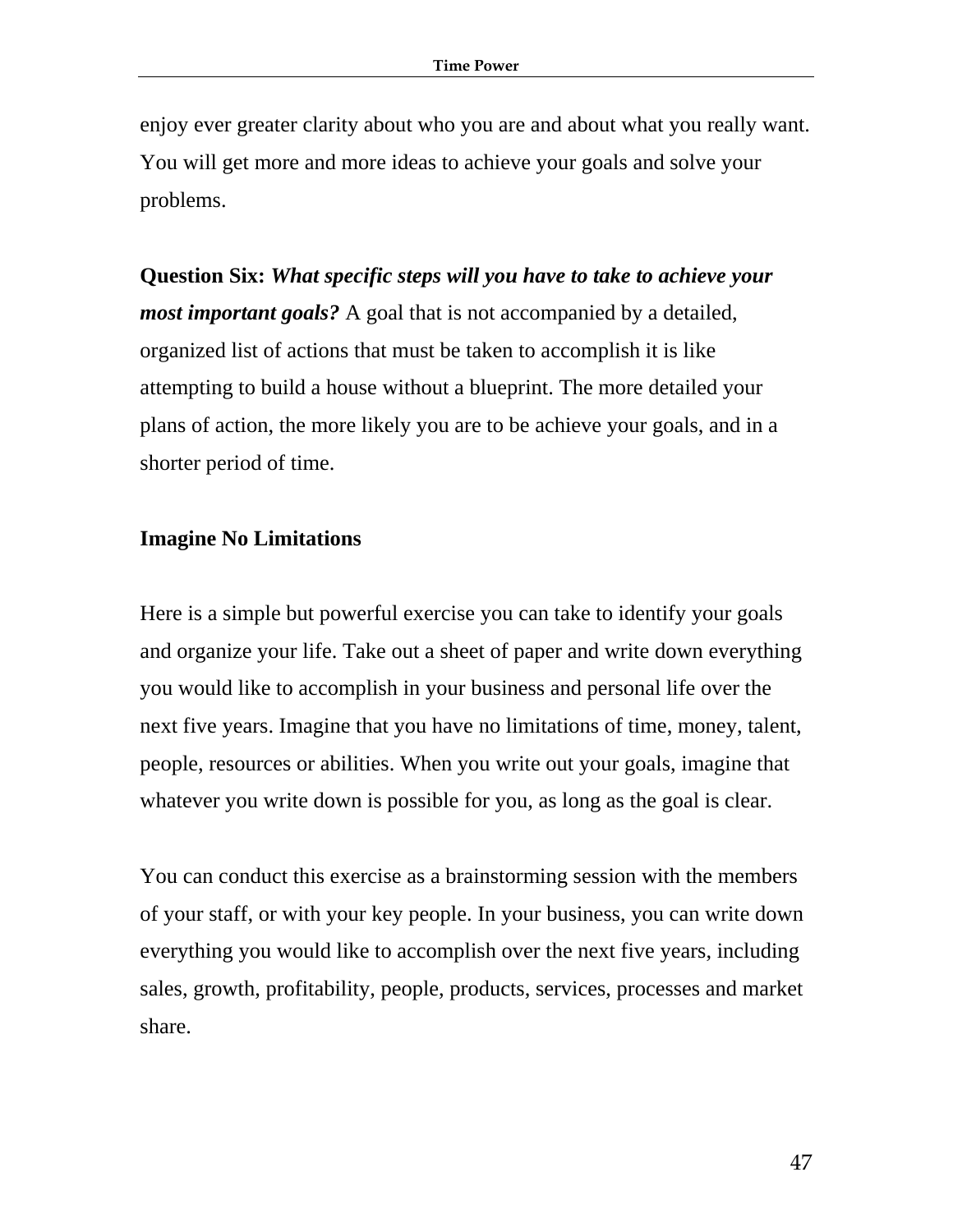You can conduct this exercise with your spouse at home. You can sit down together and write out everything that you would like to be, have or do in your lives together over the next five years, or even longer.

In the Bible it says, "Let there be light." The more time you take to write out every possible goal that you would like to achieve sometime in the future, the greater light you will have in your life. You will be far more knowledgeable and aware of what it is you really want to accomplish in the months and years ahead.

As you write down your goals, think about the things you have always wanted to do in the past, but which you may have given up on because of constraints of time, money, marriage or other factors. When you write, let your imagination run freely. Concentrate on writing out the largest quantity of goals possible, without worrying about whether they are achievable, logical or reasonable. Just get them down on paper.

# **Organize Your Goals by Priority**

Once you have written out your list of goals for the foreseeable future, go back over the list and organize it by priority. Write an A, B or C in front of each of the goals. An "A" goal is something that is really important to you. It is a goal that you would really like to achieve and which would make you tremendously happy if you were to attain it.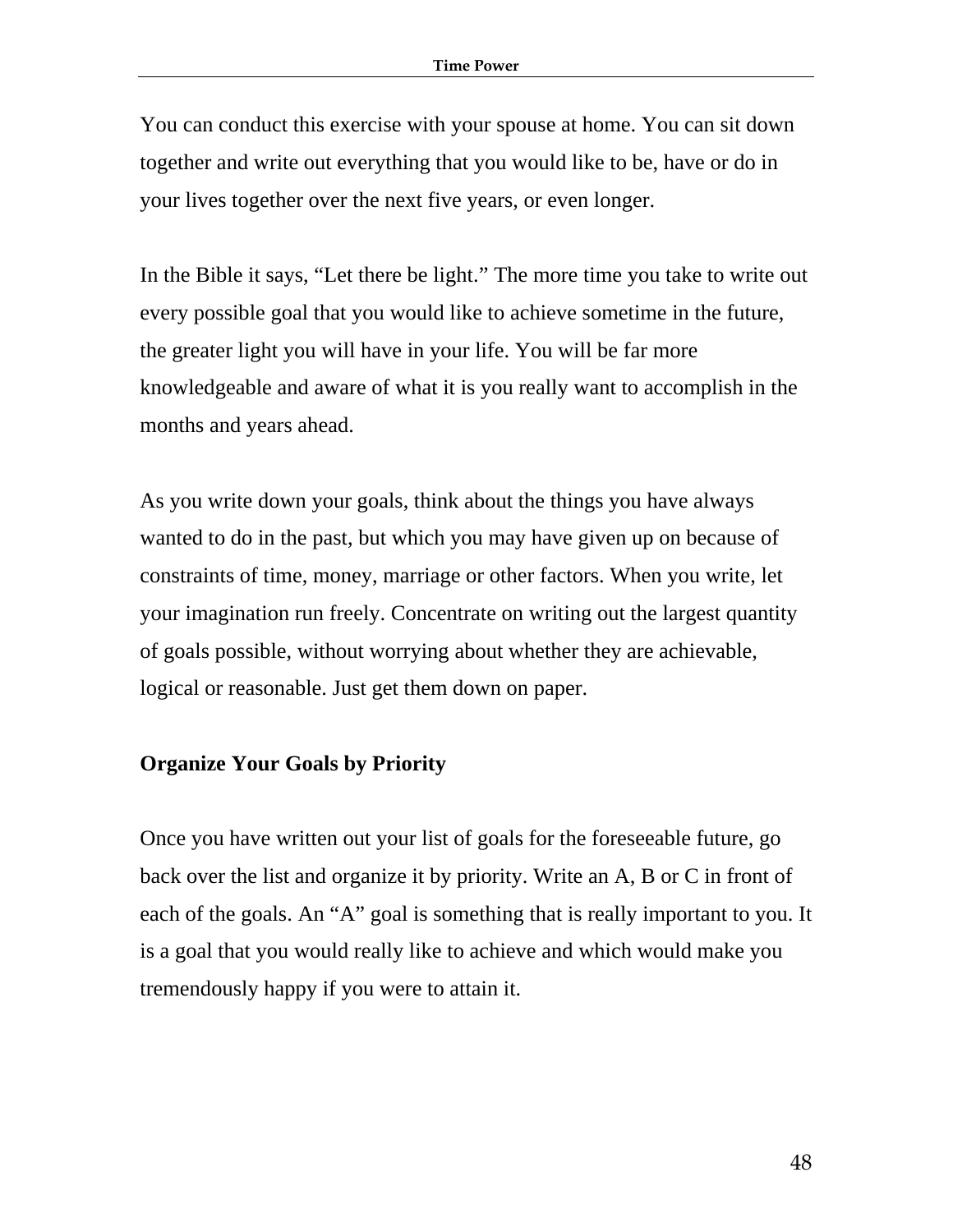A "B" goal is something that you would like to achieve, and that you would enjoy acquiring if you were successful. It is important to you, but it is not quite as important as an "A" goal.

A "C" goal is something that would be nice to accomplish, or nice to have or do, but it is not as important as an "A" or "B".

It is only when you write your goals down and compare them against each other that you develop absolute clarity about their relative importance to you.

### **Select Your Most Important Goals**

Transfer all of your "A" goals onto a separate sheet of paper. Review these "A" goals and organize them by writing "A-1", "A-2," "A-3," and so on next to them.

Select from your "A" list the most important of all goals, the one goal that could have the greatest positive impact on your life if you were to achieve it. Ask yourself, *"If I could achieve any goal on this list, which one goal would give me more happiness, satisfaction and rewards than any other?"* This becomes your "A-1" goal.

Work through the "A" list by asking yourself this question. *"If I could only accomplish one more goal on this list, which one goal would it be?"* This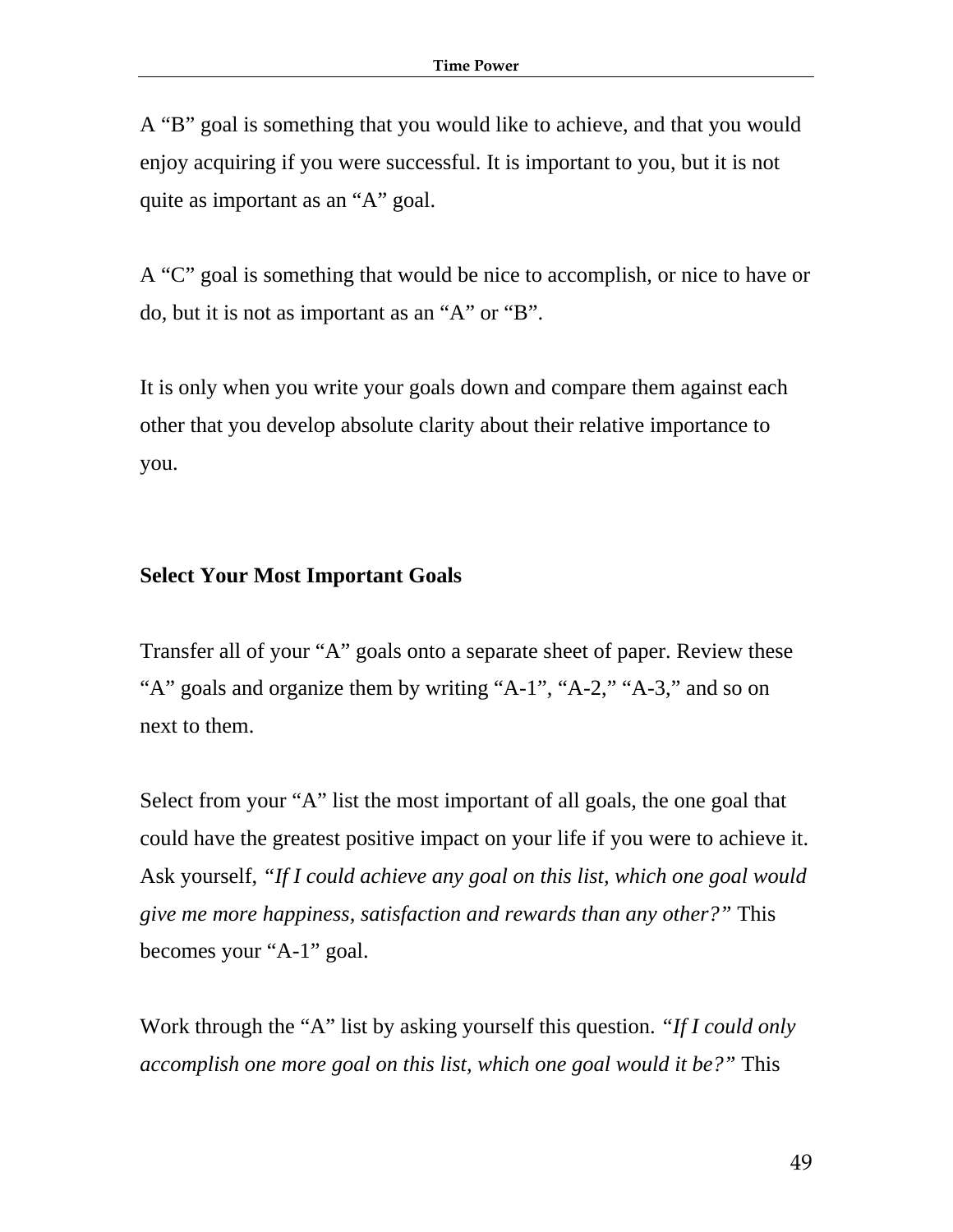becomes your "A-2" goal. Then ask this question again and again, until you have organized all of your "A" goals by priority.

Finally, take your "A-1" goal, the most important goal of all, and write it down at the top of a new page. This goal becomes your major definite purpose for the foreseeable future.

## **Make Detailed Plans of Action**

The next step is for you to make a list of every single action that you can think of that you can take to achieve your most important goal. You should come up with at least ten or twenty different things you could do to accomplish this goal. When you have written down everything that you can think of, you then organize this list of activities by writing an "A", a "B" or a "C" in front of each of the items. You ask, *"If I could only do one thing on this list, which one action would help me to achieve this goal more than any other?"* Finally, you go back and you write "A-1," "A-2," "A-3" until your list of activities is organized into a plan of action, from beginning to end.

You can repeat this exercise with each of your "A" goals. Write the goal in the present tense at the top of a sheet of paper and then discipline yourself to generate ten to twenty specific, concrete actions that you could take to achieve that goal. Organize each of these lists by priority, using the A-B-C method. This entire exercise will only take you between one and two hours, perhaps on a Sunday afternoon. But once you have accomplished it, you will have a list of clear goals, organized in order of priority, combined with a series of action steps also organized by priority.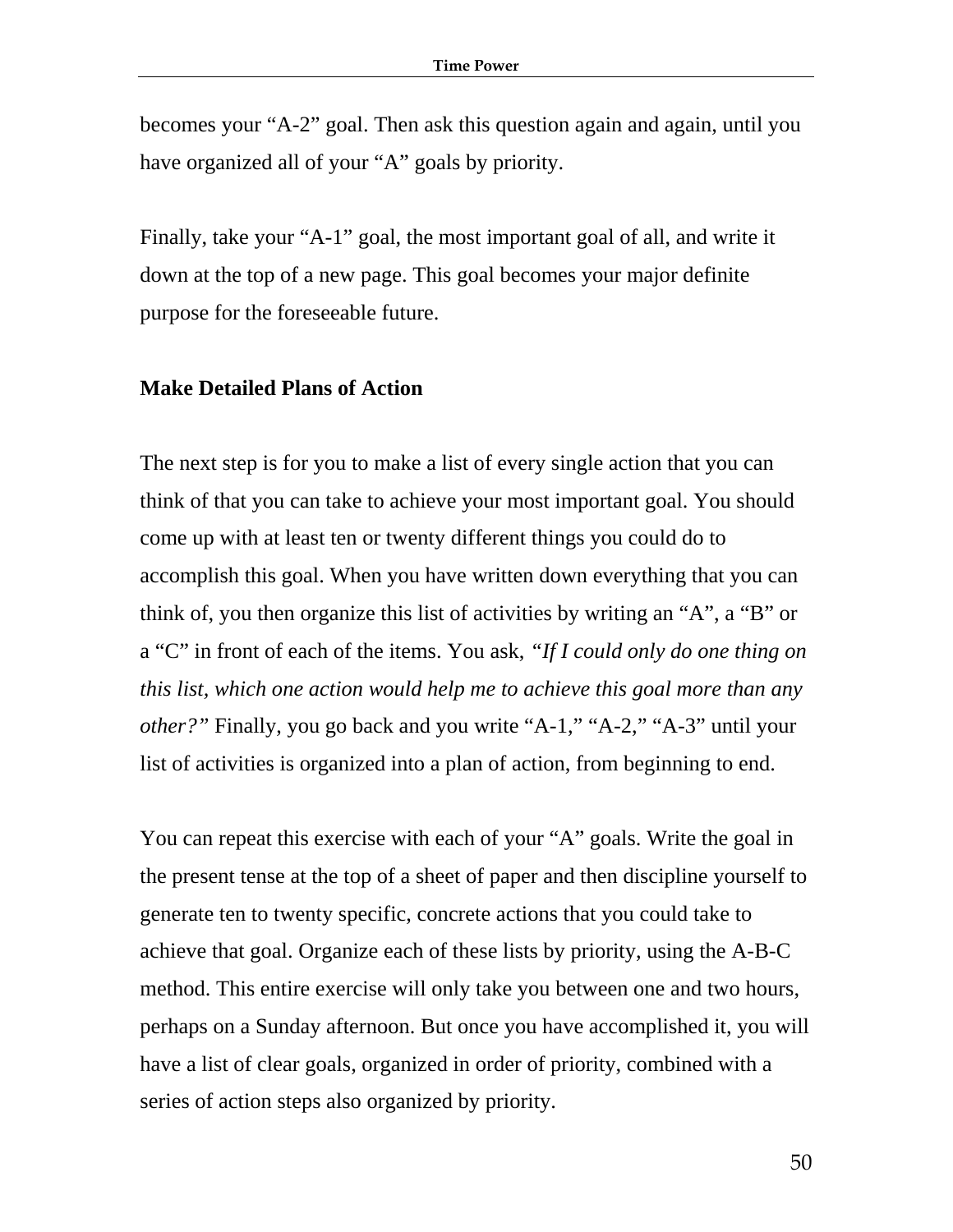With this set of goals and plans, you will have moved yourself into the top 3% of people in our society. You will have taken control of your future. You will have grasped the steering wheel of your own life and turned it in a different direction. What will happen to you as the result of this exercise will absolutely amaze you. Try it and see.

## **Turbocharge Your Goal Achieving Ability**

There are five techniques that you can practice to accelerate the speed at which you achieve your goals. These methods will "turbocharge" your energies and abilities and enable you to accomplish more in a shorter period of time than you ever thought possible.

### **1. Visualize Your Goal as a Reality**

Create a clear mental picture of your goal as if it has already been realized. Imagine your goal as though you were already enjoying the finished result. Close your eyes and think of what your goal would look like. Think about how you would be as a person if you had achieved the goal. Think about how much you would enjoy the achievement of that goal or objective. Your subconscious mind is only activated by pictures that are presented to it in the present tense, as though it were already a current reality.

When you repeatedly present a picture to your subconscious mind of your goal as already realized, your subconscious mind then works to make your external world and experience consistent with your inner picture. This ability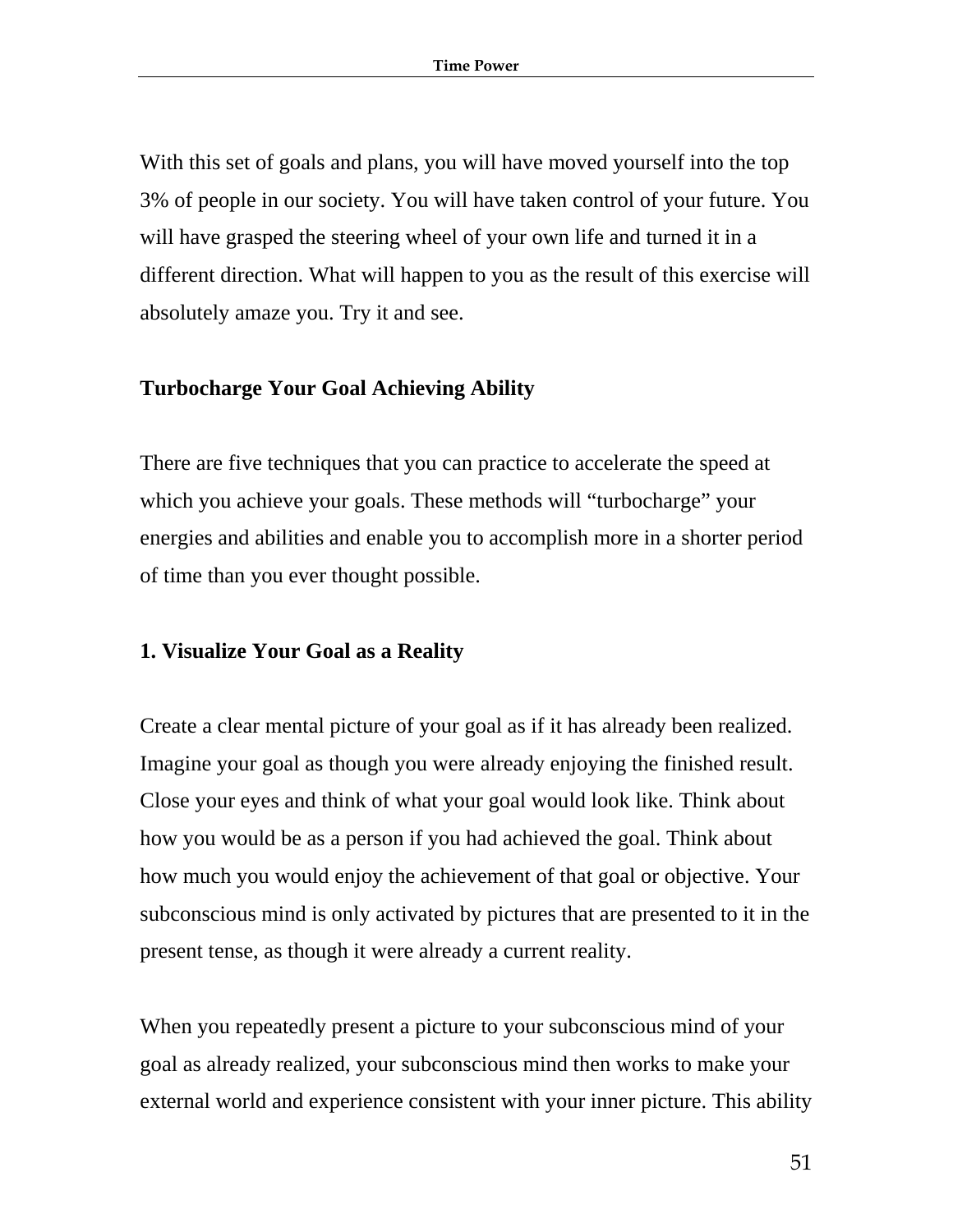to visualize is one of the great powers of the human mind. Your subconscious makes your outer world consistent with your inner world. To activate this power, you only need to create a "mental equivalent" of what you want to see in your outer life. Your subconscious will do the rest.

## **Activate the Law of Attraction**

Like running a movie projector, you should play and replay this picture continuously, over and over again, on the screen of your mind. This picture will then activate your subconscious mind and trigger the "Law of Attraction." This law says that you are a "living magnet" and that you inevitably attract into your life the ideas, people and resources that you need to achieve your most intensely desired goals.

When you play the picture of your goals on the screen of your mind, this action magnetizes your mind and draws into your life everything you need to achieve the goal.

## **Change Your Beliefs**

The Law of Belief says that, "Whatever you believe, with conviction, becomes your reality." You do not believe what you see, but you see what you already believe. There is a one to one relationship between how intensely you believe that your goals are achievable and how rapidly they appear in your life. As William James of Harvard says, "Belief creates the actual fact."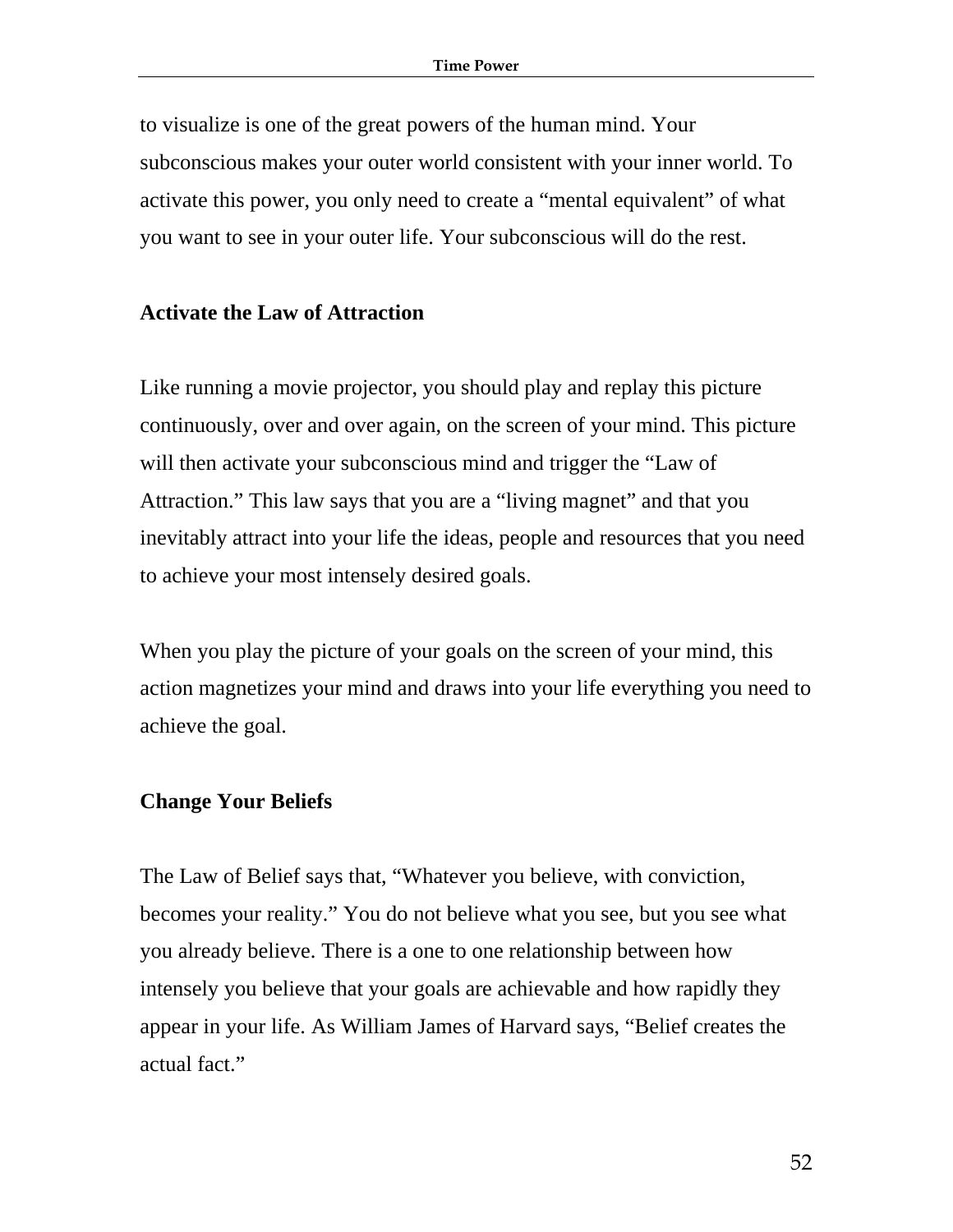The Law of Mind says that, "Thoughts objectify themselves." When you replay the picture of your goal repeatedly in your conscious mind, you will begin to believe with ever-increasing intensity that the goal is achievable for you. As your belief grows, your goal will begin to take physical form in your external world, and sometimes, far faster than you can imagine.

## **2. Positively Affirm Your Goal as Accomplished**

Create a clear statement or affirmation of your goal as already achieved. Enthusiastically repeat this statement to yourself over and over again. Imbue your statement with emotion, conviction and emphasis. As you repeat this positive affirmation, you imprint this command to achieve the goal deeper and deeper into your subconscious mind. Use personal language such as "I earn \$50,000 per year!" Or, "I weight 175 pounds," or "I am an outstanding salesperson." By using affirmations, you can totally reprogram your thinking about yourself and your goals. With affirmations, your potential becomes unlimited.

When you reprogram your subconscious mind, you create a force field of energy that inevitably draws into your life the people and circumstances in harmony with your dominant pictures and thoughts. You automatically accelerate the process of goal attainment.

#### **3. Accept Complete Responsibility for Results**

Accept 100% responsibility for doing everything that is necessary to achieve your goal. Repeat to yourself, *"If it's to be, it's up to me."* Refuse to make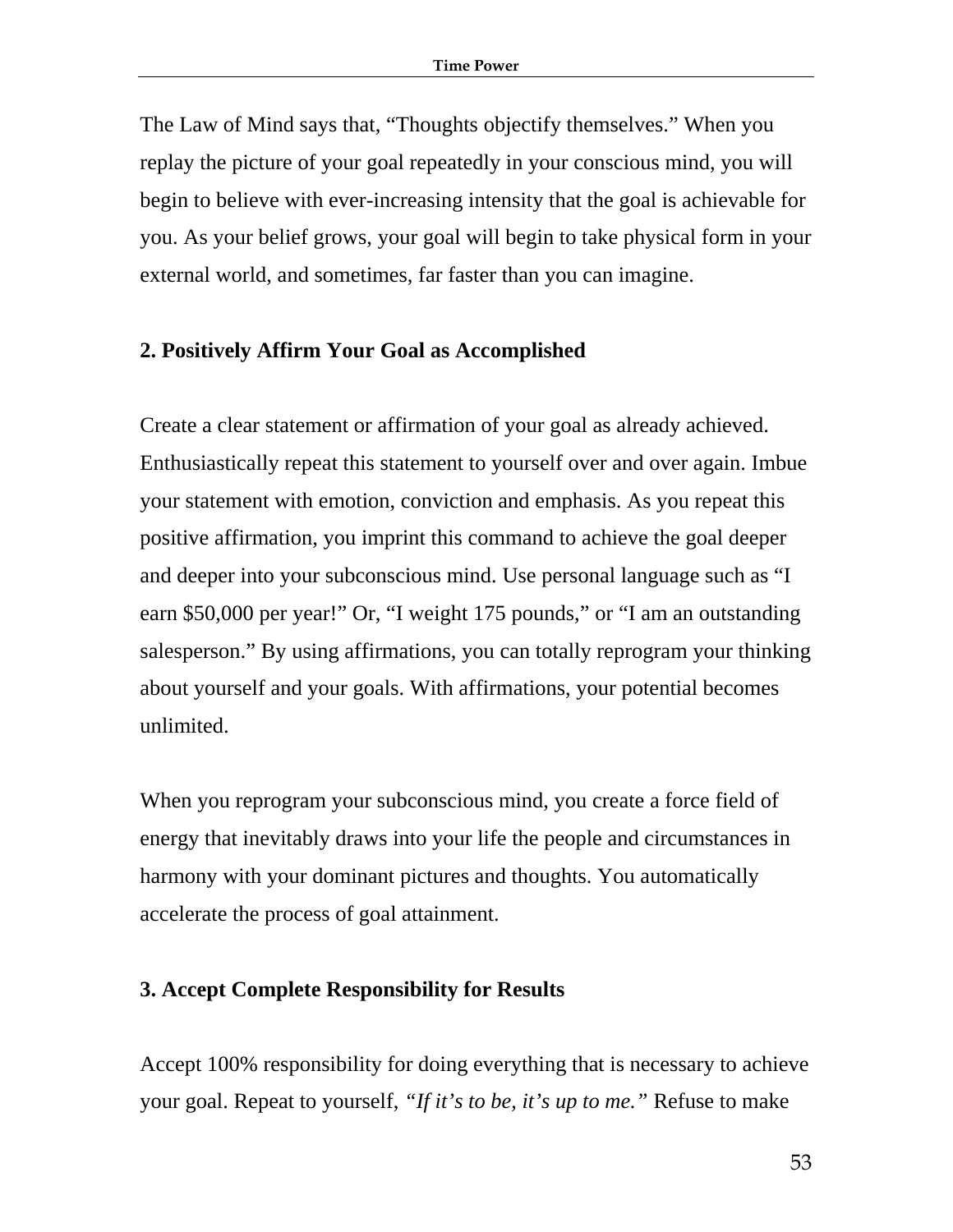excuses for not making progress. Refuse to rationalize or explain away your lack of success. Refuse to justify the reasons for your problems and obstacles. Instead, accept total responsibility for achieving your goal. Become totally self-reliant.

Here is an interesting discovery. When you accept complete responsibility for achieving your goal, people will emerge to help you and guide you along the path to your success. But when you make excuses, blame others, and expect them to help you, they will ignore you and avoid you. When you look to yourself *first*, you are far more likely not only to be more successful, but to attract into your life the support of the people you need. If you look to other people to help you achieve your goals, you will almost always be disappointed.

### **4. Step Out in Faith**

Once you are clear about what you want, "Act as if it were impossible to fail."

As Thoreau said, "Go confidently in the direction of your dreams." Act as though the achieving of the goal was absolutely inevitable. Carry yourself in your daily activities with others, in everything you do and say, exactly as if the achievement of your goal was guaranteed by some great power.

### **5. Do Something Daily**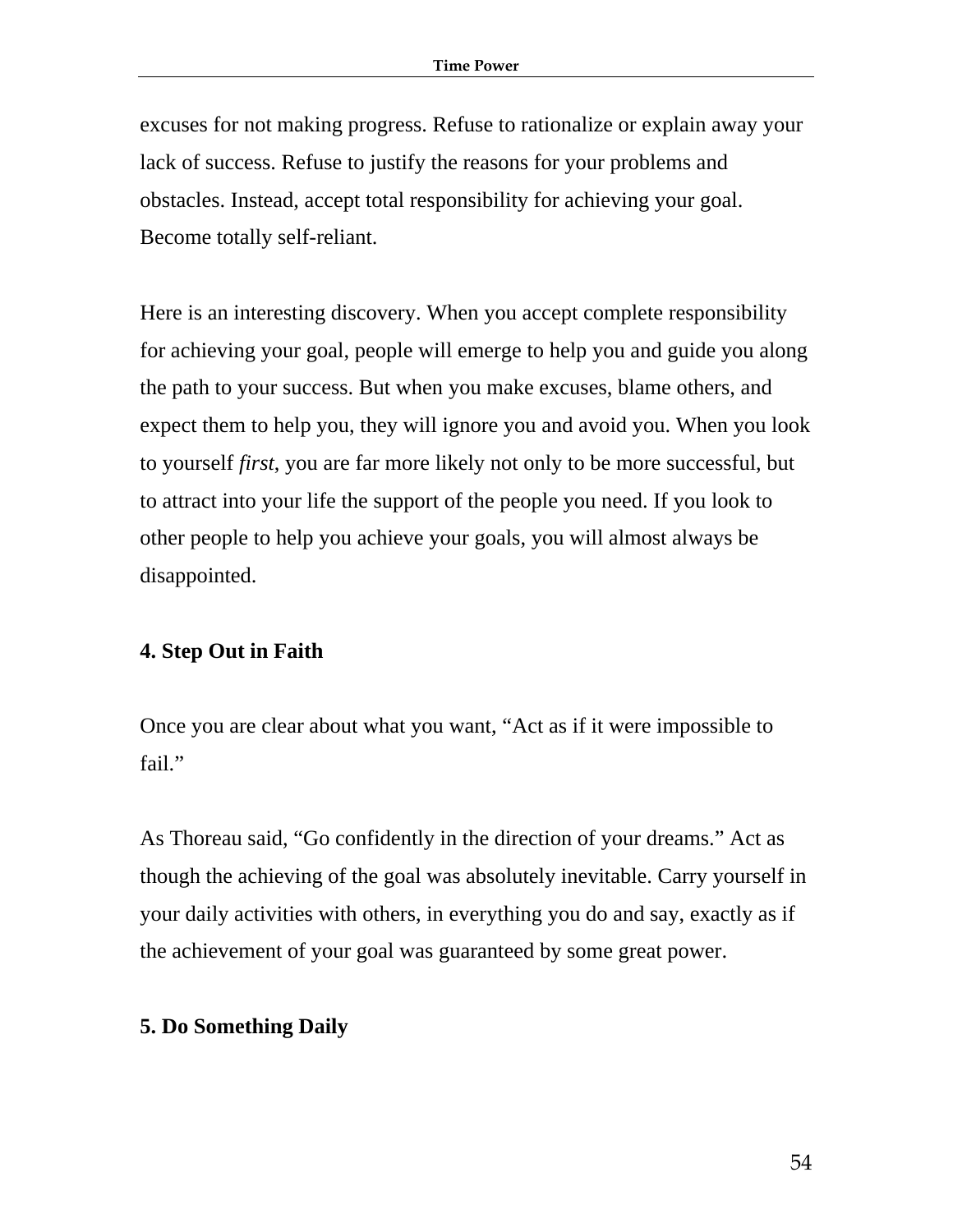Do something every day that moves you toward your major goal, or goals. *"By the yard it's hard, but inch by inch, anything is a cinch."* When you do something every single day that moves you closer to your goal, you eventually develop an unshakable faith and belief that your goal will ultimately be achieved.

In the final analysis, every goal setting exercise must be reduced to specific, concrete action steps that you can take to achieve the goal. If you do just one thing each day, no matter how big the goal, or how far away it may be, this single action will keep you motivated and focused. It will keep your subconscious mind stimulated and active. Daily movement toward your goal will energize you and increase your confidence.

#### **Achieving Income and Career Goals**

Here are some key ideas for setting goals for your income and your career:

## **1. Focus on Customer Satisfaction**

 Everybody makes his or her living by serving someone else. Whatever you do for a living, you are always in the business of customer satisfaction. Your job is to determine your most important customers, inside and outside your company, and then dedicate yourself to serving them better and faster.

Who is your customer? Your customer is the person whose satisfaction determines your success in your career. It is the person who depends upon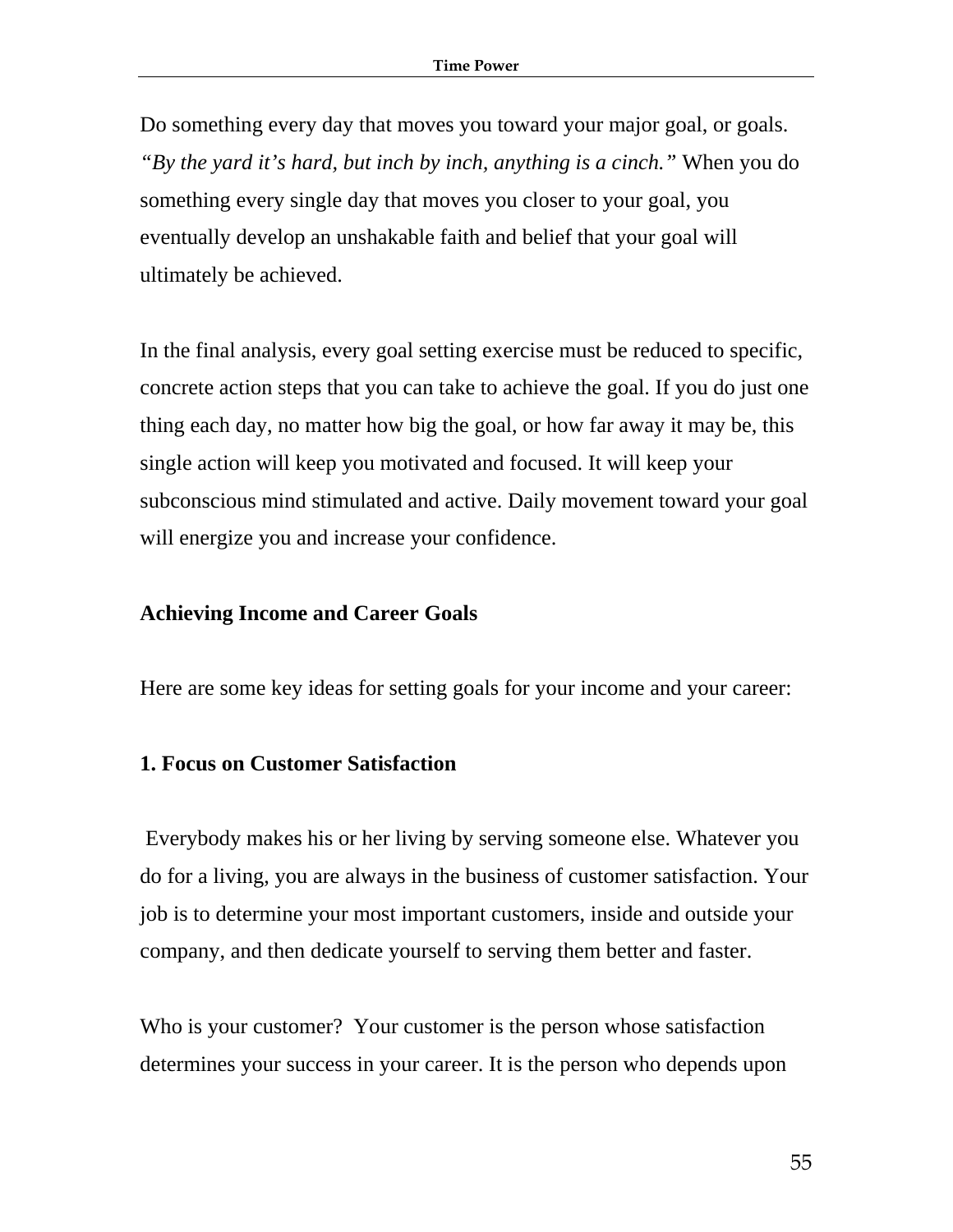you for something that you do for them. Your customer is the person you have to please in order to be paid more and promoted faster.

In business, your *boss* is your primary customer. If you please your boss by doing the things that he or she wants or needs, you will be successful. If you please everyone else in your company but you don't please your boss, your job will be in jeopardy. *What does your boss need to be happy with your performance?* 

If you are a manager, your *staff* are also your customers. Your staff has been entrusted to you to help you achieve your goals of satisfying your customers. In order for you to do your job satisfactorily, your staff must be happy with you, and with the way that you treat them. The very best bosses have the happiest and most productive staff members. *Who are your most important staff members?* 

Your *coworkers and colleagues*, over whom you have no direct control or influence, are also your customers. Their help, or lack of help, can have a major impact on your ability to do your job well. *Who are the people around you whose support and cooperation you require to get your job done well?* 

The primary *customer* for your business is the person who purchases and uses your product or service. Your ability to satisfy this customer with what he or she wants and needs in a timely fashion, at a reasonable price, and at an appropriate level of quality, is the key not only to your success, but also to the survival of your entire enterprise.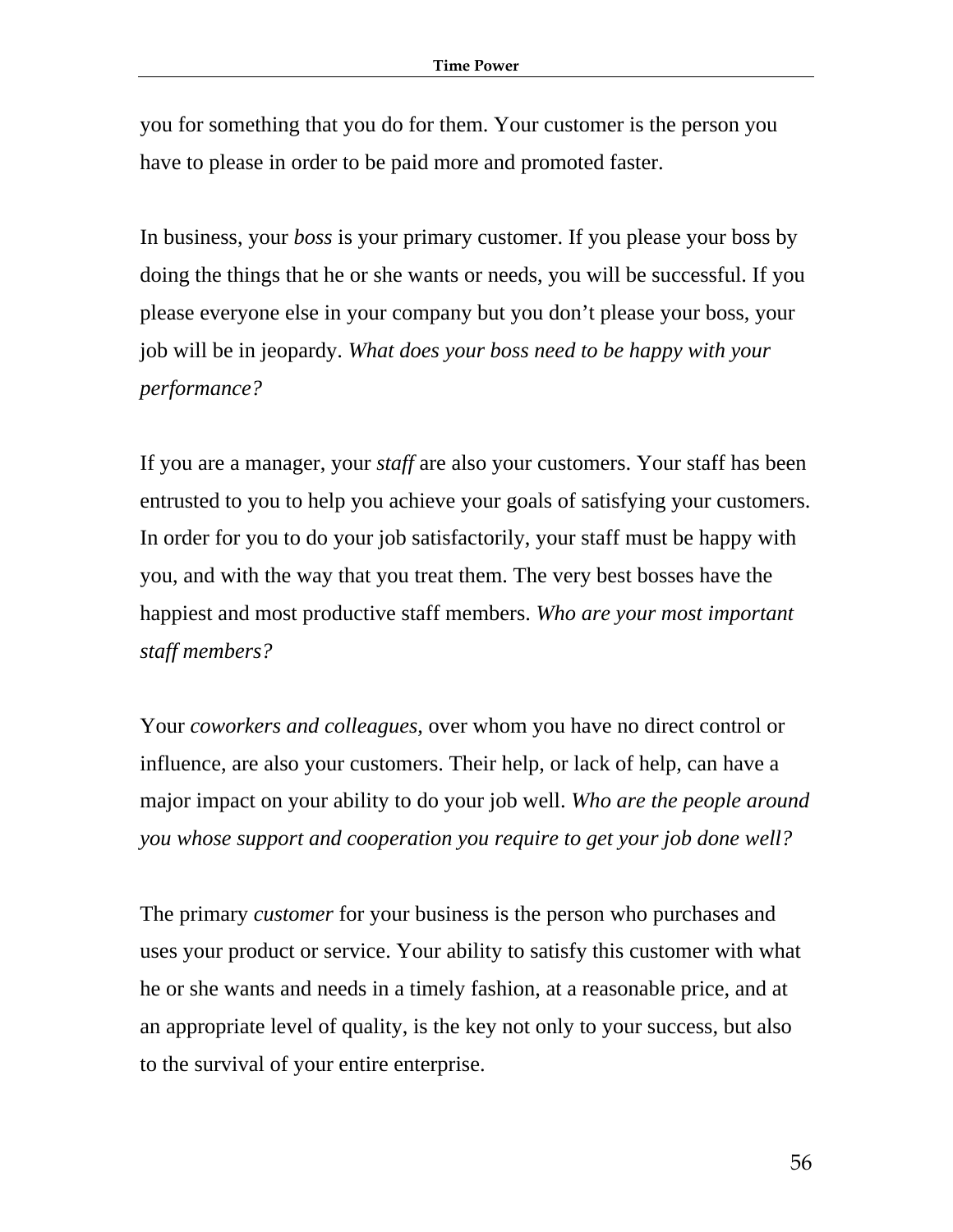## **2. Find Out What Your Customers Want**

Keep asking yourself, *"Who is my customer? How does my customer define satisfaction? What value does my customer expect from me? How do I best please my customer?"* 

Every company that is successful is continually asking its customers, *"What can we do to please you better? What can we do to satisfy you even more next time?"* Every individual should be asking these questions as well.

Once of the biggest problems in the world of work is that people are not clear about exactly what they need to do to satisfy their bosses. One of the best things you can do on a regular basis is to go to your boss and ask him or her, *"Why am I on the payroll? What is the most important thing that I do around here, from your point of view?"* 

You can be doing your job extraordinarily well, but if what you are working on is not important to your boss, you will actually be sabotaging your career. However, if you do the one or two things that are most important to your boss, those actions that generate the highest levels of "customer satisfaction" in his eyes, this alone can advance your career faster than anything else you could do.

To succeed at work, you must ask yourself repeatedly, "Why am I on the payroll? What results have I been hired to achieve?"

# **3. Determine Your Primary Output Responsibilities**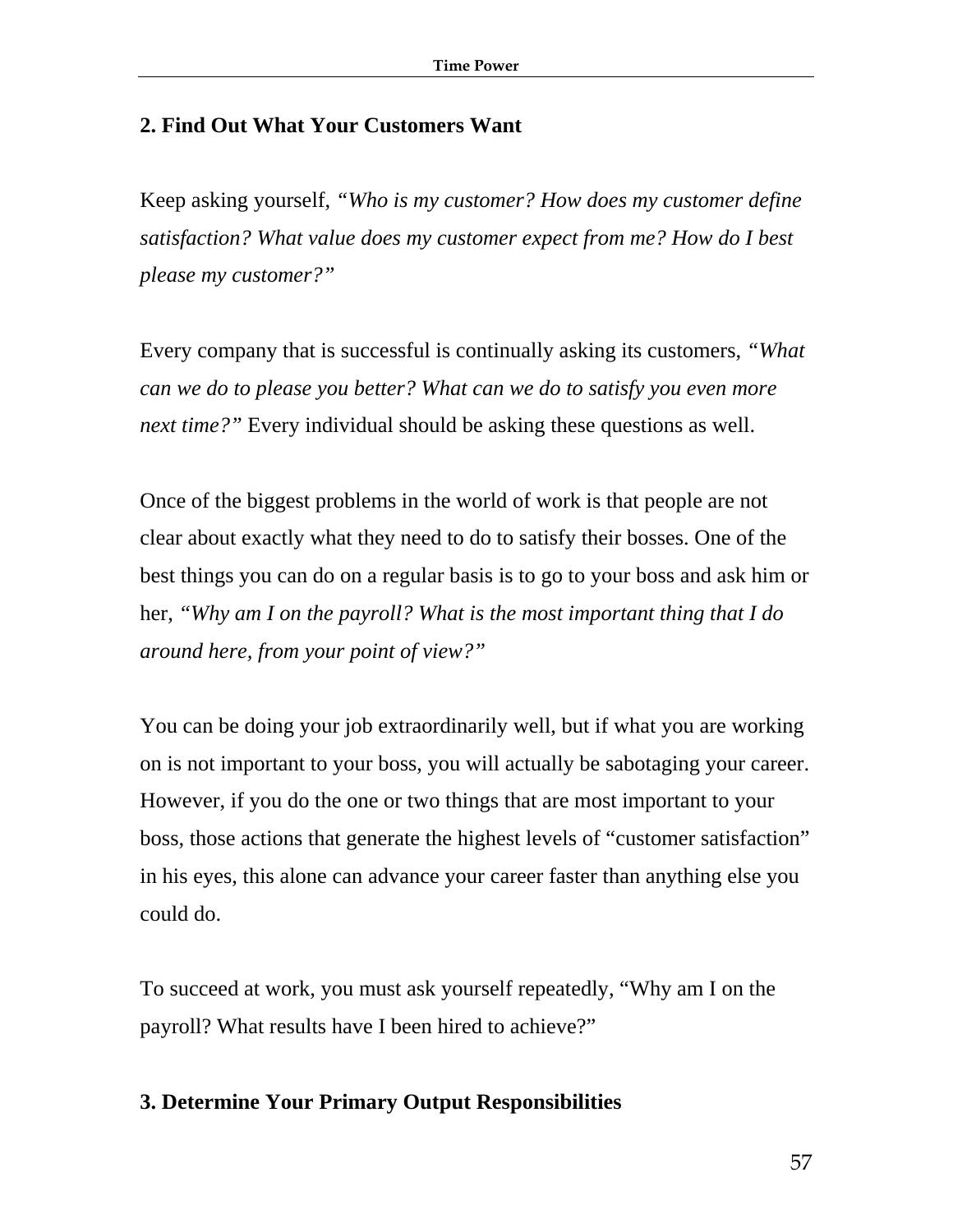Continually ask yourself, your boss and the people around you, *"What are my primary output responsibilities?"* In other words, what are you expected to produce as the result of your work.

There are three ways of defining an output responsibility. First, an output responsibility is measurable, concrete, specific and can be defined clearly on paper. You can attach a number and a standard of performance to it. An output responsibility is a certain quality and quantity of work that can be defined and measured by an objective third party, including your boss.

For example, "Getting along well with others" is not an output responsibility. It may be a necessary activity for you to perform your job, but because it is neither measurable nor concrete, it is not a key determinant of your success or failure.

Second, an output responsibility is something that is *under your control*. It is something that you can do from beginning to end. It does not depend upon someone else.

Third, an output responsibility for yourself is a task or result that serves as an input for someone else. In other words, every output that you produce serves as an input to someone else. It becomes a part of someone else's job. For example, if you make a sale, that output becomes an input to your organization which must now produce, deliver and service the product.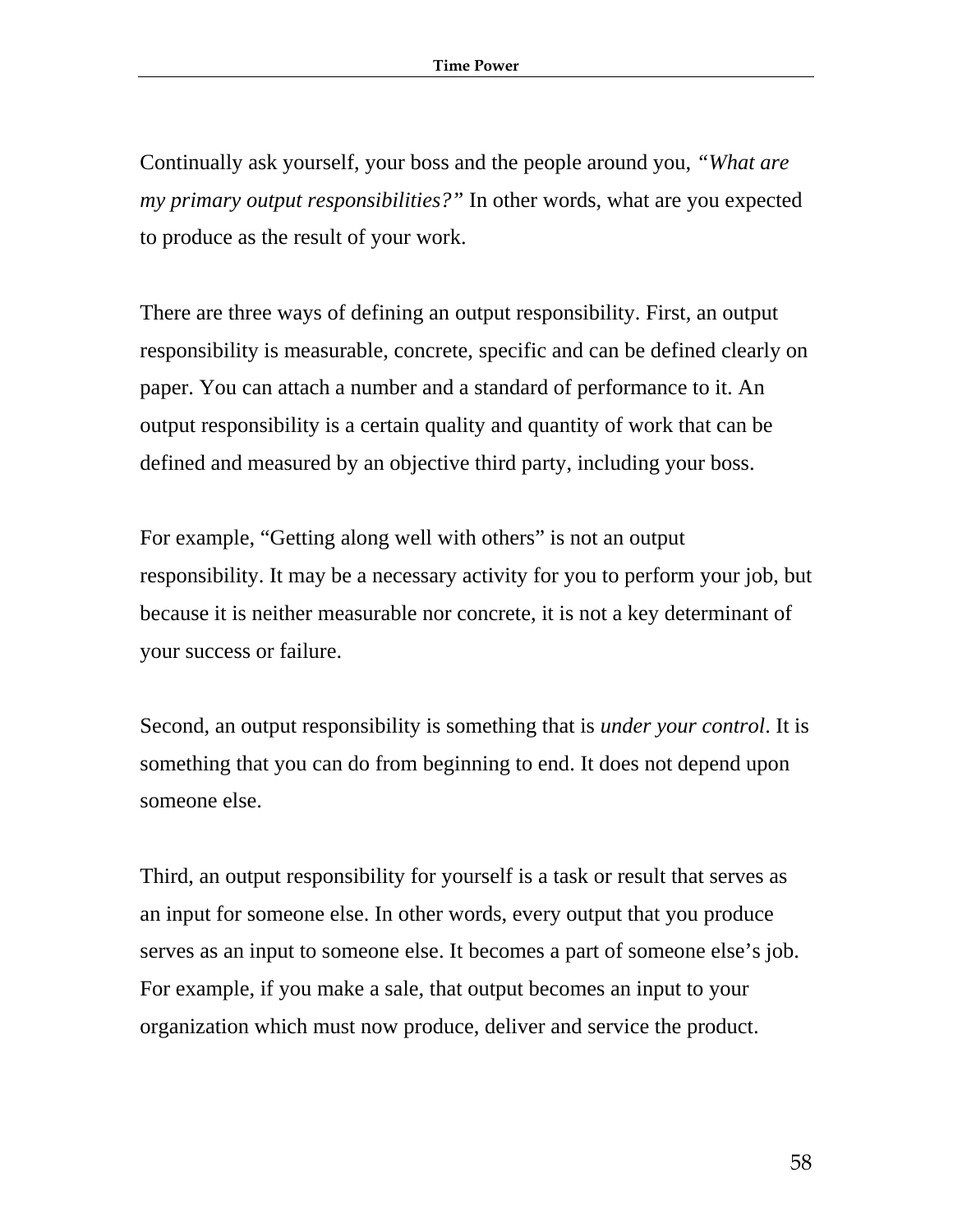Each product or service that your company produces becomes an input to the life or work of someone else. If your company manufacturers computers or photo copiers, those machines become the outputs of your organization and inputs to other organizations which then use them to produce outputs of their own.

The questions for you to ask are, "Who must use what I produce? What does it take to please the people or organizations that have to use what I produce? How can I best satisfy my most important customers?" We are all in the business of customer satisfaction.

The most successful people and organizations are those who please the greatest number of their customers, by giving them what they want in the way they want it, at prices they are willing to pay.

# **4. Determine Your Key Result Areas**

In setting business and career goals, you must be continually asking, "What are my key result areas? What can I, and only I do, that if done in a superior fashion will yield extraordinary results?"

This is a key question for business and career success. "What is it that you and only you can do, that if done well, will make a real difference to your organization?"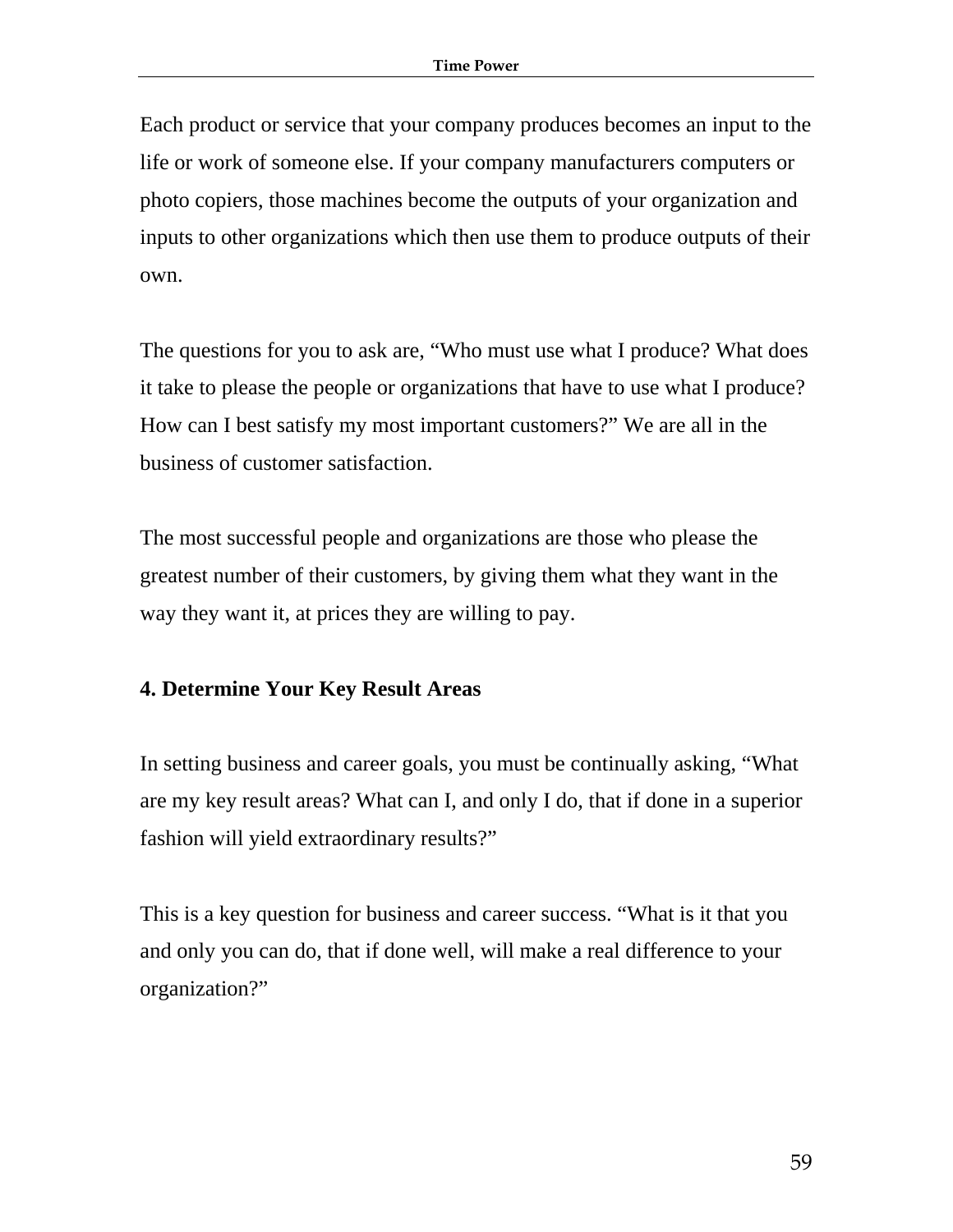This is a task that only you can do. If you do not do it, it will not be done by someone else. But if you do it, and you do it well, it can make a real contribution to yourself and your organization.

There are seldom more than five to seven key result areas in any job. Your ability to perform well in each of the key result areas of your particular position is the key to your overall success. You could do many of your jobs in an excellent fashion, but if they were not among your key result areas, they could actually be harmful to your career. The time you spend on them will take you away from doing the vital few things that your success depends upon.

Apply the 80/20 Rule to everything you do. Just 20% of the things you do will account for 80% of the value of your work. It is essential that you work on the top 20% of activities that account for most of your results.

# 5. **Practice Management by Objectives**

One of the most effective forms of corporate goal setting is "Management by Objectives." Management by objectives is a technique that should only be used with competent people, with people who have mastered the job and know what needs to be done. This method requires that you entrust an entire task to an individual.

There are four steps to management by objectives. First, define the desired goal or result clearly, in discussion with the person who will be have the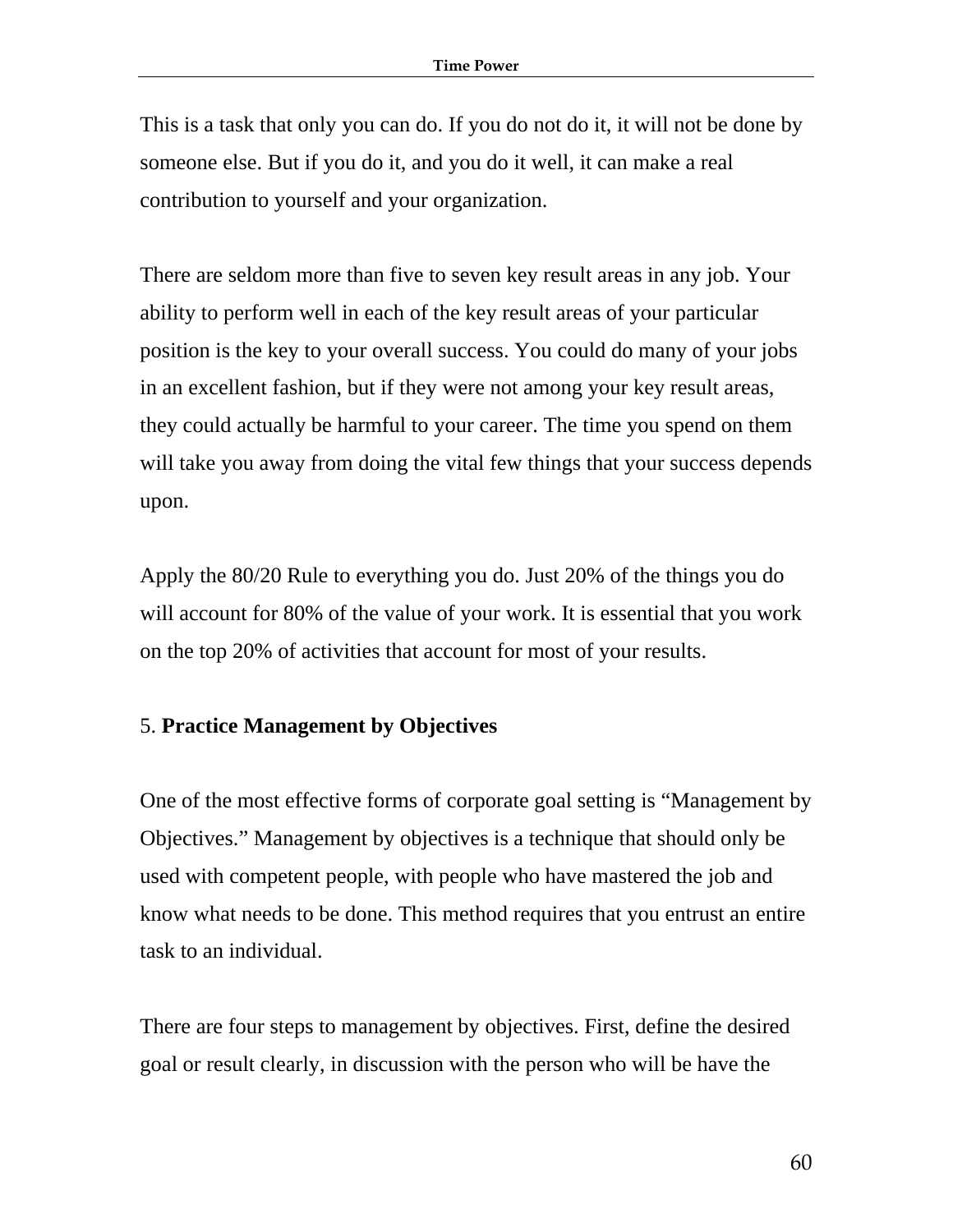responsibility of achieving it. Take the time to agree exactly on *what* is to be accomplished.

Second, discuss and agree on the plan of implementation. What steps will be taken to accomplish the goal? How is it to be done? How will you measure success? What standards of performance will you use? How will you know that the job has been done well? And especially, what will be the consequences for doing or not doing the job in an effective and timely way?

Third, agree on a time of completion, and set a schedule to review progress and problems. When is the job expected to be done? The setting of clear deadlines and schedules is a vital part of management by objectives.

Fourth, leave the person alone to do the job. Once you have assigned a clearly defined job with output responsibilities and standards of performance to a competent person, leave the person alone to do the job in his own way.

The key to delegation is to delegate the task completely, and refuse to take it back. Do not interfere. Give whatever advice, guidance and support is necessary for the person to do the job, but make it clear that the job is the responsibility of the person.

 One of the most powerful ways to build competence, confidence and ability in other people is to assign complete responsibility to them for the achievement of an important task. When a person knows that he is completely responsible, it gives him a greater sense of personal power and control. It builds initiative and resolve. It develops persistence and

61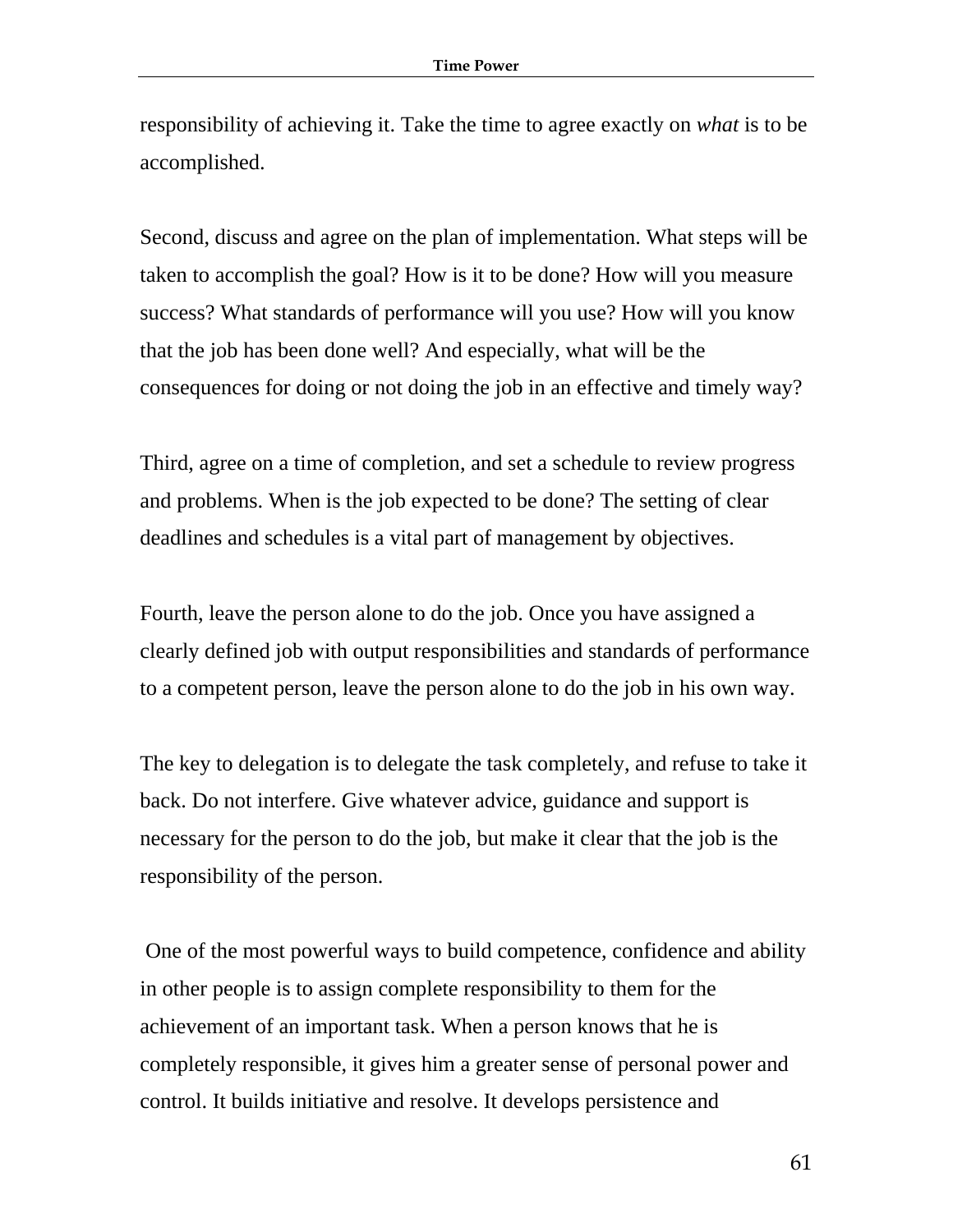determination. It is one of the most powerful of all people building tools available to parents or managers. And it is a great time saver.

## **Achieve Your Goals Faster**

There are *four* important thinking tools that you can apply to the achievement of any goal. The application and use of these tools greatly improves your competence and ability to accomplish the goals that you have set for yourself, and for your business.

## **1. Remove the Obstacles**

Identify the obstacles that stand between you and your goal. What is holding you back from achieving your goal? Why haven't you achieved it already? Write down every single obstacle or difficulty that you feel is limiting your ability to achieve the goal that you have defined.

These may include internal obstacles, obstacles within *yourself*. They may be external obstacles, obstacles that are created by circumstances or the situation in the world around you.

Once you have determined the obstacles that are holding you back, identify and determine your largest single obstacle. What is the major obstacle that is standing in your way of completing this task? Resolve to go to work on this one obstacle and concentrate single-mindedly on it until it is removed.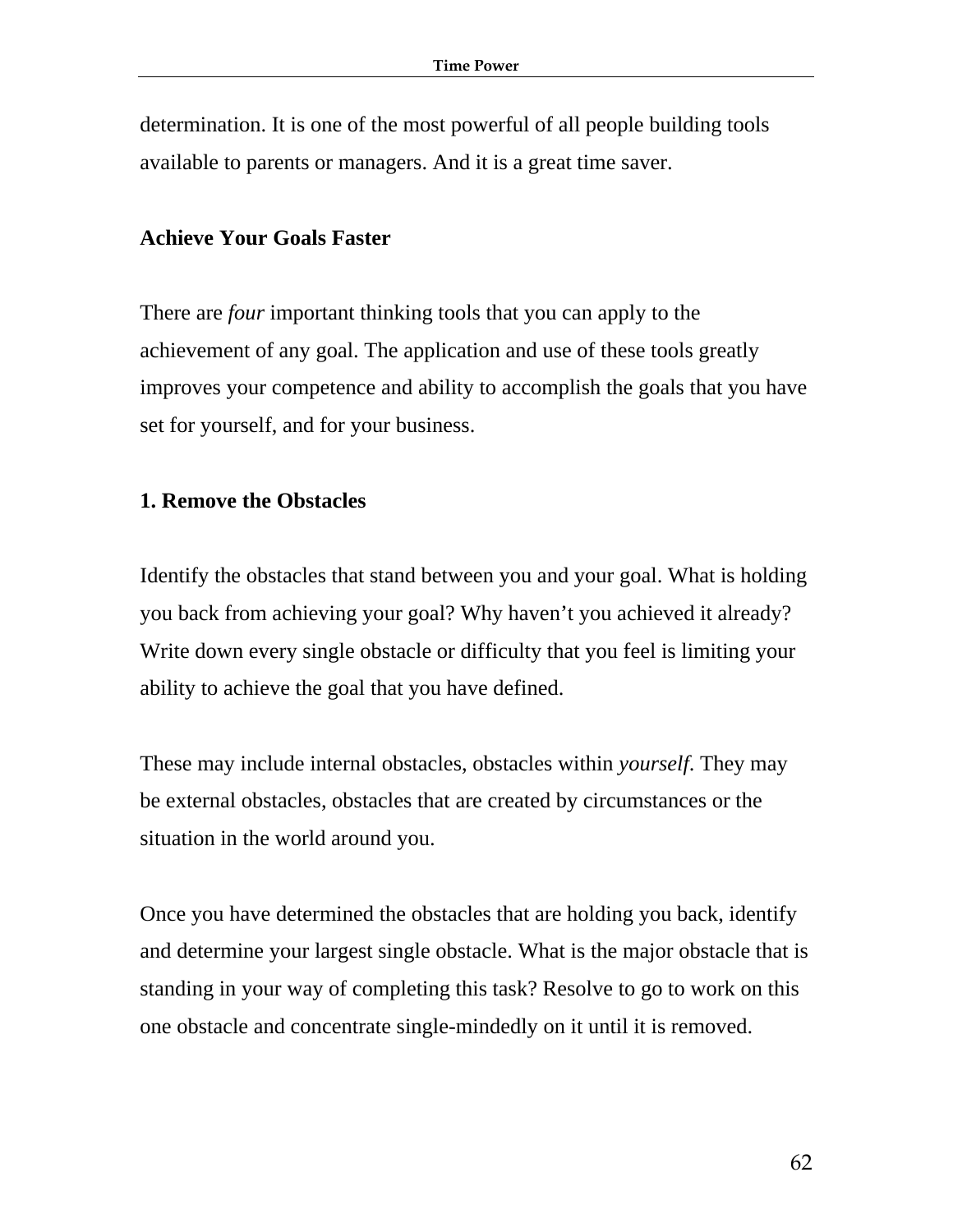Peter Drucker said, "In every complex problem, there is usually a single large problem that must be solved before any other problems can be solved." Your job is to identify the biggest single problem or difficulty that is holding you back and then focus on solving *that* before you get sidetracked by smaller problems and difficulties.

#### **2. Identify Your Limiting Step**

Determine your limiting step in the achievement of your goal. In the accomplishment of almost any goal, or the completion of any job, there is usually one step that determines the speed at which you get from where you are to where you want to go. This is the bottleneck or chokepoint in the process. Your ability to identify and remove this bottleneck can often move you toward the achievement of your goal faster than any other single action.

In almost every production process, in the achieving of almost any goal, in increasing of your income, doubling your sales, losing weight, there is usually a limiting step or constraint that sets the speed on how fast you achieve it. One of the most important techniques for efficiency and effectiveness is to concentrate on alleviating this constraint between where you are and what it is you want to accomplish.

The 80/20 Rule applies to this principle of constraints, or limiting factors, in a special way. In this case, the 80/20 Rule says that, "80% of the reasons that you are not achieving your goal are contained within yourself, or your company." Only 20% of the constraints on your ability to accomplish what

63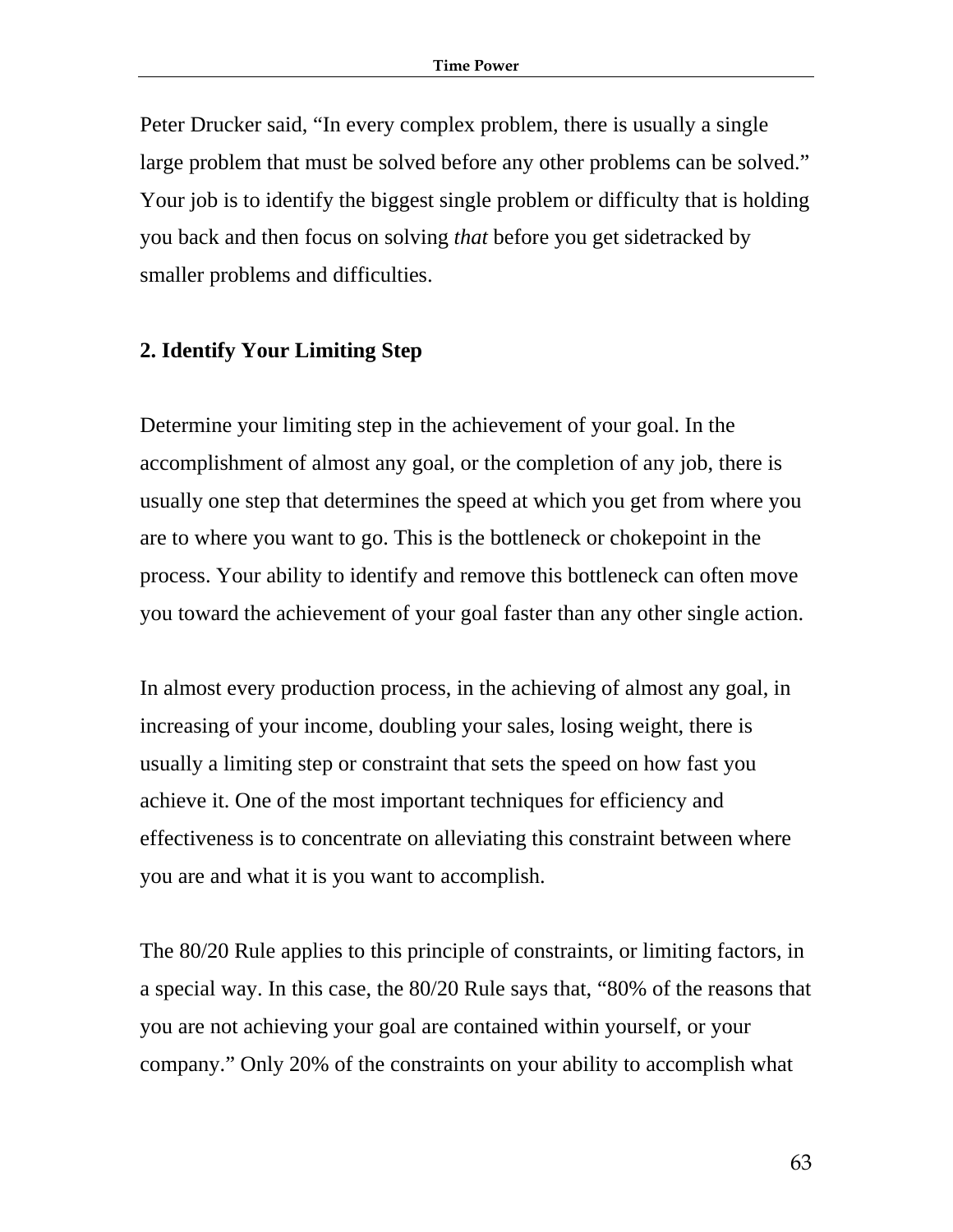you want are contained in external circumstances or the environment around you.

The starting point of personal effectiveness is for you to first of all to define your goal, and second, to ask yourself, *"What is it in me that is holding me back?"* When you look into yourself, you will almost always find that it is the lack of a particular skill, quality or behavior that is your main constraint on achieving a particular goal or result. This is the "what" that you need to work on before you do anything else.

## **3. Determine the Knowledge and Skills You Will Require**

Identify the additional knowledge or skill that you will require to achieve your goal. What else do you need to learn? What else do you need to know? What is the most important additional knowledge, skill or experience that you will require in order to achieve the goal that you have set for yourself?

As speaker Les Brown said, *"In order to achieve something that you have never achieved before, you must become someone that you have never been before."* In order to accomplish bigger and better goals, you will have to develop new skills and acquire new knowledge. You cannot achieve more than you are achieving today without developing yourself to a higher level.

Remember, knowledge is power. But only practical knowledge that can be applied toward getting desired results is true power. Ask yourself, "What practical knowledge do I need to acquire in order to move more rapidly toward the achievement of my goals and the accomplishment of my tasks?"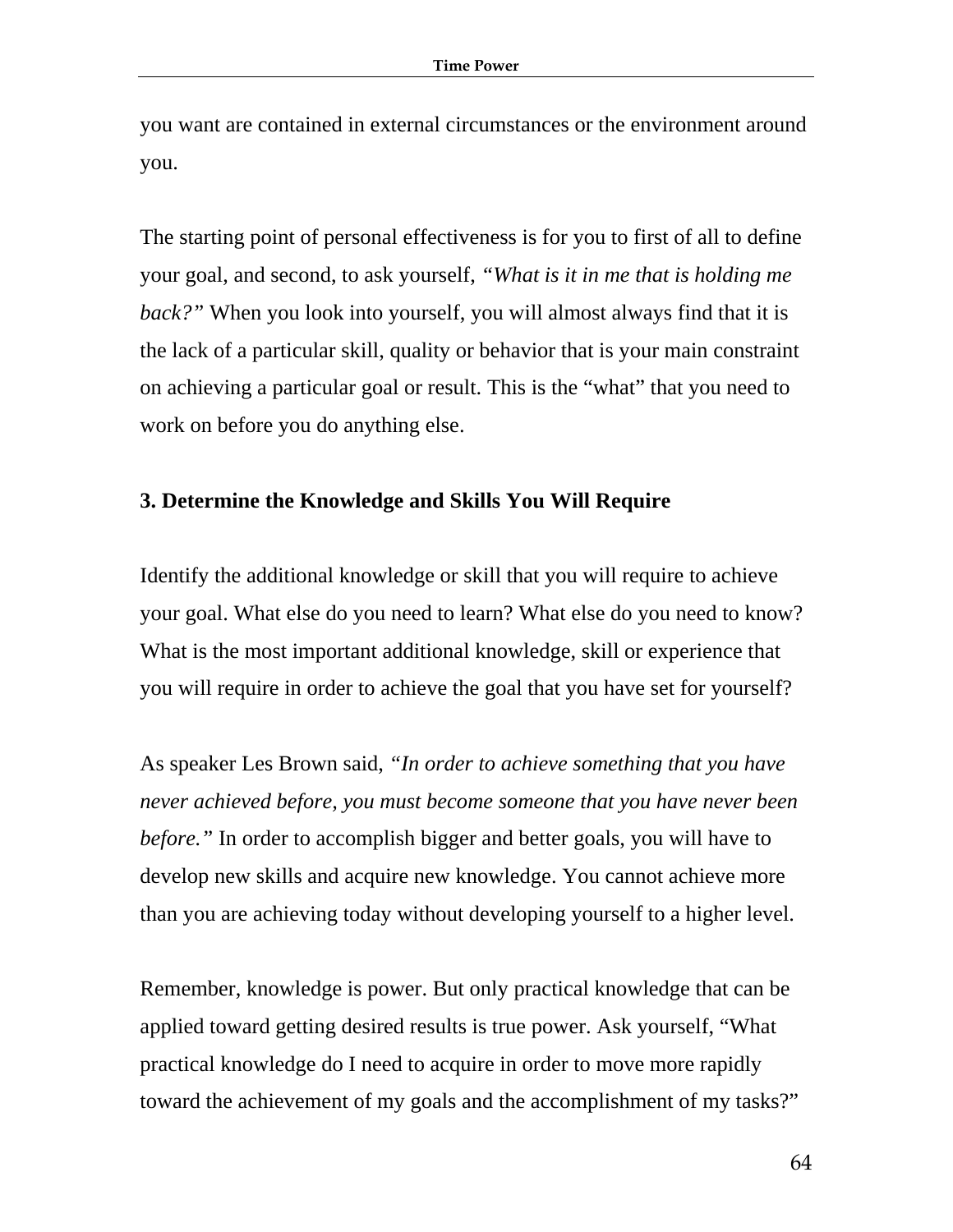Sometimes the practical knowledge you require is in marketing and sales. Sometimes it is the skill of managing people. Sometimes it is the knowledge of strategic planning or organizational development. Often it is knowledge that is hard to identify, but discovering the critical knowledge you need and then going to work to acquire it, can have an inordinate impact on your results.

# **4. Determine the People Whose Help You Will Need**

Identify the people whose help, support and cooperation will be necessary for you to achieve your goals, both personal and business. Whose help do you need? Who can help you to get to the goal? Who can block you from achieving your goal? Who do you need to work in cooperation with to achieve your goal in a timely fashion?

Often when you set a goal that is going to take a lot of your time, you will need the cooperation and understanding of your family. If you want to rise to a position of prominence in your company or industry, you will need the cooperation of your boss, your coworkers and your subordinates.

Think through the people whose cooperation you will require and what you can do to get them to want to cooperate with you. What is in it for them? How will they benefit from helping you to achieve your goals? Always start with what others need and require and then work back to what it is that you need and require.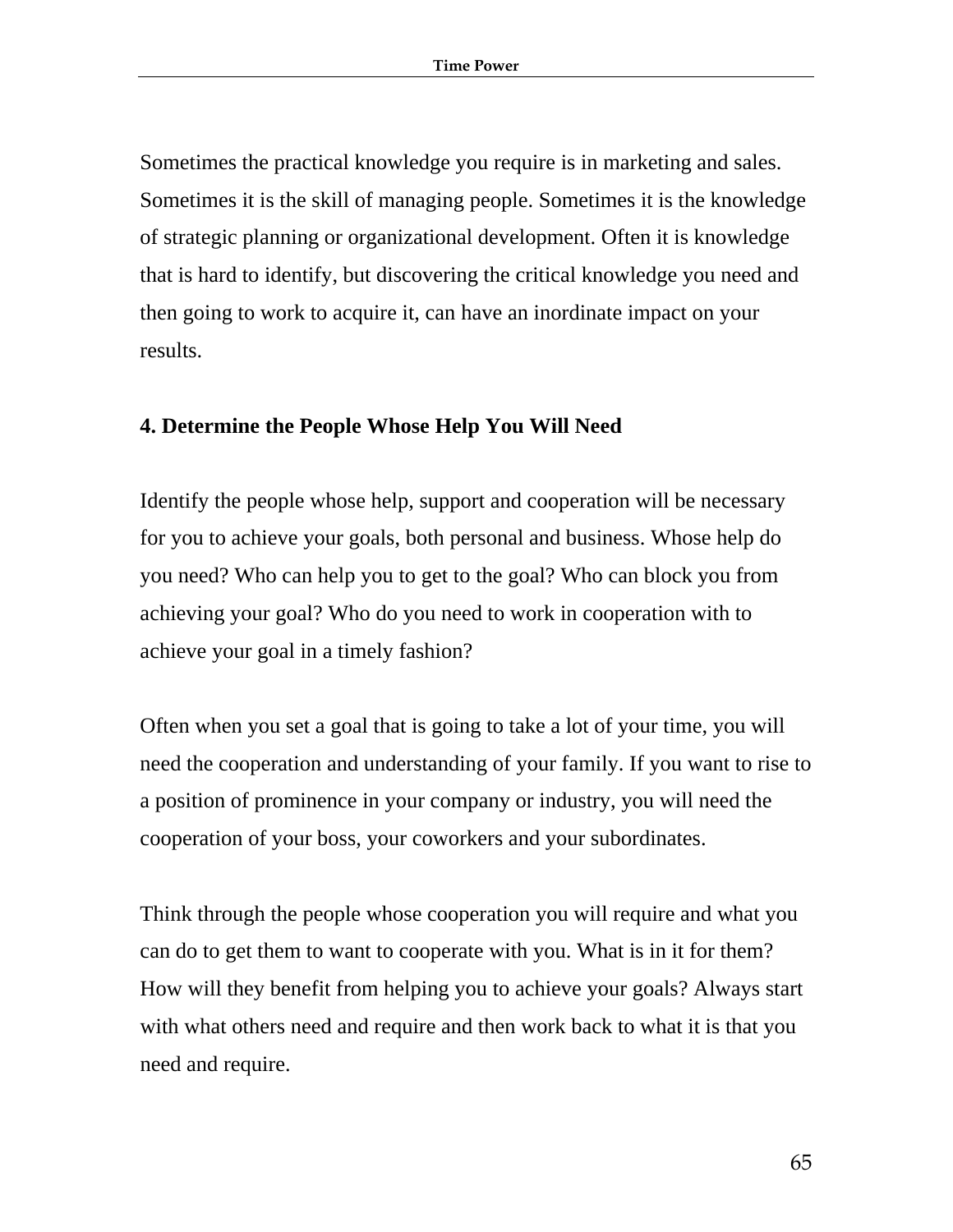## **Ask Yourself the Right Questions**

Here are some final questions that you can ask to keep yourself clear, focused and on track in the achievement of your goals and objectives.

**First,** you should ask regularly, *"What am I trying to do?"* Exactly what is it that you are attempting to achieve as the result of your work and your efforts? Vagueness and fuzziness in your answer to this question makes it almost impossible for you to achieve your goals on schedule.

**Second**, you should ask, "*How am I trying to do it?"* Is your current method working? What are your assumptions? What are you assuming that might not be true? Could there be a better way to achieve your goal than the method that you are currently using?

**Third,** you can ask, *"What are my real goals?"* How do these goals affect my personal life? Why am I doing what I am doing? It is absolutely essential that you be clear about the real purpose behind your goals if you want to remain motivated and energized in your pursuit of them.

**Fourth**, and perhaps the most important, is for you to ask, *"What is my aim in life?"* What is my aim in my work? What is my aim with my family? What do I want to accomplish as the result of being alive?

 Perhaps the most important question of all is, *"What do I really want to do with my life?"*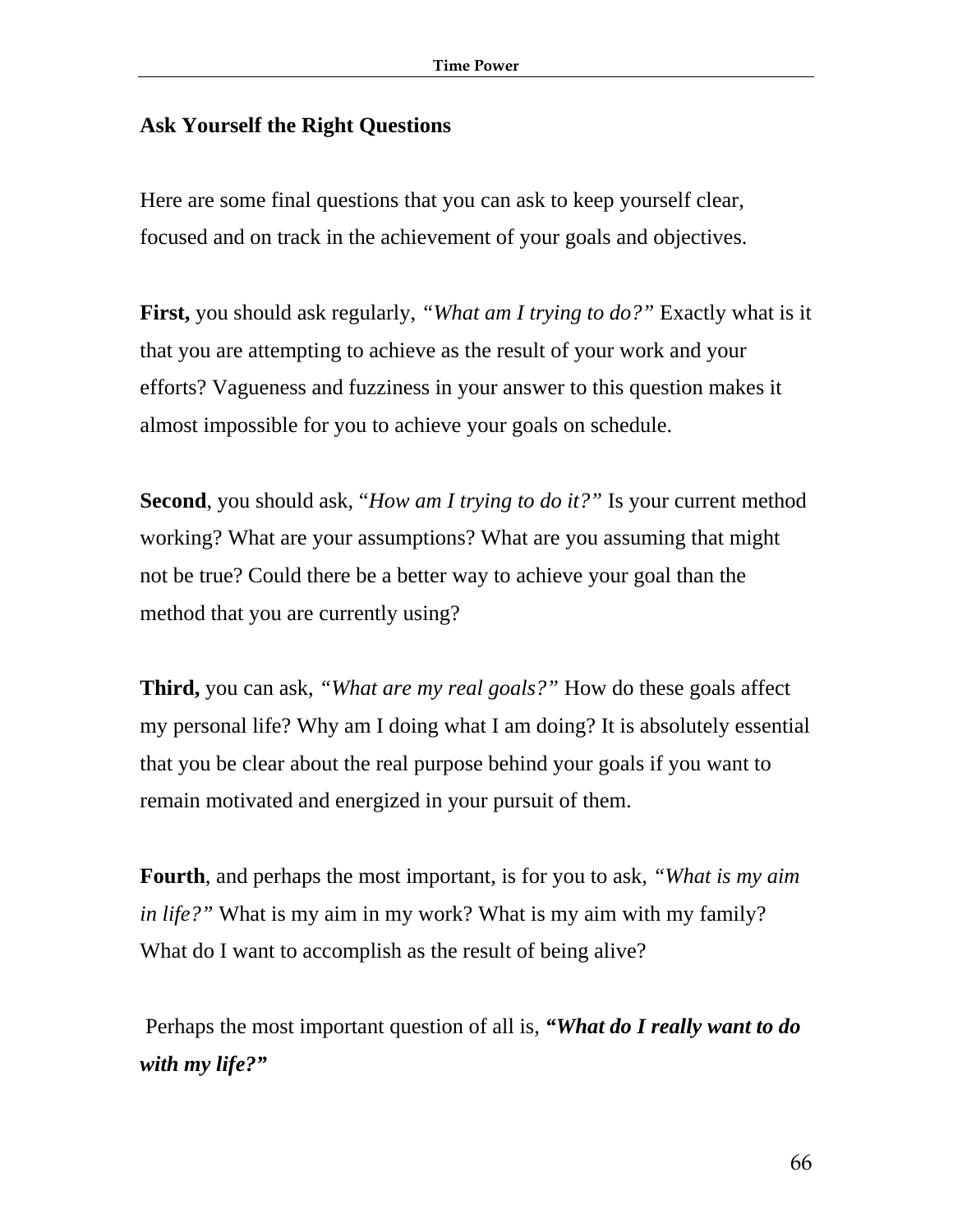These are questions that you should ask yourself over and over again to keep yourself on track.

# **Develop Absolute Clarity**

The starting point of time management is for you to achieve absolute clarity with regard to your goals, in every area of your life, and at every level of your business. Like a photographer, you must continually focus the lens of your time and activities on exactly the most important things that you are trying to accomplish, and the reasons that you want to accomplish them.

All time management skills require a clear, unambiguous agreement about goals and objectives. Decide exactly what it is that you are trying to achieve, and focus single-mindedly on your most important goals and activities. This is the first step toward excellent time management.

*"There is one quality that one must possess to win, and that is definiteness of purpose, the knowledge of what one wants, and a burning desire to achieve it."* (Napoleon Hill)

# **Action Exercises:**

**1.** Clarity is essential! Make a list of 10 goals for the coming year in every area of your business and personal life. Write in the present tense, as if you have already achieved the goal?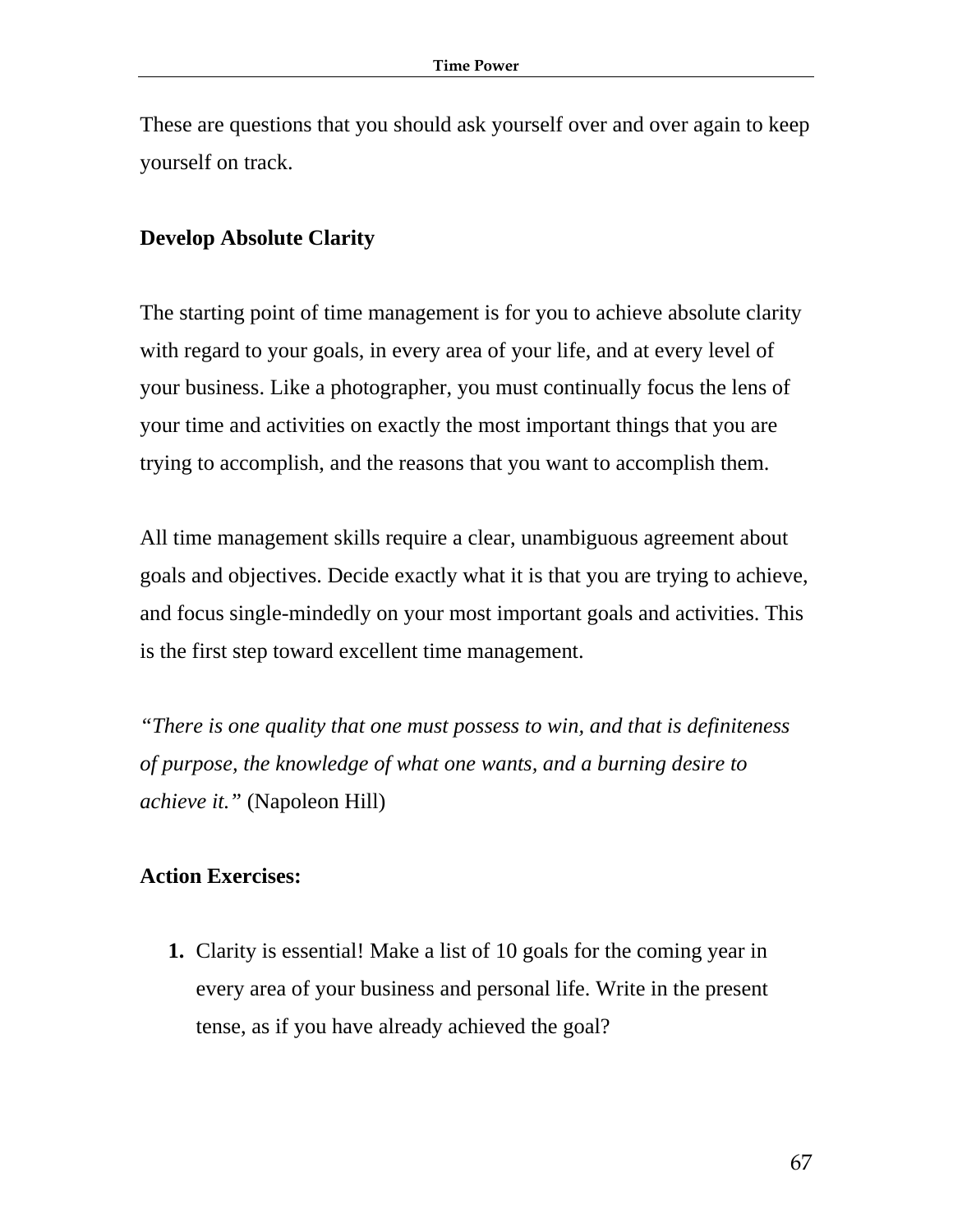- **2.** Review your list and ask, "What one goal, if I achieved it, would have the most positive impact on my life, right now?" Write this goal at the top of a new page.
- **3.** Set a specific deadline for the achievement of this goal. Set subdeadlines if necessary.
- **4.** Make a list of everything you can think of to do to achieve this goal. As you think of new activities, add them to the list. Keep doing this until your list is complete.
- **5.** Organize your list into a plan. Decide what is most important. Decide what must be done first, before something else can be done.
- **6.** Determine the obstacles you will have to overcome, the additional knowledge and skill you will require, and the people whose help you will need. Be specific.
- **7.** Take action on your most important goal, and resolve to do something every day that moves you one step closer to achieving it. Never give up!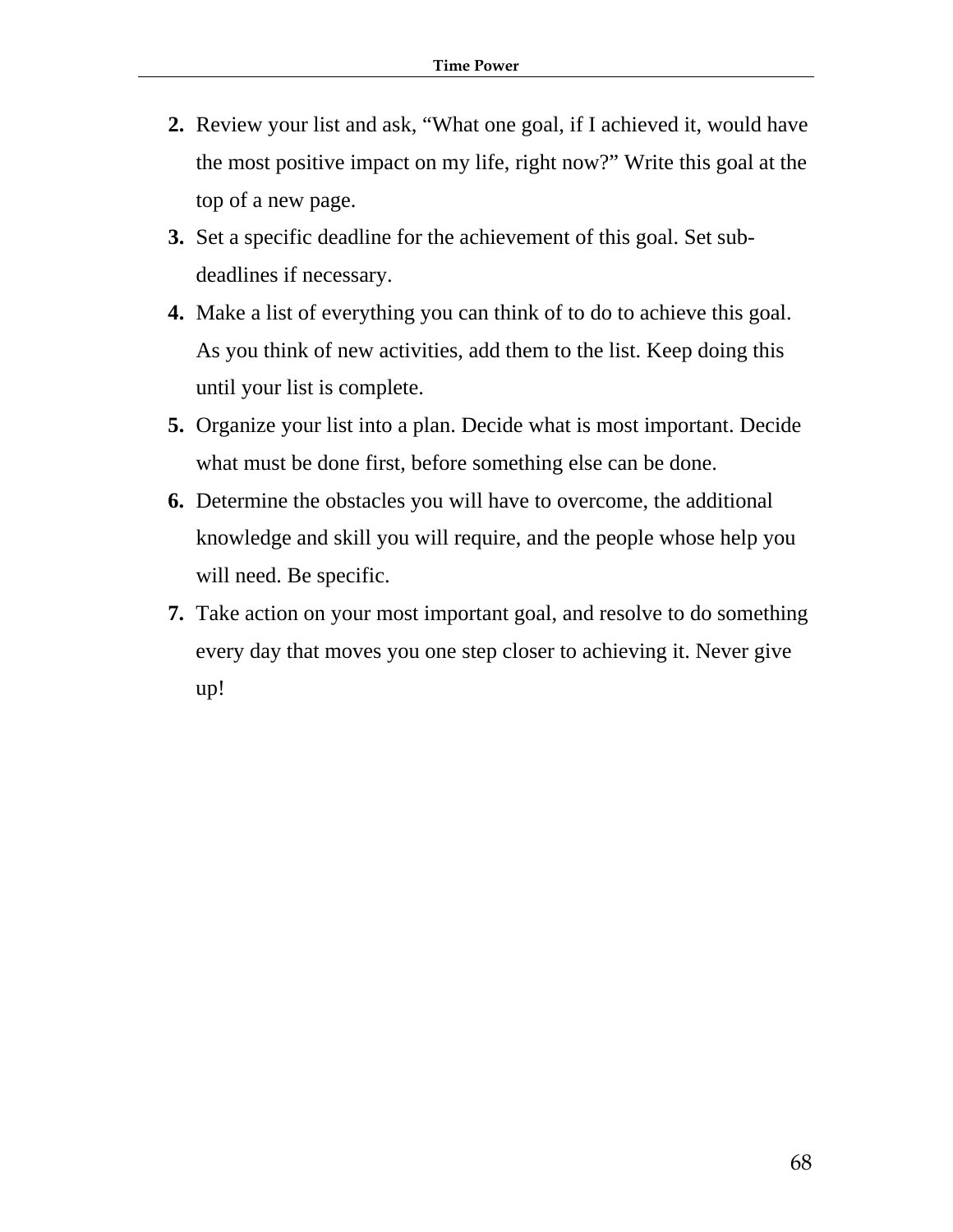## **Chapter Three**

## **Getting Yourself Organized**

*"Make it a life-rule to give your best to whatever passes through your hands. Stamp it with your manhood. Let superiority be your trademark."* (Orison Swett Marden)

The difference between average people and highly effective people is that highly effective people are much better organized when they work than others. Excellent personal and professional organization is a hallmark of highly effective and well-paid people.

Fortunately, organizing is a skill, and all skills are learnable. You can learn to be an extremely well organized, efficient and effective person. When you do, you will produce vastly more in the same period of time than the people around you.

One of Murphy's Laws is that, *"Before you can do anything, you have to do something else first."* 

The one thing that you have to do first, before you can do any productive work, is to get yourself organized completely. The core function of good time management is planning and organizing yourself, and your work, for maximum productivity. It is only possible to get the best out of yourself when you have brought together everything you need before you begin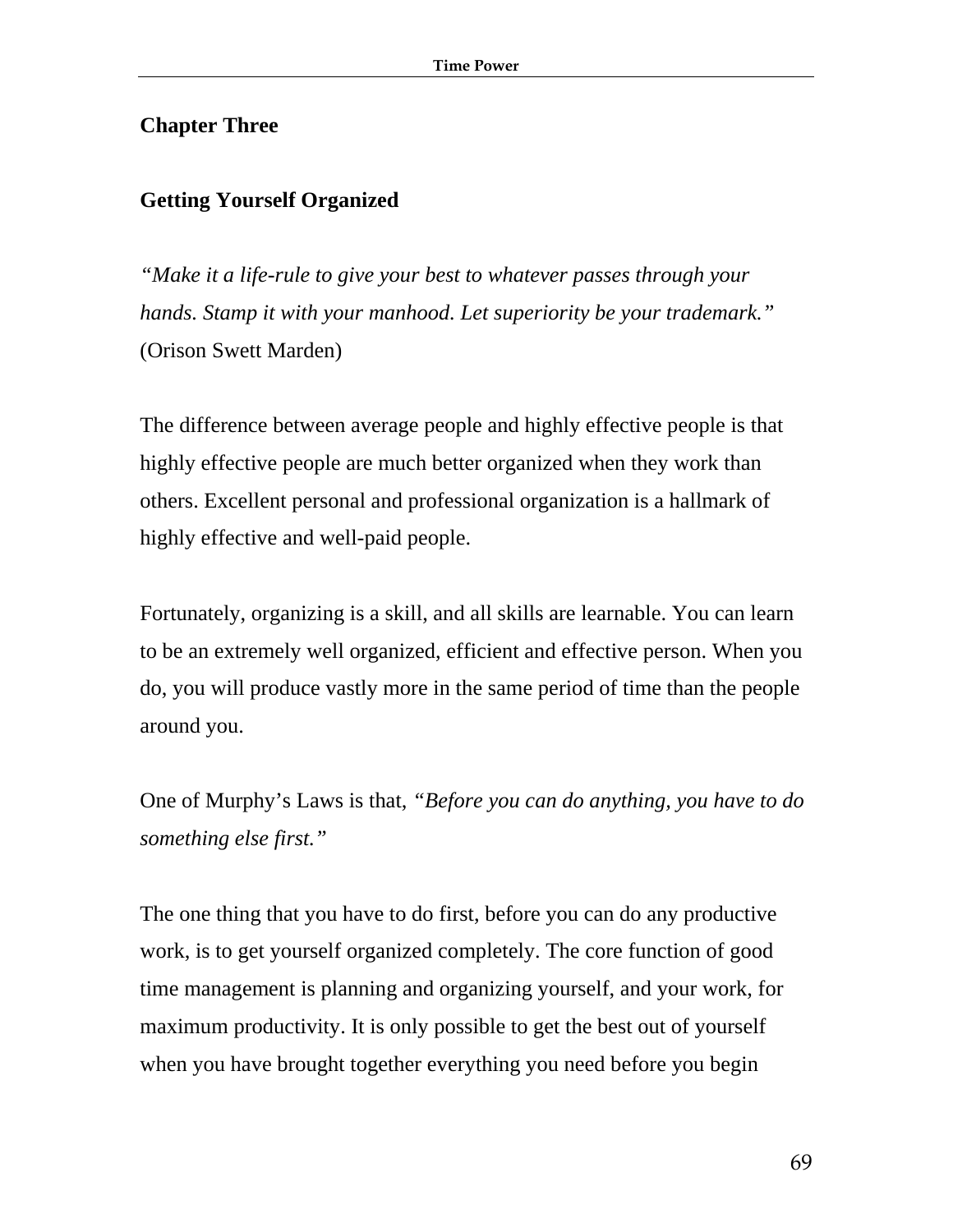work. You must then determine a place for everything and make sure that everything is in its place.

# **Plan Everything In Advance**

The top 3% of high achievers are all persistent, continuous planners. They are forever writing and rewriting their lists of goals and activities. They think on paper and are continually analyzing and reevaluating their plans.

I used to wonder why it was that so many successful people seemed to spend so much of their time planning. Over time, I learned that the more time you spend planning, the better and more foolproof your plans become. By continually reworking your plans for achieving your goals, your goals become increasingly believable and achievable.

As you think and plan each step, your confidence in your ability to accomplish those goals increases. When you break down even the biggest goal into its individual parts, and then organize those parts into a step by step series of specific actions, the task seems much more manageable and under your control. The more you plan, the more you program your goal deeper and deeper into your subconscious mind, where it takes on a motivational power of its own.

# **Get a 1000% Return on Investment**

The payoff from good planning is enormous. It is estimated that each minute spent in planning saves 10 minutes in execution. To put it another way, your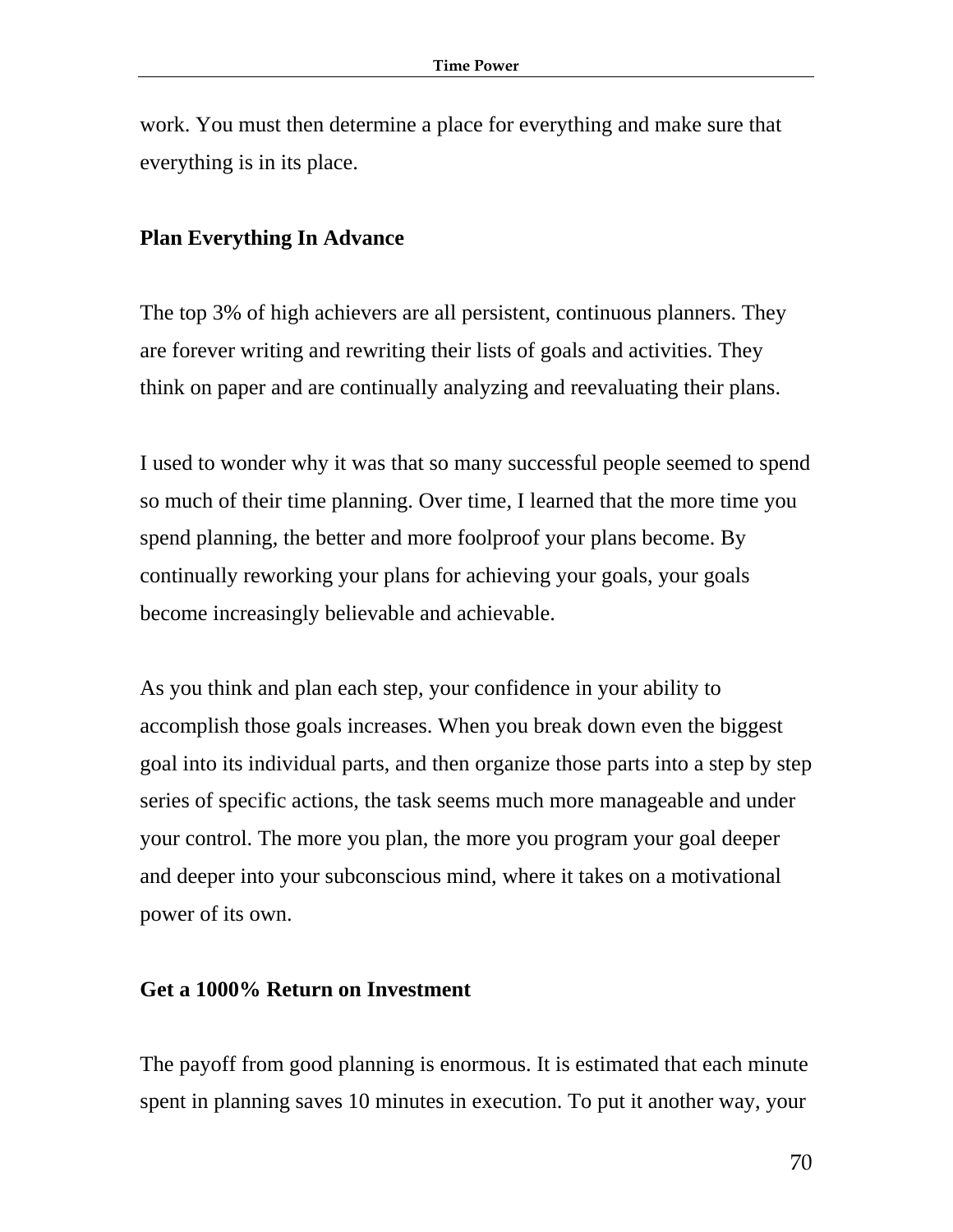investment in planning pays you a 1000% return on the time and energy you invest.

In life, all that we really have to sell is our time. The more productive our time usage, all things being equal, the more we will eventually be paid. Your job is to invest your time where you can get the highest ROE or "Return on Life." Where else can you get a 1000% return on your investment?

Sometimes people say that they are too busy to sit and plan. The fact is that even if you force yourself to plan out everything in detail, you will find it hard to spend more than a few minutes per day in the planning process. The only way that you will ever create the time you need is by planning your activities carefully in advance. Remember, you save 10 minutes for every minute that you spend planning before you begin.

## **The Reason for Most Failure**

Peter Drucker said, *"Action without planning is the reason for every failure.*" If you look back over the major mistakes you've made in your life, they will almost all have one factor in common. It was that you rushed into the decision or situation without giving it enough thought. You either did not get enough information, or you did not take the time to weigh and balance the pros and cons before acting. In every case, the failure to plan carefully can be very expensive.

At the same time, you will also find that almost every one of the most successful accomplishments of your life, from planning a business start-up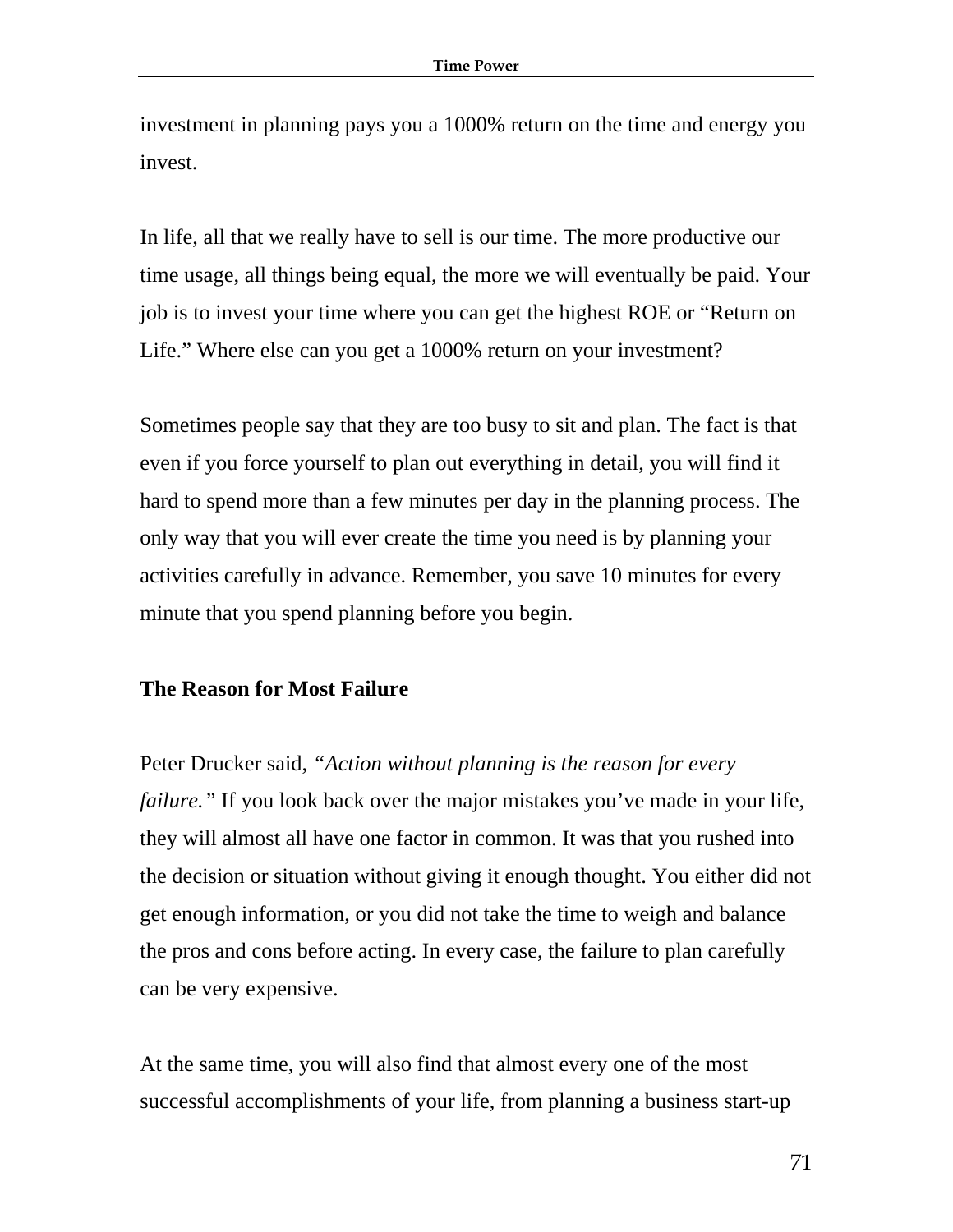or a business project, all the way through to planning a vacation, was accompanied by a good plan, worked out thoroughly in advance.

The more time you took to think through what you had to do, and the likely consequences of your actions, the more efficient you were, and the more satisfying was the end result.

The fact is that the better and more complete your plans are before you begin, the greater will be your likelihood of your success once you start.

There is an old saying, "Success is tons of discipline." One of the best exercises of self-discipline is for you to take the time to think through and plan out everything you do before you begin.

#### **Four Ideas for Personal Organization**

Here are four ideas you can use to help yourself in getting organized:

### **1. Neatness Is a Key Habit**

Remember that *neatness* is a key habit for personal productivity. You can dramatically increase your productivity and output simply by cleaning up and organizing your workspace. You've heard it said, *"Order is heaven's first law."* Order is earth's first law as well. You need a sense of order to feel relaxed and in control of your environment and your life. You actually get a feeling of pleasure and satisfaction each time you put some part of your life or work in order.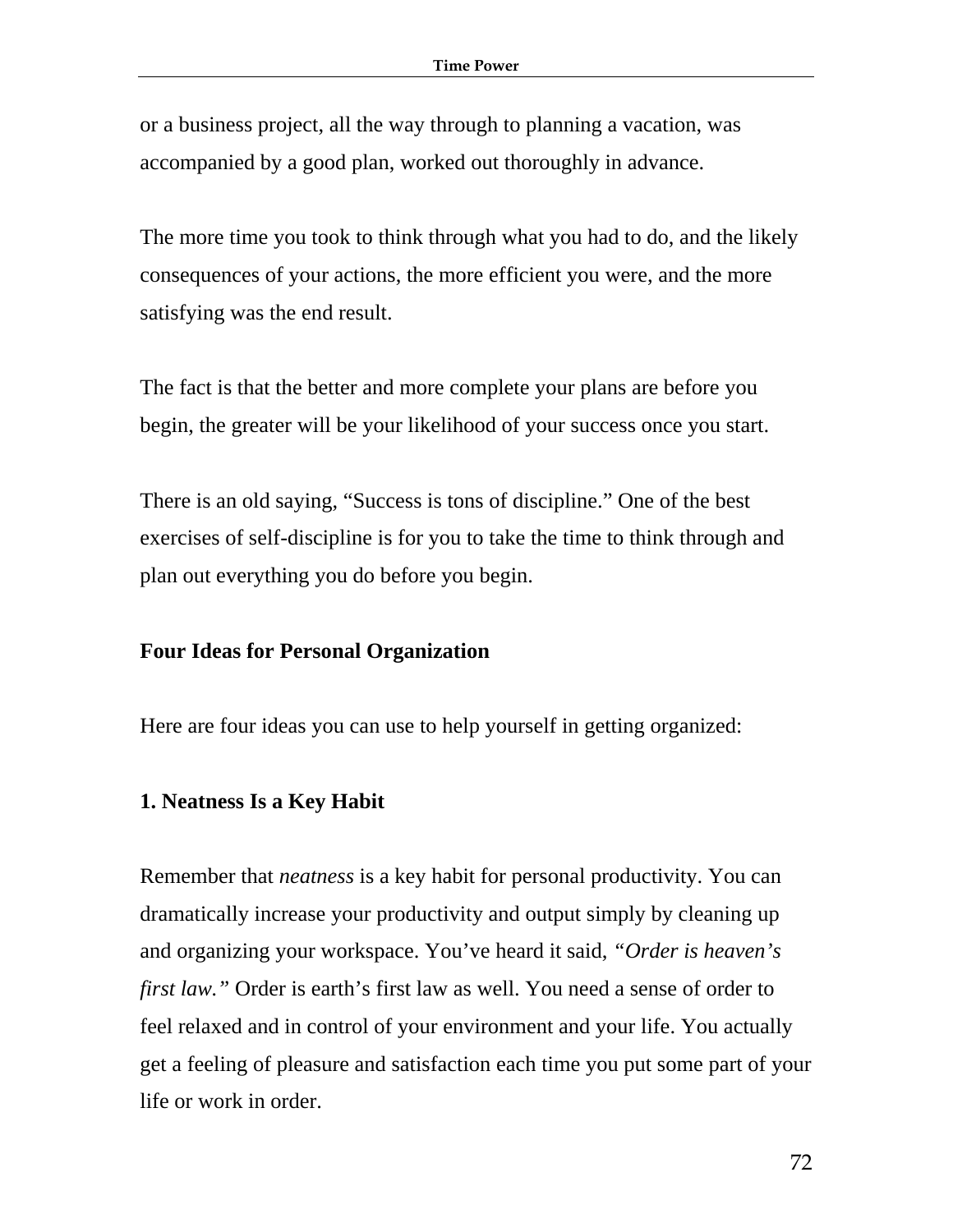When you clean up your desk or office you feel more on top of your work. When you clean out your car you feel more in charge of your personal life. When you organize your purse or briefcase, or even your home and your closets, you feel like a more effective human being. Your self-esteem goes up. Your self-confidence and self-respect increases. You feel more powerful as a person. You generate more energy and feel an increased determination to get on with the job.

# **2. Stand Back and Evaluate Yourself**

Here is a good exercise for you: Stand back from your desk or work area and ask, "What kind of person works at that desk?"

 Look in your purse or briefcase and ask, "What kind of a person would have a purse or briefcase like that?" Look at and in your car. Look in your closet. Look in your house, your yard and your garage. Ask, "What kind of a person would live that way?"

Would you entrust that person with an important task? Why or why not? Honestly evaluate yourself through the eyes of a neutral third party. What do you see?

In a series of interviews with senior executives, 50 out of 52 of the respondents said that they would not promote a person with a messy desk or a cluttered work environment. Even if that person was producing good work, these executives said that they would not trust a position of responsibility to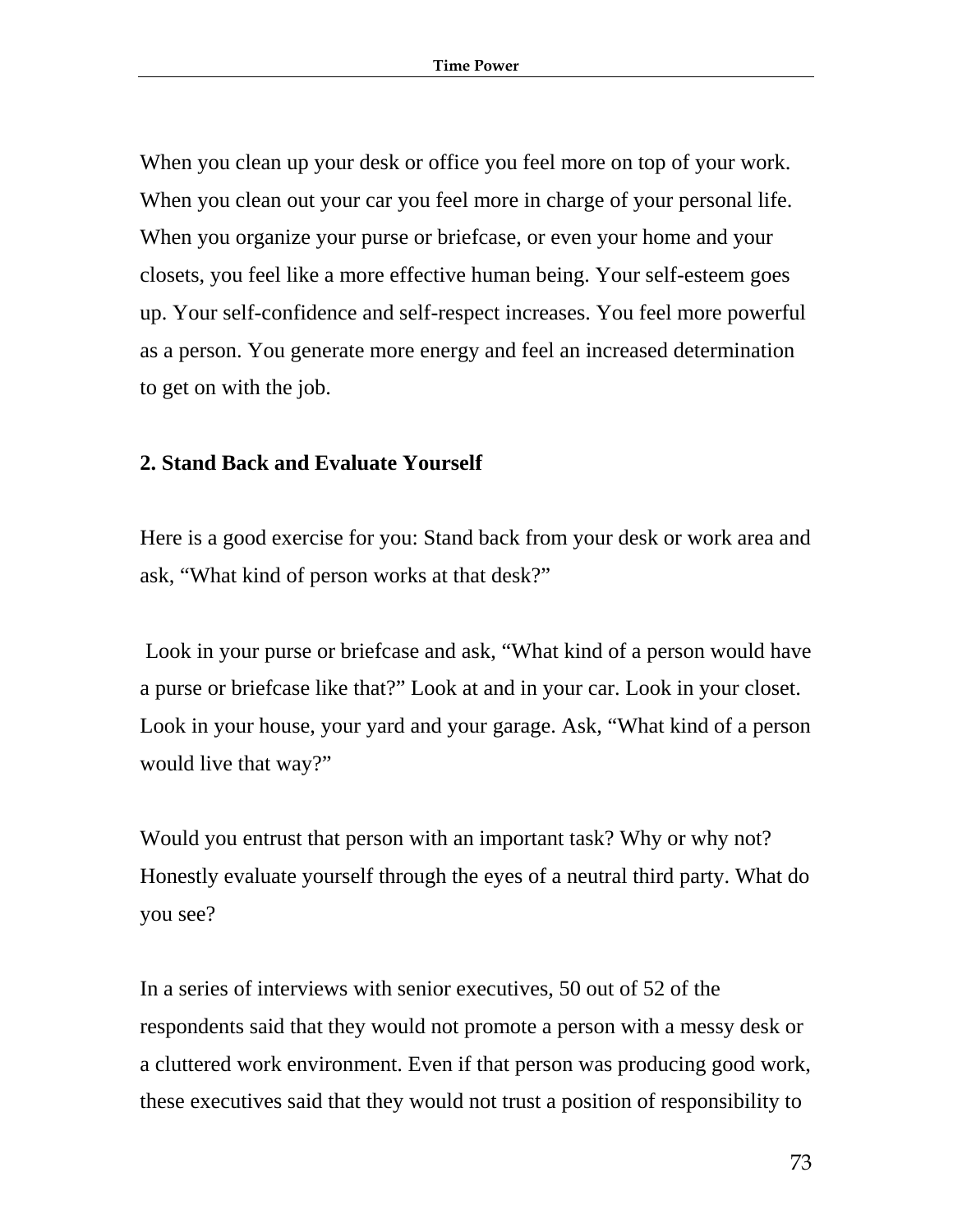a person who could not get himself or herself organized. Don't let this happen to you.

# **3. Refuse to Make Excuses**

Many people work in a messy environment use their intelligence *against* themselves. They use their cleverness to justify and excuse themselves for the messiness of their workspaces. They say things like, "I know where everything is." Or they say non-humorous things like, "A clean desk is a sign of a sick mind."

However, every time and motion study of efficiency in the workplace concludes that these are really exercises in self-delusion. A person who says he or she knows where everything is turns out to be using a large amount of their mental capacity and creative energies remembering where they placed things, rather than doing the job.

People who say they work well in a cluttered environment are usually wrong. If they worked in a neat, well-organized environment for any length of time, they would be surprised at how much more effective and productive they were. If you or a person you know has a tendency to justify and attempt to explain a cluttered desk or work area, challenge yourself, or the other person, to work with a clean desk for an entire day. The result will amaze you.

# **4. Work from a Clean Desk**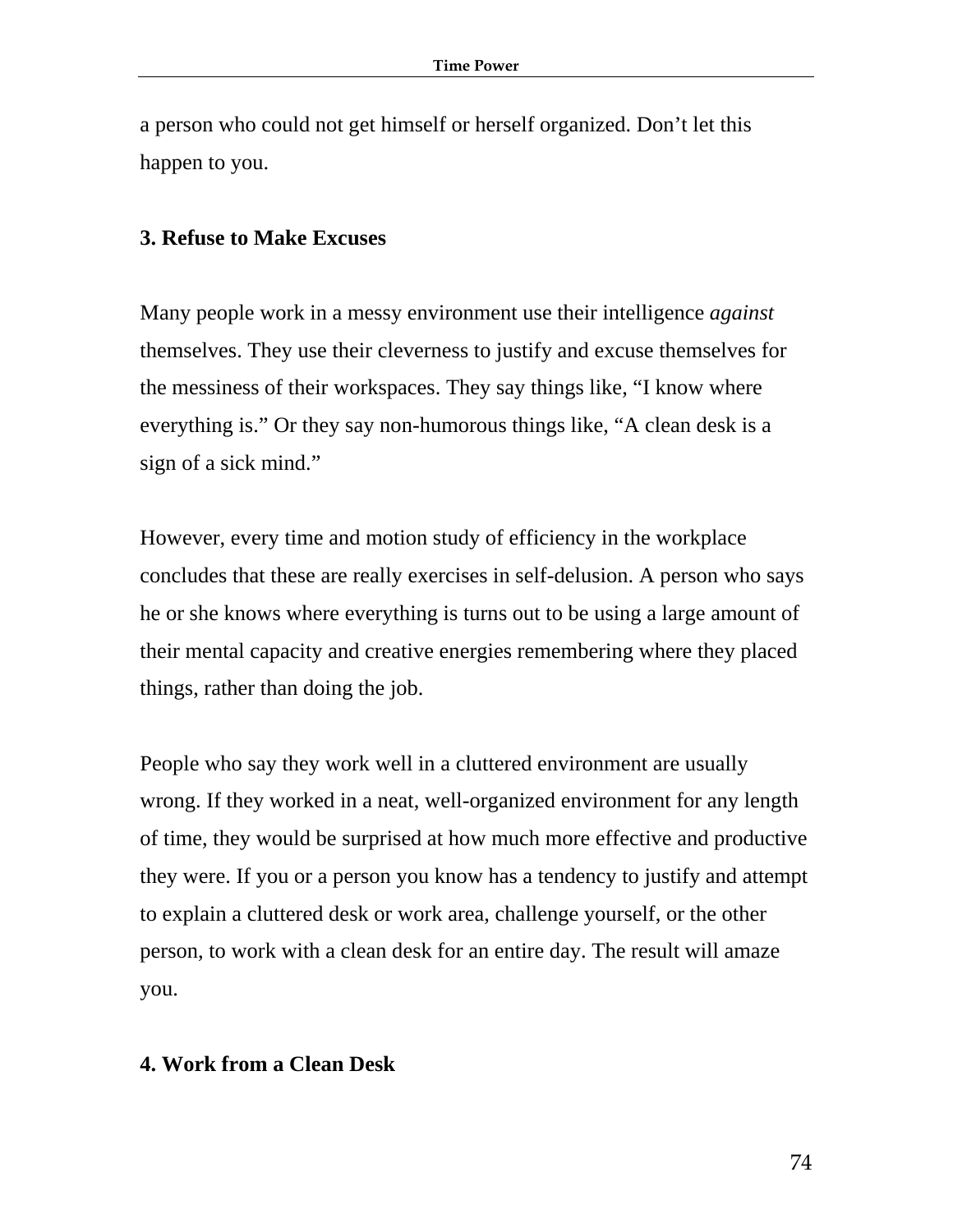Direct mail entrepreneur Joe Sugarman once wrote a book explaining his five rules for success. One of his five principles was, "End every day with a clean desk." He made this a rule throughout his organization. This policy forced everyone to work more efficiently and complete his or her work by the end of each day. It made a major contribution to his success.

When I learned this, I introduced it into my own company. I told everyone that they would be expected to clean up their desks and leave them neat and orderly at the end of each day. When they argued with me, I told them that if they didn't follow this rule, after they left I would go from office to office and throw everything on their desks into the wastebasket to be taken away by the night time janitors. I only had to follow through on this threat once before everyone realized how serious I was.

One manager, probably the messiest executive in my company, gave me every excuse possible for working in a cluttered and chaotic environment. But I refused to listen or compromise. He had no choice but to clean everything up and put it away before leaving at the end of each day. Within one week, he came to me and apologized. He said, "All my life, I have thought that I worked better in a messy environment. In the last week, I have accomplished two and three times as much as I ever accomplished at work before. I am absolutely astonished at how much more I get done when everything is put in its proper place throughout the day."

### **Three Steps to Organizing Your Workspace**

75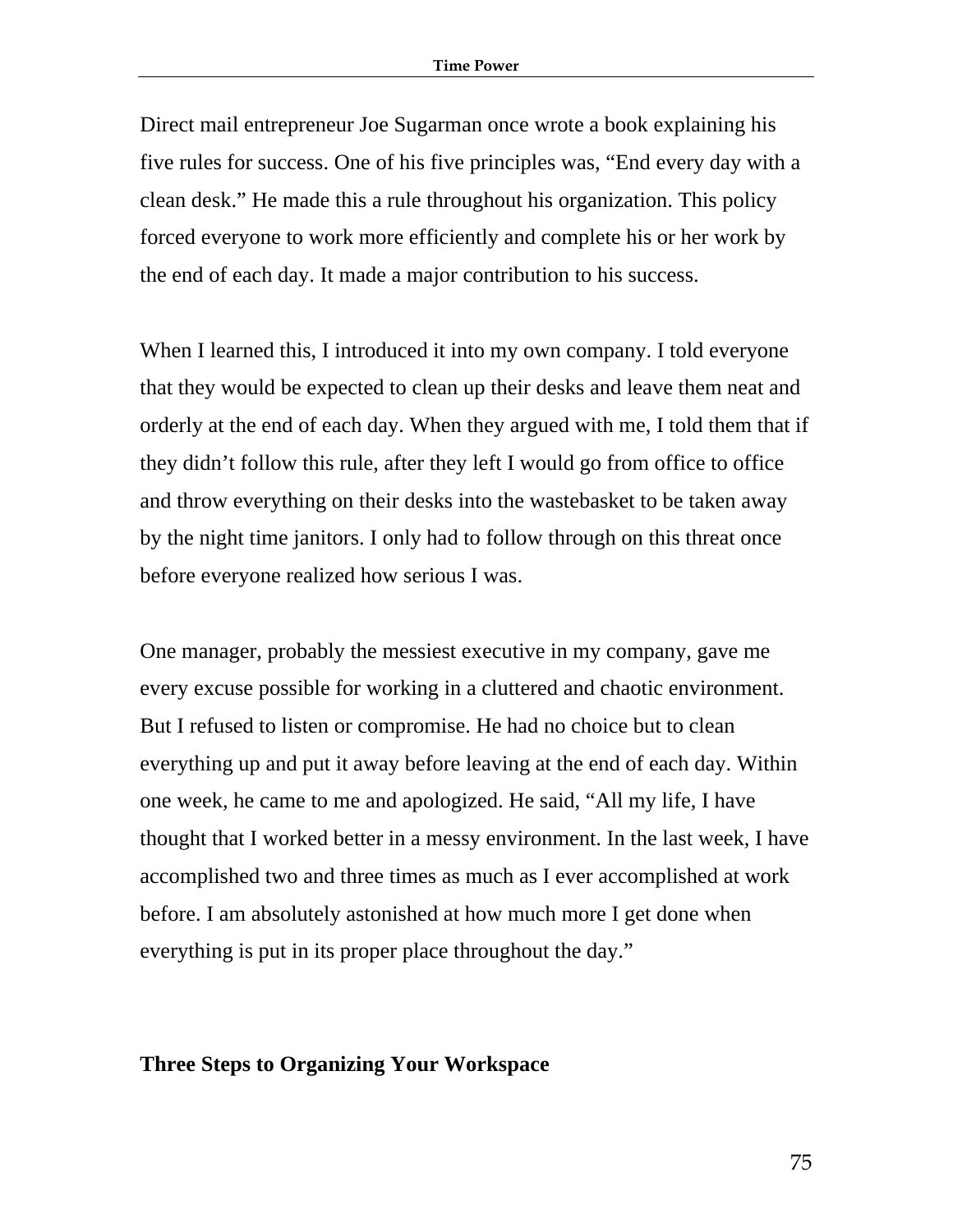Here are three things you can do to organize your workspace:

### **1. Clear Your Desk**

Begin your process of getting organized by clearing your desk of everything but the one thing that you are working on at the moment. If necessary, place things in drawers, on the credenza behind you, in the wastebasket, in cupboards or even on the floor. Do whatever is necessary to turn your desk into a clear, clean, uncluttered work area, with just one thing, the most important thing before you, when you begin.

#### **2. Assemble Everything You Need**

Arrange to have everything you need at hand before you begin any task. Like a good cook gets out all the ingredients necessary to prepare a dish before he or she begins, or a master craftsman arranges all of his tools, as a professional, you should assemble all the tools of your trade as well before you start on a particular job.

Get all the information and files you will need. Get pens, notepaper, stick-it notes, calculator, rule, Dictaphone, file folders, and everything else you can think of before you commence work. The rule is that you should be able to reach out and touch everything you need to do the job.

### **3. Handle Each Piece of Paper Only Once**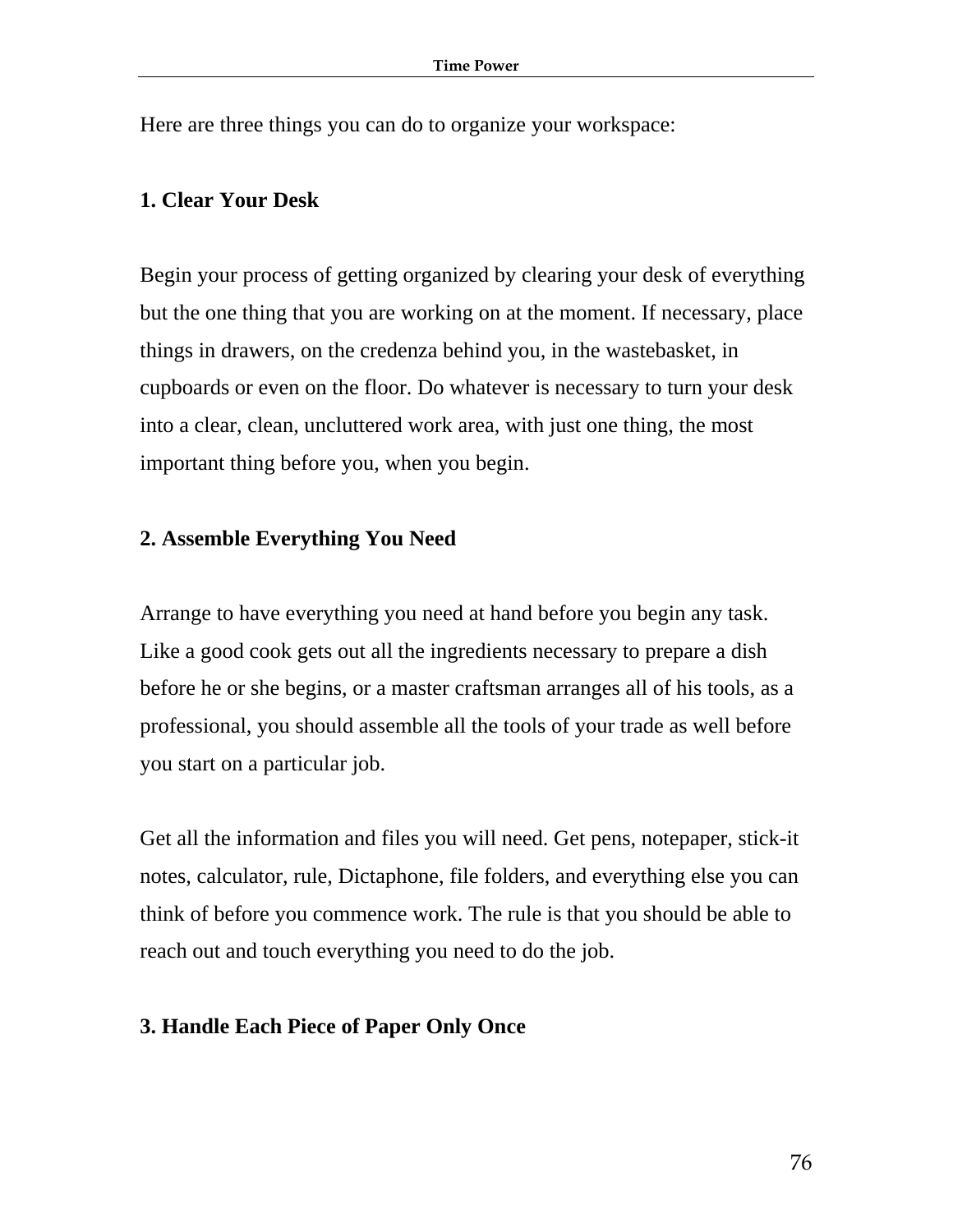Resolve to handle every piece of paper only once. Make a decision to do something with it when you pick it up, and don't pick it up unless you are ready to act on it. It is better to stack it up and put it aside for appropriate action later than to continually shuffle it and reshuffle it on your desk.

## **How to Handle Paperwork**

There are four things you can do with any piece of paper:

## **1. Throw it away.**

One of the best time management tools at home or office is the wastebasket. The fastest way to save time in reading anything is to simply throw it away and not read it at all. This applies to junk mail, unwanted subscriptions to catalogs, sales circulars and everything else that is not relevant to your goals.

Use the wastebasket to get rid of reading materials that have been hanging around for months. Ask yourself, "If I did not read this, would there be any negative consequences?" If the answer is no, then throw it away as fast as you can. You can also ask yourself, "If I ever needed this information, could I get it somewhere else?" If the answer is yes, throw it away.

My rule for keeping my workplace clean is, "When in doubt, throw it out!"

## **2. Delegate It to Someone Else**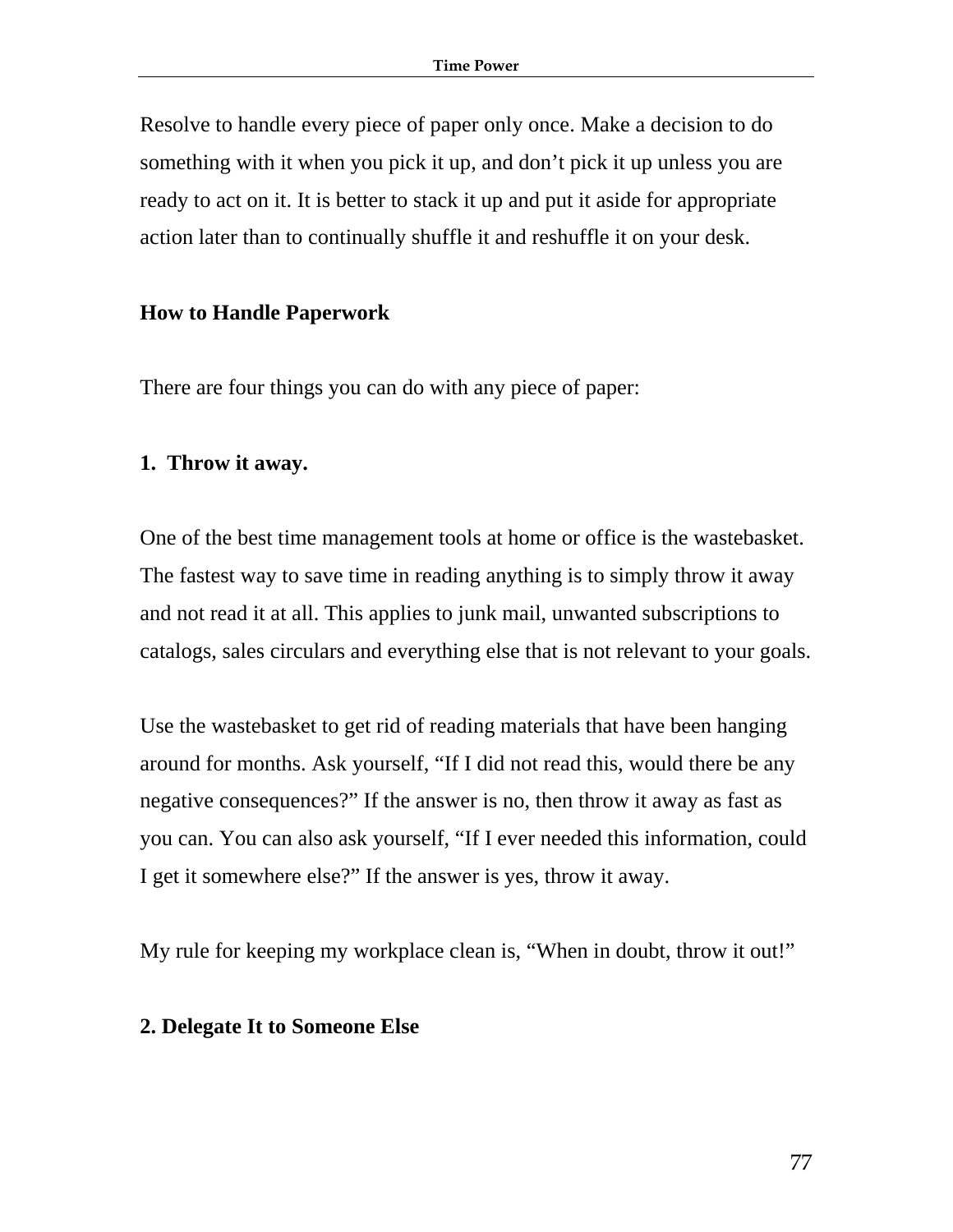You can refer or delegate the piece of paper to someone else. When you pick up a piece of paper, ask yourself if there someone else who should be acting on this. Is there someone else who can do it better than you? Is there anyone else to whom you can delegate this to? One of the keys to success in personal management is for you to delegate everything that can possibly be done by anyone else who earns less than you do. This is the only way that you can free up your time to do more of the things that are most important to you and to your job.

## **3. Take Personal Action**

You can take action on the piece of paper. These are the pieces of paper, letters, proposals and messages that you must personally do something about. Get a file folder and put the word "Action" on the tab. Even better, get a *red* file folder where you put all of your action items and which you can see clearly.

Keep this action folder handy. When you come across something that you need to do something about, simply put it in your action file to work on later. If it is something to be done immediately, take action quickly and put it behind you.

## **4. File It for Future Reference**

You can file it away. But before you file anything, remember that 80% of papers filed are never needed, used or seen again. Designating something to file creates work. Before you decide to put something in your files, ask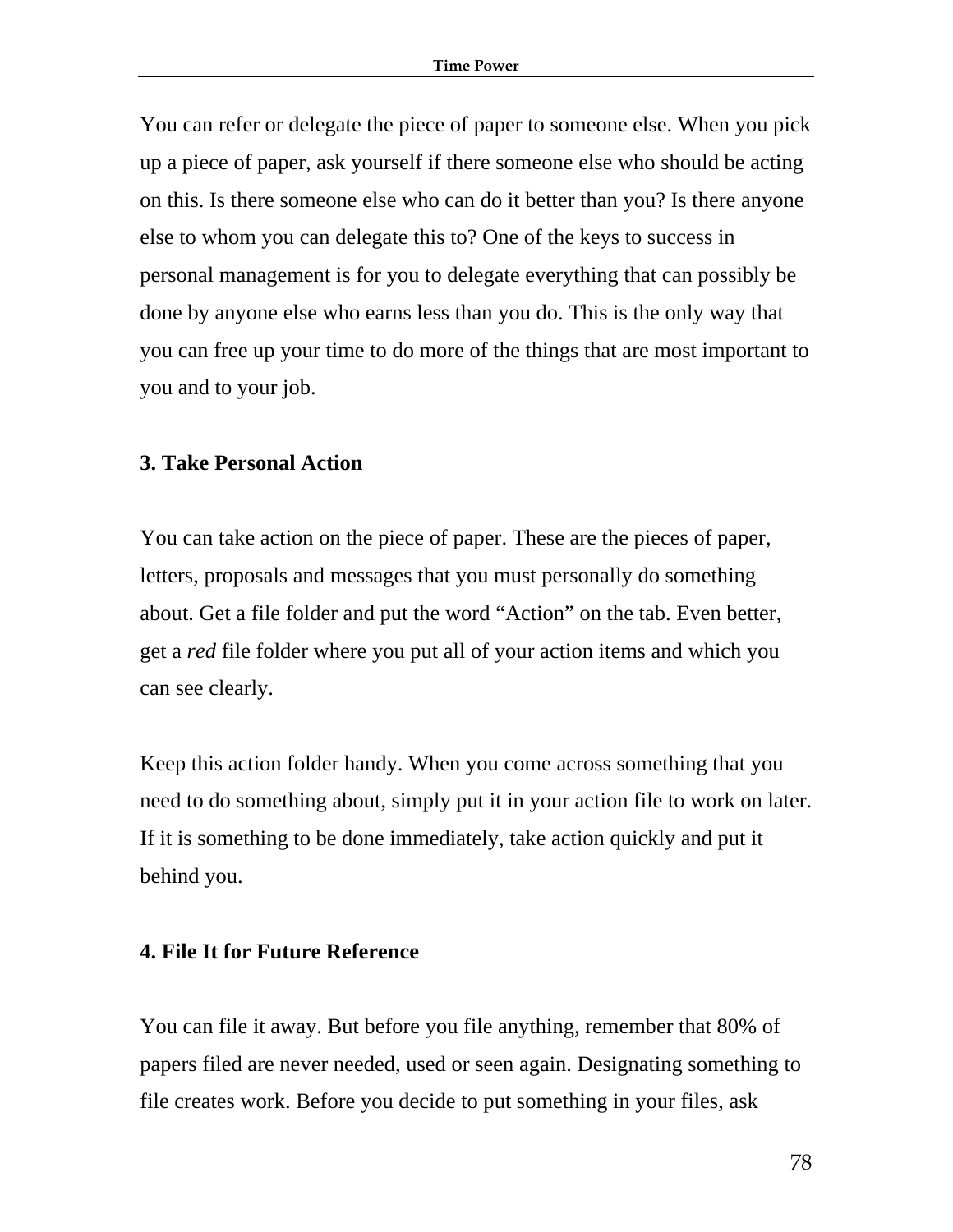yourself, "What would happen if I couldn't find this piece of paper?" What would be the negative consequences of not having this information available?

If there are no negative consequences, or very little would happen, or if you could get the information somewhere else, then throw the piece of paper away. Keep your desk clear, and keep your files clear as well.

When I first began using the wastebasket to clear off my excess papers, publications and reading material, I found it difficult. But with experience, I found that very little that I have thrown away has ever been needed again. The habit of throwing things away rather than saving and filing them has been a big saver for me, as it has been for many others.

The most important thing is that you take some kind of action on a piece of paper when you pick it up. Do something, do *anything* with the piece of paper. Move it along at least one step. One of the greatest time wasters of all is continually picking up the same piece of paper, reading it, putting it down and having to come back to it, over and over again.

## **Put Things Away**

When you are finished with something, put it away. Complete your transactions. Finish your jobs. Discipline yourself to stay at it until the job is 100% complete. Start with a clean workspace and end with a clean workspace.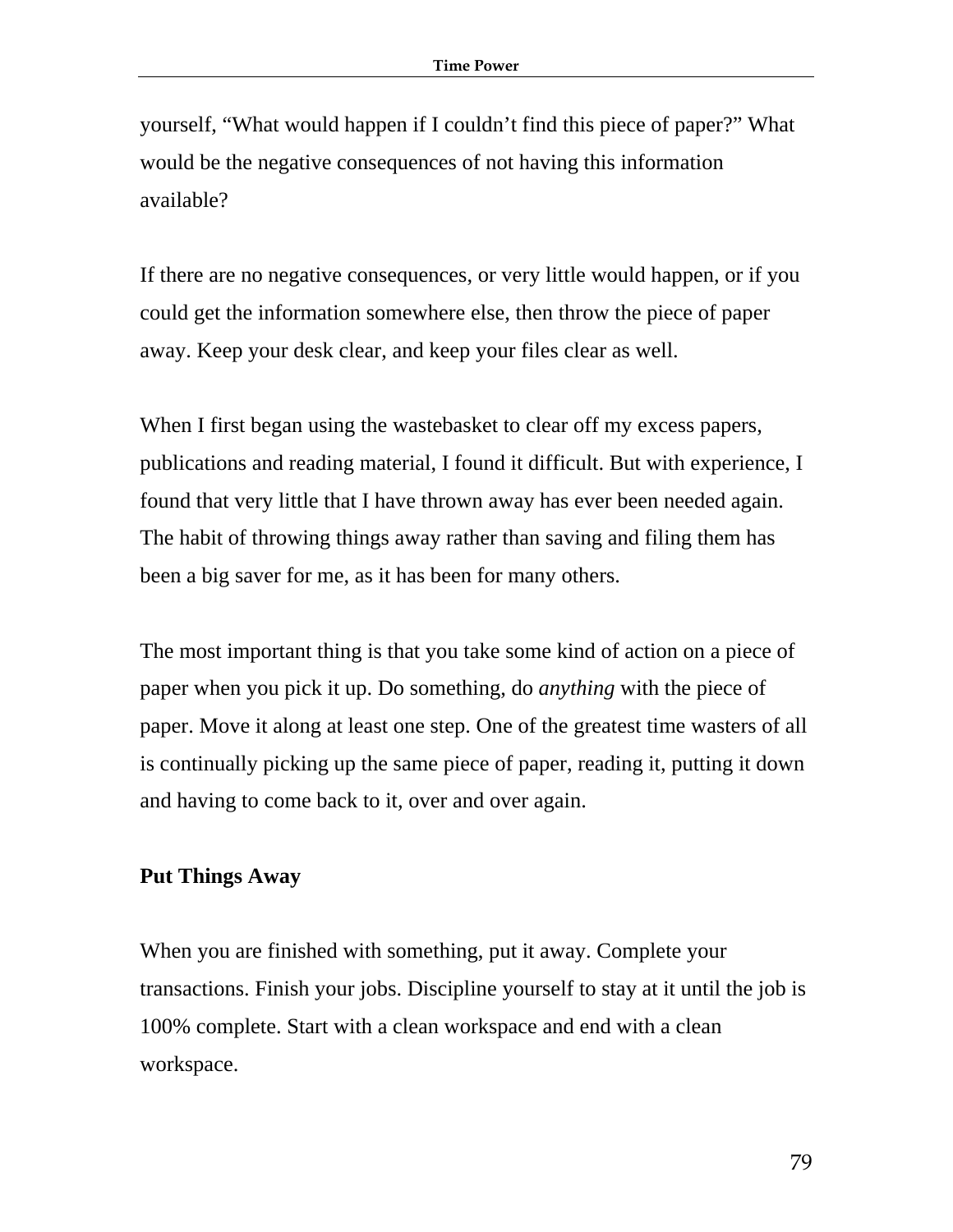There is something deeply satisfying and psychologically rewarding about task completion. Your brain is structured in such a way that you get an "endorphin rush" every time you complete a task of any kind, large or small. The larger or more important the task is to you, the greater will be the feeling of happiness and exhilaration you experience when you complete it. Each time you complete a task, you condition yourself to complete subsequent tasks. In no time at all, you find yourself internally driven and motivated to start and complete more and more important tasks and responsibilities.

Make a habit of finishing what you start. Teach and encourage others to finish their work and put it away, as well. Especially, teach your children to complete their tasks by setting a good example, and by rewarding them when they do finish something important. One of the hardest behaviors for people to learn is the habit of completing tasks and putting things away, but this is a habit that serves them all their lives.

### **Time Management Tools and Techniques**

There are five time management tools and techniques that you should practice for maximum productivity and good personal organization. Each of them takes a little time to learn and master, but then pays you back in greater efficiency and effectiveness for the rest of your life.

As Goethe said, "Everything is hard before it is easy." Good habits are hard to form but easy to live with. Once you have developed them, they become automatic and easy. They serve you for the rest of your career.

80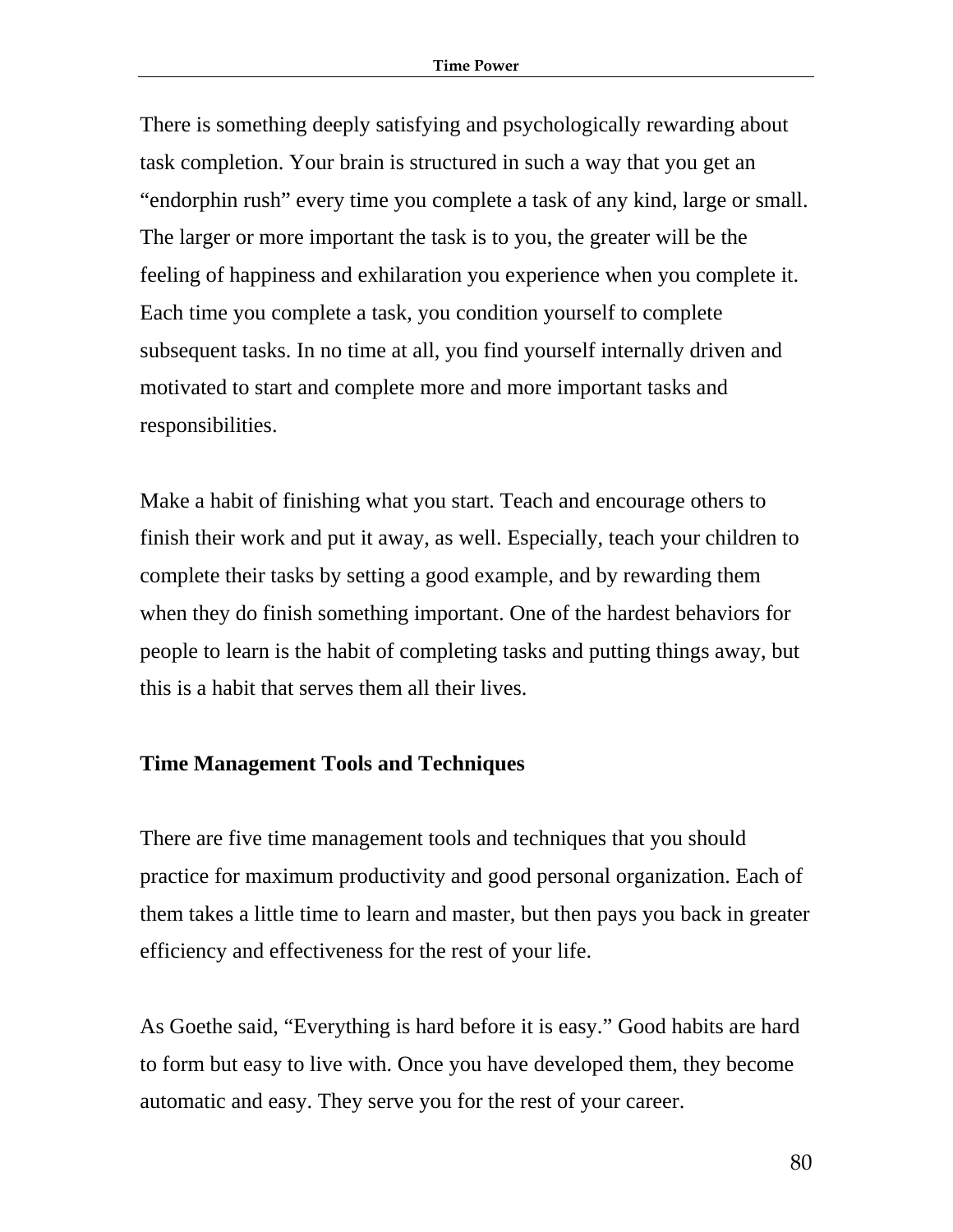## **1. Use a Time Planner**

The first time management tool that you need is a time planning system that contains everything you need to plan and organize your life. The best time planners, whether written, computer based or Palm Pilot versions, enable you to plan for the year, the month, the week and for each day. A good time planner will contain a *master list* where you can capture every task, goal and required action as it comes up. This master list then becomes the core of your time planning system.

From this master list, you allocate individual tasks to various months, weeks and days.

The second part of the time planning system is a calendar that enables you to organize your time, and plan several months ahead. With the right system, you will be able to transfer individual items from your master list to the exact day when you intend to complete them.

The next part of your time planning system is a daily list. This daily list is perhaps the single most important planning tool you can have. Some people call it a "To-Do List." Winston Churchill headed his daily list with the words, "Actions this Day."

## **2. Always Work From a List**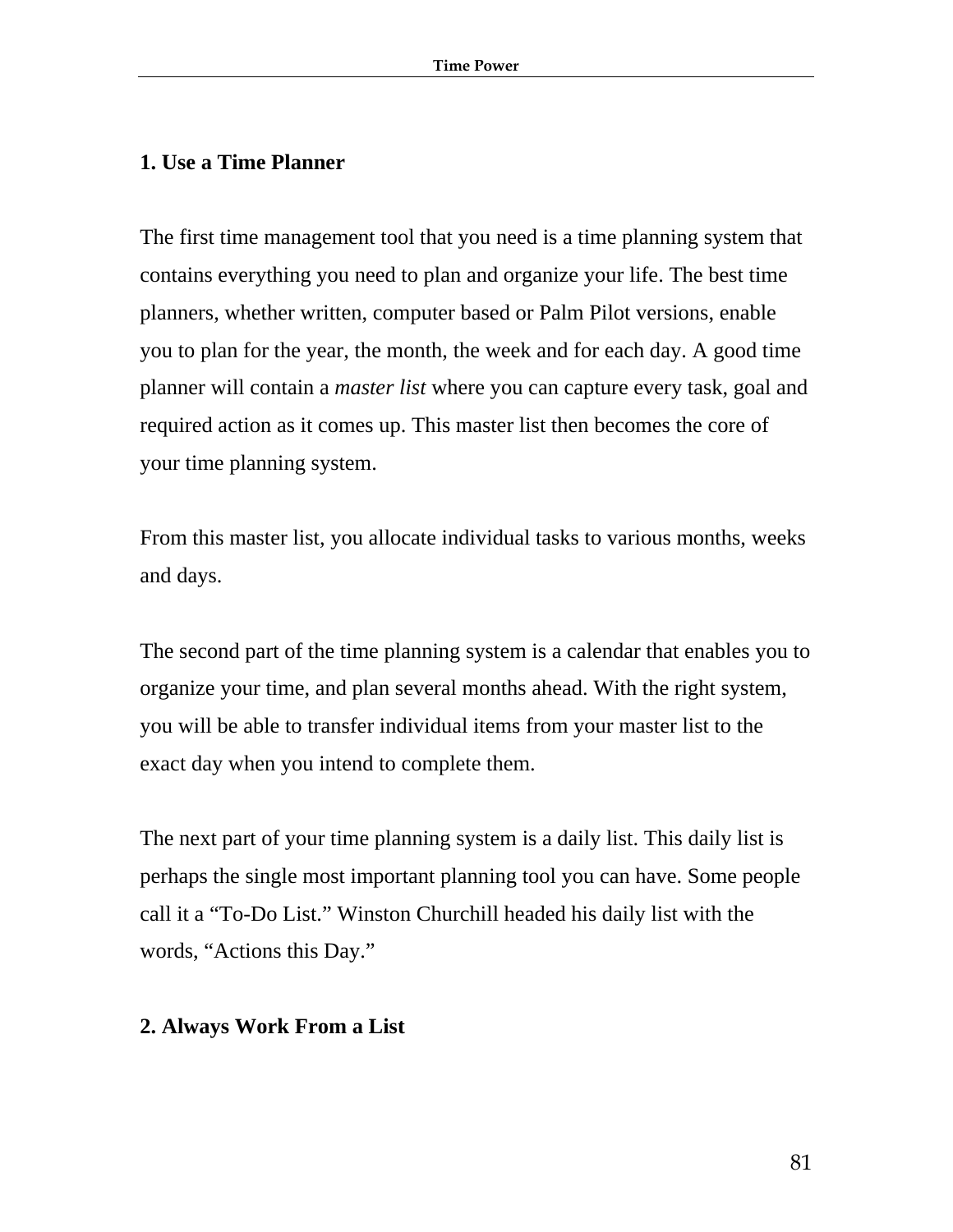Every effective executive works from a daily list. It is the most powerful tool ever discovered for maximum productivity.

Ineffective executives, those who felt overwhelmed with too many things to do and too little time, either do not use a list or did not refer to a list if they had one in the first place. They often resist the idea of writing everything down. As a result, they find themselves continually distracted by ringing phones, interruptions, unexpected emergencies, and email or newspapers.

When you create your daily list, you begin by writing down every single task that you intend to complete over the course of the day. The rule is that you will increase your efficiency by 25% the very first day that you start using a list. This means that you will get two extra hours of productive time in an eight hour day from the simple act of making a list of everything you have to do before you start work. You can bring order out of chaos faster with a list than with any other time management tool.

If ever you feel overwhelmed with too many tasks, you can immediately impose order on your list by writing down every single thing you have to do for the foreseeable future. The very act of making a list of 10, 20 or 30 items enables you to exert control over your time and your life. You immediately feel more relaxed and confident. You feel back in charge of your work.

Once you have written up your daily lists, and begun work, new tasks and responsibilities will come up. Telephone calls will have to be returned. Correspondence will have to be dealt with. In every case, write it down on the list before you do it.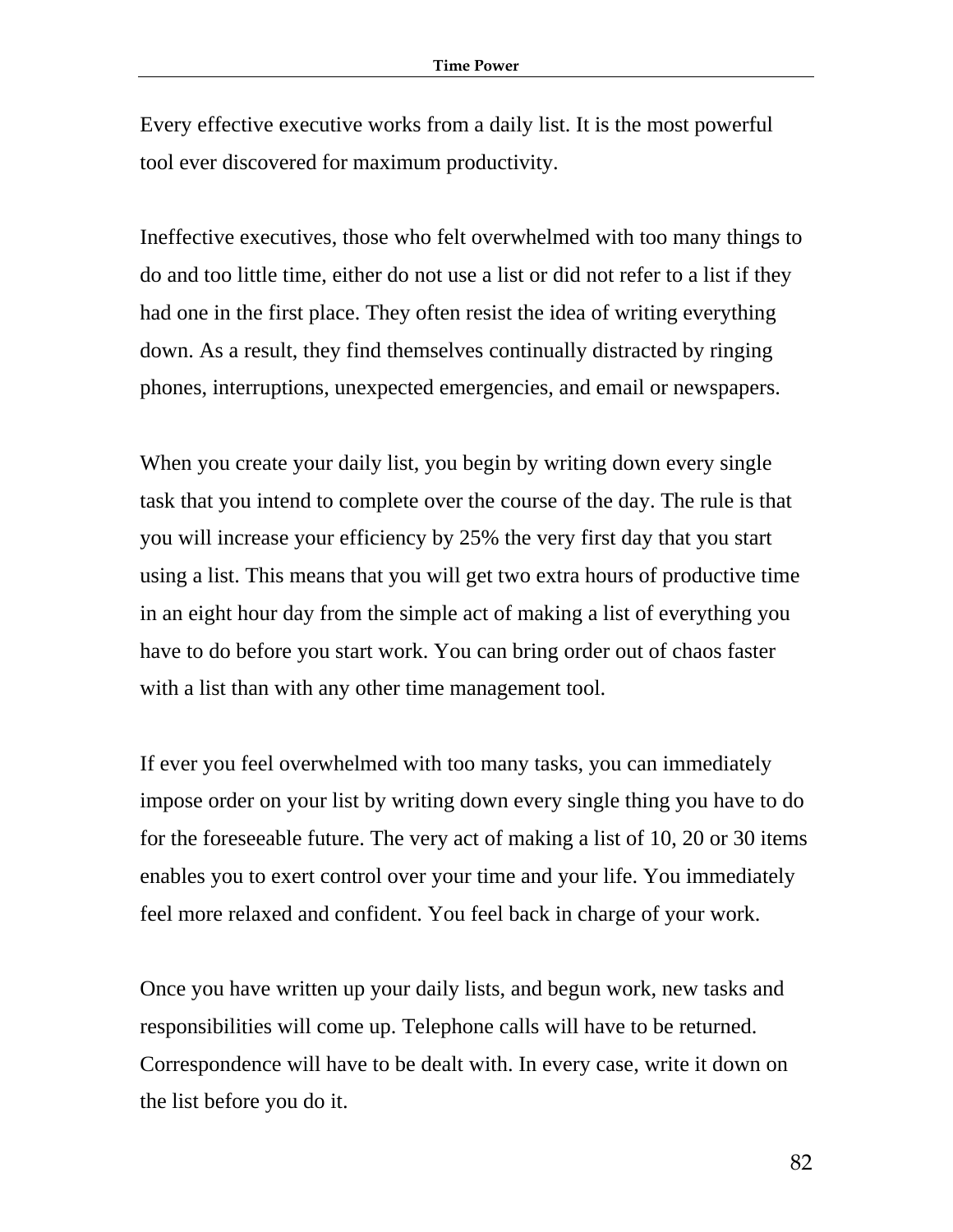Sometimes a task or demand on your time will seem urgent when it comes up. But something that might distract you from your other work regains its true importance when you write it down. An item that is written down on the list next to all your other tasks and responsibilities often doesn't seem so important after all.

## **3. Organize Your List by Priority**

Once you have a list for your day's activities, the next step is for you to organize this list in order of priority. We will dedicate Chapter Four to the different ways that you can determine your top priorities.

Once your list is organized, it becomes a map to guide you from morning to evening in the most effective and efficient way. This guide tells you what you have to do, and what is more or less important. You will soon develop the habit of using your list as a blueprint for the day. Refuse to do anything until you have written it down on the list and organized it relative to its value in comparison to the other things you have to do.

## **4. Use Any Time Management System You Like**

The various Palm Pilot and computer-based time management personal organization systems today are absolutely wonderful. No matter what you do, in whatever field, there are digital time management systems that you can tap into or load onto your personal computer and organize every part of your life. You can upload, download, transfer, merge, purge and share your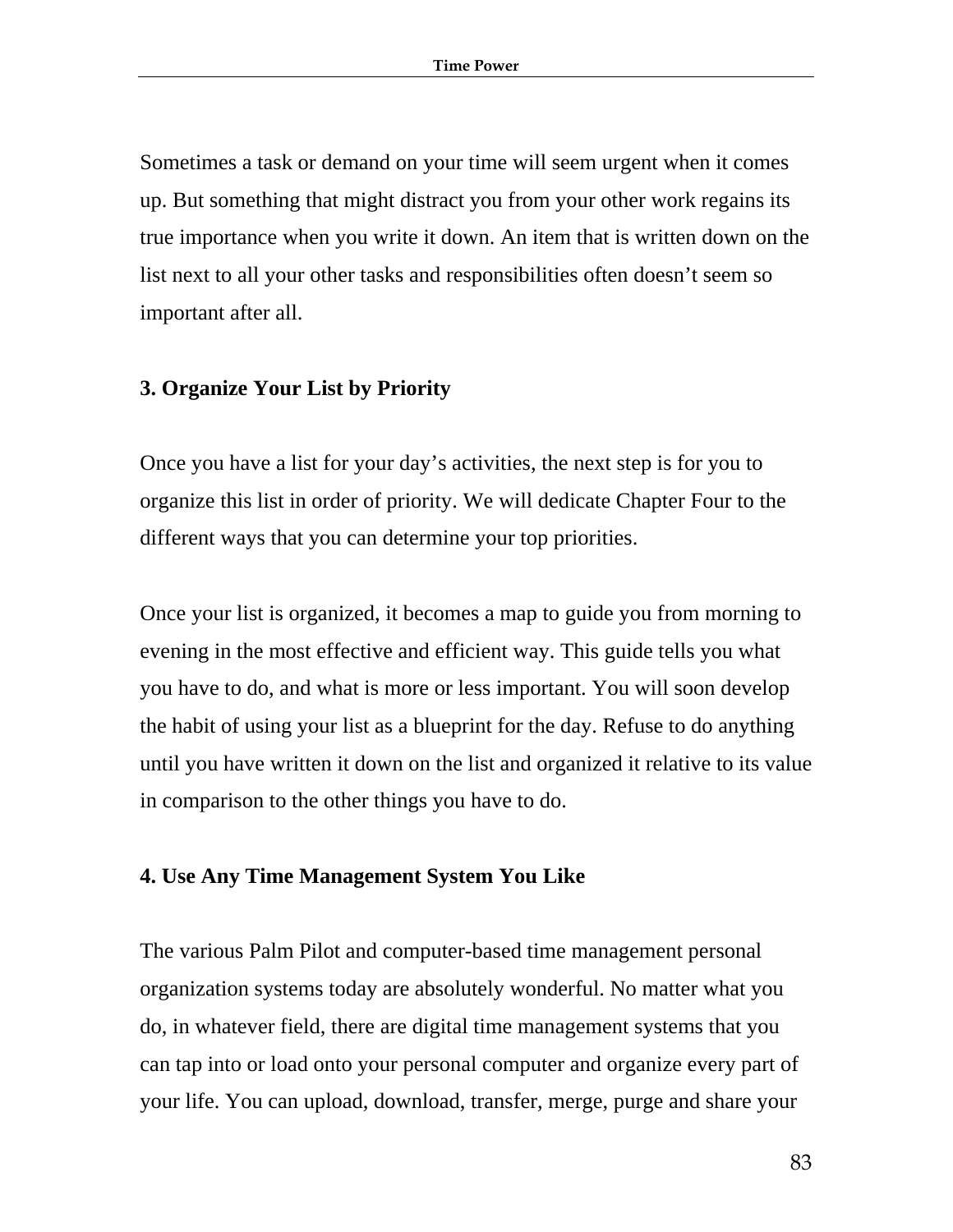files and information throughout the company and around the world. In addition, there are countless time management systems that provide you with an array of forms and which require that you write out your goals and plans by hand.

What I have discovered is that it doesn't matter what time management system or planner you decide to use. They are all good. They have all been developed by experts and contain virtually everything you need to double and triple your productivity.

The most important part of any time planning system is that you use it regularly, over and over, until it becomes a habit, like breathing in and breathing out. It takes a certain amount of time to master a time planning system, but once you have learned it, you become more productive and efficient every time you use it.

## **5. Set Up a 45 File System**

There is a simple method of organizing your time and your schedule for up to two years in advance. It is called the "45-file system." This is a tickler file that enables you to plan and organize your activities and callbacks for the next 24 months. This is how it works.

First, you get a box of 45 files with 14 hanging files to put them it. The 45 files are divided this way. There are 31 files numbered 1 through 31 for the days of the month. There are 12 files for the months of the year, January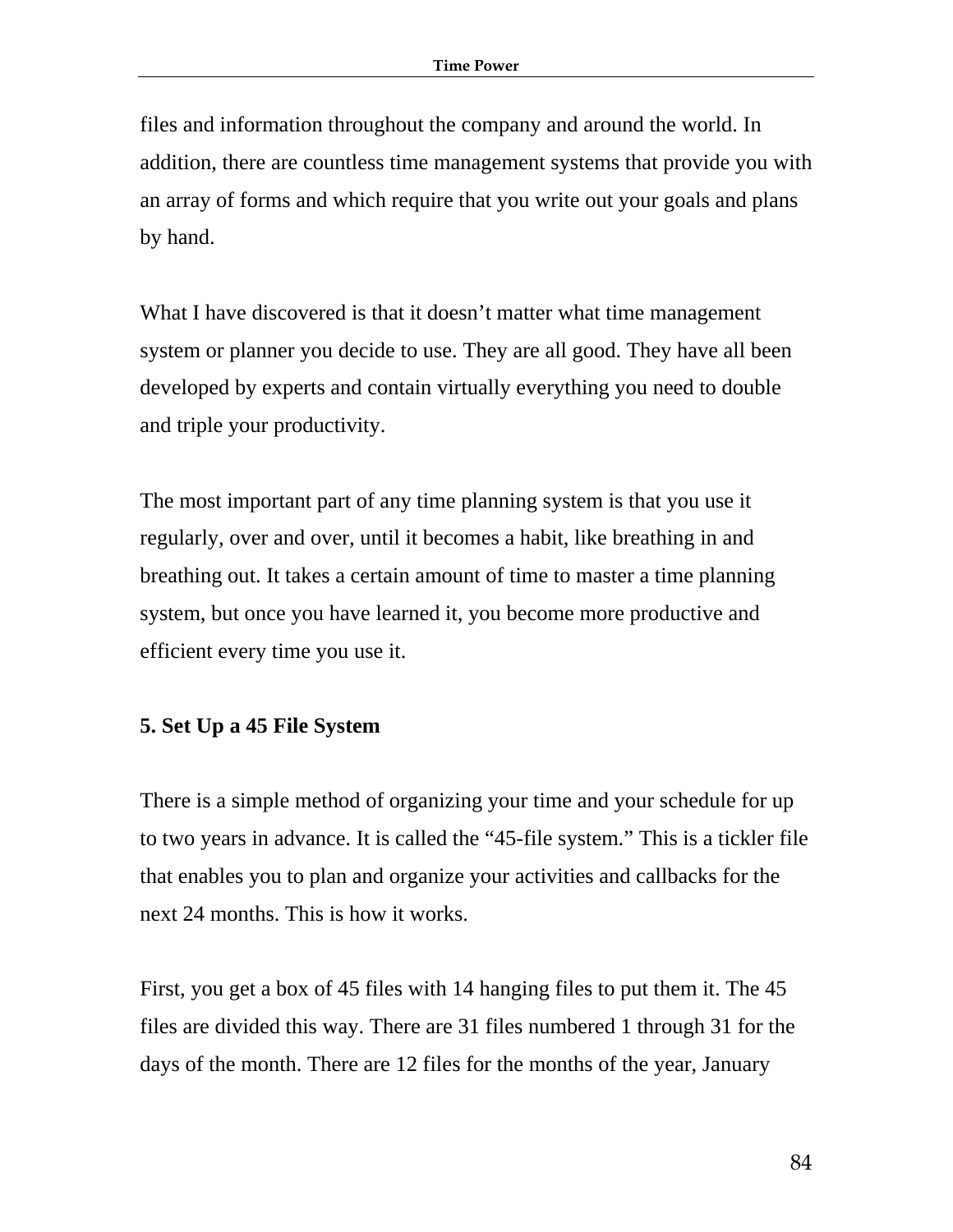through December. The last two files are for the next two years. This is a wonderful system that you can use with hanging files in your desk drawer.

When you have an appointment or responsibility for six months from now, you simply drop it into that monthly file. At the beginning of each month, you take out all of your responsibilities for that month and sort them into your daily files, numbered 1-31. Each day, you take out the file for that day and that becomes the starting point of your planning.

This system takes a few minutes to set up. It then assures that you never miss or forget to follow up on a distant call, task or appointment. It helps you to take control of your time and impose order on your future.

#### **Six Tools for Personal Organization**

Here are six more ideas that you can use to help to get yourself organized for maximum productivity. The more of these tools you learn to use, the more that you will get done each day.

#### **1. Prepare the Night Before**

First, prepare your work list for the following day the evening or night before. The best exercise is for you to plan your entire next day as the last thing you do before coming home from work. When you plan your day the night before, your subconscious then goes to work on your plans and goals while you are asleep. Very often you will wake up in the morning with ideas and insights that apply to the work of the day.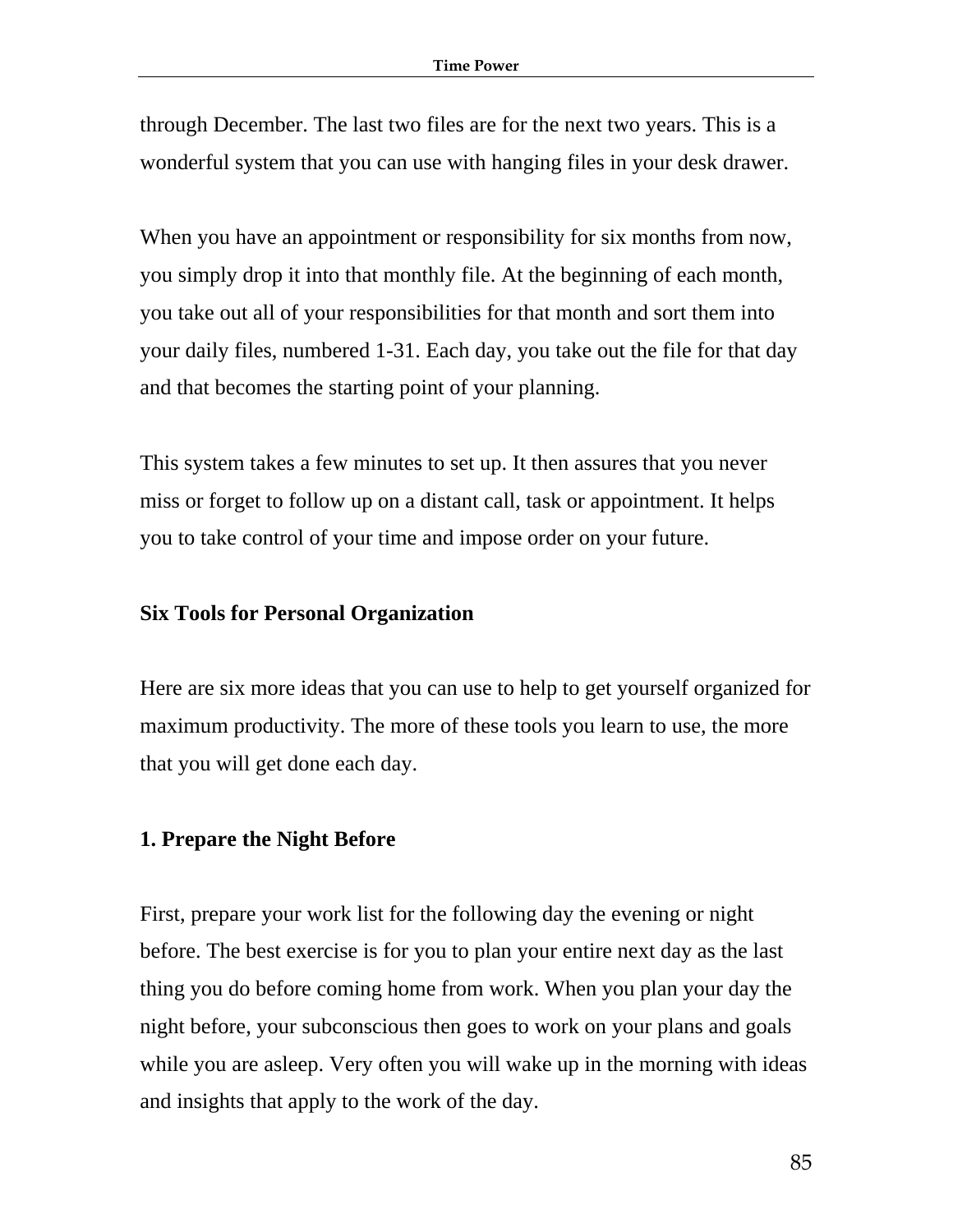Sometimes, the answer to a problem that you are working on will pop into your mind when you wake up, or when you are getting ready for work. Often you will gain a new perspective on a problem or job, or see a different or better way that it might be accomplished.

A major benefit of preparing your daily list the night before is that this exercise enables you to sleep more soundly. A major reason for insomnia, for tossing and turning, is your laying awake trying not to forget to remember everything that you have to do the following day. Once you have written down everything you have to do on a piece of paper, it clears your mind and enables you to sleep deeply.

### **2. Scheduling Your Time to Reduce Stress**

Scheduling your time reduces stress and releases energy. The very act of planning and organizing your day, week and month gives you a greater feeling of control and well being. It makes you feel in charge of your life. It actually increases your self-esteem and improves your feelings of personal power.

### **3. Get an Early Start on the Day**

Start your day early. The more time you take to sit, think and to plan, the better organized you will be in every area of your life. In the biographies and autobiographies of successful men and women, almost all of them have one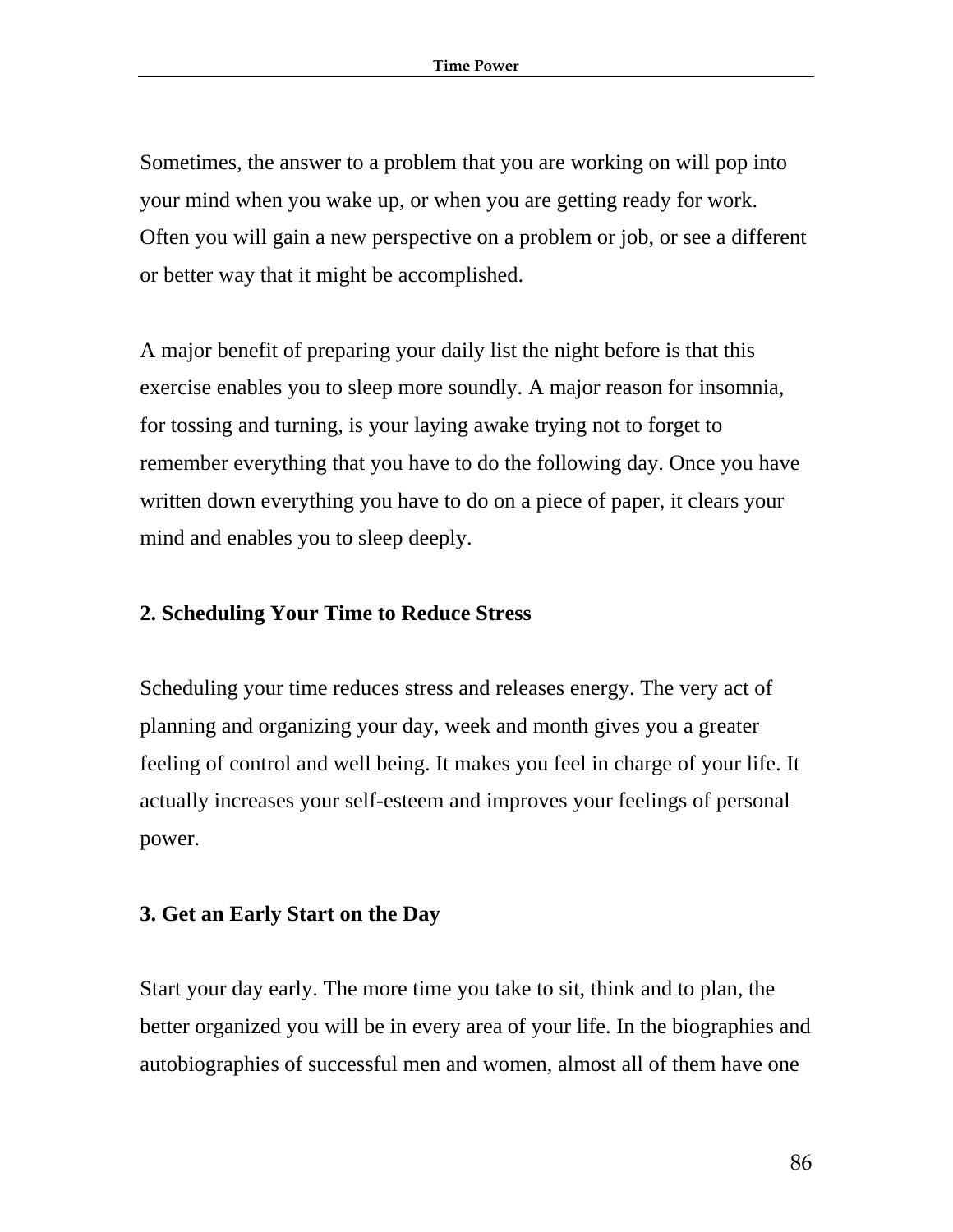thing in common. They very early developed the habit of going to bed at a reasonable hour, and rising early.

Many successful people arise at 5:00 am and 5:30 am, so that they can have enough time to think and plan for the coming day. As a result, they are always more effective than those who sleep in until the last possible moment.

A few minutes of quiet reflection before you begin any undertaking can save you many hours executing the task. When you get up early and plan your day in advance, you tend to be more calm, clear-headed and creative throughout the day.

# **4. Use an Organized Filing System**

Resolve to use an organized filing system both at home and at work. As much as 30% of working time today is spent looking for misplaced items. These are things that are lost because they have not been filed correctly. Does this sound familiar to you?

The best and simplest of all filing systems is an alphabetical system. In conjunction with a filing system, you should have a master list or record of all your files in a single place. This master list gives you the title of each file and tells you where the file is located.

One of the finest tools for an office filing system is a Rolodex. There are many different uses for a Rolodex at home as well. You can purchase them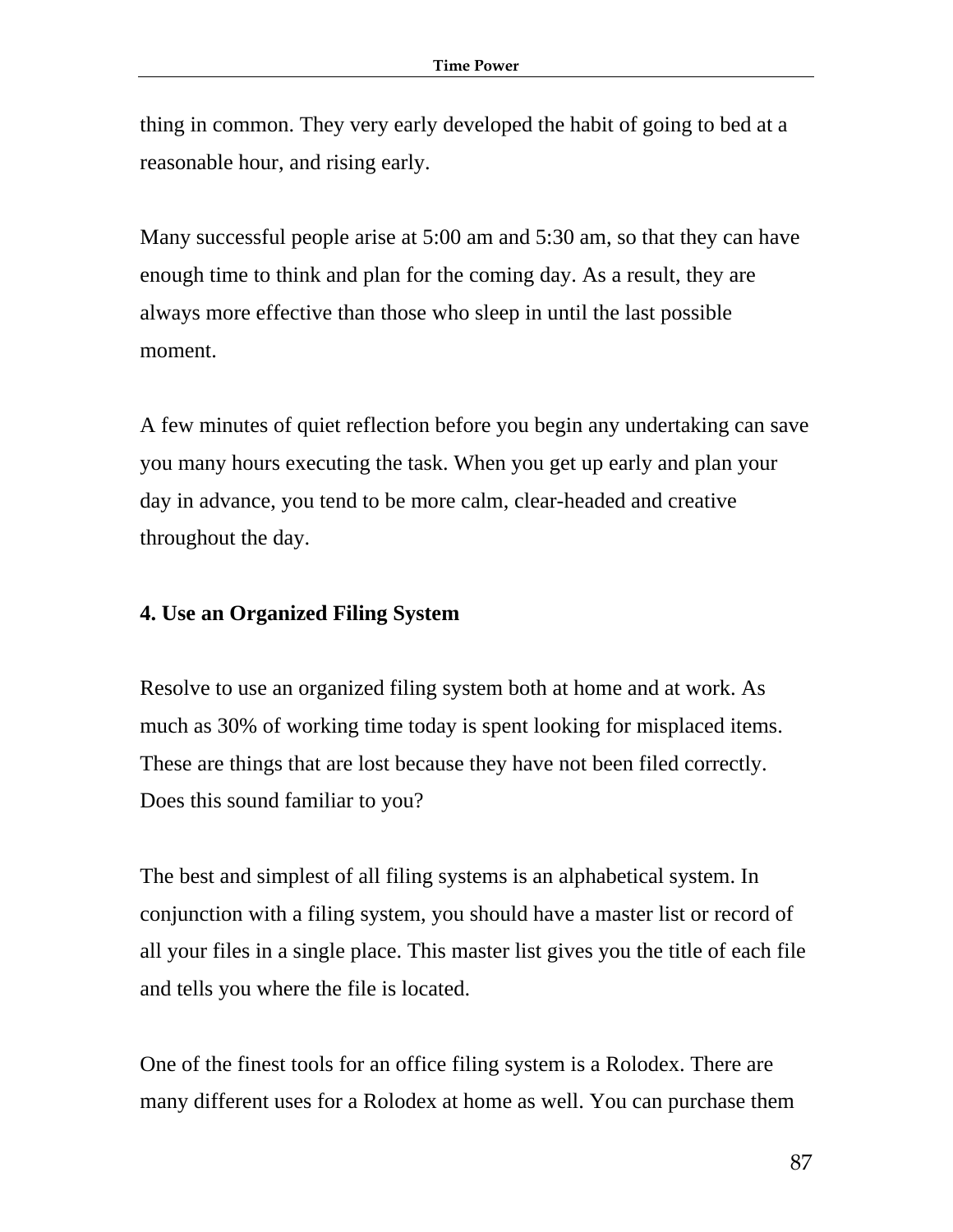in any stationery story and they will allow you to keep track of a variety of files, in a variety of ways.

There are few activities so frustrating as spending your valuable time looking for misplaced materials because no thought was given to a filing and retrieval system.

# **5. Do Important Work during Prime Time**

Organize your life so that you are doing creative work during your internal "prime time." Your *internal* prime time is the time of day, according to your body clock, when you are the most alert and productive. For most people, this is in the morning. For some people however, it is in the evenings. Occasionally, a writer, an artist, or an entertainer may find that his or her prime time is in the early hours of the morning.

It is important that you be aware of your internal prime time so that you can schedule your most important projects accordingly. Your most important work usually requires that you be at your very best, rested, alert and creative. What time of the day do you most feel this way?

You must also be aware of *external* prime time. This is the time when your customers or clients are most readily available. Each person should give some thought to structuring their day for both their external and internal prime times.

# **6. Use a Dictaphone**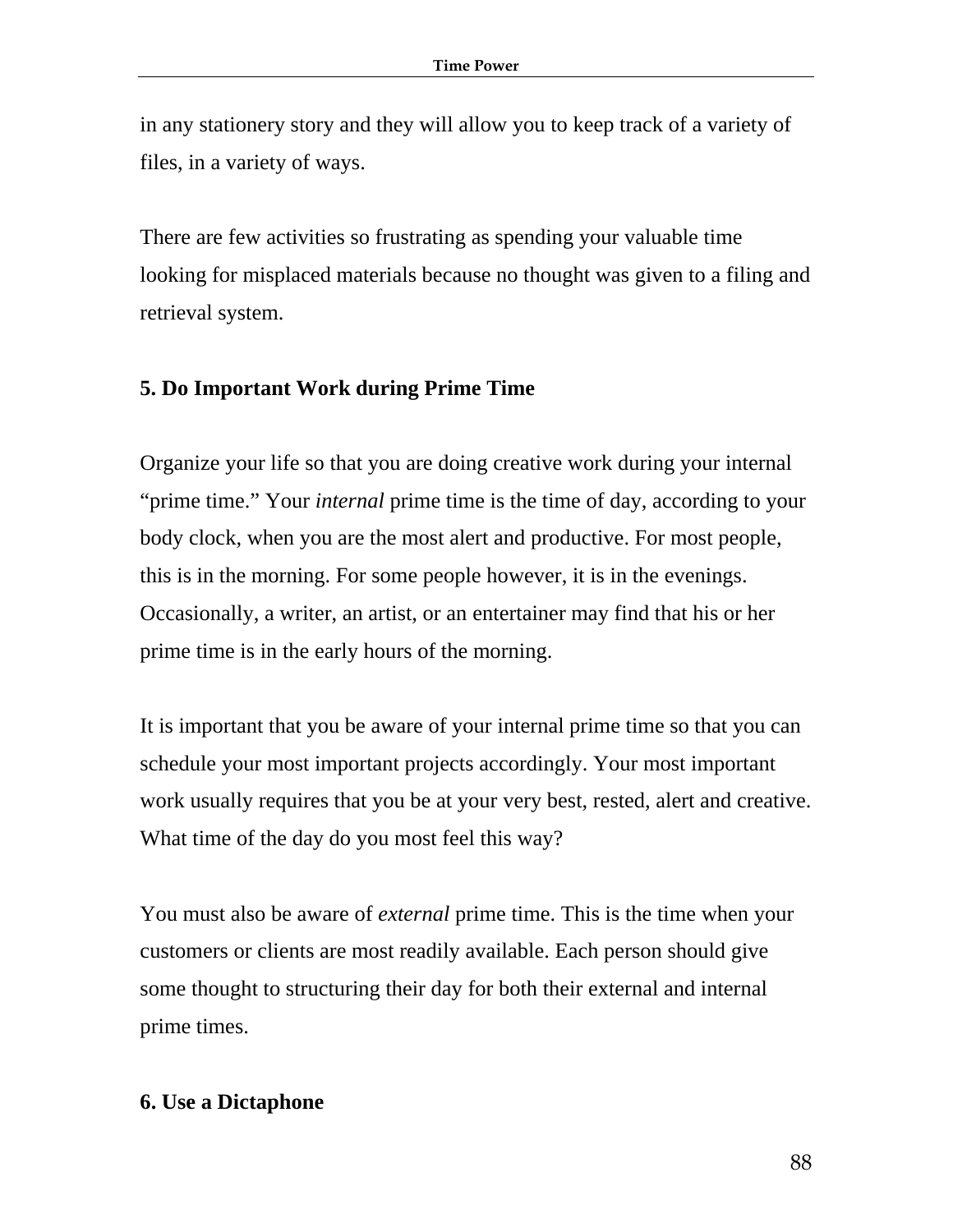Learn to use a Dictaphone for correspondence and notes. Dictating equipment can be one of the very best time saving devices in your business or private life. Once you learn how to use a dictating machine, you can cut your time in writing by as much as 80%. It takes 20% or less time to dictate than it takes to write something by hand, or type it personally.

A dictating machine also saves the time of the person who is going to type it for you. It is usually much easier to transcribe from a tape than to interpret a person's handwriting.

When using a dictating machine, there are three keys to assure maximum efficiency:

**First**, write an outline of what you are going to dictate. Jot down the major headings and subheadings before you begin. Think through the sentence structure in your mind before you begin dictating on to the tape. Don't be afraid to go back, erase and do it over again using a better choice of words.

**Second**, when using a dictating machine, don't try to be a *perfectionist*. Sometimes, your natural conversational voice is the best and most correct grammatically. You can always go back and correct the major mistakes later. It's much easier to edit something that has been transcribed than to write it or dictate it perfectly in the first place.

**Third**, concentrate on getting your thoughts dictated as quickly as possible, and then go back and clean it up before you finalize it. In no time at all, you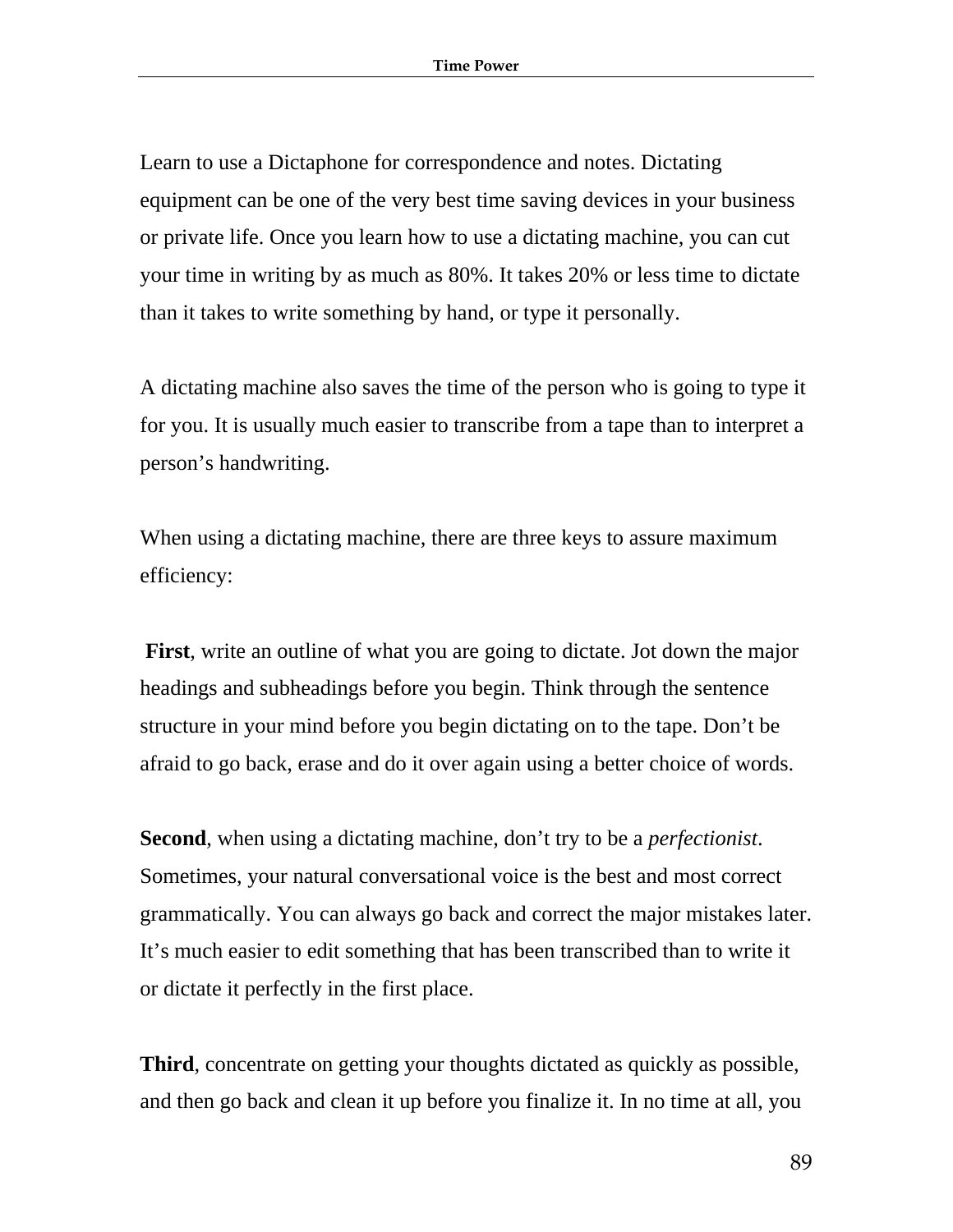will be dictating perfectly correct letters and reports that need no correction or editing at all.

# **7. Make Air Travel Productive**

An important area where personal organization is important is travel, especially air travel. Since so many people are traveling by air for business today, it is essential that you know how to make every hour of traveling time count for yourself and for your company.

Some years ago, Hughes Air West, a regional airline, hired a consulting firm to compare the efficiency of flying first class with flying economy class, and with working in a normal office.

What they found was that one hour of *uninterrupted* work time in an airplane yielded the equivalent of three hours of work in a normal work environment. The key word was "uninterrupted." If you plan ahead and organize your work before you leave for the airport, you can accomplish an enormous amount while you are in the air.

# **Get the Right Seat**

The starting point of getting the most out of air travel time is to prebook a non-bulkhead window seat. The reason you want a non-bulkhead window seat is so that you have a tray that opens up in front of you that you can work on.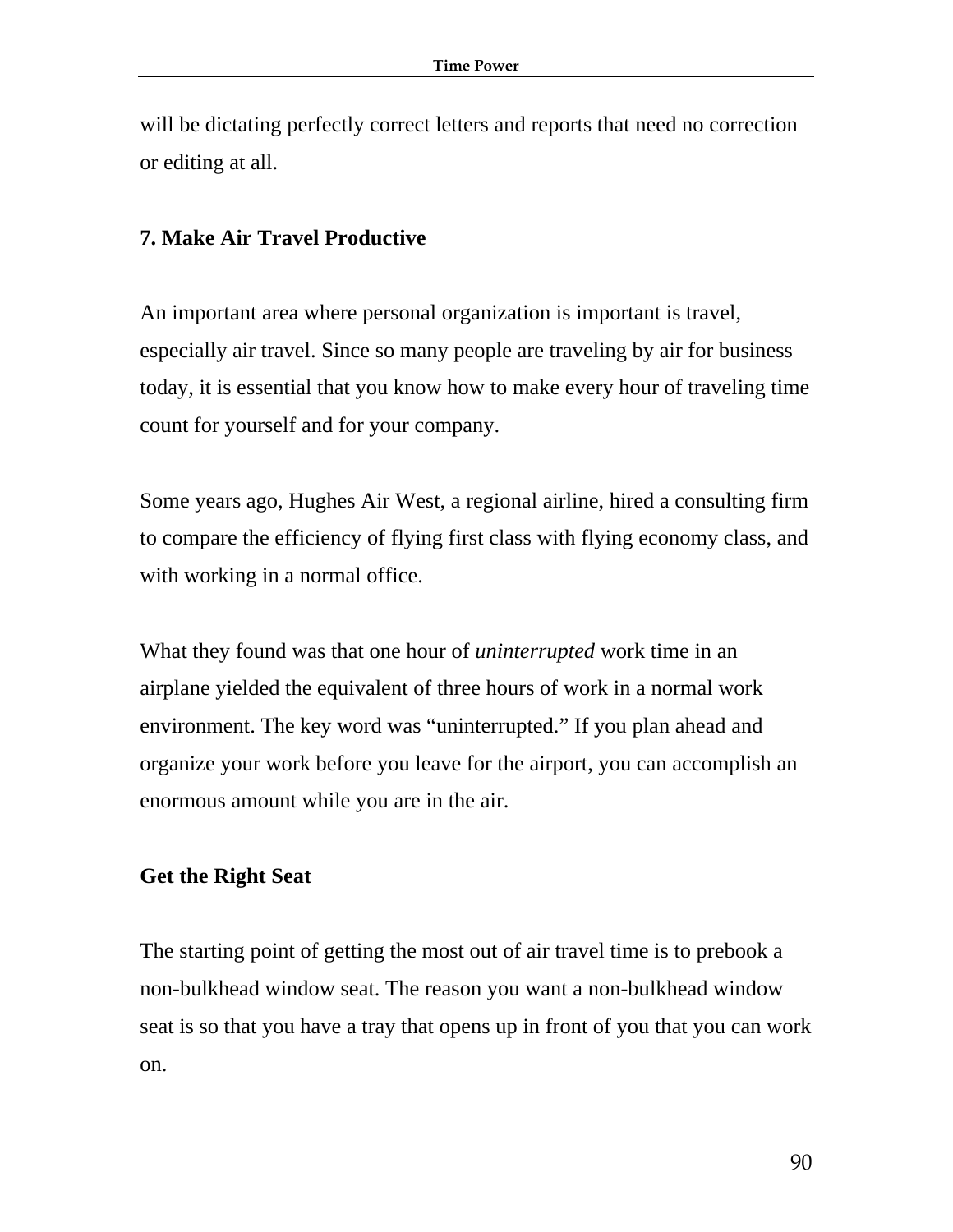You also want to keep your briefcase handy during take-off and landing, and with a bulkhead seat this is not possible.

When you travel, your briefcase becomes your traveling office. The reason you want a window seat is so that you can get out your materials and go to work without the interruption of someone who wants to get past you to go to the washroom. Be sure to specify to your travel agent that you do not want a seat opposite the kitchen or the bathroom on an airplane. These seats are too noisy and distracting for concentrated effort.

When you pack your work for a trip, organize it by subject. Sit down at your desk before you leave and go through what you are going to get accomplished while you are in the air.

Before you depart, make sure that you have all materials, envelopes, stamps and Federal Express envelopes on hand when you begin working. Your briefcase should be fully equipped with everything you require. You will be amazed at how much work you can produce on an airplane when you put your mind to it.

### **Get There Early**

An important technique to get the most out of your traveling time is for you to arrive at the airport at least one hour before your departure. Most business flyers arrive today with only 30-40 minutes to catch the plane, even with increased security measures. Studies have showed that if you arrive at the airport at the last possible minute, you experience enormous stress. As a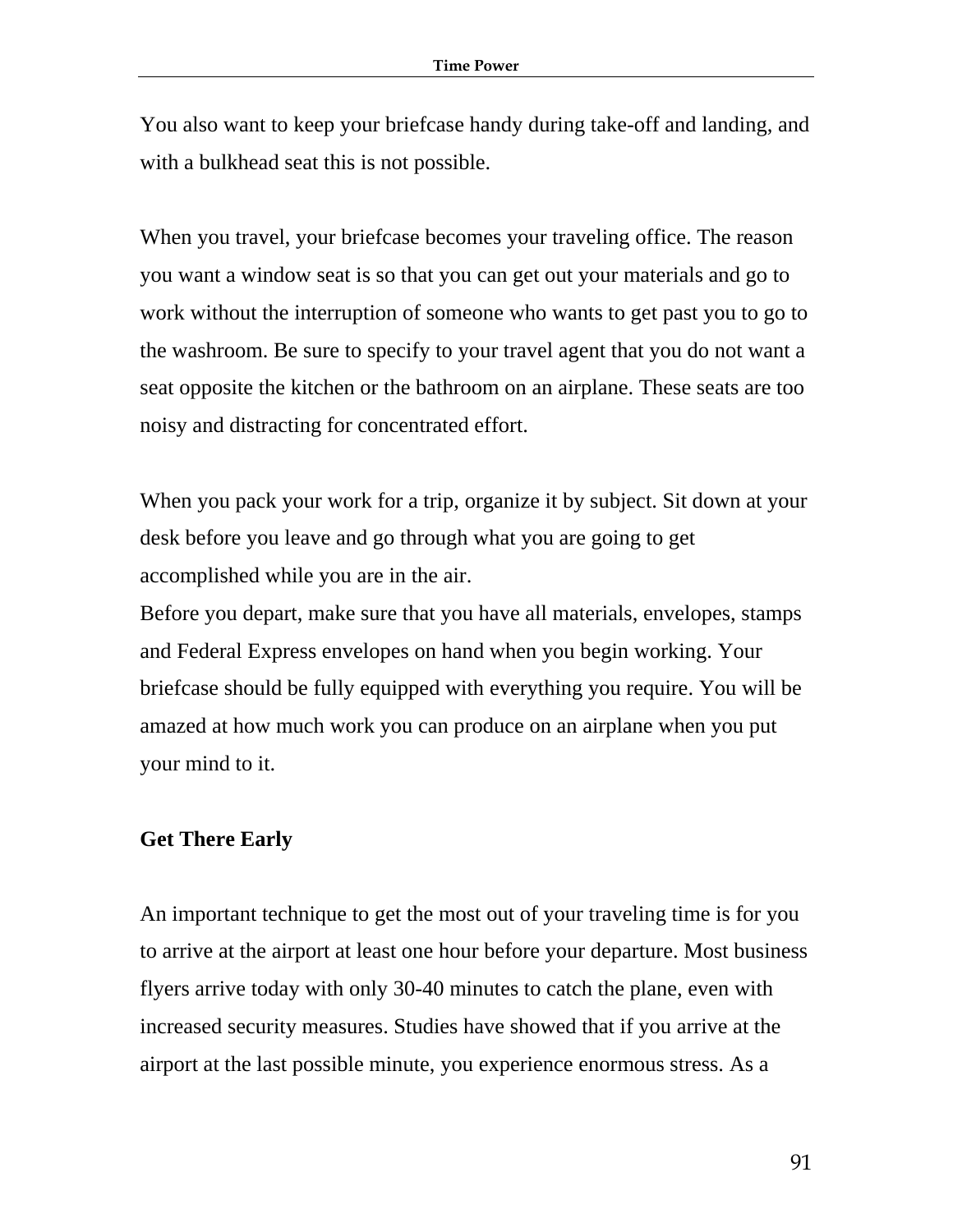result, it can take as long as two hours for you to relax and settle down to the point where you can concentrate once the plane has taken off.

It is much better for you to arrive at the airport relaxed, with plenty of time. Then, as soon as you get on board, you can begin work and continue working away until the plane lands.

# **Avoid Diversion or Distraction**

Be sure to work steadily during the flight. Put your head down and concentrate without diversion or distraction. Resist the temptation to read newspapers or airline magazines. Some travelers carry a set of earphones they use to discourage conversation from the person in the next seat.

One frequent flyer I know has a great answer if his seatmate wants to make conversation. When the person next to him asks what he does, he turns to him or her, smiles sweetly and says, "I'm a fund raiser for a religious cult." This has never failed to terminate the conversation and leave him free to work peacefully for the rest of the flight.

Here is one final point on air travel. The very best time to do serious, concentrated work is on the outbound flight, when you are fresh. The best time to read books or magazines, or relax and watch the movie, is on the return flight. On the way back, you are usually tired and not as capable of doing productive work.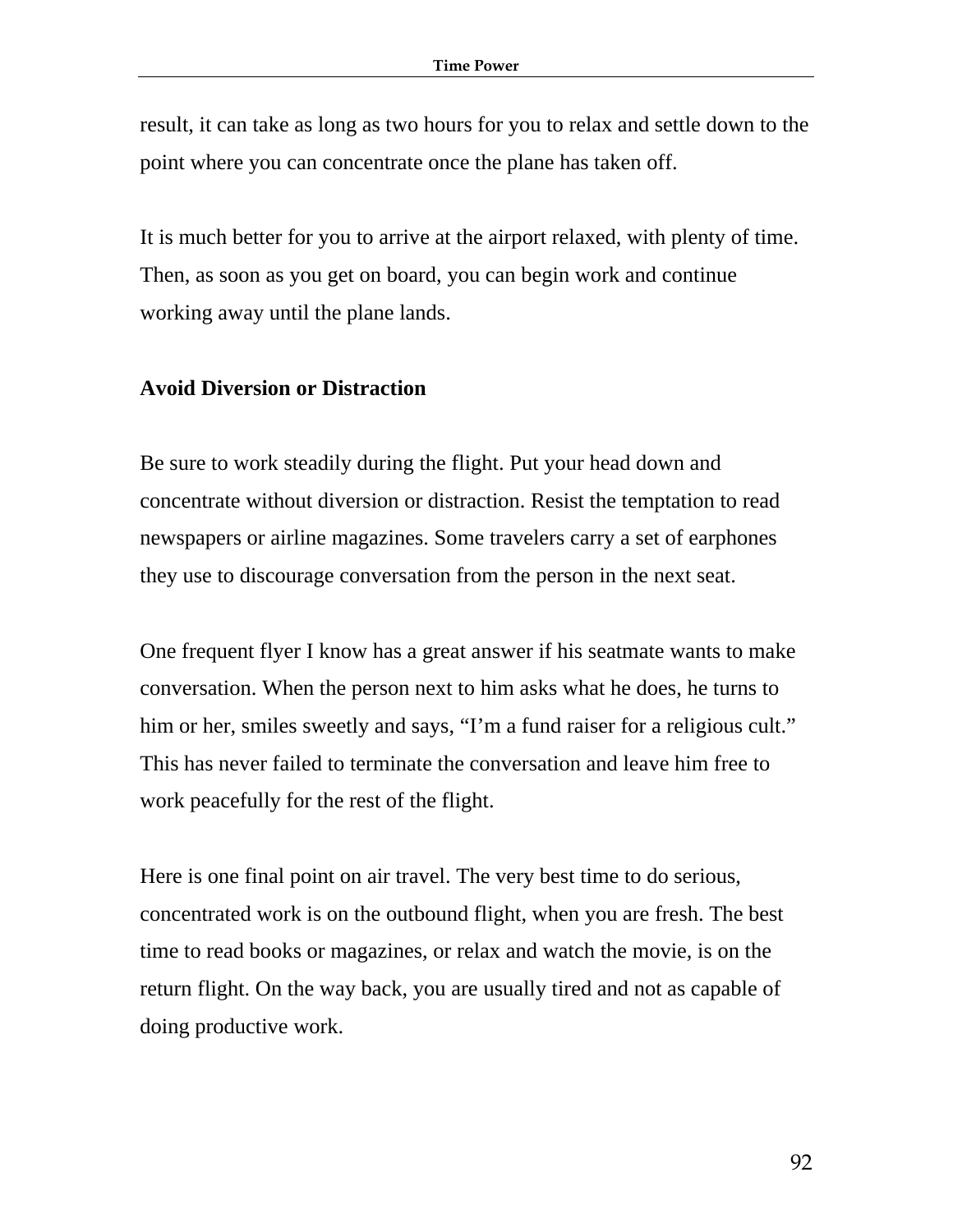Be sure to make that outbound flight count. Use every minute to get through work that you have been unable to catch up with in the office.

Getting yourself organized is the starting point of peak performance. Careful planning and organization of your work before you begin will yield dramatic improvements in your productivity, your performance and your results. You cannot be too well organized if you want to get the most done in the time you have. It is a key to time power.

*"You must be single minded. Drive for the one thing on which you have decided."* (George Patton)

# **Action Exercises:**

- 1. Resolve today to become one of the best organized people in your business: repeat "I am organized and efficient in everything I do!" as an affirmation until this command is accepted by your subconscious mind.
- 2. Write everything down before you begin; always work from a list, and add new items to the list before you start on them.
- 3. Get a time planner of some kind, whichever feels most comfortable to you, and invest the time necessary to learn how to use it. The payoff in saved time and increased productivity will be enormous.
- 4. Clean up your desk or work space and keep it clean. Discipline yourself to be a role model for others who want to know how a top person works.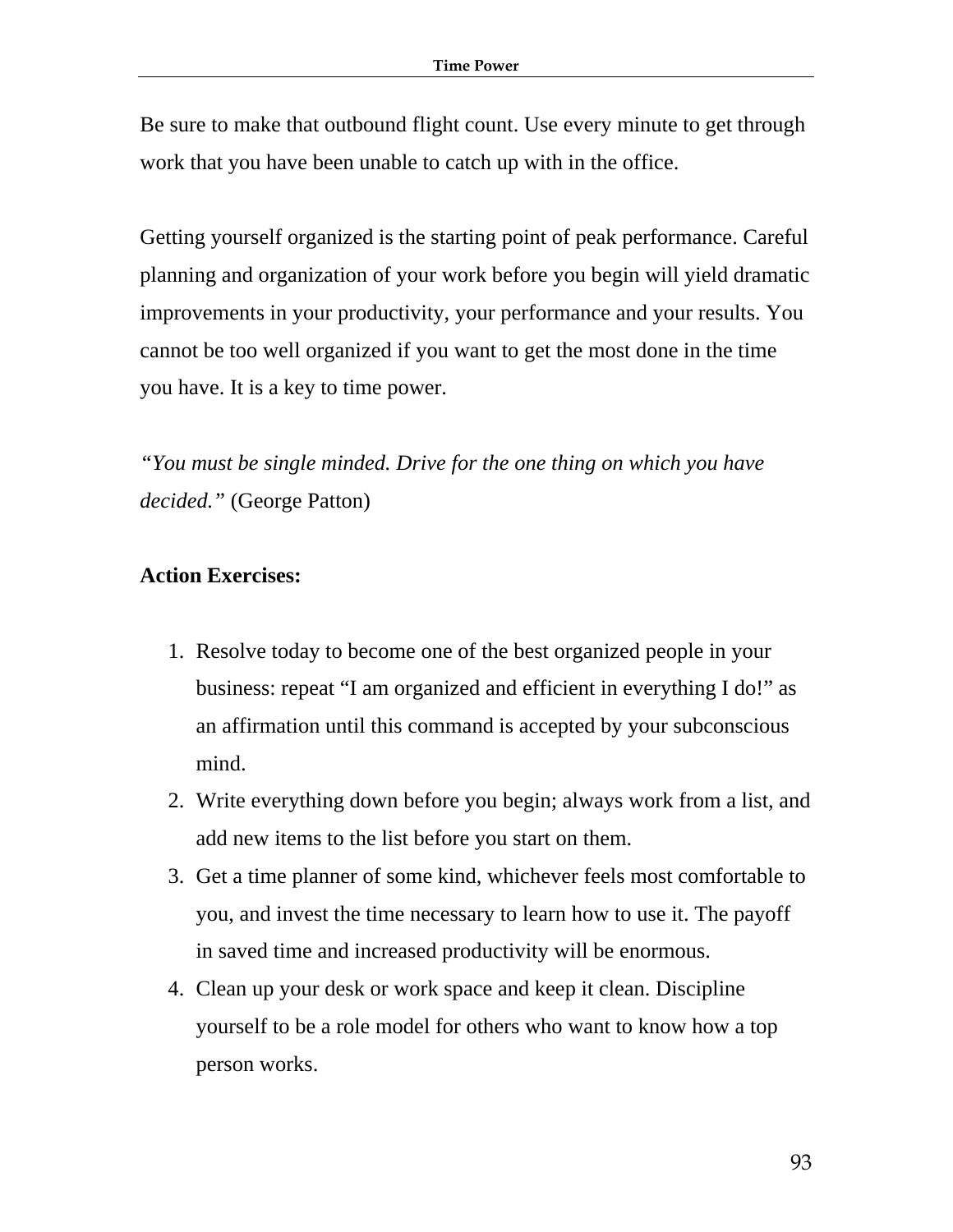- 5. Gather everything you need before you start working, and have only one major task in front of you at a time.
- 6. Handle each piece of paper only once, and take some action on each item when you pick it up. Whenever possible, delegate it, defer it, throw it away or handle it immediately.
- 7. Make every minute count, especially when you travel by air. By organizing properly, you can get a full day's work done on a single flight.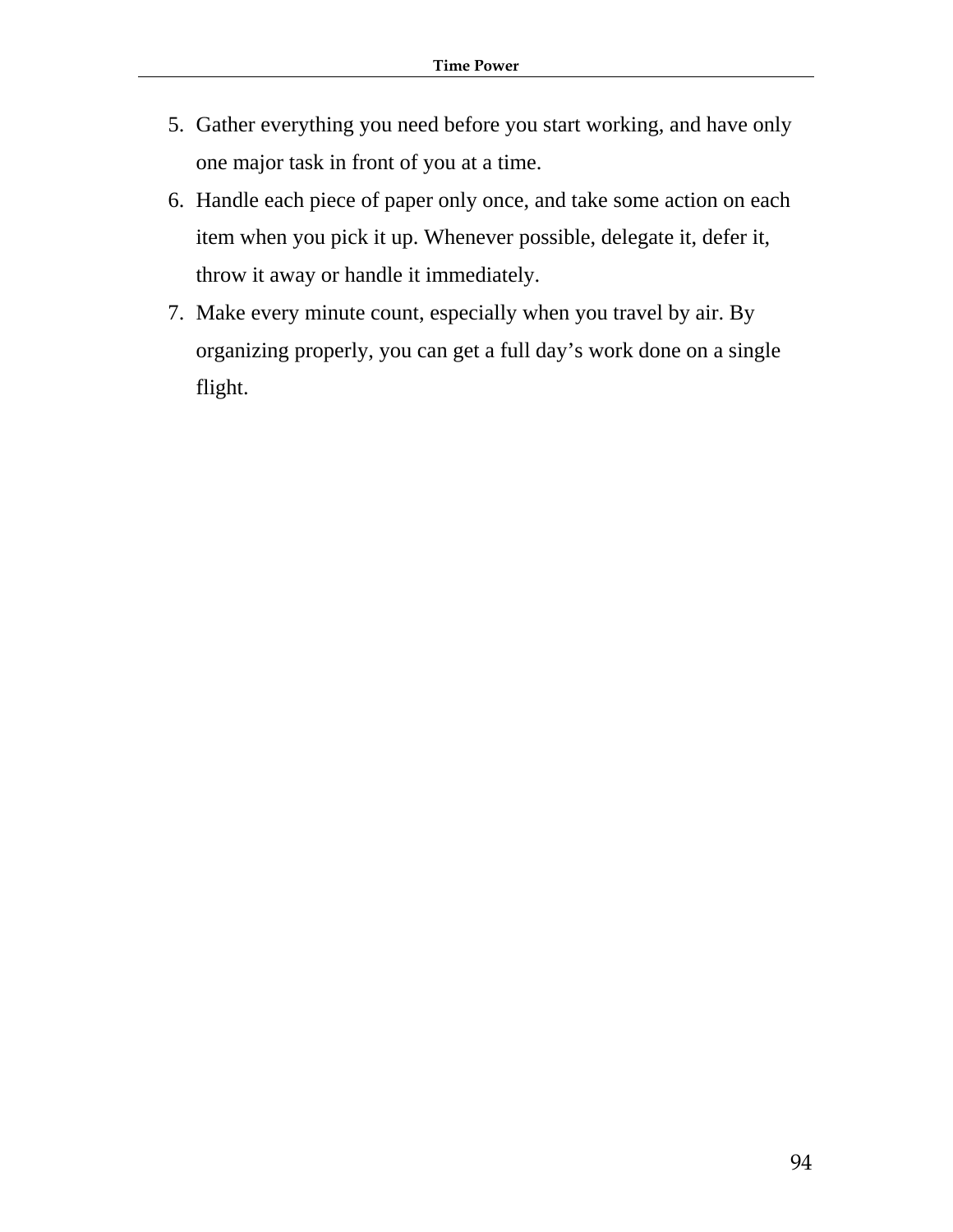## **Chapter Four**

## **Establish Priorities on Your Activities**

*"Success is a process of diverting one's scattered forces into one powerful channel."* (James Allen)

Your ability to set priorities among your goals, tasks and activities is the key to personal effectiveness. This is not easy to do. The natural human tendency is to "major in minors" and to work very diligently on things that in many cases need not be done at all. You must learn to swim against this natural current, to violate the "Law of Least Resistance" and to keep focused on those things that can really make a difference in your life.

There are several proven ways for you to set your own personal and business priorities. These are organized methods of thinking that enable you to select the relevant over the irrelevant, the important rather than the merely urgent and the tasks with long-term consequences rather than those that are fun, easy and which give immediate gratification.

### **Begin With Your Values**

To set proper priorities, you begin with your *values*. What is really important to you? Of all the things that are important to you, what is *most* important? What do you believe in? What do you stand for? Developing clarity about your values before you begin setting priorities in your business and personal life is essential to high levels of effectiveness.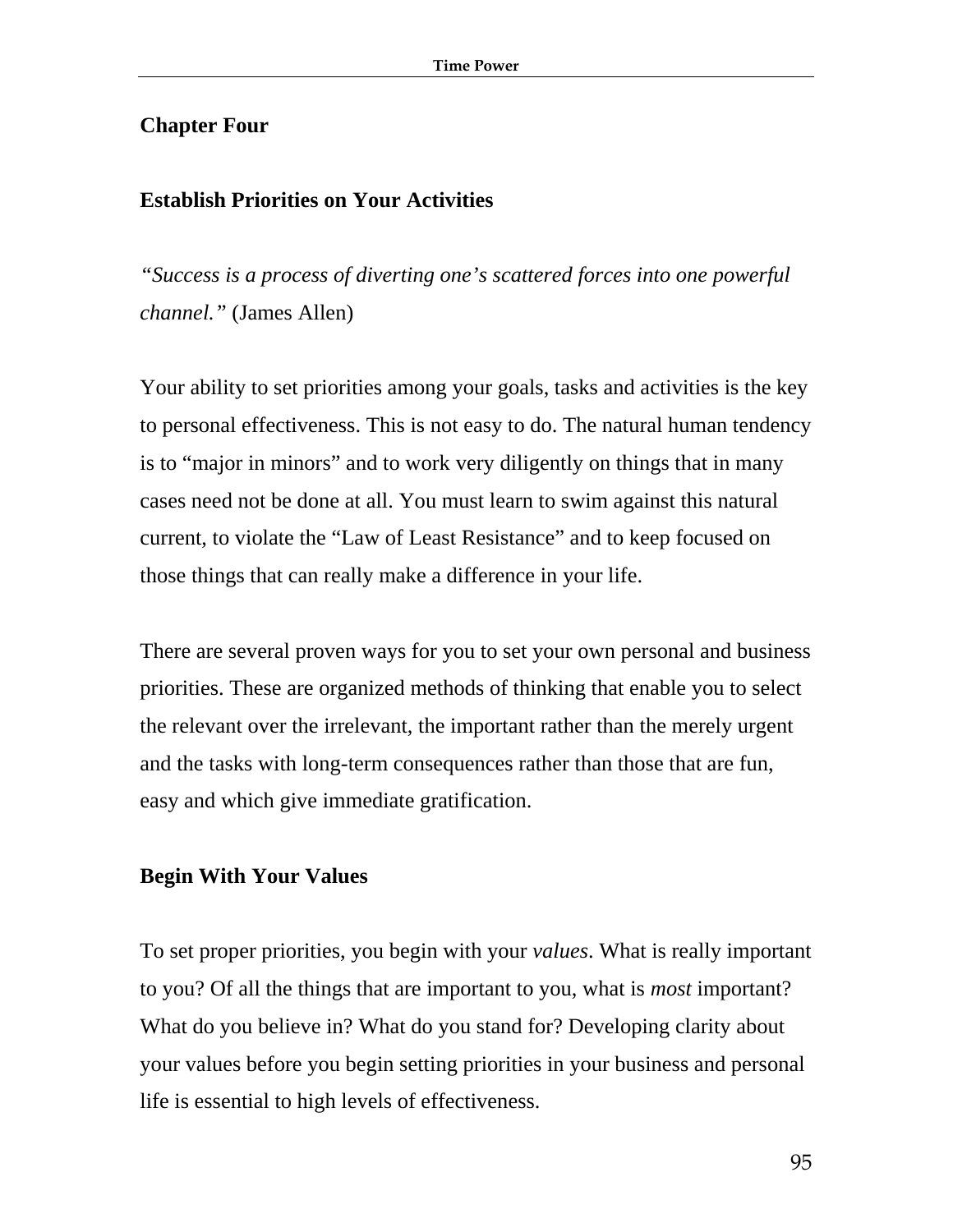Peak performance and high self-esteem only occur together when your activities and your values are congruent with each other. It is only when what you believe and what you are doing fit together like a hand in a glove that you feel truly happy.

On the other hand, *incongruence*, or lack of alignment between your values and your activities leads to stress, unhappiness and dissatisfaction. Whenever you find yourself doing something on the *outside* that is inconsistent with your beliefs on the *inside*, you experience stress and conflict. The starting point of peak performance is therefore for you to choose, on the basis of your values, what goals and tasks are most important to you.

#### **Free to Choose**

Human beings have been defined as "choosing organisms." You are always making choices of some kind. You are always choosing between what you value *more*, and what you value *less*. The wrong choice, based on your true values, can lead to frustration, underachievement and failure.

The best way to determine your values is to look at your *actions*. You always act in a manner consistent with what is most important to you at the moment. It is not what you say, or wish, or hope, or intend that counts. It is only what you *do* that tells you, and others, what you truly believe.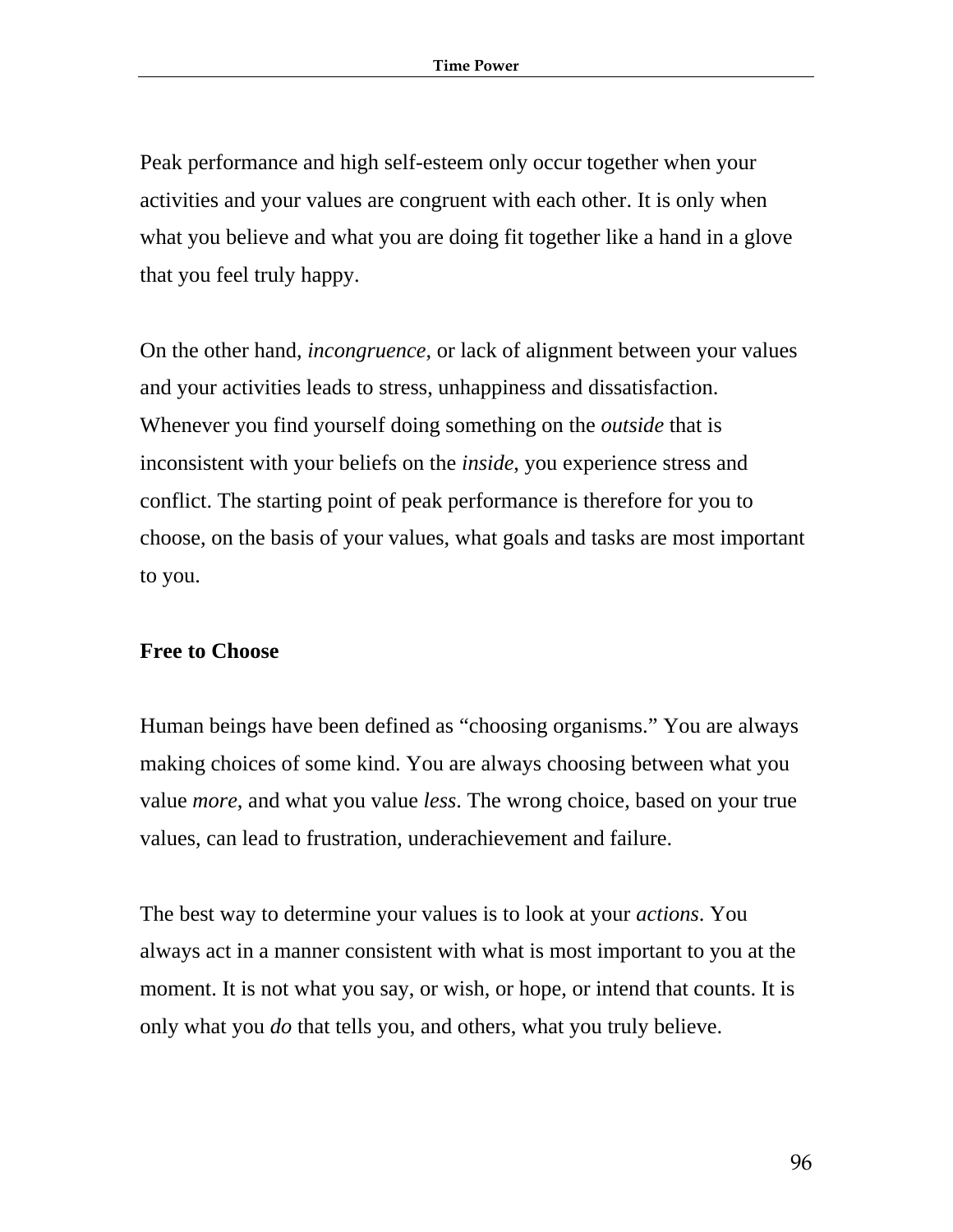To know yourself, look at your behaviors. Observe the choices you make hour-by-hour and day-by-day. Especially, look at the way you spend your time. This is one of the best reflections of your true values and priorities in each area. You choices tell you, and others, who you really are inside.

## **Your Order of Values**

You may have several values regarding your family, your work, your interactions with others, and with regard to yourself personally. The rule is that you will always choose a higher order value over a lower order value. You always choose the value that is the most important to you in that situation, over values that are less important.

It is only when you are *forced to choose* between two alternatives that you reveal to yourself, and to others, what is most valuable to you. The order in which you choose your values determines the quality of your character and your personality. Changing your order of values actually changes the person you are.

Here is an example of how similar values, but in a different order of priority, makes one person different from another. Imagine that you have two men, Bill and Tom. Each of them has the same three main values in life: Family, Health and Career Success. But each of them has these values in a different order.

Bill's order of values is family, health and career success. This means that his family comes before his health and career, and his health comes before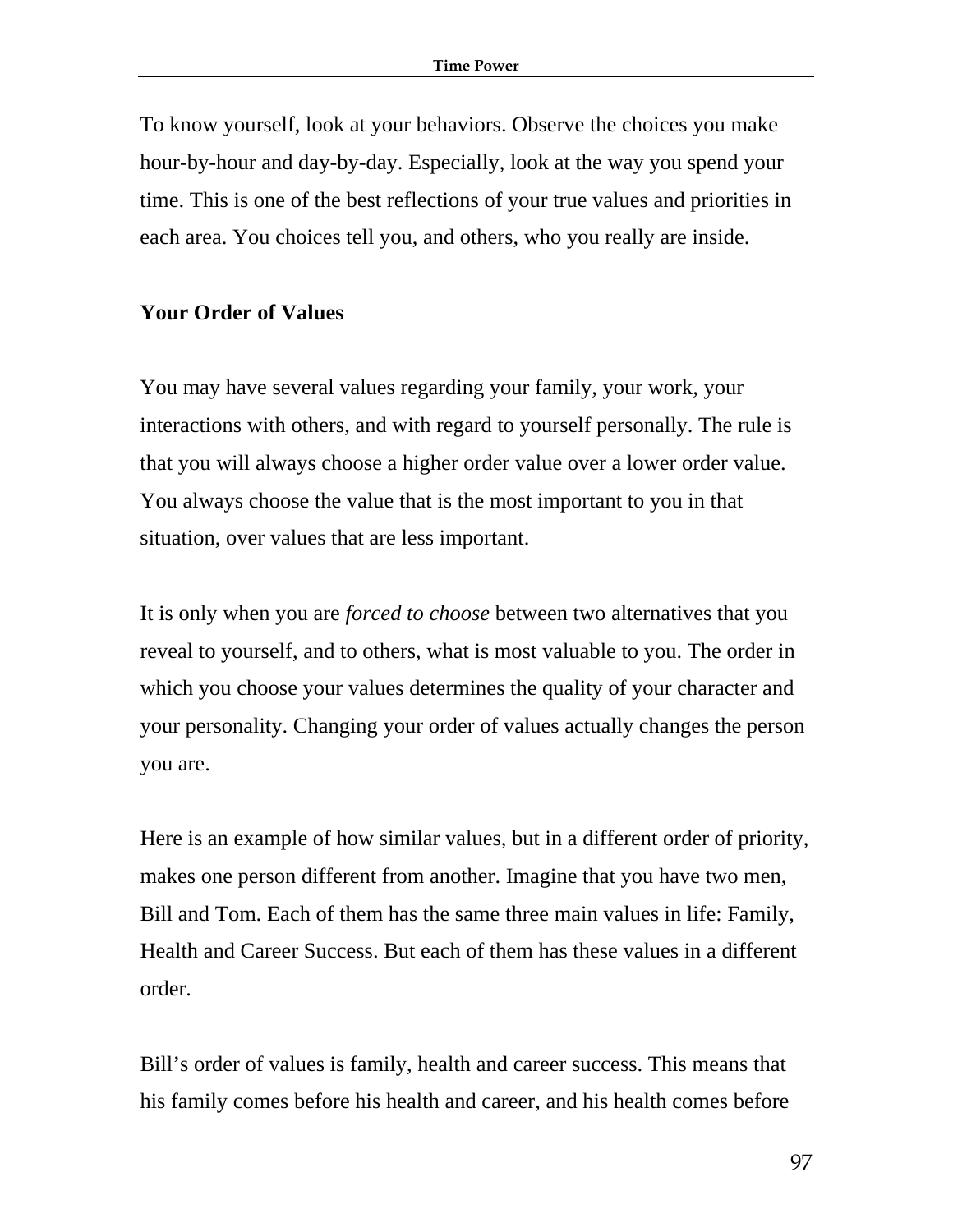his career. Whenever he is forced to make a choice about how he allocates his time, his family comes first.

Tom has the same values, but in a different order. His order of values is career success, family and health. This means that whenever Tom has to choose between career success and his family, career success comes first, his family comes second and his health comes third.

Here is the question. Would there be a difference in personality and character between Bill and Tom? Would there be a small difference or a large difference? Which of the two would you like to have as a friend? Which one of the two would you trust more and be more comfortable with? When you evaluate people from the standpoint of their values, the answers become clear.

## **You Are Your Values**

Your true values are only and always expressed in your actions, and your choices. Many people say that their family comes first in their lives. But if you look at the way they organize their time and their life, it is obvious from their actions that work, golf, socializing and other activities are more valuable to them than their families, because that is how they allocate their time.

When people are single, their values are quite different from when they get married and have children. As a single individual, without responsibilities for others, your values may be work, socializing, travel, fun, sports and other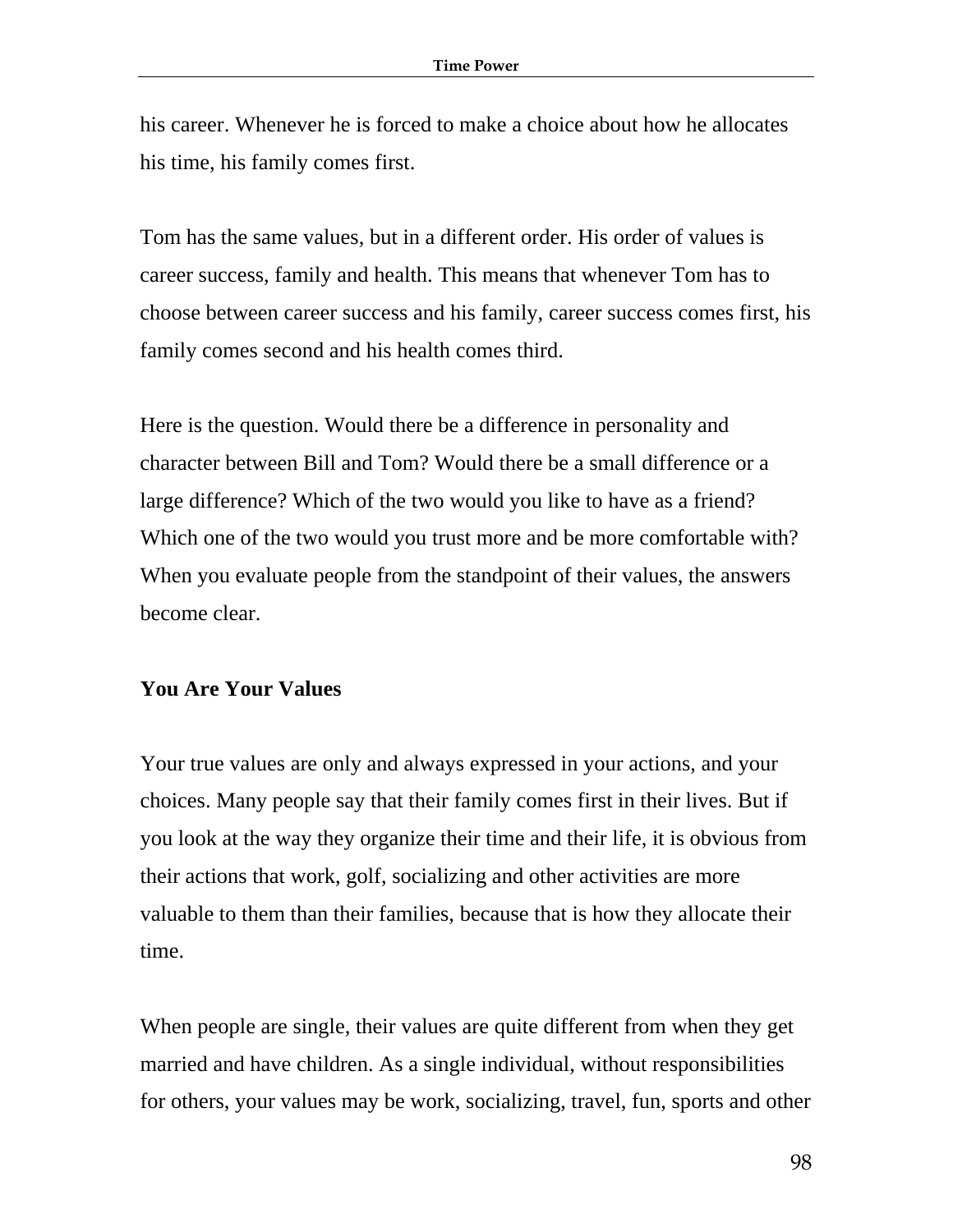activities. But as soon as you get married and have children, your values change dramatically. Almost overnight, your spouse and your children take precedence over everything else. And when your values change, you become a different person.

The starting point of managing your time, and setting your priorities, is for you to think through who you are, and what is really important to you. Once you have done that, you continually organize and reorganize your activities so that what matters most always comes first.

## **Listen to Your Intuition**

You can use the "inner peace test" to determine whether or not what you are doing is the best thing for you. You can always tell if it is right for you because, whenever you are doing something that is in complete alignment with your values, you feel happy inside.

Whenever you do something that is *inconsistent* with your values and with your own personal organization of priorities, you feel uncomfortable. You experience stress. You get little enjoyment from your work or activities.

Sometimes people work at jobs that they don't enjoy. As a result, they feel frustrated and dissatisfied. This is not because there is anything wrong with the job. It simply means that this particular job is wrong for that particular person.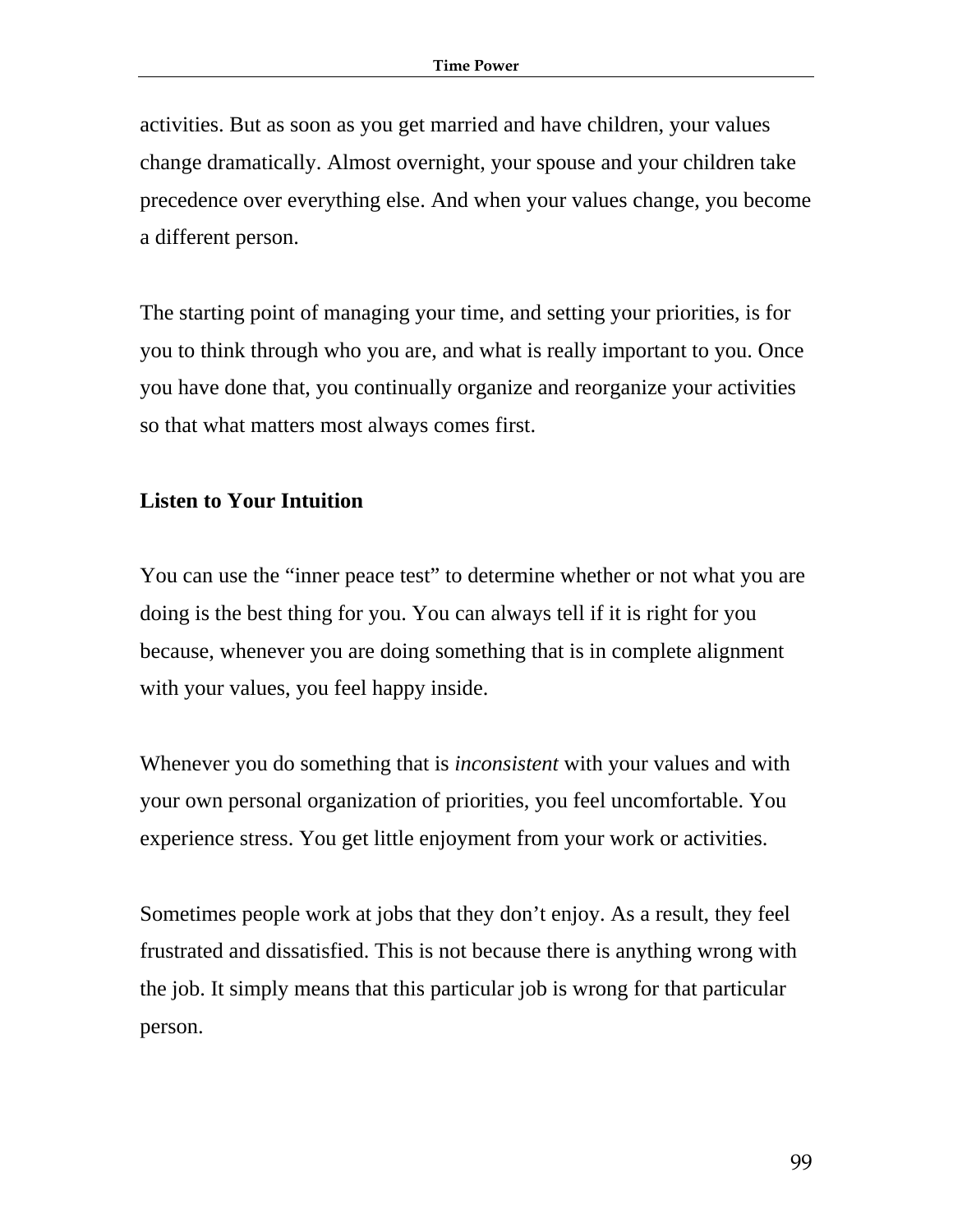This is an important point to understand. There are many jobs, and parts of many jobs, that you don't enjoy and which you instinctively avoid. It is easy to slip into the belief that there is something wrong with the job or the company, when neither may be true. The job is a good job, but it is not the right job for you. The company may be a good company, but your position in it is not aligned and attuned with your unique set of values, convictions and talents.

## **Look Into Yourself**

What parts of your life and work give you the greatest pleasure and satisfaction? What parts of your life are the most successful? Where are your activities out of synchrony with your basic values and convictions? Where are they in harmony?

In setting your priorities and organizing your life, imagine that you could change anything, in any way you wanted. Imagine that you owned the entire company and you could design your ideal job so that you were doing only the things that you most enjoyed all day long. What changes would you make?

Apply *zero based thinking* to your work. Ask continually, "If I were not doing this today, knowing what I now know, would I get into it again today?"

In our seminars we often talk about the "C" word. This word stands for "Courage." When you begin to examine yourself and your life on the basis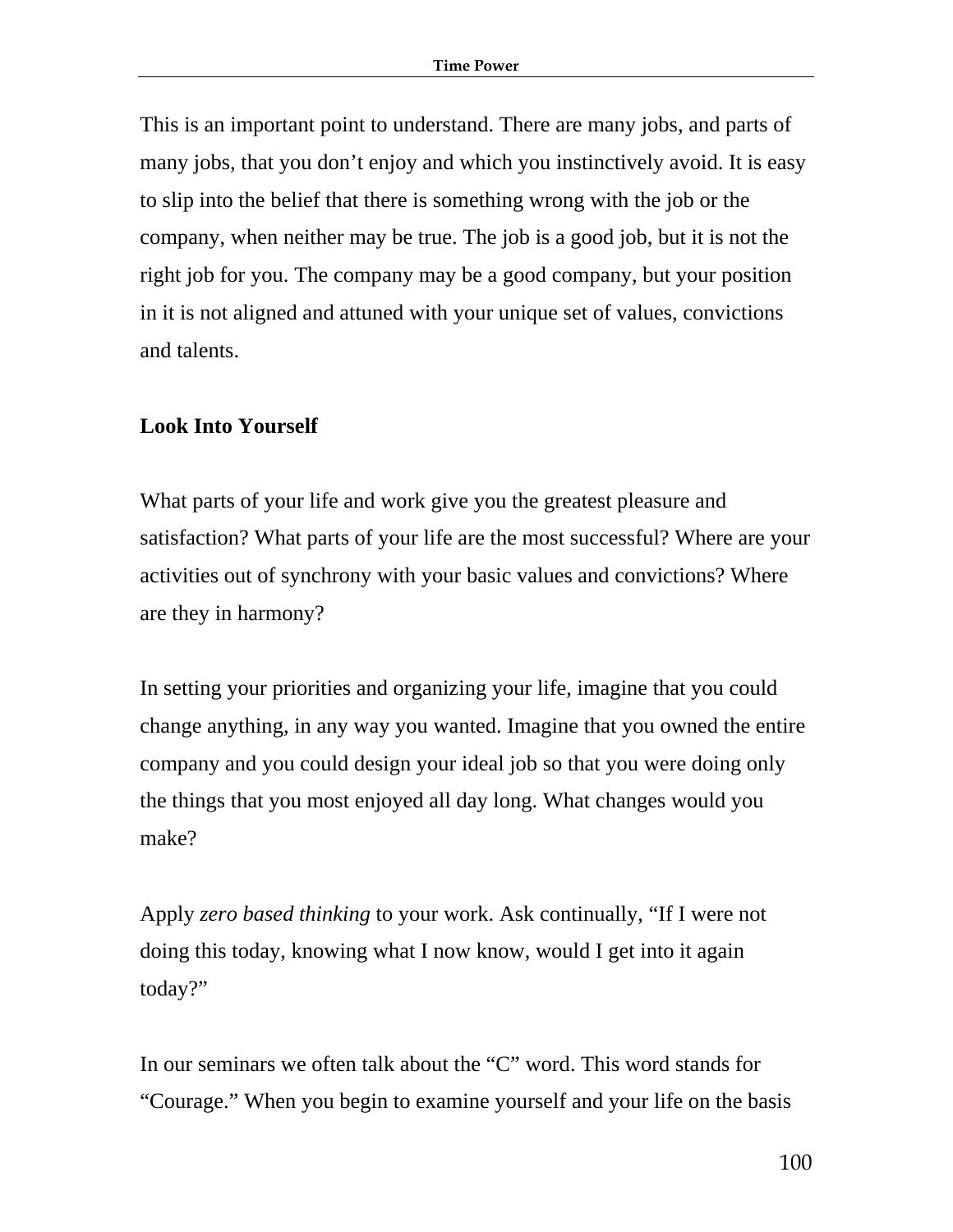of your values, and what is really important to you, you have to develop the courage to follow wherever this line of reasoning leads. And it often leads to your making fundamental changes in the way you live your life and do your work.

If you say that one of your most important values is "peace of mind," or personal happiness, then you have to be willing to stand back and look at your life honestly and objectively. Then go through your life systematically and adjust or eliminate those situations and activities that take away your feelings of inner peace and personal happiness.

### **Clear Values Lead to Clear Priorities**

Once you are clear about your values, either at home or at work, it is much easier for you to set priorities. I conducted a value setting exercise with a large national corporation some time ago. When we started, they had 250 projects that they were working on, at various stages of completion. By the time we had determined the true values and strengths of the company, fully 80% of those projects had been crossed off and discontinued. By practicing values clarification, the company was able to get back to focusing on the things that it did the best, and enjoyed the most.

When you evaluate your goals and objectives to assure that they are consistent with your values, and with what is most important to you, you can more easily set priorities that are in harmony with the very best person you can be.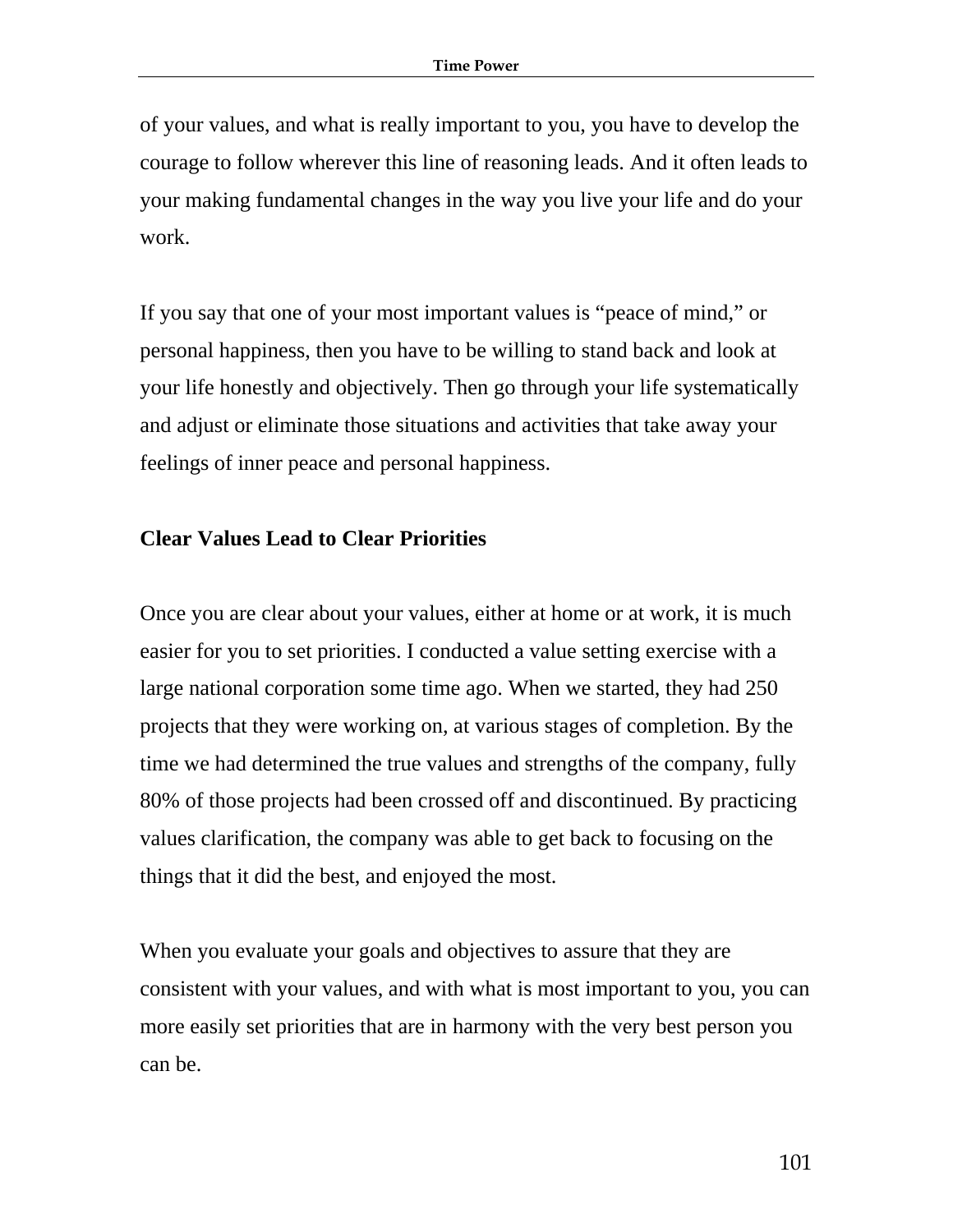## **Apply the Pareto Principle**

The starting point of setting priorities, once you have determined your values, is to apply the Pareto Principle, the 80/20 Rule, to every part of your life.

This rule was named after the Italian economist Vilfredo Pareto, who formulated it in 1895. He concluded, after many years of research, that society could be divided into two groups of people. The first group, 20% of the population, he called the "vital few," the people and families who controlled 80% of the wealth of Italy. The other 80% he called the "trivial many," those who controlled only 20% of the wealth.

Further experimentation proved that the 80/20 Rule applied to virtually all economic activities. According to this principle, 20% of what you do will account for 80% of the value of all the things you do. If you have a list of ten items to work on at the beginning of the day, two of those items will usually be more valuable and important than all the others put together. Your job is therefore to determine the top 20% of tasks before you begin.

#### **The 80/20 Rule Prevails In All Areas**

In your business, you will find that 20% of your customers account for 80% of your revenues. 20% of your products or services account for 80% of your profits. 20% of your salespeople make 80% of your sales. You will even find that 20% of your customers are responsible for 80% of your problems. The 80/20 Rule reigns supreme.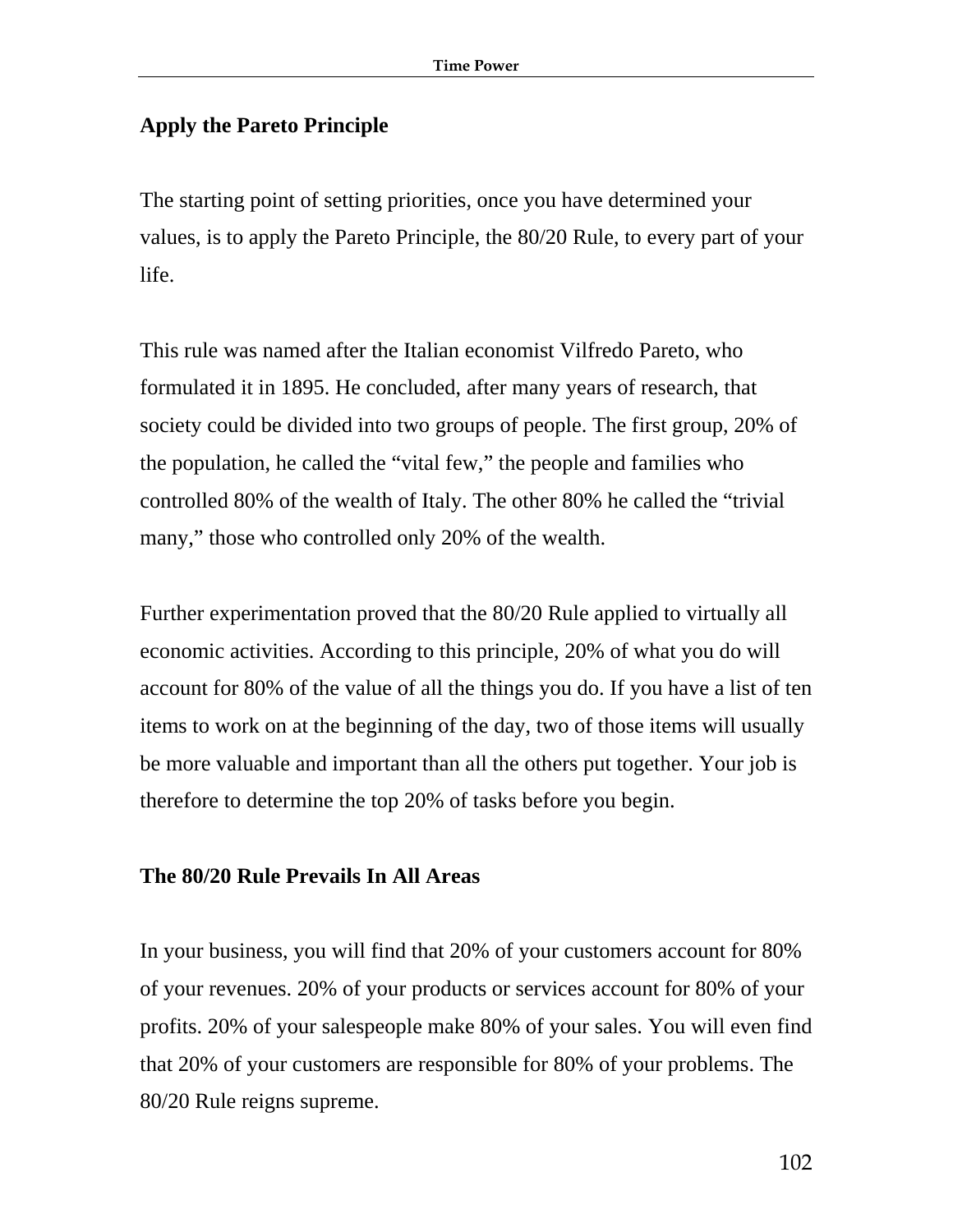In your personal life, this rule also applies. 20% of what you do with your family will give you 80% of the results, rewards and satisfactions that you enjoy. 80% of the time that you go out for dinner, you will go to 20% of the restaurants that you are familiar with. When you go to your favorite restaurants you will order the same dish 80% of the time.

In your work, before you start doing anything, you always ask, "Is what I am about to do among the top 20% of activities that account for 80% of the value of everything I do?" Every hour of every day you should apply this principle to your work. Take time to think before you act, and then concentrate on the 20% of the tasks and activities that represent the highest payoff for you and your company.

# **Separate the Urgent from the Important**

In setting priorities, it is important that you remember to separate the *urgent* from the *important*. Remember that the urgent is seldom important, and the important is seldom urgent.

An urgent task is something that must be dealt with immediately. It is usually determined by forces *external* to yourself, like your boss or your customers. Very often it is a ringing telephone or an unexpected interruption from a coworker. These are all urgent because they are "in your face." But they are often not important in terms of their long-term value.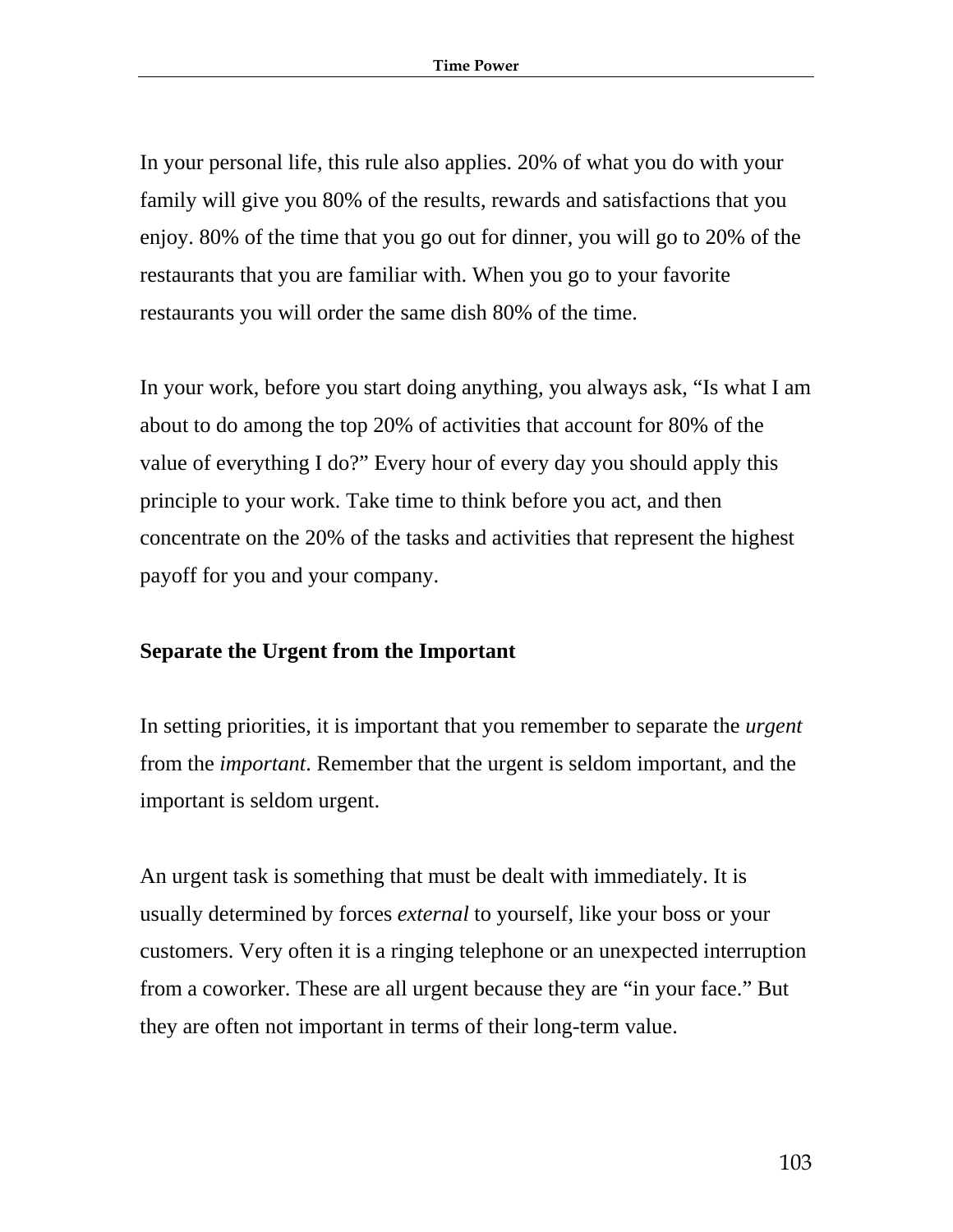Perhaps the most important word in setting priorities is the word "consequences." Something that is important is something that has serious potential consequences for doing it or not doing it. Something that is unimportant is something for which there are few or no consequences. Sometimes, it doesn't matter if it is done at all.

Important tasks, on the other hand, are those that can be put off or procrastinated upon in the short-term. These are the bigger, more difficult and more important tasks that can have serious long-term consequences on your life and work. But they are seldom urgent, at least at the beginning.

## **Your Top Priorities**

The most pressing tasks on your lists are those tasks that are both *urgent and important*. They have to be done immediately. There are significant potential consequences for doing them or not doing them.

You should organize your workday so that you first of all stay on top of the tasks that are both urgent and important. These are things that must be done immediately, and usually have tight timelines.

Once you are caught up with your urgent and important tasks, you should turn your attention to those tasks that are important but not urgent. The more time you can spend working on important tasks with serious long-term potential consequences, the more effective you become and the more you will accomplish.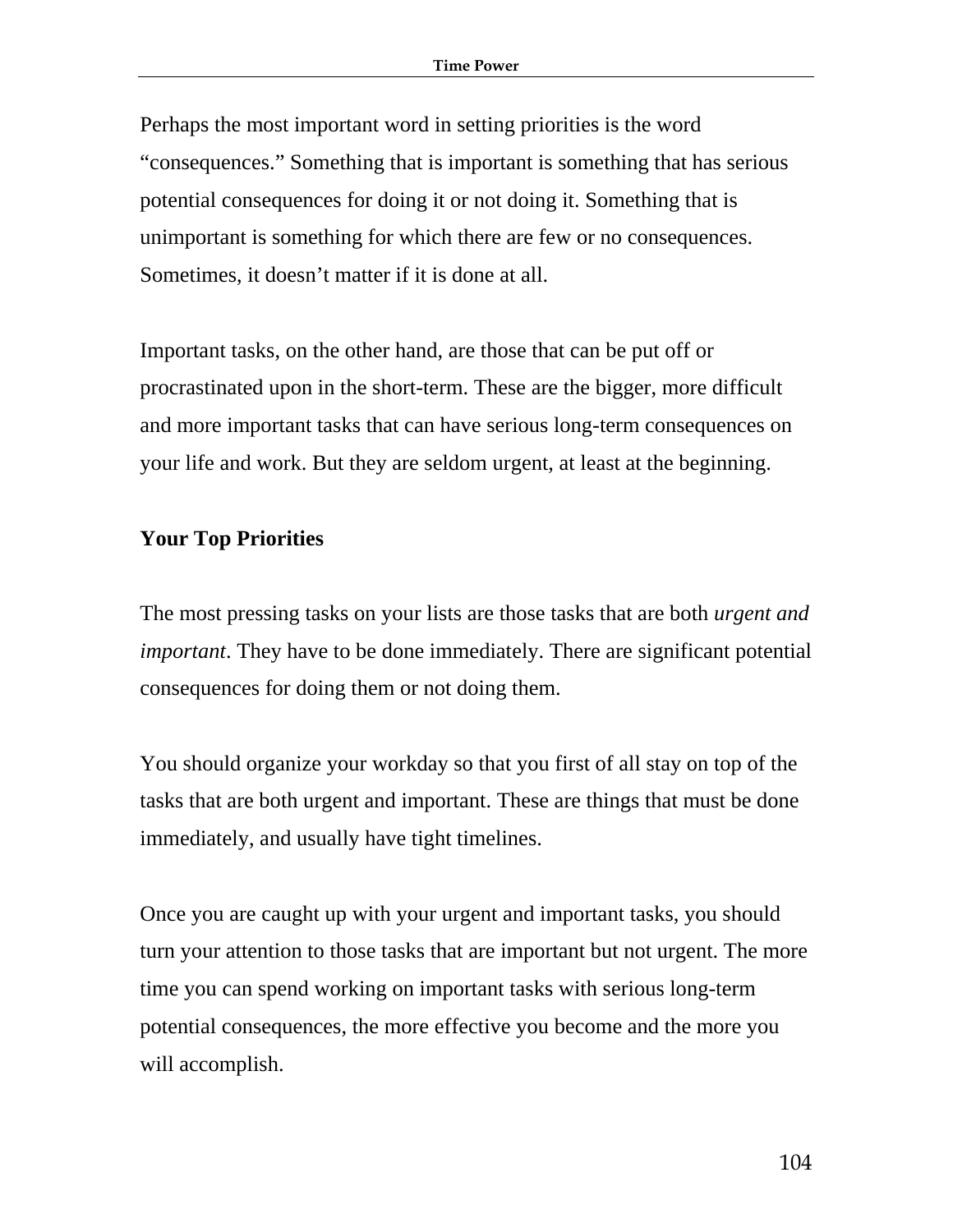## **Identify Your Limiting Step**

An important technique for setting priorities revolves around what is called the "Limiting Step Principle." Between you and any goal you want to accomplish, there is almost invariably a limiting factor, or bottleneck, that determines the *speed* at which you accomplish your goal. One of the keys to personal effectiveness is to look at each job and ask, "What one factor determines how quickly I complete this job?"

Apply this principle of "constraint analysis" to your work hour-by-hour, and day-by-day. Keep asking, "What is the constraint that determines how fast and how well I complete this task?" Whatever it is, go to work immediately in that area. This is your top priority, and alleviating this constraint will help you to accomplish your most important task faster than anything else you could do.

For example, if you want to get to work on time, you could say that the constraint is the amount of traffic that will be on the roads between your home and your work. But perhaps the traffic is always the same. Then your constraint would be how early you leave home for work, to allow for the traffic. Or perhaps your constraint is the hour at which you arise in the morning so that you can get fully prepared and leave the house on time.

### **Apply Constraint Analysis to Each Task**

When you examine each of your goals, small or large, short-term or longterm, and identify the constraint, chokepoint or limiting factor that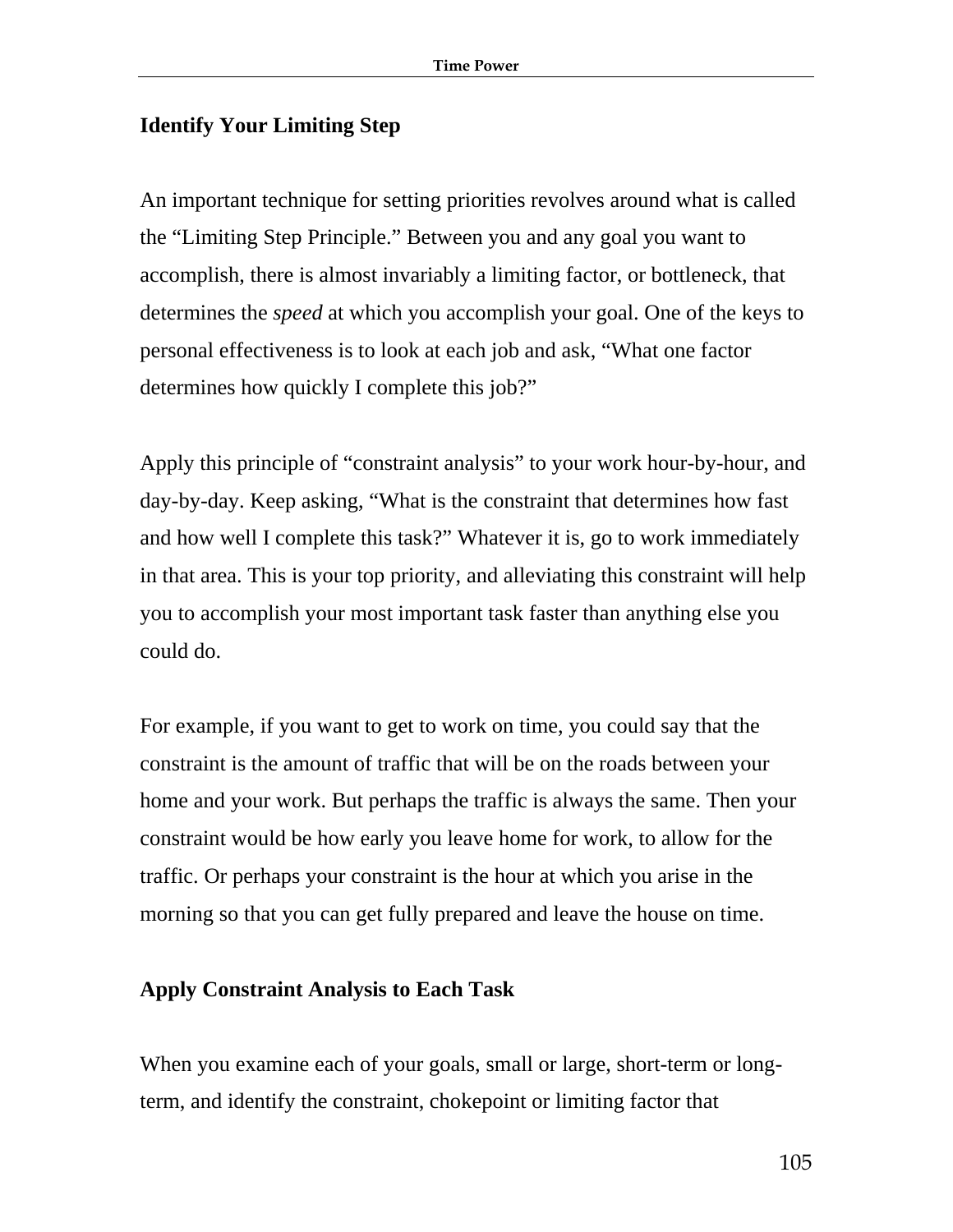determines how fast you achieve that goal, you will see clearly the specific actions you will have to take to achieve your goal on schedule.

Once you have identified your limiting factor, you then concentrate all of your energies on alleviating that specific bottleneck. You focus your intelligence and creativity on finding ways to remove this constraint so that you can accomplish your goal far faster.

Once you have identified the constraint that is setting the speed at which you achieve your goal, and alleviate it, you will find that another constraint exists immediately behind it. A key part of personal effectiveness is for you to engage in an on-going process of "constraint analysis." Keep asking yourself, "What sets the speed at which I accomplish this specific goal, or complete this task?"

### **Look Into Yourself or Company**

The 80/20 Rule applies to constraint analysis in a special way. It seems that 80% of the limiting factors that determine your success at home or at work are contained within yourself. Only 20% is actually contained within the situation, the company or the environment. This is an important observation. The average person always looks for the reason for his or her problems *outside* of themselves. The experienced person on the other hand always looks for the reasons *inside* himself or inside the organization.

In most cases, the reasons that you are not achieving your personal goals are because of the lack of a skill, ability, quality or talent. The problems or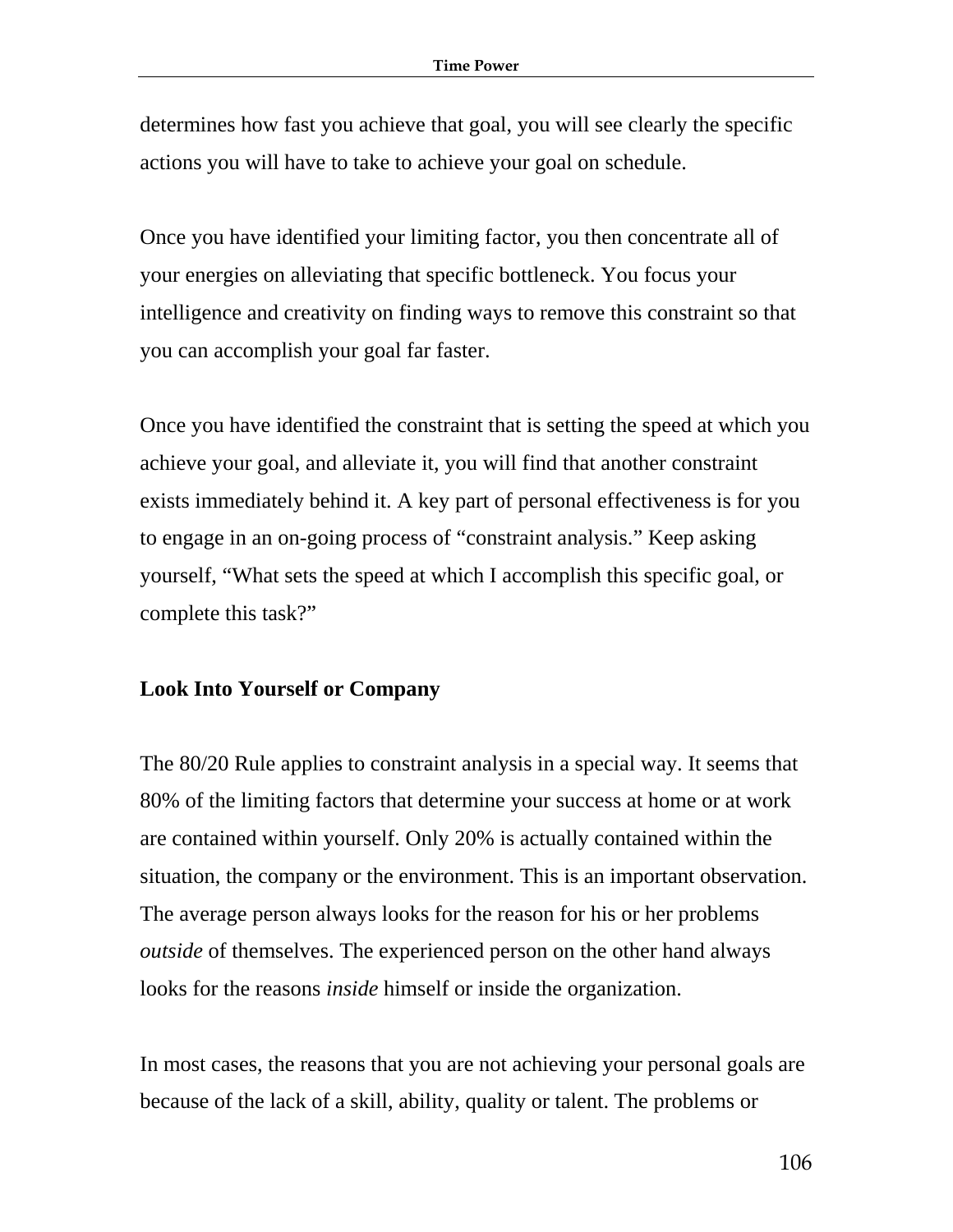frustrations you are experiencing on the outside are almost always a result of some lack or need that you have on the inside.

One of my rules is that, *"To achieve a goal you've never achieved before, you are going to have to develop and master a skill that you've never had before.*" It may be that to achieve one of your important goals, you are going to have to become a different person. You are going to have to develop skills and qualities that you are currently lacking. You are going to have to become a different person if you want to get different results.

Always take a few minutes to stand back from your situation and analyze it objectively, as though you were a consultant who had been called in from the outside. Then ask, *"What is it in me, or in my company, that is holding me back?"* 

# **What Else Is Holding You Back?**

When I do sales consulting for organizations, I help them think through this process from beginning to end. First, we set a hypothetical goal of *doubling their sales*. We then ask, "What is the limiting factor that determines how quickly you double your sales in this company?"

The first and most common answer is "the number of sales we make." If this answer is true, we set a tentative goal to double the number of sales.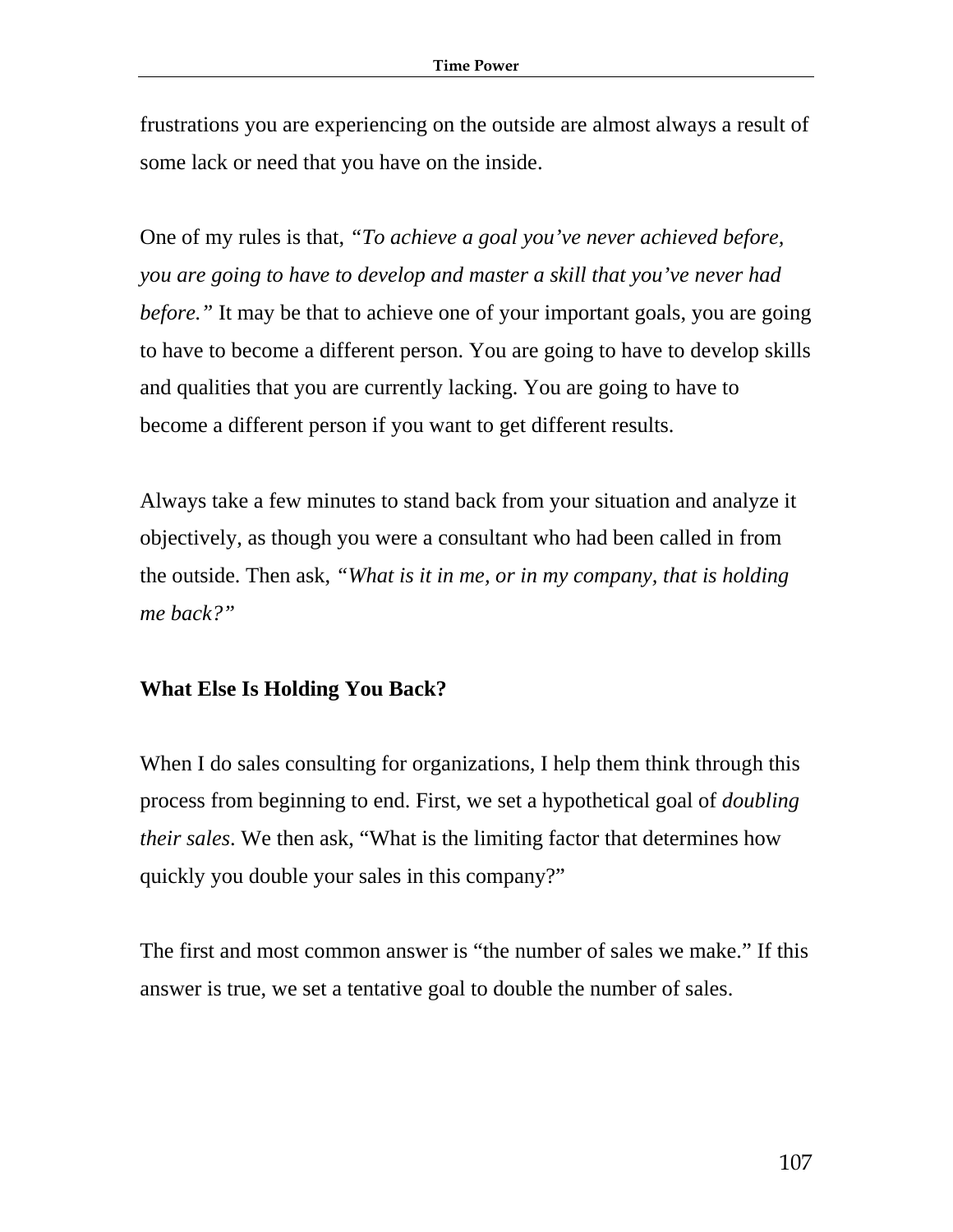We then ask, "What is the constraint or limiting factor that determines the number of sales that you make?" The answers to this question can lead in several different directions and suggest different solutions.

For example, the answer may be, "We are not making enough sales." If this is the correct answer, or constraint, then the solution is to find a way to increase the number of sales sales.

Perhaps the answer is, "Our salespeople are not selling enough to each of our prospects." If this were the answer, then the skills and abilities of the sales force will need to be upgraded through training and development.

#### **Identify the Correct Constraint**

 Perhaps the reason we are not selling enough is, "Our prospects are buying too much of our product from our competitors." If this is the answer, the solution to alleviating the bottleneck may be to change or upgrade the product or service, to focus on different customers and markets, to develop new products and services, or to use different distribution channels.

Perhaps the answer can be rephrased as, "Our customers are not buying enough of our products from us." In this case, the solution is to advertise more effectively, sell more professionally, explain the product to the prospect in such a way that it is more attractive, or to close more assertively.

Perhaps the solution to increasing sales is to improve the effectiveness of the advertising, or to advertise in a different media. Perhaps it is to change the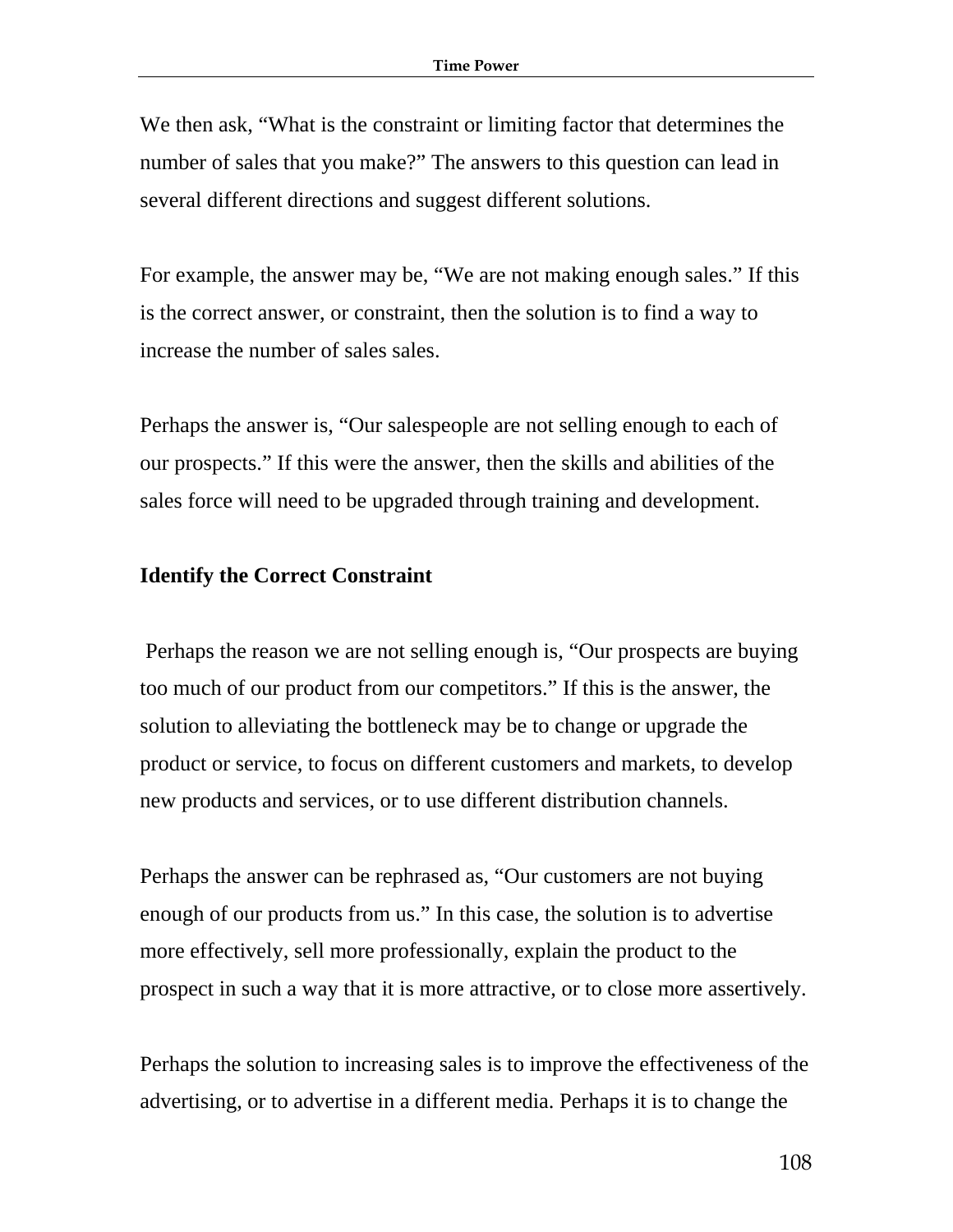prices and terms of purchase. Perhaps it is to change the size, packaging or ingredients of the offer. Whatever the answer, the time taken to correctly identify the limiting factor determines the specific actions that will be taken to alleviate that constraint and achieve the desired result of sales improvement.

The point is this. The more thoughtfully that you engage in constraint analysis, the more likely it is that you will select the correct area of focus to alleviate the chokepoint and achieve the goal. You will set the correct priorities and save yourself an enormous amount of time and money. Remember, *"The very worst use of time is to do something extremely well that need not be done at all."* 

#### **Think About the Future Consequences**

In setting priorities, one of the most important thinking exercises you engage in is to consider the future impact of any action you take. One of the ways to measure the value or importance of a task is to look at what might happen if the task is done or not done. Something that has a high potential future impact on your life or work is a task of high priority. Something that will have little or no impact on your future is a task of low priority and value.

For example, if you were to read this book on time management and incorporate the very best ideas contained here into your ways of living and working, you could double your productivity, performance and output. You could accomplish vastly more and be paid at a far higher rate. You could dramatically increase the value of your contribution to your company and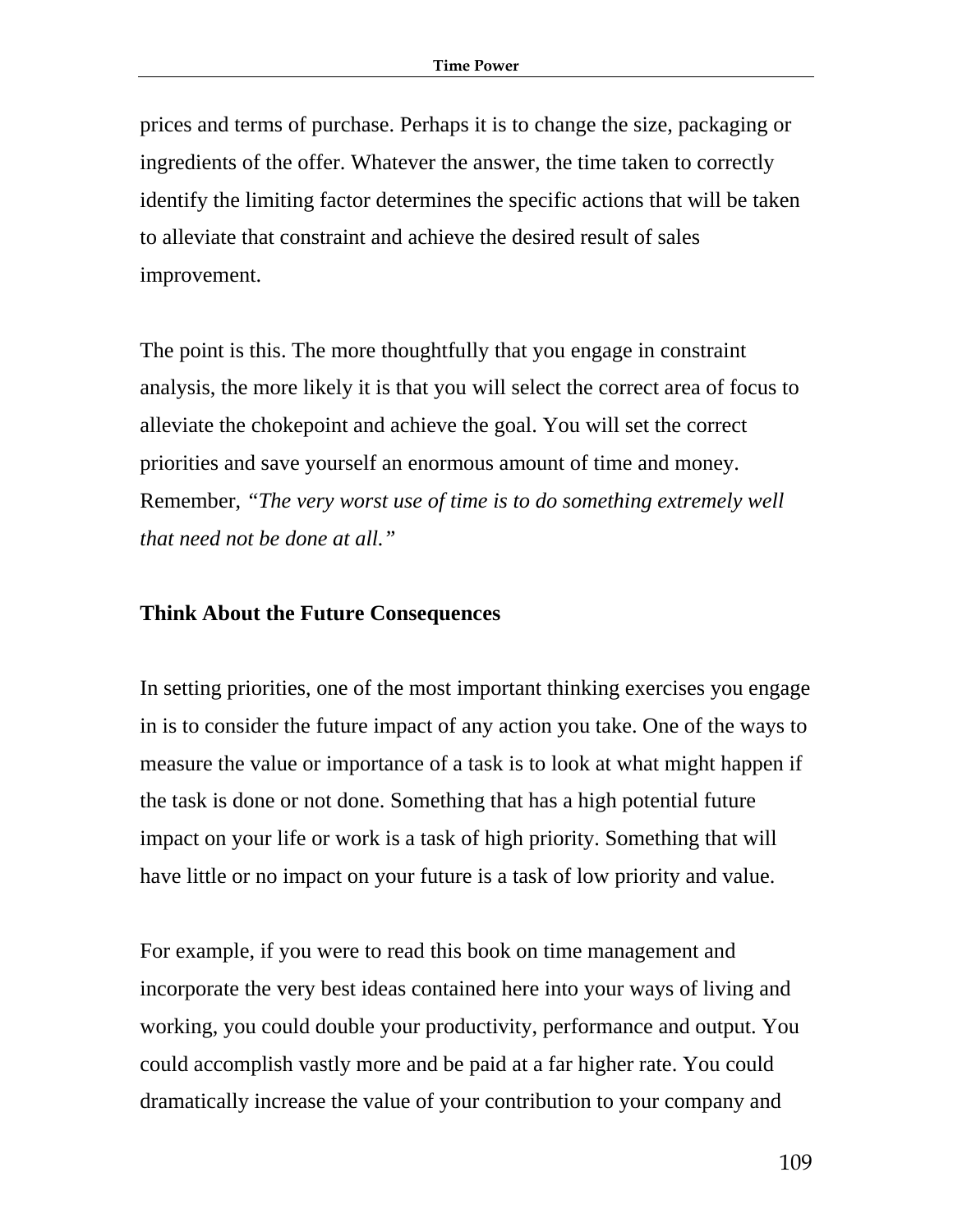become one of the top people in your field. On this basis, reading this book, and becoming extremely skilled at time management, is a top priority for you because of its long-term future impact.

At home, playing with your children and spending time with your family has potential long-term impact for their happiness and health. Investing time in the most important people in your life is therefore a top priority because of the impact it can have on their future, and yours.

On the other hand, watching television, reading the newspaper, surfing the Internet or going out to lunch with your friends, are activities of low priority because they have little or no potential impact in the long term.

Keep asking yourself, "What are the possible consequences of doing or not doing this particular task?" What are the consequences of engaging in this particular activity? If it can have significant consequences, it should be at the top of your list. Engaging in this activity should be a far better use of time than most of the other things you can do.

### **Practice Creative Procrastination**

An important part of setting priorities is the practice of "creative procrastination." The fact is that everyone procrastinates. Everyone has too much to do and too little time. In one recent study, the researchers concluded that the average executive has 300-400 hours of projects, responsibilities and reading materials stacked up that they have not been able to get to, but which they hope to get through in the future.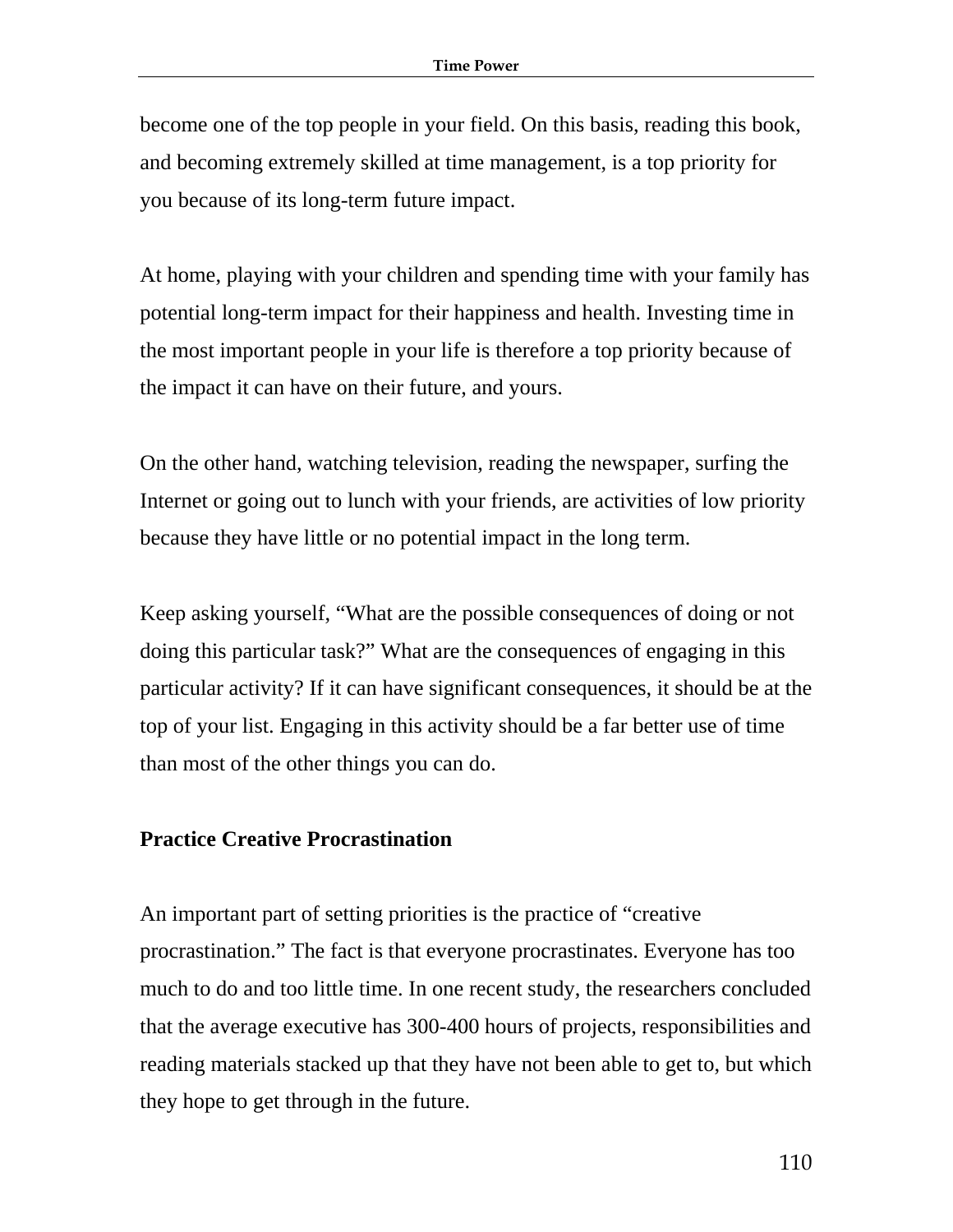Because you cannot do everything, you have to procrastinate on many things, if not most things. Creative procrastination requires that you deliberately decide, at a conscious level, the items that you are going to procrastinate on so that you have more time to do those things that can really make a difference in your life.

Apply the 80/20 Rule to procrastination. Resolve to procrastinate on the 80% of tasks that are of low value so that you can dedicate the limited amount of time you have to those 20% of tasks that have the highest value.

### **Return on Time Invested**

In terms of value, and "return on time invested" (ROTI), if you have a list of ten tasks to complete, two of those tasks will be worth more than all the others put together. This means that each of those tasks will be worth at least five times, or give you a 500% return on time invested, over doing any of the other eight tasks on your list which are of low or no value. Focusing on these two tasks will give you the highest payoff possible for the investment of your time.

It has been said that *effectiveness* is doing the right things and *efficiency* is doing things right. The difference between leaders and managers is that leaders do the right things, and managers simply do things right. In setting priorities, you must focus on doing the right thing, rather than simply doing things right. As a knowledge worker, according to Peter Drucker, your first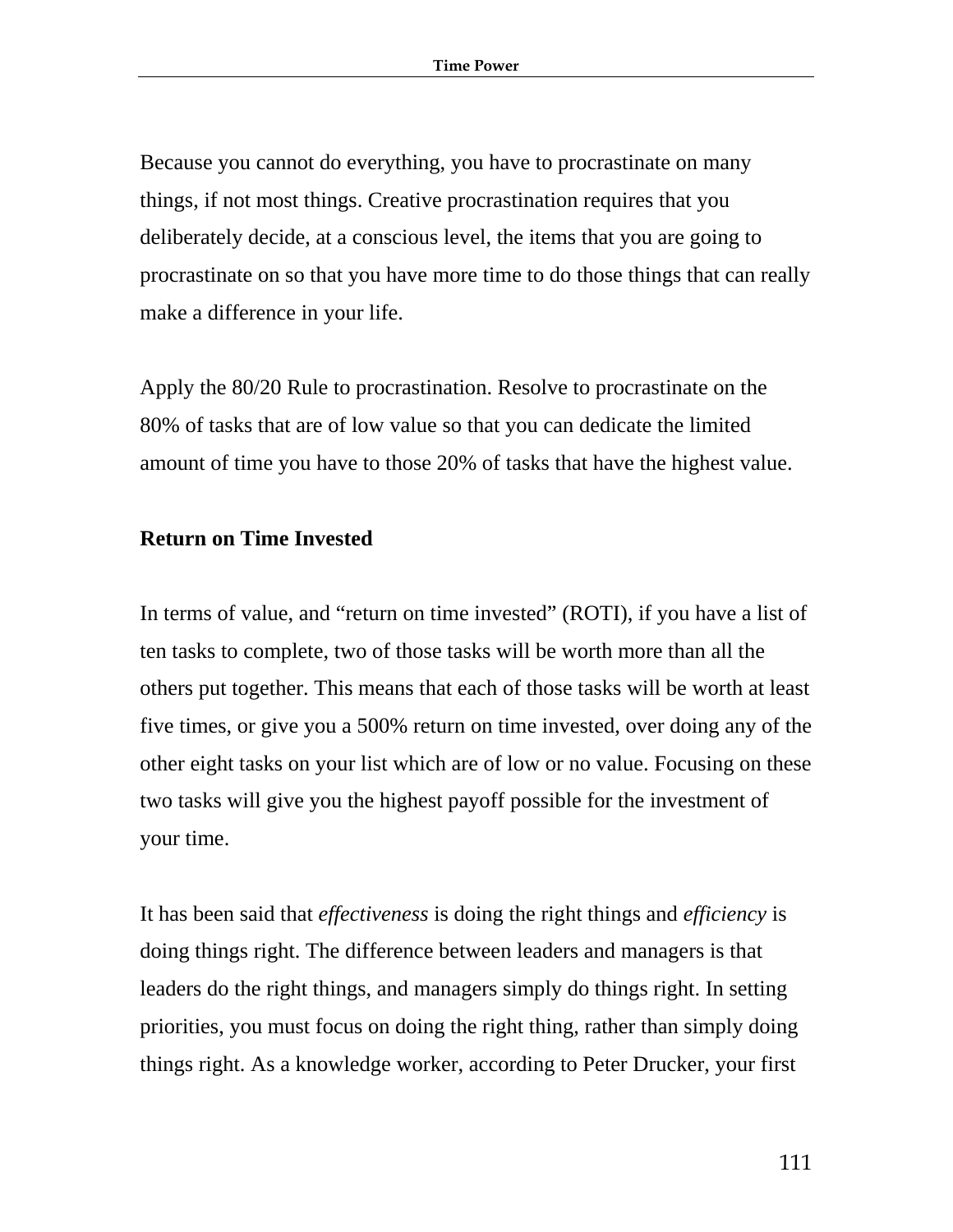job is to decide "what" is to be done? The questions of *how* and *when* only come later. Remember, if it is not worth doing, it is not worth doing right.

# **Priorities versus Posteriorities**

An important part of setting and working on priorities is for you to set posteriorities as well. A priority is something that you do more of and sooner. A posteriority is something you do less of, and later, if at all. Setting priorities means starting something and completing it as quickly as possible. Setting posteriorities means stopping something or even discontinuing an activity altogether.

Since you can only do one thing at a time, and you cannot do everything that you have to do, one of the questions you ask at the beginning of each day and each week is,"What am I going to stop doing?"

What are you going to cut out? What are you going to eliminate? What activities are you going to delete? What are you doing today, that knowing what you now know, you wouldn't start up again today if you had to do it over?

# **Stop Doing Things**

The fact is that you can only get control of your time to the degree to which you stop doing things that you are doing today. You cannot simply find ways to do more things, to work longer and harder hours. Instead, you have to stand back and look at your life and work objectively and ask, "What am I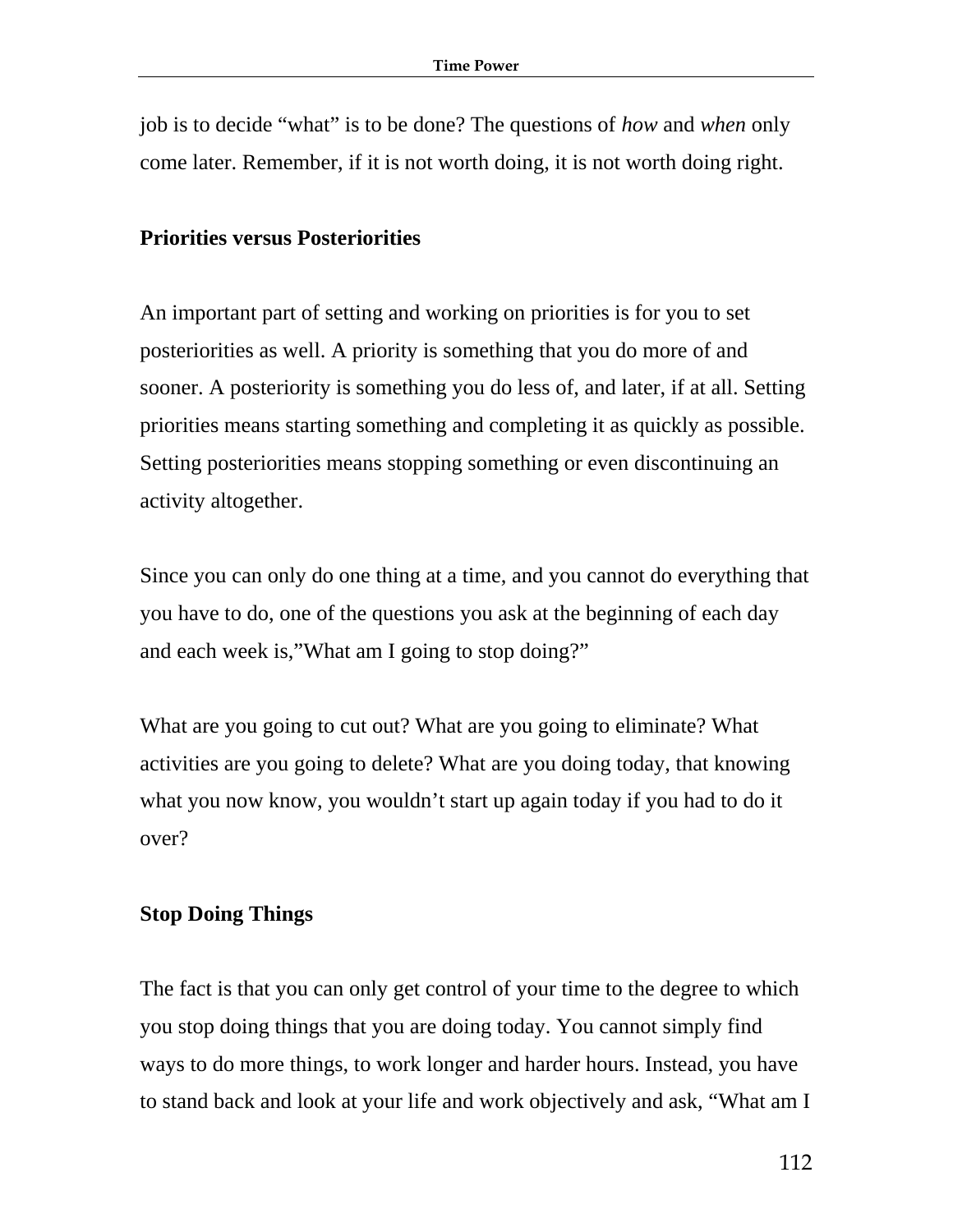going to stop doing, so that I have enough time to do the most important things in my life and work?"

Before you start a new task, remember that, "Your dance card is full." You are already overwhelmed with work. You have no spare time. You are subject to The Law of the Excluded Alternative which says, "Doing one thing means *not* doing something else."

Before you commit to a new task or job, you must think through and decide upon the things that you are not going to do right now, or which you are going to eliminate altogether. You must decide how and in what way you are going to defer, delay or delegate certain tasks on your work list if you are to free up enough time to do other tasks that are more important. Getting into a new task means getting out of an old task. Picking up something that you haven't done requires putting down something that you were already working on.

The very act of thinking through what you are going to stop doing is a tremendous help in setting accurate priorities before you begin.

#### **Practice the ABCDE Method**

One of the most helpful ways for you to organize your tasks by priority is for you to use the ABCDE Method. This requires that you review your list of daily activities before you begin. You then place one of these letters in front of each activity. Organize your tasks in terms of potential consequences.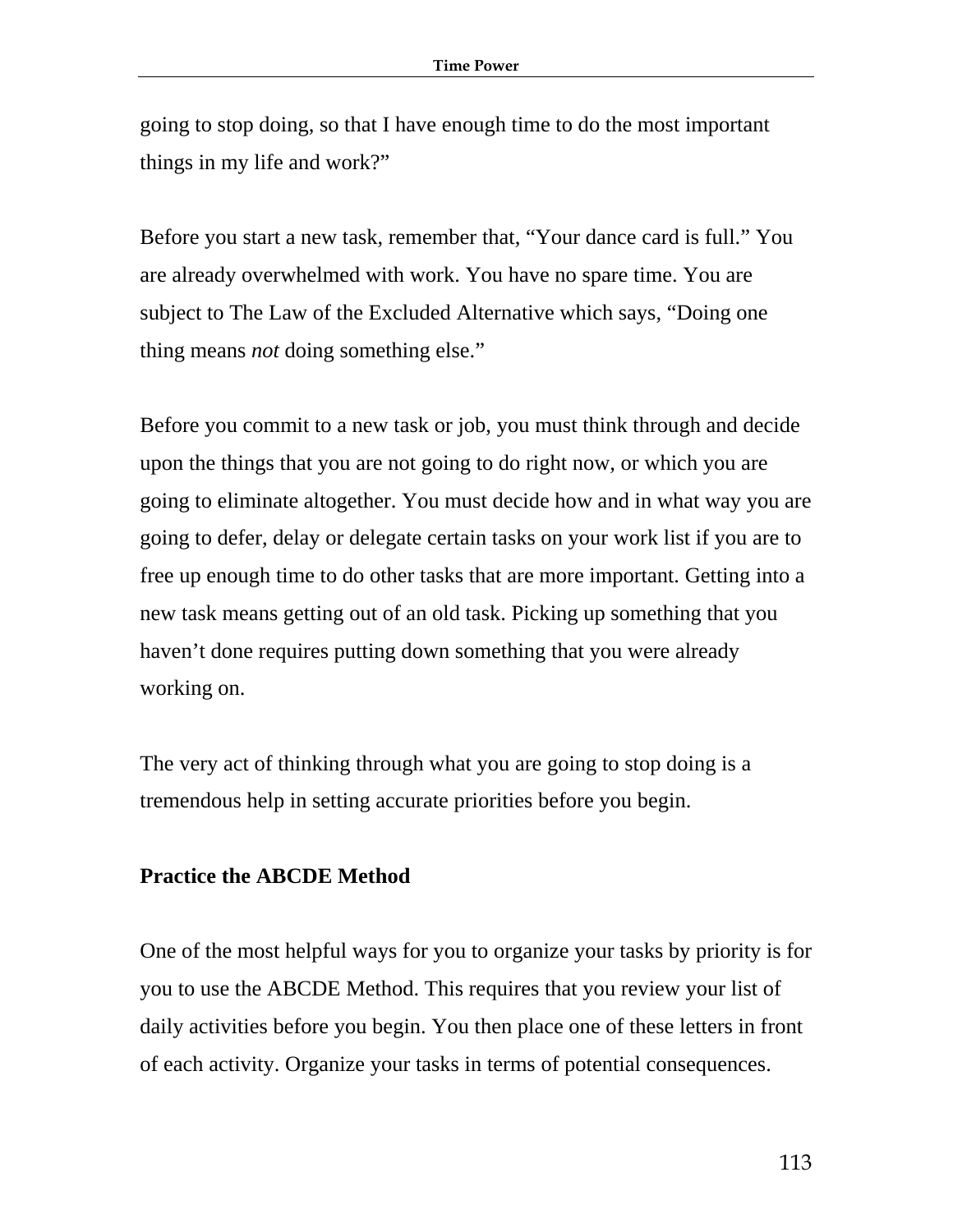#### **Your "A" List**

An "A" task is something that you *must* do. It is very important. There are serious consequences for not doing it. Place an "A" next to every item on your work list that is urgent and important, and which has serious consequences for completion or non-completion.

If you have several "A" tasks, organize them by importance by putting "A-1, A-2, A-3, and so on next to each item. When you begin work, you always start on your A-1 task. This is your top priority.

### **Your "B" List**

A "B" task is something that you *should* do. There are mild consequences for doing it or not doing it. The rule is that you should never do a "B" task when there is an "A" task left undone. A "B" task may be getting back to a coworker with the answer to a question, or replying to correspondence.

The rule is that you never work on a "B" task when there is an "A" task still not done. Working on your "A" list is the key to high productivity and maximum performance.

#### **Your "C" List**

The letter "C" stands for things that would be *nice* to do, but they are definitely not as important as "A" or "B" tasks. There are no consequences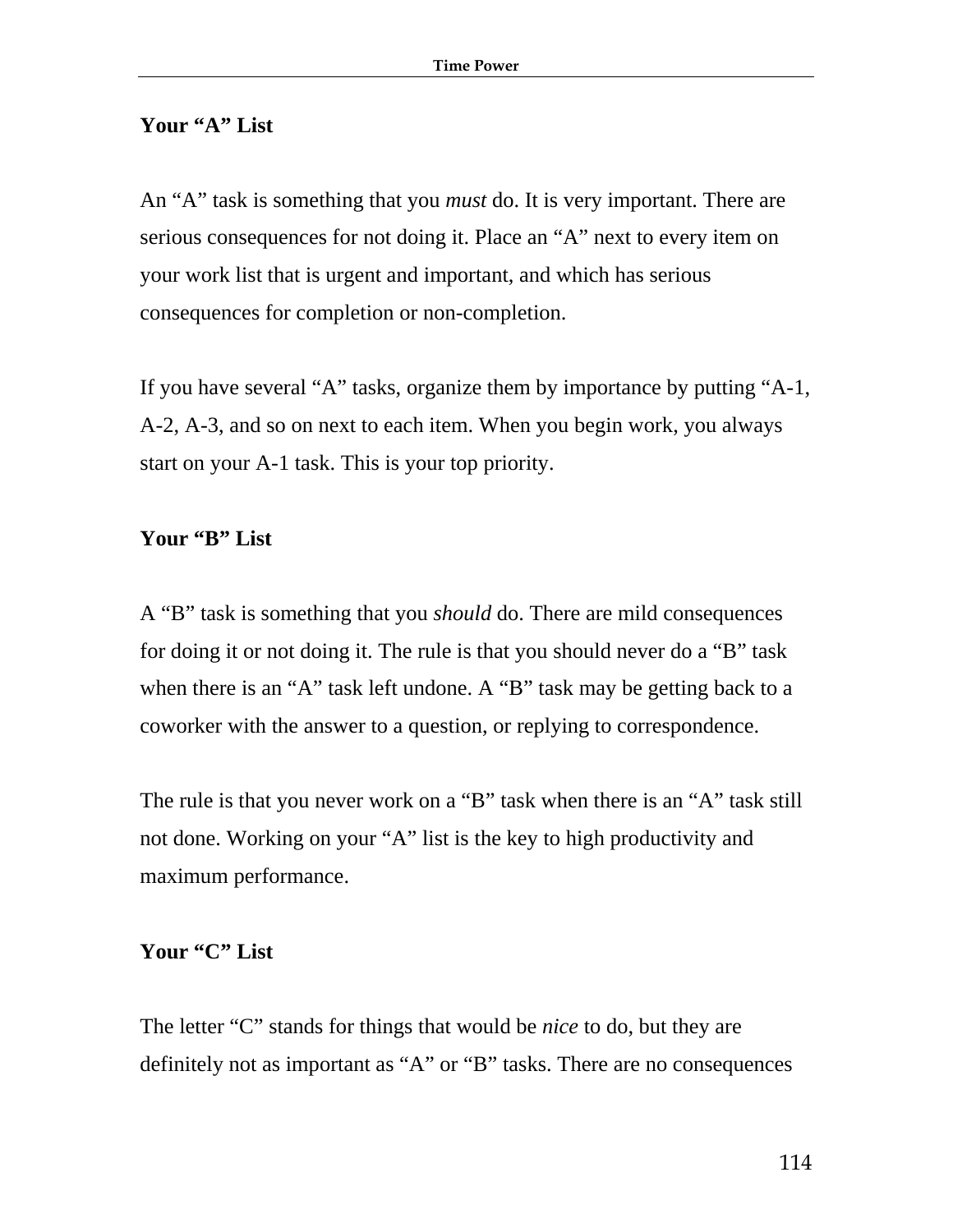for doing them or not doing them. Reading the paper or going out for lunch fall neatly into the "C" category.

### **Delegate Everything Possible**

The letter "D" stands for *delegate*. Before you do anything, you should ask if there is someone else to whom you can delegate this task to free up more time for the most important tasks that only you can do.

#### **Eliminate Everything Possible**

The letter "E" stands for *eliminate*. There are many little tasks that creep onto your daily list that you can eliminate altogether and it would make no difference at all to you or to anyone else. The rule is that you can only get control over your time to the degree to which you stop doing things of low or no value. The more things you stop doing or eliminate altogether, the more time you will have to work on your "A" tasks, the tasks that determine your success or failure at work.

#### **Reengineer Your Work**

The process of reengineering applied to your personal work can be very helpful to you in setting better priorities. The central focus of reengineering is *simplification*. You must continually look for ways to accomplish a complex task or busy job by simplifying the process of work on the task from beginning to completion.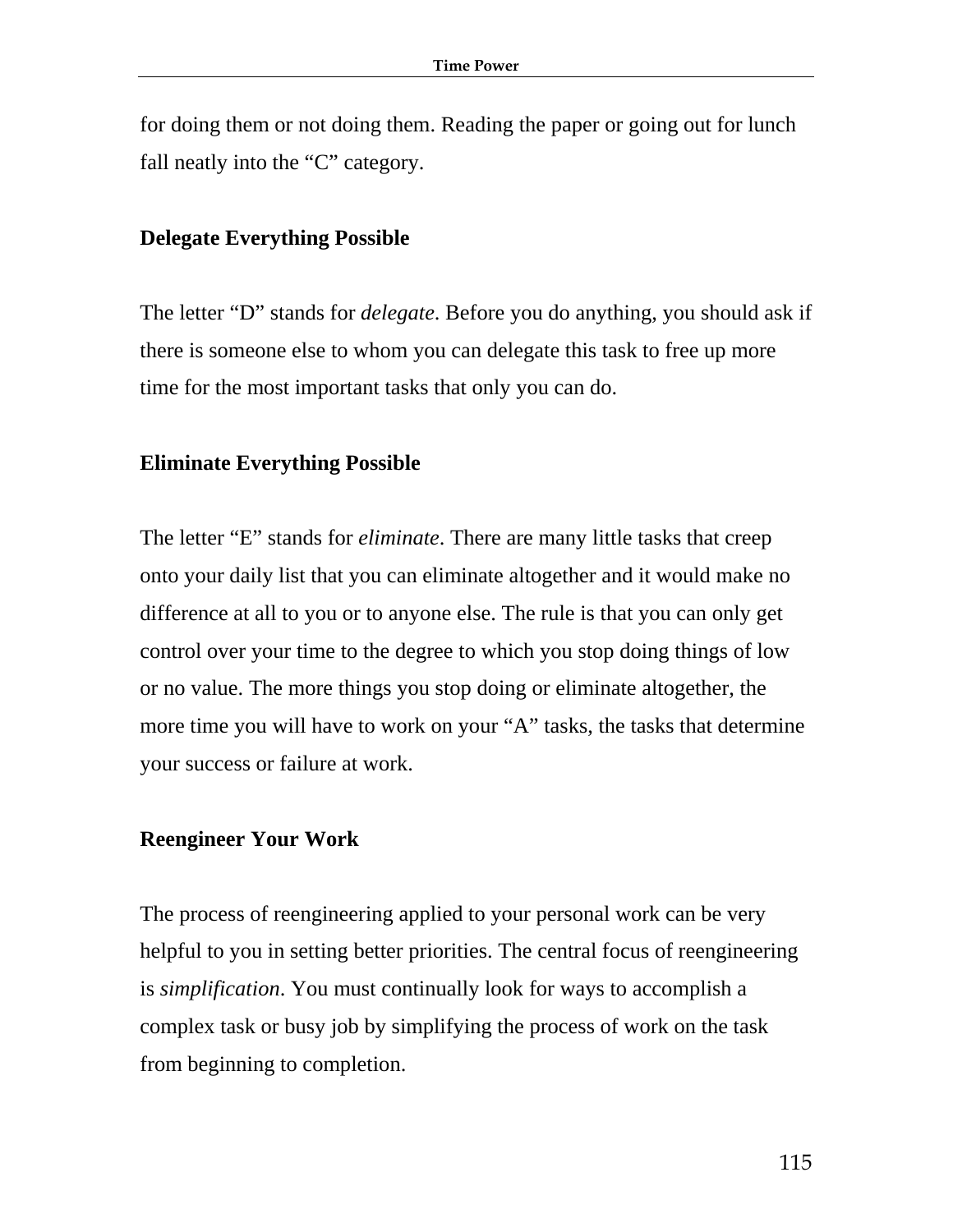#### **Time Power**

In reengineering your work, you continually look for ways to delegate, defer, downsize, outsource or eliminate. In delegating, you look for someone else who can do the job at least as well as you, but at a lower hourly rate than you earn. In deferring, you look for ways to put off parts of the task that do not have to be done immediately. In downsizing, you look for ways to reduce the size or complexity of the task. In outsourcing, you look for individuals or outside organizations that specialize in doing this particular task, and you turn over complete parts of the task to them. In eliminating, you look for ways to discontinue the task altogether, especially if it is no longer important in the current situation.

The decision to continually look for opportunities to outsource, delegate and get things done by other people frees you up for the things that only you can do. It is a critical part of setting and achieving your top priority tasks.

### **Setting Personal Priorities**

Your main goal at work, and the key to self-esteem, self-respect and personal pride is for you to increasingly develop your personal and corporate effectiveness. The more effective, efficient and productive you are, the better you feel and the more successful you will be. This is a central focus of time power.

To set better personal priorities, regularly ask yourself questions such as:

- 1. "What are my unique strengths and abilities?
- 2. What are my natural talents?
- 3. What do I do especially well?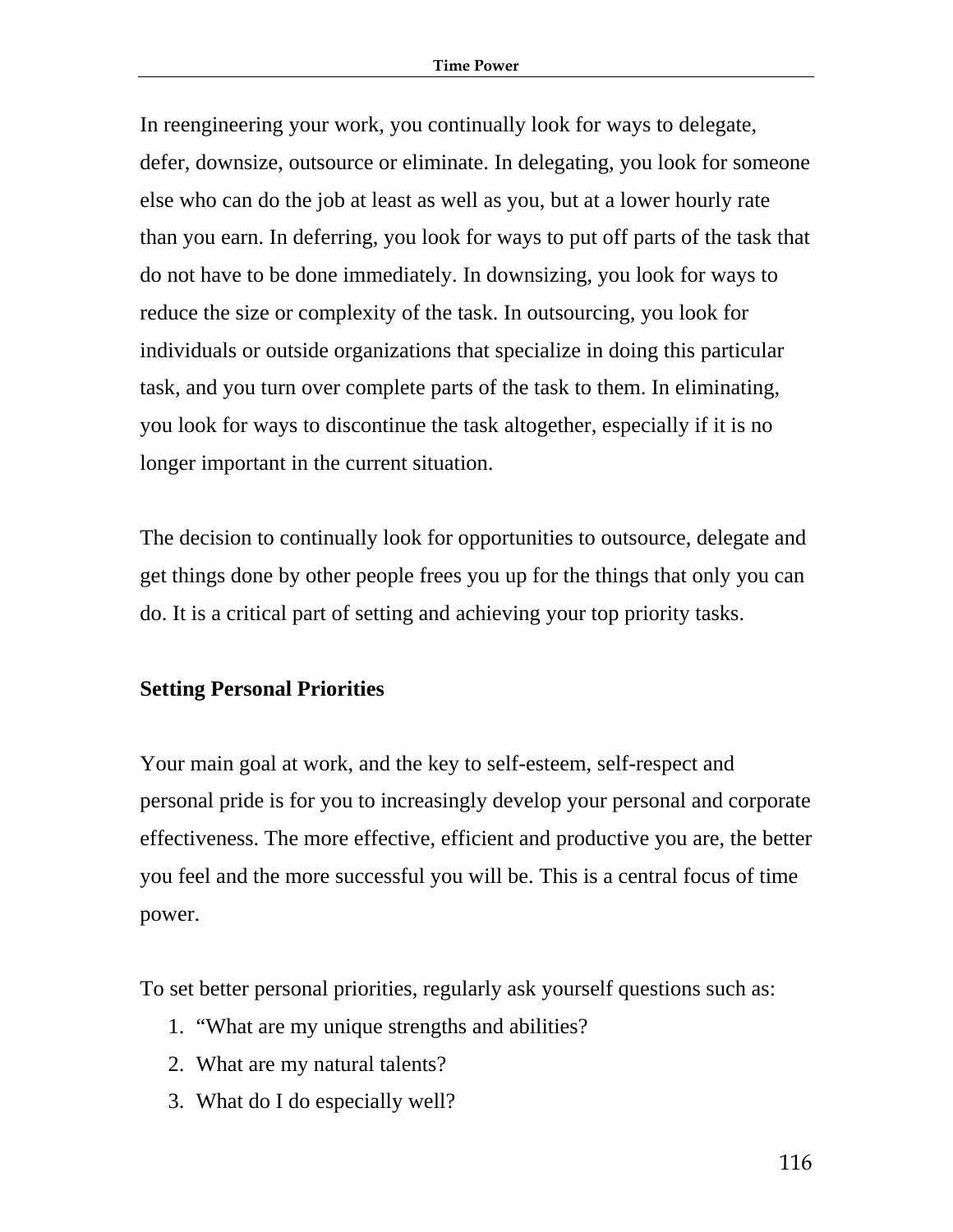- 4. What have I done well in the past? What skills, abilities and accomplishments account for most of my success in life and work up until now?
- 5. What are the things that I do quickly and well that seem to be difficult for other people?
- 6. Where do I have the ability to become outstanding if I were to upgrade my knowledge and skills?
- 7. What do I really love to do?"

Most of your results in life come from your ability to perform well in a few limited areas. One of the characteristics of leaders is that they only choose positions and accept jobs and responsibilities where they know they have the ability to do the job in an excellent manner. They refuse to do things that they don't enjoy, or which they do not do particularly well.

#### **Where Do You Perform Well?**

Think through your past life, your past successes, your past jobs and occupations, and identify what it is that you do well. Determining where you perform, or where you could perform, in a superior fashion, is one of the keys to channeling your life, your work and your energies into those areas where you can really make a difference for yourself and your company.

To be successful at any job or profession, you must develop a series of core competencies, or skills, that enable you to do your job well. But to rise to the top of your field, you must become outstanding in at least one area. In this sense, the "good" is the enemy of the "excellent." Many people become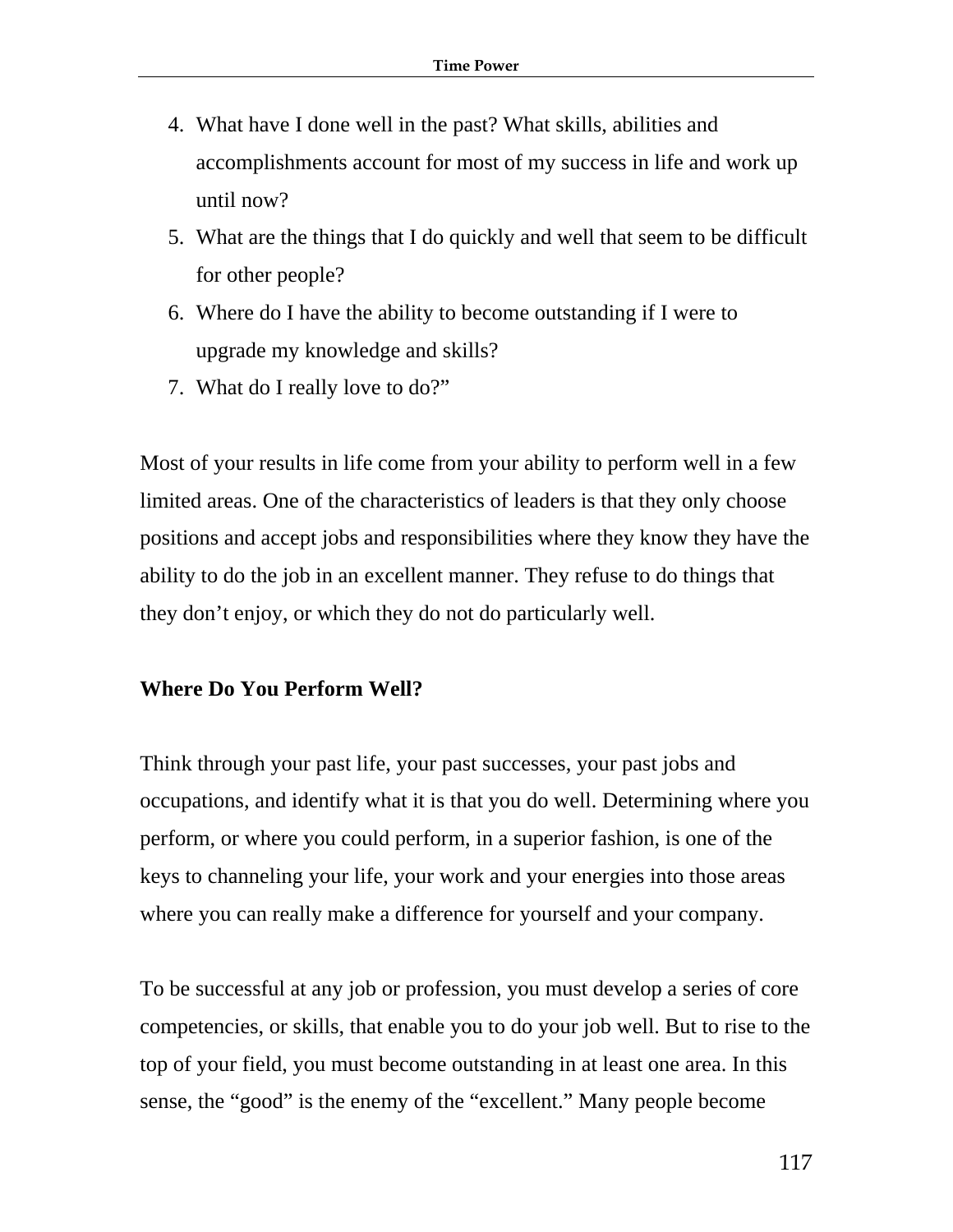good at what they do. They then become complacent and stop growing. They compare themselves with people who are not as good as they are rather than comparing themselves with what they are truly capable of.

## **Look For Ways to Add Value**

The reason for every job, and the role of every person, is to "add value." The primary reason that you are on the payroll is to contribute value of some kind to your company. This value is then combined with the value that others contribute into the product or service that is sold to the customer or client. Your ability to contribute value determines your results, rewards and your success in your career.

Ask yourself, "Of all the things I do, where and how do I contribute the most value to my company?" If you analyze your work carefully, you will find that there are usually only *three* things you do that are responsible for 90% or more of the value you contribute to your company.

To determine your three strongest skill areas, begin by asking yourself, *"If I could only do one thing all day long, what one activity contributes the greatest value to my business?"* 

Once you have determined the answer to that question, you then ask, *"If I could only do one more thing, what would it be?"* You then ask the question one more time until you come to the third major activity.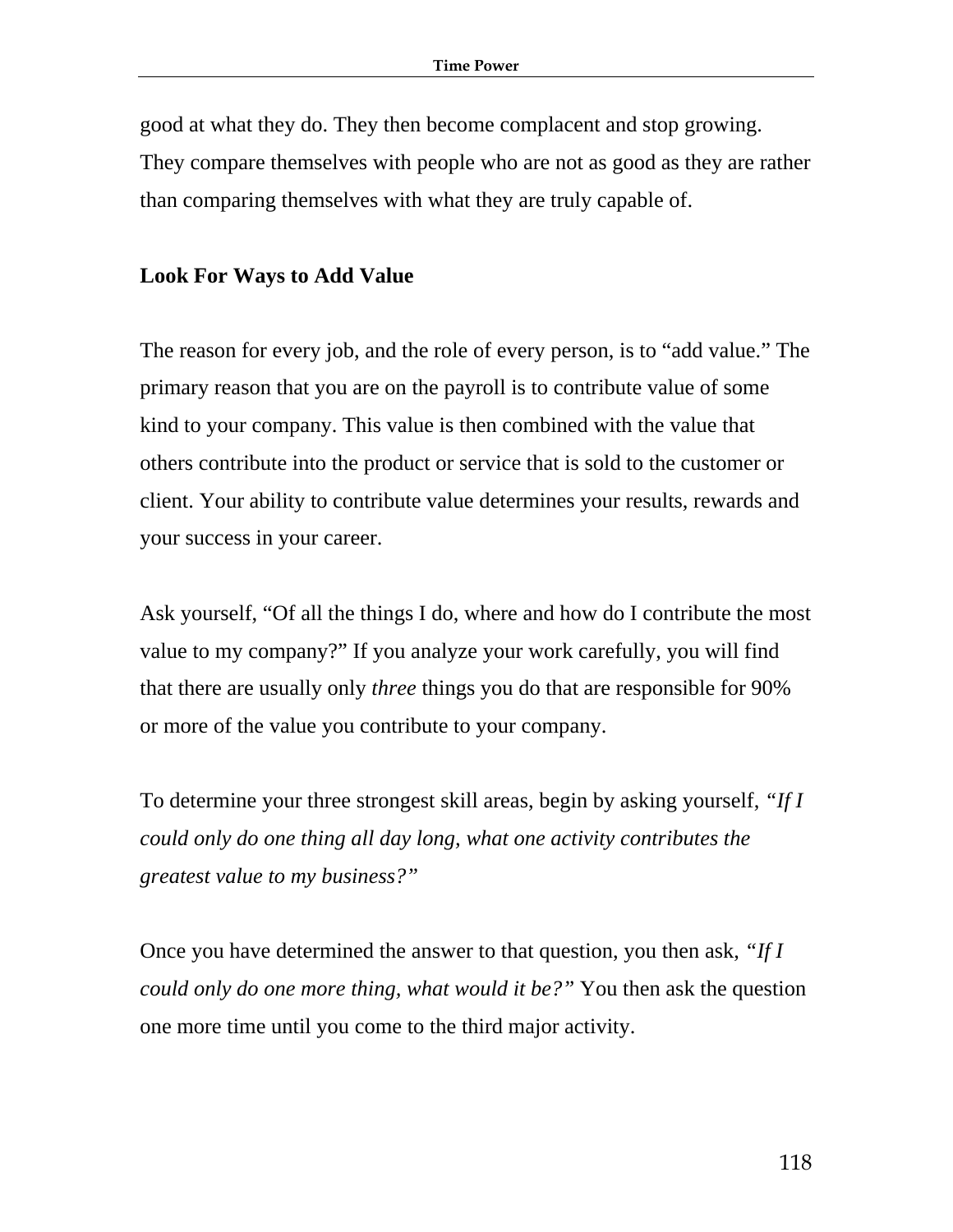The whole purpose of organizing your life and setting priorities is so that you can spend more time on these three tasks. If you complete these tasks, and you do an excellent job on each one of them, you will make more of a contribution, and be of greater value to your company, than everything else you do put together. What are they?

#### **The Secret of Success**

Some years ago, I met one of the top insurance salesmen in the world. He sold more than one hundred million dollars of life insurance each year. He had a staff of 42 people. These people handled every single aspect of his business, from scheduling through to proposal preparation, administrative tasks, banking, advertising and promotion and client service. He focused on the one thing that he did better than almost anyone else in the world, which was face-to-face contact and interaction with prospective clients and customers.

He took two hours aside every day to study, practice and prepare his face-toface meetings and interactions. He became one of the most knowledgeable experts in personal insurance and estate planning in the world. His unique talent was his ability to assess the needs of a client and to help that client to make the very best decisions in the areas of life insurance and estate planning for his unique situation. He delegated everything else.

#### **Where Do You Excel?**

Analyze yourself and ask these questions: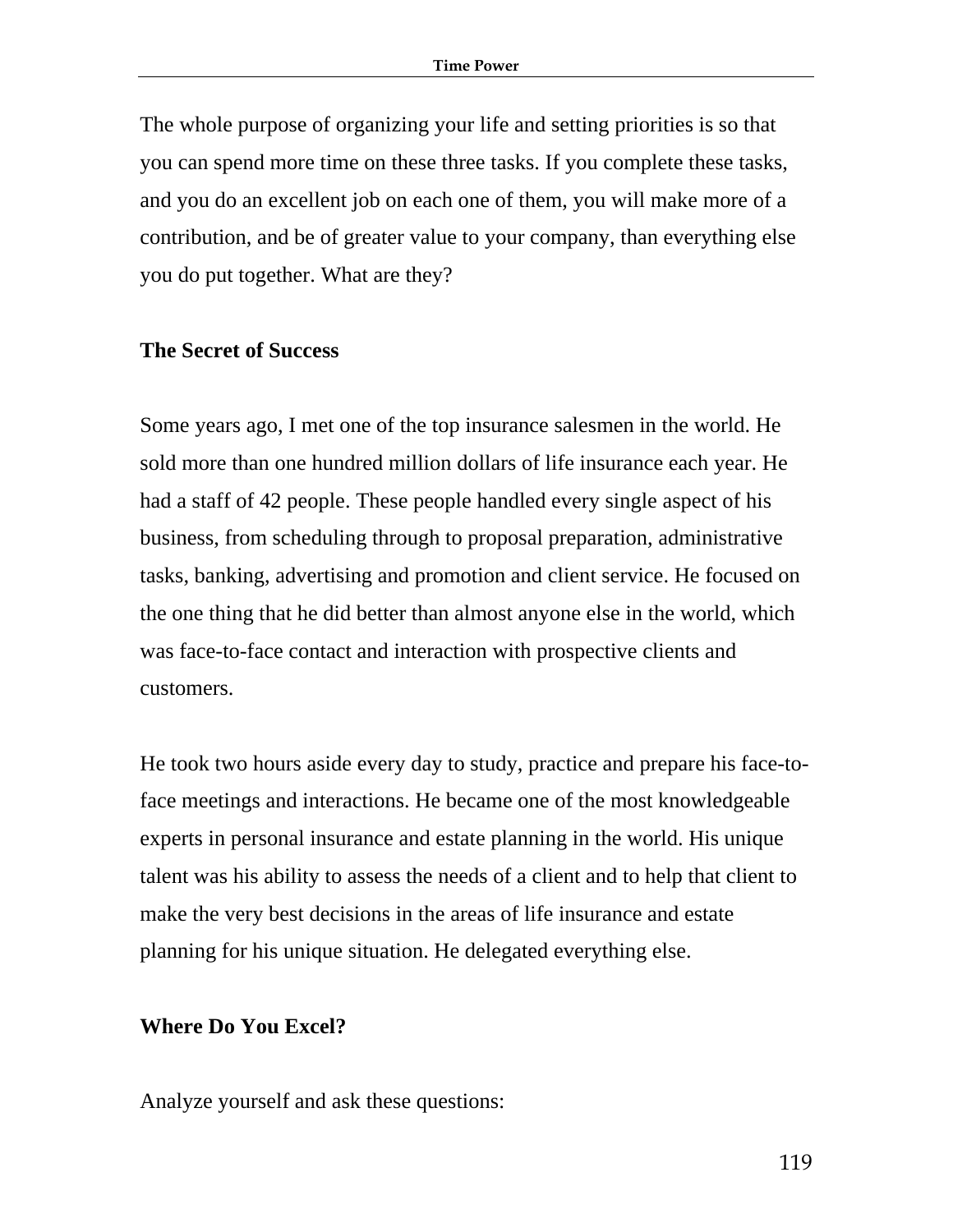- 1. "What is it that I do better than anyone else?"
- 2. "What is my competitive advantage?
- 3. What is my area of excellence?
- 4. What is my unique selling proposition?"
- 5. "Where could I be excellent?
- 6. Where should I be excellent?"
- 7. What skills do I need to develop to make a maximum contribution?

Asking and answering these questions is the key to personal effectiveness and high performance.

Commit to excellent performance. Make the decision today that you are going to join the top 10% of people in your field. Determine the most important skill that you can learn and develop, the one skill that will help you more than any other, to get into the top 10% in your profession. Write this skill down as a goal, set a deadline, make a plan and work on it every day.

### **Get Better At Your Key Tasks**

One of the keys to setting priorities and good time management is to "get better and better doing more and more of the few things you do that make more of a difference than anything else." The better you are at what you do, the more you will get done in a shorter period of time.

Set "mastery" as your goal in your career. You will only be truly successful, happy and paid what you are truly capable of earning when you develop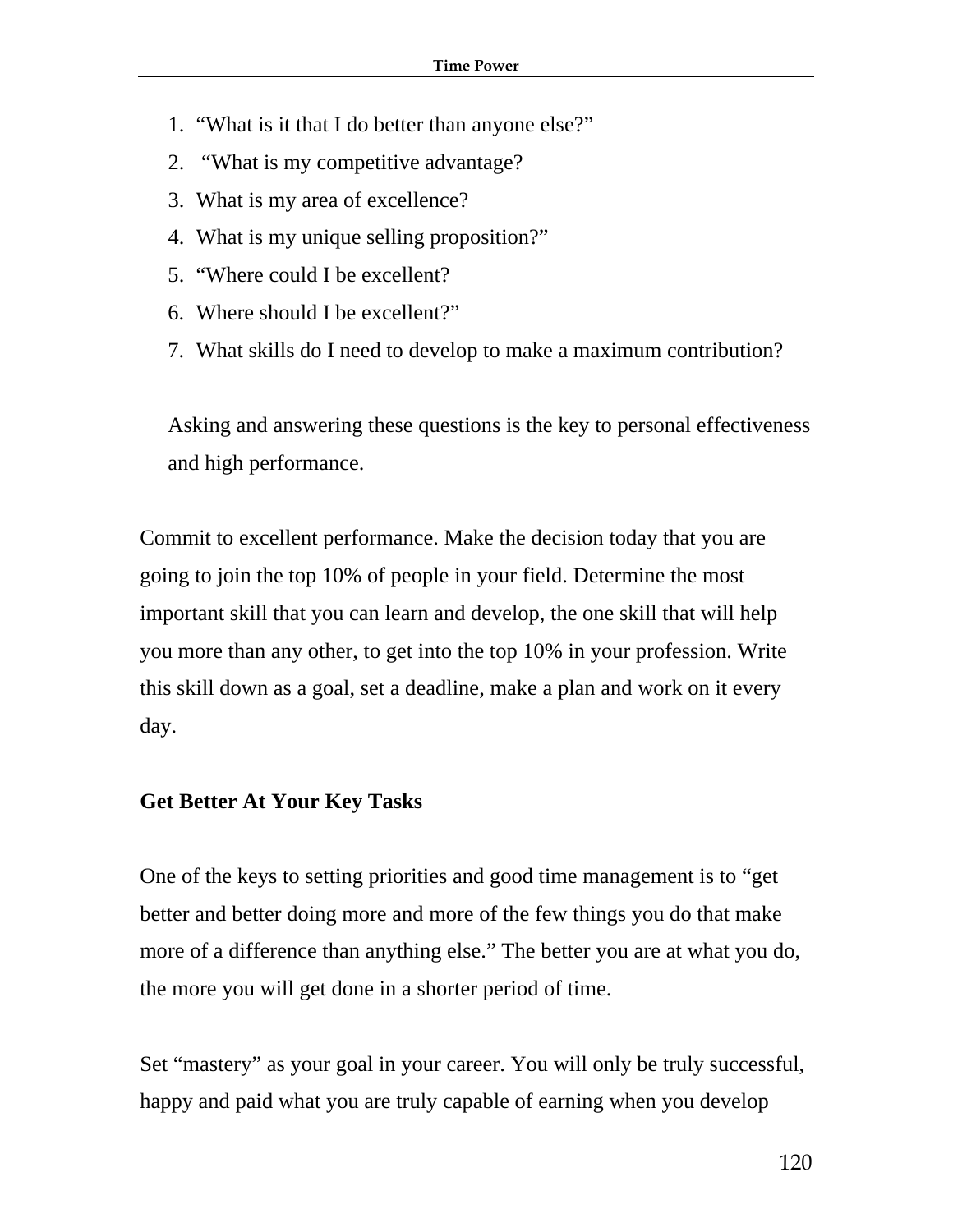mastery at what you do. Years of research have concluded that the achievement of mastery is possible for almost everyone, but it is not easy. It requires five to seven years of hard work in your field, including many hours of study and practice, to become one of the very best at what you do. And there are no shortcuts.

### **Invest Time in Your Future**

When we discuss this at our seminars and workshops, many of the participants moan and roll their eyes. They have somehow gotten the idea that it is possible to jump to the head of the line in life without paying the price that others have paid. They are looking for a quick, easy way to move to the top without putting in the hundreds, and even thousands of hours of hard work that are necessary to get there.

Sometimes they say to me, "Five years is too long!" Then I tell them something that often changes their thinking completely, "The time is going to pass anyway."

How old will you be five years from today? Answer – five years older. In other words, the time is going to pass anyway. The only question is, "Where are you going to be in your field at the end of five years?"

The good news is that if you set mastery in your field as your long-term career goal, and you work toward that goal every day, continually reading, listening and learning to upgrade your skills, you will inevitably reach the top of your field. If you are willing to make the sacrifices and pay the full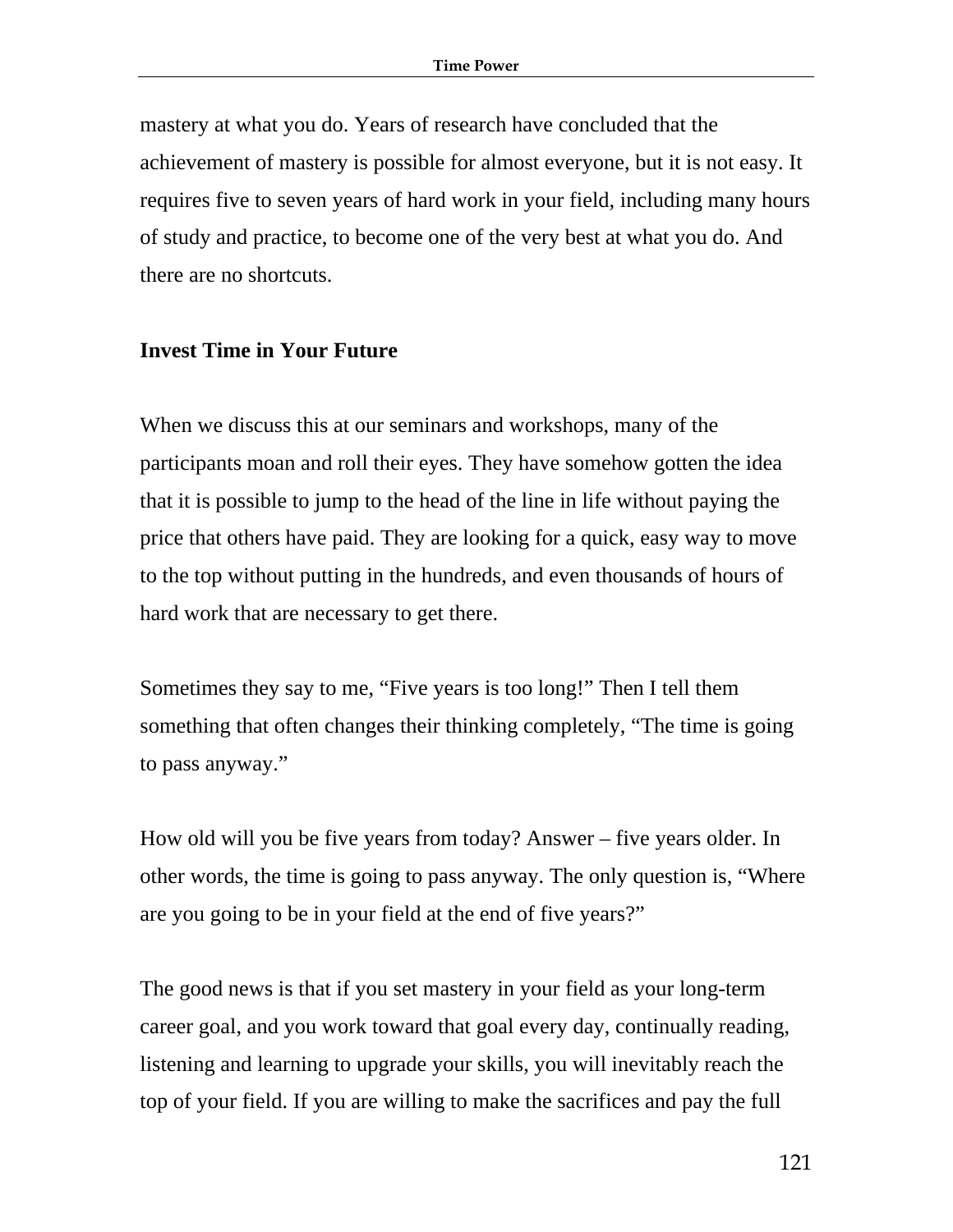price of success in advance, you will eventually reap the rewards. Nothing can stop you from getting to the top of your field except yourself, and you can only stop yourself by stopping.

#### **Think In Terms of Priorities All Day Long**

Apply the 80/20 Rule to every part of your business. Identify the most profitable products and services your company offers. Identify the top 20% of customers who contribute the greatest value. Identify the 20% of people in your company who contribute the most value in terms of their work. What are the 20% of possible opportunities that can account for 80% of your sales in the years ahead? Keep viewing your business through an 80/20 lens. Be sure you are working on those activities that can make the greatest difference of all.

What products, services and competencies account for your company's greatest successes? Why is it that your company has grown from where it started to where it is today? The key to achieving great successes in the future is to identify the reasons for your success in the present. This becomes your springboard to market superiority in the future.

In setting priorities, you must analyze your business clearly, and understand it completely. Determine the areas in which your company performs well. Decide upon the company's area of excellence, or area of competitive advantage. Where and how is your company, and your products and services, superior to your competition? In what areas are breakthroughs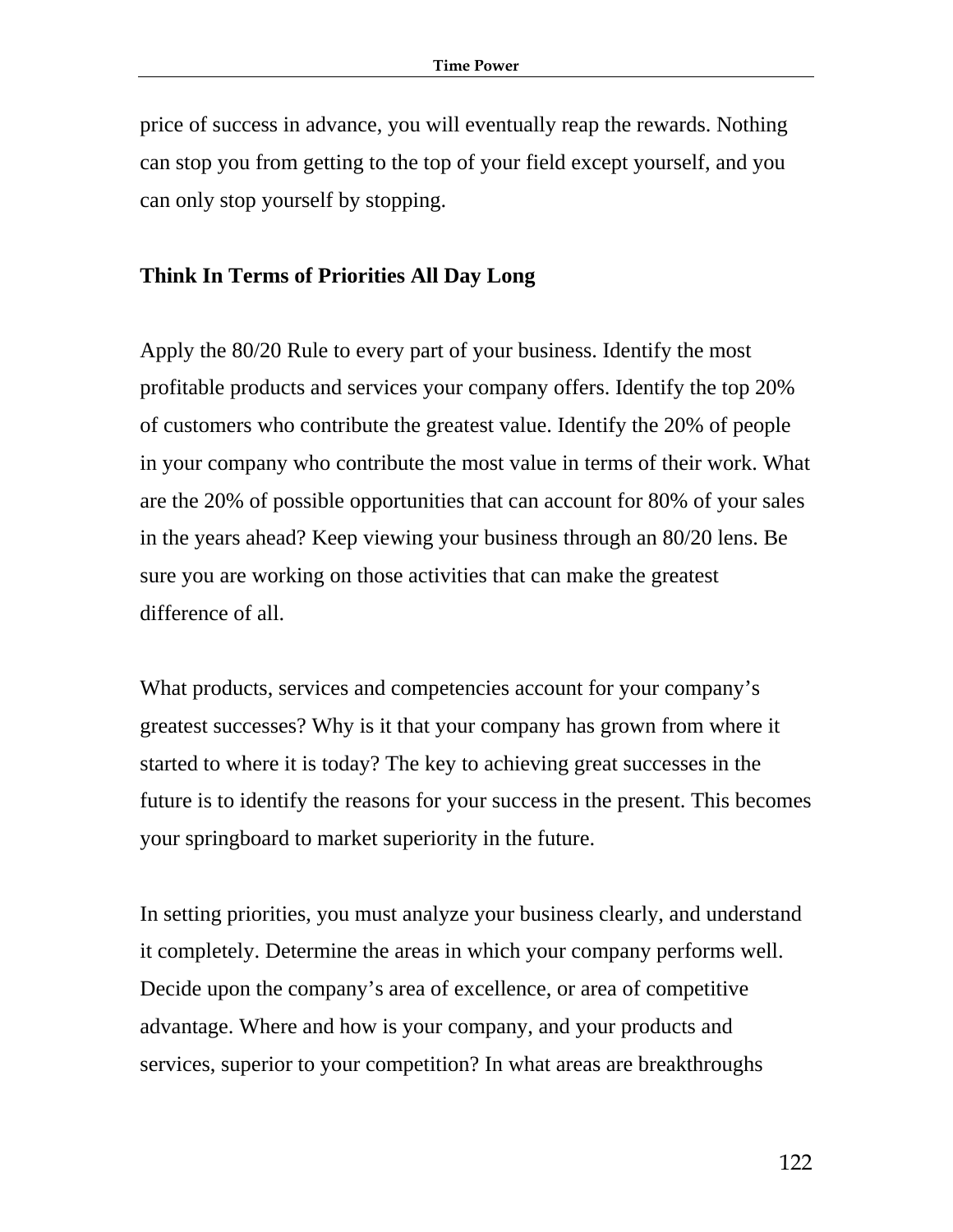possible if you were to develop new products and services, or upgrade your existing products and services?

# **Analyze Your Company Priorities**

Practice "Corporate Triage" on your company, and your products and services, on a regular basis. The concept of triage comes from World War I. During the battles on the western front, there were so many wounded that the medical corps could not treat them all. There were not enough doctors and nurses. As a result, they began dividing the rooms into three groups. The first group was made up of the wounded soldiers who would die in any case, whether or not they got medical attention or not. They were put aside and made comfortable.

The second group was the group that would survive in any case, whether or not they got medical attention, because they had light wounds. These were put aside and treated quickly.

The third group of wounded was the group that would survive only if they got immediate medical attention. This is where the doctors and nurses focused all of their energies, to save those would die in the absence of treatment.

# **Divide Products/Services into Three Groups**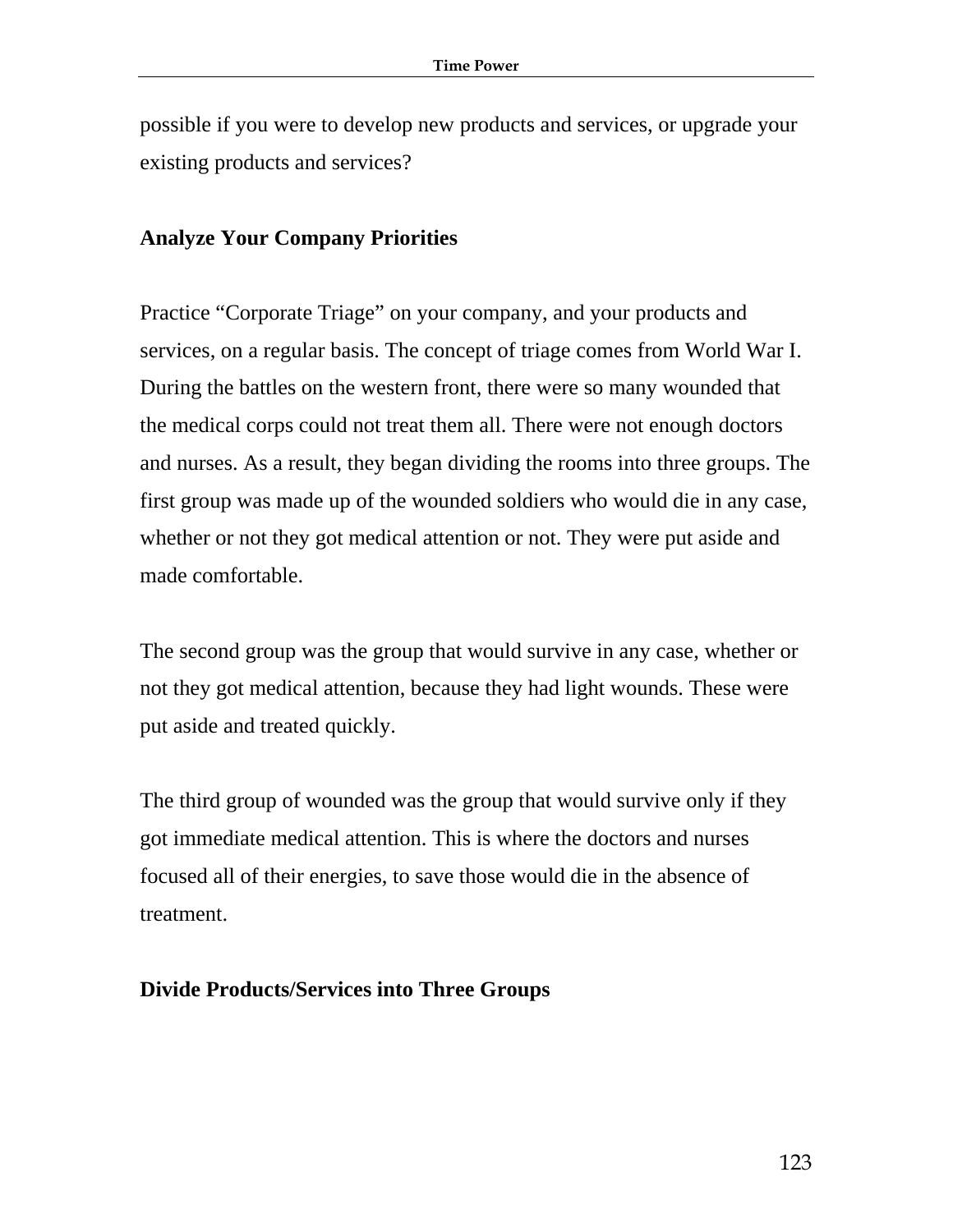In your business, you can apply the idea of corporate triage to your products and services. They can be divided into three groups: Winners, Survivors and Losers.

Sometimes they are called "Cash Cows, Stars and Dogs." Which of your products and your services are your winners? These are the ones that sell well, that are profitable, that generate steady, predictable cash flow, and for which your company is known. These are products and services that you take excellent care of, but which do not require immediate or emergency attention.

What are the products and services that have great potential? If you spend time on these products and services, in sales and marketing, or if you redesign or repackage them, you can turn them into winners in the market. These are the products and services that require immediate attention, and the best energies of your most talented people.

The third group are your losers, or your "dogs." No matter how much effort you put into marketing and selling them, no matter how you repackage them or reformulate them, they are still not making much of an impression in the marketplace. They are a drain on funds and on time and energies of your key people. These are the products and services that will die sooner or later because, for whatever reason, the market doesn't want them.

### **Focus Where Excellent Results Are Possible**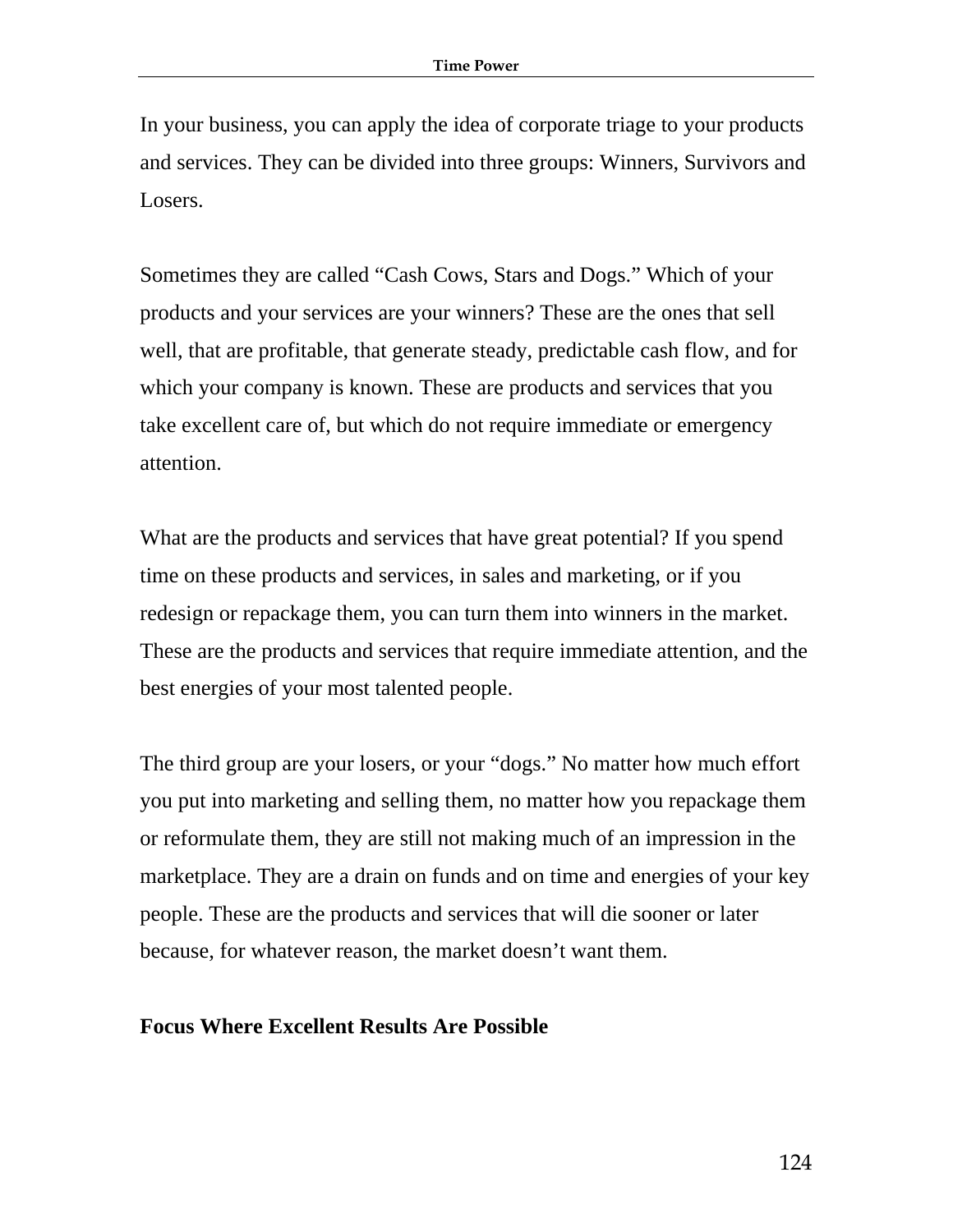In setting priorities for your business, your winners represent the top 20% of your business activities. You must never take them for granted. You must do everything possible to upgrade and improve them and assure that they continue to be good sellers and generators of cash.

Your potential "stars" are the products that have the potential of becoming big sellers if you spend enough time, attention and money on them. They are your potential winners for the future. Investing time and money in these products and services is a high priority.

The products and services that will die anyway, no matter how much time or money you invest in them, become your "posteriorities." Especially in times of reduced markets and profitability, you must have the courage and decisiveness to accept that, although it seemed like a good idea at the time, this product or service does not justify the expenditures necessary to make it successful. It should be discontinued or abandoned so you can devote your energies to those products and services that represent the future of the business and the cash flow of tomorrow.

### **Priorize Your Personal Life**

You can practice "personal triage" in your life, as well. There are some things in your life that give you tremendous pleasure and satisfaction. These are high priority uses of your time such as your family and your personal activities. You should pay close attention to them and never take them for granted.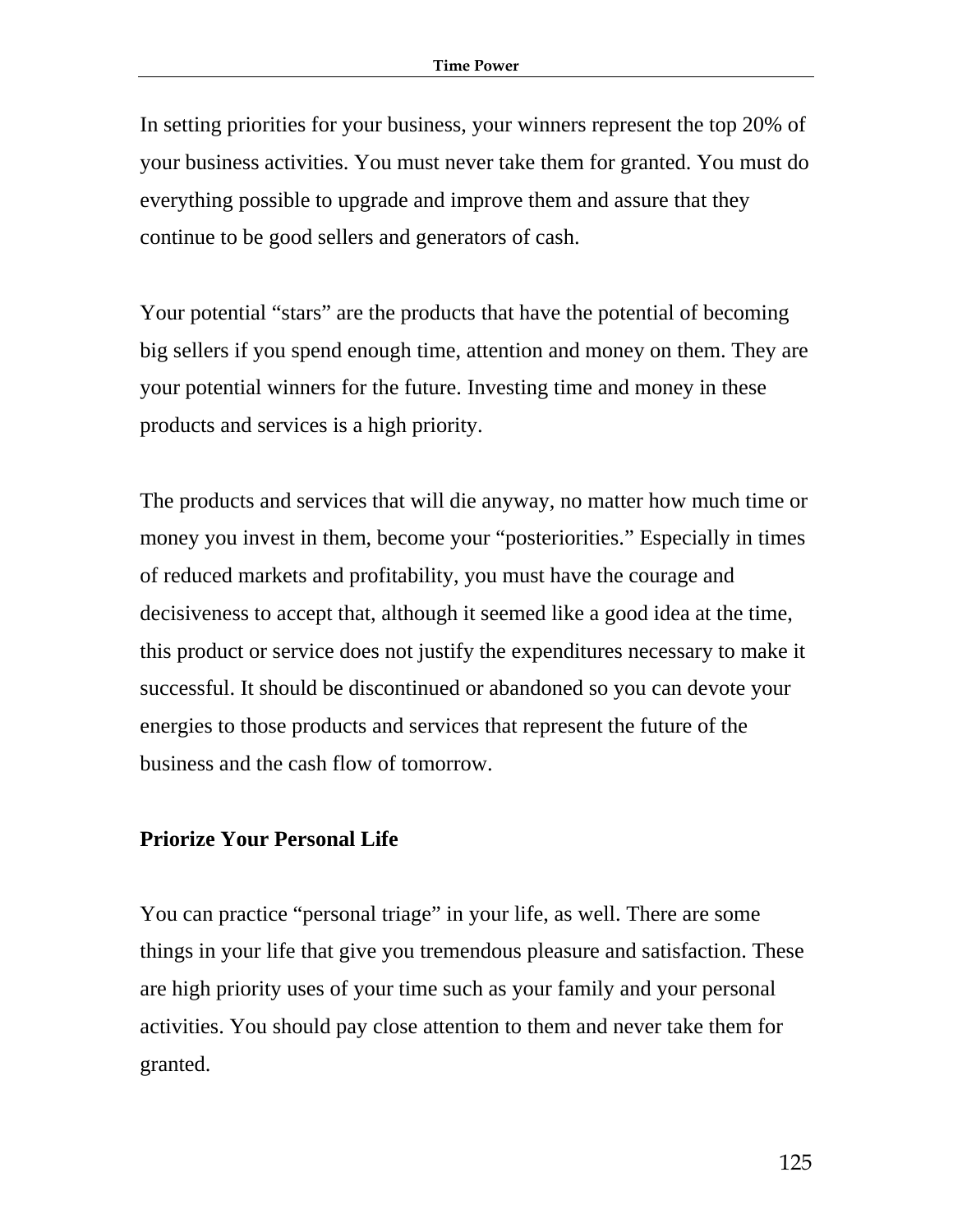There are potential uses of your time, activities and money that represent the possibilities of the future. These are areas where you need to invest more of yourself and your time if you want to maximize everything that is possible for you in those areas.

Finally, there are those people and activities in your life that, knowing what you now know, you wouldn't start up again today. These are the time traps and activities that you should downsize, minimize and eliminate so that you have more time for those few things that give you the greatest pleasure and satisfaction.

### **Look Into the Future**

A key part of personal time management is for you to take the time to look into the future. Project forward five years and think about where you want to be. Create a mental picture of your ideal future and then think about the steps that you would have to take, starting today, to make it a reality. Remember, "It doesn't matter where you are coming from: all that really matters is where you are going.'

Focus on the future rather than the past. Focus on opportunities rather than problems. Think about solutions and what specific actions you could take rather on things that have gone wrong, and who is to blame. Keep asking, "Where do we go from here?" As John Maynard Keynes said, "We must give a lot of thought to the future, because that is where we are going to spend the rest of our lives."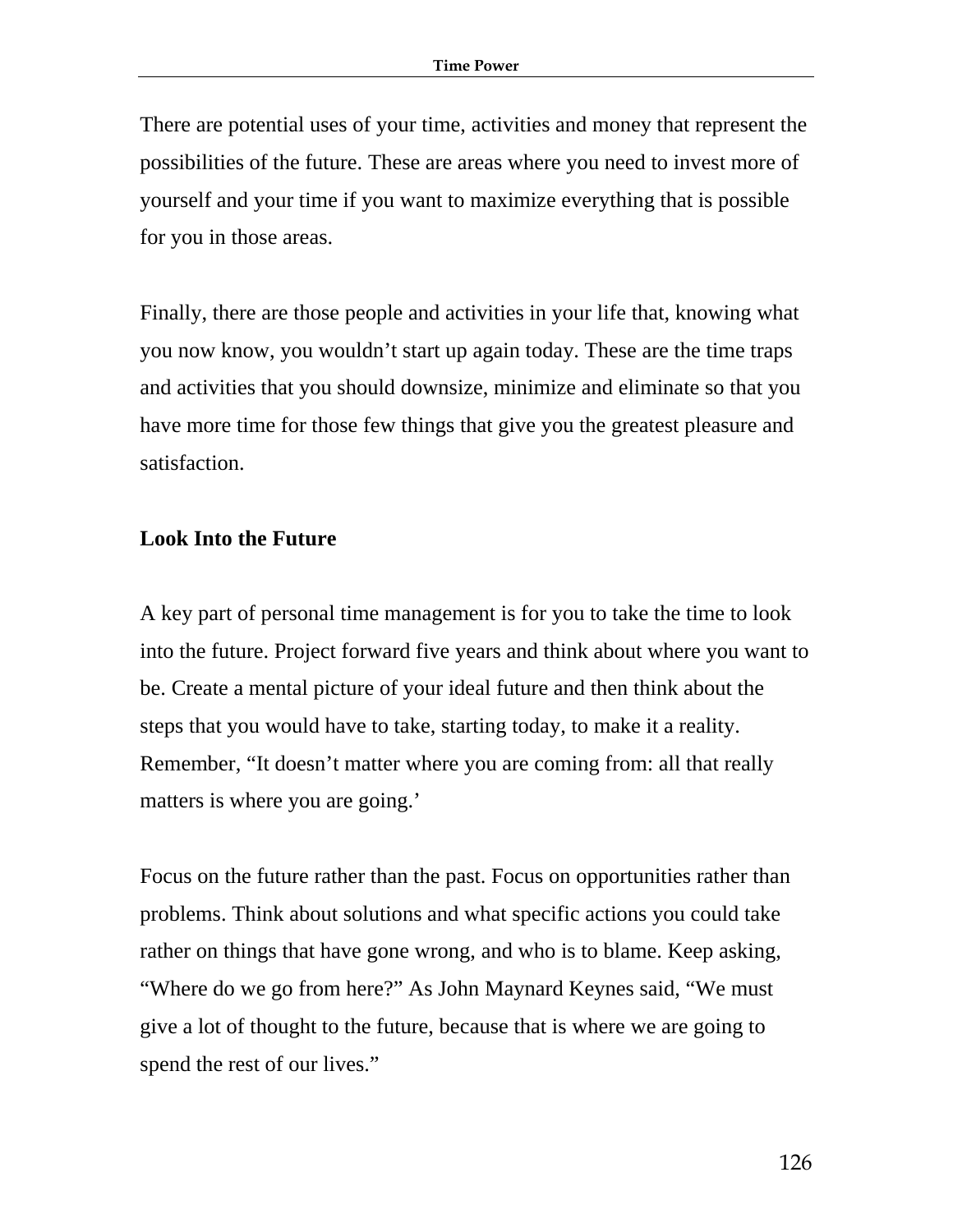In many companies, fully 80% of the time of senior people is spent on the problems of yesterday rather than on the opportunities of tomorrow. Keep thinking of ways that you can change the things that you are doing today to assure that your future is consistent with what you desire.

#### **Project Forward Five Years**

Gary Hamel and C. K. Prahaled, the strategic planners who wrote the book *Competing for the Future,* encourage decision makers to project forward several years when they do strategic planning. They encourage them to imagine that their company is the top company in the industry some years in the future. They then identify the products, services, markets and especially skills, talents and abilities that they will need to be industry leaders five years from now. Finally, they encourage business leaders to begin immediately to develop the core competencies they will need to be market leaders in the future. You should do the same.

#### **Focus On the First 20%**

In setting priorities, remember that the first 20% of any task usually accounts for 80% of the value of that task. The first 20% of time that you spend planning and organizing the resources necessary to achieve the task usually account for 80% of your success once you begin working on the task. In setting priorities, always focus on the first 20% of the task. Get on with it and get it done. The next 80% will tend to flow smoothly once the first 20% is complete.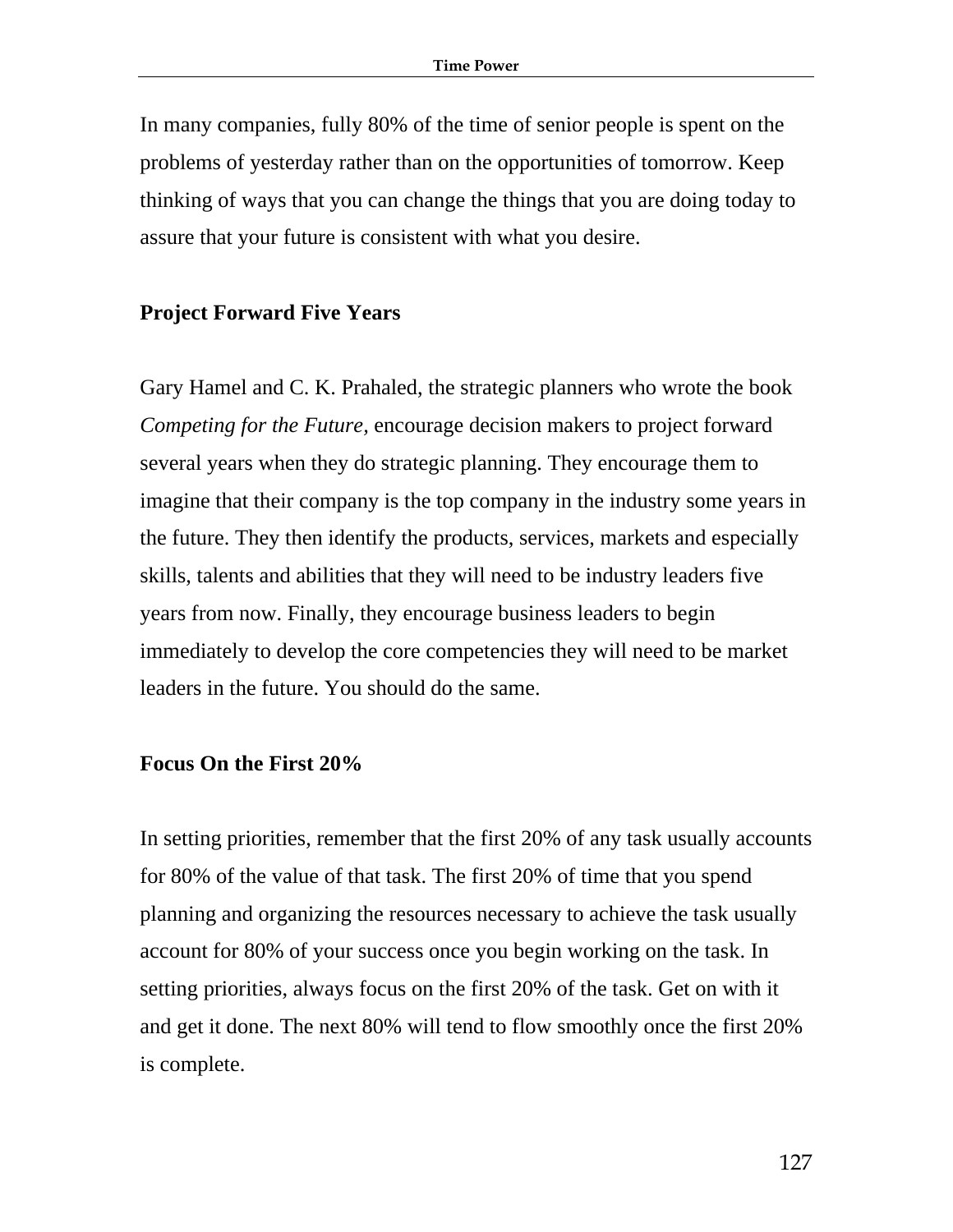If you are in sales, getting the initial appointment, getting face to face with the decision maker, is the first 20% of the transaction. But it accounts for 80% of the value in the sales process. The presentation, the closing of the sale, the follow-up, the delivery of the product or service, and so on, is the second 80% that only accounts for 20% of the value.

#### **Forget About the Small Things**

In setting priorities, never give in to the temptation to clear up small things first. Don't start at the bottom of your list and work up to the important tasks at the top. Don't allow yourself to get bogged down in low priority activities. Don't major in minors. As Goethe said, "The things that matter most must never be at the mercy of the things that matter least."

The natural tendency of human nature is to follow the Law of Least Resistance. In time management and personal work, this means that we have a natural tendency to start on small tasks, thinking that as soon as we get warmed up, we will launch into our big tasks and we will be more productive.

Here is what we have found. When you start in on little tasks, they begin to multiple, like rabbits in the springtime. When you begin clearing up your small tasks, you seem to attract more and more small tasks to work on. The longer and harder you work, the more small tasks seem to arise. By the end of the day, you will be exhausted, and you will not have accomplished anything of value. Start with your most important work first.

128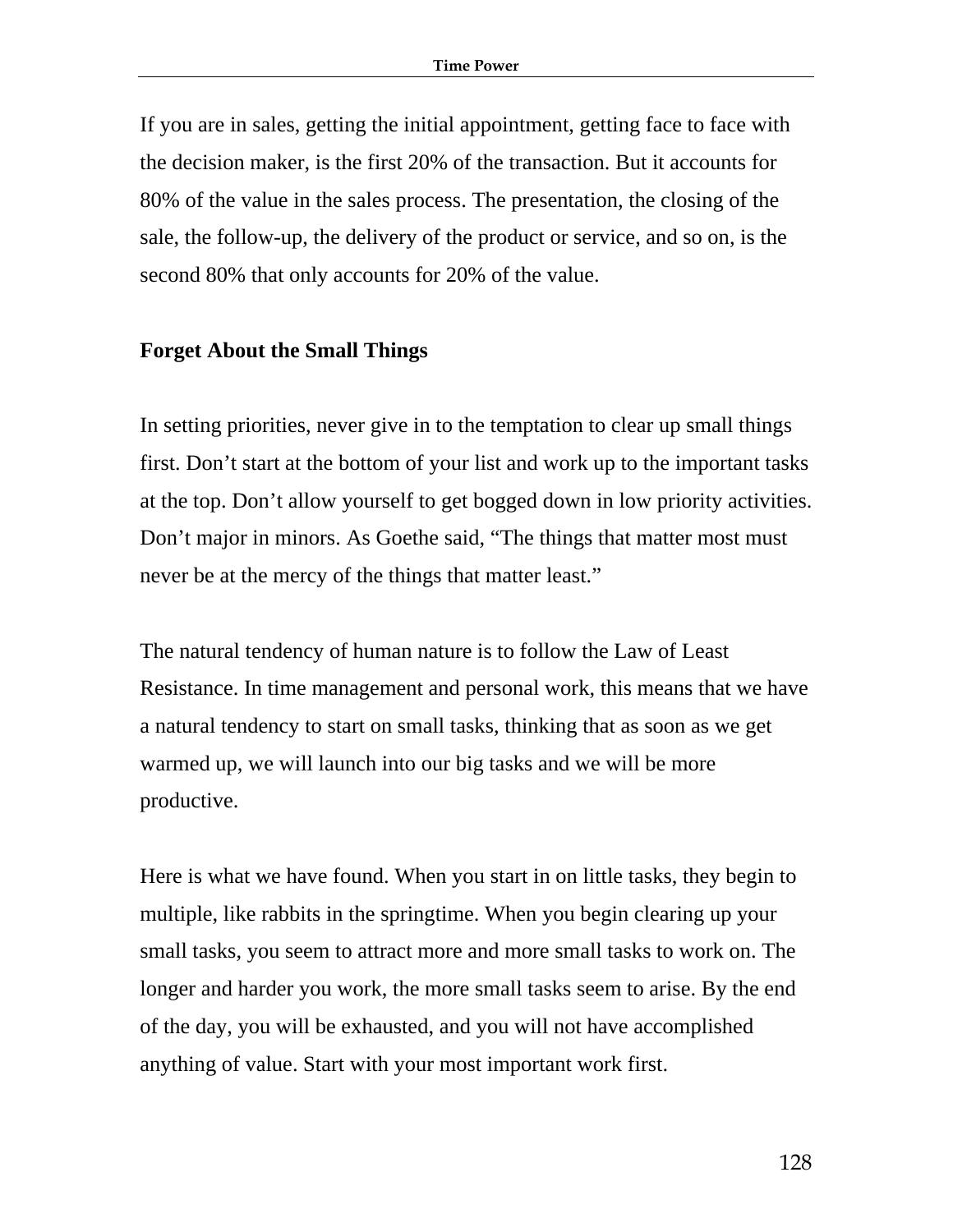### **Five Key Questions for Setting Priorities**

There are five key questions that you can ask yourself regularly to assure that you are working on your top priorities, and getting the very most done that is possible for you.

**Question one**: *"Why am I on the payroll?"* Ask yourself if what you are doing right now is the most important thing that you have been hired to do.

If your boss were sitting across from you watching you, what would you be doing differently from what you are doing at this moment? Here is an exercise. Make a list of everything you feel you have been hired to do and take it to your boss. Ask your boss to organize this work list by priority. Have him or her tell you what is most important and what is least important. From that moment onward, work single-mindedly on those tasks that your boss considers to be more important than anything else.

**Question two:** *"What are my highest value activities?"* Remember, there are only three things that you do that account for most of the value of your work. What are your activities that contribute the greatest value to your company? If you are not sure, ask the people around you. Everyone knows the most important things that other people should be doing.

**Question three:** *"What are my key result areas?"* What are the specific results that you have to get in order to do your job in an excellent fashion? Of all those key result areas, which are most important?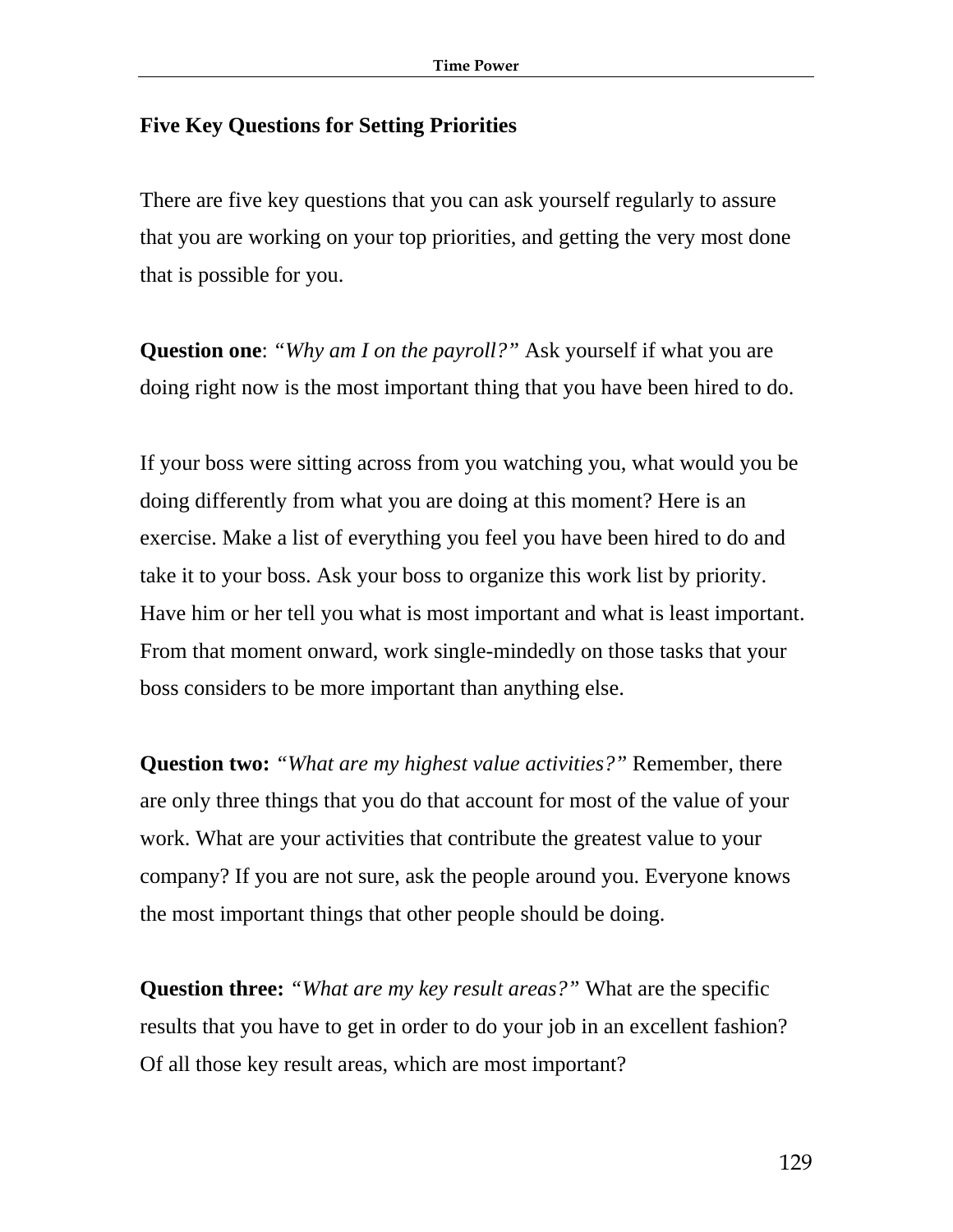**Question four:** *"What can I, and only I do that if done well will make a real difference?"* What is the one thing, hour by hour, that only you can do, that if you do it well will make a significant contribution to your business? This is something that no one else can do for you. If you don't do it, it won't be done. Doing this task, doing it well and doing it promptly, can have a major impact on your career.

**Question five:** *"What is the most valuable use of my time, right now?"* This is the key question in time management. Every time planning and management skill is oriented around helping you to determine the correct answer to this question at every moment of the day. What is the most valuable use of your time right now?

#### **The Law of Forced Efficiency**

This law says that, when you are under tremendous pressure to get results, you become more and more efficient at setting priorities and getting things done.

Here is an exercise for you. Imagine that your boss came to you with two first class tickets plus five days, all expenses paid, in a beautiful vacation resort. It is Monday morning at 9 o'clock. Your boss won these tickets at a raffle the night before but he cannot use them. He is willing to give them to you if you can get all your work for the week done by 5 o'clock this afternoon.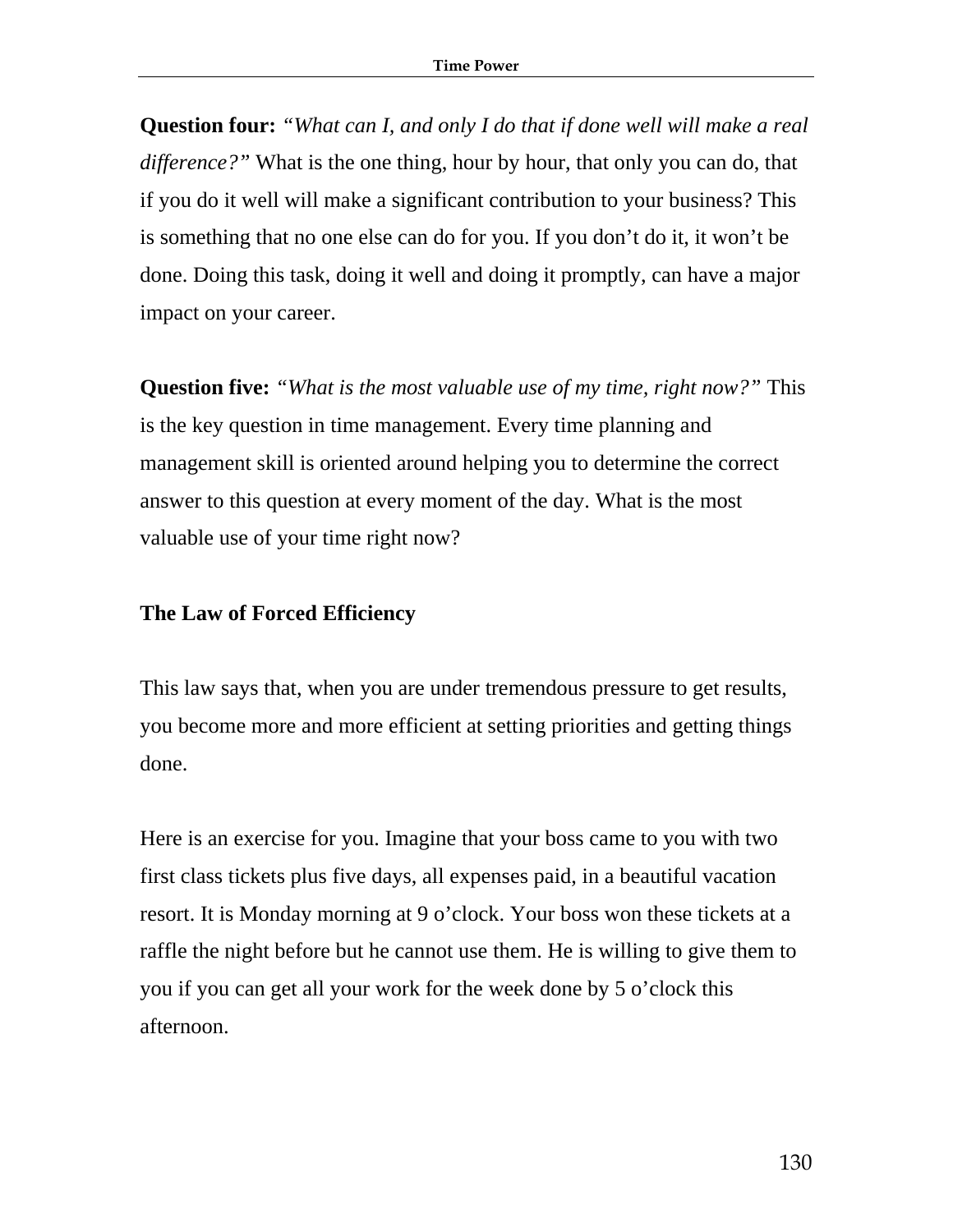If you received such an offer, and it was only valid if you could get your week's work done by the end of the day, how would that change your method of working? What would be the first thing that you would want to be sure to complete before you left? What would be the second task or activity? How much of your time would you spend drinking coffee and chatting with your coworkers under such a constraint? How would you do your work differently if you only had one day to complete five days worth of work?

We encourage our seminar participants to set priorities by asking, "If I had to leave town for a month, and I could only finish one task before I left town, what one task would be the most important for me to get done?"

Put the pressure of priorities on yourself. Ask yourself these questions on a regular basis. And whatever your answer set those key tasks as your highest priorities. Go to work on them immediately, and concentrate singlemindedly on those tasks until they are complete.

# **Aim for Maximum Payoff**

Your time is your life. When you are working on your highest priority tasks, you are using your life at the very highest level. Anything you do other than your top priorities are a relative waste of time. They contribute less to your life than other things that you could do.

The biggest pay off of all is that when you are working single-mindedly on your highest priority task, you experience an unending flow of energy,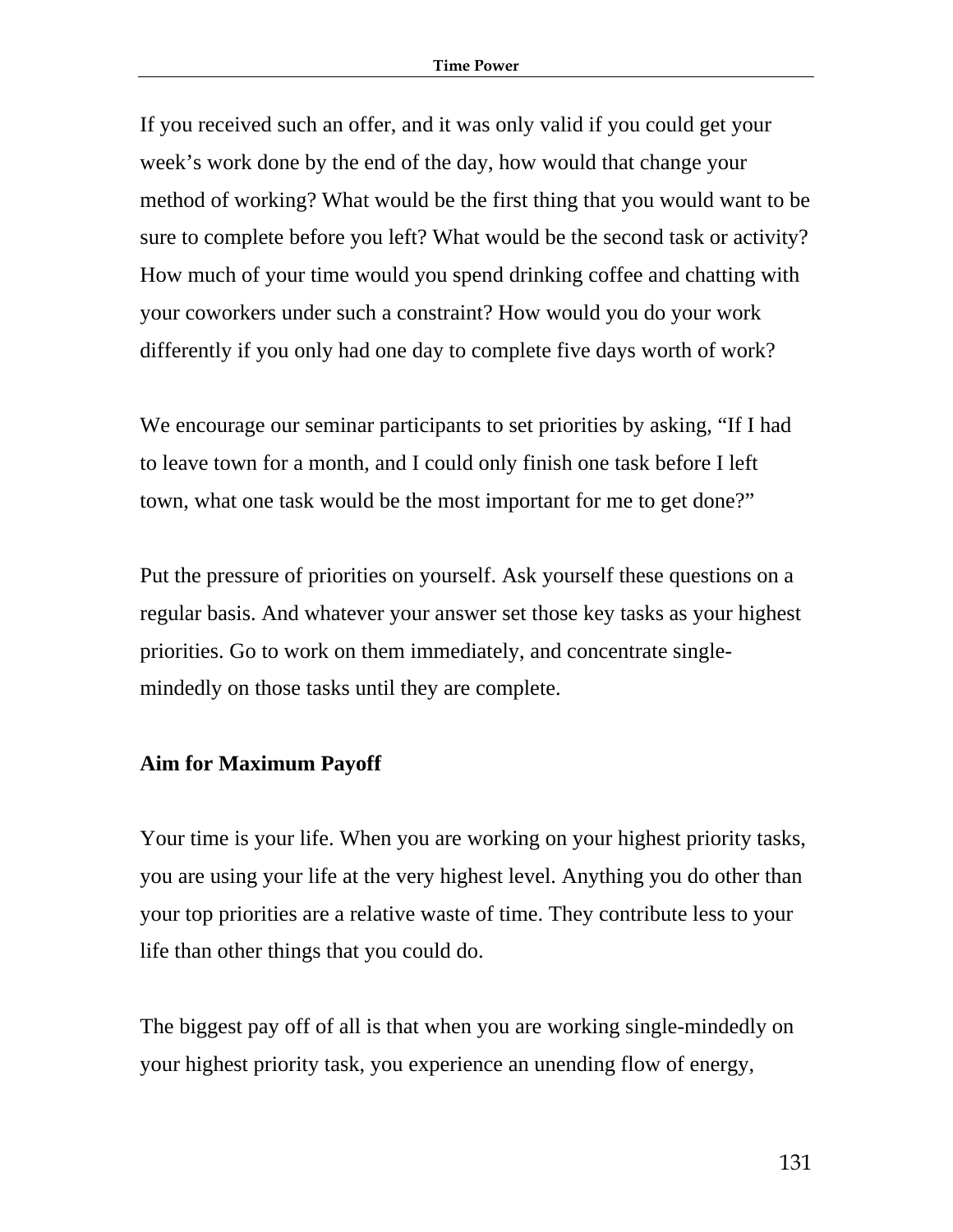enthusiasm and self-esteem. You feel more powerful and confident. You feel terrific about yourself and your life.

If you work on low priority tasks, no matter how many hours you put in, you get no sense of satisfaction or pleasure. You merely feel tired and stressed out at the end of the day. You feel harried and overwhelmed. You feel frustrated and unhappy.

# **Take Time to Think and Then Take Action**

Take time before you begin work to think through and establish your priorities, using the various ideas and techniques explained in this chapter. Select the most valuable use of your time and get started on that one task. Discipline yourself to stay with that task until it is complete. When you repeatedly concentrate on your top priorities, you will soon develop the habit of high performance. With this habit, you will get two or three times as much done every day as anyone else who works around you. And you will feel terrific about yourself.

*"Success is the sum of small efforts, repeated day in and day out, without ceasing."* (Robert Collier)

# **Action Exercises:**

1. Resolve today that you are going to become excellent at thinking through and working exclusively on your top priority tasks; never allow exceptions until this becomes a habit.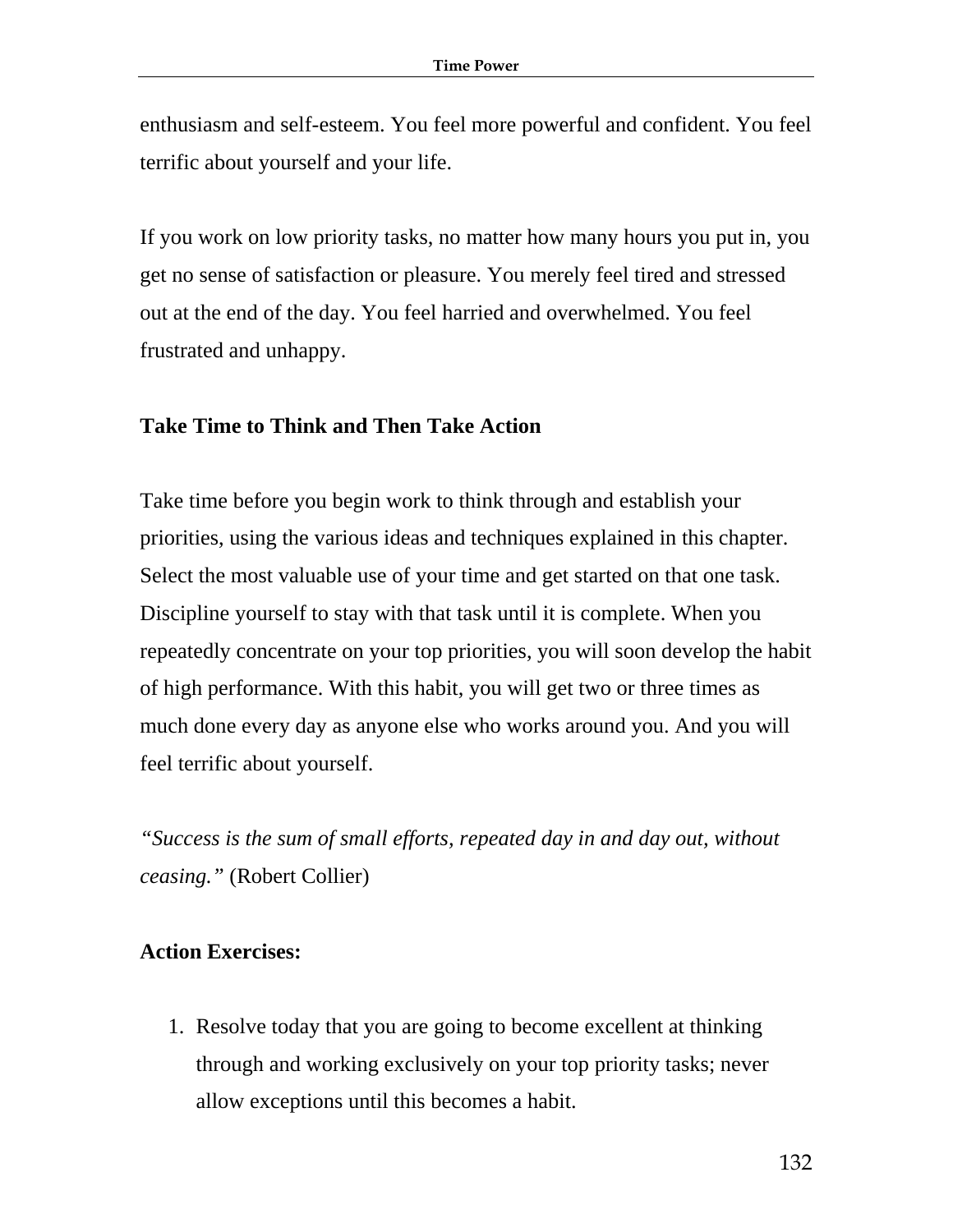- 2. Make a list of activities each day before you begin, and set careful priorities on your list. Divide the items by applying the ABCDE method to each one before starting. Always work on you're A-1 task.
- 3. Apply the 80/20 Rule to every part of your business and personal life; identify the top 20% of activities, customers, products, services and tasks that account for 80% of the value, and focus on them before anything else.
- 4. Identify your key constraints to business and personal success; what sets the speed at which you achieve a specific goal, and what could you do to remove the limiting factor, either in yourself or in the situation?
- 5. Think about the potential consequences of doing or not doing a particular task; separate the urgent from the important and spend more time doing those things that can have a major effect on your future.
- 6. Determine your personal areas of excellence, those jobs that you do easily and well, faster and better than others. These activities are where you can make the greatest contribution to your company.
- 7. Every hour of every day, ask yourself, "What is the most valuable use of my time, right now?" Whatever the answer, be sure that you are working on that task, the one that can make a greater difference than anything else.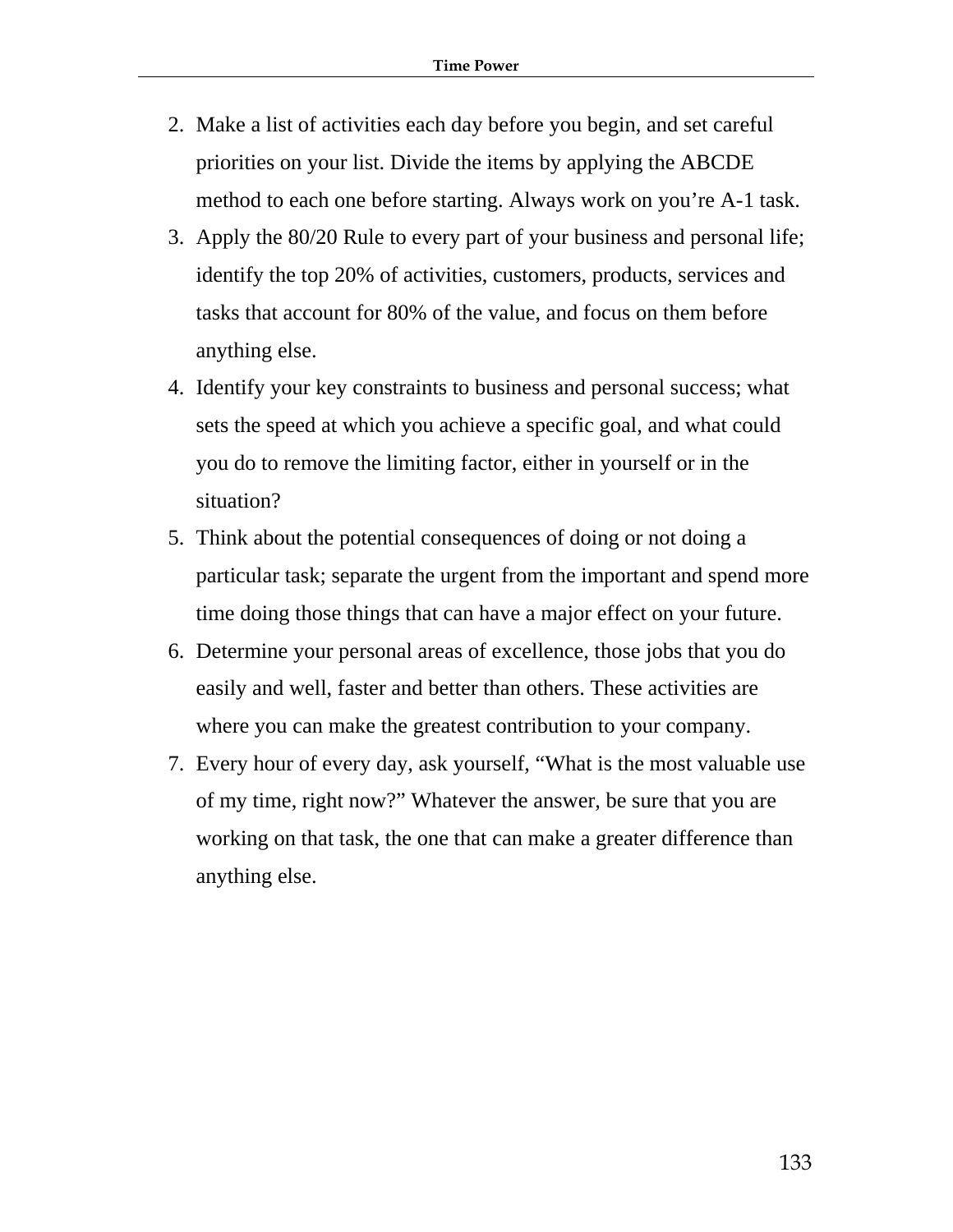## **Chapter Five**

### **Getting Things Done**

*"Man is not the creature of circumstances; circumstances are the creatures of men. We are free agents, and man is more powerful than matter."* (Benjamin Disraeli)

Good work habits go hand in hand with success in every area of endeavor. There is nothing that will bring you to the attention of your superiors faster than developing a reputation for being a good, dependable worker. How you work determines the quality and quantity of your rewards. How you work determines how much you earn, how effective you are, how much you are respected in your organization and how much real satisfaction you get out of your job.

Unfortunately, most people are poor workers. They are unorganized, unfocused and easily distracted. They work at about 50% of capacity. Sadly enough, they don't even seem to know how to work any differently. Even if they wanted to, like speaking a foreign language, they wouldn't know how to do it.

Much of the blame for poor work habits goes back to the school system, to the attitudes of teachers toward academic excellence, and the attitudes of parents toward homework. If people go through 10 or 12 or even 15 years of schooling and never have to learn how to settle down and produce good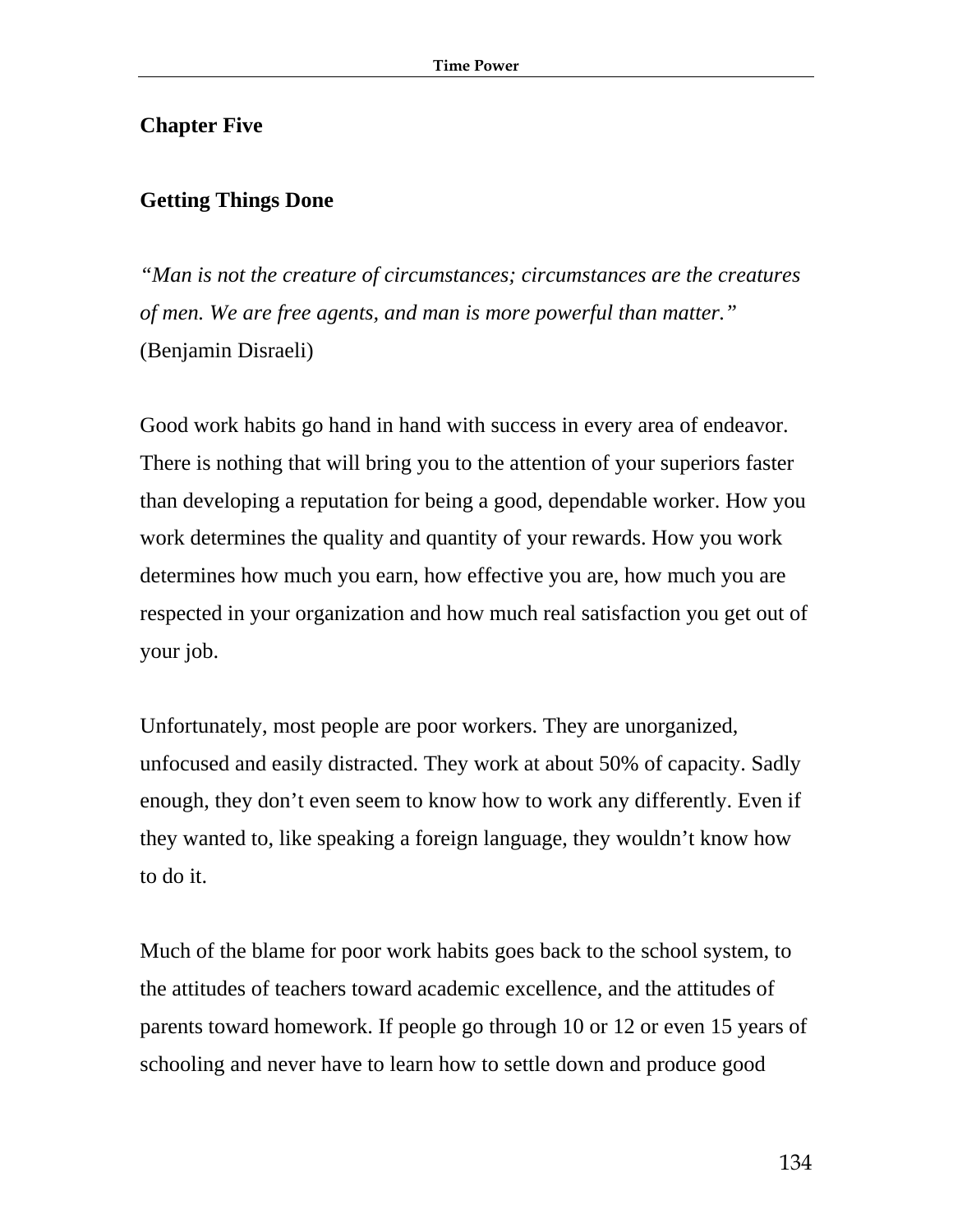quality work, it's not surprising they will have a hard time producing high quality work when they enter the workforce.

# **The Habits of Highly Productive People**

In this chapter, you will learn how to develop the habits of highly productive people. To begin with, the foundations of good work habits can be summarized in two words: *Focus* and *Concentration*.

Focus requires clarity concerning the desired results and the relative priority of each step that you need to take to achieve those results. When you think of focus, think of a photographer adjusting his or her lens to keep the key subject of the photo sharp in the center of the picture.

In order to be truly effective at work, you must be continually adjusting your lens to be sure that what you are working on is the most important thing you could be doing at the moment to achieve your most important goal. The worst waste of time is doing something very well that need not be done at all.

# **Concentrate Your Energies**

Concentration requires the ability to stay with a task until it is 100% complete. Concentration means that you work in a straight line from where you are to where you want to go without diversion or distraction. Concentration requires that you stay on task, without getting sidetracked into doing things of lesser importance.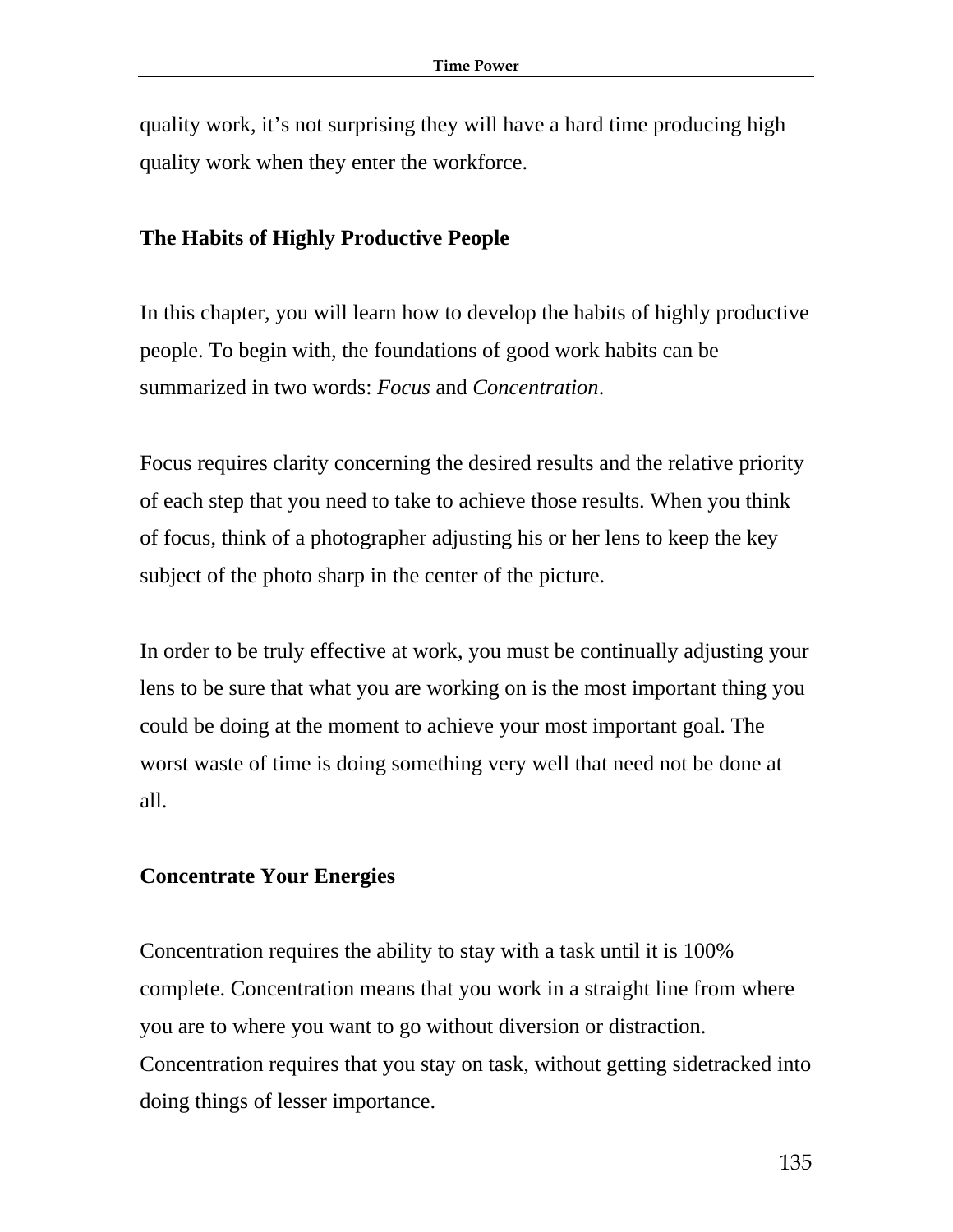There is a story of a traveler in ancient Greece who met an old man on the road and asked him how he could get to Mount Olympus. The old man, who turned out to be Socrates, replied by saying, "If you really want to get to Mount Olympus, just make sure that every step you take is headed in that direction."

If you want to accomplish your goals, you must be sure that everything you do is taking you in that direction. This decision alone will dramatically increase the quality and quantity of what you get done each day.

# **Four Steps to High Productivity**

There are four main steps to high productivity, and they cannot be repeated too often:

**First**, set clear goals and objectives in writing. Think through what you are trying to accomplish before you begin. Ask, "What am I trying to do? How am I trying to do it?" Whenever you experience frustration of any kind, go back and repeat these questions.

**Second**, develop a detailed plan of work and action for achieving your goal. Setting clear goals answers the question: "What am I trying to do" and making detailed plans of action answers the question: "How am I trying to do it?"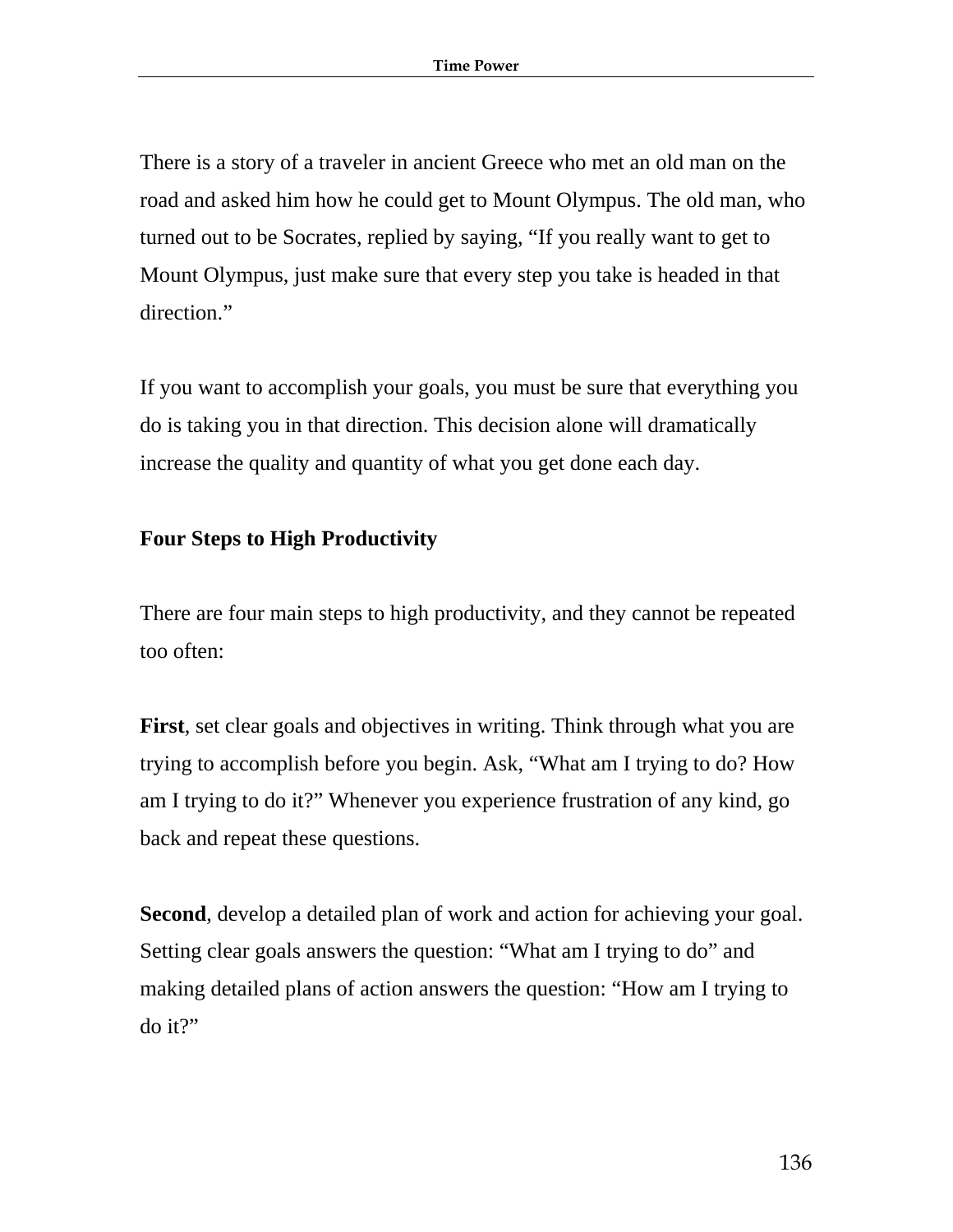**Third**, set clear priorities with each of your work tasks organized in a hierarchy of value and importance to the desired result.

Apply the 80/20 Rule over and over, day by day and hour by hour, before you embark on any task or activity. Discipline yourself to work on your highest priority before you do anything else.

**Fourth,** concentrate single-mindedly, without diversion or distraction, on the most important thing you can do to achieve the goal. This is the real key to getting things done.

# **The Benefits of Concentration**

There are several benefits from learning how to concentrate. First, important task completion is a source of energy, enthusiasm and self-esteem. On the other hand, incompletion of important tasks, or only partial completion, is not only a major source of stress but it *depletes* your enthusiasm and selfesteem.

When you complete an important task, you experience a surge of energy and well-being. But when you work on an unimportant task, even if you complete it in a timely fashion, you get no feeling of satisfaction or personal reward at all.

Disciplining yourself to concentrate on a job until it is finished gives you confidence, competence and feeling of mastery. It gives you an experience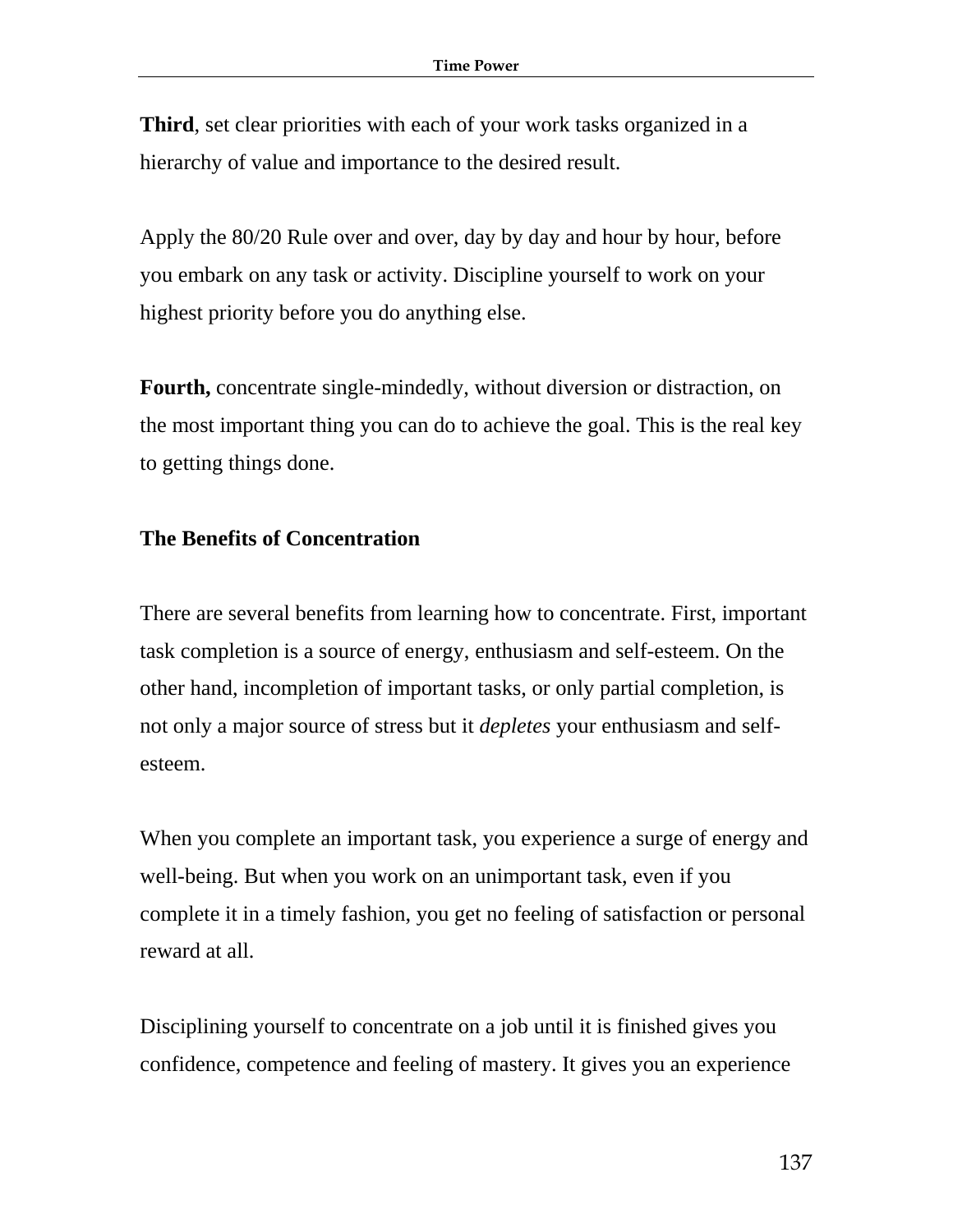of self-control, and makes you feel that you are in charge of your own destiny.

# **The Habit of Task Completion**

The habit of completing your tasks, finishing what you start, is an essential part of character building. You cannot imagine a fully mature, fully functioning person who is unable to finish what he or she begins. The development of this habit is the key to long-term success.

You can accelerate the process of becoming a highly productive person by *visualizing* yourself over and over as focused and channeled toward high achievement. *See yourself* as a highly productive, efficient person. Feed your subconscious mind with this picture until it is accepted as a command. Remember, the person you "see" is the person you will "be."

Your subconscious mind cannot tell the difference between a real experience and one that you vividly imagine. If you create an imaginary picture of yourself performing in an efficient and effective way, your subconscious mind reacts exactly as if that is what you were actually doing at the moment. Each time you replay this image of yourself performing at your best, your subconscious mind records it exactly as if it were happening again. It then adjusts your words, actions and behavior so that your actions on the outside are consistent with the picture you have created on the inside.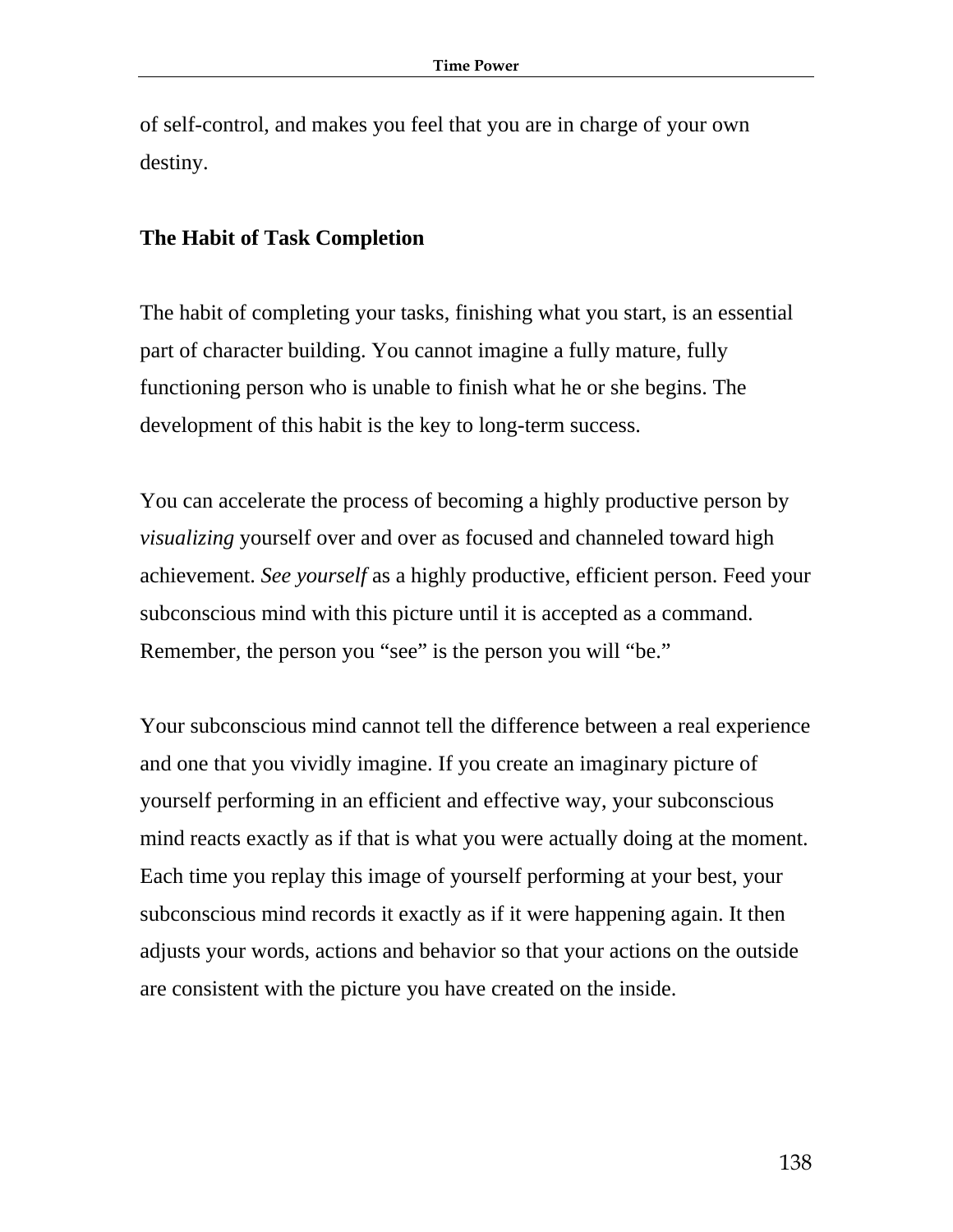Each time you remember a time when you were performing at your best with pleasure, your subconscious mind records it, just like a new photograph and imprints it into your self-concept. The more often you see yourself as the very best that you could possibly be, the more rapidly this becomes your automatic behavior. You program yourself for success by feeding your mind with positive pictures, either imaginary images that you create or repeat pictures of previous peak performance experiences.

#### **Combine Thoughts with Feelings**

The principle of *emotionalization* is very powerful when you use it in conjunction with visualization. There is a formula that says, "Thought times emotion equals result  $(T \times E = R)$ ." What this means is that, if you create a clear mental picture of yourself working efficiently and well, and you combine that with the emotion of enthusiasm and enjoyment, this picture is more rapidly accepted as a command by your subconscious mind, and the faster it becomes your current behavior.

A powerful method for reprogramming your subconscious mind with the thoughts, feelings and behaviors of highly productive people is for you to "act as if" you were already the efficient, effective person that you desire to be.

#### **Assume the Position**

It turns out that there is a physical position for almost every mental or emotional state. There is a body language for good work habits as well. For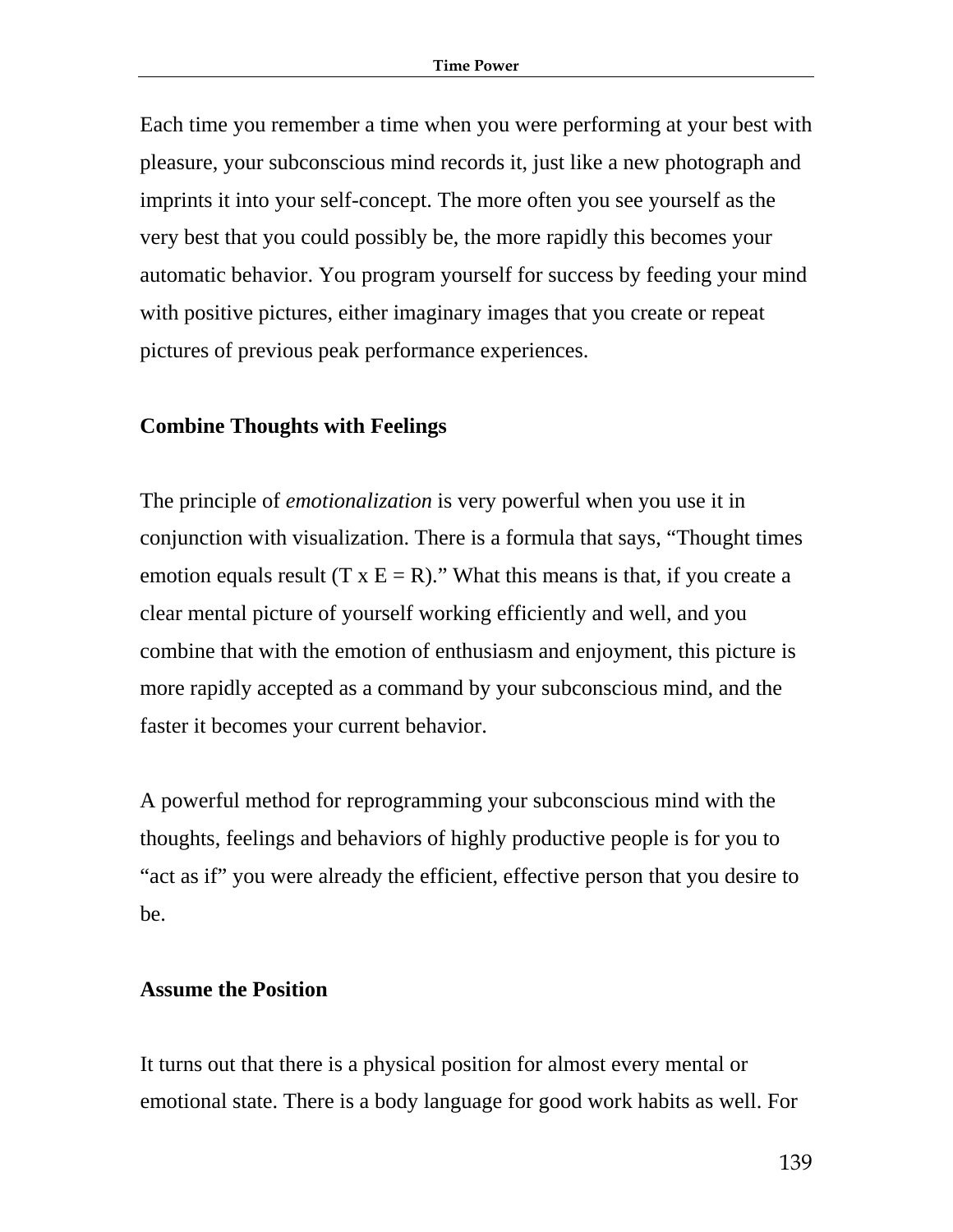example, if you work at a desk and you sit up straight, erect and lean forward, you actually trigger a feeling of being more productive. If you walk briskly, with your head up, your shoulders back and your chin held high, you tend to feel like a more confident and productive person.

The Law of Reversibility says that if you feel a particular way, on the *inside*, you will act that way on the *outside*. It also says that, if you act as if you already felt the way you desire, the actions, which are under your direct control, will create the feelings, which are not.

If you want to be confident, act confidently. If you want to be courageous, act courageously, if you want to be efficient, behave as if you already were an efficient person. Your actions generate your feelings and beliefs, just as your feelings and beliefs determine your actions.

# **Sit Up Straight**

On the other hand, if you slouch in a chair or walk slowly with your head down, you will feel lethargic and unproductive. If you put your feet up or lean back and relax, your energy levels will drop and you will lose your enthusiasm for any kind of productive work.

Throughout the workday, you should stop regularly and observe how you are sitting and doing your work. Ask yourself, "Would a highly effective person sit and look like this?" If the answer is no, then change your posture and your position so that it is more consistent with the way you think a highly productive person would sit and work.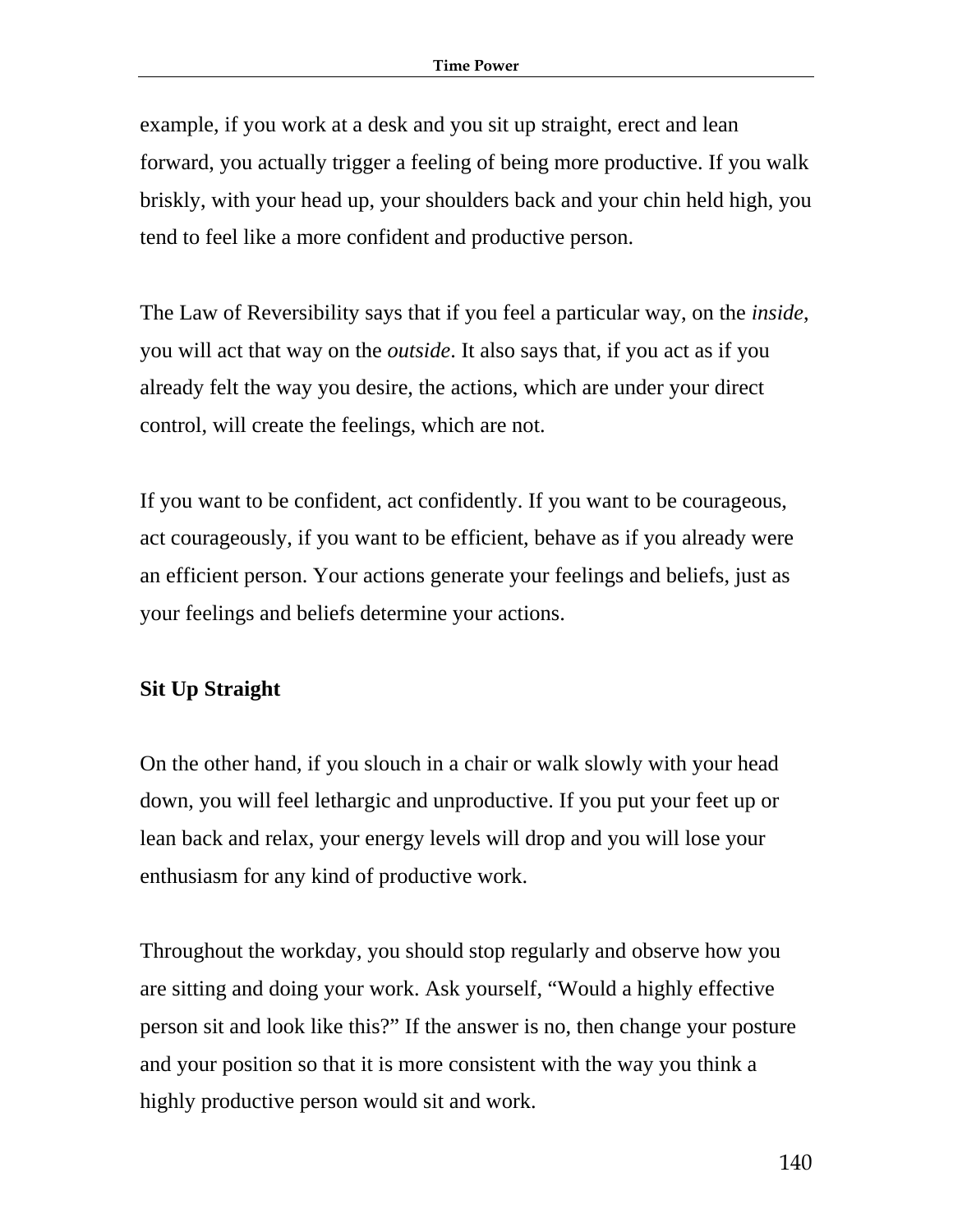### **Perform Like a Genius**

Some years ago, the *Readers Digest* reported on a study of geniuses. The story examined the life and habits of many geniuses over the ages in an attempt to determine what characteristics geniuses had in common. They finally concluded that all geniuses seemed to behave the same in three ways. Fortunately, an ordinary person with average intelligence can develop these three qualities or behaviors, and dramatically increase their mental productivity as a result.

The first quality they found was that all geniuses seemed to take a *systematic* and orderly approach to problem solving. Whenever something went wrong, they would stop and analyze it carefully, step by step, before jumping to a conclusion or taking action to resolve it. As a result, when they finally did make a decision, it was better than those of ordinary people who simply reacted to a problem rather than thinking it through.

## **Maintain a Sense of Wonder**

The second quality that the geniuses in the study seemed to have in common was a sense of wonder, the ability to look at situations in a fresh, almost childlike way.

Geniuses keep an open mind, and a flexible attitude toward all subjects. They allow their minds to "float freely" and examine all the possible ways of approaching a situation or solving a problem before they come to a conclusion. They continually ask, "What *else* might be the solution?"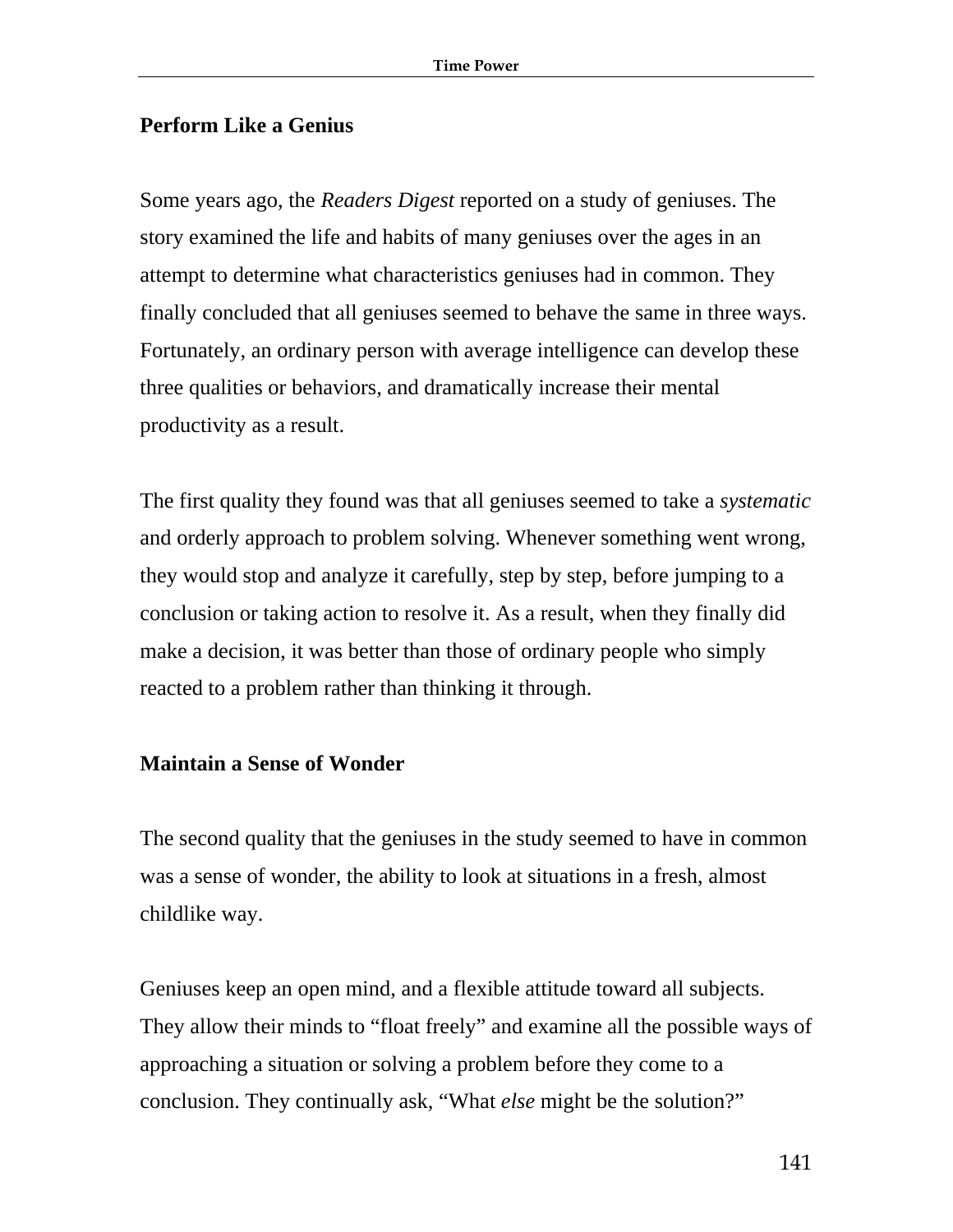The third quality of geniuses is that they seem to have the ability to concentrate with greater depth and intensity than the average person. Thomas Carlisle once said, *"Genius is simply an infinite capacity for taking pains."* Almost anyone who can discipline himself or herself to concentrate single mindedly on a single subject until he or she completes that task or masters that subject, will begin to perform vastly better in that area.

This ability to concentrate single-mindedly applies to sales, management, parenting, negotiating or anything else. All great achievements are the results of long periods of single-minded concentration, focused on a single task or objective, until the job is complete.

# **Six Steps to Better Concentration**

There are six ways to develop the qualities of concentration common to exceptional men and women. These are all business skills that can be learned by anyone who is determined enough to practice them repeatedly until they become habits.

**First**, before you start work, clear your workspace of everything except exactly what you need to complete your highest priority task. Simplicity and order tend to be more conducive to highly productive work, for average people as well as for geniuses.

**Second**, plan your days and organize your work so that you create blocks or chunks of time to work on completing major tasks.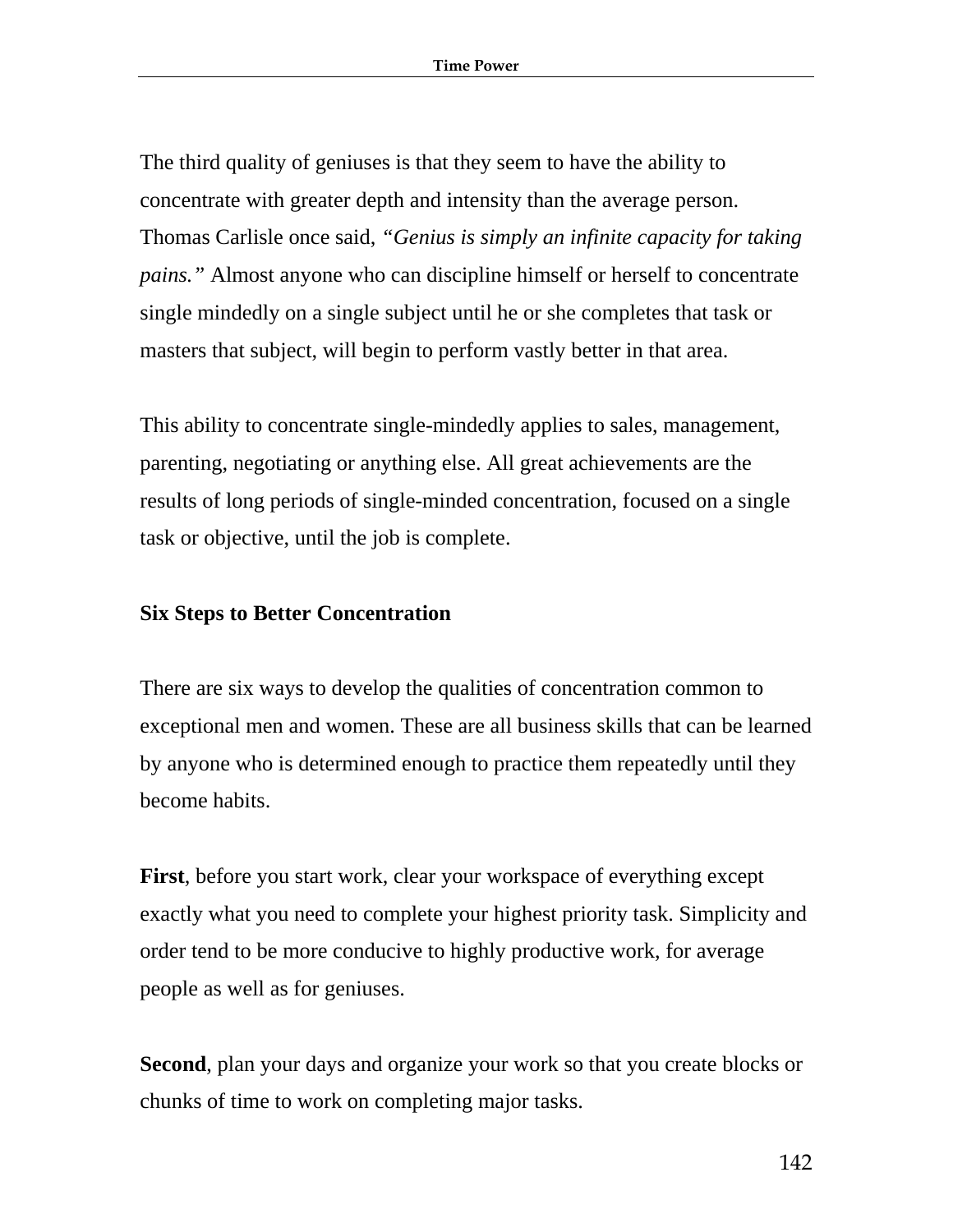Use your ingenuity to find ways to take time from other activities and consolidate this time into blocks of a minimum of 60 to 90 minutes each. Because of the time it takes you to settle into a task, it is usually not possible for most people to accomplish meaningful tasks in less than 60-90 minute periods. By meaningful tasks, I am referring to creative work such as reports and proposals, as well as meetings and discussions with and about people and projects. Almost all important tasks require unbroken periods of time where total concentration is possible.

You cannot rush important conversations, discussions or negotiations. You need blocks of time. To be able to concentrate your attention, you must become creative in finding these blocks of time. There are many ways to accomplish this.

# **Early to Bed, Early to Rise**

One very effective technique is to work at home in the morning for an extended period, before you go into work. You are usually fresher and more capable of concentrated effort first thing in the morning than at any other time during the day.

For example, you can go to bed early and get up at 5:00 am. Start work immediately and work without interruptions for three or four hours before going into the office. You will be amazed at how much you get done in these unbroken, uninterrupted chunks of time, early in the day, when you are rested and at your best.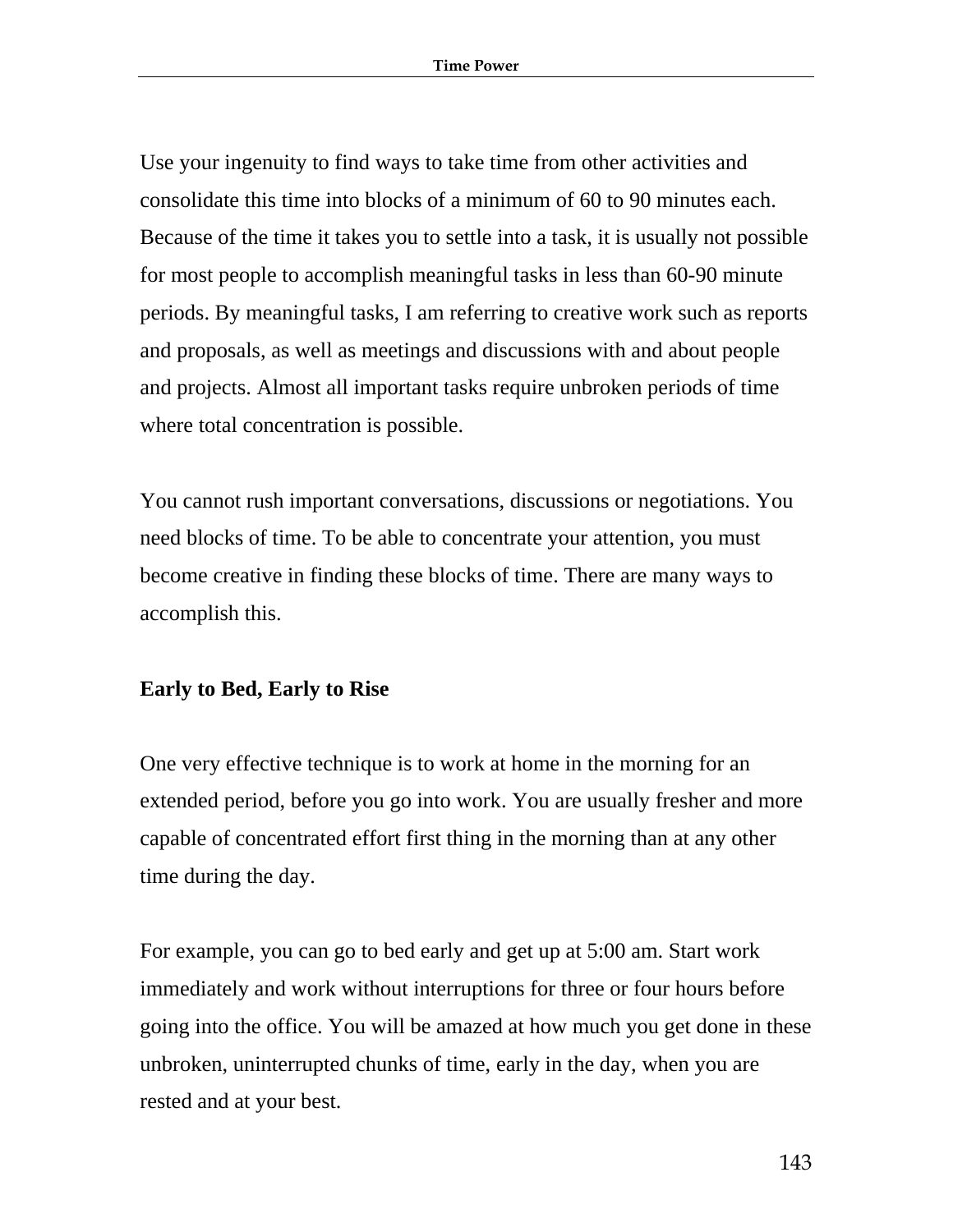It is amazing how many great men and women practice this way of working. Thomas Jefferson once wrote, "The sun has never caught me in my bed."

When you get up and get going early, you can get the equivalent of an entire day's work done before the normal working day even begins. If you work from 5:00 am to 8:00 am, and then go to work, you will soon be on top of all your major tasks. Everything else you get done during the day will be a bonus.

#### **Work without Interruptions**

Many companies in large cities will often rent an apartment near the office and furnish it with desks, chairs and office supplies so that executives can go there and work without interruption away from the telephone and drop-in visitors. This dramatically increases their productivity, especially when they are working on important tasks and projects that have to be done on a specific schedule, and completed by a certain deadline.

The very fact that you know that you will not be interrupted enables you to concentrate better and produce more. If you are working at home, you should disconnect your telephone so that no calls can get through to you. Working without interruption for long periods is an extraordinarily powerful way to increase your output and get more and better results.

#### **Start Earlier, Work Harder, Stay Later**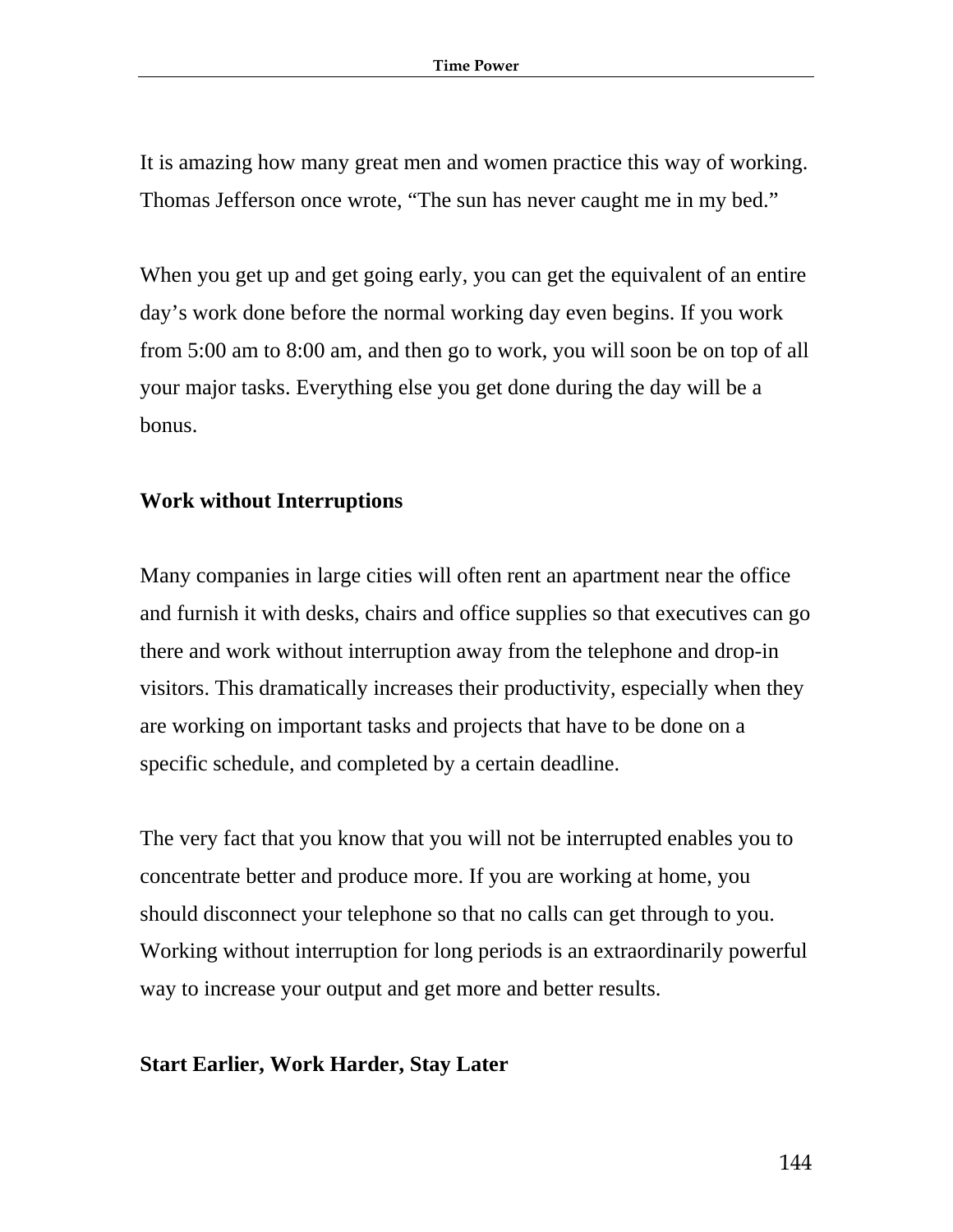There is another simple technique that you can use to double your productivity and to accelerate your results.

**First**, go into the office one hour earlier, before the workday begins. By leaving home early and getting into the office early, you will avoid most of the traffic. Since there is no one there to interrupt you, you can get started immediately. Often you can clear up an entire day's work in that one hour.

**Second**, develop the habit of working straight through your lunch hour when almost everyone else has left the office. There is no law that says that you have to go for lunch when everyone else goes. There is no law that says that you have to eat lunch from twelve to one each day. You can take your lunch hour before 12 o'clock or after 1 o'clock. In both cases, there will be no crowds or delays. You can eat quickly and be back at work with very little downtime. You can get in and out faster and you will get better service.

**Third**, stay in the office and work one extra hour after everyone goes home. This is one of the best ways for busy people to stay on top of their jobs. During that uninterrupted hour, which as you know, is worth three hours during the day, you can clear up all your responsibilities, write your reports, dictate your correspondence and plan the next day in detail. The key is to take those 60-90 minute chunks of time and work without interruption. Close the door, unplug the telephone, put your head down and work without stopping.

## **The Paradox of Work**

145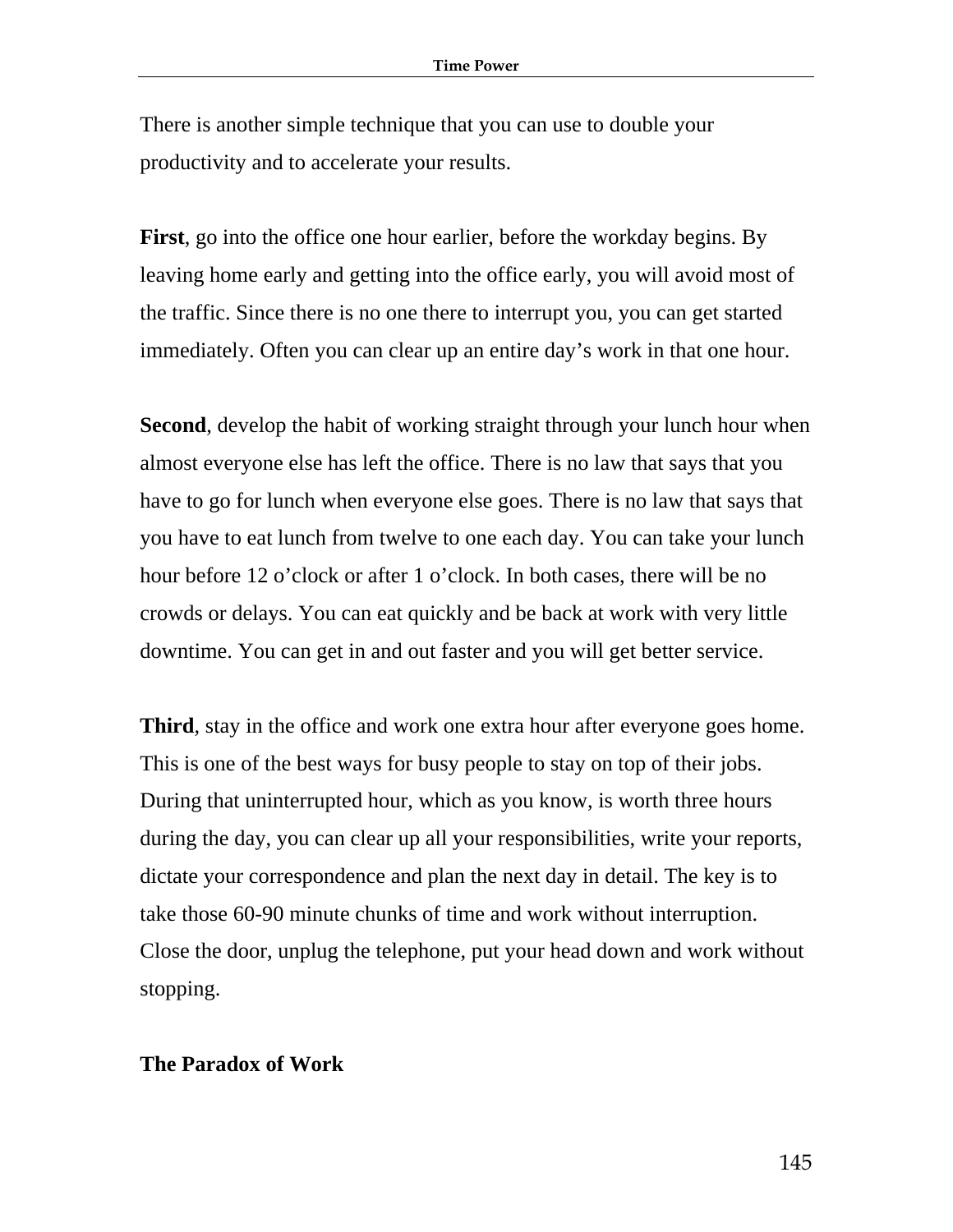The paradox is that "You can't get any work done at work." Fully 75% of time in any work environment is spent in conversation and discussions with other people. There are never-ending distractions, interruptions and telephone calls. As much as 50% of working time in any environment is taken up with idle chitchat among coworkers as they go back and forth throughout the day.

If you start one hour early, work through lunch, and stay one hour later, you will add three hours of productive time to your workday. You will, in effect, double your productivity, performance and output. Your results will skyrocket. You will get vastly more done than the other people who work at regular hours. You will be so far ahead of your coworkers that people will be amazed at how much you get done.

Hard, sustained, concentrated effort is essential to high productivity and the successful achievement of anything worthwhile. Every great accomplishment in human history is preceded by an extended period of concentrated effort, for a long, long time, sometimes for months, or even years. Your job is to create these chunks of time.

### **Minimize Idle Conversation**

One of the great time-wasters, or time-savers, depending upon how you handle them, is conversations and discussions with coworkers and staff. Since conversation and interaction are inevitable and unavoidable, the way you handle discussions can have a substantial impact on your overall productivity and results.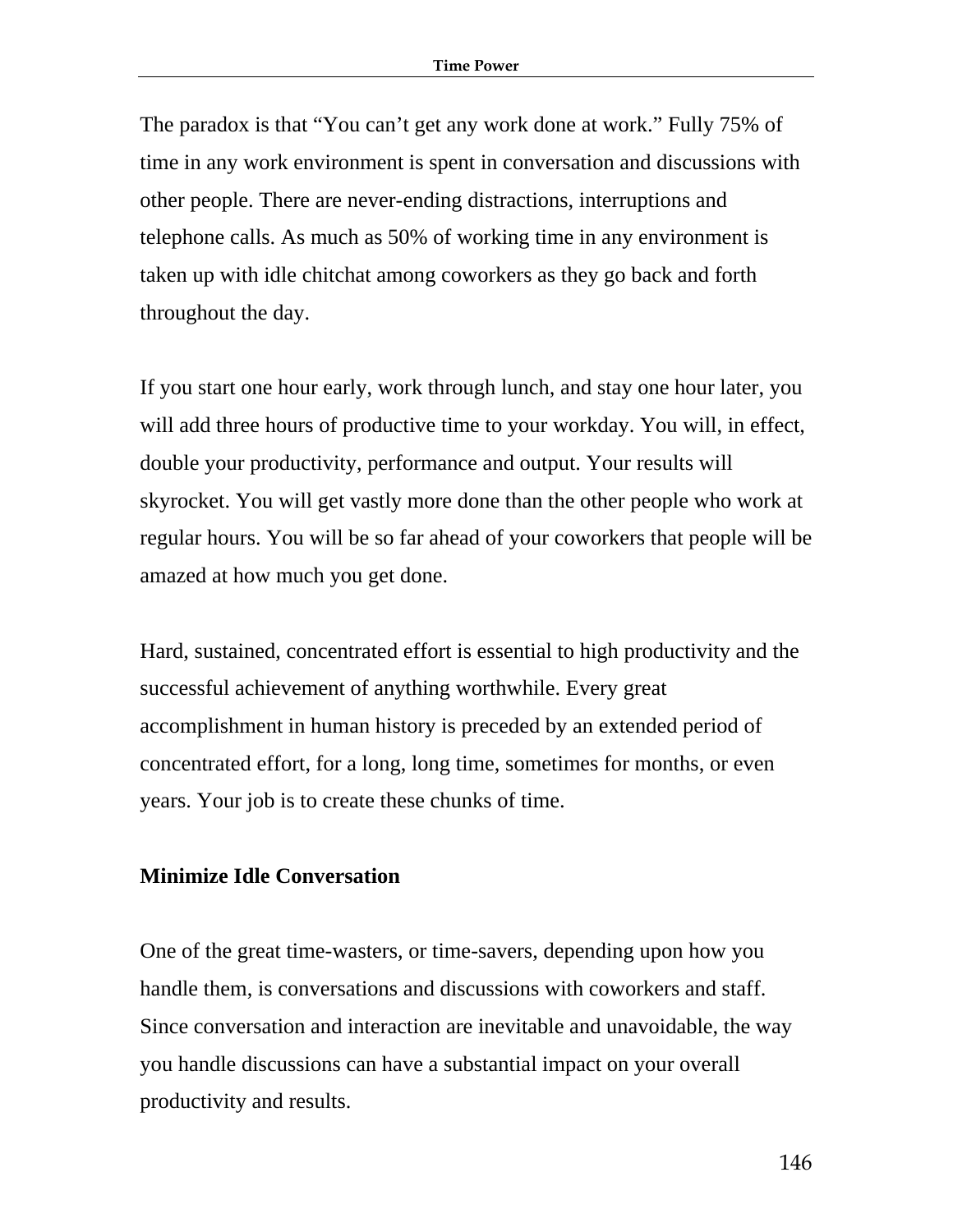When you have a meeting with someone, arrange your office and organize your time so that you concentrate single-mindedly on that person during the meeting. Do not allow the conversation to go off on tangents. Listen intently to the other person when they speak and resist the temptation to digress from the topic being discussed.

The very act of listening with intense concentration dramatically *reduces* the amount of time that it takes a person to communicate their full message. It is amazing how much time is wasted or lost because of continuous digression from the subject, or distractions, such as a ringing phone or people walking in. The more you can control these, the less time it will take you to have a high quality conversation that achieves the results you desire.

## **Develop a Compulsion to Closure**

There is something in the human brain that thrills to any completed task. One of the most important habits you develop is that of closure, or completion. Set specific deadlines for yourself and use them as a "forcing system' that enables you to concentrate single-mindedly on that task. Discipline yourself to do one thing at a time, and then to complete that one task before you begin something else.

Each time you satisfy your brain's needs for closure, it releases endorphins into your bloodstream. These endorphins give you a sense of happiness and well-being. They increase your energy and creativity. They improve your personality and make you feel good about yourself. Disciplining yourself to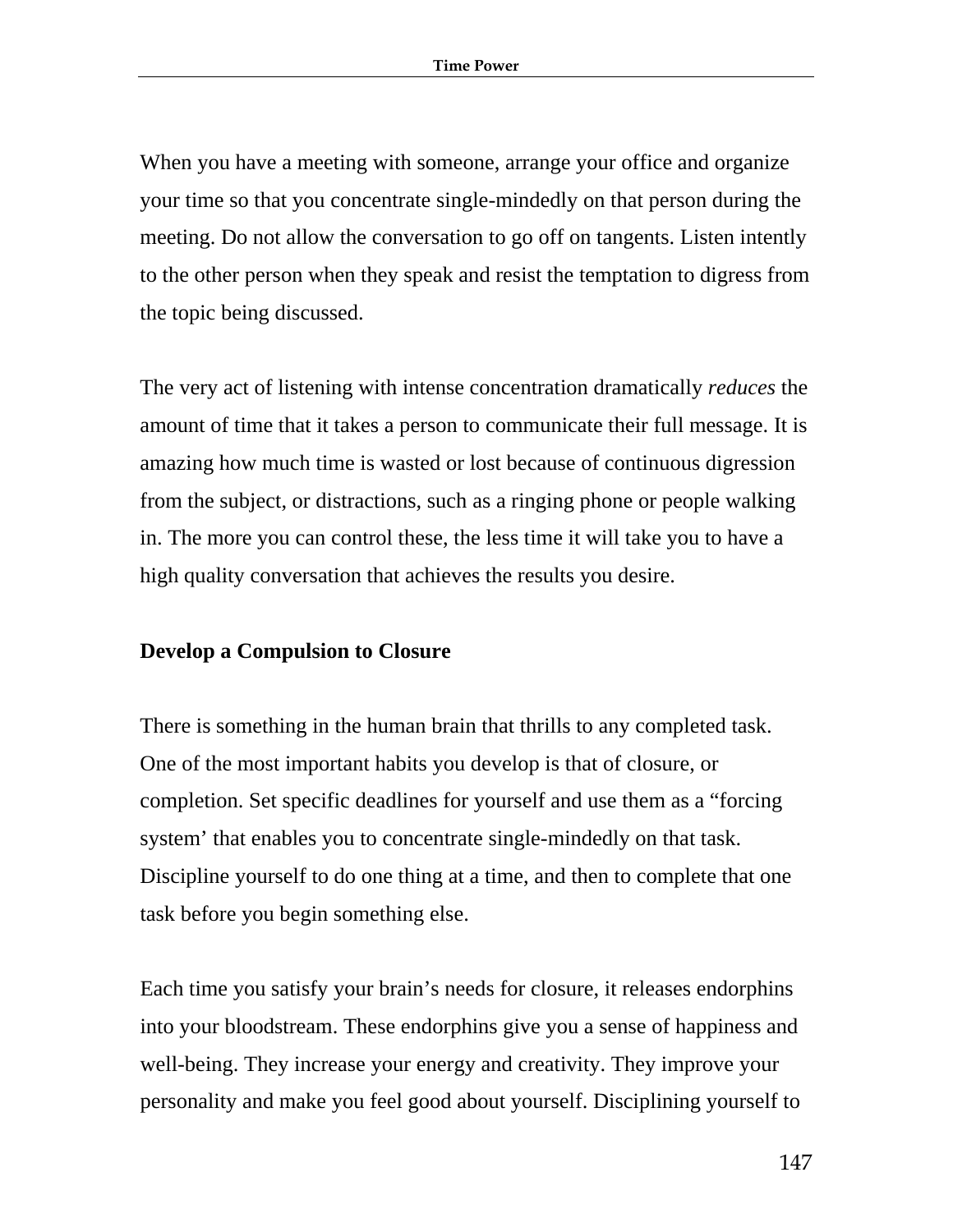complete important tasks improves the overall quality of your life, and dramatically increases your productivity.

## **Reward Yourself Regularly**

One of the ways that you can condition yourself for task completion is to set up a structure of rewards for each thing that you do. Just as they train animals by giving them a sugar cube or a biscuit when they perform a particular trick, you can condition yourself by giving yourself a little reward each time you complete part of a task. You can then give yourself a large reward for the completion of the total job.

Psychologists have found that 85% of your motivation to engage in a particular action is determined by the benefit that you anticipate enjoying as the result of taking that action. When you set up a reward system for yourself, you motivate yourself both consciously and subconsciously to continue working without distraction toward task completion.

### **Share the Rewards**

When you need the cooperation and understanding of members of your family, while you are working on a big task, or completing a major assignment, discuss and agree upon a reward for the entire family when the job is done. It can be something as simple as going to a movie or out for dinner. It can be a vacation or a trip to Disneyland. When everyone knows that there is a reward at the end of the road, the people around you will be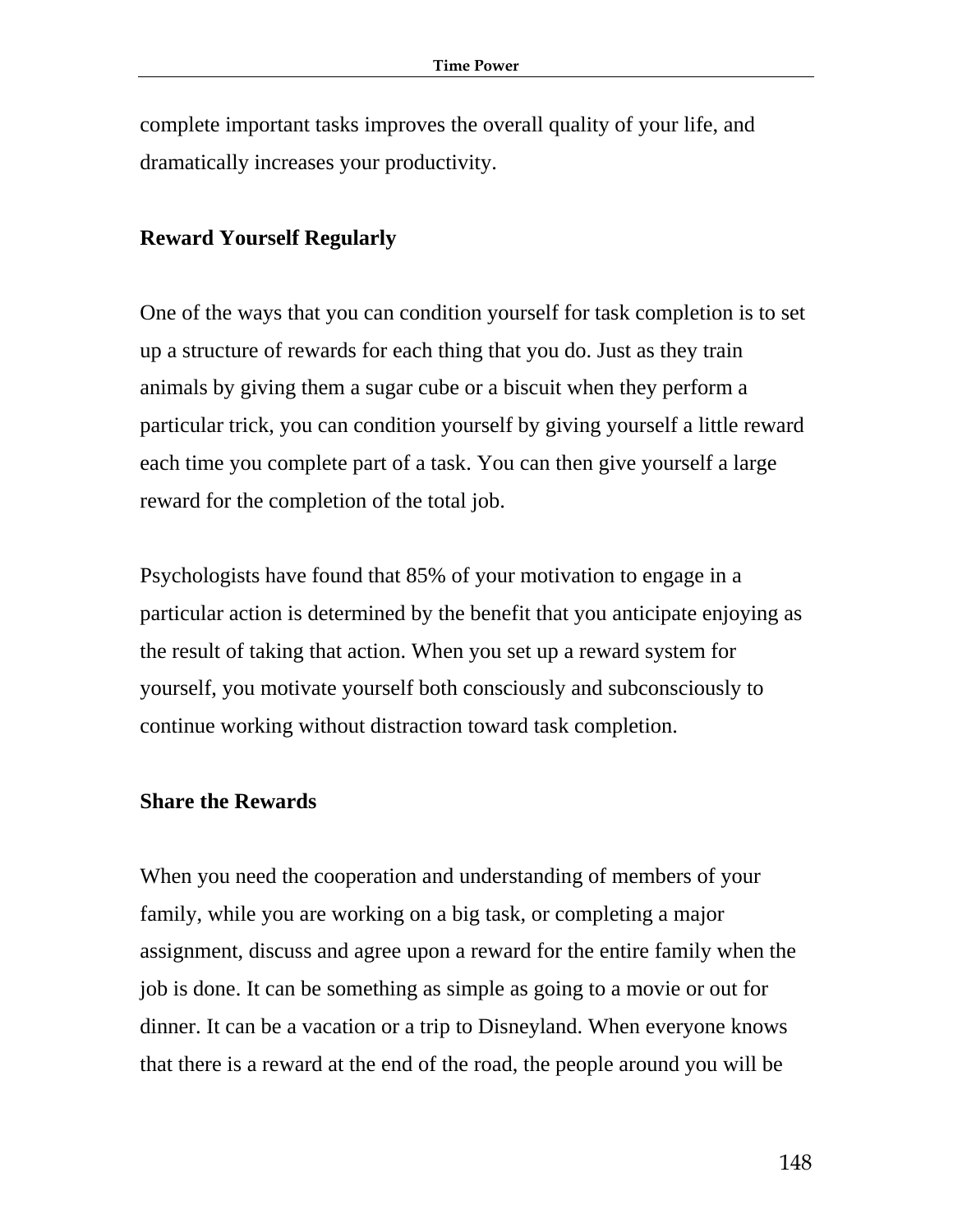more understanding and supportive, and they will even encourage you to keep working at the job until it is finished.

Many companies with sale forces use this system of family rewards with great success. They organize their sales contests and quotas in such a way that the top producers go to a resort in Hawaii or the Caribbean if they hit their targets. They send the brochures describing the resorts to the spouses of the salespeople at their homes. The spouse at home, wanting to go to the resort as well, will constantly encourage the salesperson to make the sales necessary to qualify for the trip.

Rewards are wonderful incentives to high performance. You should create as many of them for yourself as you can think of. Even if it is something as simple as going for a walk after finishing a report, the anticipation of the reward will drive you onward and help you to concentrate on the task.

### **Talk to Yourself Positively**

You can improve your ability to concentrate on any task by the use of *positive affirmations* to program your subconscious mind. Whatever commands you repeat to yourself are eventually accepted by your subconscious mind. Your subconscious mind then motivates and drives you to behave in a way consistent with that command.

When you talk to yourself in a positive way, combined with the emotions of enthusiasm and conviction, you find yourself *internally* driven toward higher productivity. You can develop a trigger phrase when your attention wanders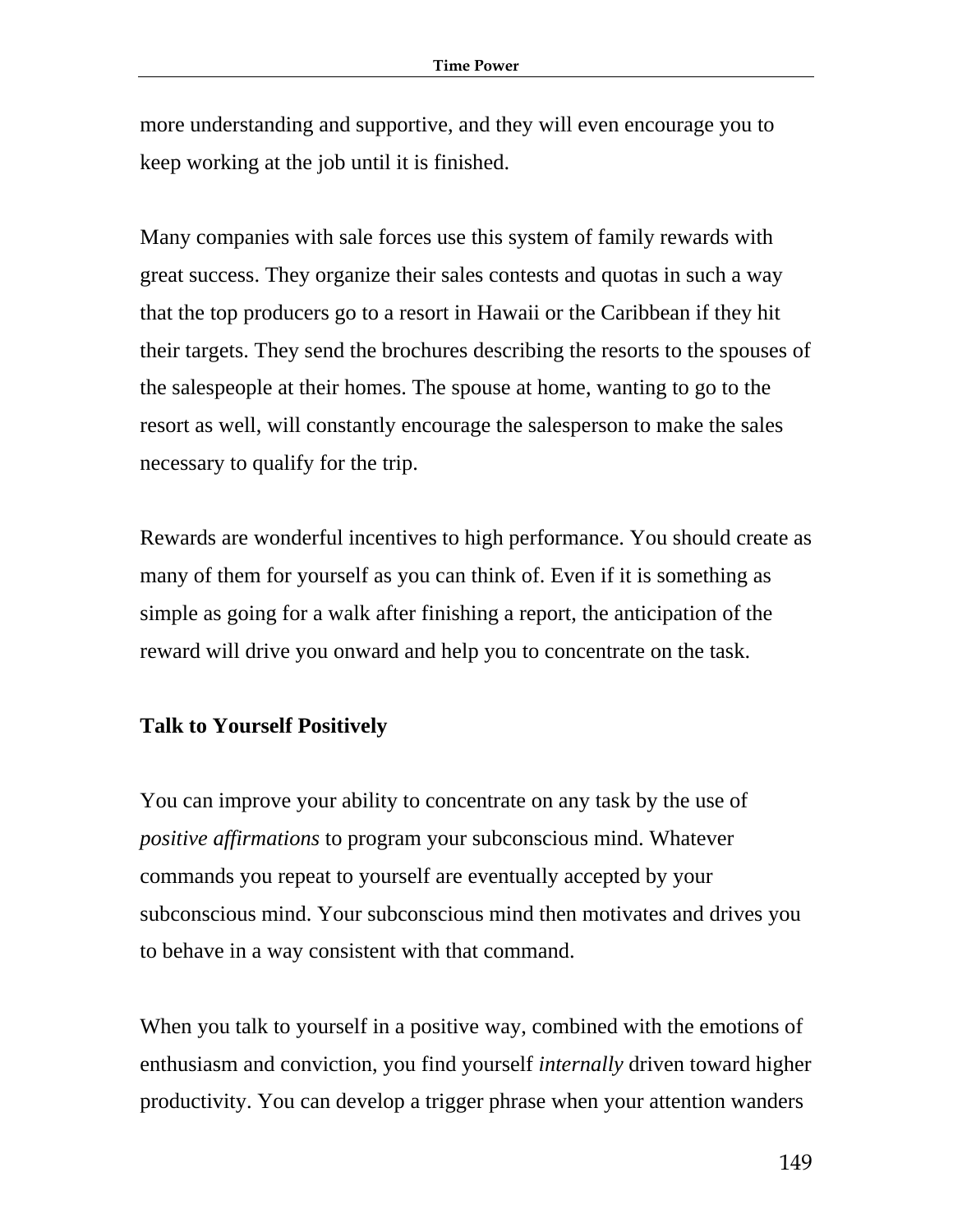and you feel yourself getting distracted from your work. Keep repeating, "Back to work! Back to work! Back to work!"

Whenever you find yourself getting distracted, or you feel like procrastinating, just sit down in front of your job and say to yourself, "Back to work!" This will jolt you into getting back on task, and keep you working on the job until it is done.

When someone else wants to talk to you or distract you from your work, you can break away by simply saying, "Well, I guess I have to get back to work!" Whenever you say that you have to get back to work, the other person will usually stop talking and leaves you alone.

Each time you repeat these words, you will be surprised at how easy it is for you to return to your work and start concentrating again.

# **Practice Single Handling**

One of the most powerful methods for getting things done is to practice what is called "single handling." Single handling requires that, once you start a task of any kind, you resolve to stay at that task until it is 100% complete.

If you pick up a letter, or begin a report or proposal, or initiate a sales call or conversation, discipline yourself to stay at it until it is finished. This simple technique can increase your productivity by as much as 50% the first day you start using it. It is one of the most powerful habits of time management you will ever learn.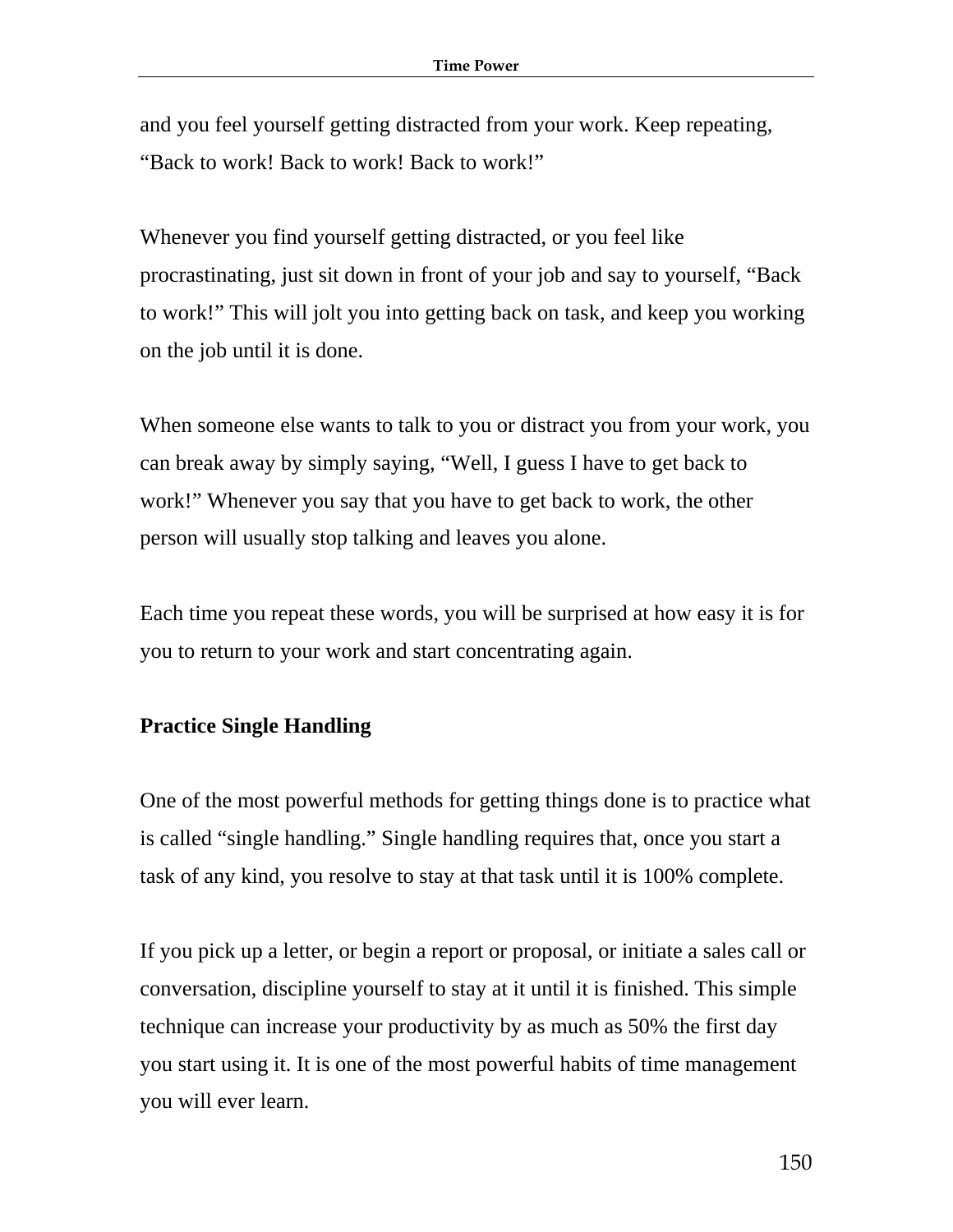## **Get Onto the Learning Curve**

Take advantage of what time and motion experts call the "learning curve." When you do a group of similar tasks together, the amount of time it takes you to do each subsequent task declines. If you have to do ten or twenty of the same task, like telephone calls or reports, you can decrease the amount of time necessary for the completion of each of these tasks by as much as 80% by using the learning curve. Every time you do one of these tasks, you get better at it and it takes you less time to do it even better next time.

The learning curve only works when you do similar tasks one after the other, repeatedly, until they are all done. This is why it is essential to bunch your tasks and do them all at once rather than sporadically through the day.

## **Personal Productivity Techniques**

There are a series of techniques you can practice to increase your productivity and performance, and improve the rate at which you get things done. These are methods used by the highest paid and most productive people in every field.

### **1. Concentrate Your Powers**

Use the principle of "concentration of power." This requires that you concentrate your talents and abilities where they will yield the highest pay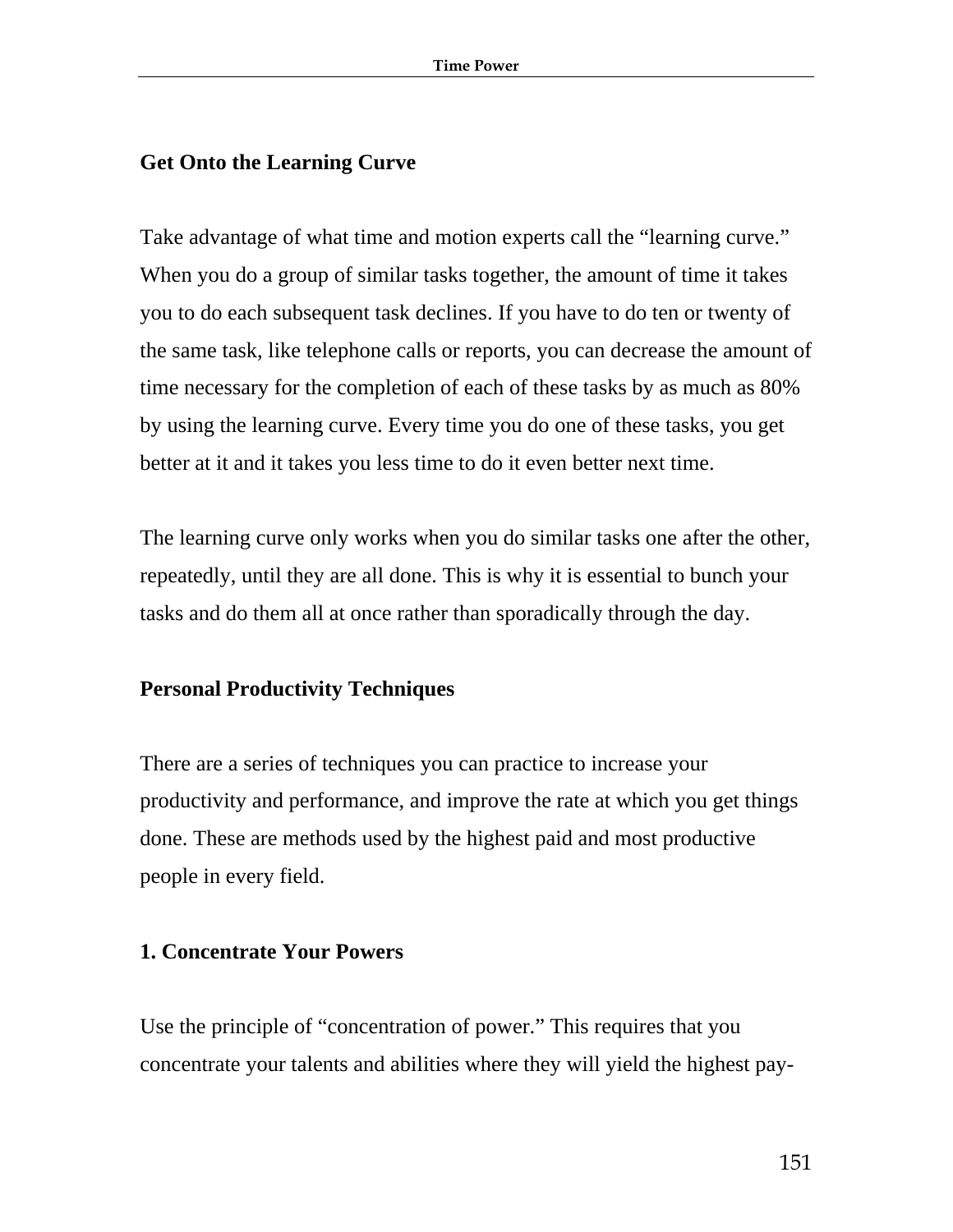off to you at the moment. It is the key to personal productivity and is essential to success in *personal strategic planning.* 

In corporate strategy sessions, we focus on the goal of increasing "Return on Equity (ROE)." The purpose of business strategy is to allocate the company's resources in such a way that they yield the highest possible financial return on the equity invested.

In setting personal strategy for yourself, your goal is to get the highest "return on energy (ROE)." Your job is to allocate your talents and abilities in such a way that you achieve the highest possible return on the mental, emotional and physical energies that you invest in your work. Your highest return on energy is almost always that task where you combine your unique talents and abilities with the specific needs of the situation. You then focus and concentrate single-mindedly on that one task, which is the key to high productivity.

Whenever you have a new job to do, ask yourself, "Does this job give me my highest return on energy invested?" Discipline yourself to apply your skills where you can achieve the greatest results and rewards for both yourself and your company.

### **2. Concentrate Where Superior Results Are Possible**

Resolve to concentrate on the few areas where superior performance will bring outstanding results. Usually less than 5% of what you do accounts for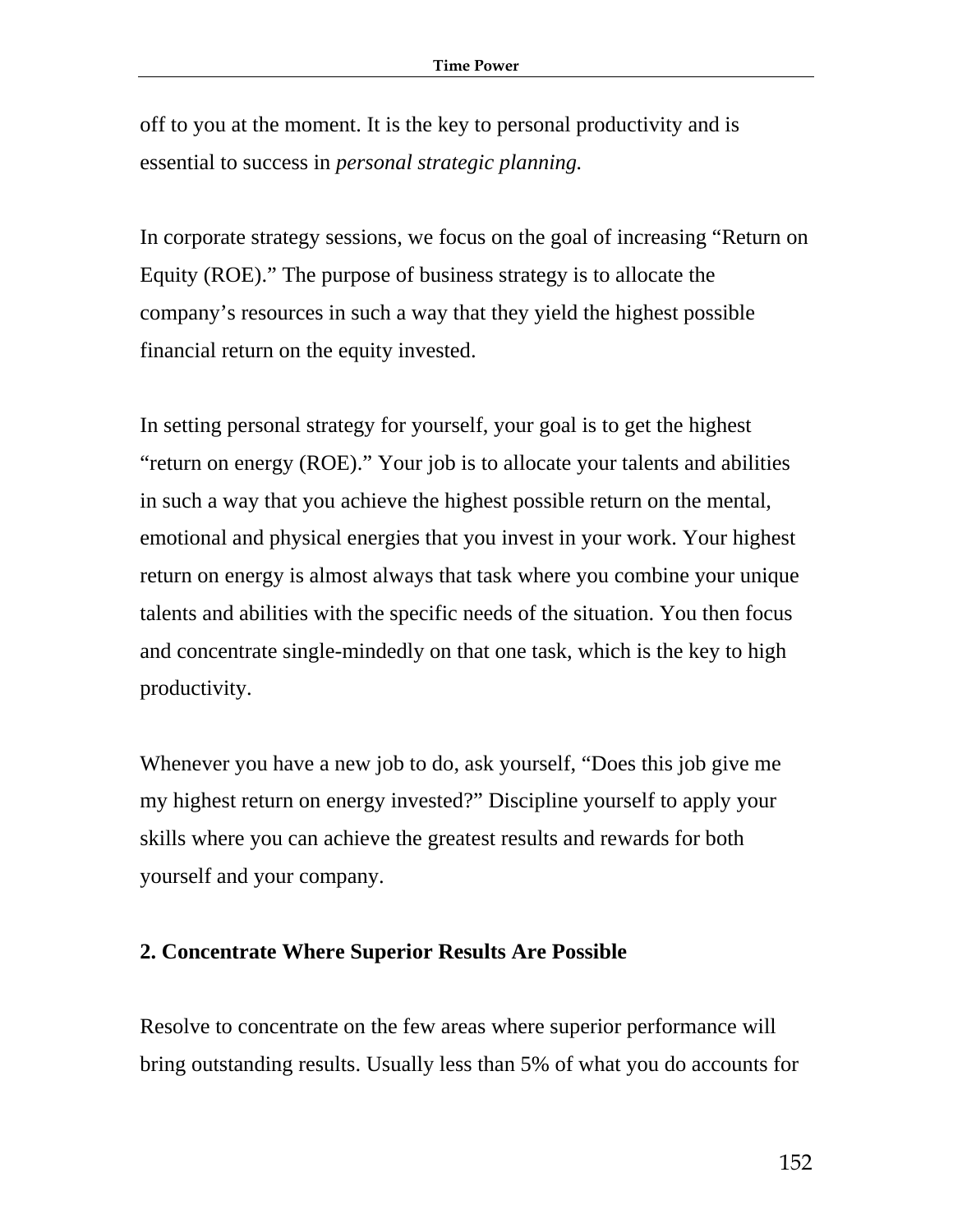most of your results. Continually ask yourself, "What can I and only I do, that if done well, will make a real difference?"

Discipline yourself not to work at those tasks that, no matter how well you do them, they cannot help you or advance you in your career. They do not give you as high a "return on energy" as something else.

# **3. Do Things You're Better At**

Do things that you are better at. When you do things at which you excel, you get more done, make fewer mistakes and achieve greater personal productivity. Not only that, you enjoy your work more when you are doing things that you do well. What are the few things that you do better than anyone else?

What is it that you do easily that seems to be difficult for others? Focus on your unique talents and concentrate on those few areas where you can achieve superior results. This is the key to peak performance.

## **4. Focus on Opportunities**

Concentrate your strengths and the strengths of others on your major opportunities. Focus on the opportunities of tomorrow rather than the problems of yesterday. Concentrate your best talents and energies, and those of your best people, on those few areas where major breakthroughs are possible.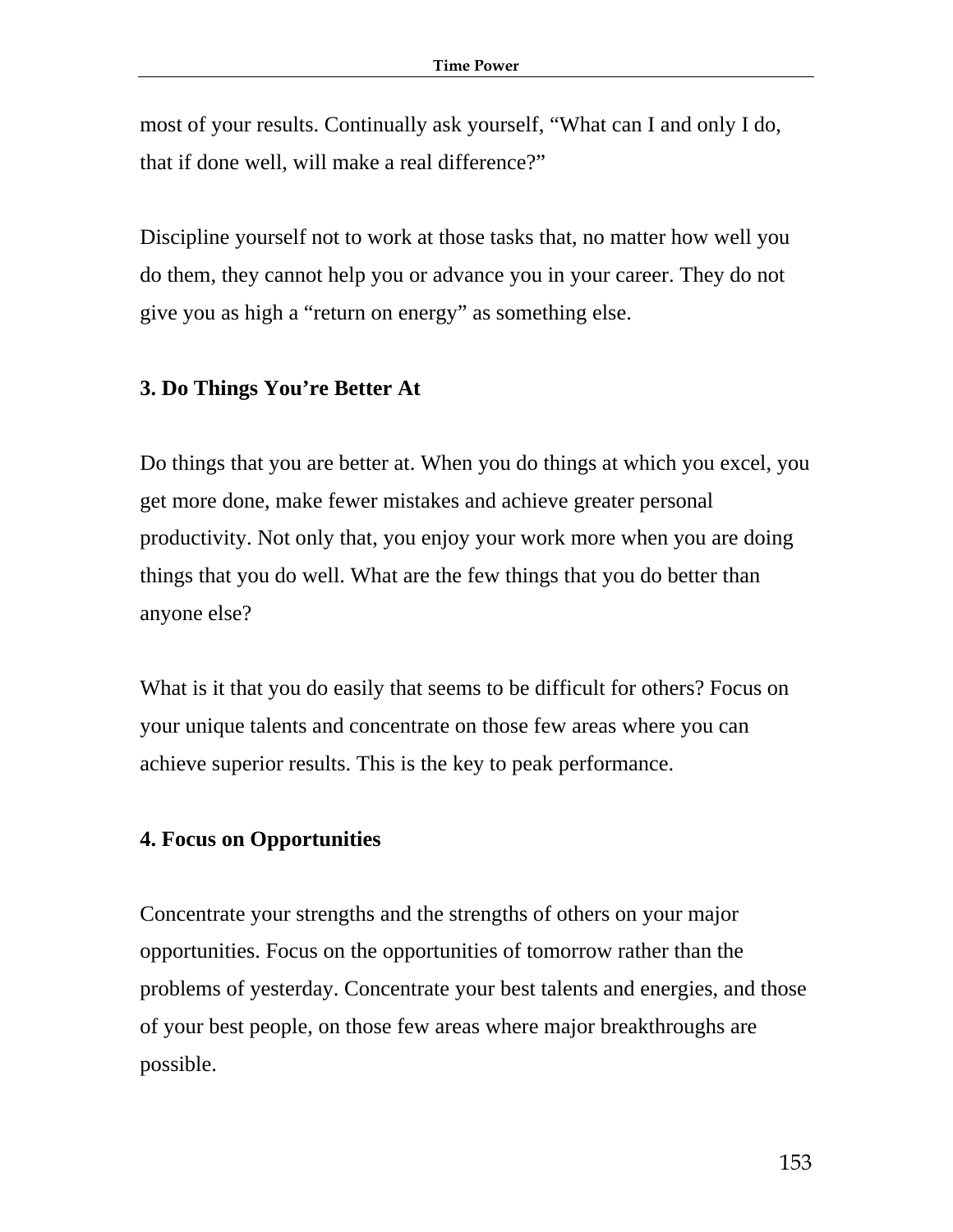Many companies make the mistake of putting their best people to work to salvage the mistakes of yesterday, rather than deploying them to maximize the opportunities of tomorrow. Keep asking yourself, "What are my biggest opportunities for the future? Where can I make a real breakthrough if I concentrate?"

## **5. Fish for Whales**

Fish for whales, not minnows. Remember that if you catch 1000 minnows, all you have is a bucketful of fish. But if you catch a single whale, you will pay for the whole voyage.

In business, you must look at your marketplace and try to determine who or what the whales might be. You then make a plan to go after them. Sometimes, landing one big customer, or selling one whale of an order will be enough to make a business or an individual successful.

# **6. Focus on Key Result Areas**

Identify your key result areas and work in them exclusively. The key results you are expected to get are the answers to the question, "Why am I on the payroll?"

Each person has five to seven key result areas where they can make an important contribution to their job, and to the organization. It is only when you concentrate your efforts on your key result areas that you will achieve the most significant results possible for you in the shortest period of time.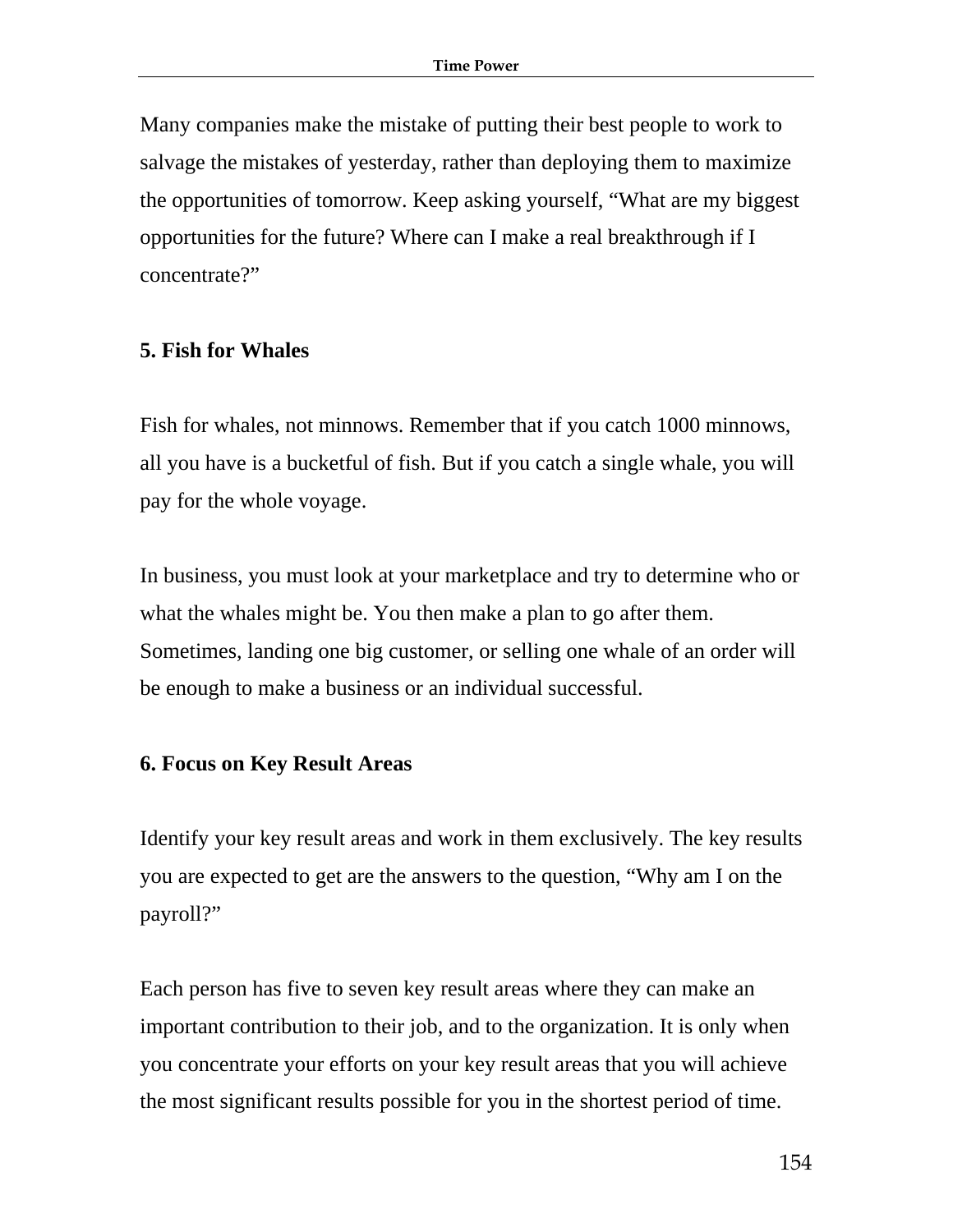# **7. Set and Keep Deadlines**

Set deadlines for important goals and stick to them. Deadlines act as forcing systems that cause you to work harder and more effectively as the deadline approaches.

A goal or an assignment without a deadline is usually an exercise in futility. It has no motivational force behind it. It creates no compulsion to closure. It is something that you easily procrastinate on, and put off until the last minute.

Set deadlines for everything you do. Promise other people that you will finish certain jobs by the deadline. When you promise others, you motivate yourself to fulfill the promise. When you place your honor and your ego on the line by promising others, you find yourself internally driven and motivated to get the job done exactly as you said, on schedule.

# **8. Allow Enough Time**

Allow enough time to do everything well. Take the time to complete the job in an excellent fashion. Practice the "30% Rule" and always allow yourself an extra 30% of time to complete any task. Build in a cushion for unexpected difficulties, delays or setbacks. Highly productive workers always allow enough time to do the job right.

# **9. Maintain a Steady Pace**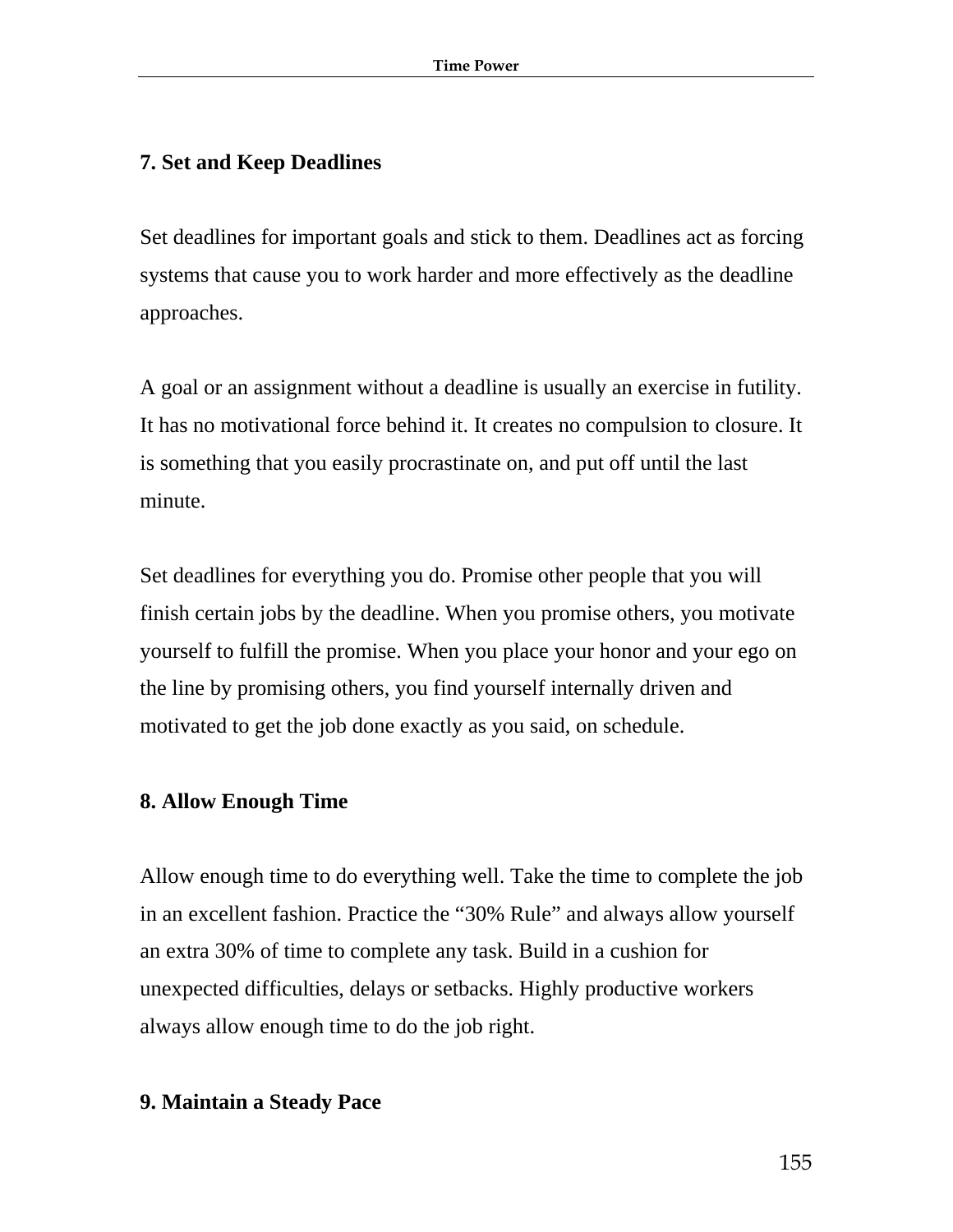Don't hurry or rush around frantically to get the job done. Maintain an easy pace and work steadily. Remember the fable of "The Tortoise and the Hare." Highly productive people work with a certain rhythm that allows them to flow through enormous amounts of work without becoming stressed or anxious. As Thomas Carlisle said, "Our great business in life is not to see what lies dimly at a distance, but to do what lies clearly at hand."

A hallmark behavior of successful salespeople, executives and entrepreneurs is that they do one thing at a time. They do the most important thing in front of them, and they stay with it until it is complete. They set priorities and they single-handle their tasks.

# **Think About Results**

Result orientation, the ability to get things done, is a key quality of all peak performers. You can develop the ability to concentrate single-mindedly through practice and repetition, over and over, until it becomes an ingrained habit of success. Once you develop the skill of getting things done, the skill will serve you for the rest of your life.

*"Whatever you can do, or dream you can, begin it. Boldness has genius, power and magic in it."* (Johann Wolfgang von Goethe)

# **Action Exercises:**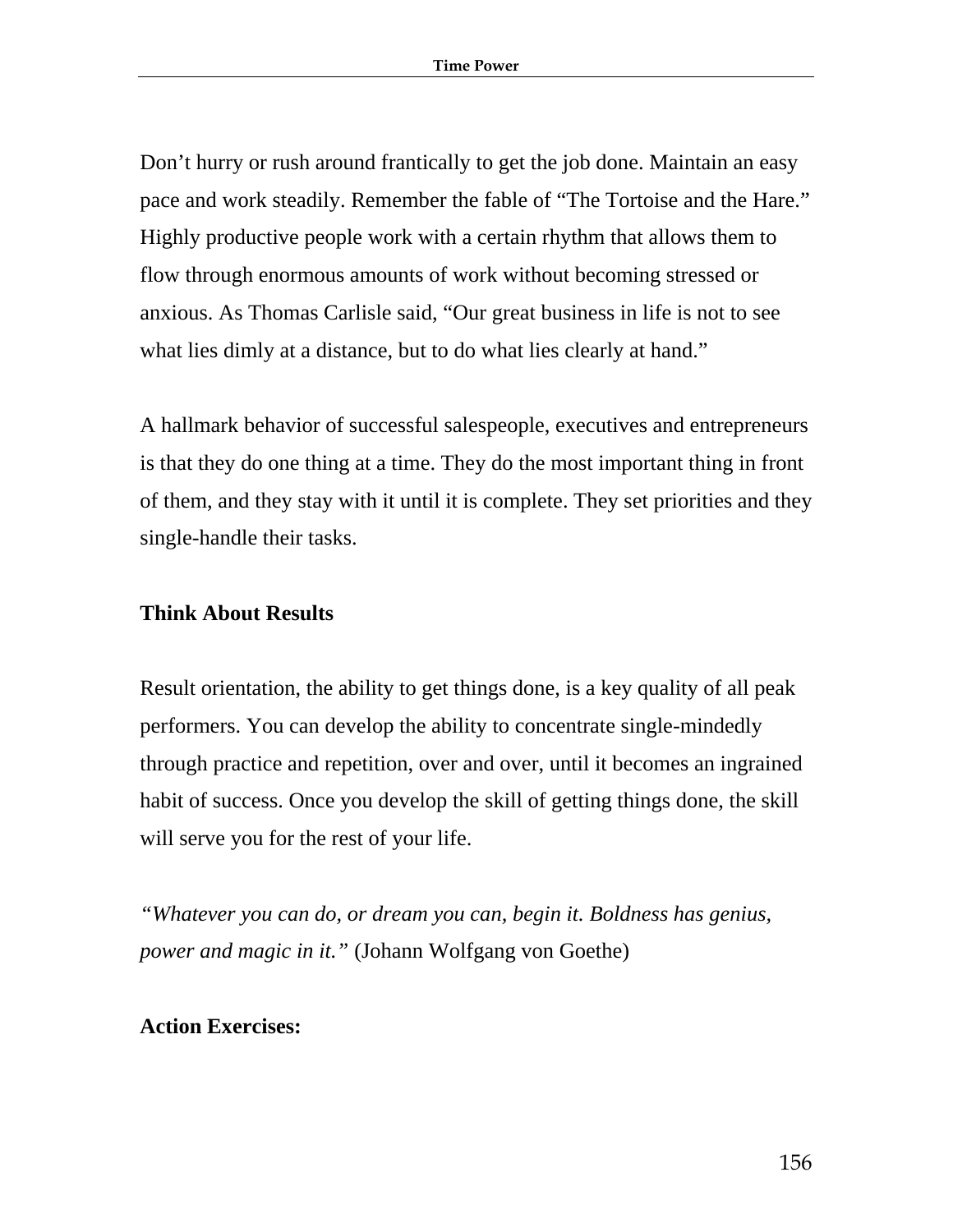- 1. Plan your work thoroughly in advance; have everything you need before you begin work, and then resolve to focus and concentrate;
- 2. Bunch your tasks; do repetitive or similar jobs all at once, one after the other, taking advantage of the learning curve;
- 3. Work on those tasks that give you the highest return on your investment of mental, emotional and physical energy;
- 4. Create blocks of time when you can work for extended periods without interruptions. This is the key to the accomplishment of important tasks;
- 5. Set deadlines for yourself for each task, and give yourself rewards for task completion;
- 6. Develop a compulsion to closure. Discipline yourself to work steadily, without stopping, until the task is complete;
- 7. Keep repeating the words, "Back to work!" throughout the day to keep yourself focused and concentrated on your key result areas.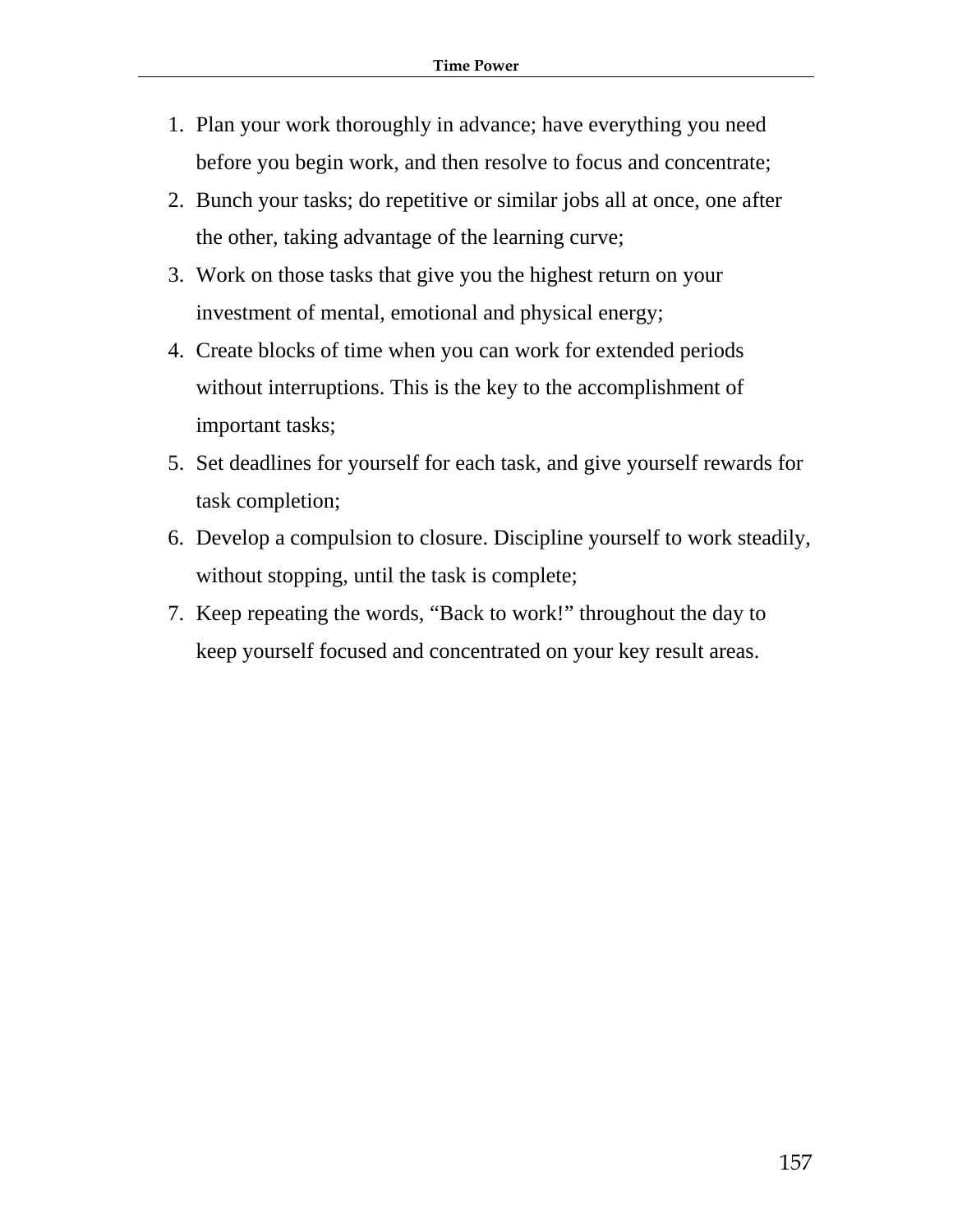## **Chapter Six**

## **Managing Multi-Task Jobs**

*"America is unique because it offers you an economic ladder to climb. And here's what's exciting: it is the bottom of the ladder that's crowded, not the top."* (Jim Rohn)

All of life is a series of projects. A project is a complex task. It is often called a *multi-task job*. This type of job requires the coordination of the efforts of several people, each of whom is responsible for part of the job, with every part of the job being necessary for successful completion. Your ability to handle these multi-task jobs is a critical skill for success.

All achievements of consequence are complex and involve the cooperation of many people. An example would be the moon project, for instance, where tens of thousands of men and women had to coordinate their activities to put a man on the moon.

Even simple tasks like planning a party, or producing a brochure or newsletter, require the ability to plan multiple tasks. This type of planning and organizing is one of the core skills of time management. Your ability to put together and work with a team of people on a project is the most important skill for advancement in your work.

158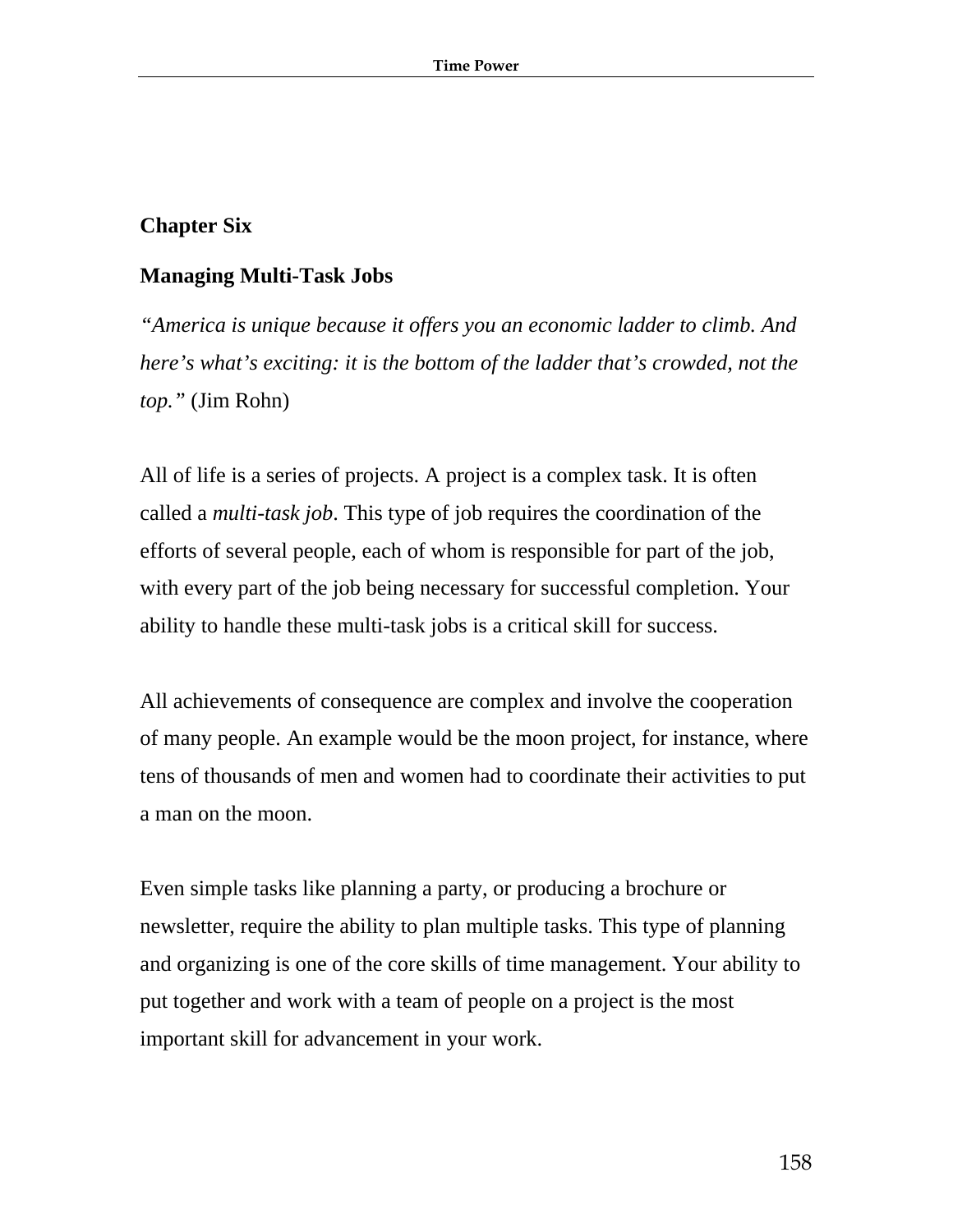## **The Key Management Skill**

A recent study by Stanford University on the qualities that companies look for in promoting people into the position of Chief Executive Officer concluded that the ability to put together a team to accomplish a task was the most important single identifiable quality of an executive who was destined for the fast track in his or her career.

Take the example of the spectacular success of a man like Lee Iacocca, who turned Chrysler Corporation around when it was almost bankrupt. One of the reasons he was hired into the presidency of Chrysler was because of his ability to bring senior executives together from a variety of different areas to turn the company around. In his first 36 months at Chrysler, he replaced 35 out of 36 senior vice presidents. His ability to assemble this team made all the difference. In his autobiography, he gives full credit to the men and women on those teams who turned the company around.

Your ability to put together teams to do multi-task jobs or complete complex projects will determine the course of your career as much as any other factor. It will enable you to multiply yourself times the talents and efforts of others, and accomplish vastly more than you ever could on your own.

### **A Learnable Skill**

Fortunately, project management is a learnable skill, like riding a bicycle. It can be divided into a series of steps, each of which you can master, one at a time.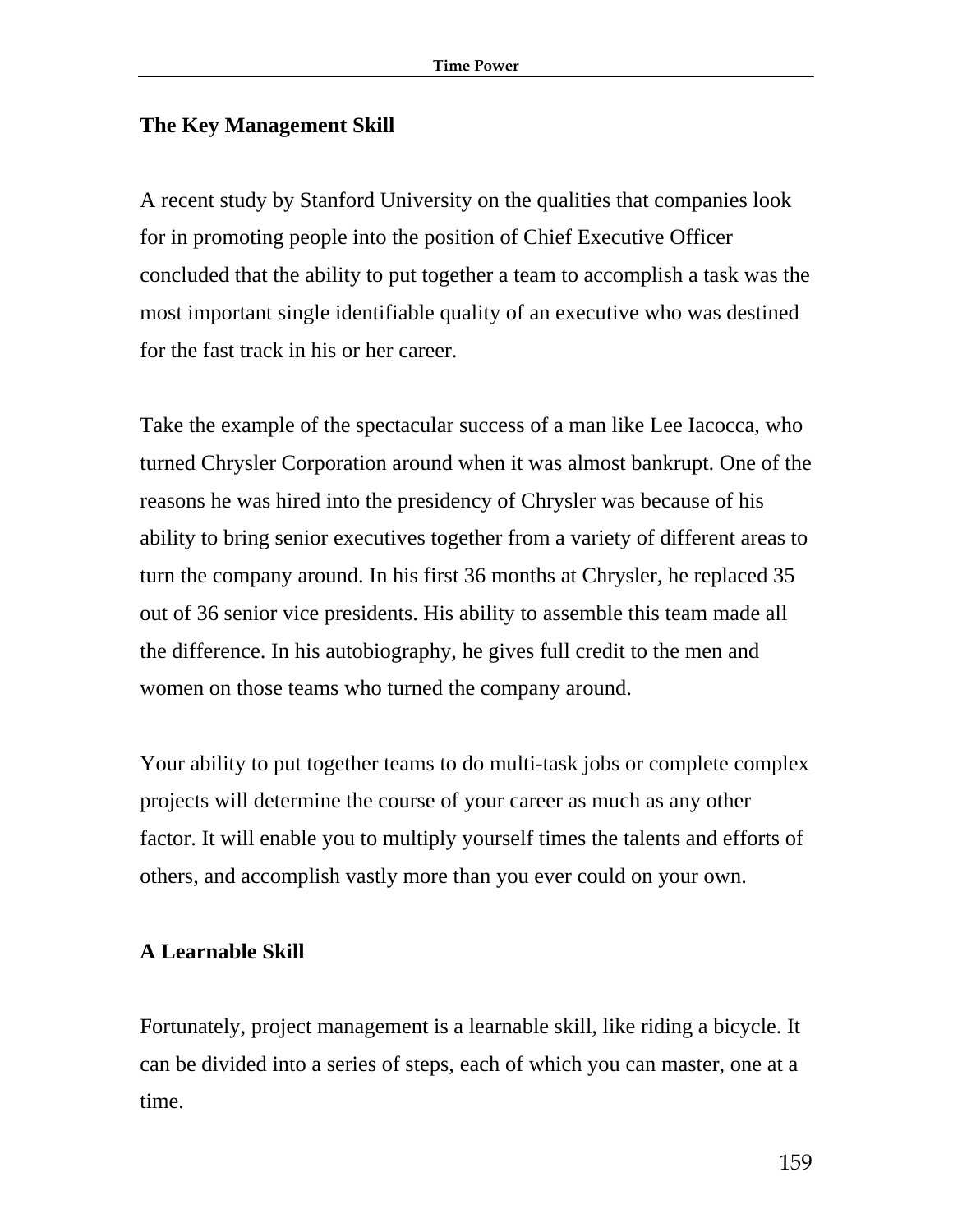## **1. Start with the End in Mind**

**I**n managing any project, you begin by defining the **ideal desired result** of the project. What exactly are you trying to accomplish? What will the project look like if it is a complete success?

Start from the successful completion, the ideal desired result, written down and clarified on paper, and work back to the beginning. Do this in conjunction with the team members involved whenever possible.

How will you be able to tell if you have completed this project successfully? This step, of thinking through and defining your ideal end result, is one of the most valuable of all mental and physical planning tools for any project.

### **2. Start at the Beginning**

**O**nce you are clear about your desired result, you then start from the beginning and determine what you are going to have to do to get from where you are to the completion of this project, on schedule, and on budget. Determine a specific deadline or target to aim at. Make sure that it is realistic and achievable.

## **3. Assemble the Team**

**B**ring together all the people whose contributions will be necessary for the success of the project. Sometimes you need to assemble the team before you can even decide upon the ideal result and the schedule. Remember that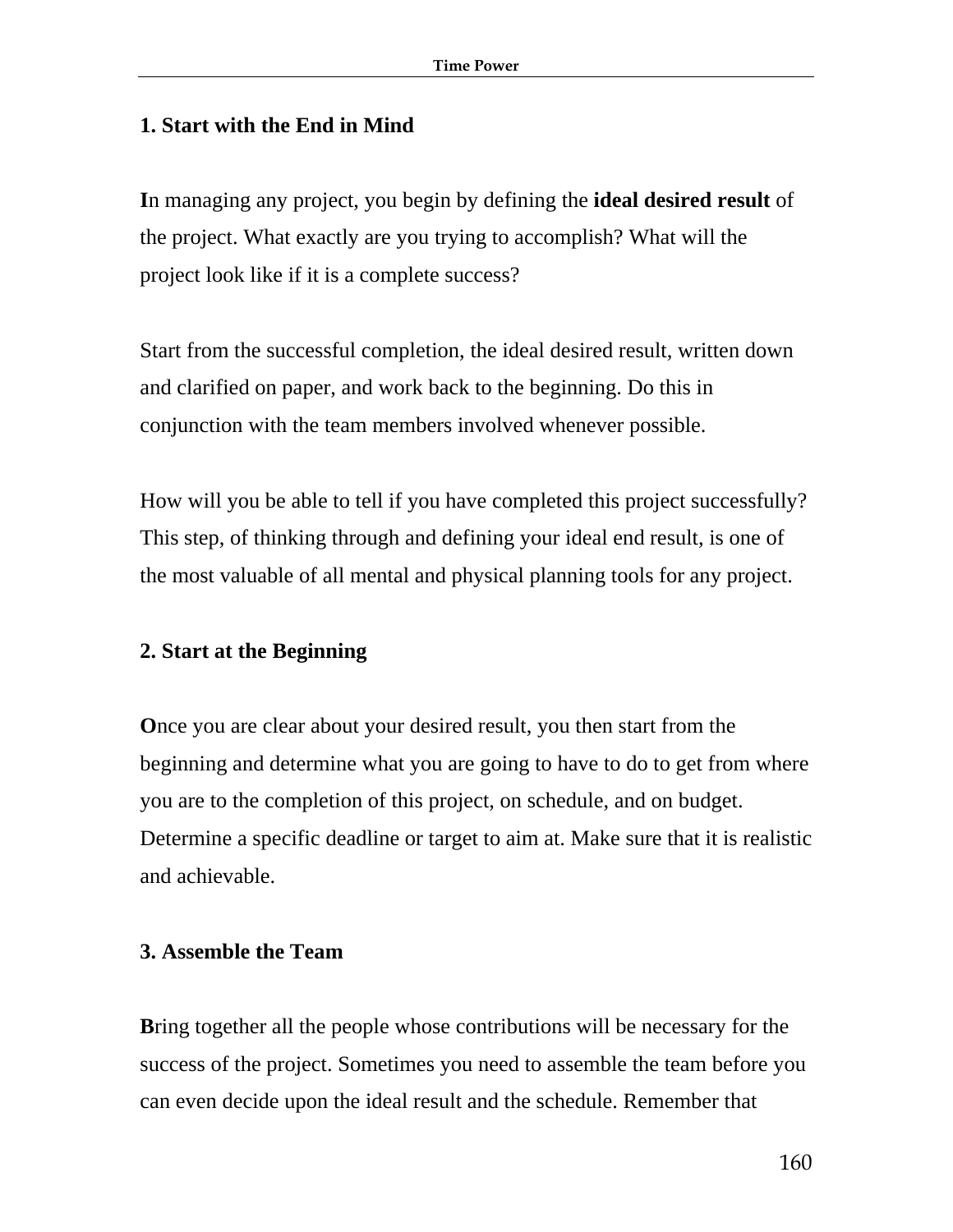people are everything. Take ample time to think carefully about the people who are going to be the team members.

Fully 95% of success in management is *selection*. 95% of everything that you accomplish as a leader will be determined by your ability to select the people who are going to help you to do the work. If you make the mistake of selecting poor team members, you will almost invariably find it more difficult to achieve the goals that you have set for yourself.

Jim Collins, in his best selling book *Good to Great*, says, "The key to success is to get the right people on the bus, and get the wrong people off the bus. Then, put the right people in the right seats on the bus."

Focus on the people before the task. Remember that because all productivity comes from people; the people are the most important ingredient.

### **4. Share the Ownership**

**I**nstill ownership of the project in the team members by sharing the job with them. There is a direct relationship between how much a person feels a sense of ownership for the job and how committed he or she is to making the project a success. One of the key jobs of leadership is to instill this feeling of ownership in each member of the team, so that each person feels personally responsible for the accomplishment of the overall project. You accomplish this by discussing every detail of the project with the people who are expected to carry it out.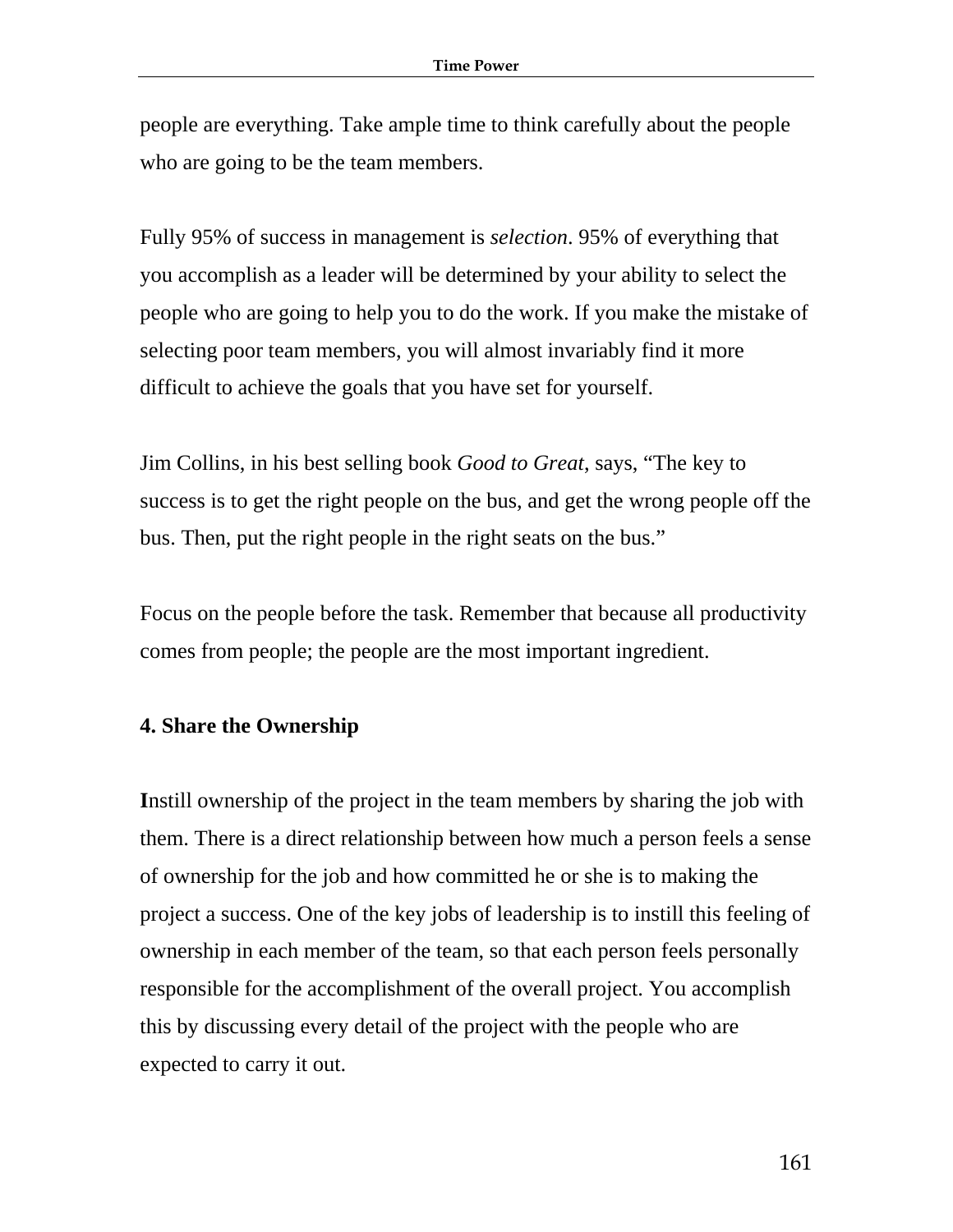### **5. Develop a Shared Vision**

**De**velop a "shared vision." A shared vision is an ideal future picture of success that everyone buys into. How do you develop a shared vision? You sit down with the members of your team and work with them to answer the question, "What are we trying to accomplish?" You encourage everyone to contribute, to visualize and imagine the ideal outcome or desired result of the project. Once this vision is clear and shared by everybody, you move onto the development of "shared plans" to achieve the vision.

### **6. Shared Plans**

**Create "shared plans" with the members of the team. These plans are** essential to successful project completion. This step requires that everyone work together to discuss and develop the plans. Plans include the step-bystep activities that will be necessary to complete the project. Everyone knows what has to be done, and even more important, everyone knows what each team member is supposed to do.

The more time you spend planning with the members of your team in the early stages, the more committed and creative they will be in accomplishing the task once you get started.

### **7. Set Schedules and Deadlines**

**O**nce you have a shared vision and shared plans, and everyone knows exactly what is to be done, and what the ideal result will look like, the next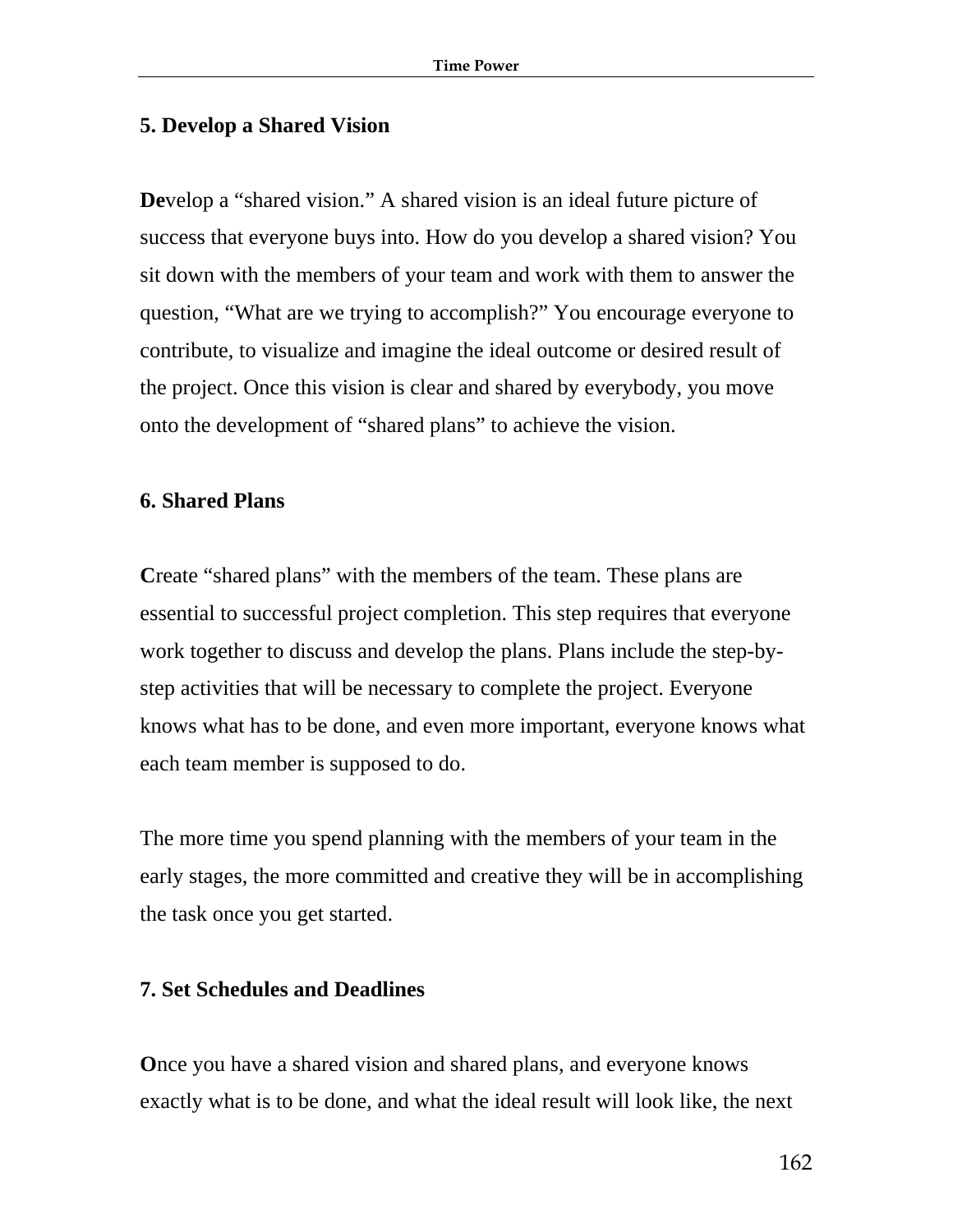step is for you to set a deadline for completion based on the consensus of your team. You may require sub-deadlines as well.

Achieving consensus is extremely important in building a peak performing team. Ask people how long they think it will take to complete each part of the task, and to complete the task overall. As the result of discussion and exchange, everyone should agree that the project can and will be completed by a certain time.

One of the biggest mistakes in project management occurs when the project leader sets a date or deadline that is arbitrary and with which the team members do not agree. In each case where this happens, problems arise and the deadline is not met. If the deadline is met, it is usually so full of mistakes and problems that it would have been much better to have agreed on a reasonable deadline before you began.

Set your deadlines based on the consensus of your team, or even a majority decision, if that works for you. Get everyone to agree on the timing and scheduling for each job or task that they will be expected to contribute to the overall project.

### **8. List Everything That Must Be Done**

**L**ist every task, function and activity that must be completed, right down to the smallest job. The more that you can break the project down into individual jobs and tasks, the easier it is for you to plan, organize, supervise, delegate, coordinate and get the project finished on time.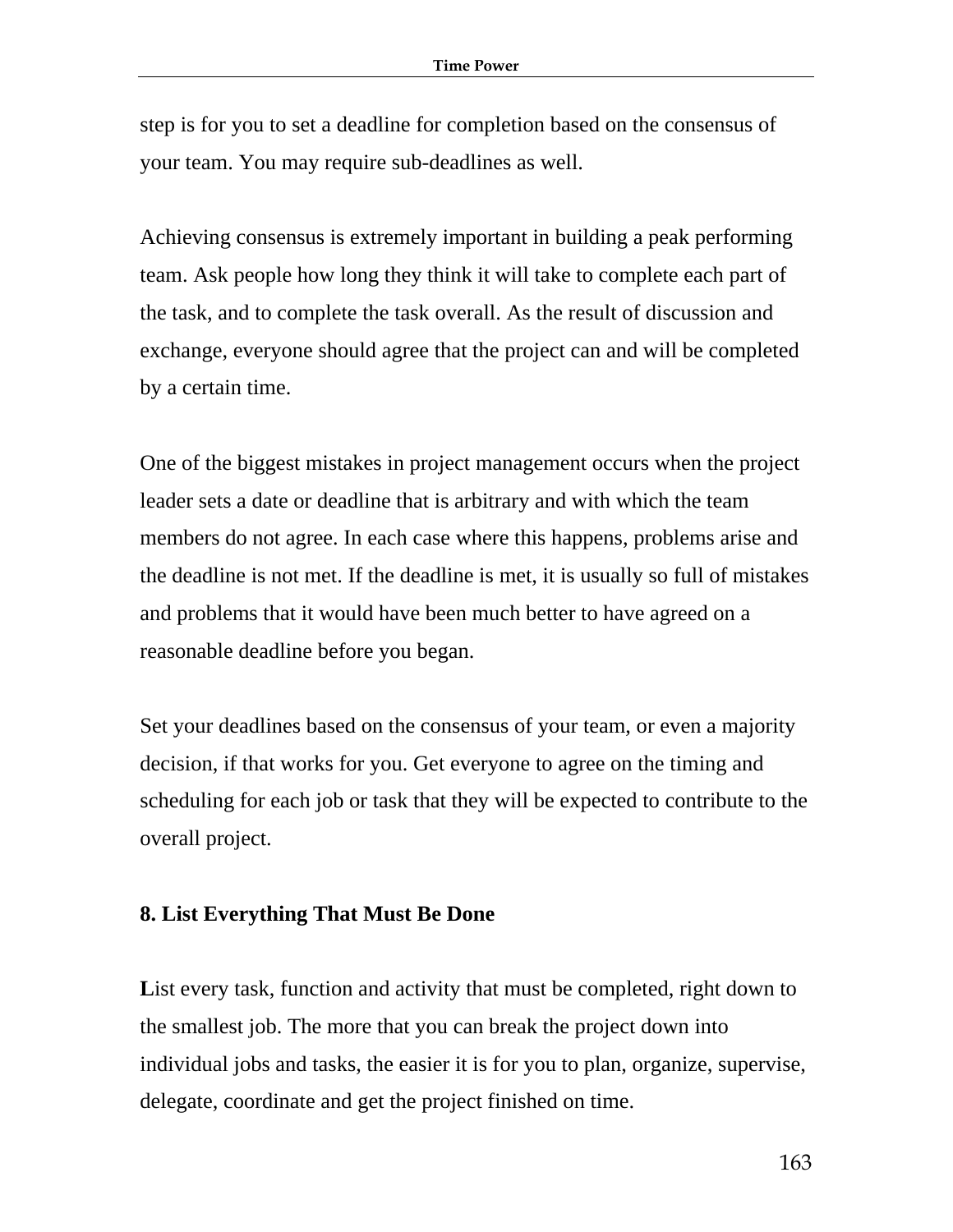# **9. Identify the Information You Will Require**

**I**dentify any additional information that you will require to complete the project. List the acquisition of the information as a separate task and assign it or delegate it specifically to one of the team members. Set a deadline. Remember, a decision without a deadline is merely a meaningless discussion. Nothing gets done.

# **10. Identify the Limiting Factor**

**D**etermine the *limiting step* in the completion of the project. What part of the project, what task or activity, determines the speed at which the project can be completed? What part of the task is the bottleneck that sets the speed for everything else?

For example, when we decide to do a public seminar for 1000 people, the limiting step that determines everything else is finding and booking a hotel or convention facility in a particular city. Finding and finalizing the space for the seminar is almost always the most difficult bottleneck in the whole project. Once we have confirmed a location, we can then begin marketing, sales, advertising, promotion, ticket sales, the shipping of products and materials, staffing, and everything else.

In every project, there is a bottleneck. There is always one task, the achievement of which determines the schedule for everything else. Start off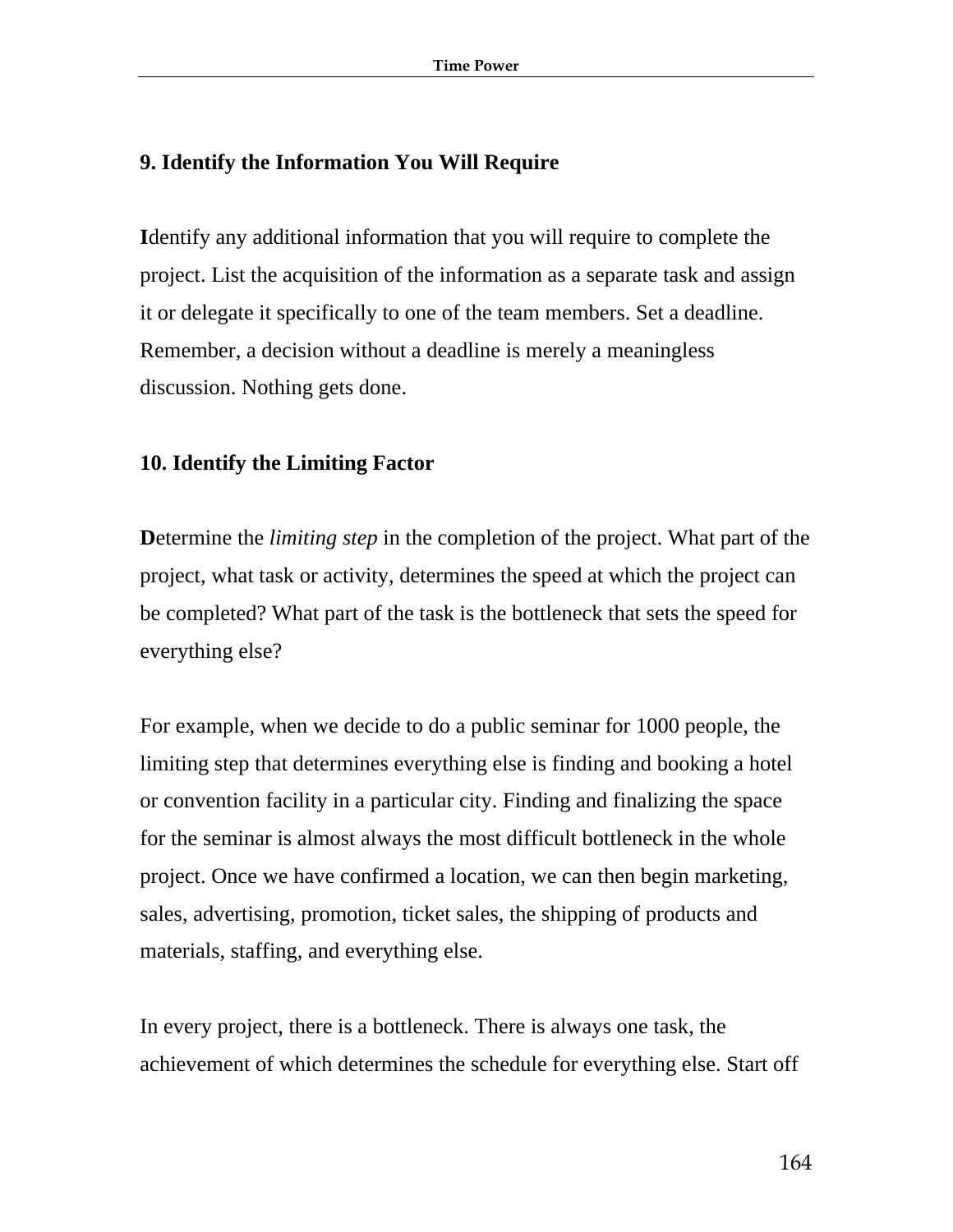by identifying your limiting step, and then place the alleviating of that constraint as your top priority.

Put your most talented and capable people, and even yourself, to work on that task. Nothing can be done until that job is done first.

### **11. Organize the Project**

**O**rganize the different parts of the project in two ways: *sequential* tasks and *parallel* tasks. You organize by sequence when you determine which jobs must be done *before* other jobs can be done, with each task in order. Sequential organization is necessary where a particular task requires that another task be completed before it can be started. In almost every case, before you do anything, you have to do something else first. Organize the task sequentially with a logical process of activities from beginning through to the end of the project.

The second way to organize the task is *parallel*. Parallel activities exist when more than one task can be done at the same time. Two or more people can be working on two or three different tasks independently of each other.

### **A Typical Multi-Task Job**

For example, let us imagine that you are going to be renting and moving to a new building. The limiting factor or constraint is the decision on the space that you are going to rent, the determination of the exact address and the signing of the necessary rental or lease documents. Once the location has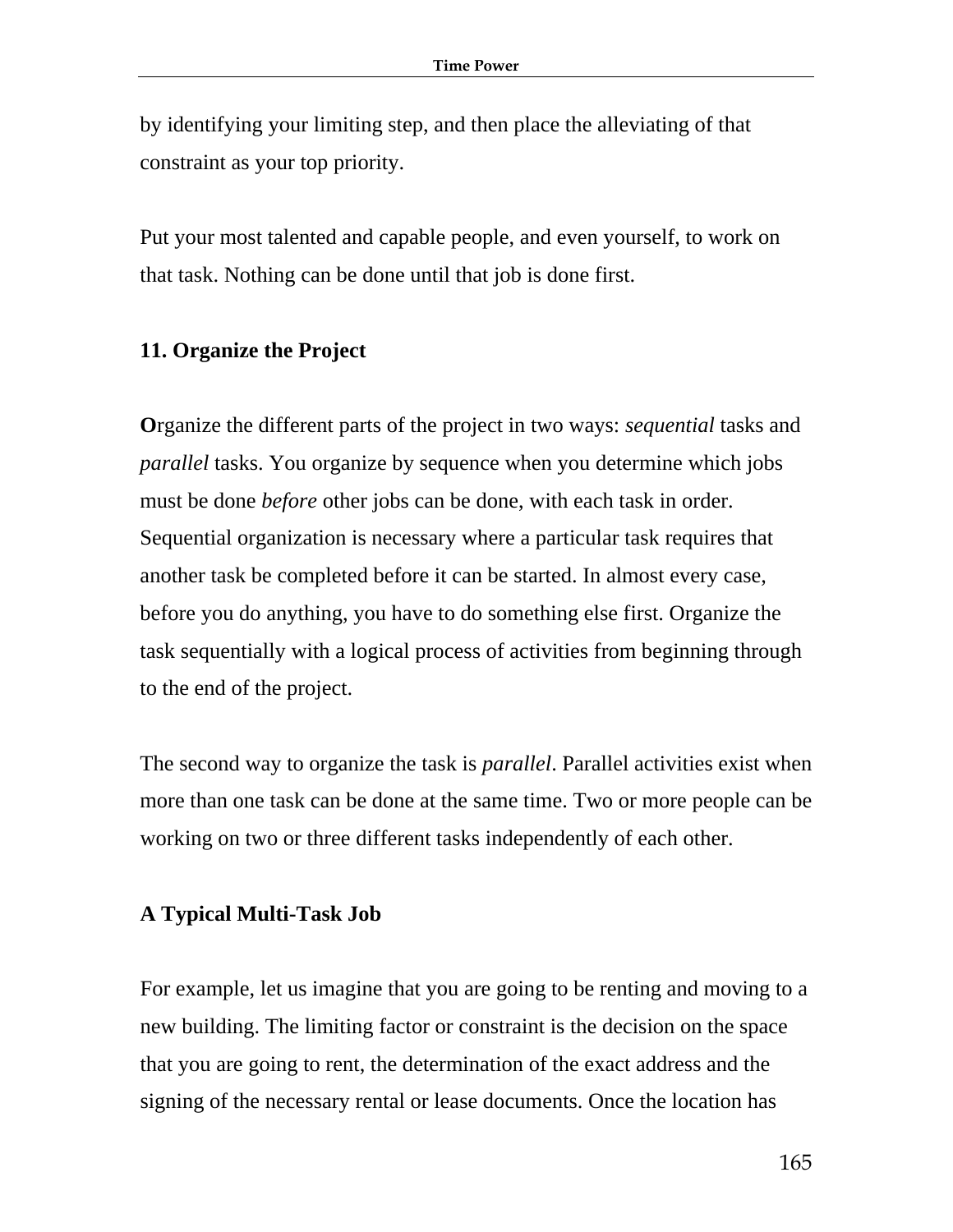been determined and secured, several other tasks can be done both sequentially and in parallel.

Some sequential tasks are the determining of the exact requirement for furniture and fixtures in the new offices, the packing up of the old offices, the arranging for a moving company to transfer the furniture, and the actual moving in.

Some parallel activities could be the arranging for new telephones, the ordering of new stationery, the informing of customers, vendors and suppliers of the new address, and other activities that can be done independently of each other.

#### **12. Think on Paper**

**C**reate or acquire a simple project management form. Fortunately, because of the recognized importance of project management, there are numerous books, workbooks, planning forms and computer-based project management systems. They can be used for projects as simple as an office birthday party and as complex as the building of a shopping center or football stadium.

The simplest model is something that you can draw by hand and which you can carry in your mind as a template for any project that you become responsible for in the future. Start with a blank sheet of paper. Graph paper or lined paper is ideal. Down the left hand side of the paper, you list every single task that has to be accomplished, up to and including the completion of the project, in the order that the tasks have to be done.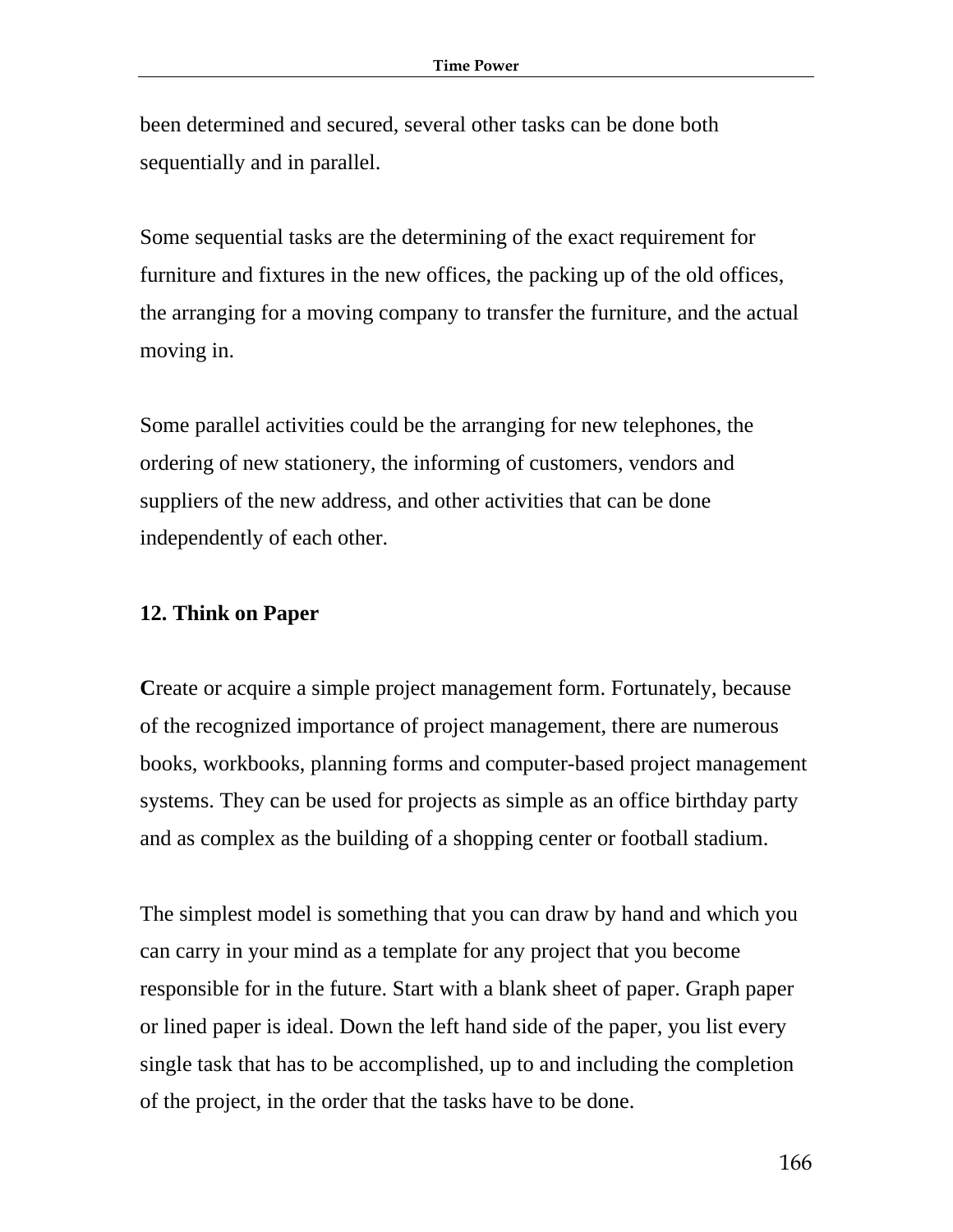Across the top of the page, you write the dates of completion for each phase of the project. The times listed across the top may be in days, weeks, months or even years. You may have one column for each week, or one column for each month. If it is a short-term project, you may have a column for each day, with specific tasks to be completed every 24 hours.

# **Planning a Party**

Imagine that you were going to have a Christmas party at your home. The most important first step is to book the caterer for the day that you have planned. Once you have a caterer and a date, you can then proceed through the project to select the menu, confirm the prices, send out the invitations and make arrangements for chairs and tables. Confirming the caterer and the date puts the project into motion.

You make a list down the left-hand column of every step, from determining the date and the caterer all the way through to the final Christmas party. Across the top you may put in weeks and months. Under those weeks and months you create columns. Now you have a picture of the project with the first step in the project at the upper left hand corner and the final completion of the project in the lower right hand corner.

This project planning form gives you a simple picture that you can review and refer to regularly to be sure that each task is completed on schedule. This simple project form can be used and reviewed by everyone who is involved in and responsible for any part of organizing the Christmas party.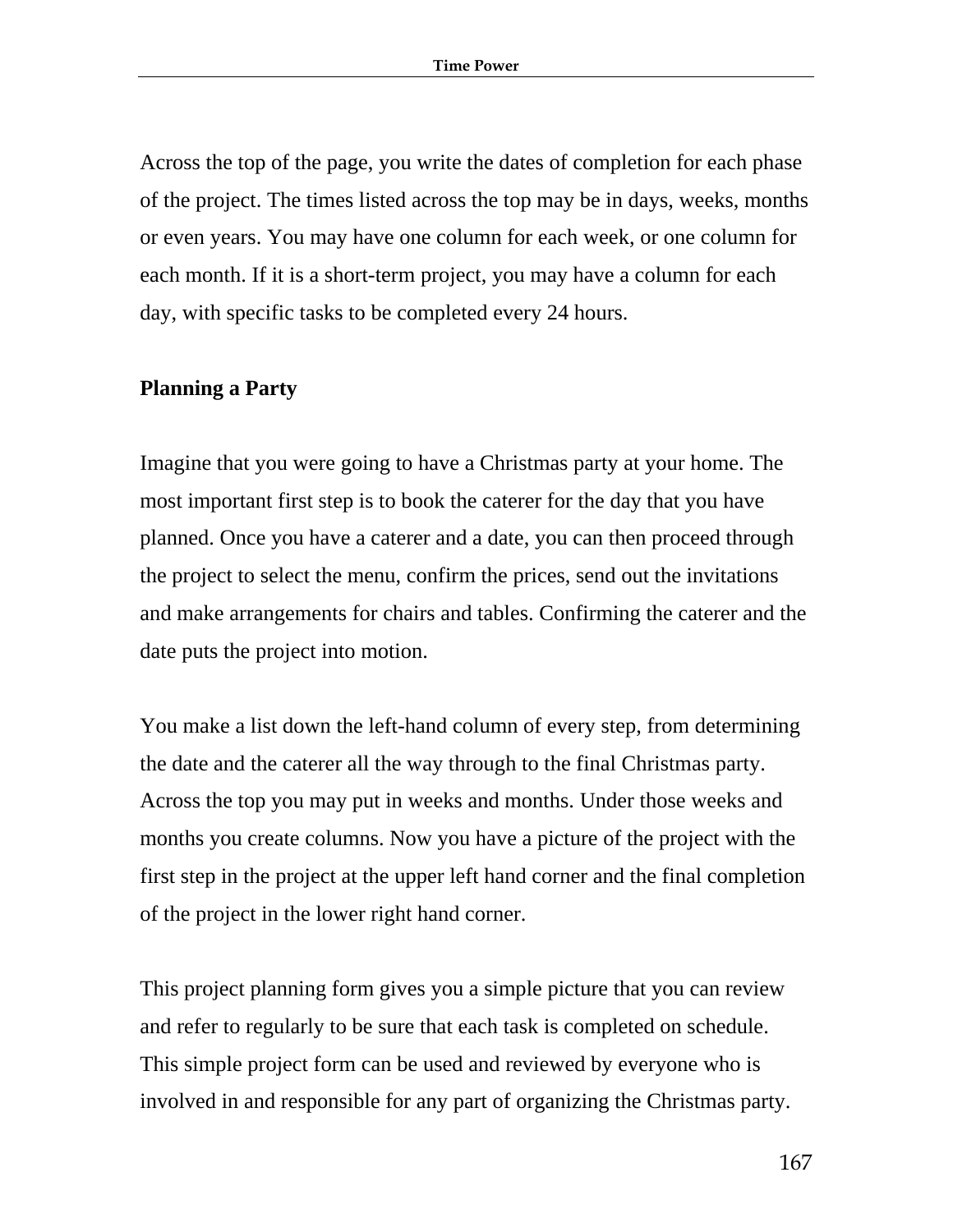The clarity of this project management process dramatically increases the likelihood that everything will be done on time, with no unexpected delays or glitches.

Developing and using a chart like this, or any chart that you find in any time management system, will save you more time, and increase your effectiveness, more than you can imagine. This chart will show you where all of the bottlenecks or problems may arise. It will enable you to anticipate problems in advance, and to take steps to assure that those problems don't occur.

### **13. Delegate Responsibilities and Deadlines**

**O**nce you have the project planned, the team assembled and every task delineated and laid out in the order in which it must be completed, you then delegate each task with a specific deadline. Build a "fudge factor" into your schedules and aim for the completion of each task comfortably before the deadline. The more important the final date, the more important it is that you build in a cushion of time to assure that the project is completed on time.

Most people aim to finish a project at least 10% of the time before it is due. If it is a project that takes three weeks, and must be completed by Friday, two weeks from today, set a goal to have the entire project complete by Wednesday, or even Tuesday of that week. Expect that there will be lastminute mistakes, unexpected setbacks and unavoidable delays. This is the mark of the superior executive.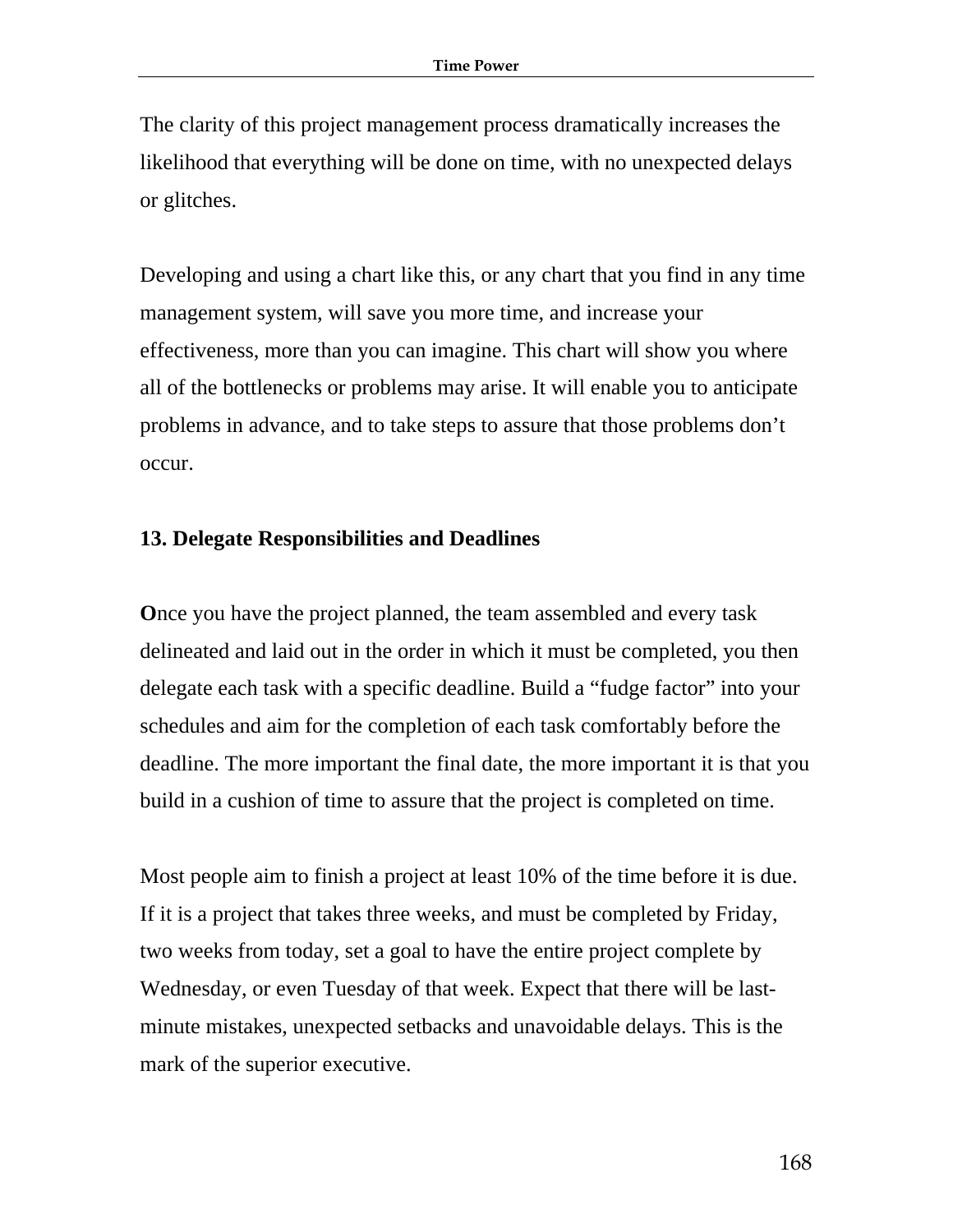It is amazing how many of the great events of history, the great battles in the wars that determined the fate of empires, the great turning points in human life, that have failed because a single person did not build in that little bit of extra time that was necessary to assure that everything worked properly. Don't let this happen to you.

#### **14. Practice Crisis Anticipation**

**O**ne of the most important parts of project management is called "crisis anticipation." This is what you do when you study the overall project and ask, *"What can possibly go wrong?"* Murphy's Laws were developed by people who worked on projects of all kinds. These laws say, *"Whatever can possibly go wrong, will go wrong. And of all the things that can possibly can go wrong, the one thing that will go wrong will be the worst possible thing, at the worst possible time, and cause the most amount of money."* 

Another of Murphy's Laws is that*, "Everything takes longer than you expect."* Still another is that "*Everything costs more than you budget for."* The key to crisis anticipation is to think through in advance the different delays and setbacks that can possibly knock the project off schedule. Where could you have an obstacle or setback that would threaten the successful completion of the project?

 Once you have determined the worst possible thing that can happen, make sure that it doesn't happen. Provide against it in advance.

#### **15. Develop a Plan B**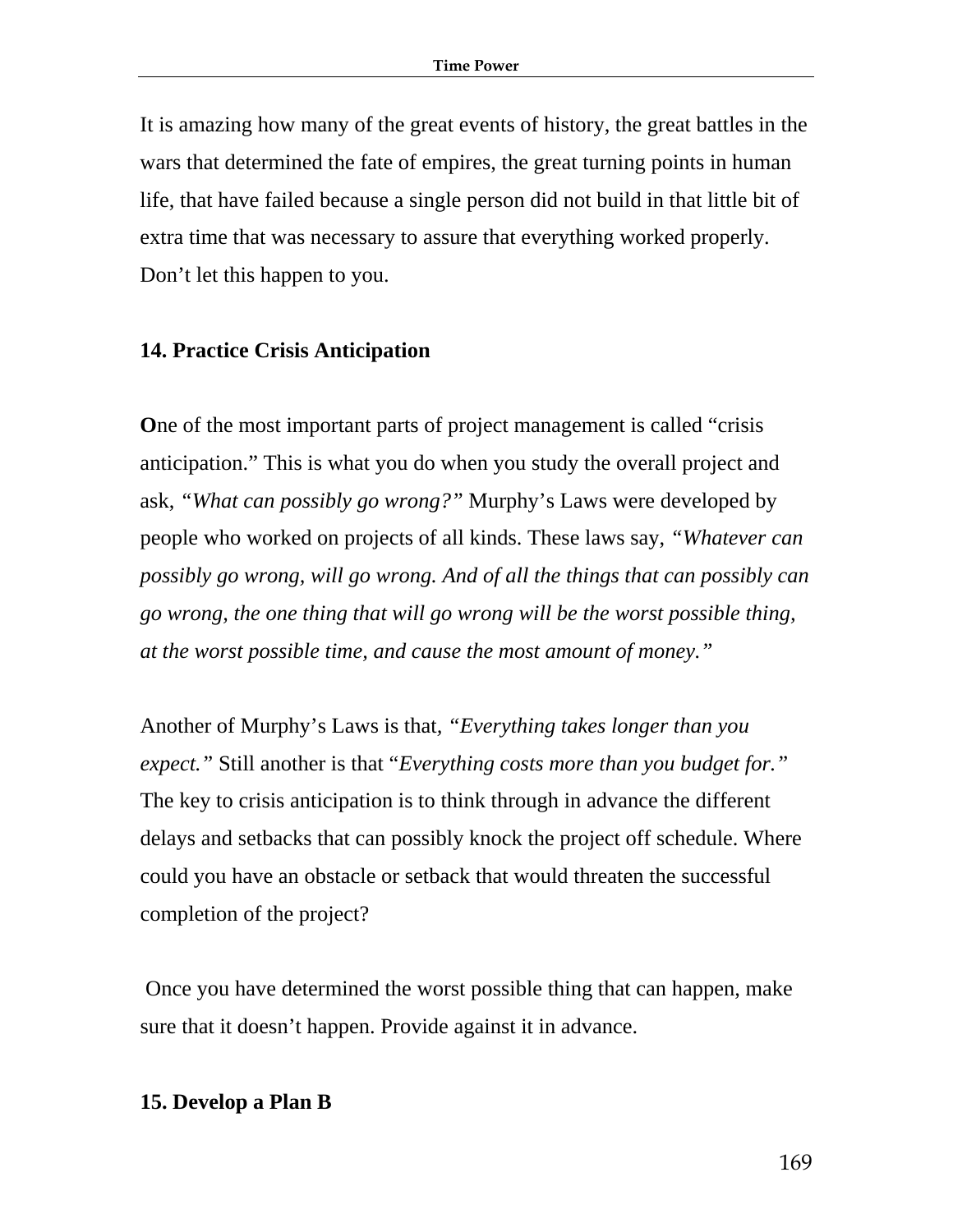**D**evelop alternative courses of action. Chancellor Otto Von Bismarck, the great European statesman, who assembled the many principalities of Germany into a single state, was famous for his diplomatic skills. No matter what happened, he always seemed to have a detailed backup plan as an alternative. This became known as the "Bismarck Plan" or "Plan B."

You should always have a Plan B as well. You should always imagine that something unexpected will happen and that you will have to do something completely different from what you set out to do. The more time that you take to develop a fully functioning alternative, the greater strength and resilience you will have, no matter what happens.

## **Continually Develop Options**

In life, you are only as free as your *options*. You are only as free as your well-developed alternatives. If you do not have options or alternatives already developed, you may find yourself trapped into a single course of action. If something goes wrong with that plan or course of action, you can be in serious trouble.

Many of the greatest successes in history were made possible because the person in charge had taken the time to think through what might possibly go wrong, and then made provisions against it. When it did go wrong, he was ready with a second plan.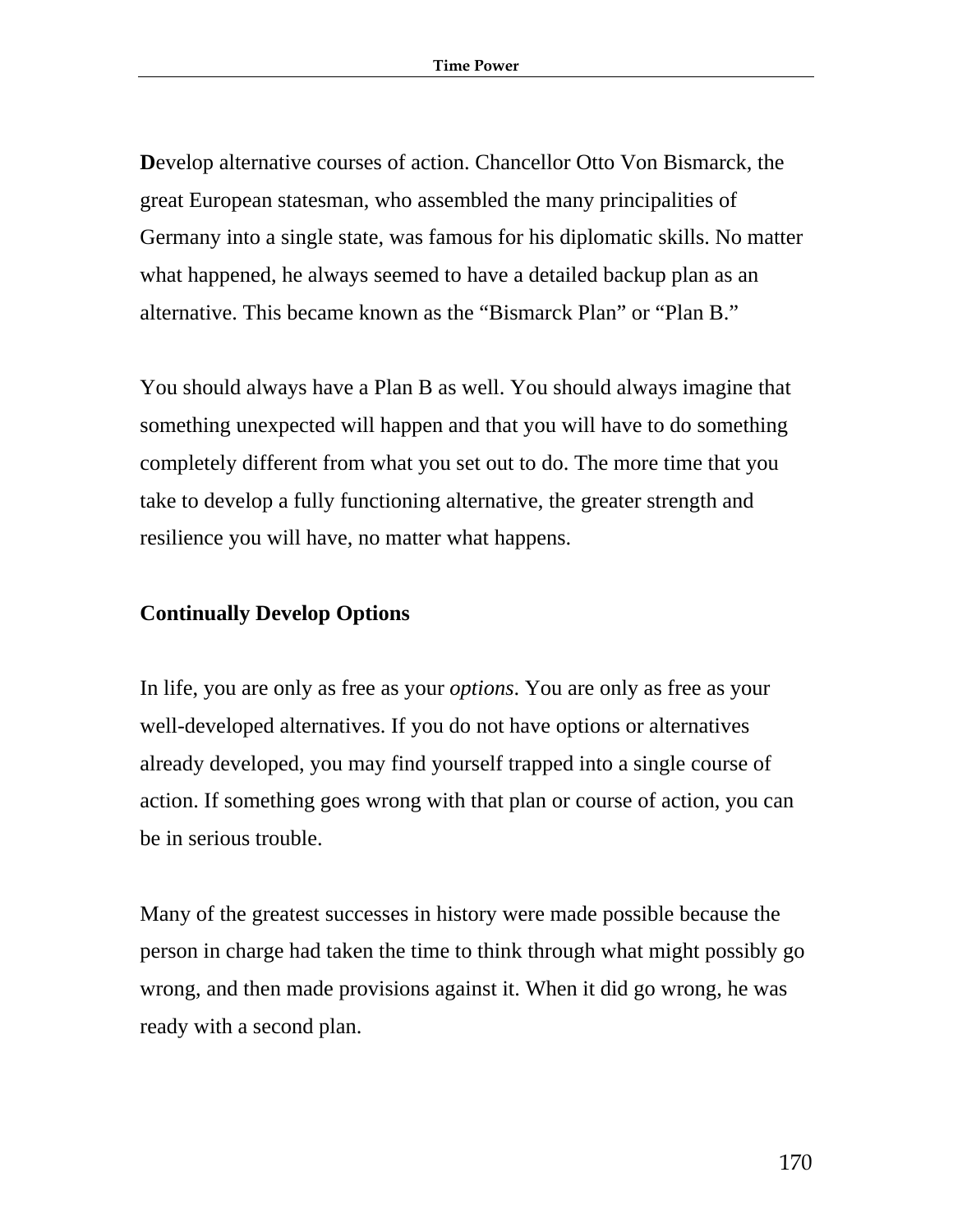It is important that you never trust to luck when you plan a project. Hope is not a strategy. Remember the words of Napoleon, when he was asked if he believed in luck. He said, *"Yes, I believe in luck. I believe in bad luck. And I believe that I will always have it, so I plan accordingly."* 

## **Four Problems to Avoid**

There are four main problems in project management. Each of them can be avoided by taking the time to think carefully before embarking on a new project.

### **1. Not Allowing Enough Time**

The first is not allowing enough time to complete a multi-task job. This is the primary reason why projects fail and people's careers get sidetracked or torpedoed. They hope for the best, trust to luck and don't allow a sufficient cushion of time to complete every step of the project. As a result, the project fails.

### **2. Assuming the Best**

The second problem is assuming that everything will work out all right. As Alex McKenzie said, "Errant assumptions lie at the root of every failure." Never assume that everything will work out all right. Assume that you are going to have problems. Allow yourself sufficient time and resources to solve those problems and keep the project on schedule.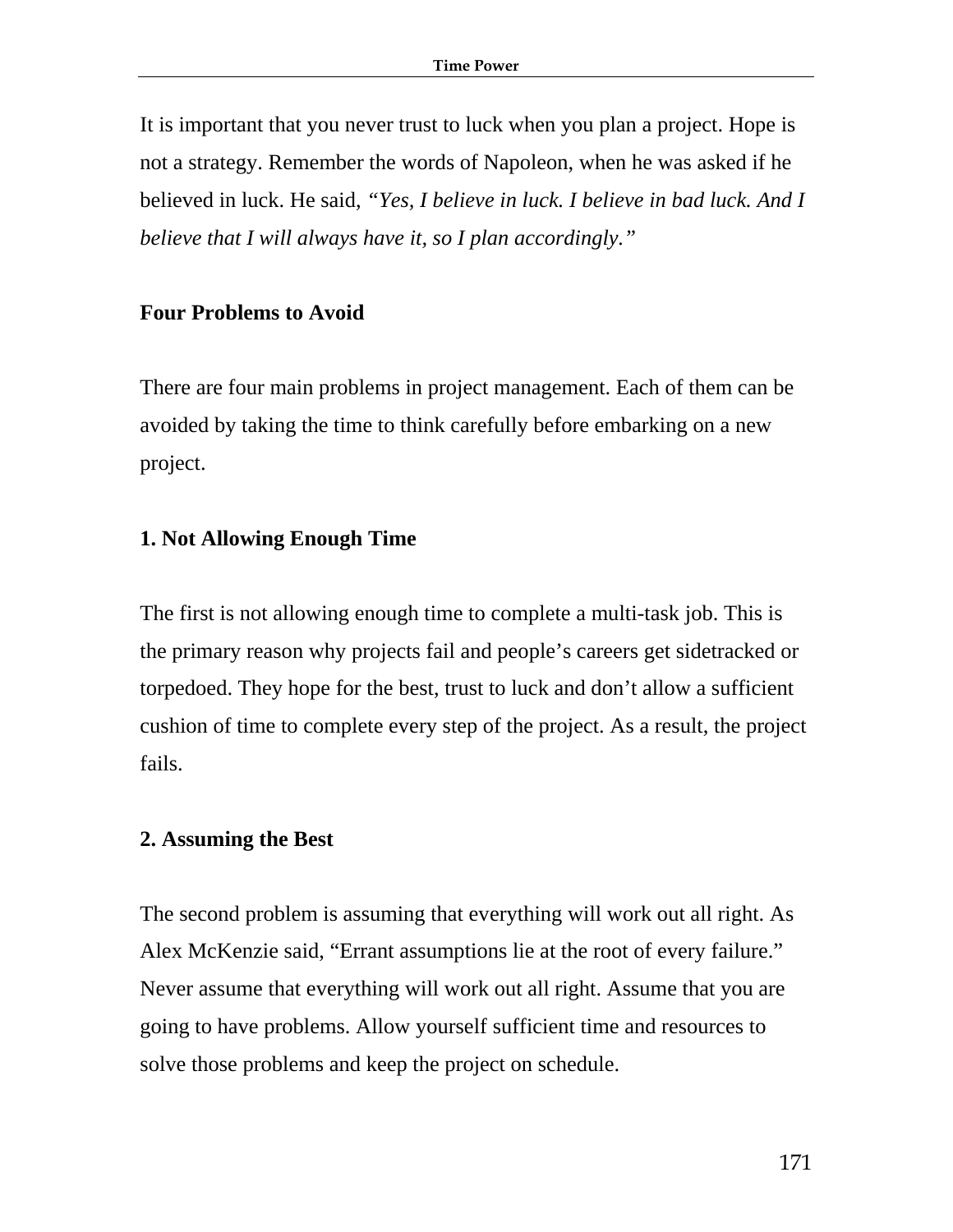## **3. Rushing at the End**

The third problem in project management is when the project team ends up rushing at the end. When you rush to complete a project, because you have run out of time or money, you almost invariably make mistakes and do poor quality work that you have to go back and correct later. It actually takes less time to finish a project correctly if you work at it slowly and steadily and do it properly in the first place.

### **4. Trying to Do Several Things at Once**

The fourth problem in project management is trying to do several things at once, and ending up doing nothing well. You either take on too many responsibilities yourself, or you assign too many responsibilities to other people. In either case, various parts of the project fall through the cracks and sometimes all the effort is lost. Do things one at a time, and do each thing well before moving to the next task.

### **Plan Your Projects Visually**

One of the most powerful methods for designing and managing a project is called "Storyboarding." It was originally developed by the Walt Disney Corporation to plan cartoons and movies and was eventually used in every part of the business.

In storyboarding, you create a visual image of the project, mounted on the wall, so that everyone can see it and comment on it. You begin with a large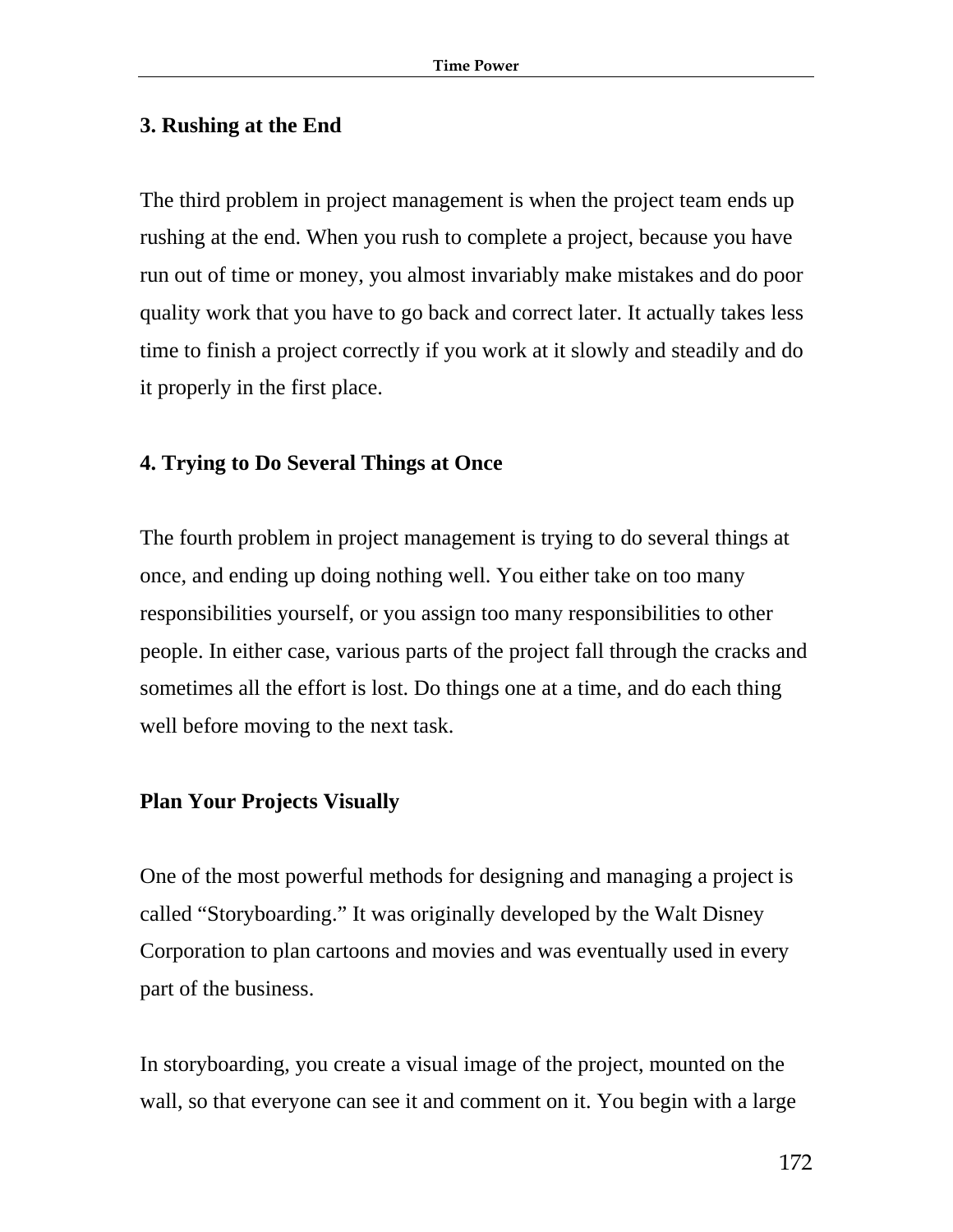corkboard. You then get boxes of pins or thumbtacks and stacks of 3 x 5 and 5 x 8 index cards. Get several felt pens with different colors. You are then ready to begin.

Across the top of the board, write the major parts of the project in one or two words, on 5 x 8 index cards, with the colored felt pens. These are very much like the titles of the chapters of a book, and are called "headers." You may have anywhere from three to 10 different headers as the main parts of the project.

Under each of the headers, you place 3 x 5 index cards. You list an individual step in the completion of the task on each of the 3 x 5 cards. When you are finished, you will have created a visual representation of the entire project, showing what needs to be done, and in what order. You can then write the name of the person who is responsible for each of the jobs on the card listing the job.

With this layout, you can move headers and job descriptions around. You can change their order and schedule. You can change the person who is responsible and the deadline.

You can also use storyboarding with a sheet of paper. You can write a series of larger boxes across the top and then write a series of steps in each of those tasks in boxes underneath. The more visual you can make the project, the easier it is for you to see relationships between the various tasks, and to make whatever changes are necessary to assure that you complete the project on time.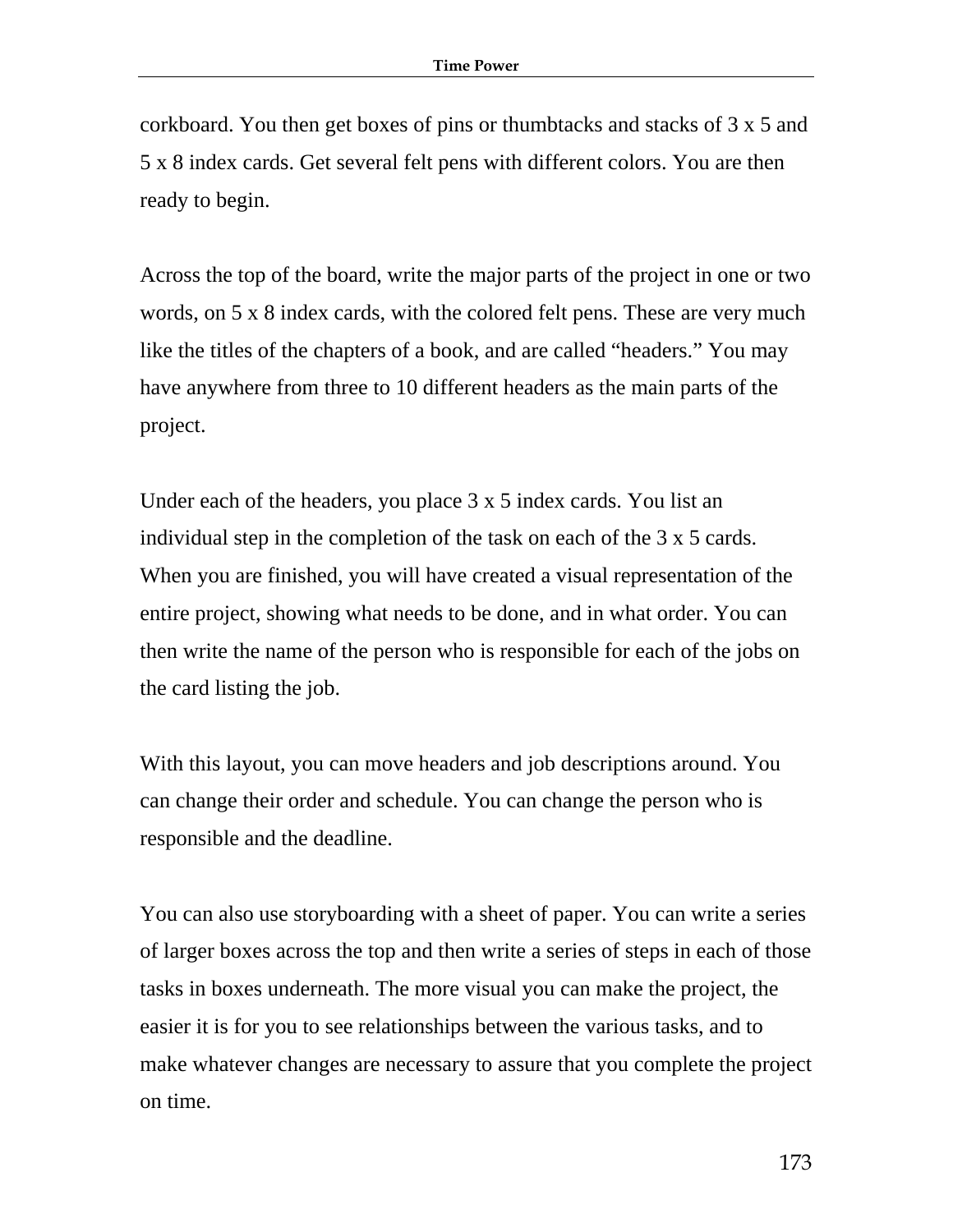### **Storyboarding Individual Job Descriptions**

One way that you can use storyboarding is to pin a series of 5 x 8 cards across the top of the corkboard and put the names of a team member on that card. Below each person's name, on 3 x 5 index cards, you write the specific tasks that that person will be expected to complete, along with the deadline. This gives everyone a visual representation of the relationship between themselves and everyone else, and makes it clear what is to be done, by whom, and by what time.

You then list each person's tasks in order of priority, from the first thing they will be expected to do, to the last thing.

Each time you have a staff meeting, you compare each person's various tasks and functions as they are represented on the corkboard. With this visual picture, you can revise responsibilities, and move the various cards around. This form of visual representation of a project stimulates creativity and dramatically increases the clarity of the project to everyone who is involved in completing it. It increases the likelihood that the project will be completed successfully, on time and in a quality fashion.

### **Mailing a Newsletter**

Here is an example of a multi-task job that our company completed using this project management system. In this case, it was a newsletter. We brought together the team in the company that was going to be responsible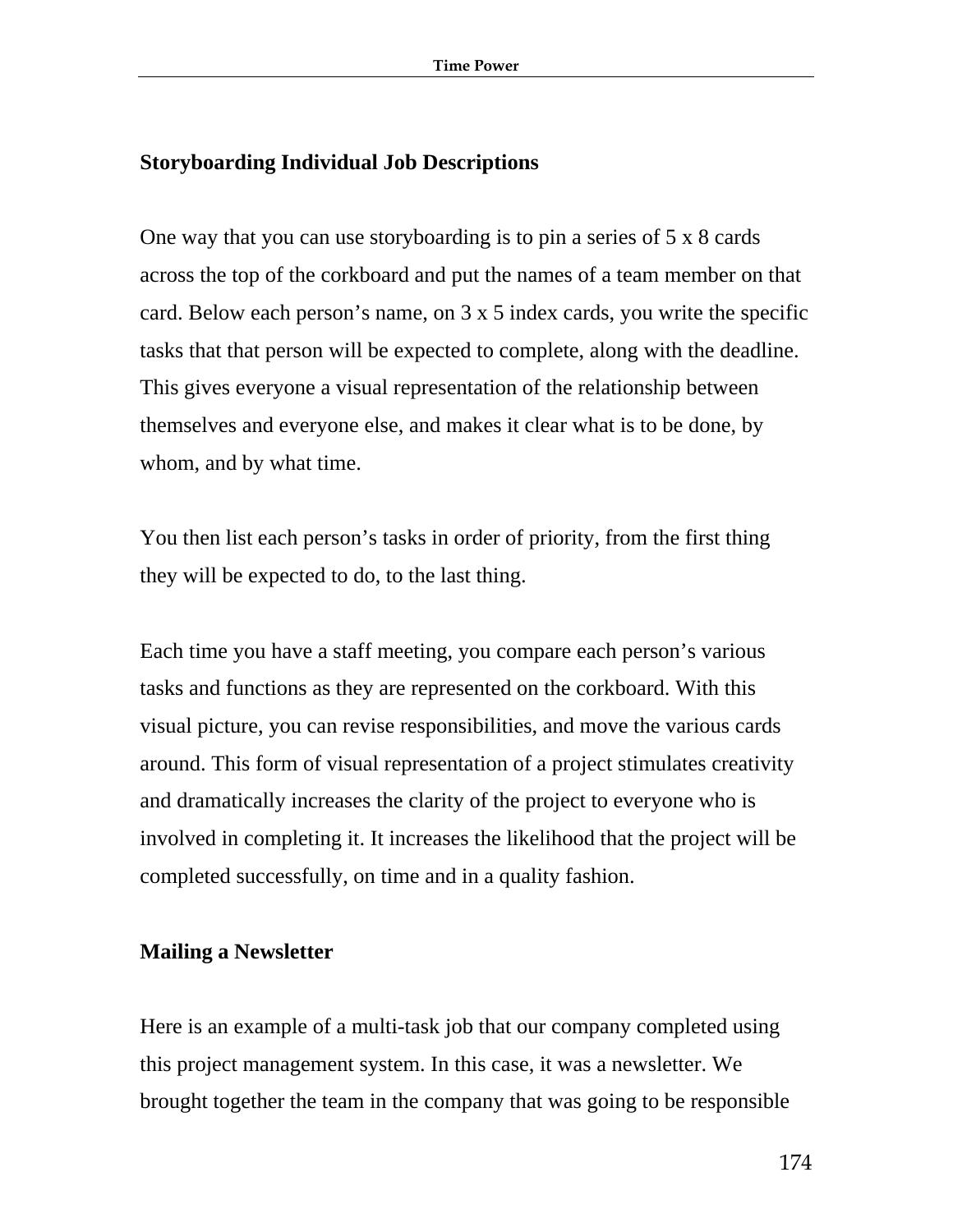for the various jobs that had to be done to send out a newsletter successfully. We then listed all the tasks in sequential order, and the in which they would have to be completed.

These were the tasks that we concluded had to be done: First, we defined the desired results, the goal that we had for producing and sending the newsletter in the first place. What would be the ideal result? We then used this result as our target or our goal, and everything that we did in the design of the newsletter was aimed at achieving that result.

Second, we determined the market that we were aiming at and arranged to acquire mailing lists for those people and businesses. We immediately realized that arranging for mailing lists was a separate multi-task project so we set it aside with a separate project management team responsible for it.

Third, we designed the format and the layout of the newsletter. We determined the advertising copy, the photos we would use, and how it was going to be laid out. We determined the emphasis to be placed on both articles and product sales. We then determined who would be responsible for producing each part.

Fourth, we wrote and assembled the copy and the photographs, and laid them out in a draft for review and revision.

Fifth, we had the newsletter typeset and laid out professionally so that it had the look and the appeal necessary to achieve the desired sales.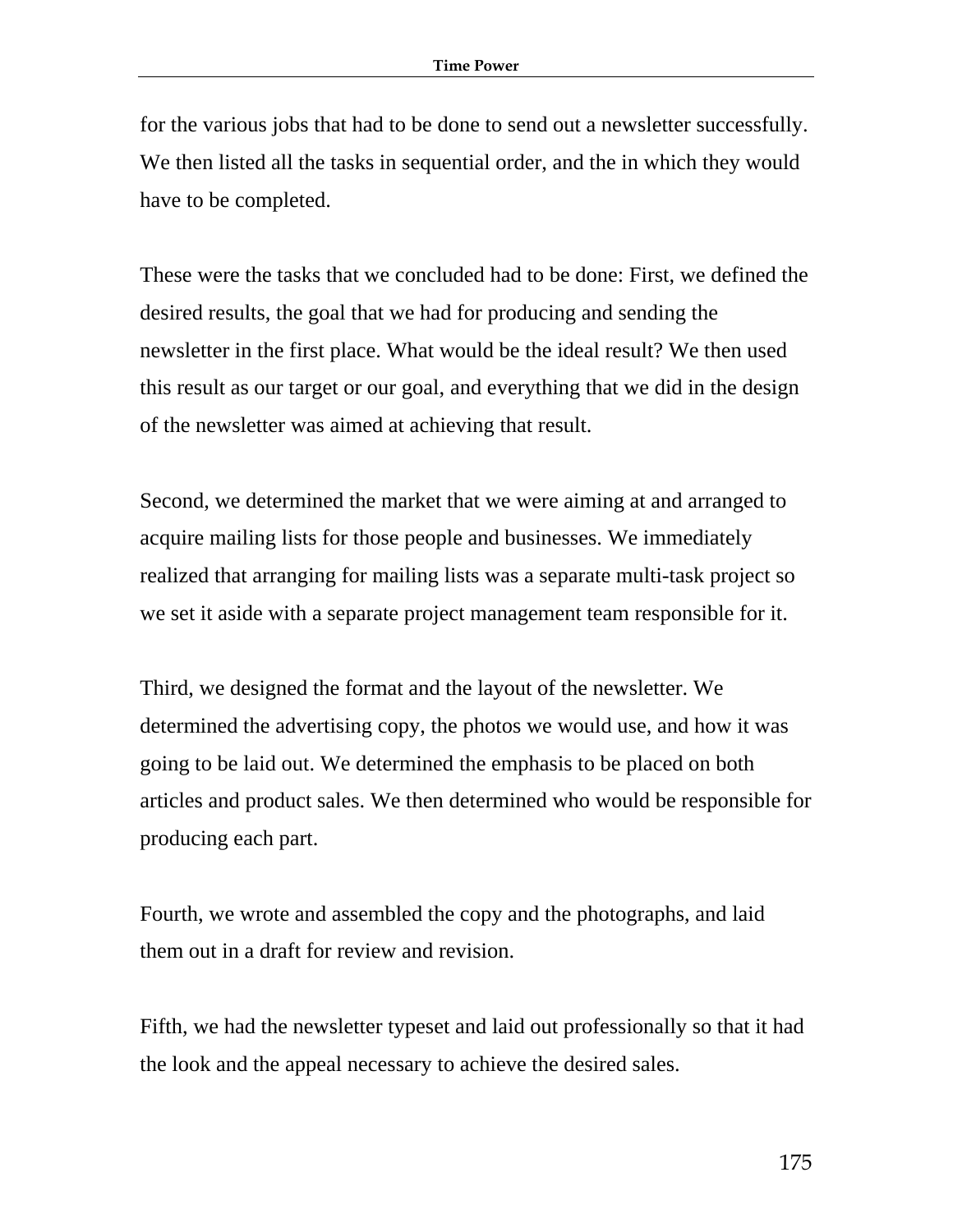Sixth, we determined the printer for the newsletter. We got three different bids, compared the bids and selected the best printer.

## **Determine Separate Multi-Task Jobs**

Having decided that arranging for the mailing list was a separate multi-task project, we found that it broke down into four steps. The first step was to define the market population. Who were we going to send the newsletter to? One thing we needed to do was to contact a list broker. We went through our own mailing lists and the mailing lists of others that we work with until we were clear about the market population and the number. These were the targets of the newsletter.

The second thing we had to do was assemble and acquire all of the names so that we knew the total that we would be mailing to. The third step was to select a mailing house that would handle the stuffing, labeling and the actual mailing. The fourth and final step was to print the list, print the brochures, deliver them all to the mailing house, and to have the mailing house mail the newsletter out to our selected lists.

This may sound like a simple project, deciding upon a newsletter, determining the layout and design, selecting the mailing lists and mailing house, getting it printed and mailing it out. The project took almost four solid months, and involved the activities of five different people who invested between 200 and 300 hours. The reason that we were able to do it successfully was because we organized it like a project, step by step, with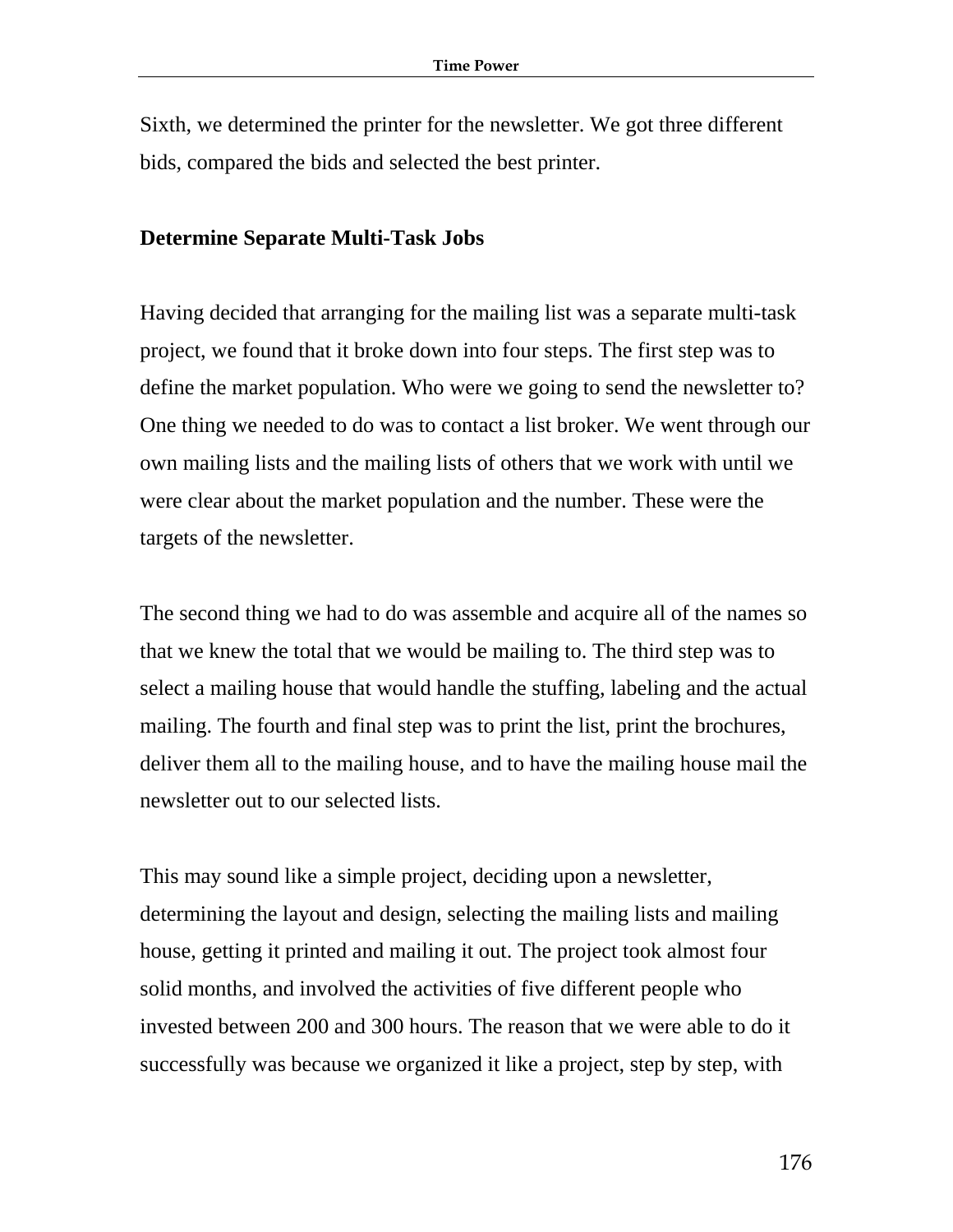each responsibility, each task and each function tying into each other task and function.

## **Regular Review and Evaluation**

The final requirement necessary to excel in project management is to schedule regular review sessions to measure progress, solve problems and reassign responsibilities. In every project, you must inspect what you expect. Once you have decided upon the project team and the project, and you have delegated the different tasks and responsibilities, you must set up a regular schedule to meet and review and discuss how you are doing.

No matter how well you plan at the beginning you will receive a continuous flow of feedback that will necessitate regular revision of your plan to make the project come out successfully.

## **Successful Project Management**

There are several factors that make project management successful. The first and most important of these is good communications among the various team members who are responsible for various parts of the project.

## **1. Clarity Is Essential**

The first necessity for good communication is clarity. This means that you say exactly what you mean. You explain what you want done clearly and unambiguously. You never assume understanding. You never assume that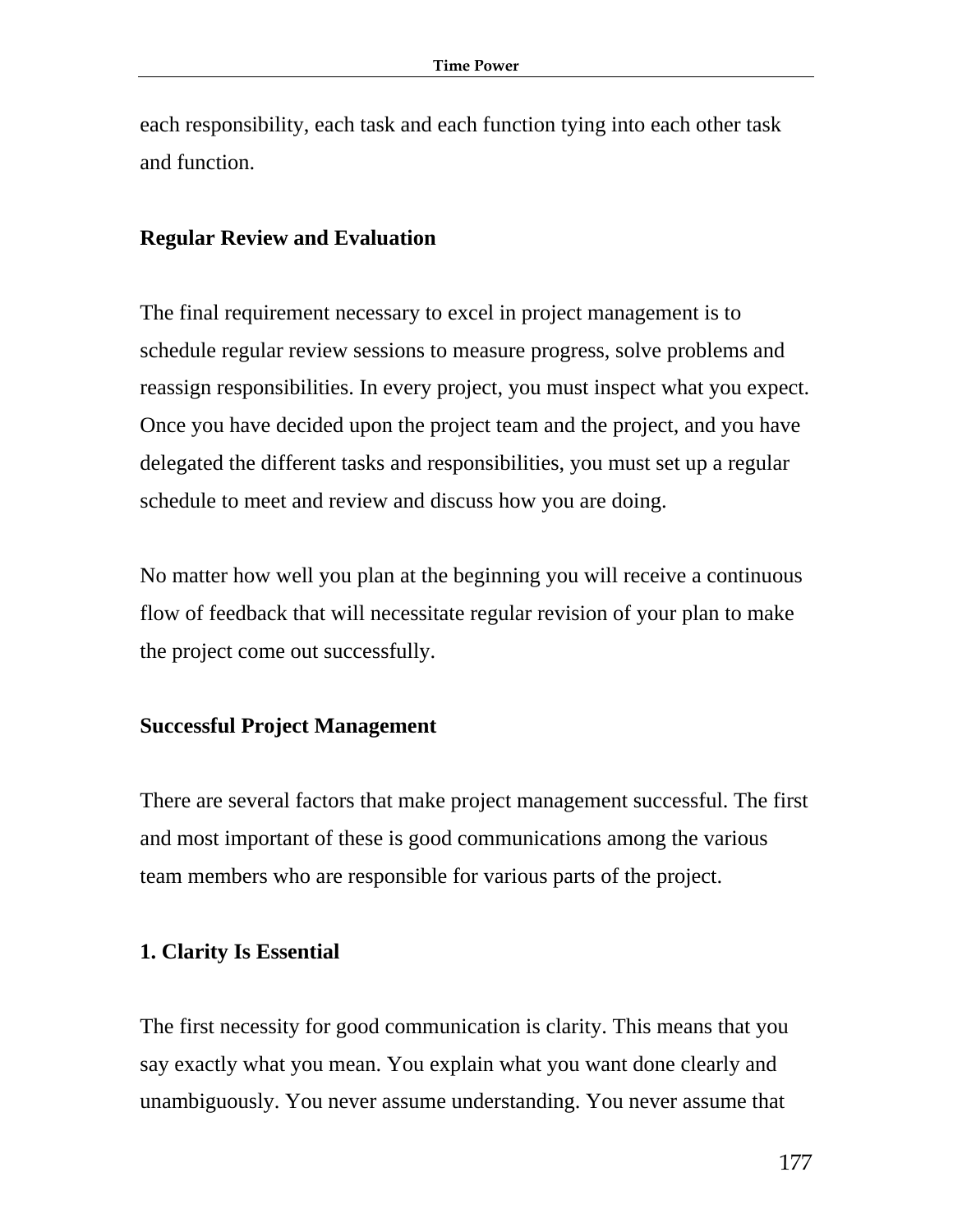the other people or that the other person understands clearly what is said or what is expected of them. You always ask for feedback and double check.

 Ask the team member to feed back what you have just said in his or her own words. Encourage questions and open discussion. Encourage people to challenge and disagree. The more involved and active people are in discussing the project as it evolves, the more committed they will be to making it successful when it is underway.

### **2. Consistency Is Important**

The next part of good communication is *consistency*. The team leader must be patient, optimistic, determined and persevering. Being a good project leader requires that you have or develop the best qualities of leadership and managerial excellence. You must keep cool when things go wrong. You must continually remind yourself that if you don't stay on top of it, it probably won't get done. If the project is important enough, you must accept complete responsibility for inspecting what you expect.

Don't assume that everything is going according to plan unless you have taken the time to check on it yourself.

## **3. Deal with Conflict and Poor Performance**

Another part of good communication as a team leader is that you must deal with conflict and poor performance in a direct, straightforward manner. If a person does not do the job they have committed to do, you cannot ignore it.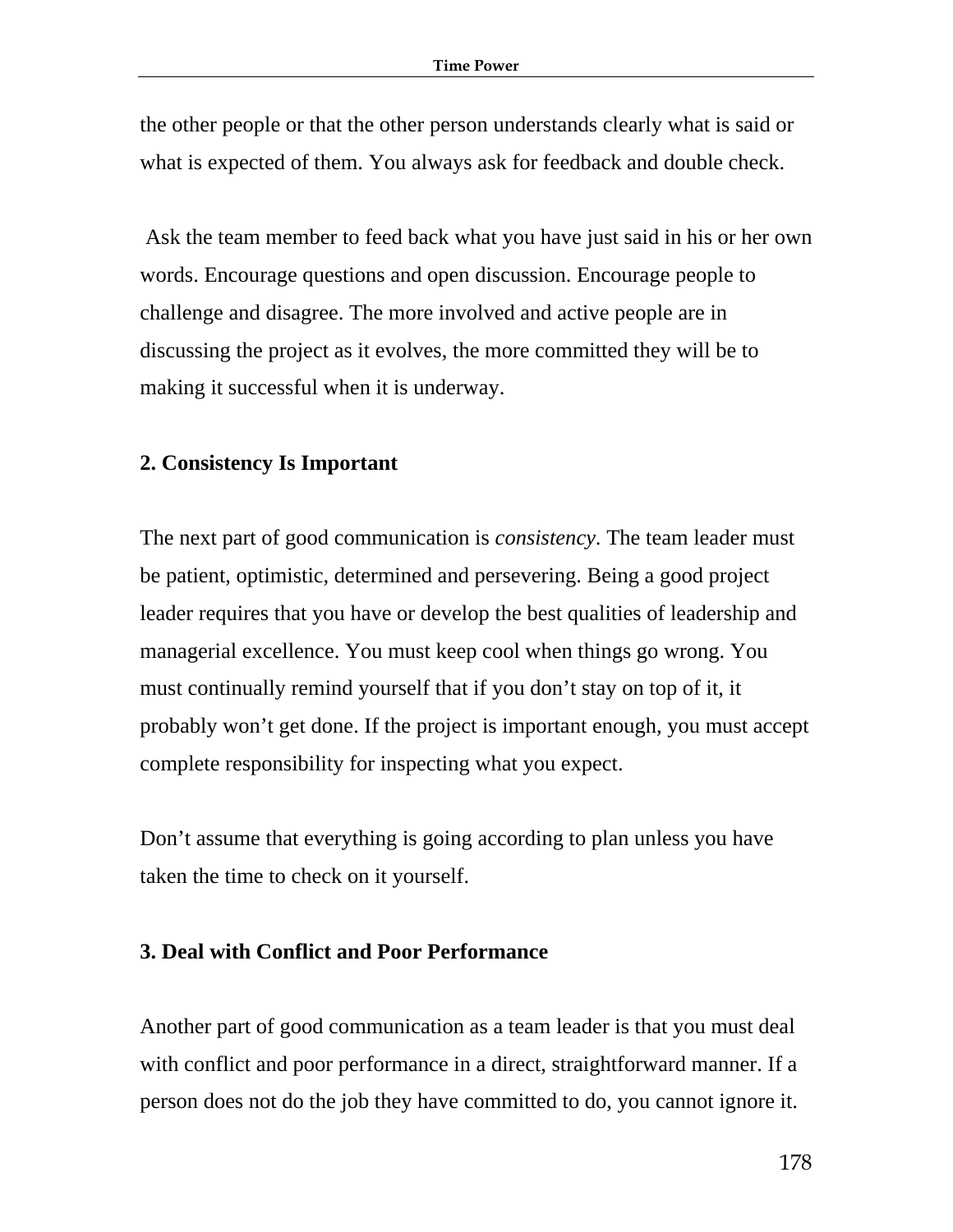You cannot pretend that it is not happening. You cannot hope it will go away. The very best bosses are very demanding when it comes to both deadlines and quality work. You must be the same.

Encourage everyone to openly discuss the project and the progress that you are making. If necessary, be prepared to reassign jobs and tasks. Give different jobs to different people. If one person is overloaded and another person seems under-worked, be prepared to reassign the tasks so that everybody feels they can achieve their jobs in an excellent fashion.

### **4. Develop the Courage of Your Convictions**

The fourth quality of good communicators, and the great quality of leadership, is courage. As Winston Churchill said, *"Courage is rightly considered the foremost of the virtues, for upon it, all others depend."* The most important type of courage is for you to take full responsibility for the results, and to resolve to persist until the task is satisfactorily completed.

#### **Not an Easy Skill to Learn**

It is not easy to begin to use a systematic project management system if you have not done it in the past. But the development of project management skills will save you more time and do as much or more to advance your career than almost any other skill you can develop. You can use this project management skill at home. You can use it in planning vacations. You can use it in starting and building companies and organizations. You can use it to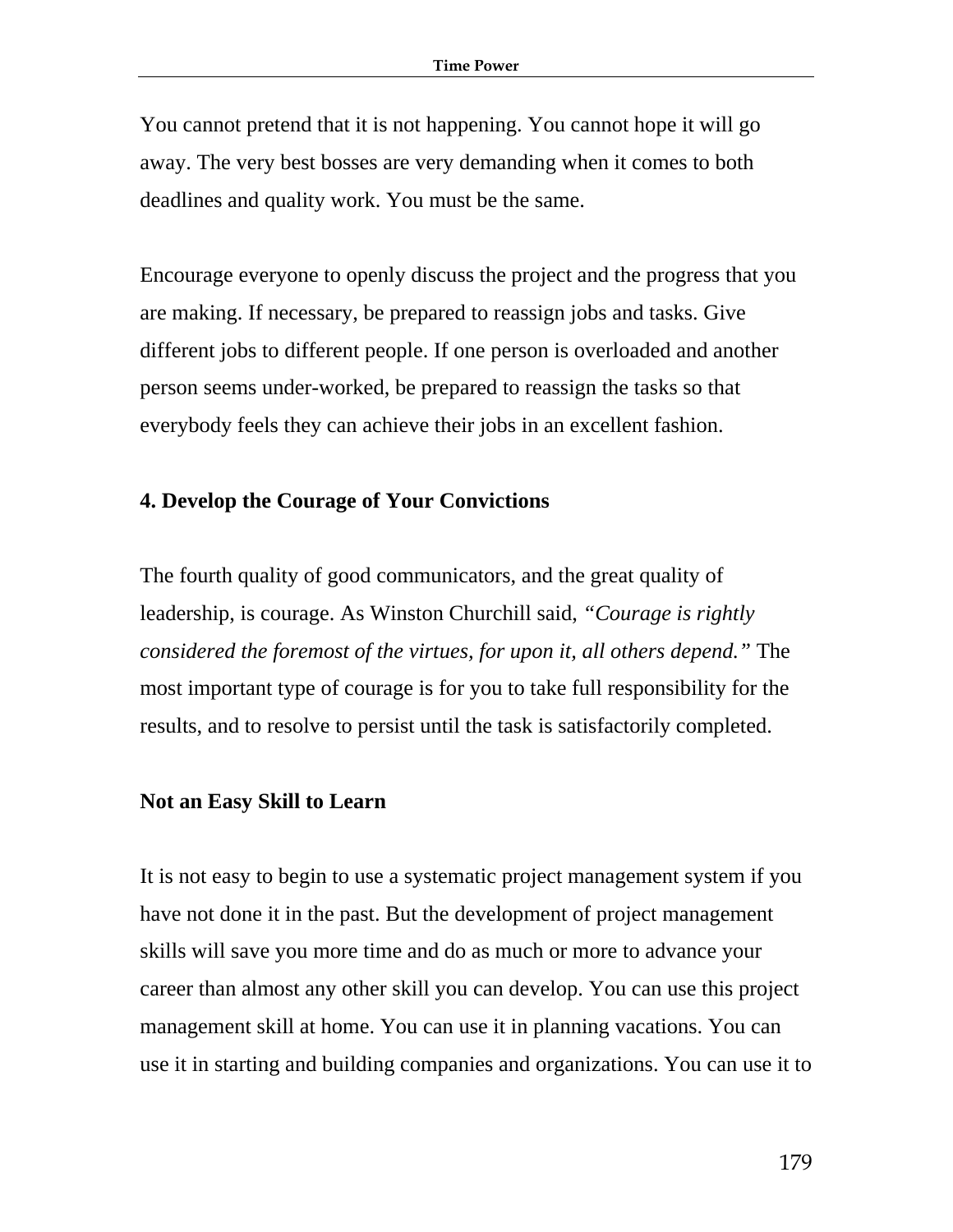start your own business, become a successful salesperson, move onto the fast track in your life, and in many other ways.

Your ability to plan, organize, manage and complete projects is central to your success and vital to your realizing your full potential in life, work and leadership. Fortunately, project management is a learnable skill that you can master with practice and determination. There are no limits.

*"If you only care enough for a result, you will almost certainly attain it. Only you must then really wish these things, and wish them exclusively, and not wish at the same time a hundred other incompatible things."* (William James)

### **Action Exercises:**

- **1.** You only learn by doing; select a project, business or personal, that can have a positive effect on your life if completed successfully, and apply the methods taught in this chapter to complete it.
- **2.** Begin each project by defining the ideal or perfect result you desire from accomplishing it successfully.
- **3.** Make a list of every ingredient and step that you will have to include or take to complete the project in an excellent fashion.
- **4.** Draw up a project planning form and organize every task and activity that will have to be done, in order of sequence, from first to final job.
- **5.** Assemble the people whose help and cooperation you will need to complete this project, discuss it in detail with them, and get each of them to commit to complete their individual tasks by a certain time.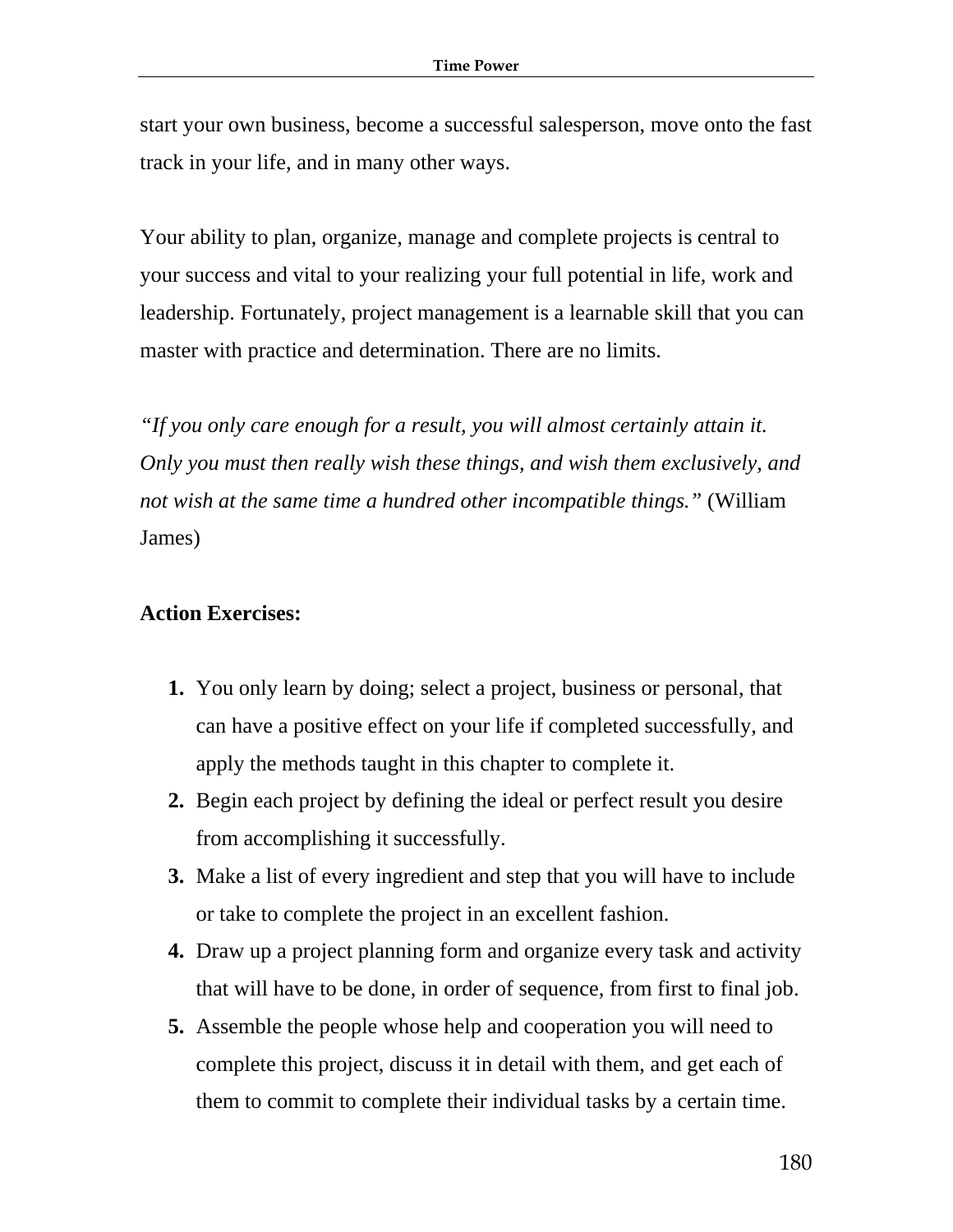- **6.** Practice "crisis anticipation" and determine the setbacks or difficulties that could occur to delay successful completion of the project; look for ways to solve these problems before they occur.
- **7.** Accept complete responsibility for the completion of projects that are vital to your future success, and that of your organization. Resolve to become absolutely excellent at project management for the rest of your career.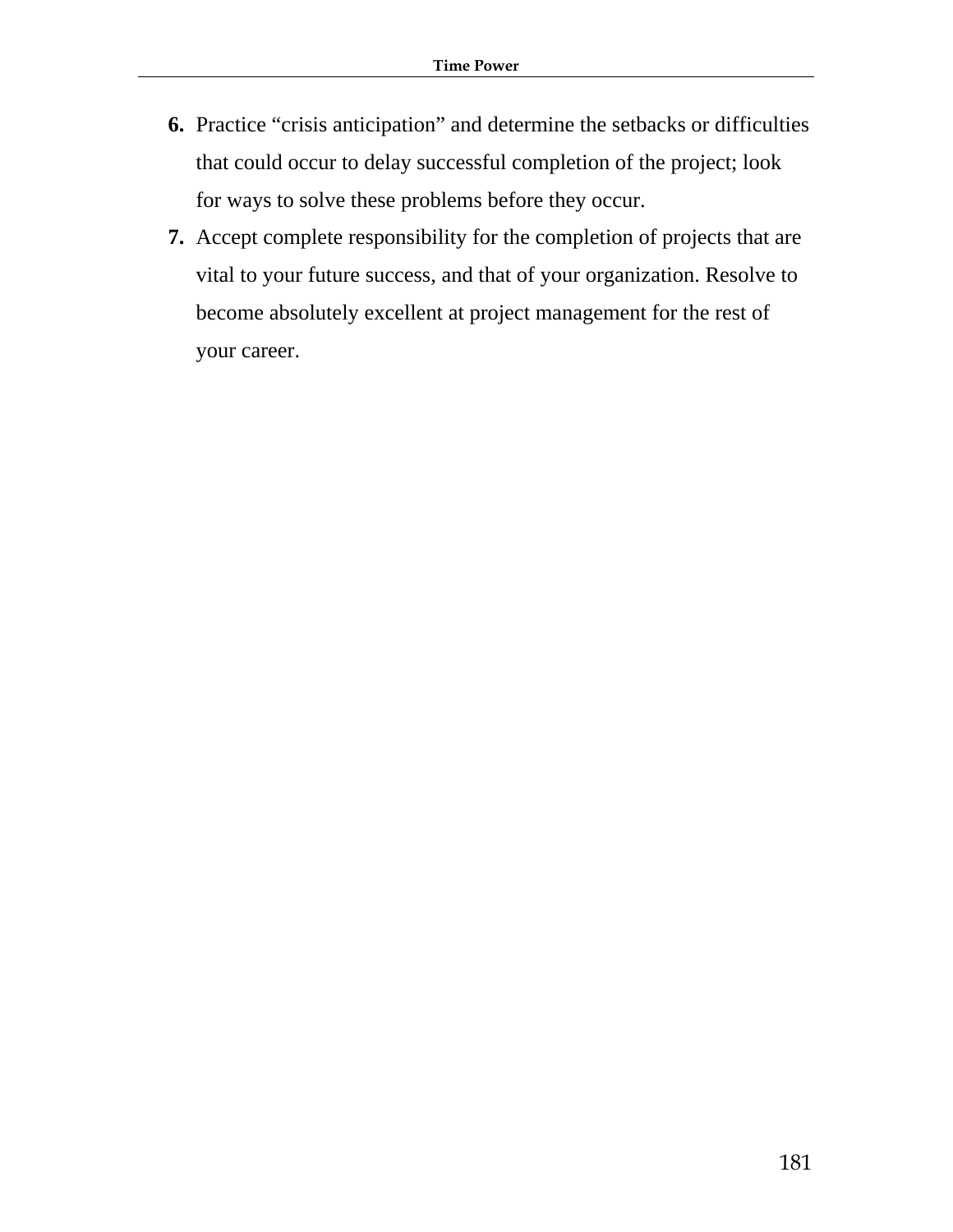#### **Chapter Seven**

#### **Time Saving Techniques**

*"Concentrate all your thoughts on the great desire in your life. This concentration must be continuous, unceasing – every minute; every hour; every day; every week."* (Charles E. Popplestone)

Time is the one indispensable ingredient of accomplishment. Everything you want to achieve requires time. The only way you can get enough time to do the things that can really make a difference in your life is by conserving time that you would normally spend somewhere else. You are surrounded by people and circumstances that waste your time and undermine your effectiveness all day long. Only by practicing rigorous self-discipline can you free yourself from these thieves of time.

#### **The Six Major Time Wasters**

There are six major time wasters in the world of work, based on hundreds of studies and opinion surveys. Your ability to deal with them effectively will largely determine how successful you are in your career.

### **1. Telephone Interruptions**

 Telephone interruptions lead the list. The telephone rings and breaks your train of thought, interrupts you and distracts you from what you are doing.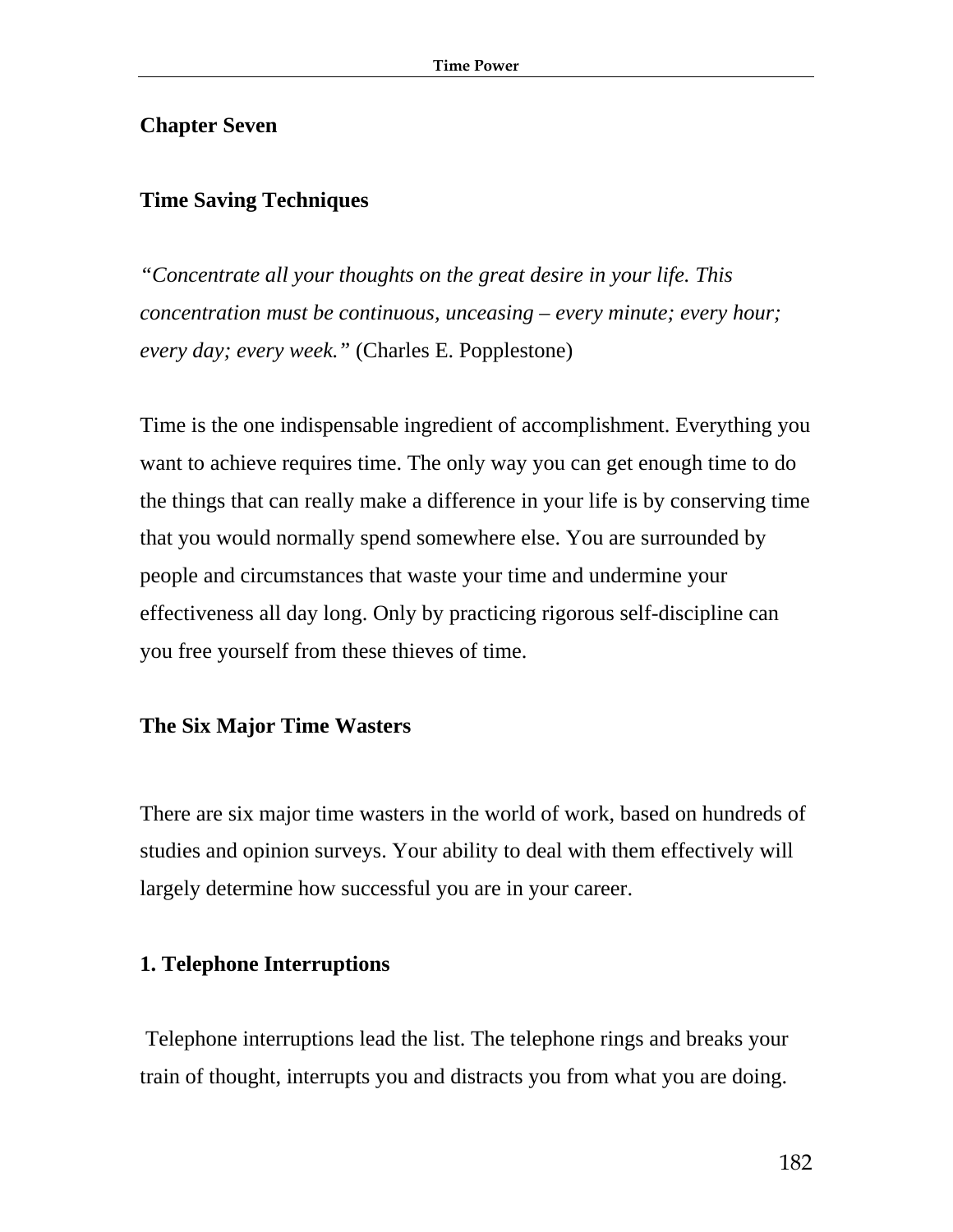When you hang up the phone, you are often distracted and find it hard to get back to the work in front of you.

## **2. Unexpected Visitors**

Unexpected or drop-in visitors can be extremely time consuming. These are people who drop in on you from within your company, or from the outside. They disrupt your work, break your train of thought and impair your effectiveness. Sometimes they talk endlessly about unimportant matters and keep you from your work.

## **3. Meetings, Meetings**

Meetings, both planned and unplanned consume fully 40% or more of your time. They can be formal or ad hoc, with groups in scheduled meetings or one-on-one meetings from office to office, or in the hallways. Many of them are unnecessary or largely a waste of time.

## **4. Fire Fighting and Emergencies**

A major time consumer and time waster is fire fighting, emergencies and the inevitable crisis. Just when you get settled in to work on something important, something totally unexpected happens that takes you away from your main task, sometimes for hours.

# **5. Procrastination**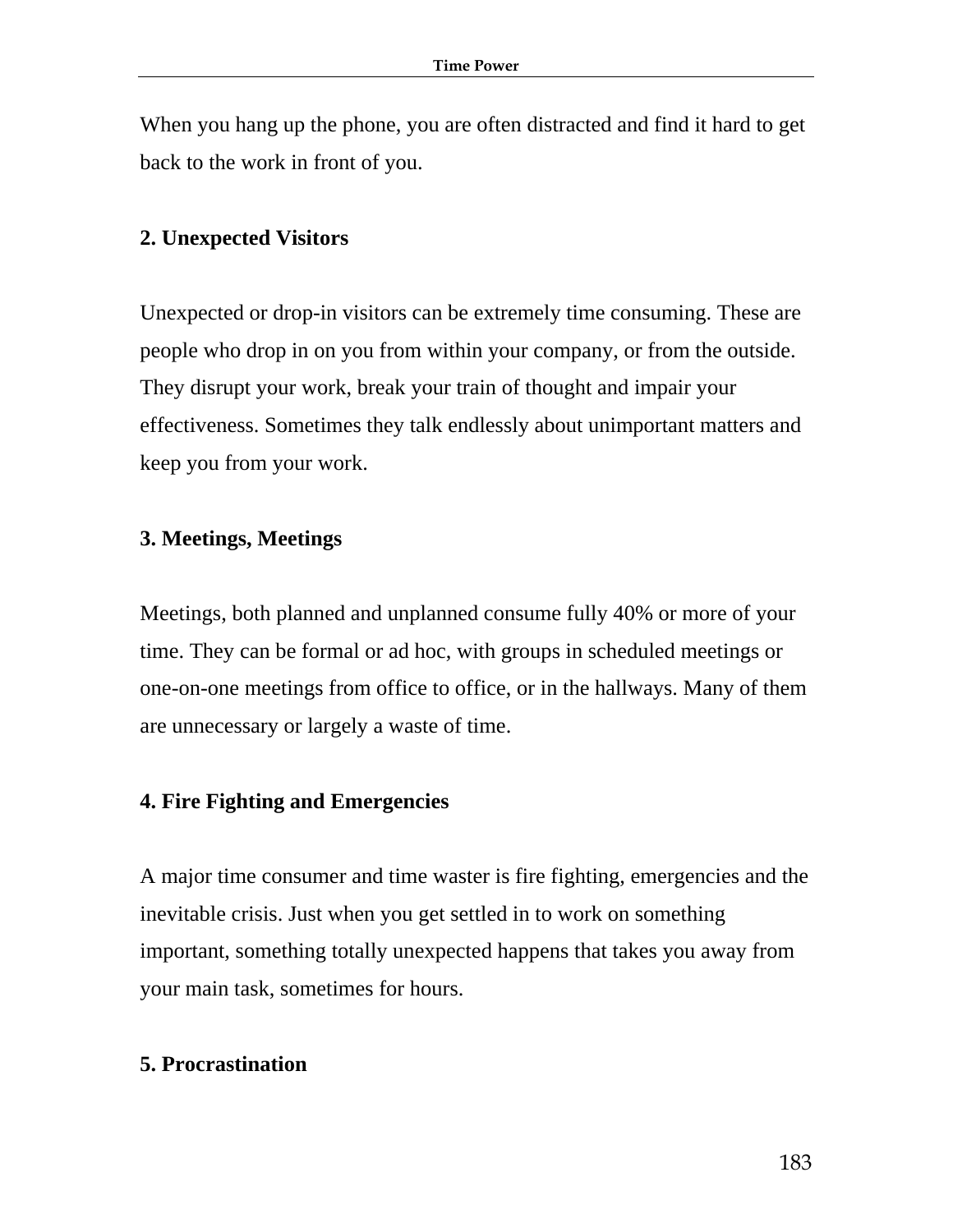A major waste of time and life is procrastination, the thief of time. The tendency to procrastinate is universal for a variety of reasons that we will deal with in detail in Chapter Eight.

## **6. Socializing and Idle Conversation**

Socializing takes up an enormous amount of time. It has been estimated that as much as 75% of time at work is spent interacting with other people. Unfortunately, fully half of this time is spent in idle chatter that has nothing to do with the work. Socializing takes time away from getting the job done.

## **6. Indecision and Delay**

Indecision costs more time than most people realize, especially with paper, correspondence, tasks and people. Indecision wastes your time and that of others.

In this chapter, you will learn several proven techniques to deal with each of these time-wasters, except for procrastination. This subject is so important that we will cover it in depth in the next chapter.

## **A Quick Review**

Let us take a moment to review the keys to effective time management that we've covered so far in this book.

## **1. Change the Way You Think**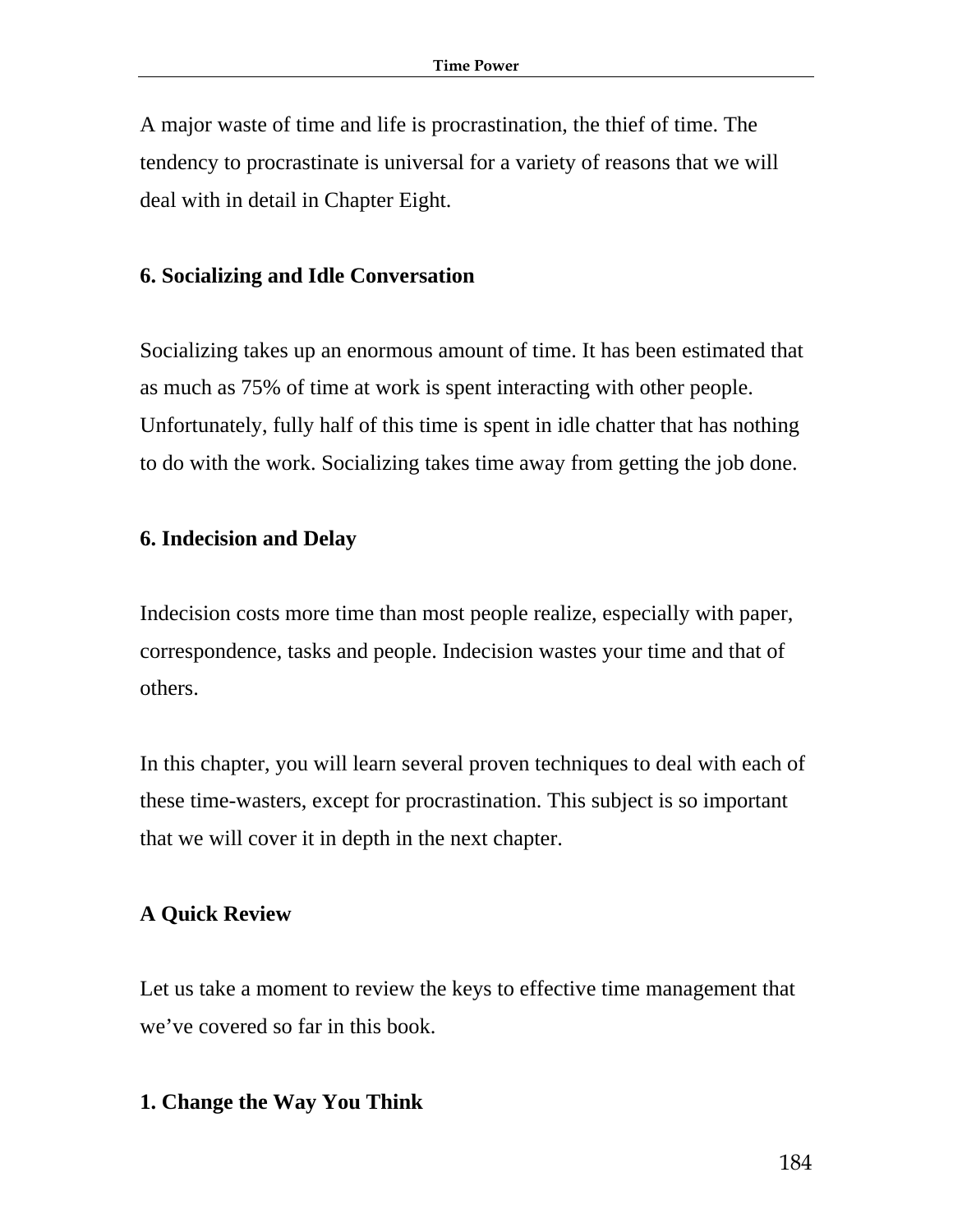First, we talked about "The Psychology of Time Management." This requires that you make a firm decision to become excellent at the way you use your time. Think of yourself continually as well organized. Visualize yourself as efficient, effective and highly productive.

## **2. Clear Goals and Objectives**

To perform at your best, you must set clear goals and objectives that are consistent with your highest aspirations and your innermost values and convictions. The more goals you set for yourself, the more likely it is that you will manage your time well, especially when your goals are in harmony with your values.

The "Law of Forced Efficiency" says that the more work you take on, the more efficient you will become in completing the most important parts of that work. You will be *forced* to be efficient just to keep on top of your responsibilities.

 This law also says that "There is never enough time for everything, but there is always enough time for the most important things." Committing yourself to a large number of tasks almost guarantees that you'll become more and more efficient.

## **3. Plan out Your Work in Detail**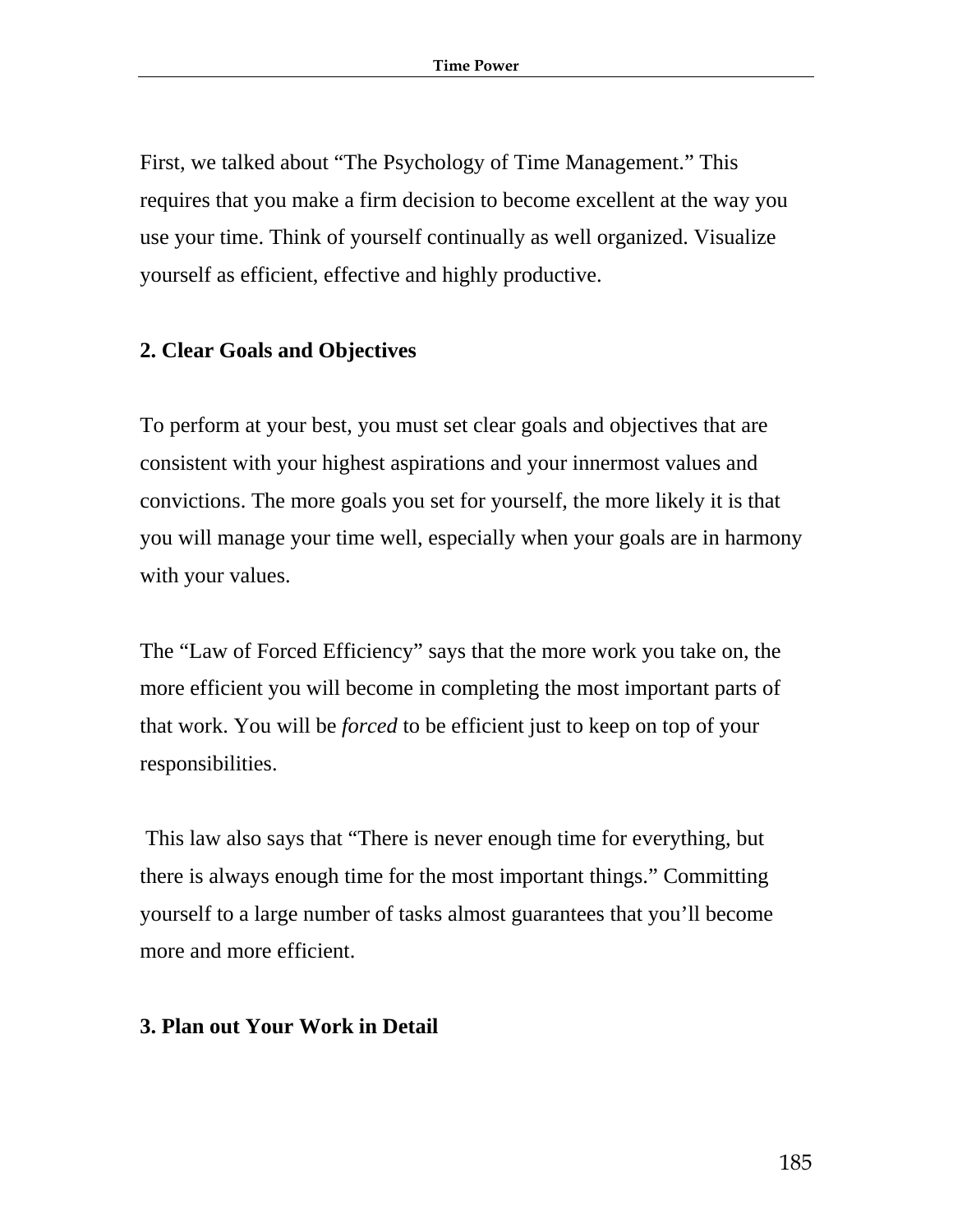You need detailed plans of action, organized by sequence and priority for productive work. You will save ten minutes in execution for every minute that you invest in planning and organizing before you begin.

### **4. Set Clear Priorities on Your Tasks**

You must establish clear priorities and always work on your highest value tasks. Apply the 80/20 Rule to everything. Separate the urgent from the important. Always concentrate on the most valuable use of your time.

## **5. Work All the Time You Work**

It is essential that you develop good work habits, and learn to concentrate single-mindedly on one thing, the most important thing at any given time. Good work habits enable you to produce vastly more than the average person and are the key to great success in life.

### **6. Manage Multi-Task Jobs**

You must think through and carefully plan large jobs or complex tasks that involve several people, using everything that you have learned so far. Think on paper and develop the habit of planning and organizing every detail before you begin.

### **The Way You Spend Time Today**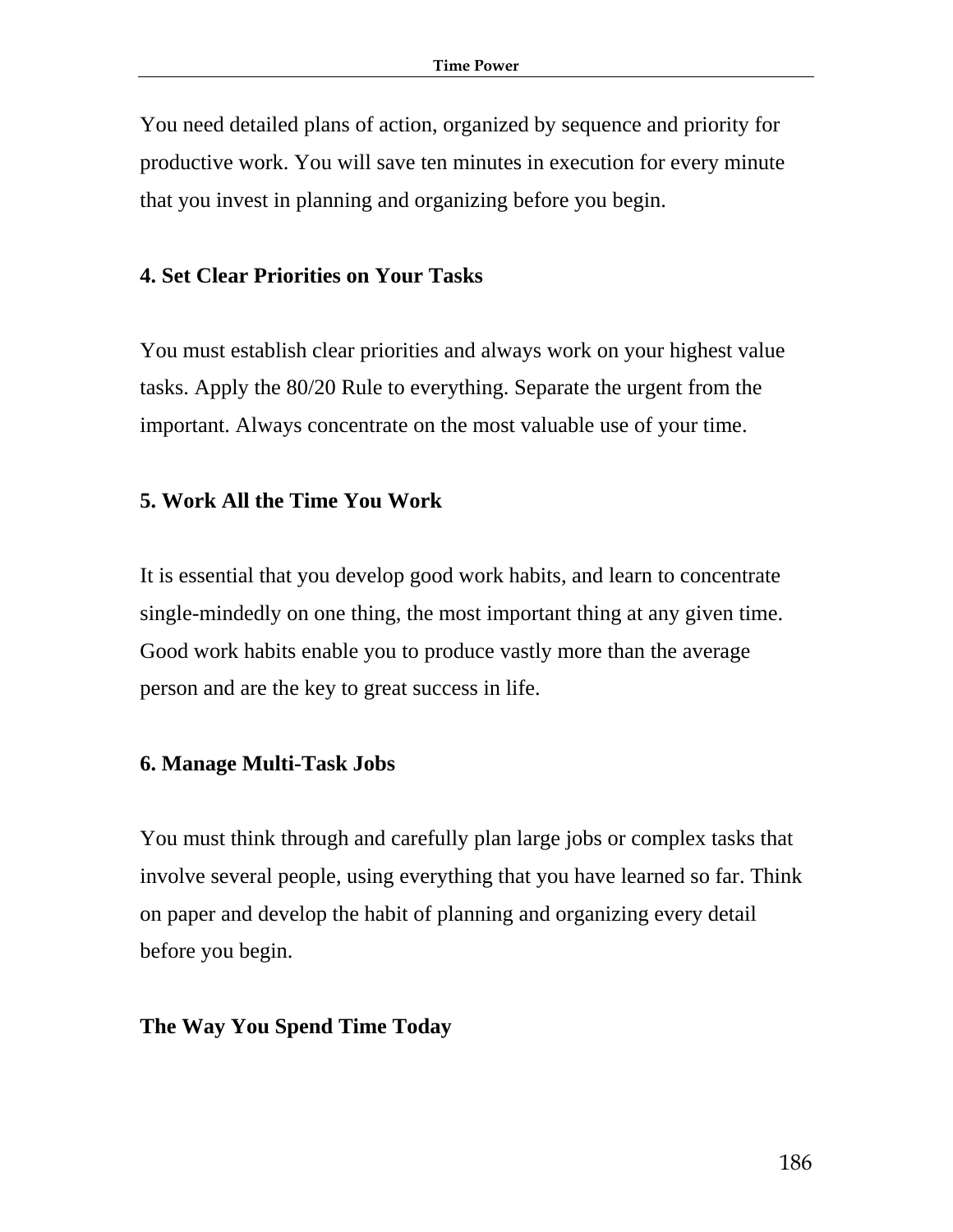How do you use your time? According to time management specialist Michael Fortino, over an average lifetime, you will spend *seven* years in the bathroom. You will spend *six* years eating. You will spend *five* years waiting in lines. You will spend *four* years cleaning your house. You will spend *three* years in meetings. You will spend *one* year searching for things. You will spend *eight months* opening junk mail. You will spend *six months* sitting at red lights. You will spend *120 days* brushing your teeth. And here's the big surprise. You will spend four minutes per day conversing with your spouse and 30 seconds per day conversing with your children.

## **Get Focused and Stay Focused**

In order to change some of these ratios in a positive way, you will have to learn how to cut out the time wasters and save time in every area of your life. To save time at work, for instance, you must continually ask yourself questions like the following:

Why am I on the payroll? What have I been hired to accomplish? What is my major goal or objective right now? What am I supposed to do, or be doing at this moment? What results have I been hired to achieve? Is what I am doing right now contributing to the accomplishment of my most important goals and objectives?

The most important of these questions is to continually ask yourself, from the time you start work to the time you finish is, "Why am I on the payroll?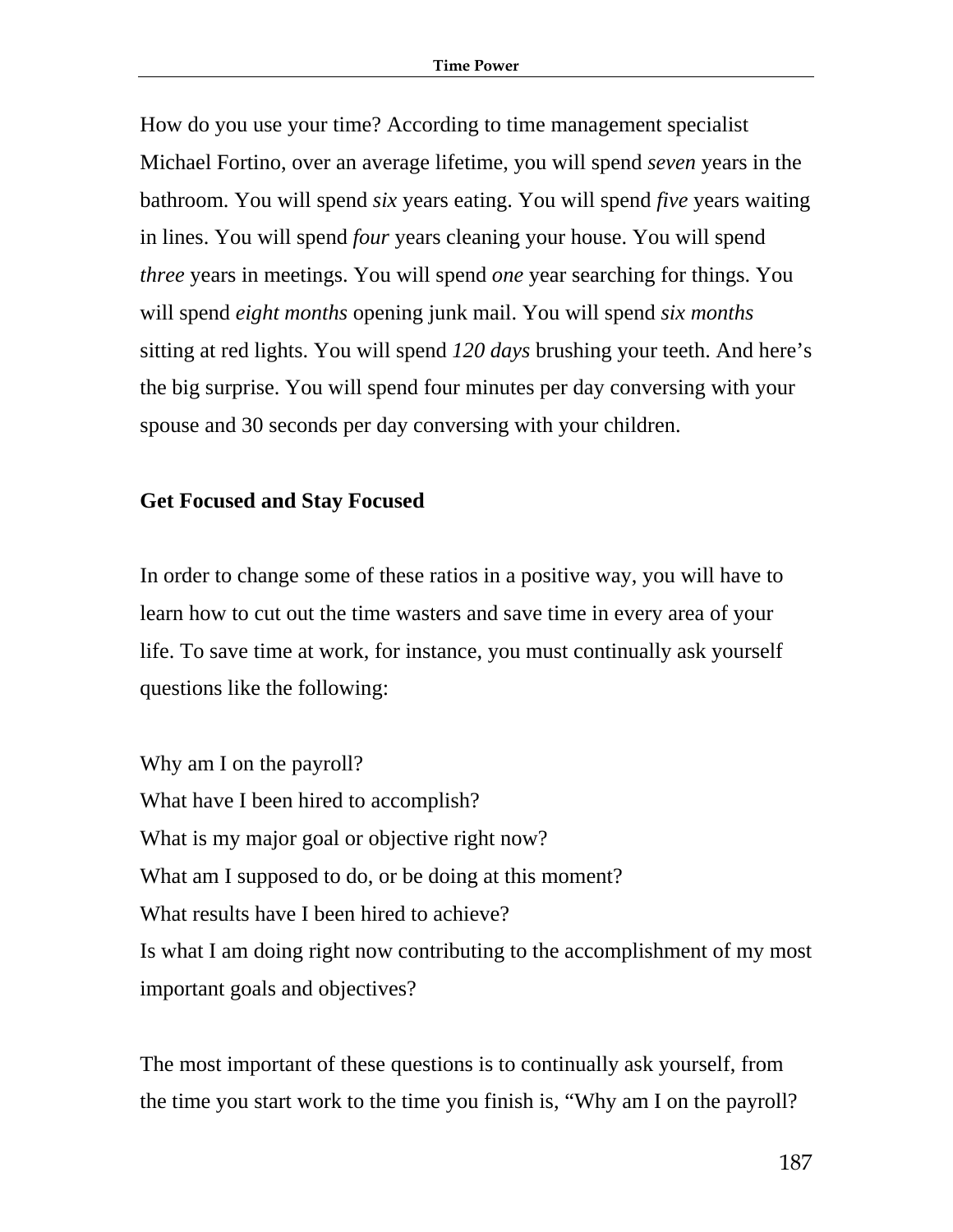Is what I'm doing right now what I have been hired to do?" The greatest time saver of all is the word "No!" Make it a habit to say "No!" to any demands on your time that do not move you toward your most important goals.

## **Seven Ways to Deal with Telephone Interruptions**

Here are seven ideas to help you deal with the tyranny of telephone interruptions:

### **1. Use It as a Business Tool**

Use the telephone as a business tool. Get on and off it fast. Don't socialize on the phone when you are working. Make your calls as efficient as possible.

When you were a teenager, the telephone became a social tool for you. It was your connection to your friends and to members of the opposite sex. You became accustomed to spending a lot of time on the phone in idle conversation. As an adult, you still associate the phone with socializing, with idle chatter. It has become a habit.

However, when you enter into the world of work, you have to break that habit and begin to view the telephone as a means of business communication. You must discipline yourself to use the telephone as a business tool during the hours from nine to five.

## **2. Have Your Calls Screened**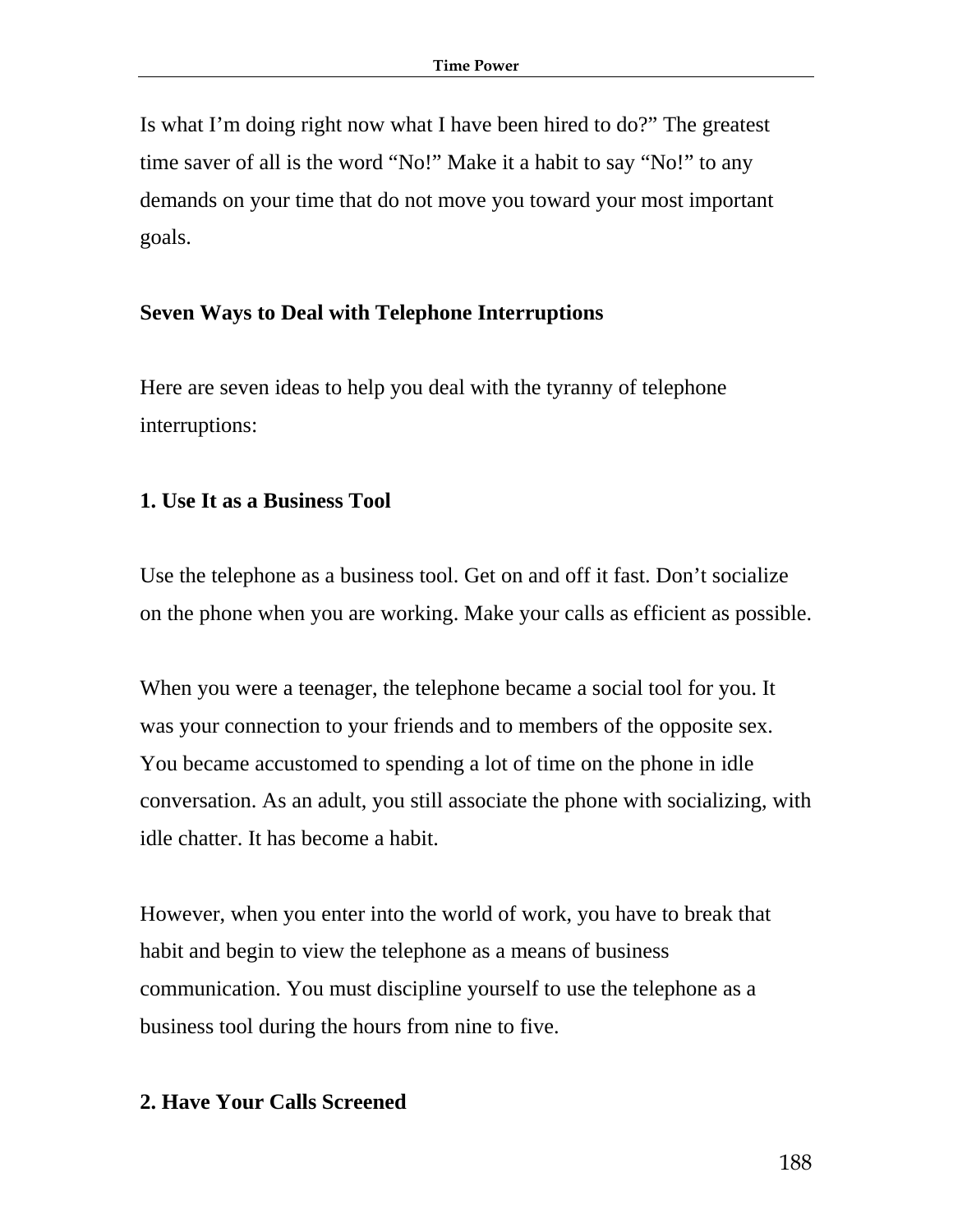Have your calls screened. Find out who it is and what he or she wants before you answer. Overcome the natural curiosity that wells up in you when people you don't know call you. Find out why they are calling before you take the phone call.

### **3. Have Your Calls Held**

Have your calls held whenever possible. Set aside periods of the day when you take no interruptions. Don't become a slave to a ringing phone. One of the best tactics you can use is to actually disconnect your phone when you are working on something important. If it is important enough, whoever is calling you will call back again later.

#### **4. Set Clear Call Back Times**

Get and give call back times. When you call someone and they are not there, leave a message and the time that you will be available to take the return phone call.

When someone calls you and you can't take the call, make sure that your secretary or receptionist gets a call back time. This is the time when you can get a hold of him or her so that you don't play telephone tag back and forth.

#### **5. Batch Your Calls**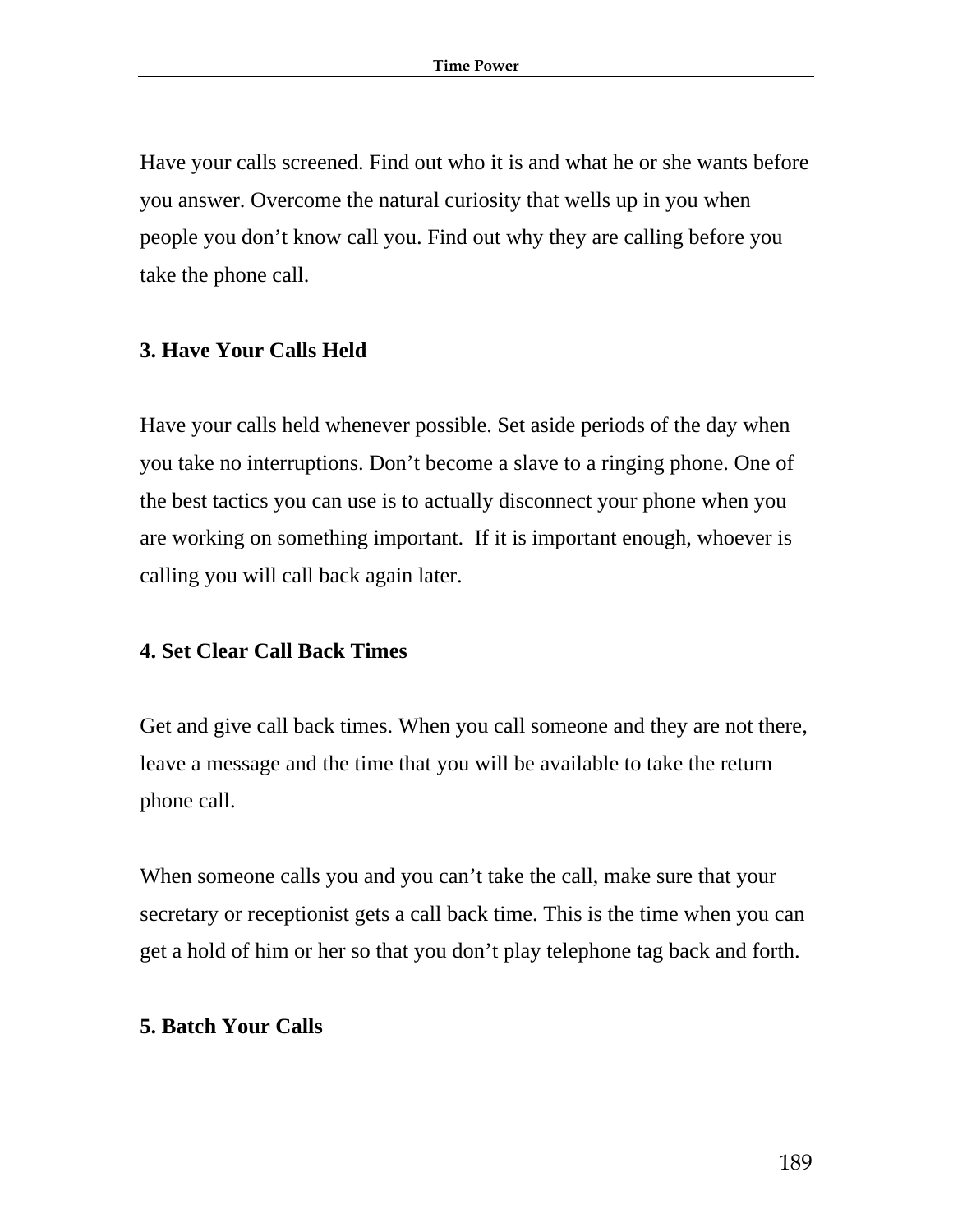Batch your calls. Use the learning curve and make all of your telephone calls at once. Don't spread them throughout the day.

Sometimes you can accumulate all of your phone calls up to eleven in the morning, and then return them all between eleven and twelve o'clock. Or you can accumulate them up to three thirty in the afternoon and then return them all between three thirty and four thirty.

### **6. Plan Your Calls In Advance**

Plan your calls in advance. Think about a business call as a *meeting* and write out an outline or agenda for your telephone meeting or discussion. Don't waste time by picking up the phone and calling, and then forgetting why you are calling and the things you wanted to discuss.

#### **7. Take Good Notes**

Take complete notes of telephone conversations. The power is on the side of the person with the best notes. Never answer a telephone without a pad of paper and a pen in your hand. Keep careful notes of the things that you agree to. Write down what the other person agrees to, including the numbers, times, dates, amounts and so on that are discussed on the phone. These notes can be extremely important to you in the future.

#### **Dealing with Drop-In Visitors**

190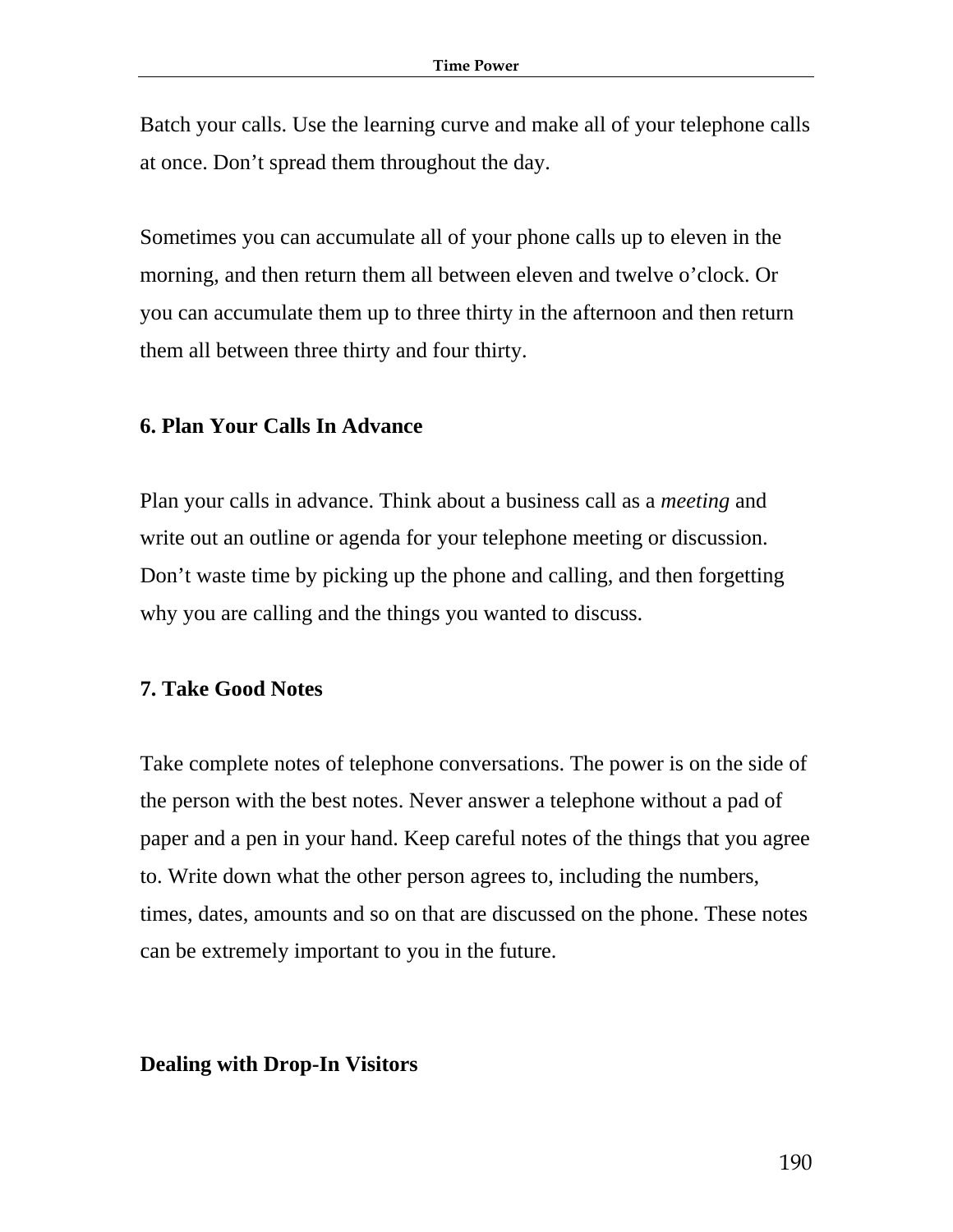Here are five ways to deal with the next of the major time wasters, drop-in visitors.

#### **1. Create a Quiet Time for Work**

First, specify a quiet time during the day where you will concentrate on your work. During this time, allow no interruptions. Get yourself a "Do Not Disturb" sign from a store or a hotel and put it on your door. Make it clear to everybody that when that sign is out, you do not want to be disturbed for any reason by anyone, except in an emergency.

#### **2. Stand Up Quickly**

Deal with unwelcome visitors by standing up when they come in to your office. Some years ago, I worked in a company with a manager who would go from office to office making conversation. He was one of the most boring talkers in the world. He was a nice fellow, but when he came in, you knew that, if he sat down, he was going to be there for half an hour.

I finally learned how to handle his unwelcome visits. The instant that he came in the door, I would immediately stand up and come around my desk as though I was just on my way out.

I would say, "It's nice to see you, but I am just leaving. I'll walk out with you." I would then walk him to the door and lead him back out into the hallway. Then, I would keep on going myself. I would go to the washroom or to some other office until he was gone, and only then would I go back.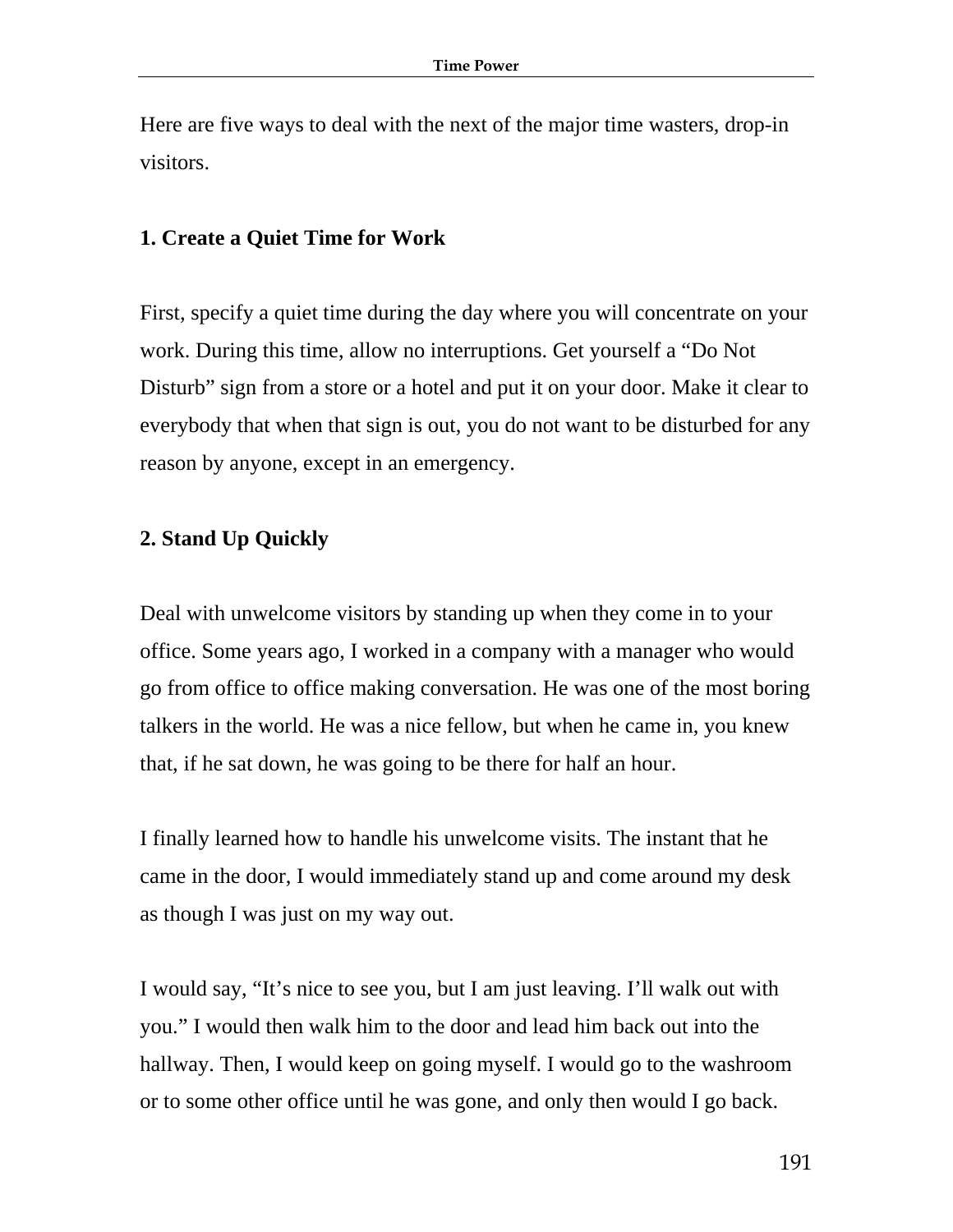This saved me an enormous amount of time that the other executives in the company were unable to avoid.

## **3. Bring the Discussion to a Close**

When the meeting has gone on long enough, say, "There's one more thing before you go." You then stand up and lead him to the door. Finish off the conversation with anything you can think of, shake hands, and then go back to work.

One variation of this technique is to say, "One more thing before you go; I want to show you something." You then take him out of the office and show him a plant, a book, a new piece of furniture or anything that you can think of. Then, turn around and go back to work leaving him there to carry on.

# **4. Arrange Specific Meeting Times**

To deal effectively with drop-in visitors, you can arrange specific times to meet that are convenient for both of you. Make appointments to get together with the people in your office. Make appointments with your staff and let them know that at certain times of the day, your door is open and you will be available.

### **5. Avoid Wasting the Time of Others**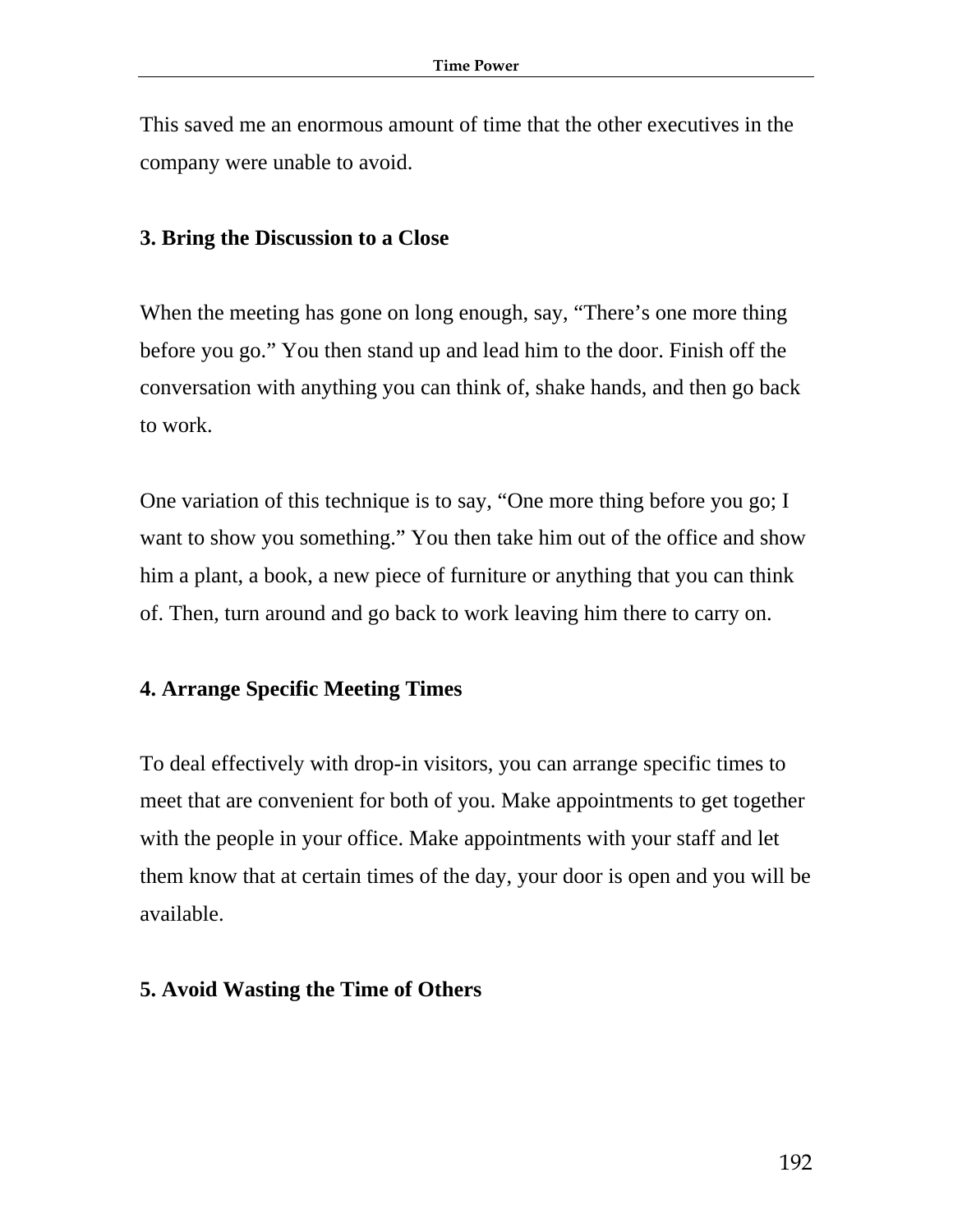Make every effort to avoid being a drop-in visitor on others. If you do drop in on someone else, always be polite enough to ask, "Is this a good time, or can we get together later?"

Encourage others to say the same thing to you: "Is this a good time or should we get together later?" It is amazing how many people unconsciously waste the time of others, and are unaware of it.

#### **Saving Time in Meetings**

Meetings are a major time waster in the world of work. As much as 50% of working time is spent in meetings, either group meetings or one on one meetings. In the estimate of almost everyone, at least 50% of this time is *wasted*. This means that as much as 25% of all working time is lost in meetings of one kind or another.

However, meetings are not an evil. Meetings are a necessary business tool for exchanging information, solving problems, and reviewing progress.

#### **Determine the Cost of the Meeting**

Each meeting costs the *hourly rate* of the people attending multiplied by the number of hours spent in the meeting. Meetings should therefore be treated as an actual dollar expenditure with an expected value, or rate of return on investment.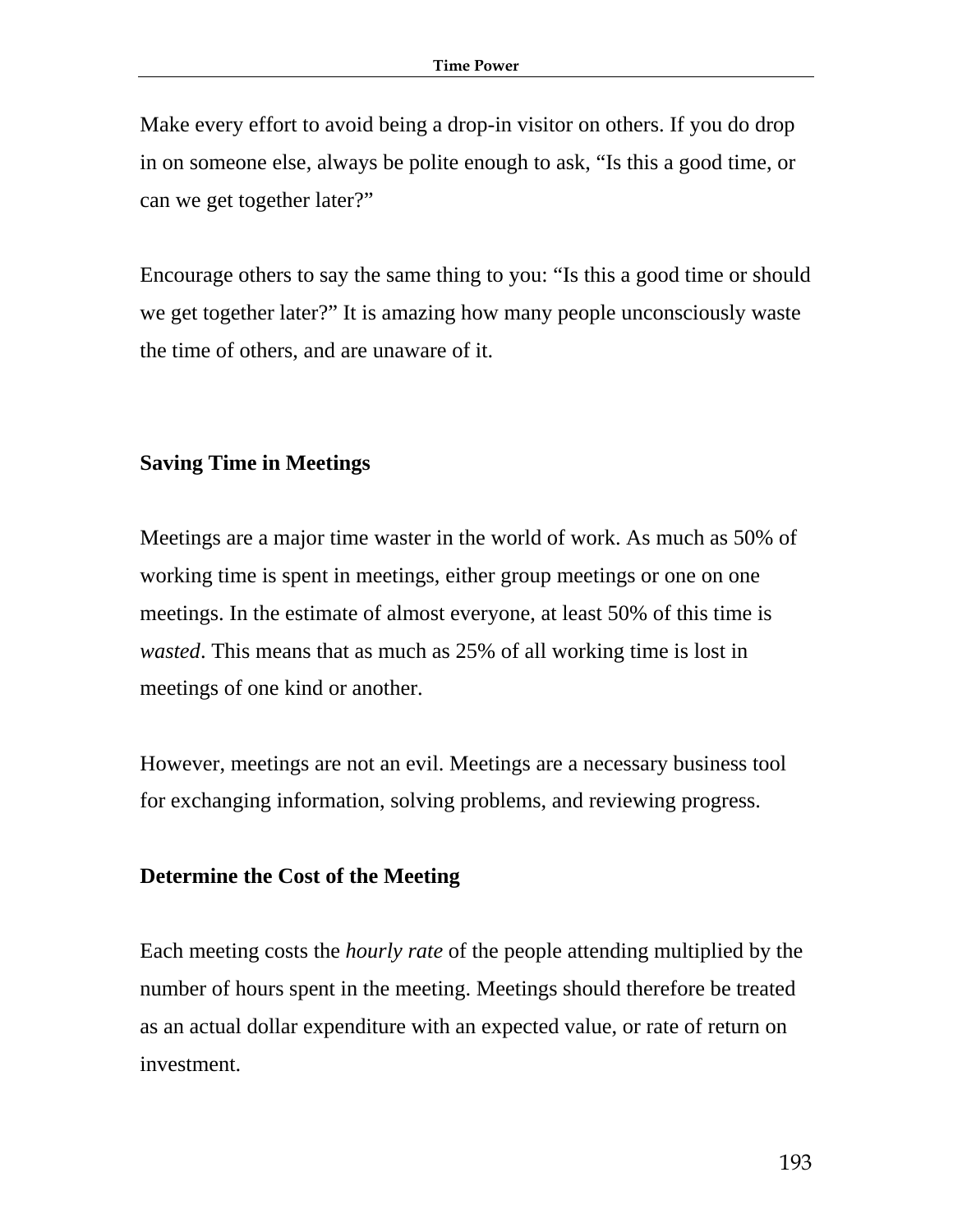Imagine that you have ten people in a meeting, and the average person is earning \$20 per hour. Ten times 20 equals \$200 per hour. This is the cost of that meeting. If you were going to spend \$200 on something in your business, which is exactly what you are doing in this meeting, you should have a very good reason for it.

Think through in advance the justification of spending this amount of money. Why are you bringing these people, at these hourly rates, together for this period of time?

Continually think of meetings as an investment with an expected rate of return. Treat them exactly as if you were spending the company's money, because, directly or indirectly, that is exactly what you are doing.

## **Seven Ways to Make Meetings More Efficient**

Here are seven ways to increase the efficiency and improve the results of meeting time.

### **1. Is It Necessary?**

Ask, "Is this meeting necessary?" Many meetings turn out in retrospect to be unnecessary. There are other ways to achieve the same goal. Sometimes you can achieve it by circulating a memo. You can have a conference call. You can speak to people individually. You can even postpone it to another meting or another time altogether. If a meeting is not necessary, avoid holding it whenever possible.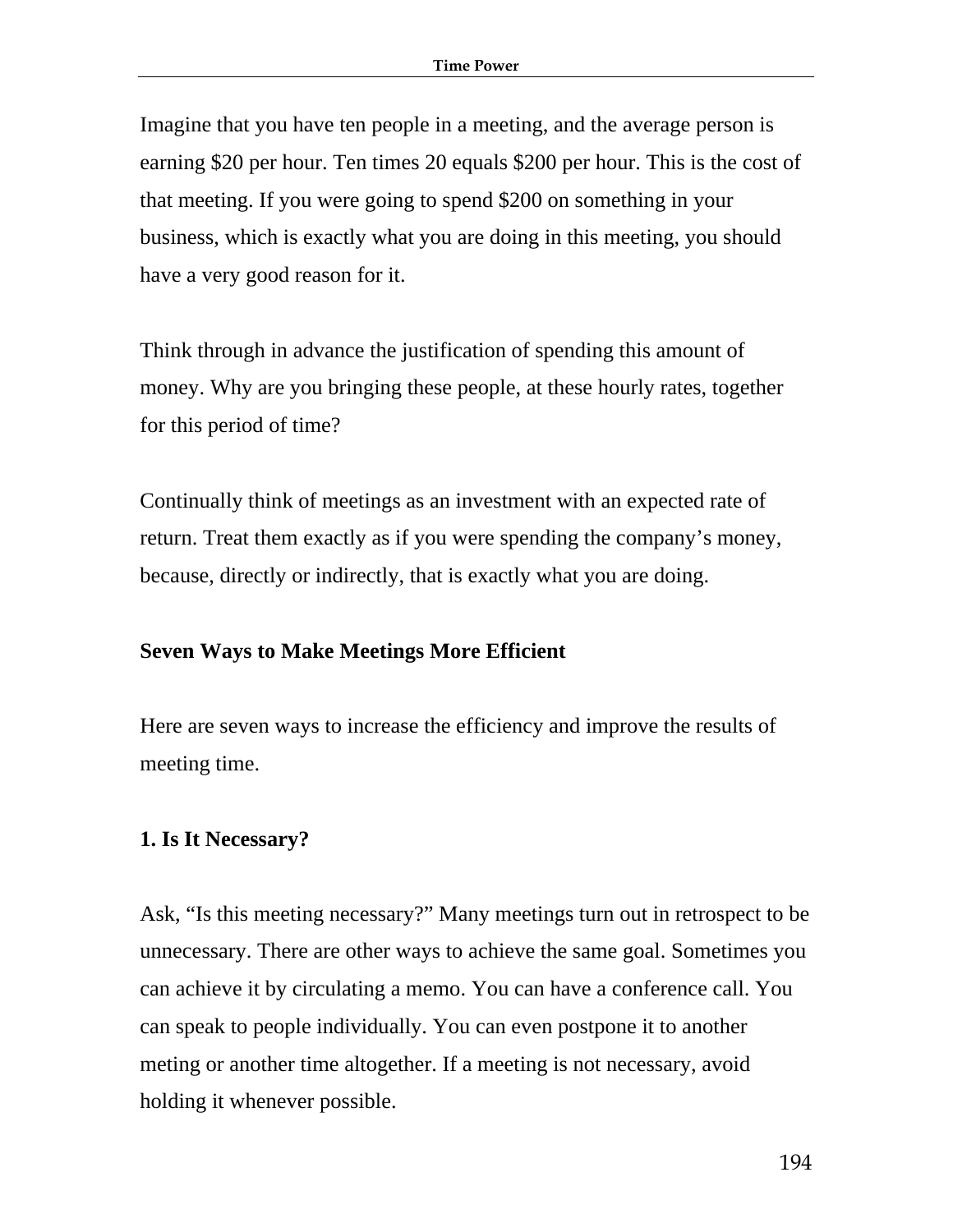If the meeting is necessary, ask, *"Is it necessary for me to attend this meeting?"* If it is not necessary for you to attend, don't go in the first place. If it is not necessary for someone else to attend a particular meeting, make sure that he knows so that he does not have to be there.

#### **2. Write an Agenda**

If you have determined that the meeting is necessary, establish a clear purpose for the meeting and write up an agenda. An excellent time management tool is for you to write a one paragraph statement of purpose for the meeting. Complete the sentence, "We are having this meeting to achieve this specific goal:" and then write out the objective of the meeting.

This is a tremendous discipline. Make out an agenda or a list of everything that has to be covered in the meeting. Next to each item, put the name of the person who is expected to address that particular issue. Distribute the agenda, if possible, at least 24 hours in advance so that each person knows what they will be expected to contribute. They will know what the objective of the meeting is and what will be discussed. This applies to one on one meetings with your boss, with your subordinates, with your customers, with your suppliers and whoever else.

## **Create Agendas for One on One Meetings**

One of the most helpful techniques you can use in business is to draw up an agenda for each meeting with your boss. I learned this many years ago as a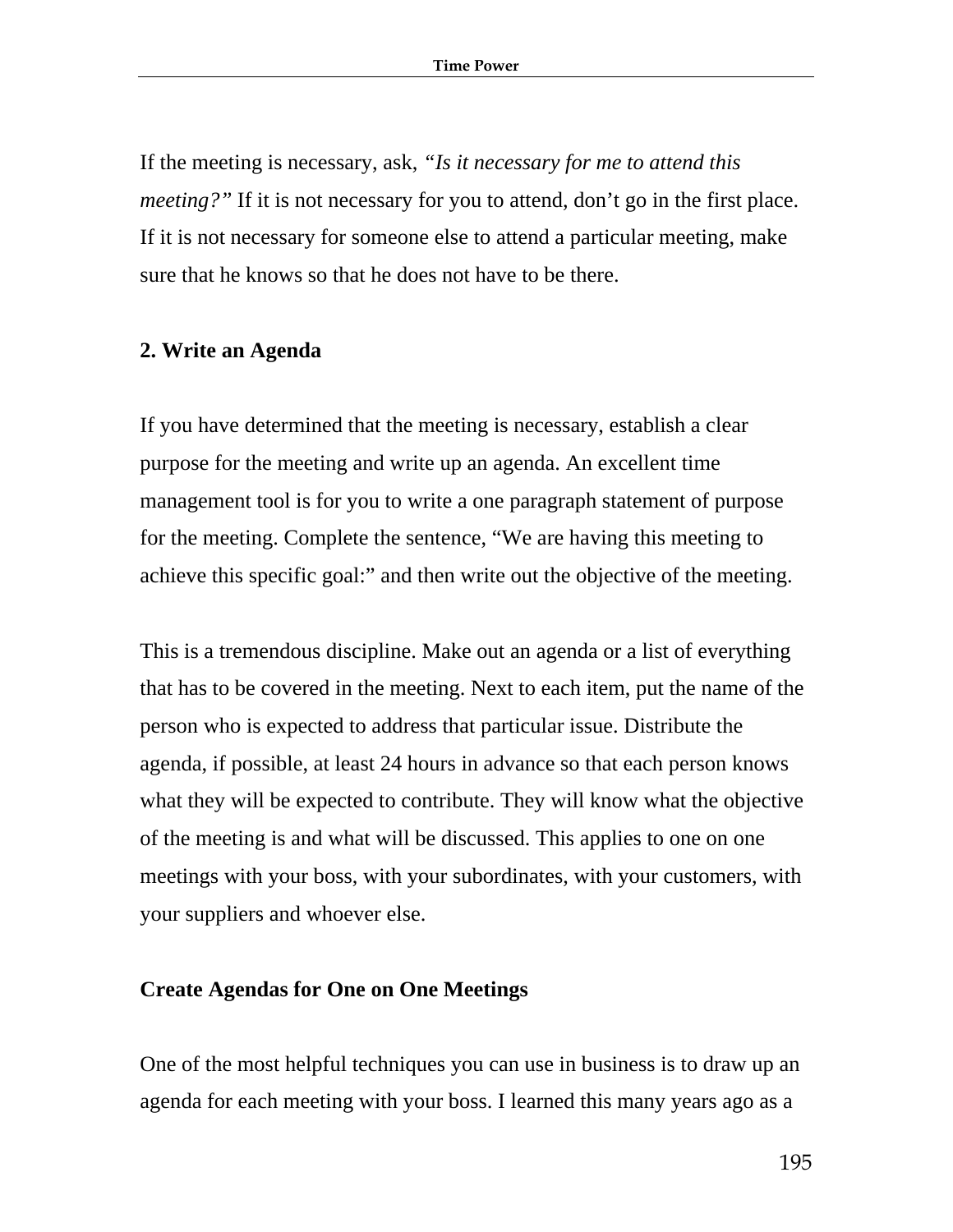junior executive. Prior to using this technique, we would spend an hour talking around in circles with no clear beginning or end. Once we had an agenda to work from, we could cover more information with greater clarity in fifteen minutes than we used to cover in sixty minutes.

Sometimes I would type up the agenda before the meeting. On other occasions, I would just write it up by hand, photocopy it, give him a copy, keep a copy for myself and then say, "These are the things I want to discuss with you." We would then go down the list, item by item, and get resolution of each point. I would them be out of his office and back to work. My boss really appreciated this approach. As a result, he was always willing to see me because I took up so little of his time.

## **3. Start and Stop on Time**

Start and stop the meeting on time. Set a schedule for the beginning of the meeting, and set a time for the end of the meeting. If the meeting is going to run from eight until nine, start it at eight o'clock sharp and end it at nine o'clock sharp.

The worst type of meetings are the ones that start at a specific time but have no clearly determined ending time.

Here is another rule: don't wait for the latecomer. Assume the latecomer is not coming at all, and start at the designated time. It is unfair to punish the people who are there on time by making them wait for the person who gets there late, if at all.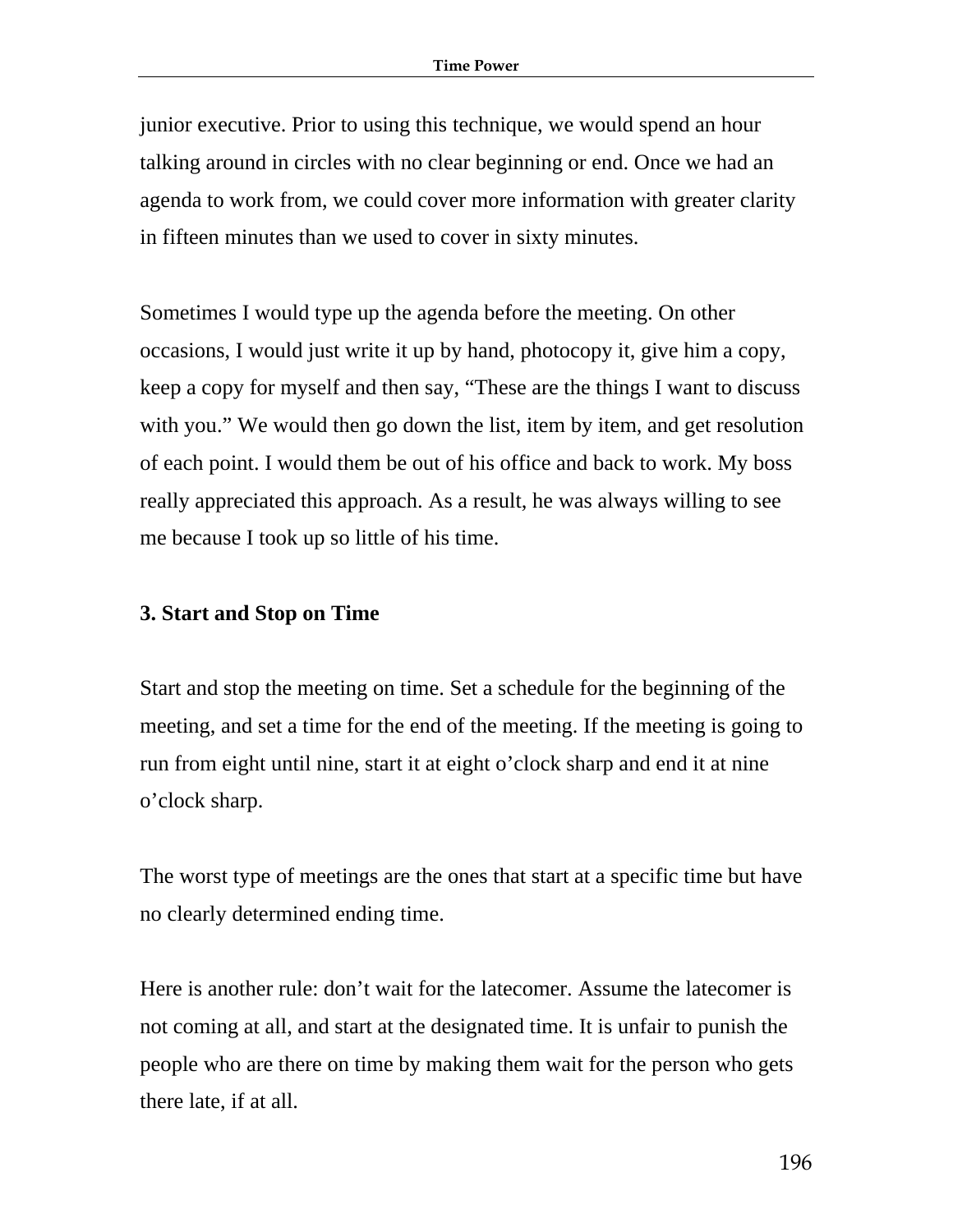Many companies establish the policy of locking the meeting room from the inside at the exact time the meeting is scheduled to start. The people who show up late are not allowed in. You can be sure that they don't show up late the next time.

### **4. Cover Important Items First**

Cover the most important items first. When you draw up the agenda, apply the 80/20 Rule. Organize the agenda so that the top 20% of items are the first items to be discussed. This way, if you run out of time, you will have covered the items that represent 80% of the value of the meeting before the time runs out.

### **5. Summarize Each Conclusion**

When you discuss each item, summarize the discussion and get closure. Get agreement and completion on each item before you go onto the next one. Restate what has been decided upon and agreed to with each item before you proceed.

## **6. Assign Specific Responsibility**

If you have made a decision, assign responsibility for the specific actions agreed upon and set deadlines. Remember, discussion and agreement without an assignment of responsibility and a deadline for completion is merely a *conversation*. Be clear about who is going to do what and by when.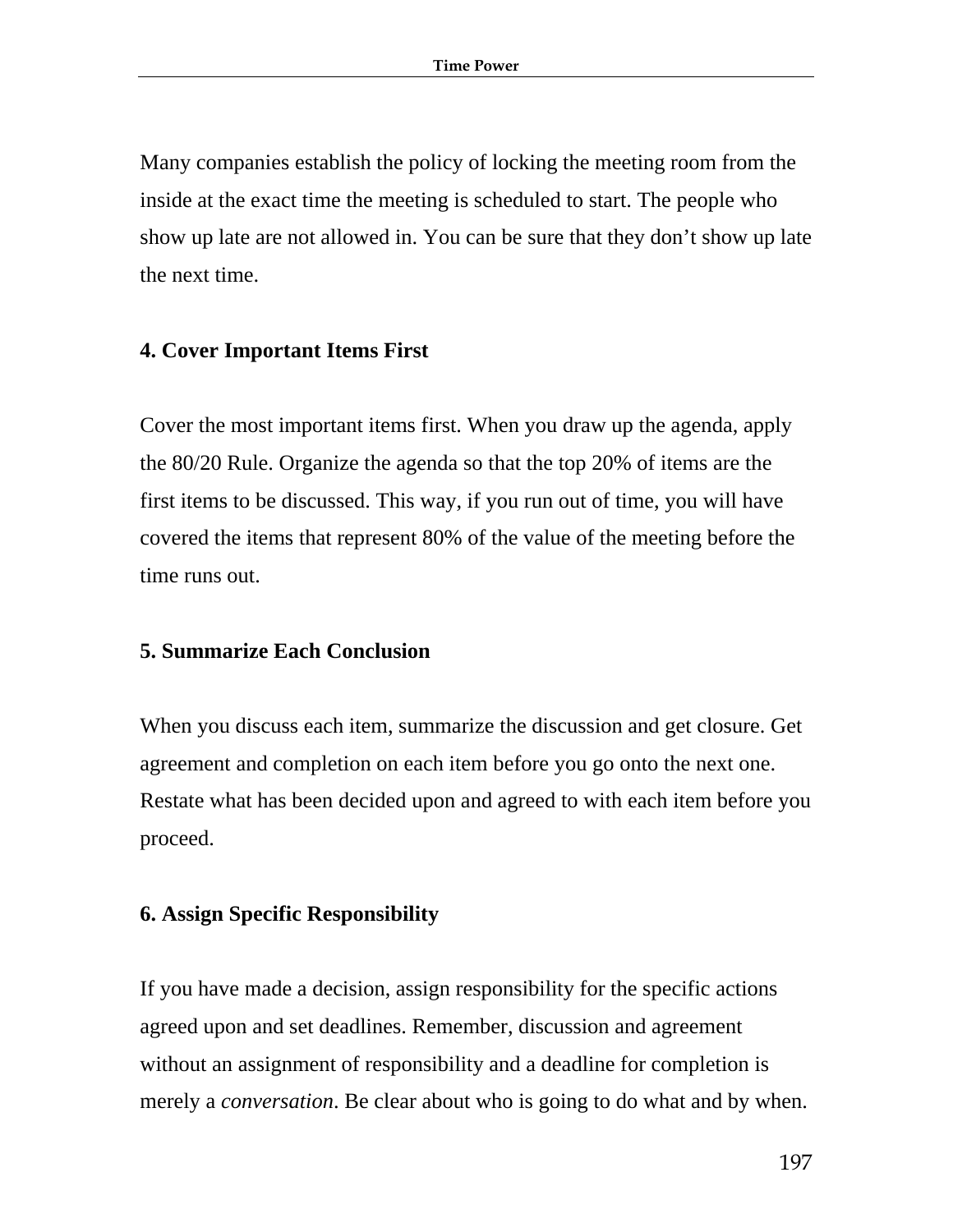### **7. Keep Notes and Circulate Minutes**

A key to assuring maximum effectiveness from meetings is to keep accurate notes and to circulate the minutes of the meeting within 24 hours whenever possible. The person with accurate minutes from a meeting that can be pulled out a week or a month later can resolve a lot of potential misunderstandings.

Agendas prepared in advance, followed by meeting minutes shortly afterwards, assure that everyone is clear about their agreed upon responsibilities and deadlines.

## **Putting Out Fires**

Another major time waster in work is called "fire fighting," or dealing with the unexpected crisis. It is a major time consumer both in personal life as well. One way to deal with these unexpected crises is to engage in what is called "crisis anticipation." We talked about this earlier. Crisis anticipation requires that you look down the road into the future and ask, "What could possibly go wrong, and what would we do if it did?"

In using crisis anticipation, you should ask, "What is the worst possible thing that could happen in the next three, six, nine or twelve months? What are the possible crises that could occur?"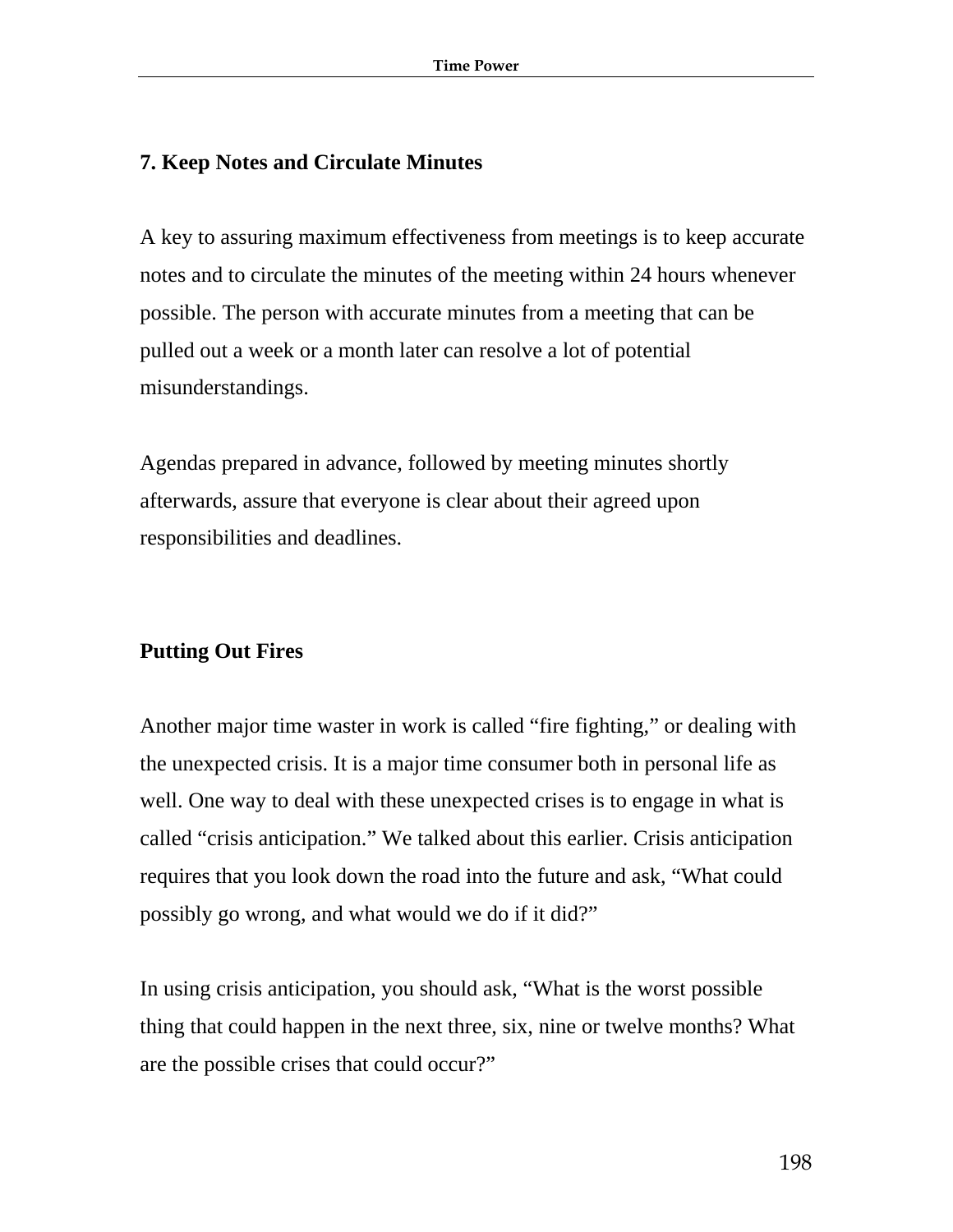#### **Plan for the Worst**

One of the characteristics of great leaders throughout history is that they developed the ability to think ahead and determine all the things that could possibly go wrong. They would then plan for contingencies in advance. When something did go wrong, they were ready to move quickly. They had already thought it through.

Poor leaders on the other hand don't take the time to think of all the things that could go wrong. They trust to luck. They then become overwhelmed by circumstances. Sometimes, the inability to think through possible crisis in advance can be fatal to a job or career.

Crises are normal, natural and unavoidable in the history of any company or organization. But the recurrent crisis, the crisis that happens over and over again, is a sign of poor management and inefficient organization. If you have the same crisis happen more than once, it is important that you stand back and look at your systems. Why is this occurring? You then take the steps necessary to ensure that it does not happen again.

#### **Crisis Management Strategies**

When an emergency or a crisis occurs, here are five steps to follow:

#### **1. Think before Acting**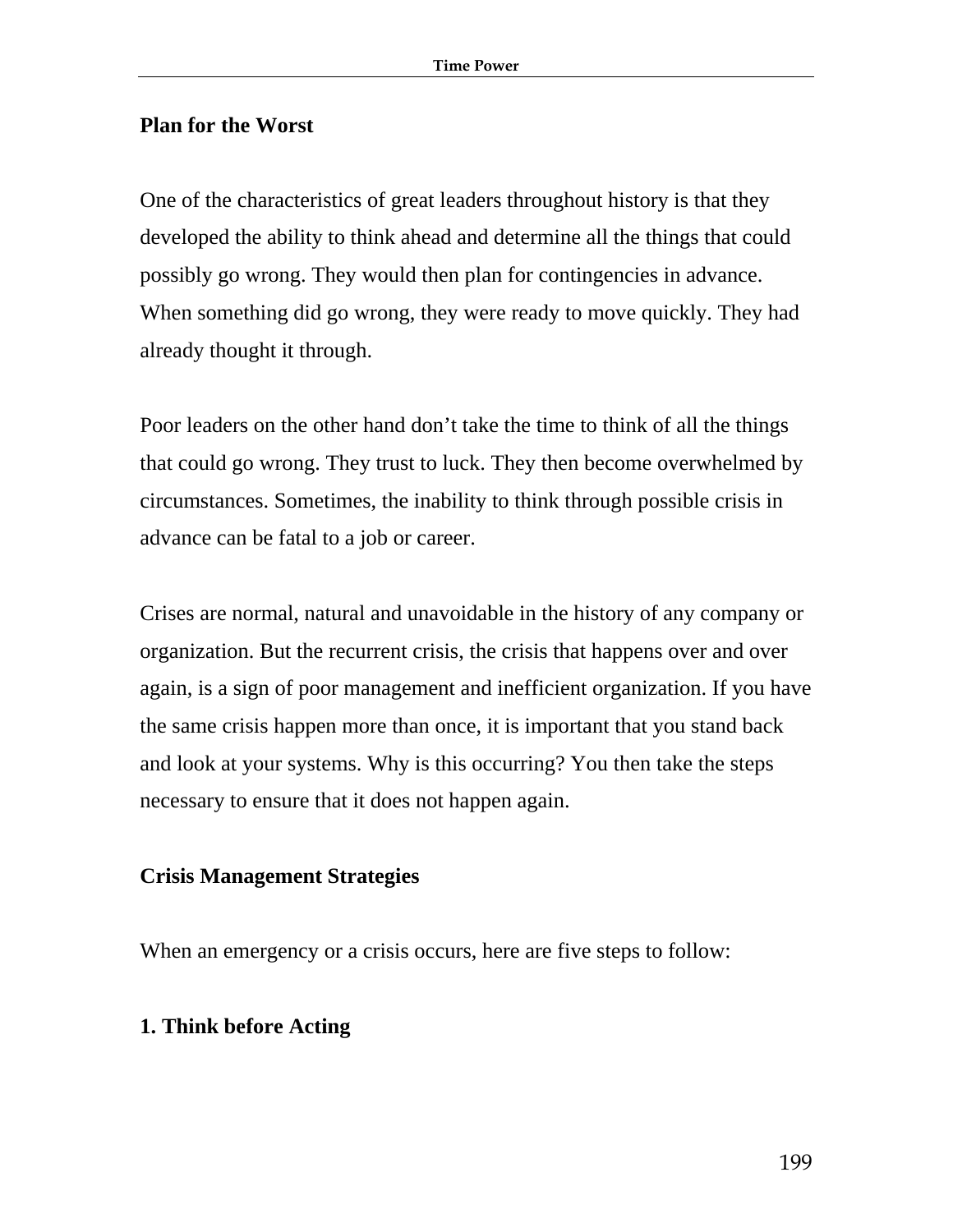Stop and think before acting. Remember, action without thinking is the cause of every failure. Take a deep breath, calm down and remain objective. Refuse to react or overact. Instead, just stop and think. Take the time to find out what happened. Be clear about the problem before you act.

#### **2. Delegate Responsibility**

Delegate action wherever possible. There is a rule that says, "If it is not necessary for you to decide, it is necessary for you not to decide." If you can possibly delegate the responsibility for handling the crisis to someone else, by all means do so. Someone else might be much better qualified to deal with it than you, or it may be some one else's responsibility in the first place.

#### **3. Write It Down**

Whatever the crisis, write it down on your list before you take action. When you write down a problem, it helps to keep your mind cool, calm, clear and objective. Write down exactly what has happened before you do anything.

#### **4. Get the Facts**

Get the facts. Don't assume anything. The facts are perhaps the most important elements of all in a crisis. Ask questions such as:

What has occurred? When did it happen? Where did it happen?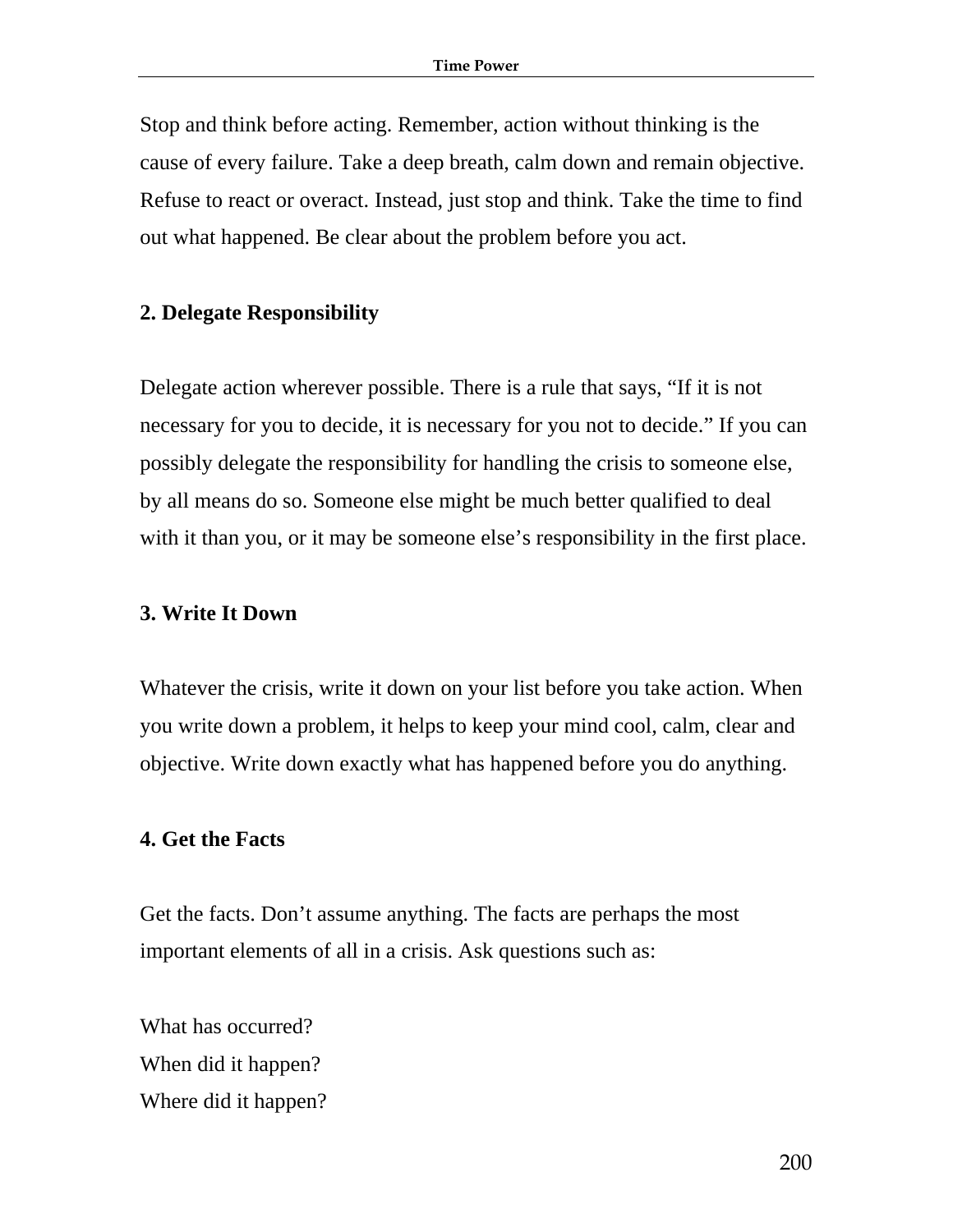How did it happen? Why did it happen? Who was involved?"

Get the facts. Remember, the facts don't lie. The more facts you gather, the more capable you will be of dealing with the problem when you take action.

### **5. Develop a Policy**

Develop a policy to deal with a recurring crisis simple enough so that it can be implemented by ordinary people. When a crisis occurs for the first or second time, it may require tremendous intelligence, experience and energy to deal with it effectively. But if a crisis has a tendency to occur more than once, and you cannot find a way to eliminate the crisis in advance, you should by all means develop systems so that an average person can handle it in your absence.

#### **Socializing Can Hurt Your Career**

A major time waster in the world of work is socializing. Too much socializing can sabotage your career if you become well known for it. Most people are time wasters, time consumers. They are working well below their capacity. So they have lots of time to socialize and engage in idle chatter. Here are some ideas you can use to avoid getting trapped into excessive socializing.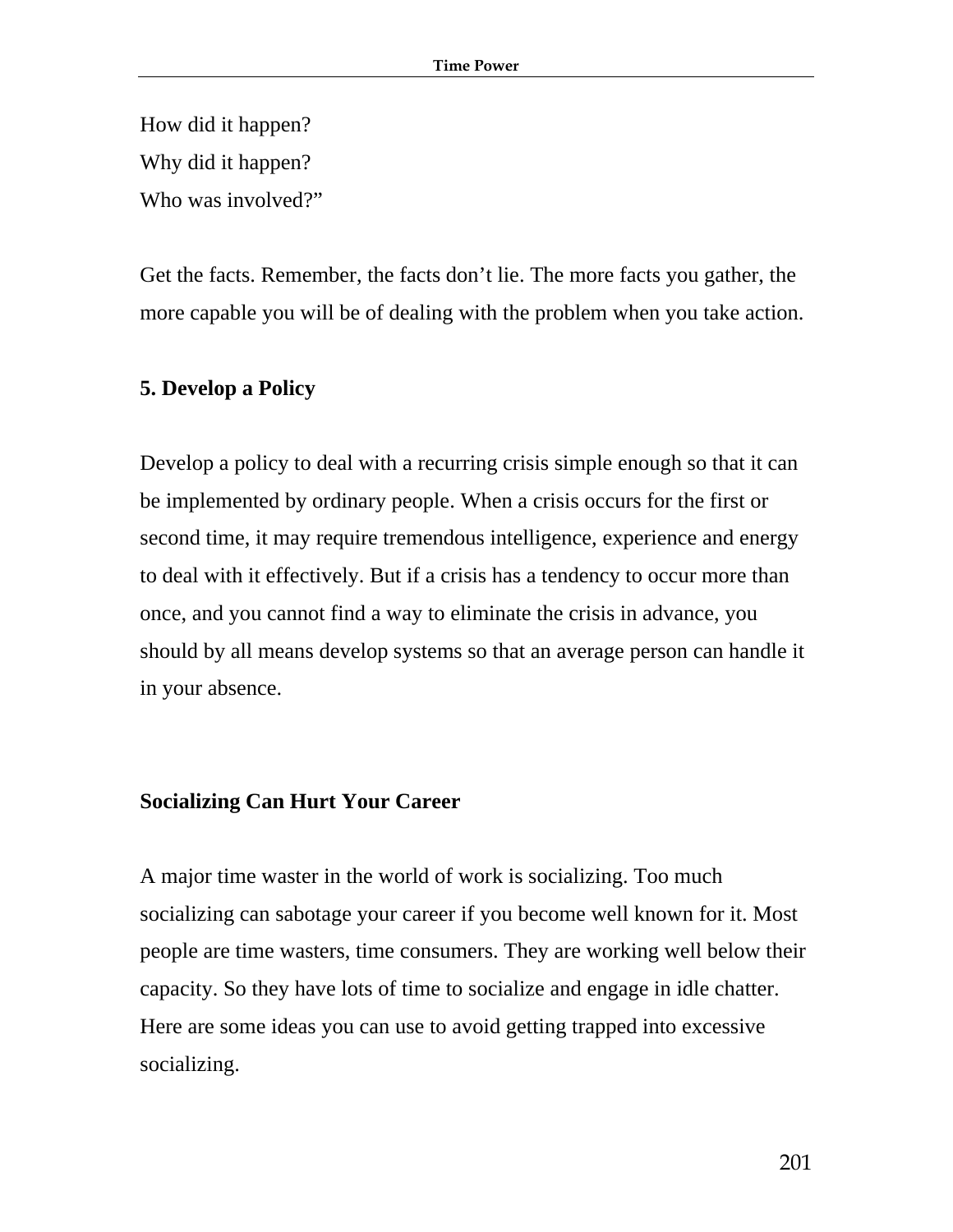#### **1. Socialize at Appropriate Times**

 Arrange to do your socializing at coffee breaks, lunch and after work. Whenever you find yourself being drawn into a non-work related conversation with coworkers, or socializing, say to yourself, "Back to work."

Break off the conversation by saying, "Well, I've got to get back to work" and then do it. It is amazing how often the use of these words will cause other people to get back to work as well.

Always be asking yourself, "Is this what I'm being paid to do?" If my boss were standing here right now, would I be doing this? If my boss were sitting right in that chair, would I be carrying on this conversation in this way? If you wouldn't do it if your boss were there, it is probably not what you have been hired to do.

#### **2. You Are a Knowledge Worker**

There is one exception with regard to socializing. It is that relationships with knowledge workers are unavoidably time consuming. Some of the most valuable time you spend at work is talking through and working out problems and solutions to the challenges facing your business. But these conversations must be focused on *results*, not on the latest football game or fishing or summer holidays.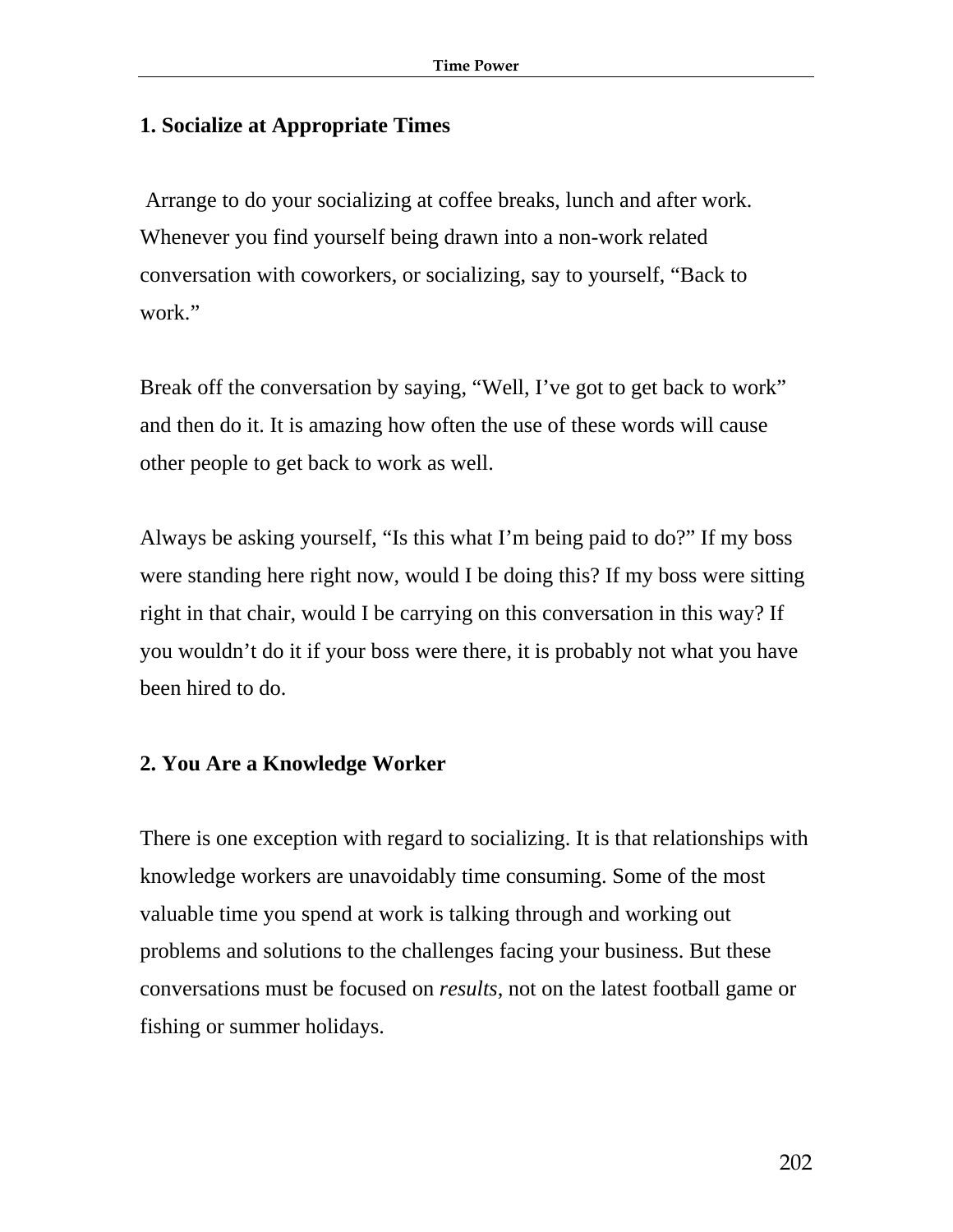Relationships, communications and discussions with knowledge workers must be continually focused on the results that you and they are trying to accomplish.

Socrates once said, "We only learn something by dialoging about it." In certain work environments, the time that you take to dialogue about and discuss the work is an essential part of developing clarity about exactly what is to be done before you begin the work itself.

#### **Indecision and Poor Decision Making**

A major time waster in work is indecision or poor decision-making. Indecision and poor decision-making can cost enormous amounts in terms of money and lost time. A basic rule with regard to decision-making is that 80% of decisions should be made the first time they come up. Only 15% of decisions should be made later, and 5% of decisions shouldn't be made at all.

#### **Four Types of Decisions**

There are four types of decisions that you will have to deal with on a regular basis in the course of your career.

#### **1. The Decision Only You Can Make**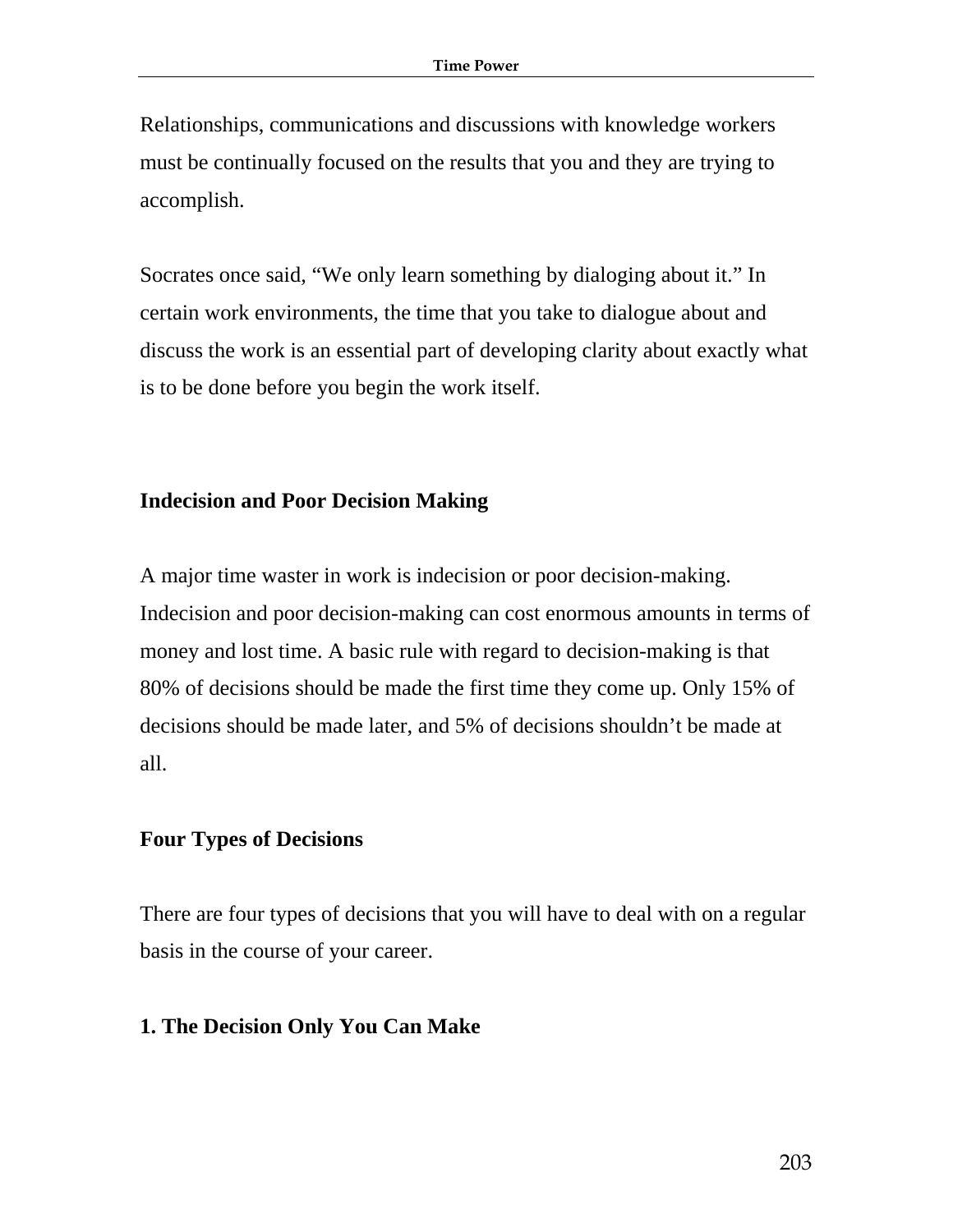The first is the decision that you have to make. It is the decision that no one else can make, and it is the decision that it is your responsibility to make. It is therefore unavoidable

#### **2. The Decision You Can Delegate**

The second type of decision is a decision that can be made by someone else. One of the very best ways to develop other people, to build knowledge, foresight, wisdom and judgment in your subordinates, and in your children for that matter, is to allow them to make important decisions. Whenever you can delegate a decision to someone else, or whenever the potential negative consequences or poor decision are small, by all means let someone else make that decision.

#### **3. The Unaffordable Decision**

The third type of decision is the type of decision that you cannot afford to make. The negative consequences of this decision are too great if it turns out poorly. Some decisions, if they turn out wrong, can lead to the bankruptcy of a company. Some commitments of resources can be so serious that they become irretrievable. The worst possible outcome is too serious an outcome to accept. That is a decision that you cannot afford to make.

#### **4. The Unavoidable Decision**

The fourth type of decision is the type of decision that you cannot afford not to make. This is a decision to act on an opportunity where delay can be very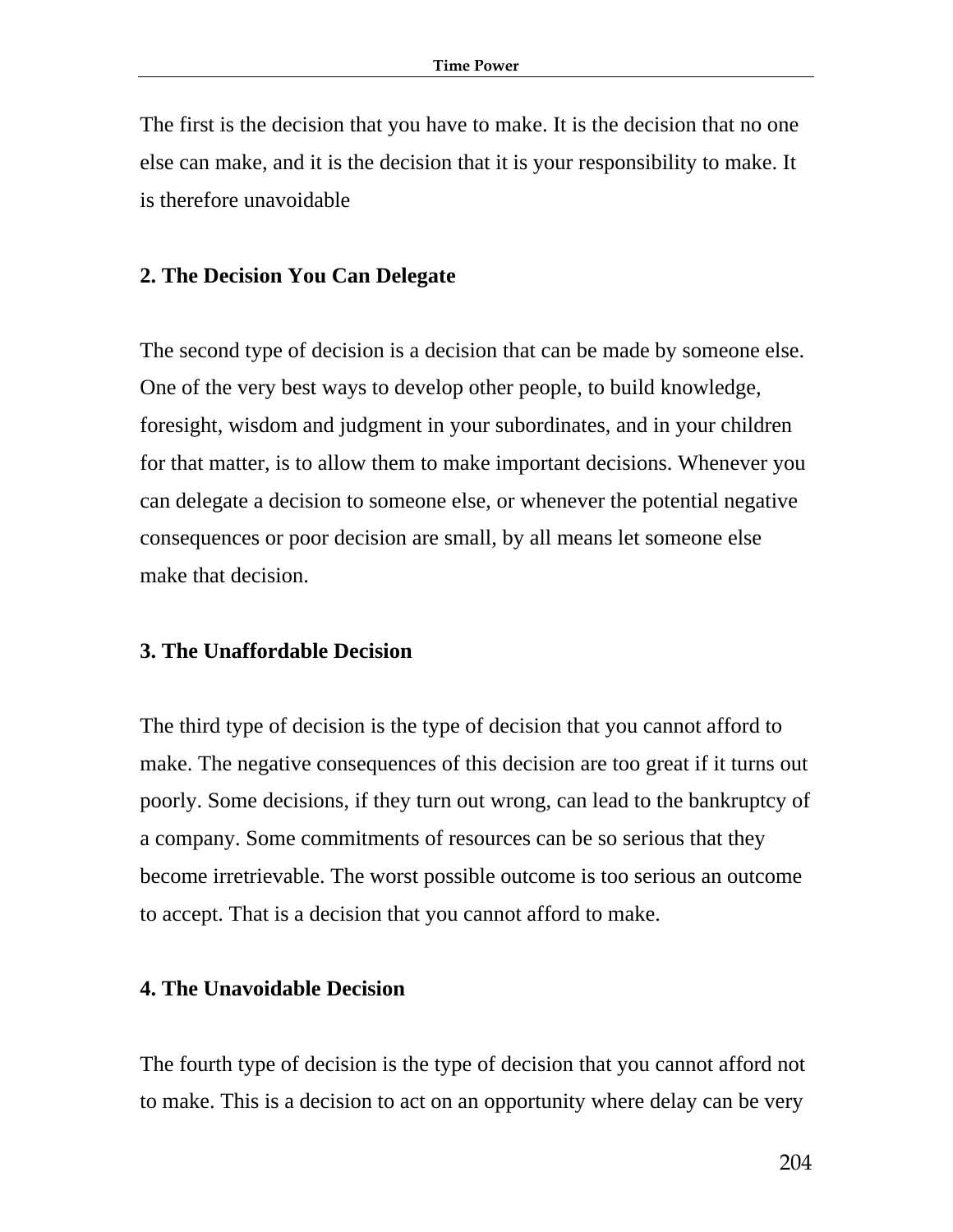expensive. The positive upside for you or the organization can be enormous. But remember, when it is not necessary to decide, it is necessary not to decide.

### **Making Better Decisions**

Here are some key ideas with regard to decision-making.

## **1. Delegate Decision Making**

Delegate decision making whenever possible. Remember, once you have made a decision in a particular area, you almost invariably have to make all the decisions in that area. Avoid making decisions if you possibly can. Delegate them to other people.

## **2. Set a Deadline for Decision Making**

If you can't make a decision immediately, set a deadline for the decision. For example, if someone comes to you and they need an answer, and you can't give them an answer right away because you don't have enough information, say, "I can't give you an answer right now; but I will give you an answer by Thursday at Noon." Then, whatever happens, at noon on Thursday you make the decision, one way or the other.

### **3. Get the Facts before Deciding**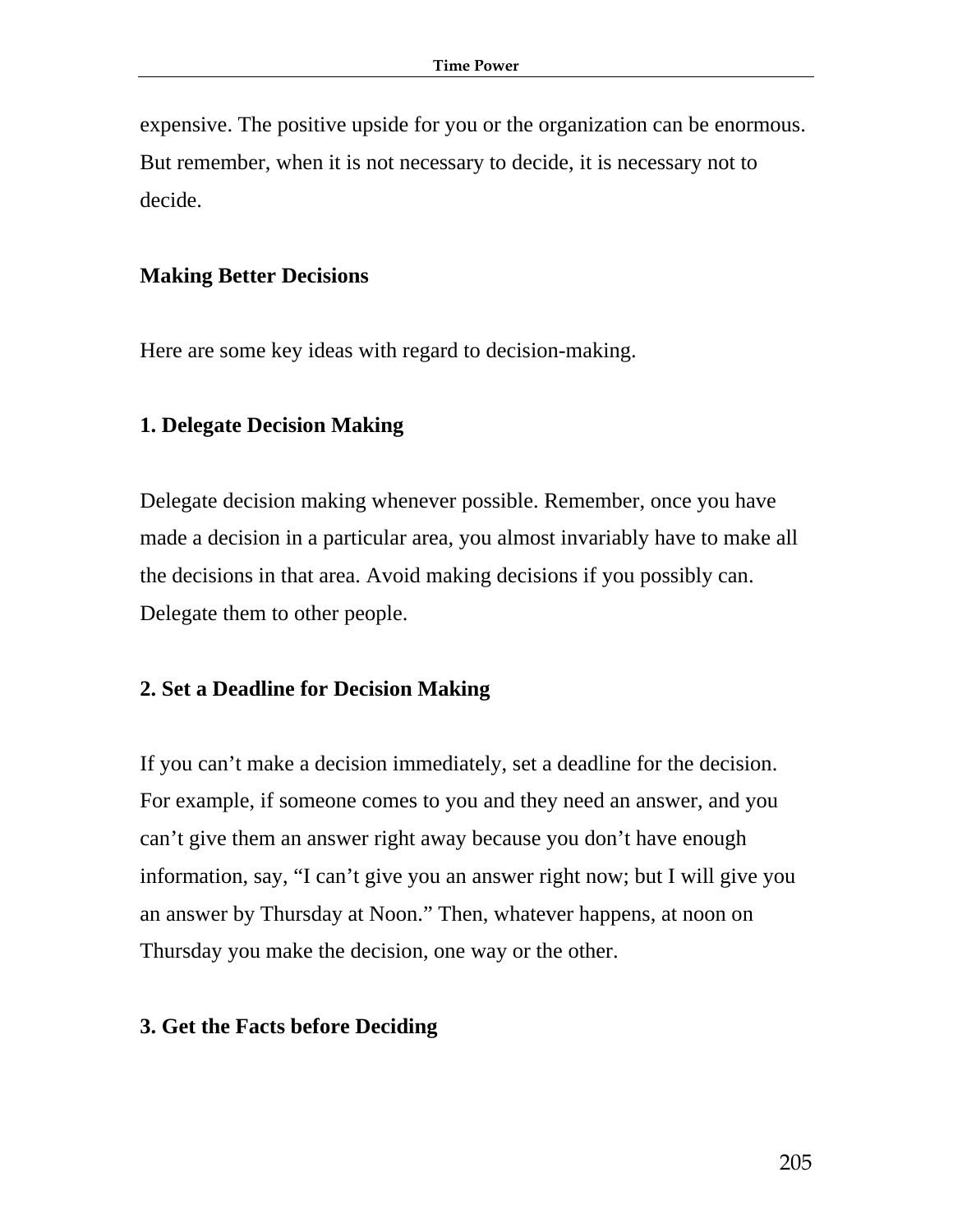As I said earlier, get the facts. Get the real facts, not the assumed facts or the apparent facts or the hopeful facts. But get the real facts. If you collect enough accurate facts and information in any area, decision-making becomes far easier and more effective. Most poor decisions are made because the person has acted without getting enough information. The very act of gathering information will greatly improve your decision when you finally make it.

#### **4. Dare to Go Forward**

Decision-making requires courage. This is because every decision involves a certain amount of uncertainty. With every decision, there is the possibility of failure. But it is not possible for a person to advance in life unless he is willing to make decisions, with no guarantee of success. All successful leaders and managers are firm decision makers. In fact you cannot even imagine a successful person who is indecisive and wishy-washy.

## **Overcome the Fear of Failure**

In a study done not long ago, reported in *American Management Association* magazine, they compared managers who had been promoted regularly and managers who had not. The one quality they found among the managers who got promoted over the others was that they were decisive in their work, and in dealing with problems. The managers who did not get promoted were unwilling to make decisions for fear of making a mistake.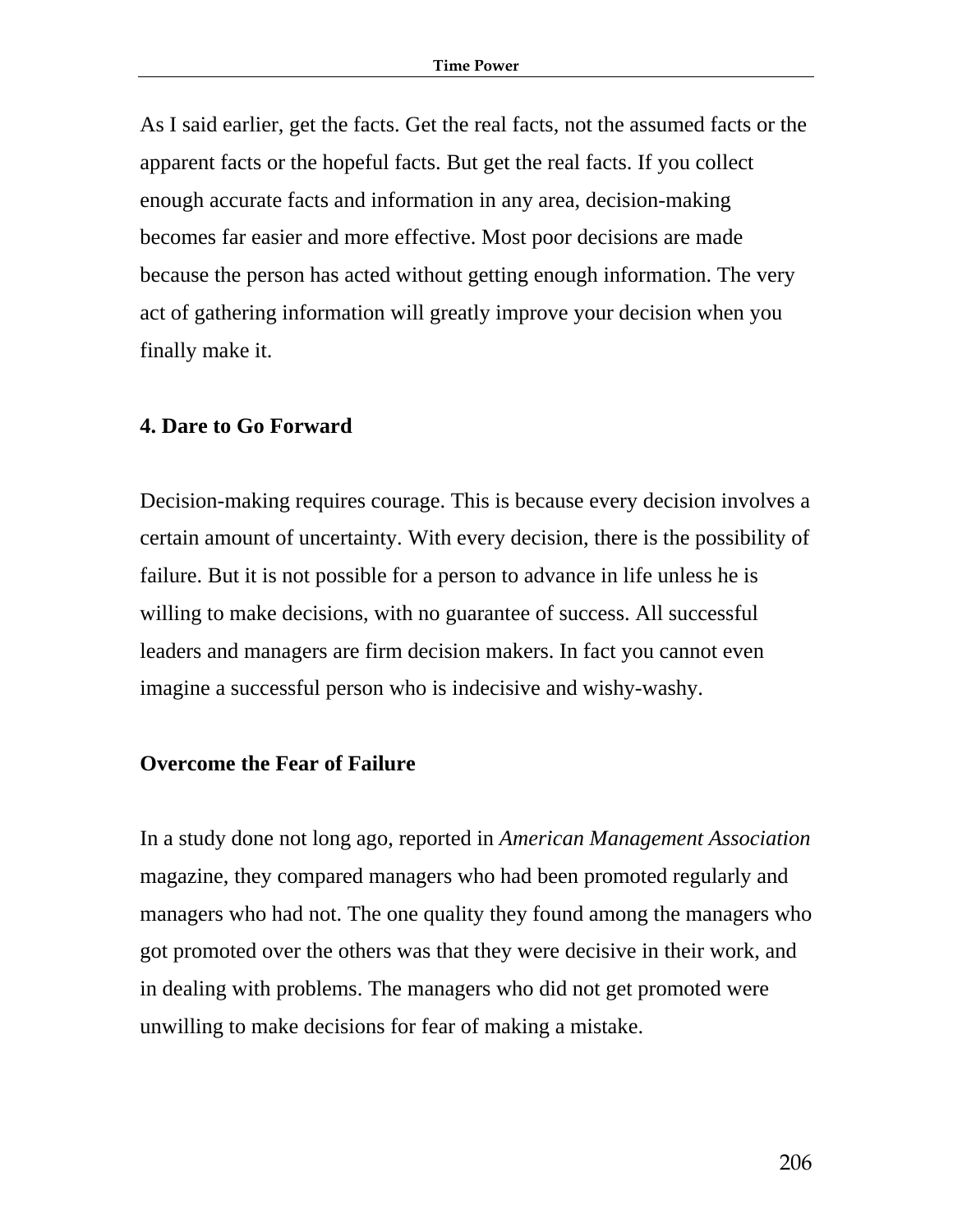They then took these two groups of managers and put them through a series of written tests. In each of the tests, they were asked what they would do to solve a particular business problem. Both of the groups turned out to be equally accurate in their answers on written tests. They both had the same decision making ability in a classroom setting.

The difference between those who were promoted and those who were not was that those who got promoted were willing to make decisions and act on their judgment. They were willing to make a mistake if necessary rather than to hesitate or delay. The others were so afraid of making a mistake that they did nothing. Even though they were equal in ability, those who were afraid of making decisions in the first place were not entrusted with positions of higher responsibility.

One of the most important ways to improve your decision-making ability is to avoid *perfectionism*. Avoid the need to know every detail and to be absolutely correct before you make a decision and move ahead. An imperfect decision made immediately is usually superior to a perfect decision delayed indefinitely.

# **Five More Ways to Save Time**

Here are five additional time saving ideas that you can use in your personal life.

## **1. Shop All At Once**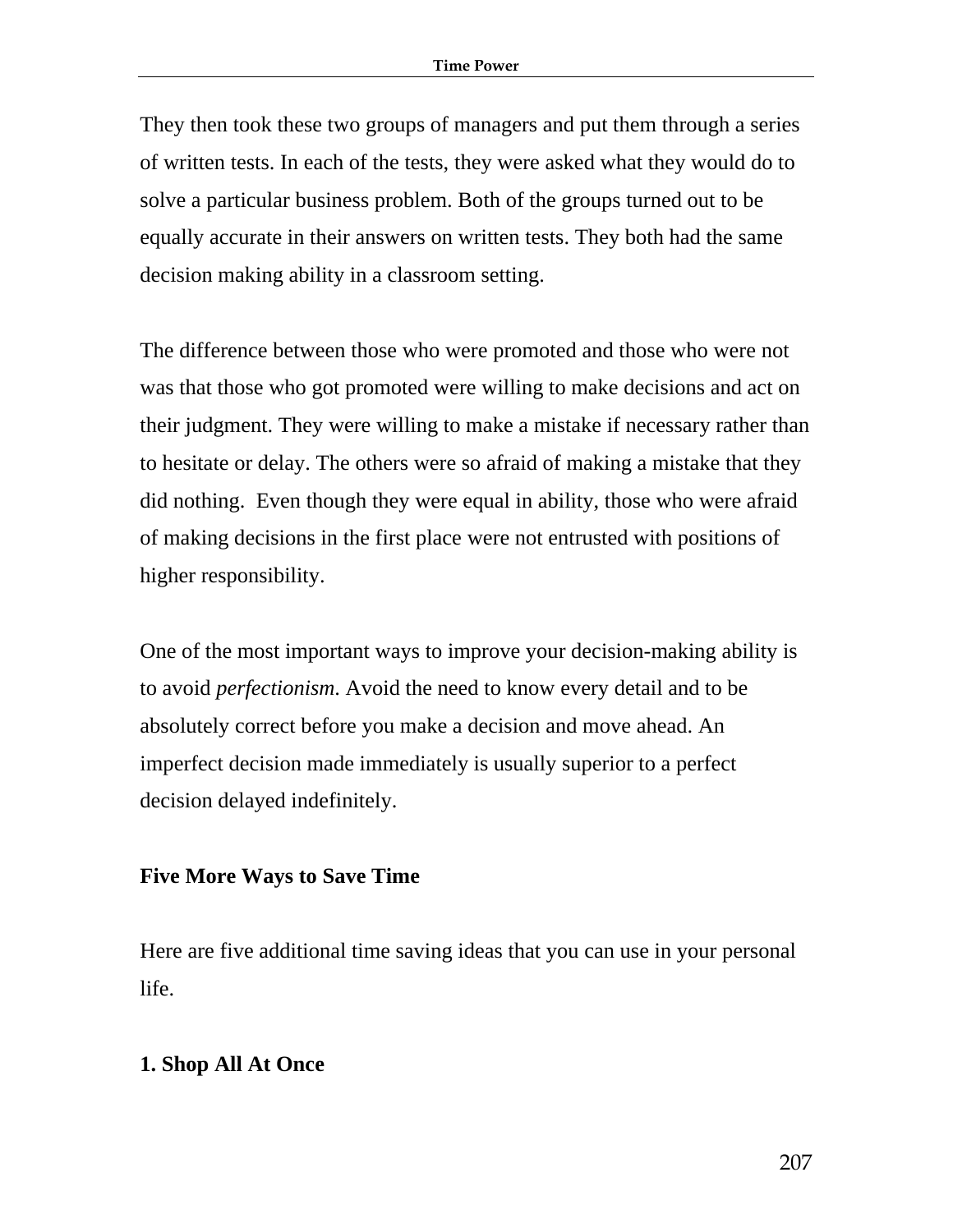When you go shopping, do it all at once. Don't shop at one store one day and another store on a different day. Go out and do all of your shopping on a single day in a single trip.

By the way, the very best time to shop for groceries is Tuesday afternoon and evenings. Why is this? It is because all of the shelves of the grocery stores have been restocked on Monday after the weekend. By shopping on Tuesday, you can get in and get the greatest selection, and get out fast.

#### **2. Bunch Your Errands**

**B**unch your errands. When you have several errands to do, bunch them and do them all at once, rather than doing one today, one tomorrow, and so on through the week.

#### **3. Don't Waste the Time of Others**

Ask yourself, "What do I do that wastes the time of others?" Wasting the time of other people is usually not deliberate. It comes from not thinking about how valuable their time is. We often waste the time of others through lack of consideration.

If you are a boss or manager with people reporting to you, avoid the tendency to waste the time of your staff by keeping them waiting, or being late for meetings. The more respect you show for the time of your staff, the more valuable and important they will feel.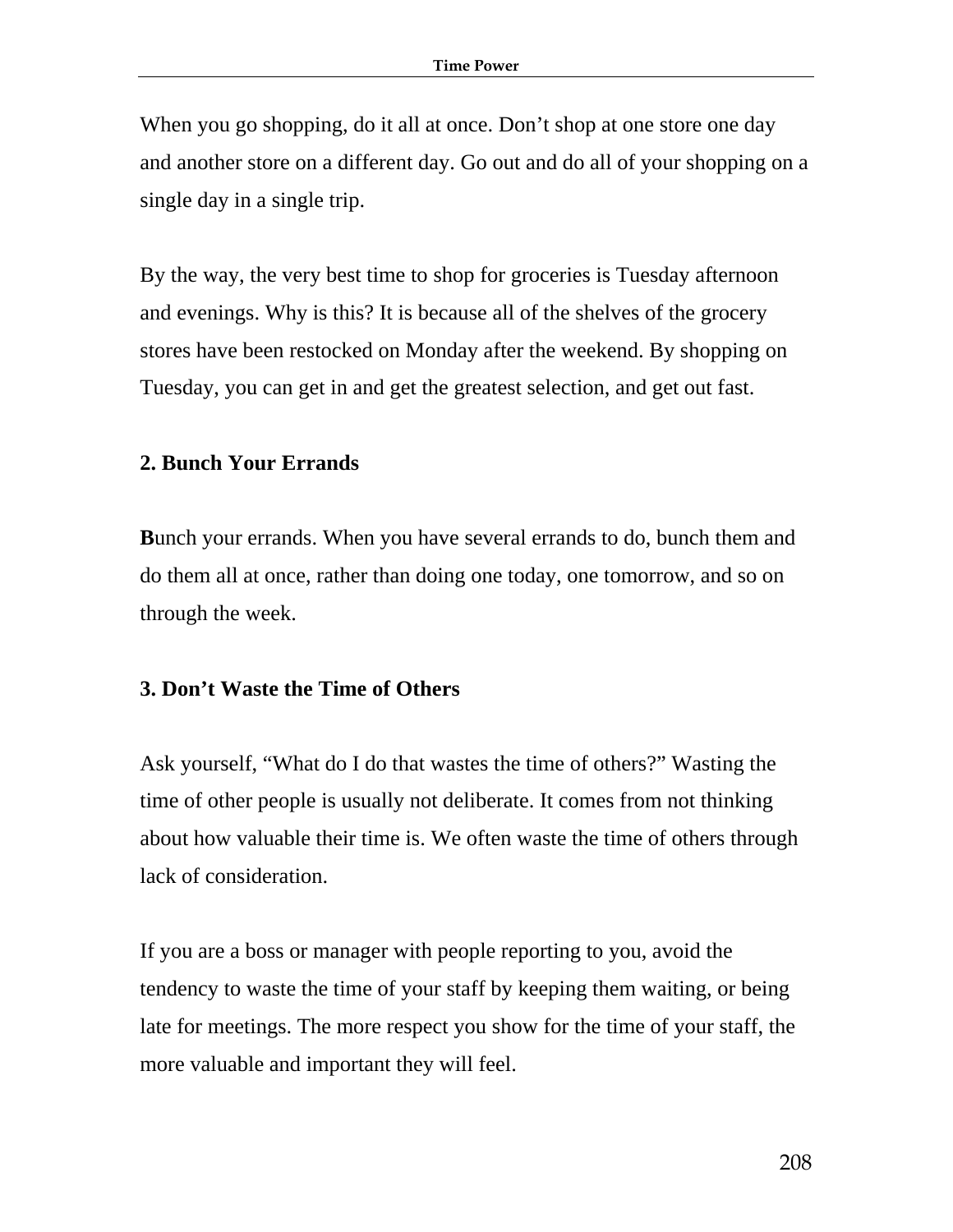Ask yourself, "How do I waste the time of my boss? My coworkers? My subordinates? My spouse? My children? And others?" And then make efforts to avoid doing it.

If you are curious, go and ask them, "What do I do that wastes your time?" How could I change the way I use my time so that it would be more efficient for you? Don't be surprised about what they tell you.

## **4. Be Punctual**

Be punctual. Only 2% of people are punctual all the time, and these people are recognized and respected by everyone. Punctuality is professional and courteous. Make a habit of being there on time. Remember if you're not early, you're late. There is no such thing as being fashionably late. It is really just being inconsiderate and disorganized.

## **5. Move Quickly**

Develop a fast tempo. Move quickly. Pick up the pace. Remember, fast tempo is essential to success. The more things you do, and the faster you work, the more energy you have, and the more you get done. The faster you work and the more you get done, the better you feel.

Most successful people work at a higher tempo of activity than unsuccessful people. They don't necessarily do different things, but they get more things done in a given time than the average person. They produce more in less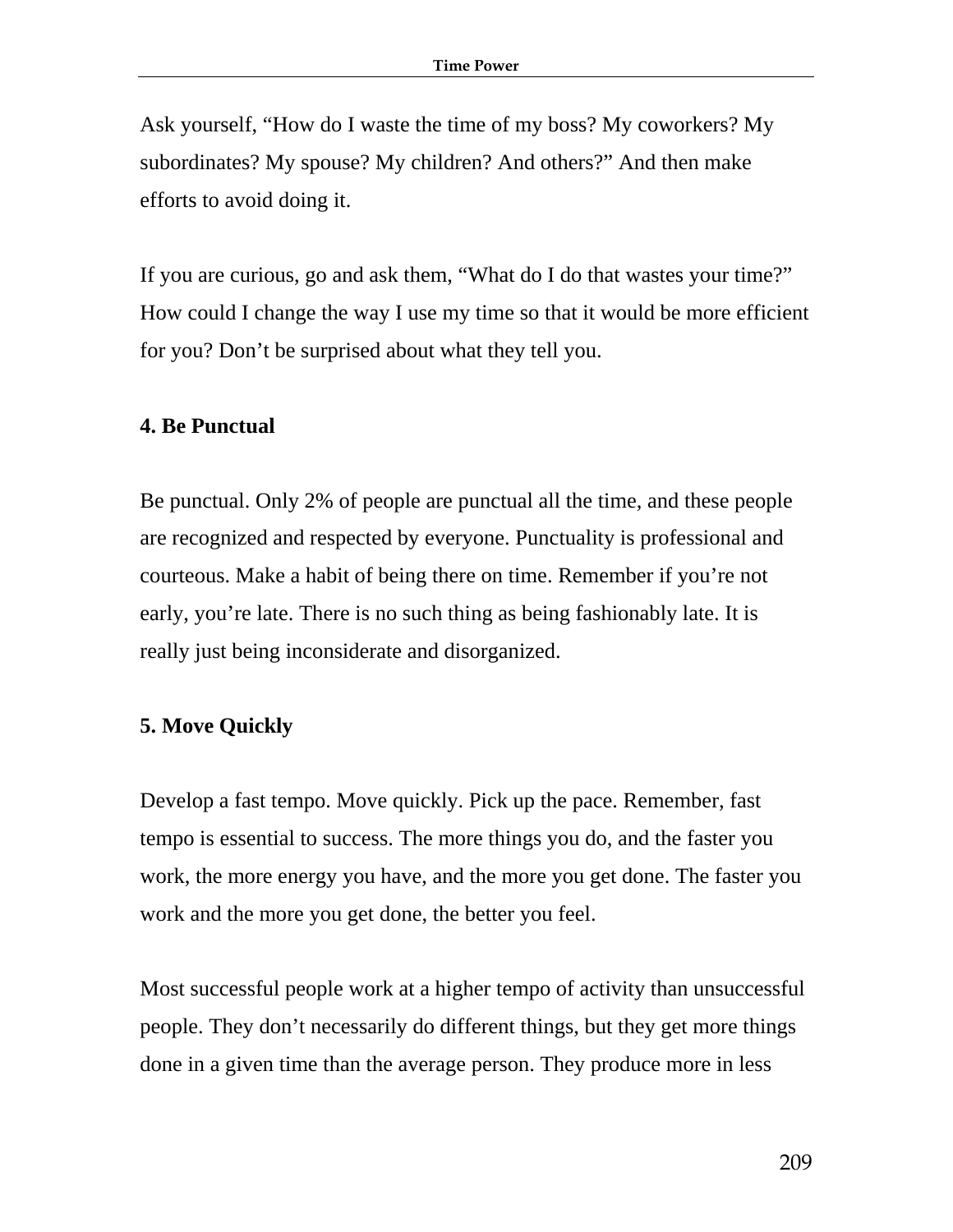time, and as a result, they get paid more and promoted faster. Fast tempo is essential to success.

## **Focus on Saving Time**

Continually look for ways to save time by cutting down or eliminating the major time wasters. Only then will you have enough time to work on the goals that are central to your success and happiness. Only then can you become an excellent time manager.

*"Nothing can add more power to your life than concentrating all your energies on a limited set of targets."* (Nido Qubein)

## **Action Exercises:**

- 1. Resolve today to minimize and eliminate the time wasters in your life and work that take you away from doing the things that can be responsible for your greatest successes;
- **2.** Plan every meeting before you hold it or attend it. Concentrate on the most important items and always finish with clear responsibilities and deadlines;
- **3.** Don't be a slave to a ringing telephone; have your calls screened. Prepare an agenda for every business call;
- **4.** When you work, work all the time you work. Don't get bogged down with idle socializing that contributes nothing to your results.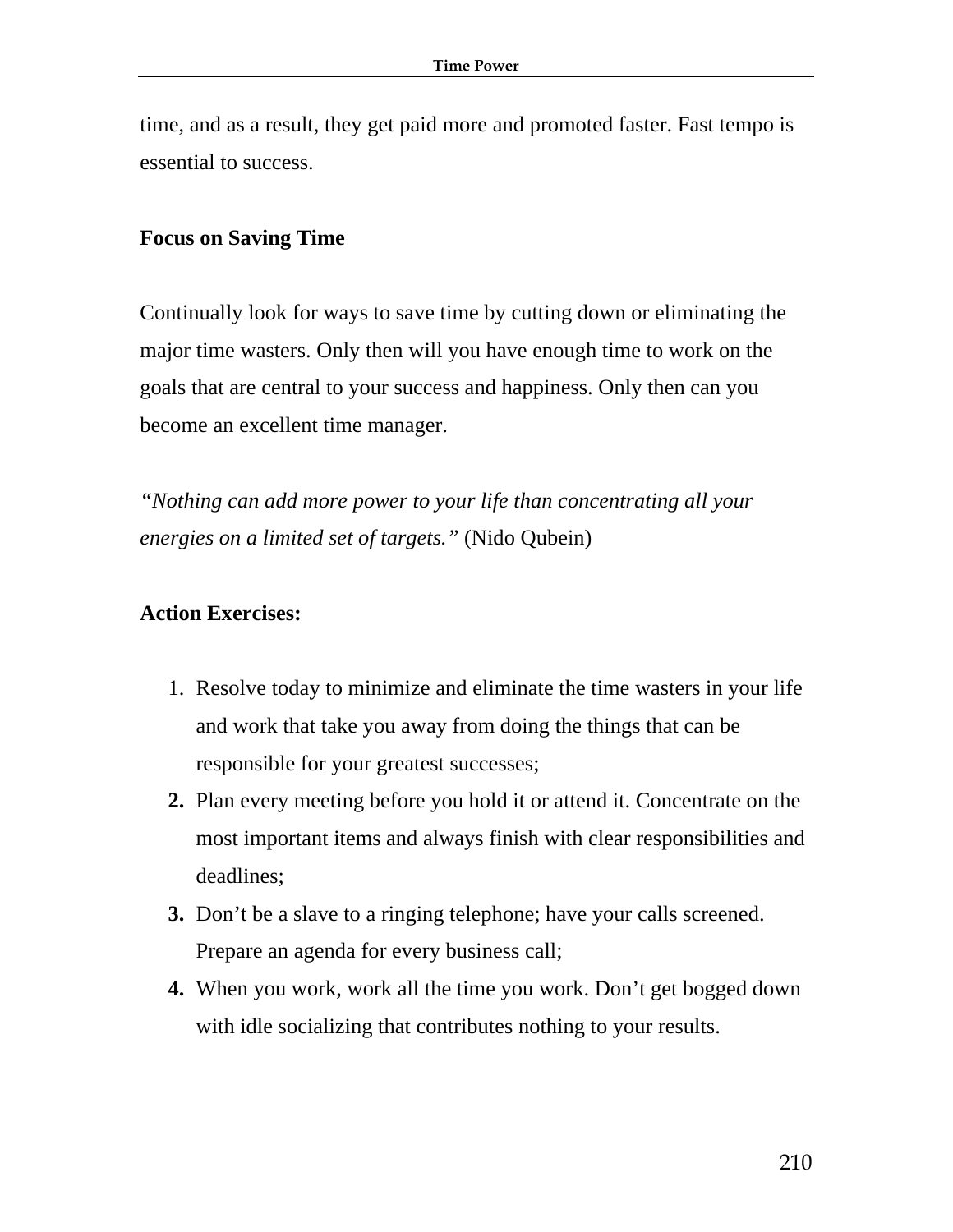- **5.** Make decisions quickly, whenever possible. Be prepared to accept feedback and self-correct. Any decision is usually better than no decision.
- **6.** Deal with problems and crises as they occur; get the facts, analyze the information and take action.
- **7.** Pick up the pace. Move fast. Develop a sense of urgency. Keep your mind focused on results, and on doing the most important things for which you have been hired.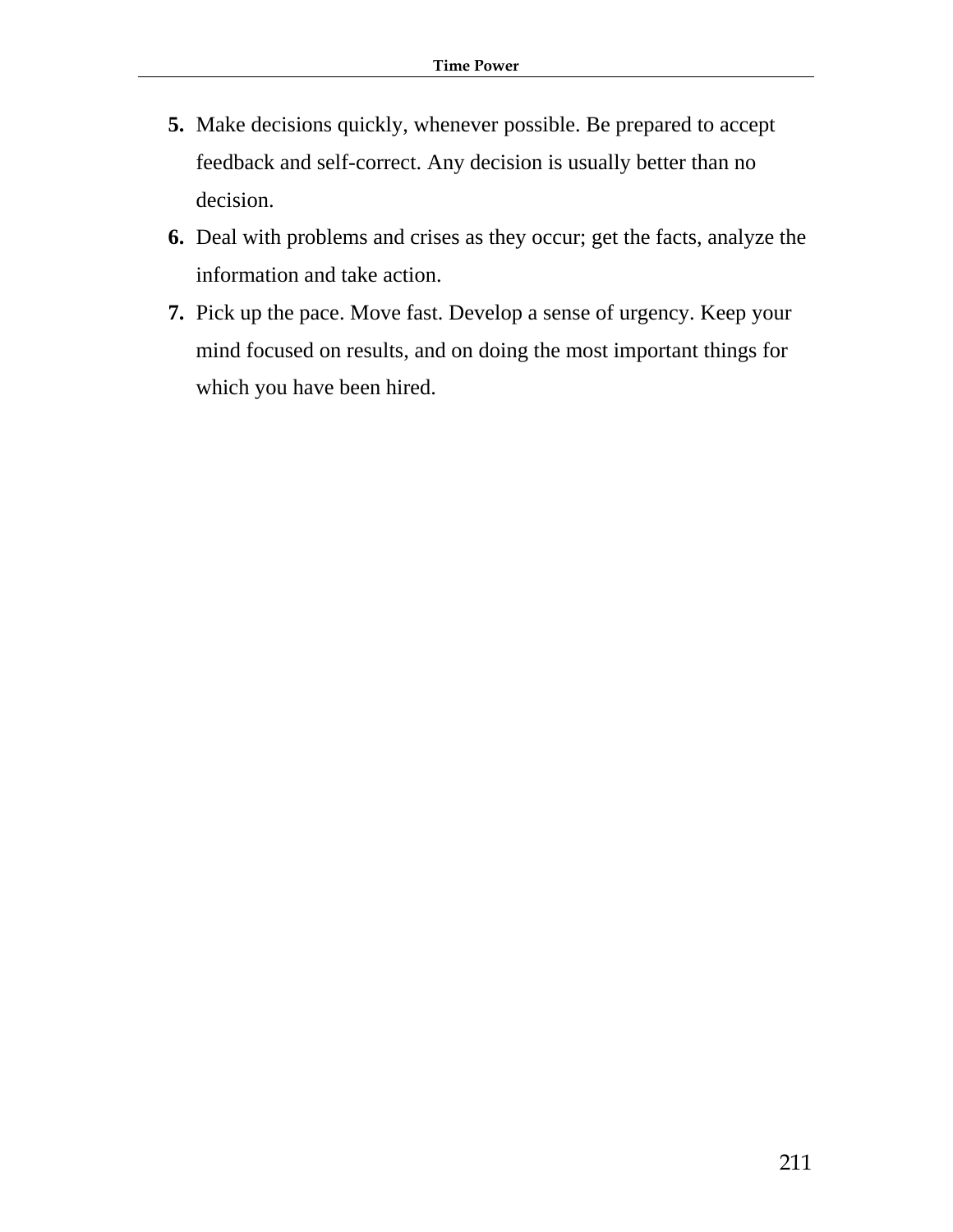### **Chapter Eight**

### **Overcoming Procrastination**

*"Above all be of single aim; have a legitimate and useful purpose and devote yourself unreservedly to it."* (James Allen)

Procrastination is the thief of time. We have all heard that many times before. The tendency to procrastinate is the primary reason that many people lead lives of quiet desperation and retire poor. It is not that people do not know *what* to do to be more successful. Most people are quite clear about the steps they could take to improve their lives or their work. The problem is that they continually find reasons not to do it *today* until it is too late. They procrastinate until there are no more tomorrows left.

One of the most valuable habits you can develop in life is a *sense of urgency*, an inner drive to get on with it, to get the job done now. A sense of urgency is the *opposite* of procrastination and its most powerful overriding factor. A sense of urgency can help you as much as any other habit you can develop.

## **Move On To the Fast Track**

In a recent survey, 104 chief executive officers were asked what specific qualities would most mark a young person in their companies for rapid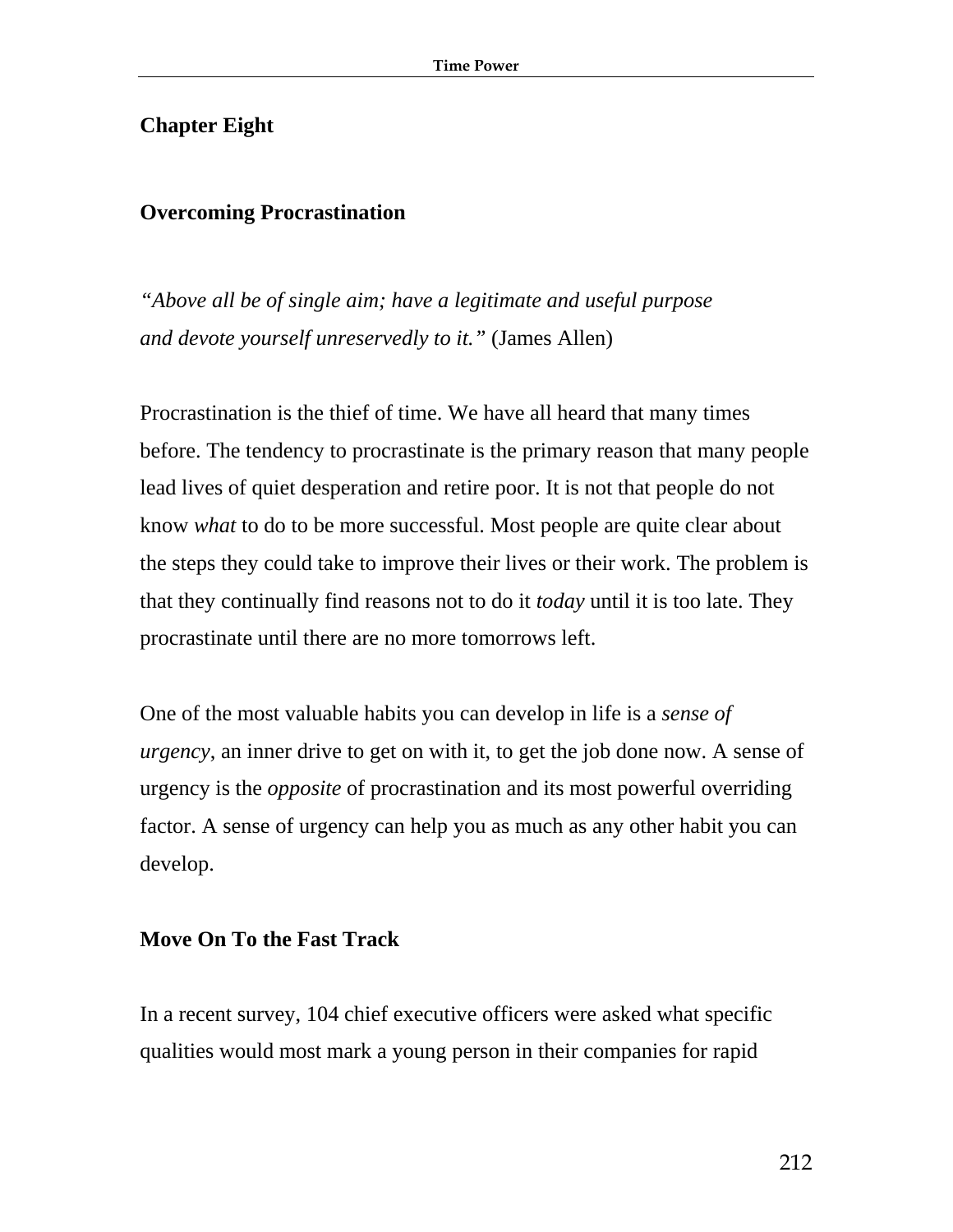promotion. They were given a list of 50 qualities and behaviors to choose from.

Surprisingly enough, 84% of them agreed that two of the 50 qualities were more important than any of the others.

The first of the two qualities was defined as "the ability to separate the relevant from the irrelevant." It was the ability to set priorities on the use of time. Every manager has had the frustrating experience of coming upon one of his staff working away at something that is of low priority when something of higher priority is being left undone. Many organizations are over-staffed and under-efficient simply because so many people in the organization spend so much time on items of low priority.

The second quality identified by the 104 CEO's was "the ability to get the job done fast." It was the ability to take the ball and run with it without hesitation or delay. Everyone intends to do good work, but the road to failure is paved with good intentions. It is only actions that count, and only those actions aimed at accomplishing the most important tasks.

### **When You Get Around To It**

I was a speaker at the annual convention of a successful national sales organization recently. As each person came into the room, they were handed a small wooden disk with the words "To It" printed on either side. They called these disks "Round To-It's." They are handed out generously to people who are going to do something as soon as they get a "Round To-It."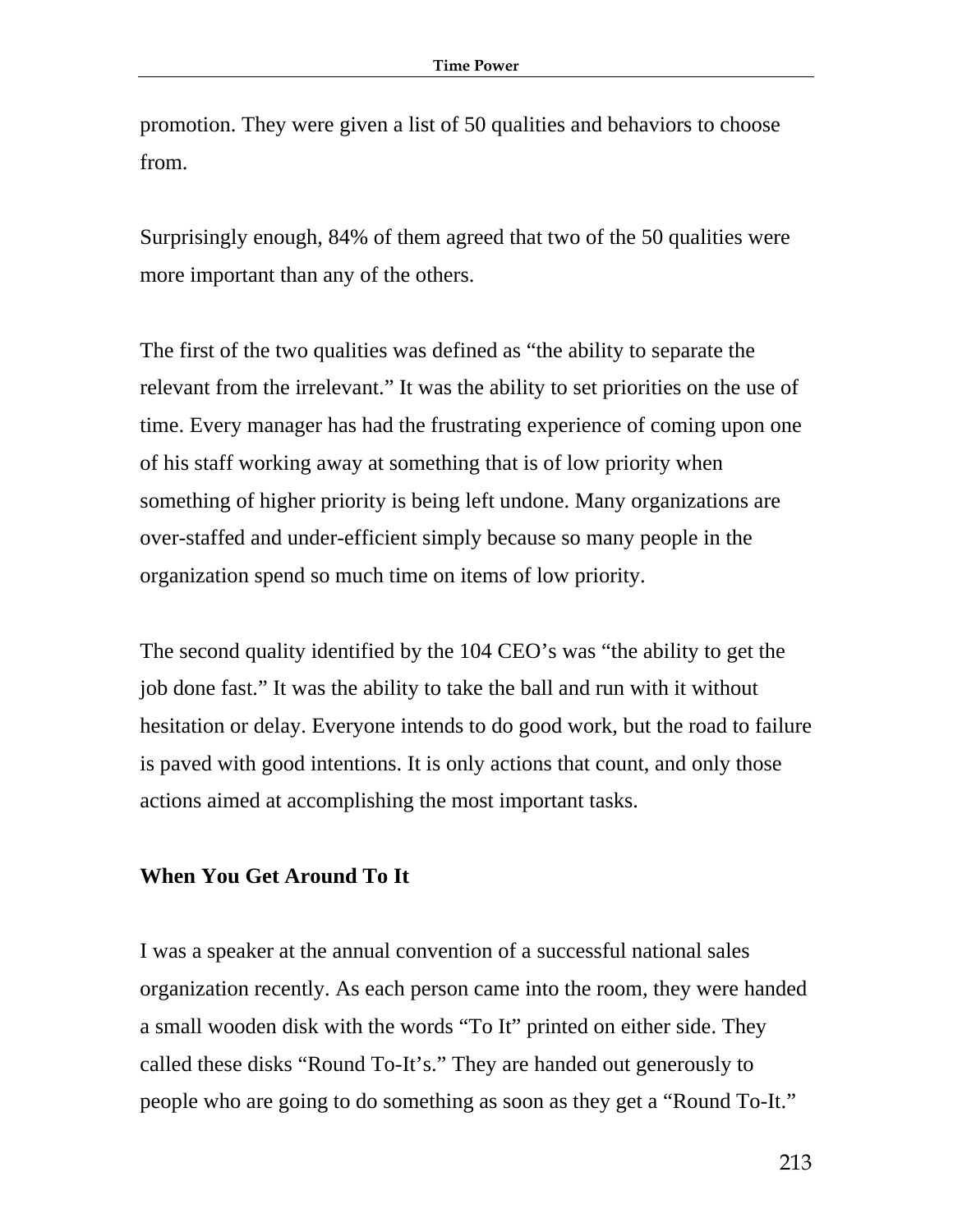Once they have been given one of these round disks, they no longer have any excuses for procrastination or delay.

The ability to select your most important task and then to get it done quickly will do more to move you on to the fast track in your career than any other habit you can develop, rather than waiting until you get around to it.

### **Develop a Reputation for Speed and Dependability**

If you work for an organization, or if you run your own business, or if you are in sales, and you develop a reputation for speed and dependability, you will never have to worry about being successful, promoted or rich. With a reputation for speed and dependability, you will be able to write your own ticket. When you can separate the relevant from the irrelevant and get the job done fast, you move to the front of the line in terms of success and opportunity.

### **Alleviate Time Poverty**

The biggest single shortage among employed people today is "time poverty." They may have the money they need, but they don't have the time to enjoy it. Because of this lack or shortage, free time is becoming more important than higher cost for many people.

Today, we will pay more for people who will save us time, and for people who will do things for us quickly. When we ask something to do something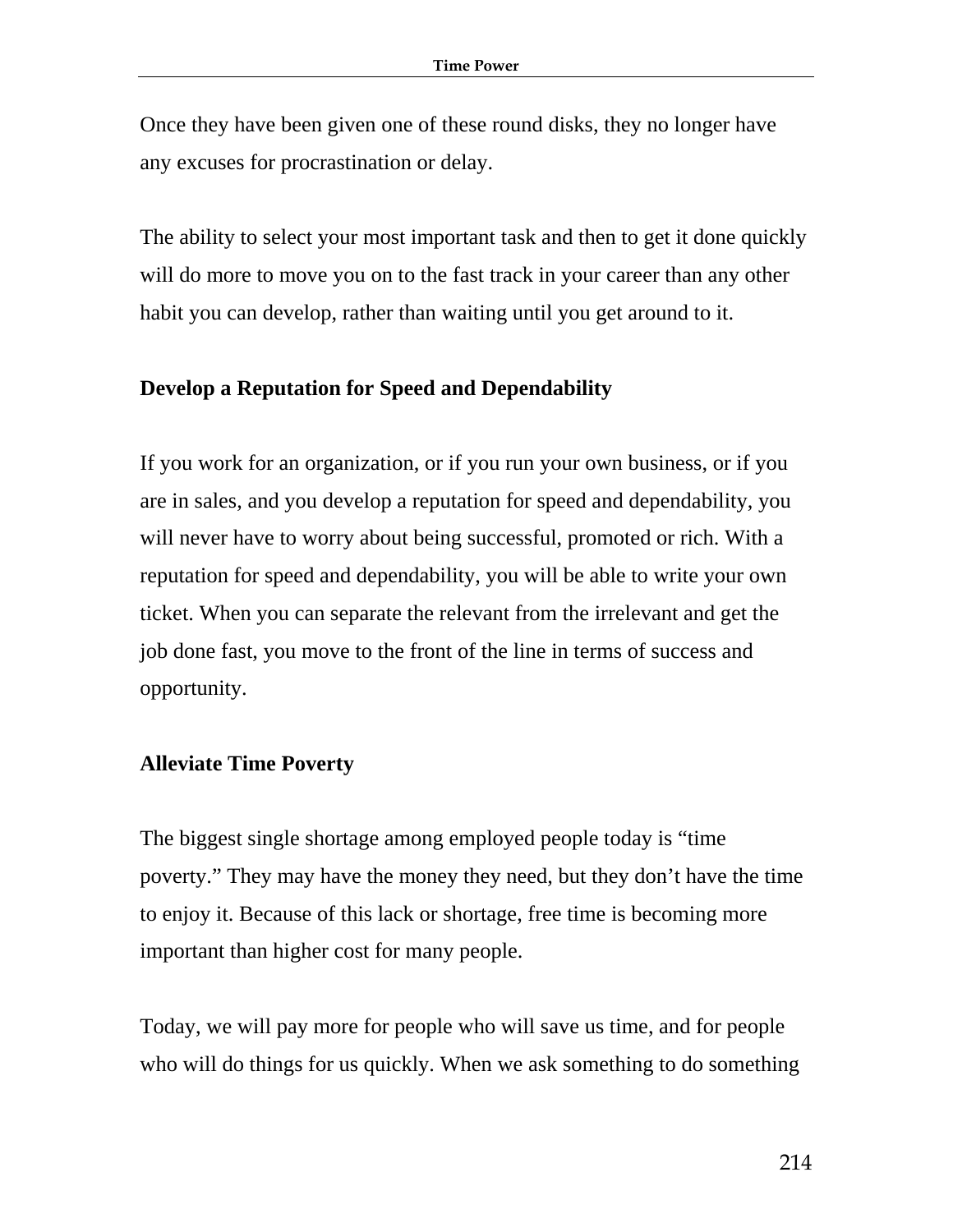for us, or we call a company to supply us with a product or service, we value and respect them far more when they move fast.

Today, we consider speed of response to our needs to be indicative of higher quality products and services. People who move quickly are thought to be more intelligent than those who move slowly. We will buy from them faster and pay a higher price, with less resistance.

On the other hand, when we deal with an individual or organization that moves or responds slowly to our requests, we automatically assume that organization to be poorly run. We assume that a slow company is managed by inefficient and ineffective people. We assume that their products are worth less than the products and services of companies that do things more quickly.

### **Time Is of the Essence**

One of the final clauses in almost every contract written in business today is a clause that says, "Time shall be of the essence of this agreement." Today, time is of the essence of virtually everything we do.

Learning to overcome procrastination is a vital step upward on the ladder of success. Without this ability, you simply cannot succeed at anything worthwhile. Fortunately procrastination is a habit that can be overcome. Developing a sense of urgency is a habit as well, which can be learned.

#### **Developing a Sense of Urgency**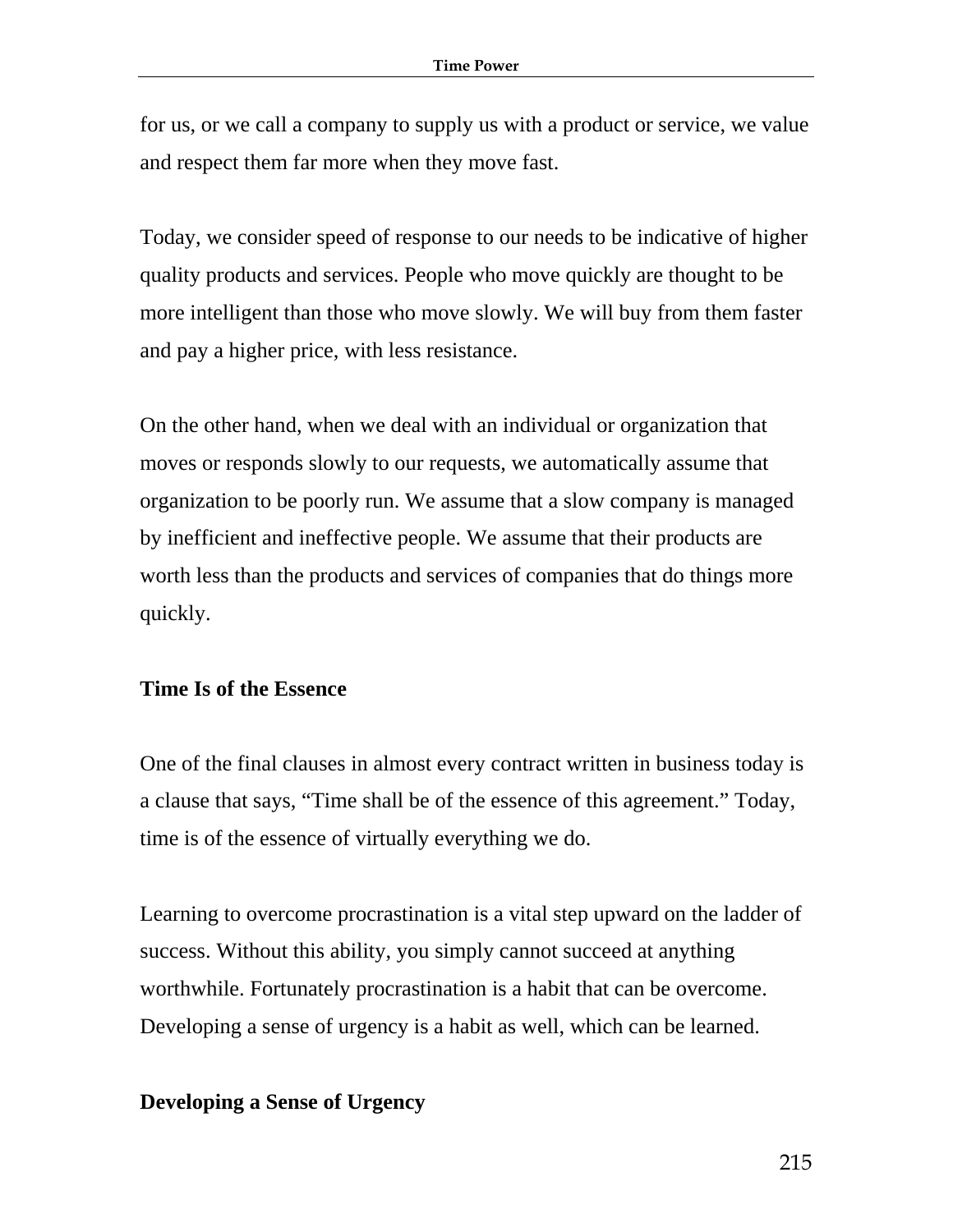There are seven steps you can take to program your mind with a sense of urgency. This will motivate you to overcome procrastination, get started on your most important job, and stay at it single-mindedly until it is complete.

#### **1. Set Worthwhile Goals**

Set worthwhile goals for yourself, goals that you intensely desire to achieve. All motivation requires "motive." A major reason for procrastination is that there is no specific goal that the person wants badly enough to get started and then to persist until the job is complete.

Many people procrastinate and delay because they don't really *want* to do what they are doing. As a result, they find every excuse to delay and put off getting started. To counter this, you can use goals as a motivator. The more goals you have, the less likely you will be to procrastinate on the tasks necessary to achieve them. When you set a large number of goals for yourself, you trigger the Law of Forced Efficiency. You find yourself moving faster and working more efficiently simply because you have so many things that you have to get done in a limited period.

#### **2. Visualize Your Tasks as Completed**

Program your mind to overcome procrastination by continually *visualizing* your tasks as completed. Visualize your goals as already achieved. Imagine how you will feel with the job behind you. Imagine and create the feeling of satisfaction that you will have when the task is accomplished. The more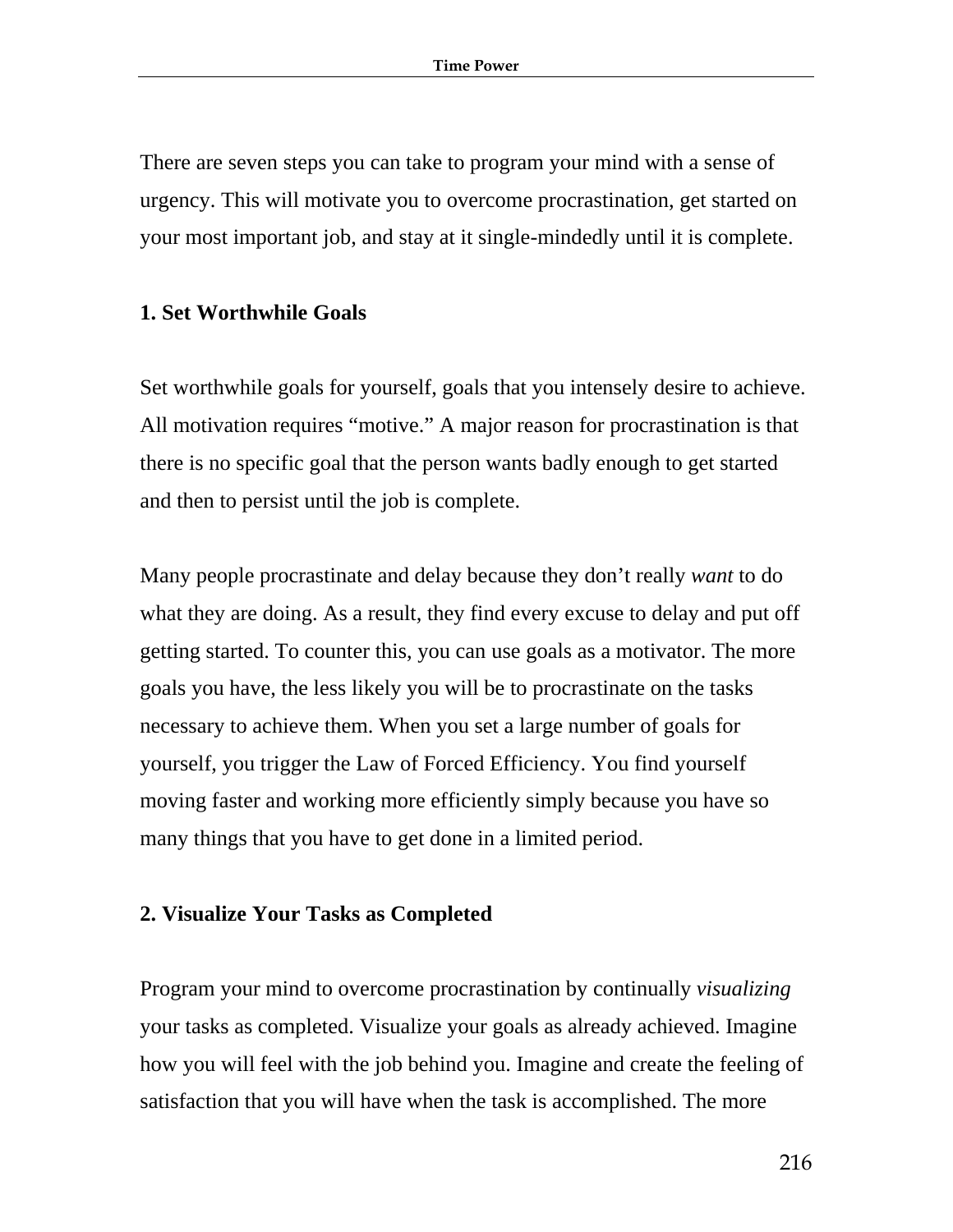pleasurable the feeling of completion that you can create in your mind, the more focused you will be. The greater clarity you have of your finished task, the more energized you will be. Clear mental pictures of a desired future reality sharpen your mind and enable you to concentrate better.

For example, if you set an income goal that you want to achieve in a certain time period, and you vividly imagine how you are going to enjoy the extra money, what you will buy, where you will go, and what you will do, you will find yourself internally motivated to do the things necessary to achieve this goal. Every time you visualize your goal as complete, you increase the intensity of your desire and strengthen your resolve. You will then develop the willpower to do whatever is necessary to transform your mental image into reality.

## **3. Practice Positive Affirmations**

Use the power of positive affirmations to program a sense of urgency into your subconscious mind. At the beginning of each major task, repeat and affirm over and over, the words "Do it now! Do it now! Do it now!"

Starting as a fatherless boy selling newspapers on the streets of Chicago, W. Clement Stone built an insurance fortune worth more than \$800 million dollars. In his book *Success Through a Positive Mental Attitude*, he wrote that the repetition of the affirmation "Do it now!" was a key factor in his rise from poverty to great wealth. By constantly disciplining himself to "Do it now," he became one of the richest men in the world.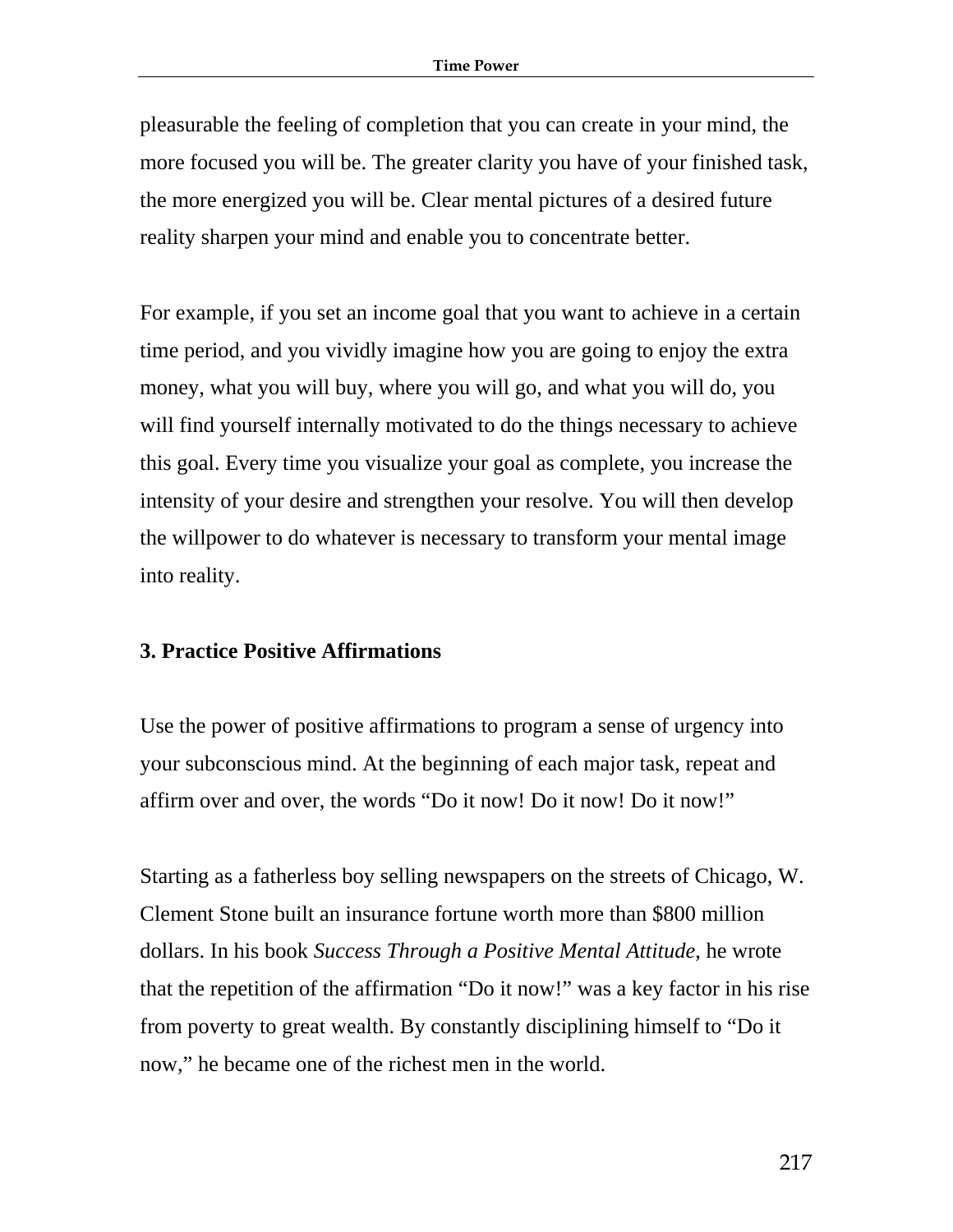Throughout his company, with branches throughout the United States and around the world, the entire staff would come together each morning and shout out the words, "Do it now! Do it now! Do it now!" 50 times before starting the day. This repeated affirmation had a tremendous impact on the salespeople and staff of his company. Even after they went on to other jobs and companies, they still repeated it to themselves. Many successful men and women all over the world today trace their success back to their association with W. Clement Stone and his motto "Do it now!"

You can develop any mental habit you desire by repeated suggestions, in the form of affirmations and mental pictures, from your conscious mind to your subconscious mind. At a certain point, your subconscious will accept these words and pictures as new commands. These commands will then become your new operating principles. Soon, you will find that acting with a sense of urgency is just as much of a habit for you as breathing.

## **4. Set Clear Deadlines for Yourself**

Set deadlines for yourself on all important tasks. Put yourself on record. Tell other people that you will have the job done by a specific time. You will find that promising others motivates yourself. We all work very hard to fulfill our promises and to avoid disappointing other people. Often, promising others that you will have something done by a certain time and date is more powerful than promising yourself.

Setting a clear, specific deadline also programs the task or goal into your subconscious mind. You will then find yourself internally driven toward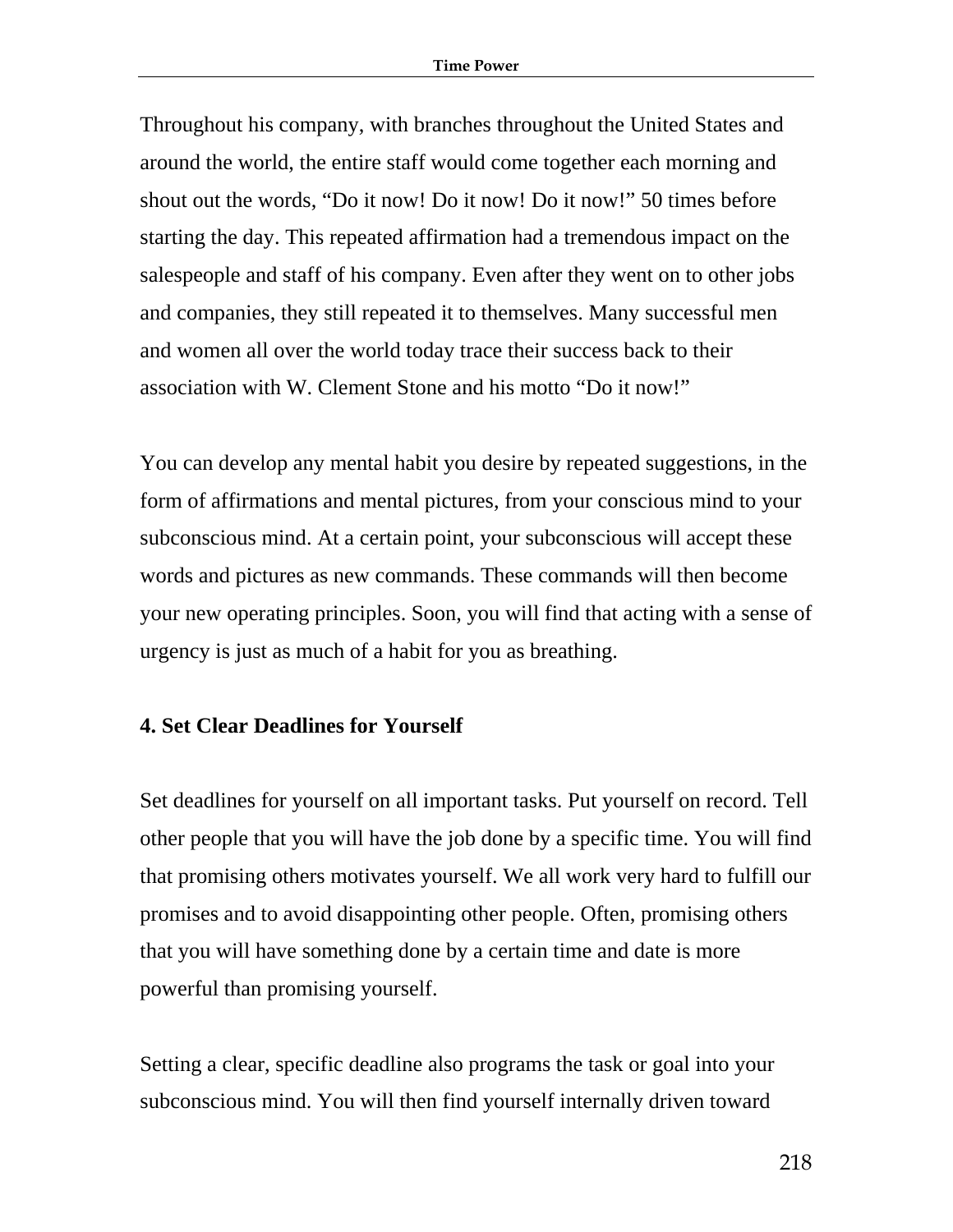getting the job done. When you set a deadline for yourself, your subconscious mind installs an automatic override on your tendency to procrastinate.

# **5. Refuse to Make Excuses**

Refuse to rationalize or make excuses for procrastination. All procrastination seems to be accompanied by rationalization. And rationalization is best defined as "attempting to put a socially favorable interpretation on an otherwise socially unacceptable act."

Rationalizing is explaining away and making excuses for unproductive behavior. You will notice that people who procrastinate always have what they think is a good reason to let themselves off the hook. Don't allow yourself the luxury of making excuses. Commit yourself to completing a particular task by a certain time, and then burn your mental bridges. Refuse to consider the possibility of not working on your task. Never seek for reasons to justify non-completion.

# **6. Reward Yourself for Completion**

Create a reward system for yourself. Give yourself a reward for successful completion of each part of the job, as well as for successful completion of the whole job. We talked about this in an earlier chapter. You can actually program yourself into being eager to start a job, and to continue with it until it is finished. Just give yourself a reward at each step.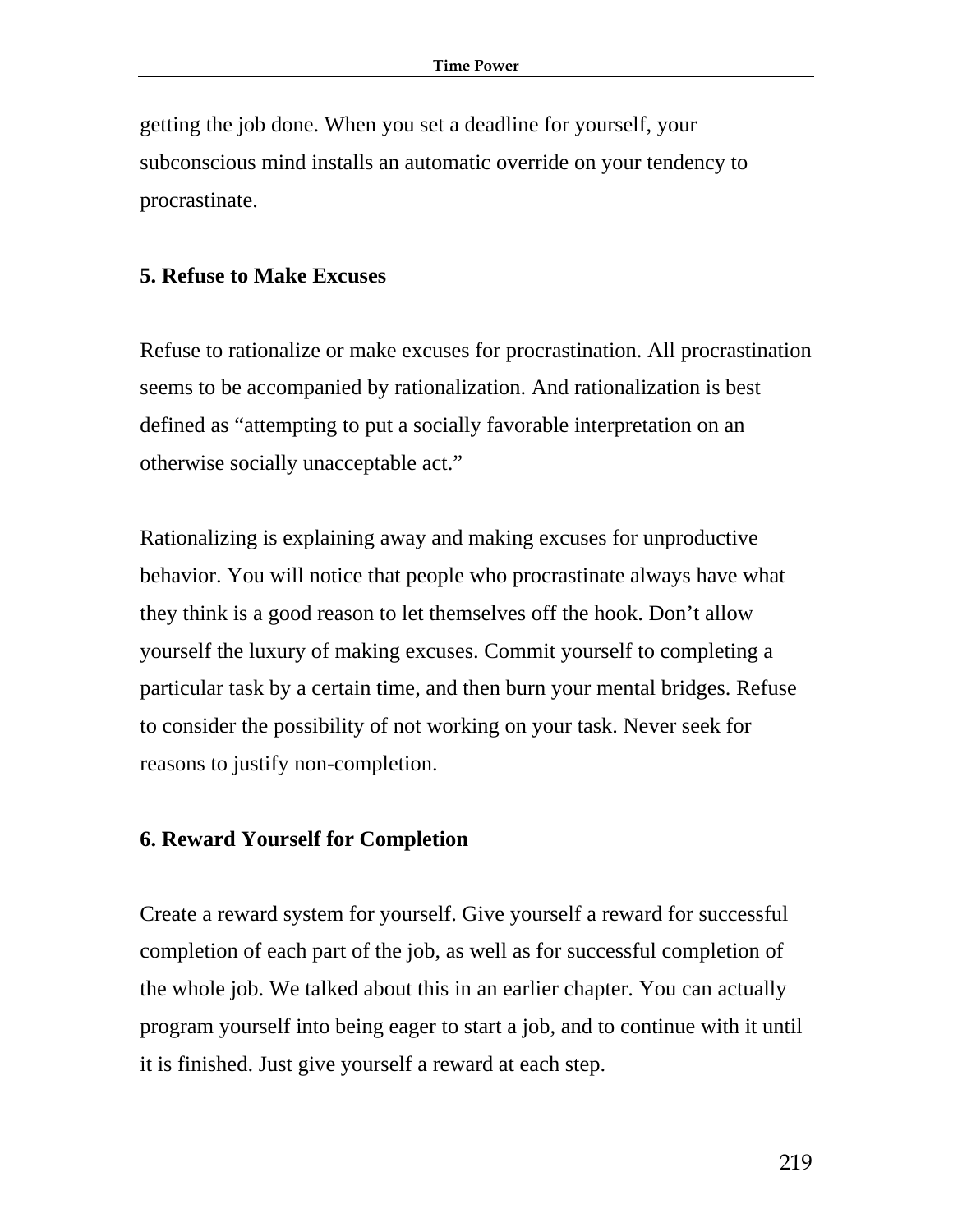In behavioral psychology, this is called "operant conditioning." It is used to train both humans and animals. Behavior is shaped by designing a specific result or consequence that follows every act of the individual. Rewards tend to reinforce and encourage specific behaviors. Punishments tend to discourage those behaviors. Over time, the habits of the individual can be shaped and their responses made automatic with repeated rewards.

## **Develop Positive Habits**

Fully 95% of everything you do, or fail to do, is determined by your habits, either good or bad. One key to success is to develop good habits and make them your masters. You develop the habit of overcoming procrastination by rewarding yourself every time you do it until you rewire and reprogram your subconscious mind permanently.

Creating a reward system for yourself only requires a little imagination on your part. For example, if you have a big task to do, and there are five parts to the task, give yourself a reward upon completion of each step.

The reward can be something simple, such as a cup of coffee, a break when you get up and walk around, or even lunch. If it is a major task, or a major part of the task, you can reward yourself by going shopping, buying something you like, taking yourself out for dinner, or even taking a vacation with your spouse or family.

When you put a reward system in place, and you discipline yourself not to take the reward until you have completed the task, or part of the task, you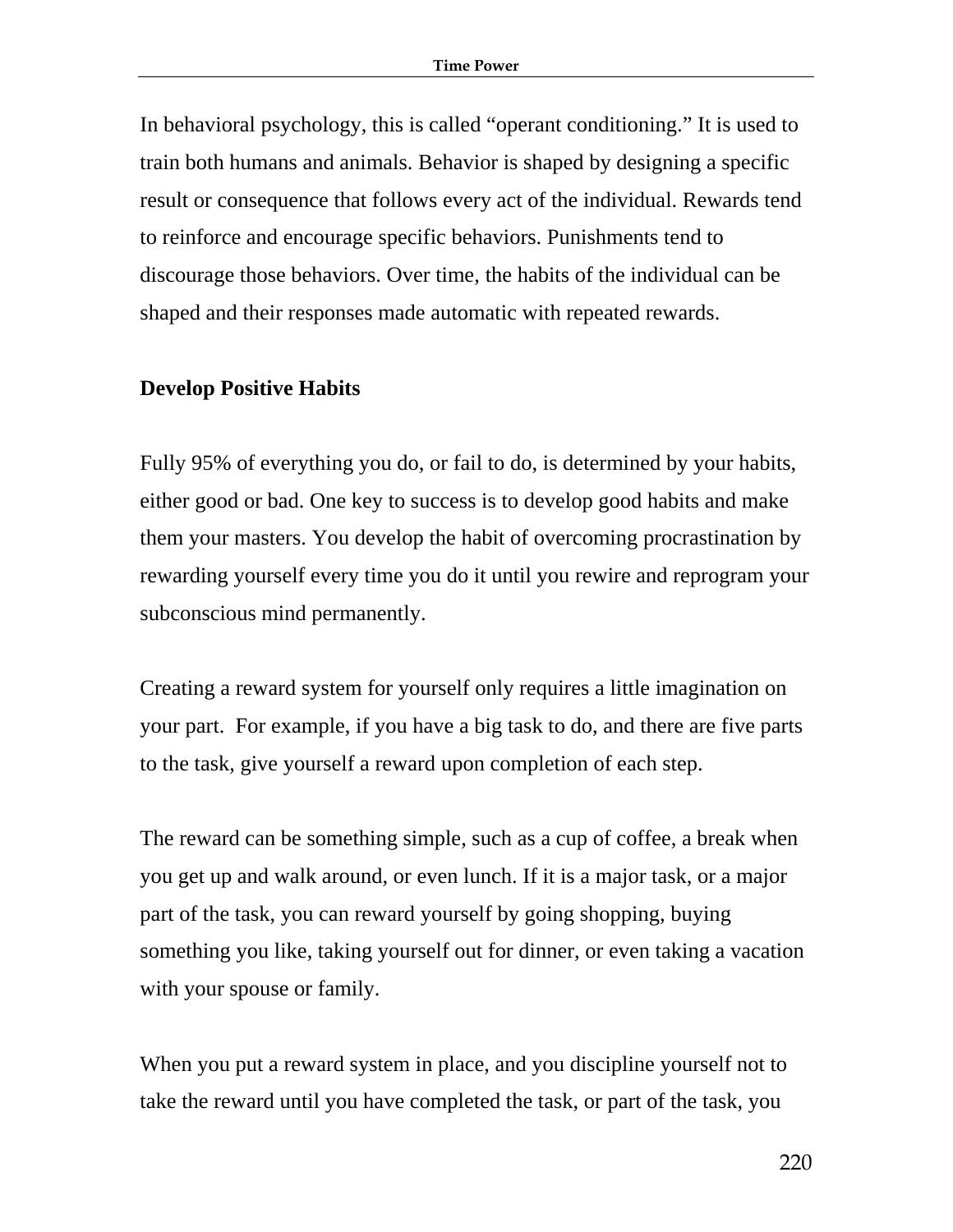eventually find yourself internally motivated to start and to finish your tasks and responsibilities. In a way, your focus of attention moves away from the difficulty of the task itself and onto the enjoyability of the reward.

#### **Overcoming Call Reluctance with Rewards**

For example, to help salespeople overcome the fear and reluctance associated with cold calling on the telephone, we set up a simple reward structure. The salesperson sets a specific time and place to telephone. He sets a specific goal for a number of calls, appointments or sales. He then gets a fresh cup of coffee and puts it in front of him. Every time he makes a call he is allowed to take a sip of coffee. Soon, he becomes motivated to make as many calls as possible so that he can drink the coffee before it goes cold.

Sometimes we take a cookie and break it up into small bites, or place a bowl of jellybeans in front of the salesperson. Each time the salesperson makes a call and gets through to a prospect, he or she is allowed to eat a piece of cookie or jellybean. In no time at all, like the Pavlovian response, where the bell rang and the dog salivated, the salesperson becomes eager to make calls and enjoy the reward. It sounds simple and even childish, but it is extraordinarily effective in developing the habit of overcoming procrastination.

You can practice operant conditioning with your children to train them in the good habits that they will need as adults. Offer to take them to McDonald's or watch television if they clean up their room or complete their homework. Refuse to allow them the reward until the job is done satisfactorily. You will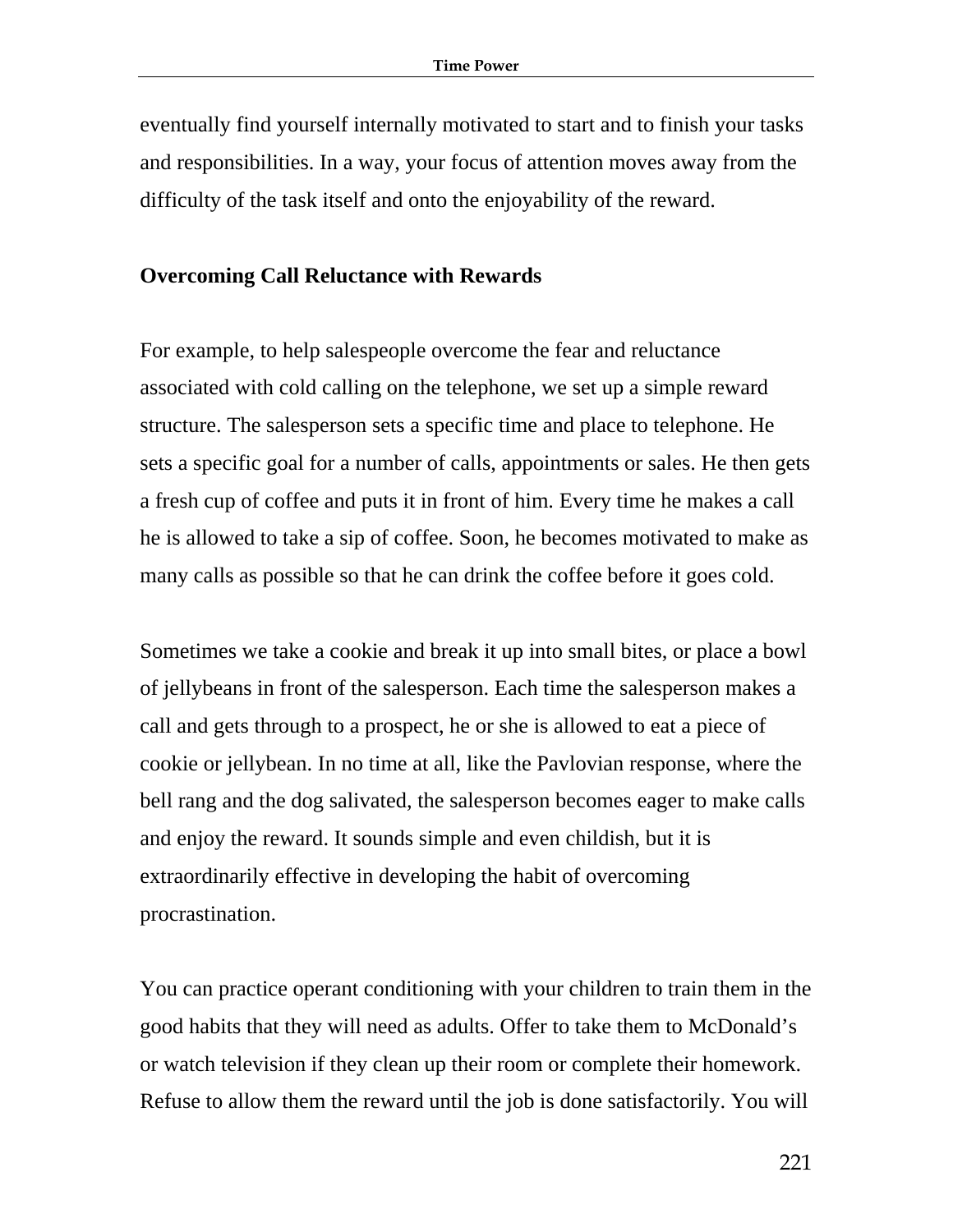be amazed at how quickly they get started, and keep going until the job is finished.

# **7. Accept Complete Responsibility for Completion**

Seventh, program yourself to overcome procrastination by accepting 100% responsibility for the completion of the task on schedule. Look only to yourself. Rely only on your own ability. No matter what the obstacle in your way, resolve to find a way over, around or past it. Refuse to make excuses.

Accepting complete responsibility for results, and never allowing yourself the luxury of a mental escape hatch, is the equivalent of putting your own feet to the fire. It is amazing how much more you will get done when you eliminate your excuses and reasons for putting it off.

# **Five Ways to Get Yourself Started**

Overcoming procrastination permanently requires that you use every method and technique possible to get yourself organized and motivated into starting and completing the job. Here are five things that you can do in advance to reduce your tendency to procrastinate.

## **1. Create a detailed plan of action**

Begin by creating a clear, written plan with each part of the plan and each step organized in order of priority. Put an A, B or C next to each step.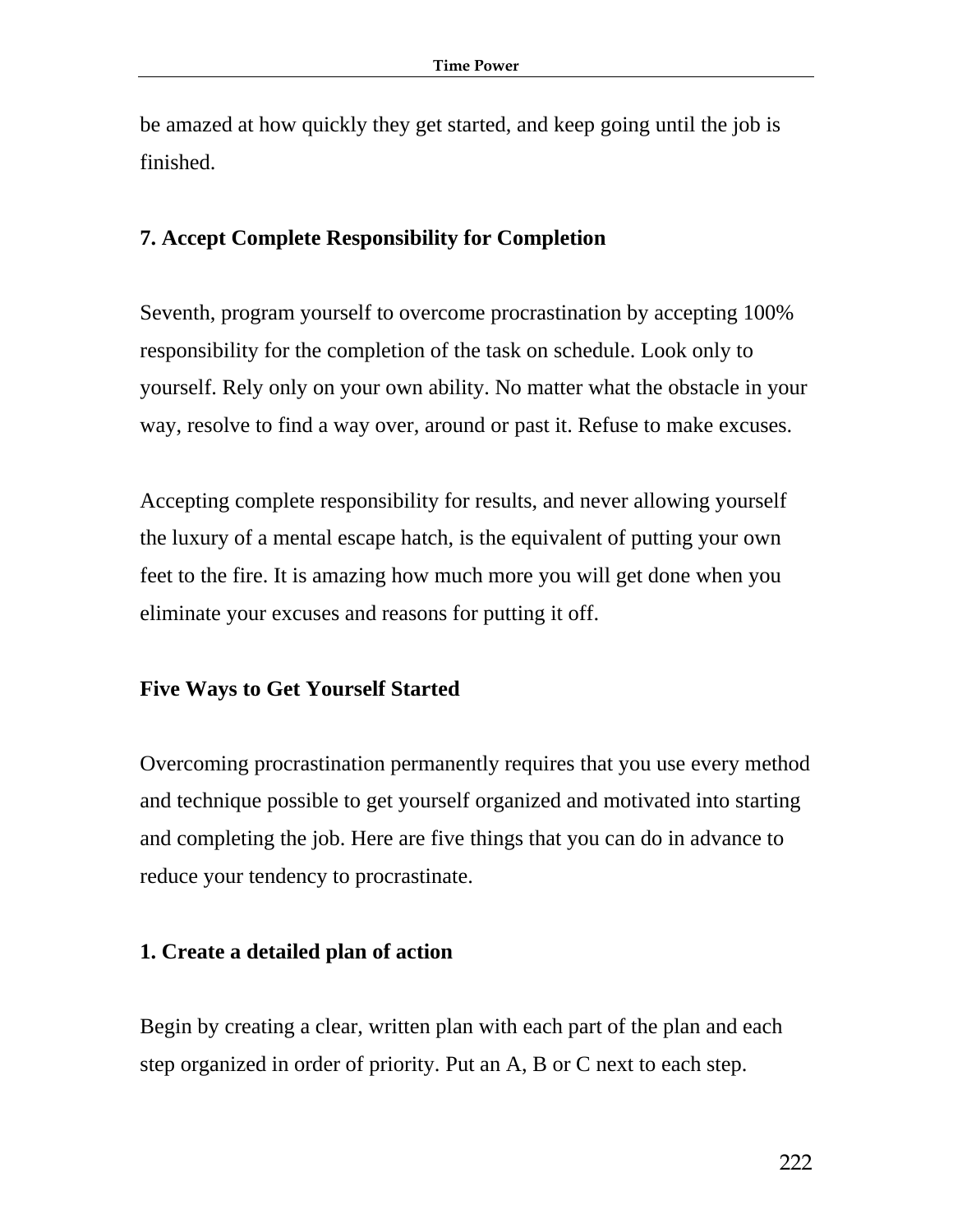Determine the most important thing that you can do to get started and put a circle around that item.

A written plan leads you into action. It gives you a track to run on, and a blueprint to follow. The more you break down your goal into individual steps, and then list those steps, the easier it is for you to take the first step. Often, that's all you need to get going.

## **2. Clean Up Your Workspace**

Clean up your workspace. Begin with only one thing, the most important thing, in front of you. A clean workspace is a real motivator to action. A good time planner or system of organization can be very helpful in this regard because it keeps you focused on the next task.

#### **3. Separate the Urgent from the Important**

Remind yourself that important tasks are usually not urgent. An urgent task is usually not important. Start off working on the tasks that are both urgent and important, the tasks that have short time fuses, which must be done immediately. Then move onto the tasks that are merely important but not urgent. It is these important but not urgent tasks that contain the greatest potential consequences for your career and your future.

#### **4. Start with Your Most Important Tasks**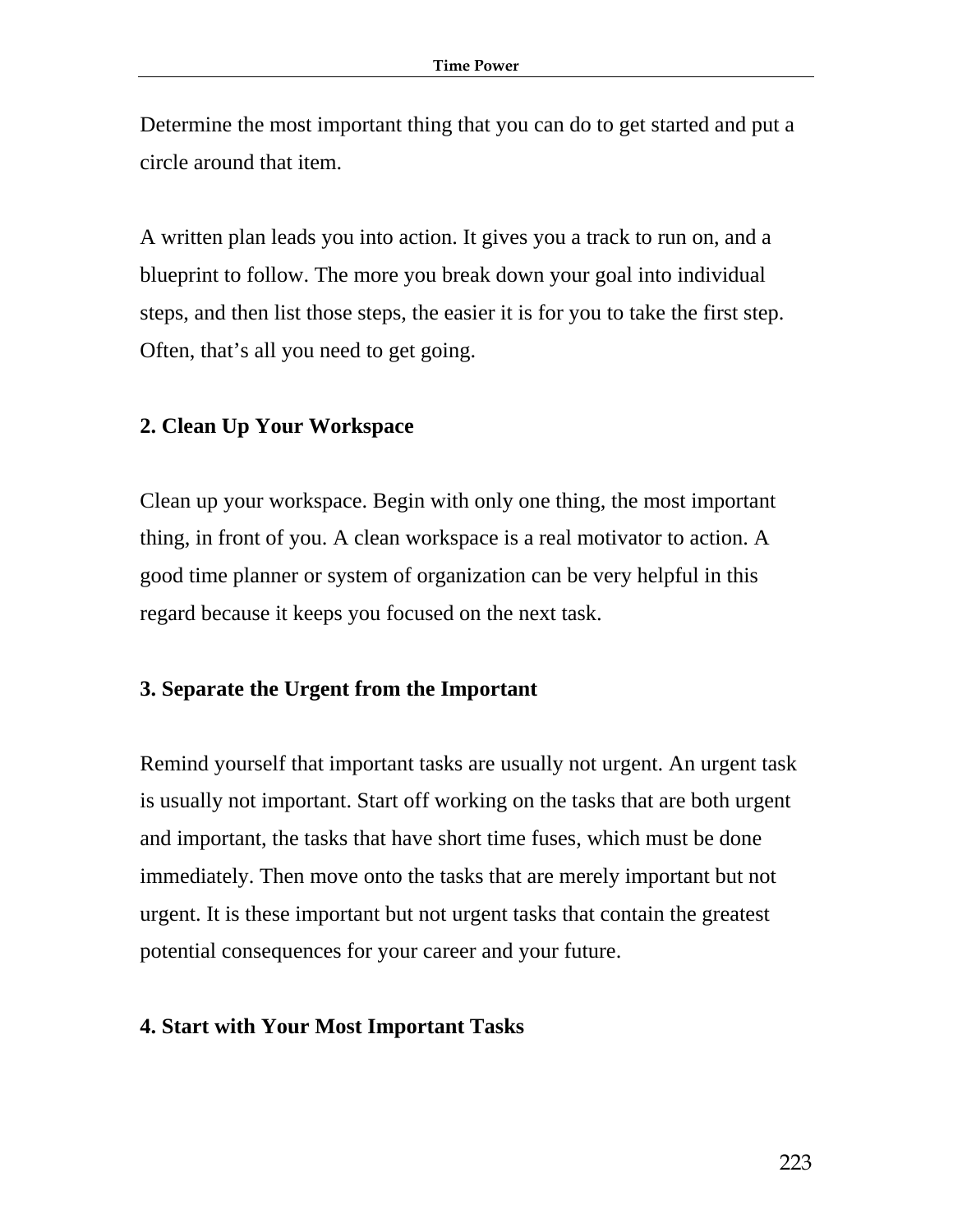You always tend to procrastinate on large, important tasks with considerable future value. Successful completion of these major tasks can make a major difference in your life. There seems to be a universal tendency to delay working on, or completing, the most important tasks until the last moment.

Some people say that they work better under pressure. This may be true in some cases, because then, you have no time for excuses. The heat is on. The consequences of not completing the job are too serious to delay. But it is always better to have the job done well in advance of the deadline.

# **5. Practice Creative Procrastination**

Fifth, learn to practice *creative procrastination* as part of your time management program. This requires that you consciously procrastinate on those tasks that contribute little or nothing to the accomplishment of your major, high-value goals. Since you can never do everything that you have to do, you are going to have to procrastinate on *something*. The difference between effective people and ineffective people is that effective people procrastinate on the things that don't really matter.

On the other hand, ineffective people always procrastinate on the tasks that could make a real difference. Use your willpower and self-discipline to put off and delay doing minor, irrelevant tasks in favor of major, important tasks.

Many small jobs, left to themselves, have a tendency to become unnecessary. If you don't do them for a while, you eventually reach a point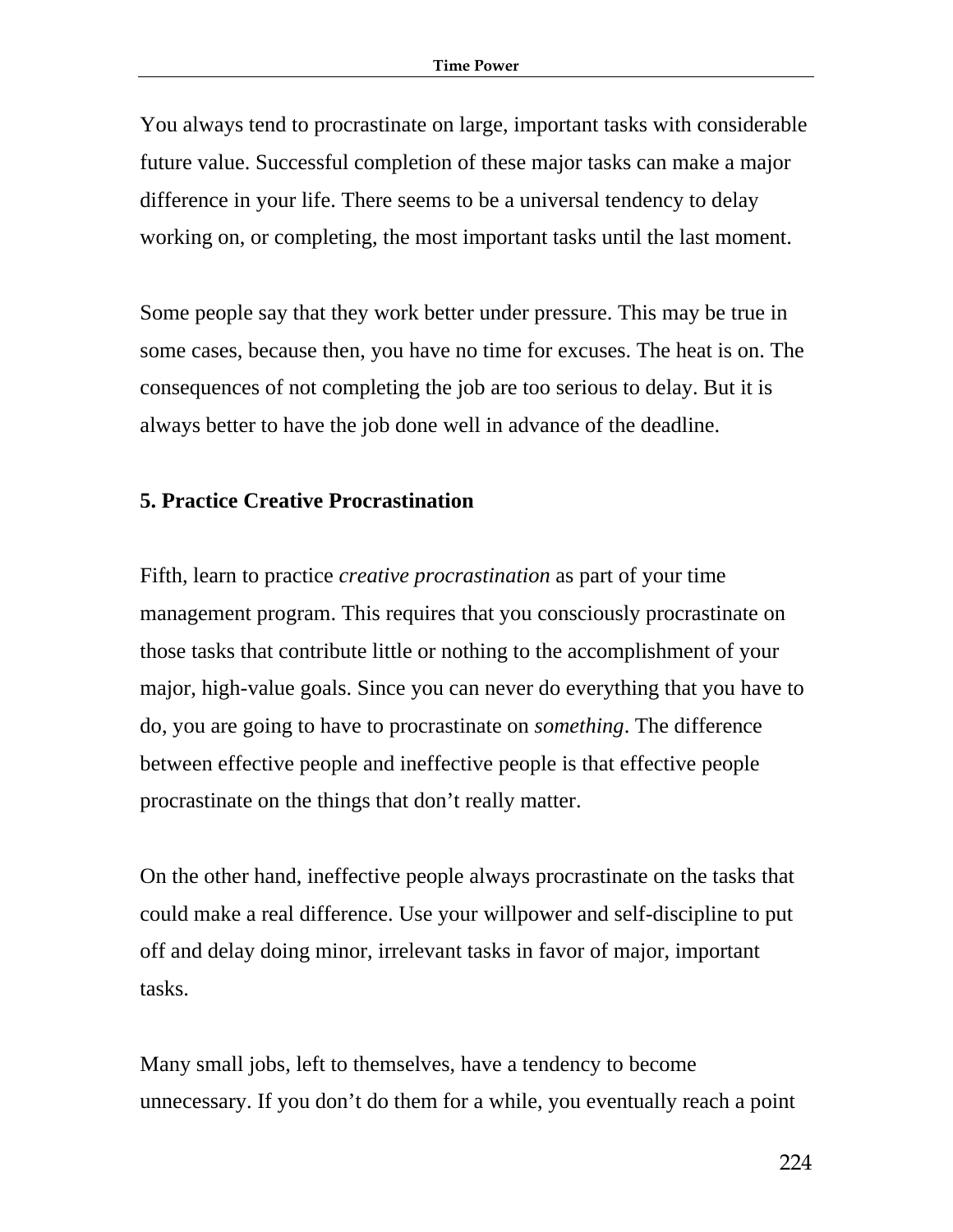where they don't need to be done at all. These are the tasks that are the best candidates for creative procrastination.

Before you start on a job, ask yourself, "What would happen if this task were not done at all?" If the answer to this question is "Not much," then put it off as long as you can. Often you won't have to do it at all.

## **Sixteen Ways to Overcome Procrastination**

Because procrastination is such a major concern of so many people, and has been a bugaboo for people throughout the ages, a series of ideas and methods for overcoming procrastination have been developed over the years. Here are sixteen of the most powerful techniques ever discovered to help you to overcome procrastination in your work and personal life. Think about which one of these ideas could be most helpful to you right now, in your current situation.

## **1. Think on paper.**

Prepare thoroughly. List every step of the job in advance. Break the job down into its constituent parts before you begin. The very act writing out every detail and thoroughly preparing in advance will help you to overcome procrastination and get started.

# **2. Gather all the necessary materials and work tools that you will require before you begin.**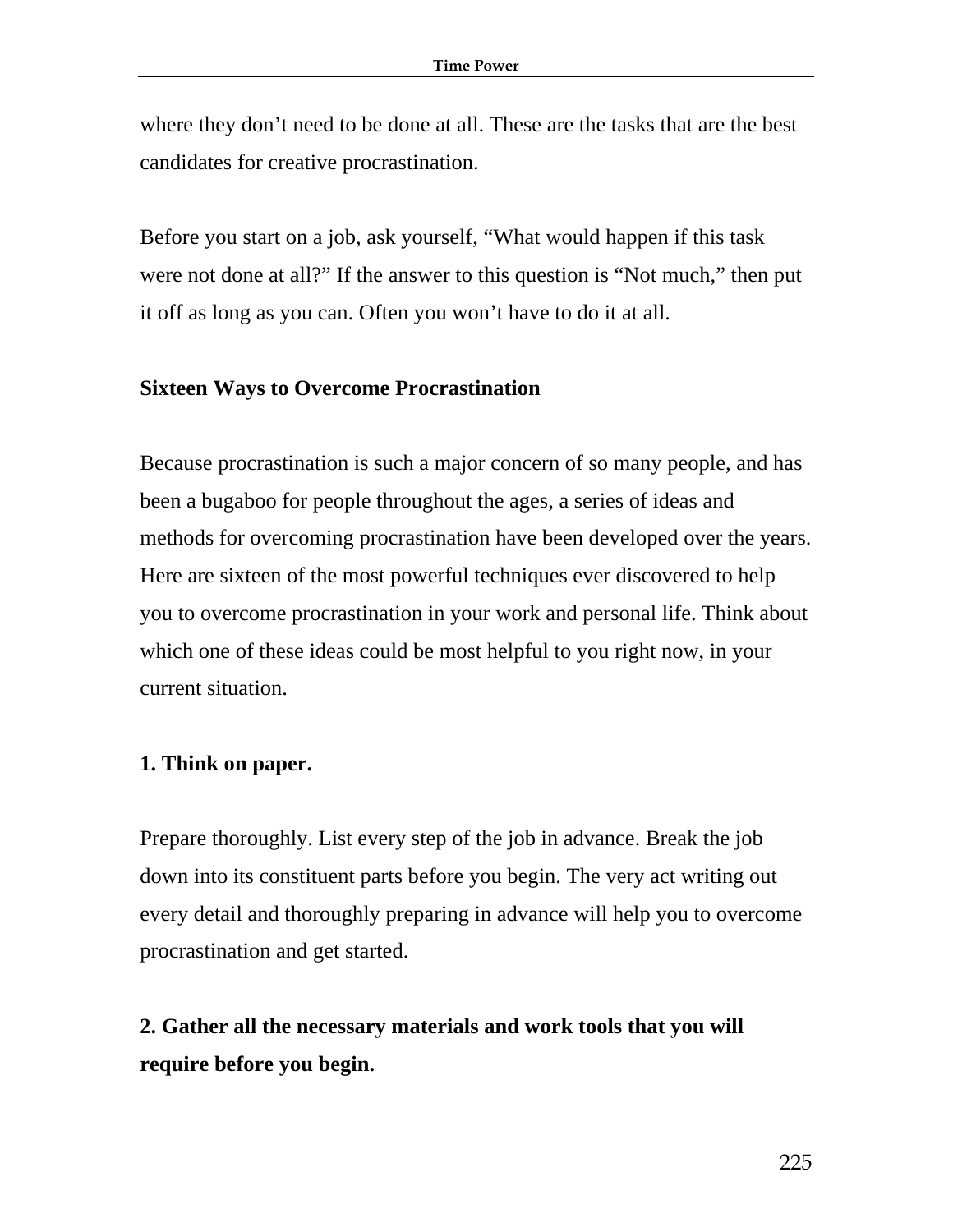When you sit down to work, or when you begin a task, make sure that you have everything at hand so that you won't have to get up or move until the task is complete. Being fully prepared is a powerful motivator for staying with the task until it is finished.

# **3. Do one small thing to get started.**

There is a 20/80 rule that says that the first 20% of the task often accounts for 80% of the value of that task.

This is probably what Confucius meant when he said that, "A journey of 1000 leagues begins with a single step." Once you have taken even one small step to start the job, you will often find yourself continuing on with the task and through to completion.

## **4. Salami slice the task.**

Just as you would never try to eat a whole loaf of salami at once, sometimes the best way to complete a major job is to take a small slice and complete just that piece, just as you would take a single slice of salami and eat it.

You have heard the question, "How do you eat an elephant?" The answer of course is "One bite at a time!" There is a saying that, "by the yard it's hard, but inch by inch, anything is a cinch."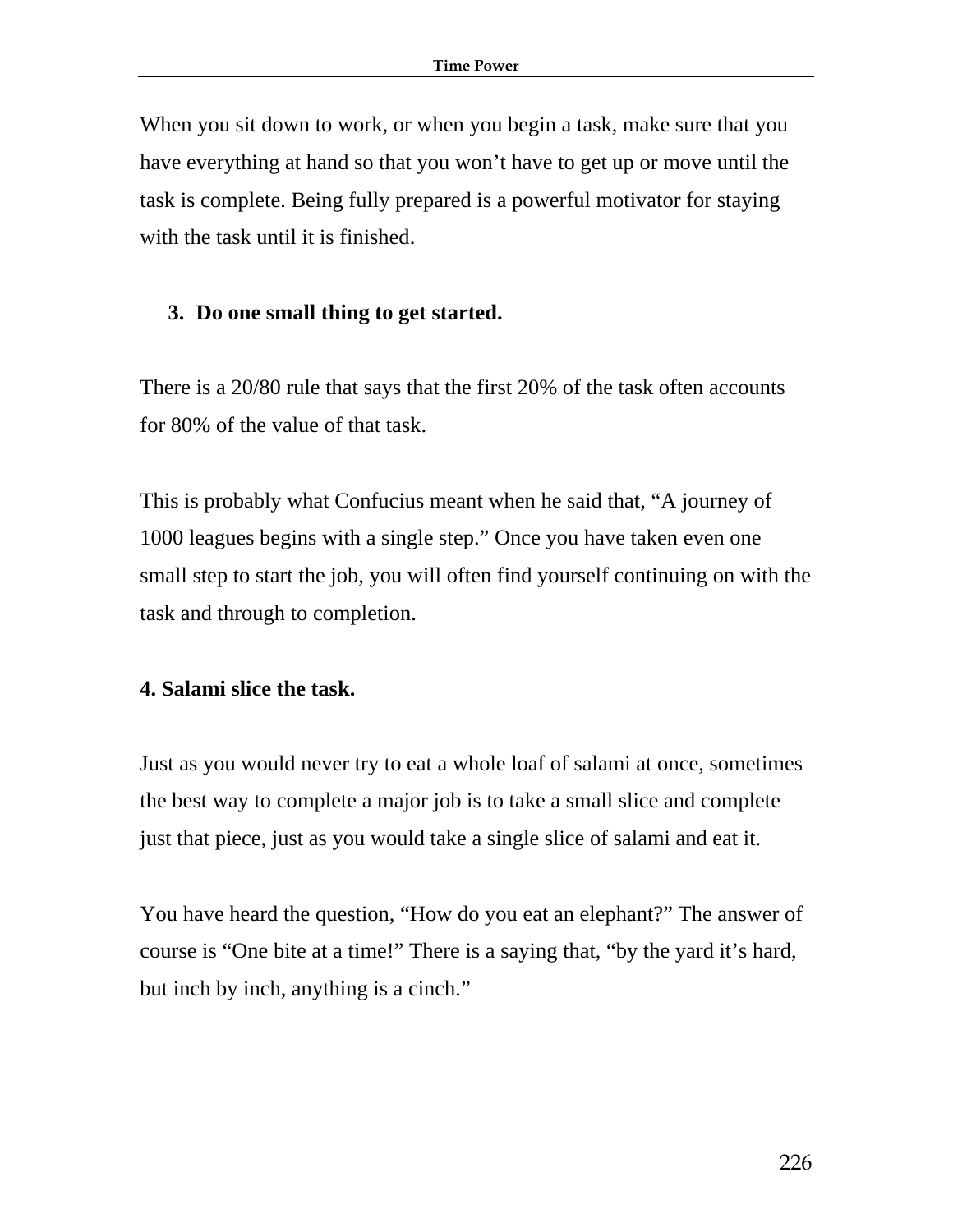When you select a small piece of the task and then discipline yourself to do it and get it behind you, it will often give you the momentum you need to counter inertia and overcome procrastination.

## **5. Practice the Swiss cheese technique.**

Just as a block of Swiss cheese is full of large holes, you treat your task like a block of cheese and you punch holes in it. Select a five-minute part of the job and do only that. Don't worry about the whole job. Just pick a small part of the job with an identifiable amount of time required and then do that part.

For example, if you wanted to write an article or a book, you can break the task down into small pieces and do just one small piece at a time whenever you get a chance. Many authors begin by writing one page per day. If you are doing research, you can read one article per sitting. Many people write complete books on airplanes, or complete their college degrees with snatches of time between other activities. If you wrote one page per day for a year, you would have a 365-page book by the end of the year.

## **6. Start from the outside and complete the smaller tasks first.**

Often there are preparatory steps you must take before you can tackle the main part of the job. In that case, starting from the outside and doing all the little tasks necessary will help you to overcome procrastination and get you started on the big tasks.

## **7. Start from the** *inside* **and do the larger tasks first.**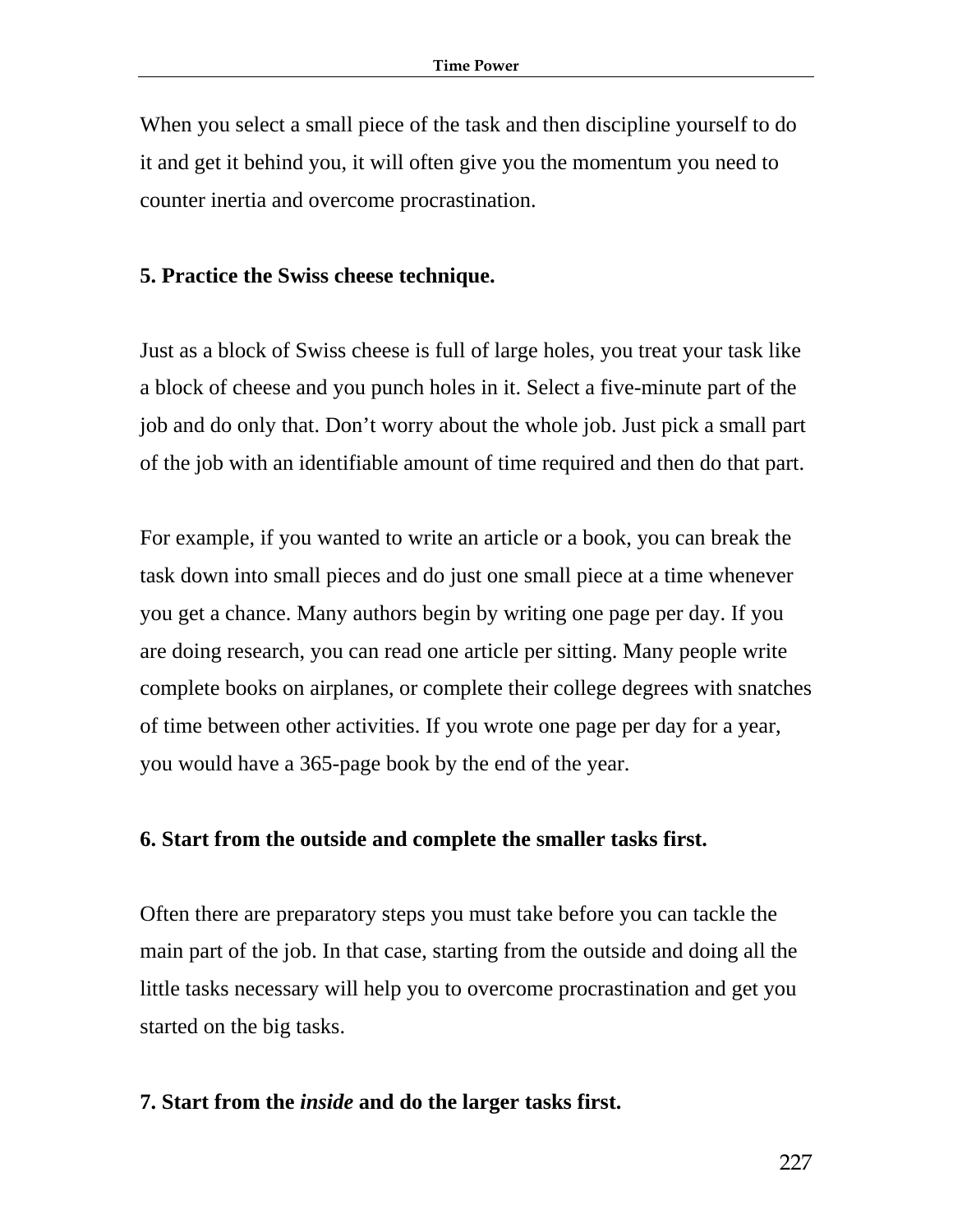This is the opposite of number six. Look over your list of everything that you have to do to complete the job, and ask yourself, "What is the biggest single task on this list?"

What is the one item that will take the most time, or require the most effort? Then discipline yourself to start with that item and stay with it until it is complete. All the other smaller tasks on the list will then seem easier by comparison.

#### **8. Do the task that causes you the most fear or anxiety.**

This usually has to do with someone else. Often it has to do with overcoming the fear of failure or rejection. In sales, it may be associated with prospecting. In management, it may be associated with disciplining or firing an employee. In relationships, this may have to do with confronting an unhappy personal situation. In every case, you will be more effective if you deal first with the item that is causing you the greatest emotional distress or fear. Often this will break the log jam in your work and free you up mentally and emotionally to complete all your other tasks.

#### **9. Start your day with the most unpleasant task first.**

Get it over with and behind you. Everything else for the rest of the day will seem easier in comparison.

A recent study compared two groups of people. One group started an exercise program in the morning. The second group started an exercise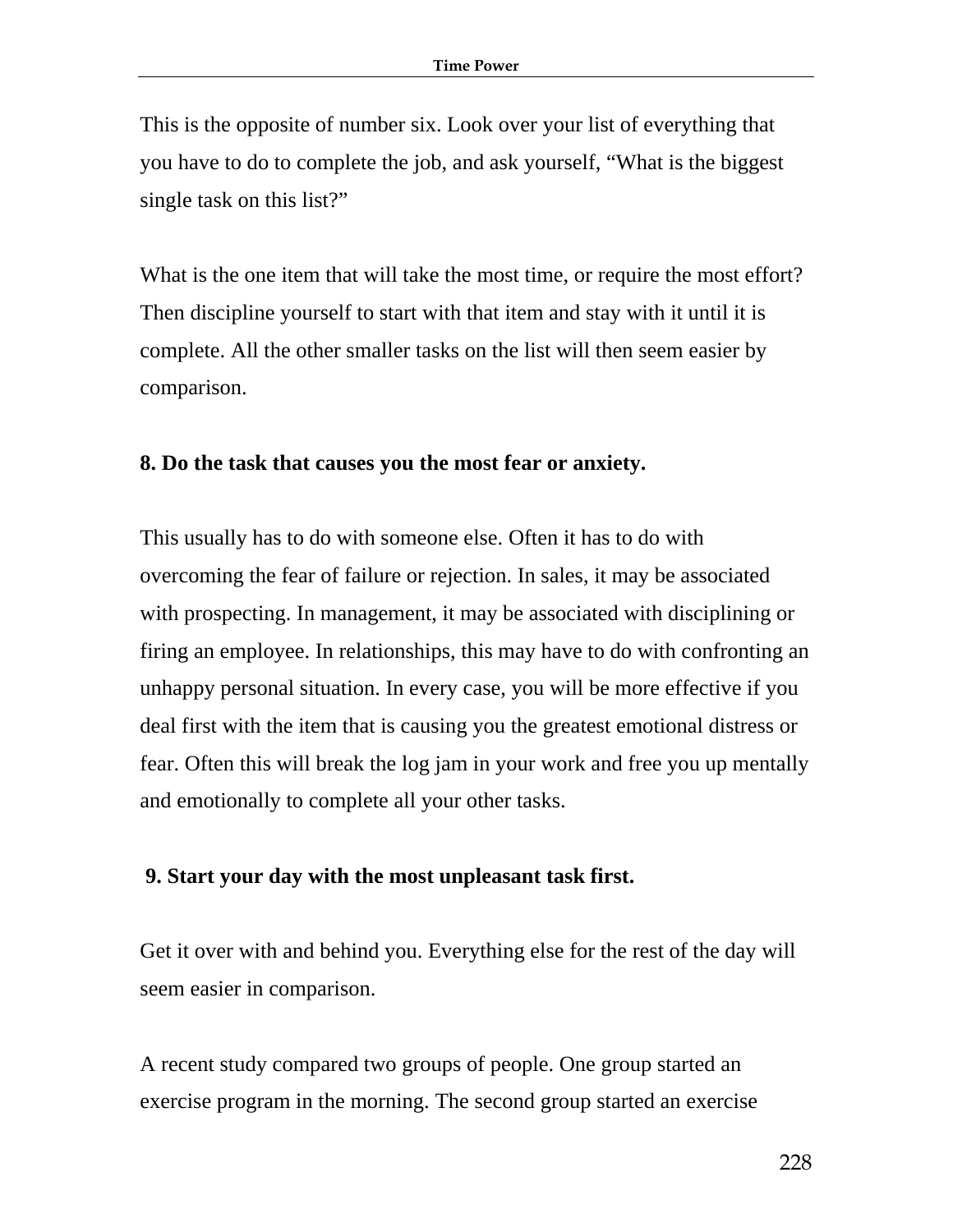program in the evenings after work. The researchers found that the morning exercisers were much more likely to still be in the program six months later. They found that starting the day with exercise was much more likely to lead to the habit of regular exercise than putting it off until the end of the day when it was easier to make excuses and procrastinate.

Mark Twain once wrote that, "The first thing you should do when you get up each morning is to eat a live frog; then you will have the satisfaction of knowing that that is probably the *worst* thing that can happen to you all day long."

Your "live frog" is your biggest, most difficult, most unpleasant task. When you start and finish this task before doing anything else, you will have the satisfaction of knowing that the rest of your day is going to proceed much more smoothly.

# **10. Think about the negative consequences of not doing the job or completing the task.**

What will happen to you if this job is not done on schedule? Both fear and desire are great motivators of human behavior. Sometimes you can motivate yourself by the desire for the benefits and rewards of task completion. Sometimes you can motivate yourself into action by thinking about the negative consequences of not doing the job as promised.

# **11. Think about how you will benefit from doing the job and completing the task**.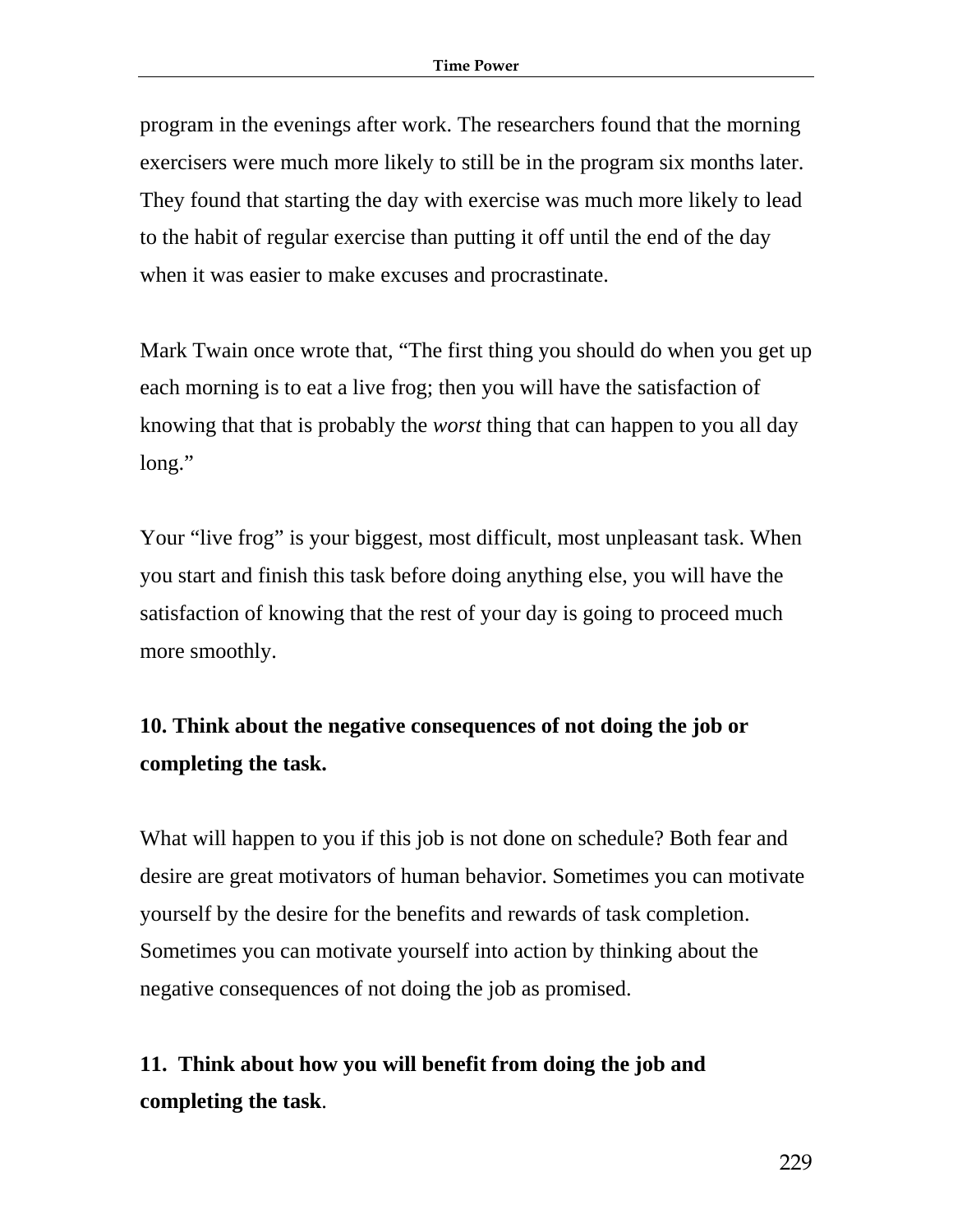Write down all the reasons why it would be helpful for you to get this job done on time. The more reasons you have for completing the task, the more intense will be your desire to begin, and the greater will be your internal drive to complete what you've started.

If you have one or two reasons for getting a job done, you will have a mild level of motivation. But if you have 10 or 20 reasons for completing the job, your level of motivation will be considerably higher, and so will be your persistence and self-discipline.

# **12. Set aside a designated 15-minute period during the day when you will work on your project.**

Set aside a specific time period, sometime during the day, say from 10:00 to 10:15 in the morning, or 2:00 to 2:15 in the afternoon, and resolve just to work for that brief 15 minute period without worrying about anything else. This technique will often get you launched into the task and completion will be much more likely.

To get the most out of this technique, you must make an appointment with yourself and write it down. Then, when the designated time comes, have your tools and materials at hand and begin the 15-minute work session.

At the end of the 15 minutes, you may feel like continuing to work. If not, put it aside and schedule another 15-minute appointment at another time. And then keep your appointment with yourself.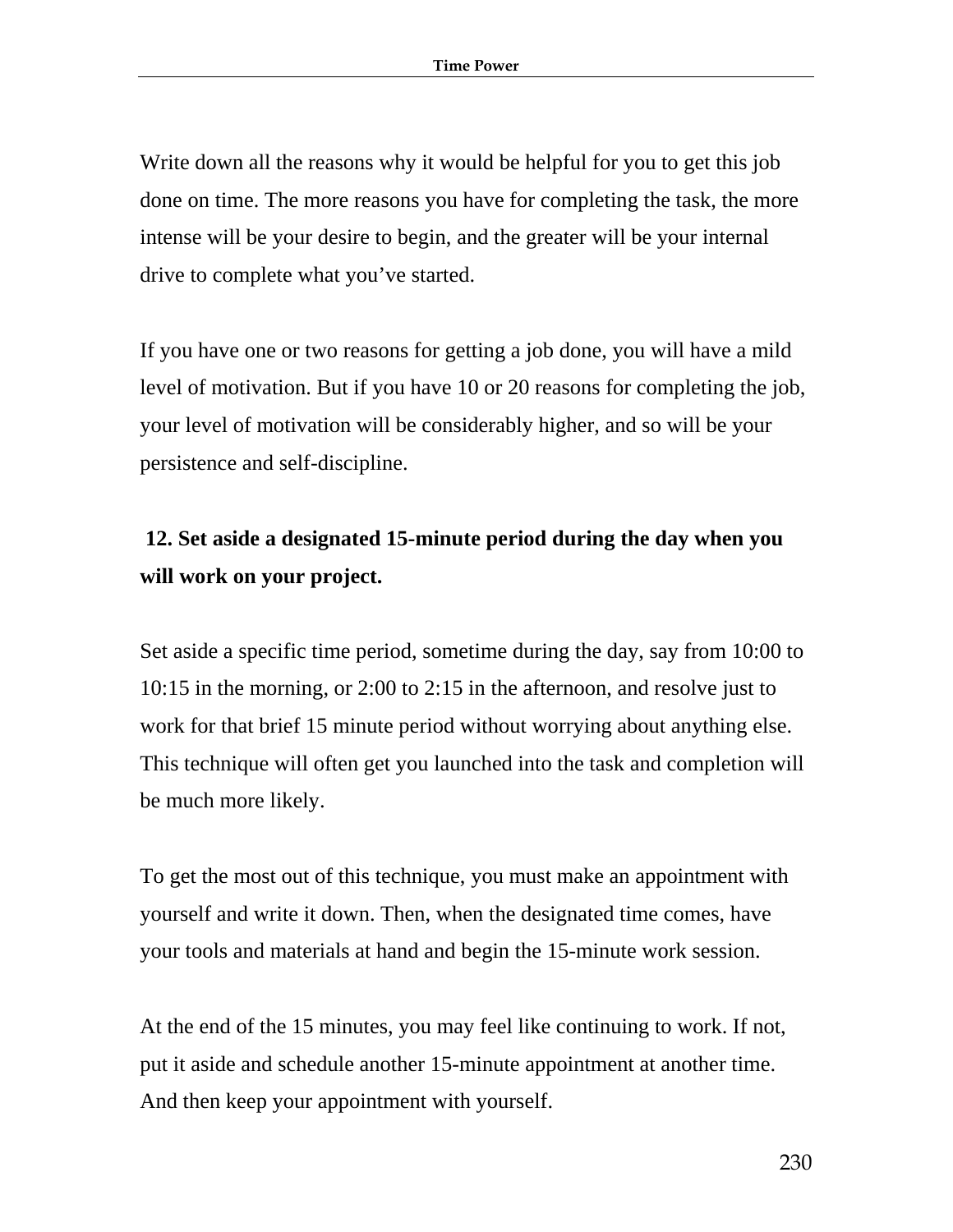## **13. Resist the tendency toward perfectionism**

Since perfectionism is a major reason for procrastination, decide not to worry about doing the job perfectly. Just get started and work steadily. You can always go back and make corrections and revisions later. Nothing worthwhile has ever been done perfectly the first time anyway.

Not long ago, a friend of mind started a consulting business. I asked him how it was going. He told me that he had not done anything yet because it was going to take a full month before he got his brochures, business cards and letterhead back from the printer.

I told him that his brochures, letterhead and business cards would never get him a nickel's worth of business. What he should do was to write his new telephone number on the back of his existing business cards, or get some made up quickly at a quick copy place, and then just get out and talk to prospective clients. I told him that this would do him more good than all the brochures he would ever design.

He phoned me a week later and told me that this advice had transformed his thinking about himself and his business. He had started calling on prospective customers that very day and was already doing business and making money.

## **14. Pick one area where procrastination is hurting you.**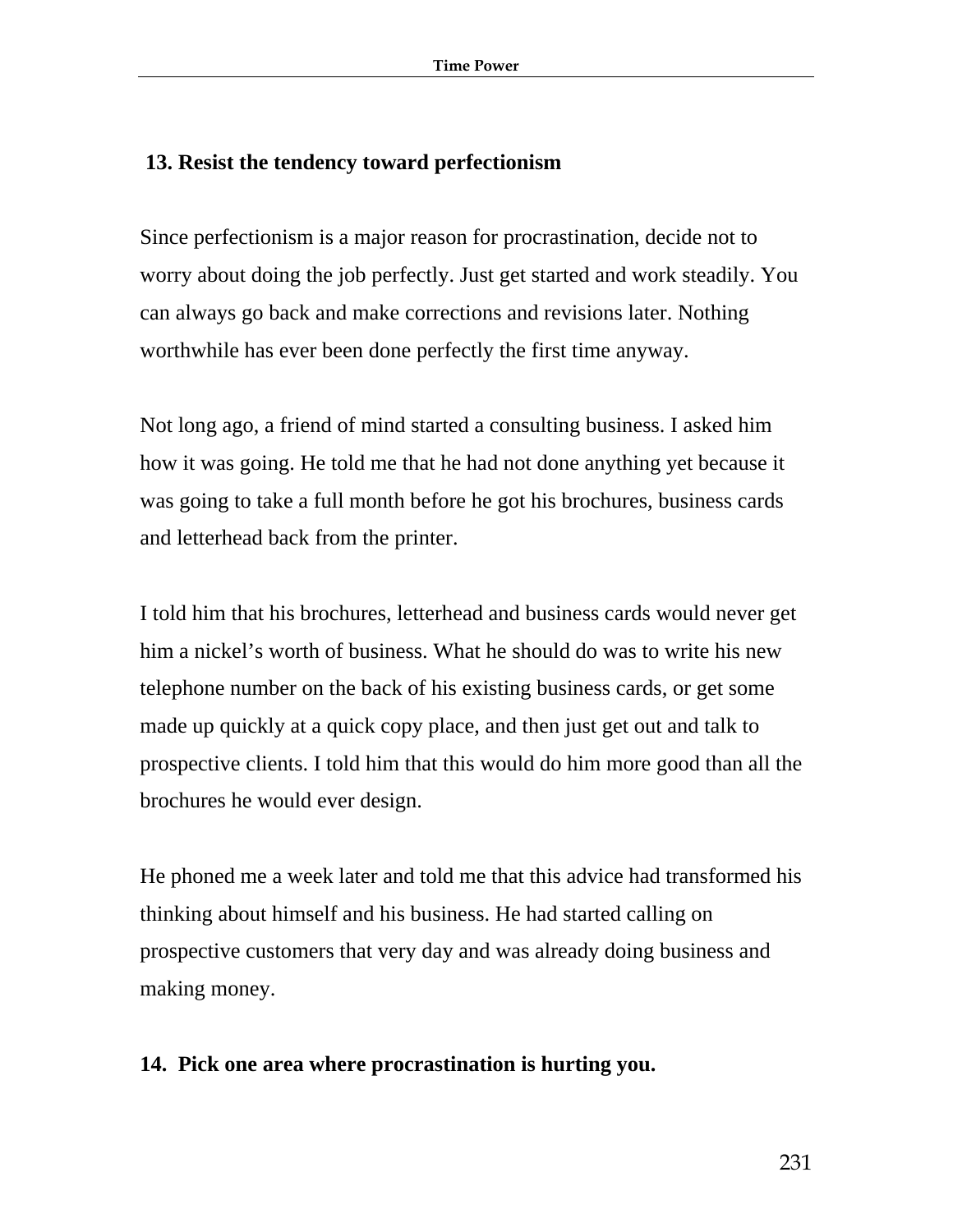Select a single identifiable area where you know your tendency to procrastinate is holding you back. Pick the most important area and resolve to conquer that specific example of procrastination.

Set priorities on your areas of procrastination and then concentrate singlemindedly on the one area where overcoming it can make the greatest contribution to your success. Always attack the most difficult tasks first. Challenge yourself to confront the hardest parts of your work and then get them done before anything else.

#### **15. Develop a compulsion to closure.**

 Once you have launched, and begun to work on your task, refuse to stop until it is completed. When you develop the discipline to start a major task and then stay with it until it is finished, you will be laying down the foundation for a life of persistent, purposeful work. Force yourself to finish the last 5% of the job. That is the part that is worth all the rest in terms of personal satisfaction.

It is amazing, and somewhat sad, the number of people who overcome procrastination sufficiently enough to get started on a task, but they never carry it through to completion. As they get closer and closer to the end of the task, they find more and more reasons and excuses to put off the last 5% or 10%. This is the reason most university theses and dissertations to complete Masters or Doctoral Degrees never get completed and submitted. A person may spend years of study in college and leave without the degree because he was unable to push through and complete the last 5% or 10%.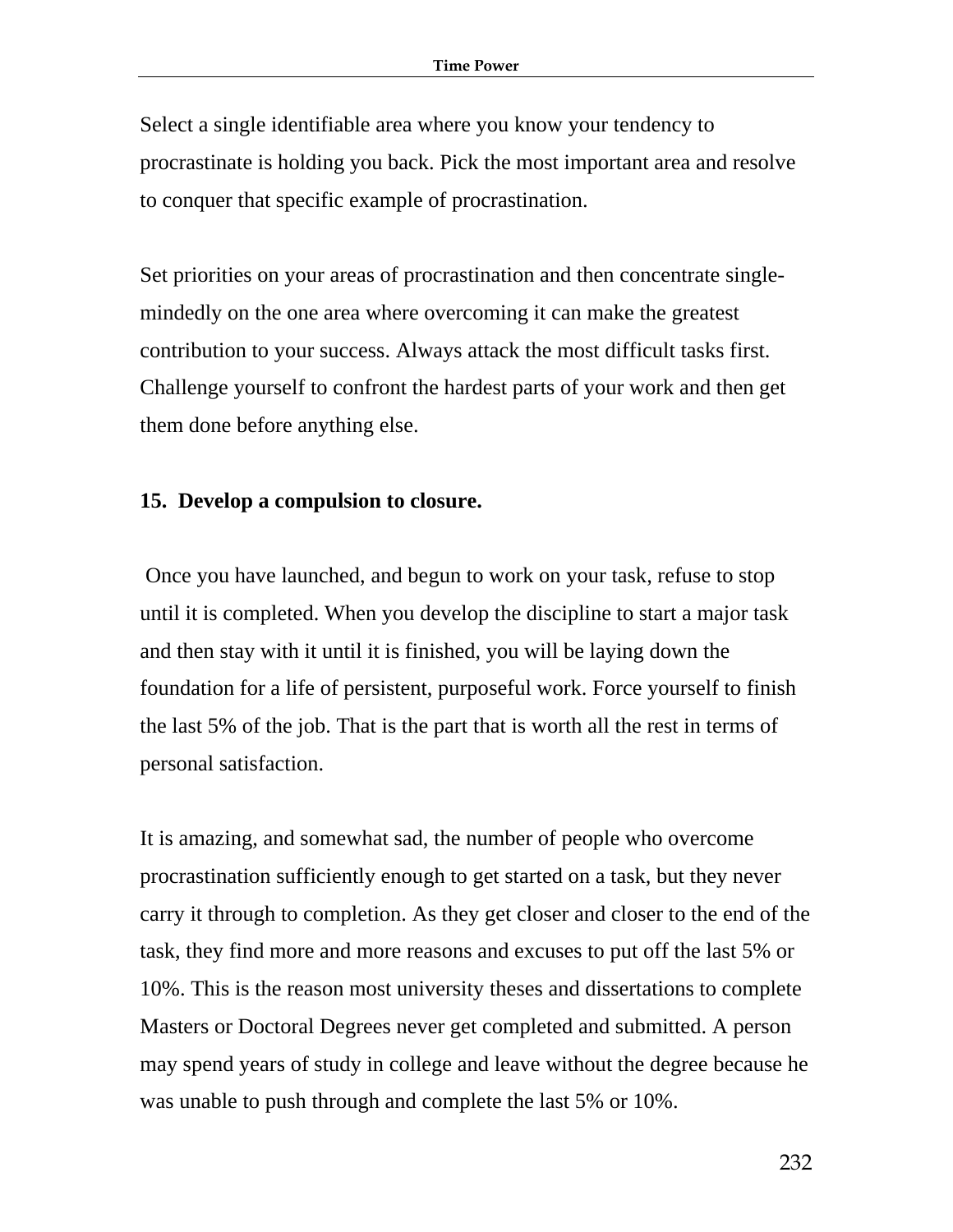You only experience the joy, satisfaction and exhilaration of finishing the task when you bring it to completion. As you wrap up the last detail, you feel a tremendous sense of relief and accomplishment. Your brain releases endorphins and you get a surge of happiness and well-being. But this is only possible when you complete the task 100%.

## **16. Maintain a fast tempo.**

Fast tempo is essential to success. Resolve to work at a brisk pace. Walk quickly. Move quickly. Write fast. Act quickly. Get on with the job. Consciously decide to speed up all of your habitual actions.

It is amazing how much more you will get done when you push yourself to move faster rather than moving at your normal pace. In fact, if you continually force yourself to work harder and faster, you will start to feel the magic of the "flow experience." When you get into this "flow," you will experience an enhanced feeling of confidence and competence. When you are in "flow" you will start to plow through enormous quantities of work in a much shorter period of time than you've done in the past.

Deliberately organizing your life, work and tempo so that you regularly trigger this experience of "flow" is a key to great success. All truly effective people enjoy this mysterious flow of energy on a regular basis. It is activated by consciously speeding up the tempo of your work and keeping up the pace until you lift off, like an airplane clearing the ground.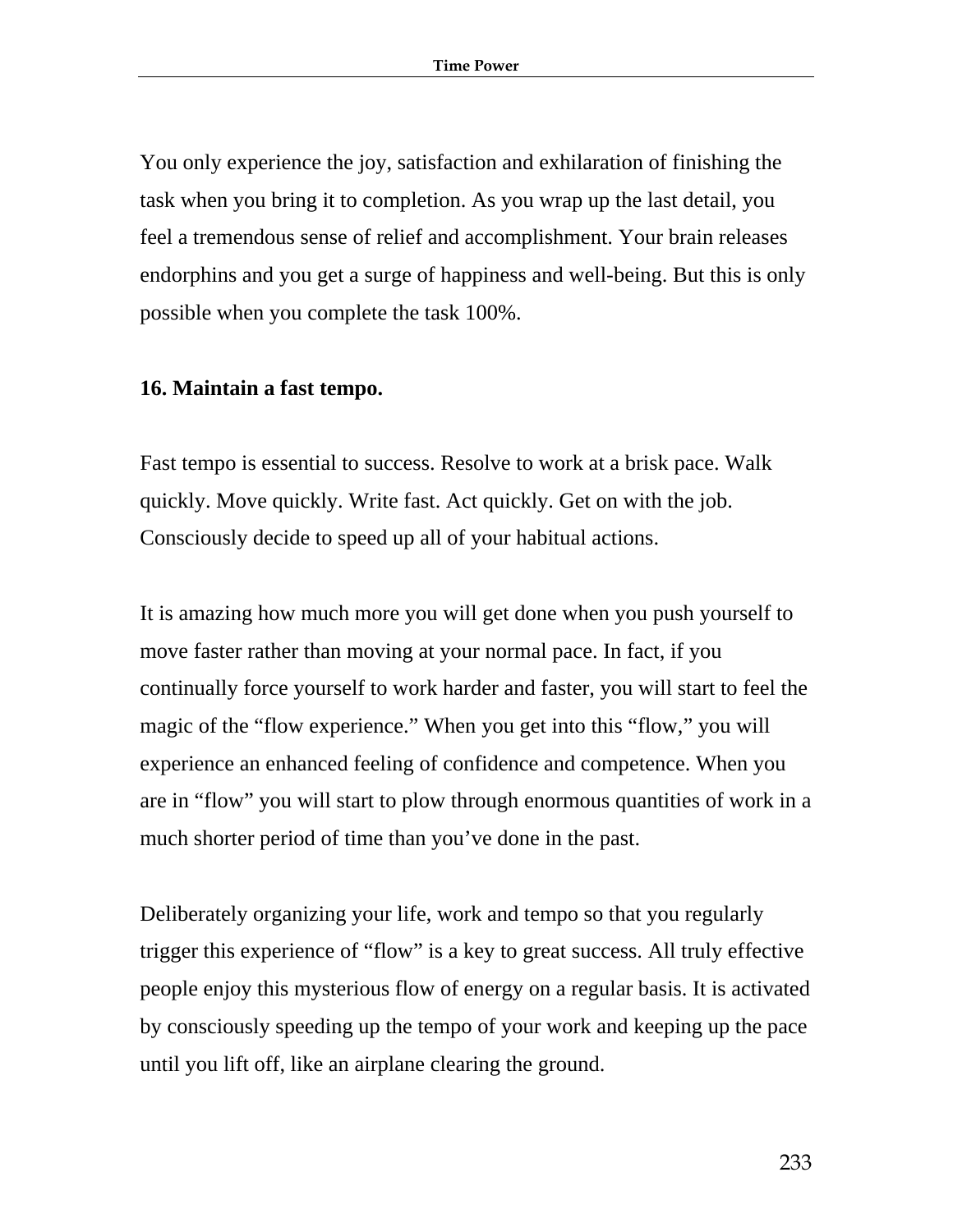# **Your Greatest Challenge in Time Management**

It takes courage and self-discipline to break the habit of procrastination. It takes hard work and determination. But the rewards are great. You will experience greater self-esteem, self-confidence and personal pride. You will achieve life long success. By overcoming procrastination and becoming a focused, effective person, you will accomplish more than anyone else around you and more than you can possibly imagine today. There is no other decision that will be more life enhancing and satisfying than your decision to "Do it now! Do it now! Do it now!"

*"Concentrate …for the greatest achievements are reserved for the man of single aim, in whom no rival powers divide the empire of the soul."* (Orison Swett Marden)

## **Action Exercises:**

- **1.** Select one major task where procrastination is holding you back and resolve to learn all these methods and techniques by starting and finishing that one project.
- **2.** Make out a detailed list of every single thing you will have to do to complete that task; think on paper;
- **3.** Select the most important single item on your list and gather everything you will need to start and complete that item.
- **4.** Set a specific time when you are going to start and work single mindedly on that task until it is finished.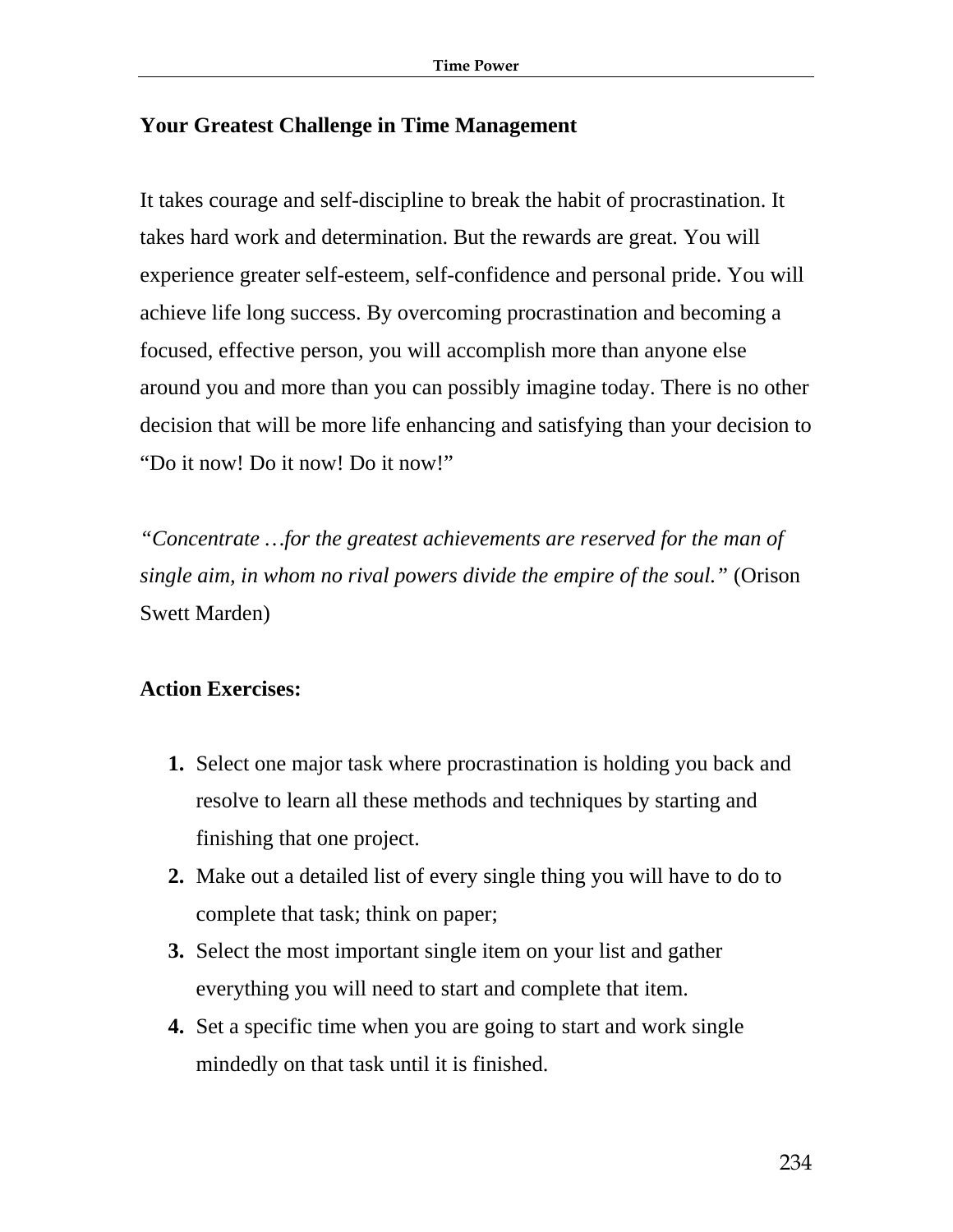- **5.** Break your largest tasks and goals down into bite sized chunks and concentrate on starting and completing one part of the job at a time.
- **6.** Accept 100% responsibility for starting and finishing your major task; refuse to make excuses or rationalize putting it off.
- **7.** Visualize and see yourself working with a sense of urgency; program your mind by repeating the words "Do it now!" over and over.

## **Chapter Nine**

# **Keeping Up**

*"Mastery is not something that strikes in an instant, like a thunderbolt, but a gathering power that moves steadily through time, like the weather."(*John C. Gardner, Jr.)

We live in a knowledge-based, information-driven society. Successful people today are simply those who *know more* than their competitors. One of your most important responsibilities is to keep up with your field, and stay ahead of the pack by continually taking in new information and ideas.

The amount of knowledge in every field today is doubling every five to seven years, sometimes every two to three years. This means that you must double your knowledge on a regular basis just to keep *even*. The basic rule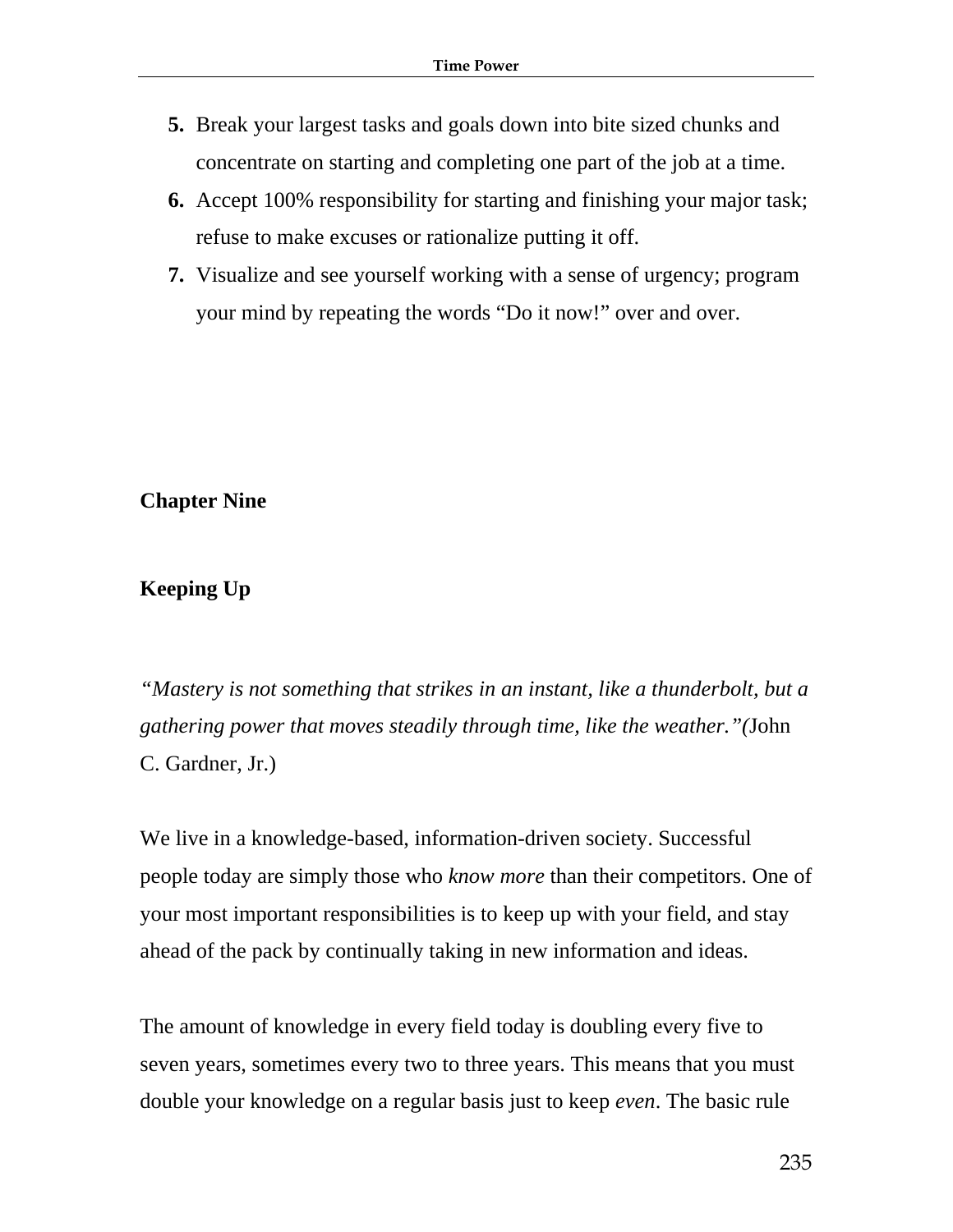today is that, "To earn more, you must learn more." You are earning all that you possibly can today, with what you now know. If you want to earn more in the future, you will have to learn and apply new knowledge and skills.

You must be continually absorbing new information if you want to achieve and maintain excellent performance in your field. If you want to be the best, you must pay the price in terms of reading, listening, learning and growing. Your outer life will always be a reflection of your inner life. If you want to improve your life on the outside, you must begin with yourself, by improving yourself on the inside.

## **One New Idea Can Make the Difference**

One new idea or piece of information can change the direction of your life. For example, think of the Nobel Prize for Superconductivity.

Once upon a time, a group of IBM scientists working in the IBM laboratories in Switzerland reached an impasse into their research on superconductivity. They could not find or develop the formulas they needed. They finally gave up and put the work aside so they could concentrate on other activities with more immediate commercial applications.

One of the scientists on this project decided to take a break and go down to the company library. While he was browsing through the reading materials, he came across a French journal on Applied Ceramics. In that journal, there was an article discussing several experiments that had been done in conductivity with ceramics. He suddenly realized that this was the key that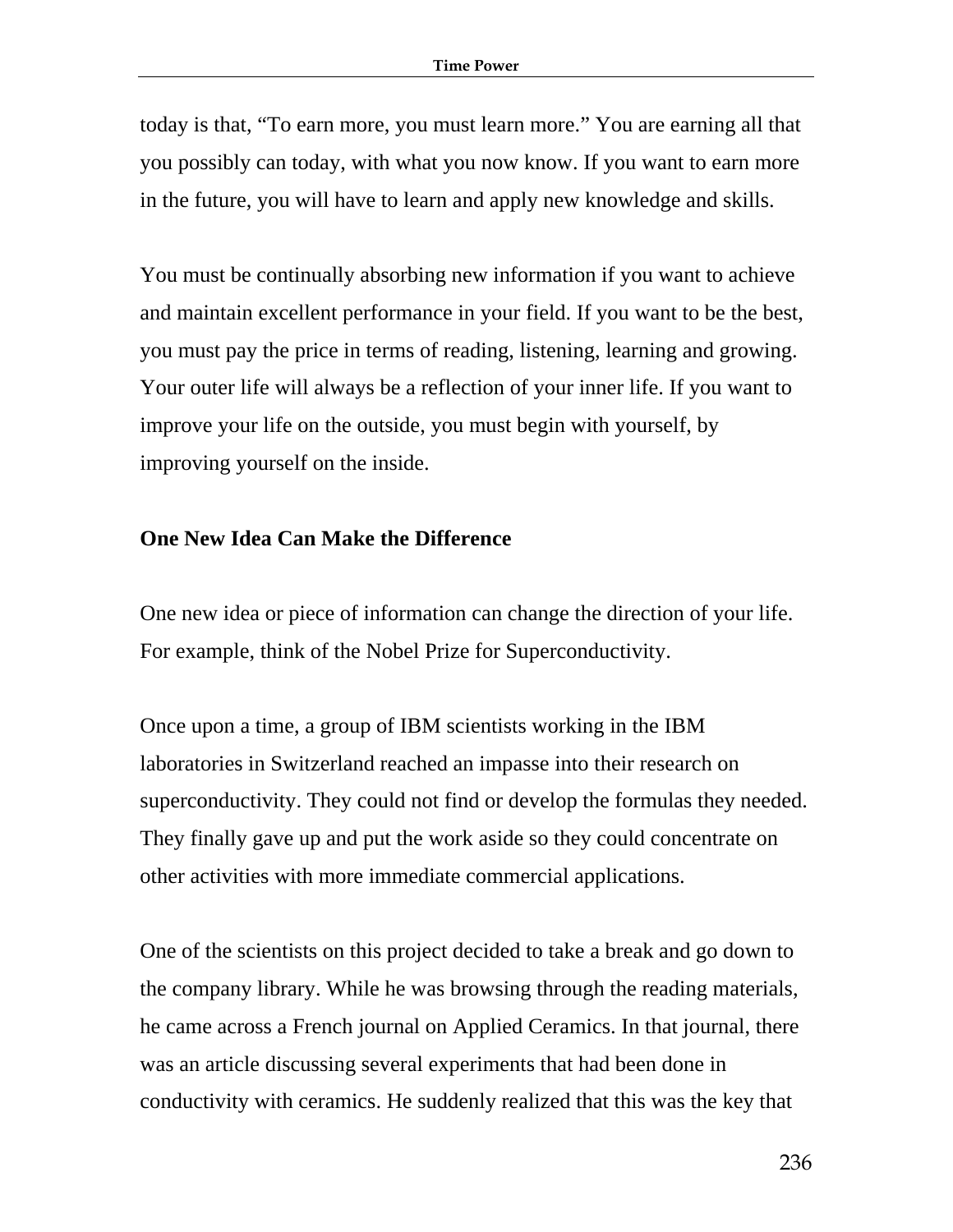they had been looking for. The article and the information contained in it approached the subject of superconductivity from a completely different direction than the one they had been working on.

He immediately took the article and the information back to the laboratory and began applying it to their experiments. Within 12 months, they had discovered the secret to superconductivity. Not long after, they were awarded the Nobel Prize for Physics. They are now recognized and esteemed as two of the most important scientists of the  $20<sup>th</sup>$  century.

By keeping their minds open, and by continually reading and gathering information from difference sources, they found the one piece of information that they needed to make all of their other knowledge and information work together to achieve a single large goal.

# **When Your Mind Collides With a New Idea**

It turns out that every change in your life comes about when your mind collides with a new idea, like a billiard ball colliding with another ball on a pool table. This is why people who regularly expose themselves to new ideas tend to move ahead more rapidly than those who do not.

Most of life can be explained by the Law of Probabilities. This law says that there is a probability that virtually anything can happen. In many cases, this probability can be calculated with considerable accuracy. Most of the calculations in the worlds of finance, investments and insurance are based on estimates of probability of some kind.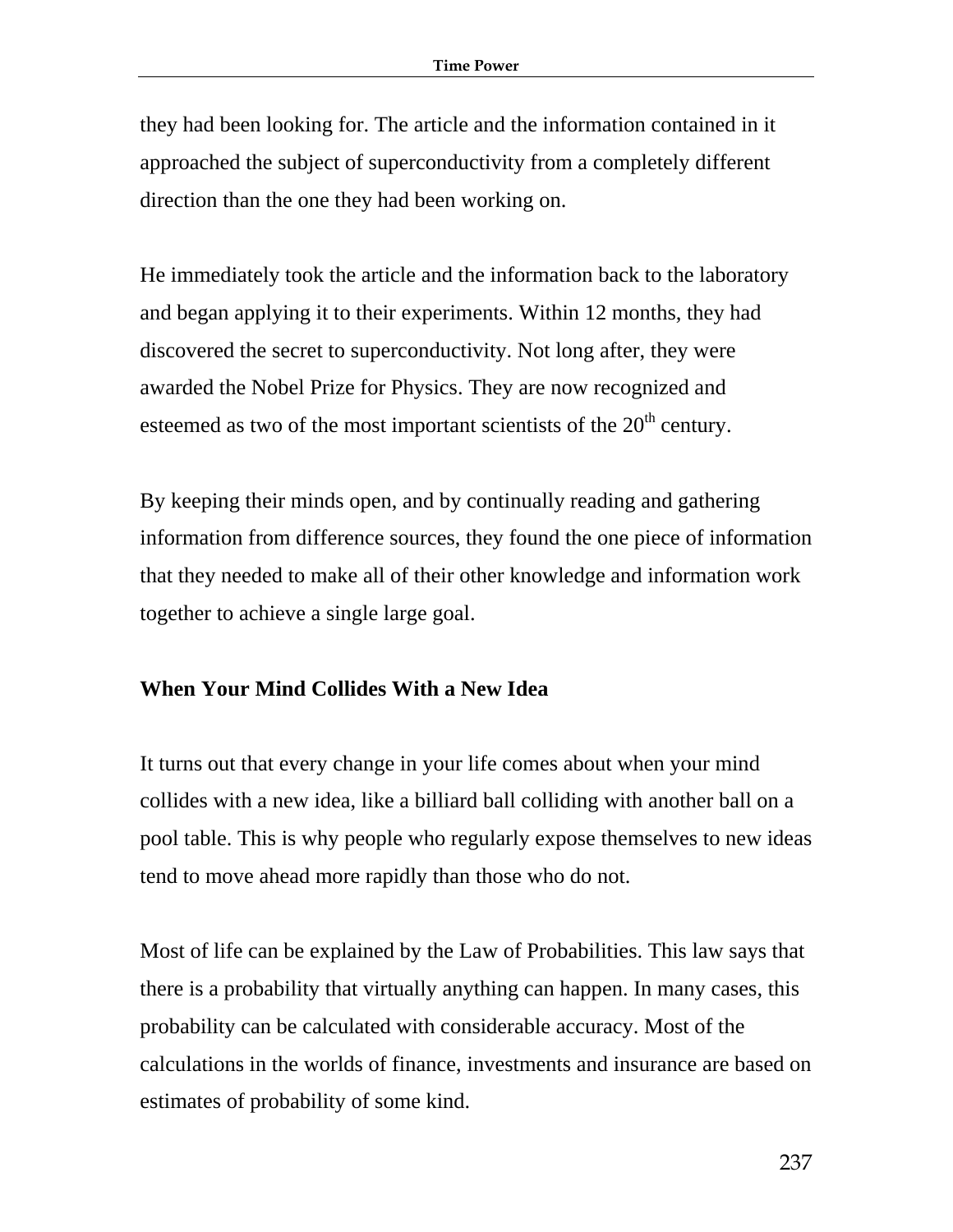## **Increase Your Probabilities of Success**

Your aim should be to increase the probabilities that the things you want will happen to you, and that you will achieve the goals that you have set for yourself. One of the ways that you increase the probabilities of success in any endeavor is by using your time in an excellent fashion. When you set clear goals, make detailed plans of action, establish clear priorities and then focus single-mindedly on your most valuable tasks, you dramatically increase the likelihood or probability that you will be successful.

In the information age, the more ideas and information that you take in, and expose yourself to, the more likely it is that you will come across exactly the idea or insight that you need, at exactly the right time for you. As a result, you will greatly increase the probability of success in whatever you are doing.

## **Keeping Up and Getting Ahead**

Here are a series of ideas that you can use to keep up with, and get on top of, your job, career and field of expertise.

#### **1. Readers Are Leaders**

Read at least one hour per day in your chosen field. One hour per day will translate into approximately one book per week. One book per week will translate into approximately 50 books over the next twelve months. If you read an hour a day, one book per week, you will be an expert in your field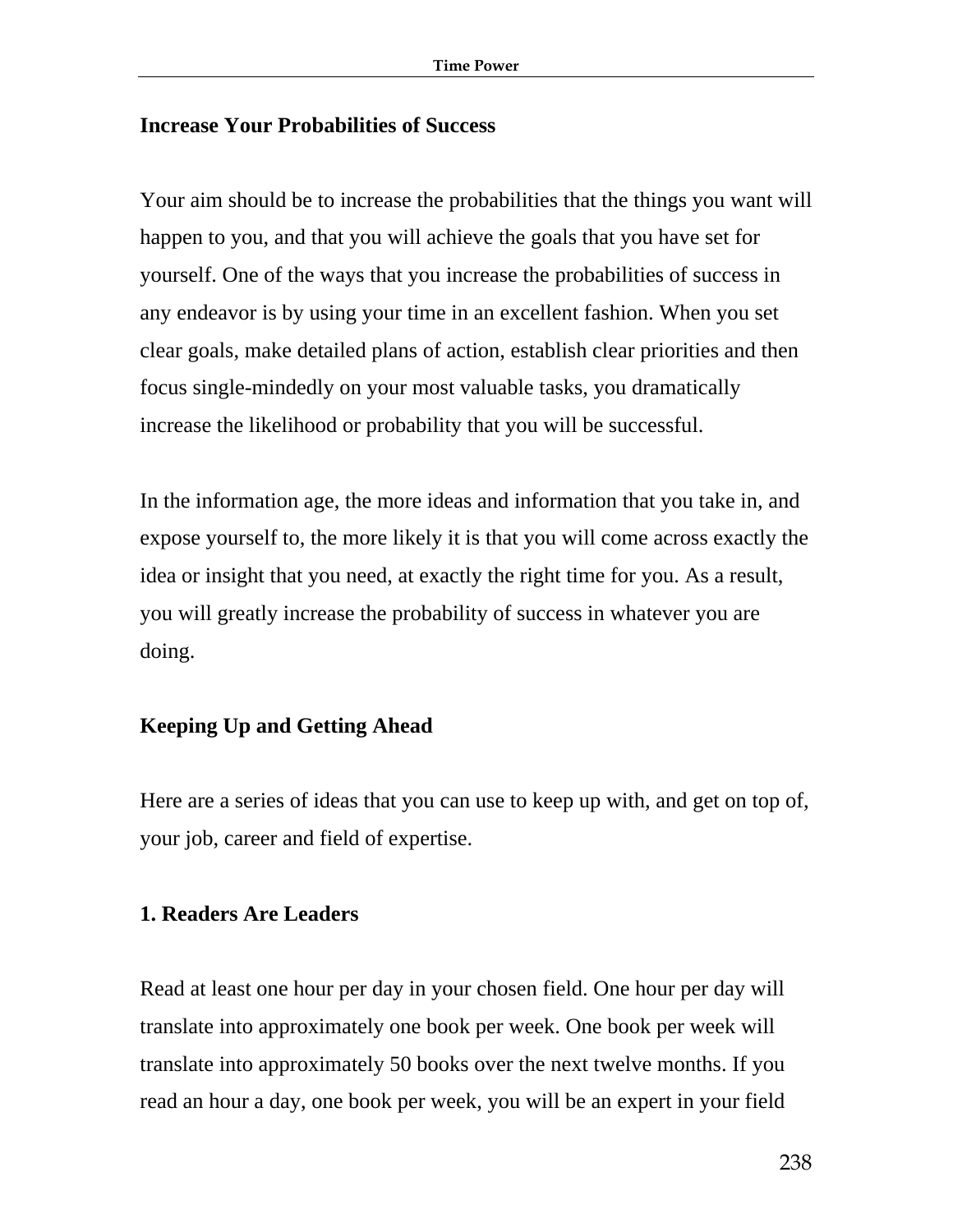within three years. You will be a national authority in five years, and you will be an international authority in seven years. All leaders are readers.

Over the years, I have shared this simple concept with many thousands of my seminar participants. I receive a continuous stream of letters, faxes and emails from people all over the world who tell me that their lives have changed profoundly as the result of developing the habit of reading for one hour, or more, in their fields each day.

## **Give It a One Month Trial**

Try this out for yourself. Give yourself one month to test whether or not it works. In all likelihood, one month from now, if you read one hour each day in your field, your whole life will begin to change. *"Reading is to the mind as exercise is to the body."* When you read in your field every day, you will become brighter and more alert. You will become more positive and focused. You will become smarter and more creative. You will see possibilities and opportunities in the world around you that you would have missed completely in the absence of your reading.

The average adult reads less than one book per year. According to the American Booksellers Association, 80% of households have not bought or read a book in the last 12 months. If you read one book per week, 50 books per year, that will add up to 500 books in the next ten years. This habit of regular reading will give you an edge in your field, and move you ahead faster toward the front of the line than perhaps anything else you can do.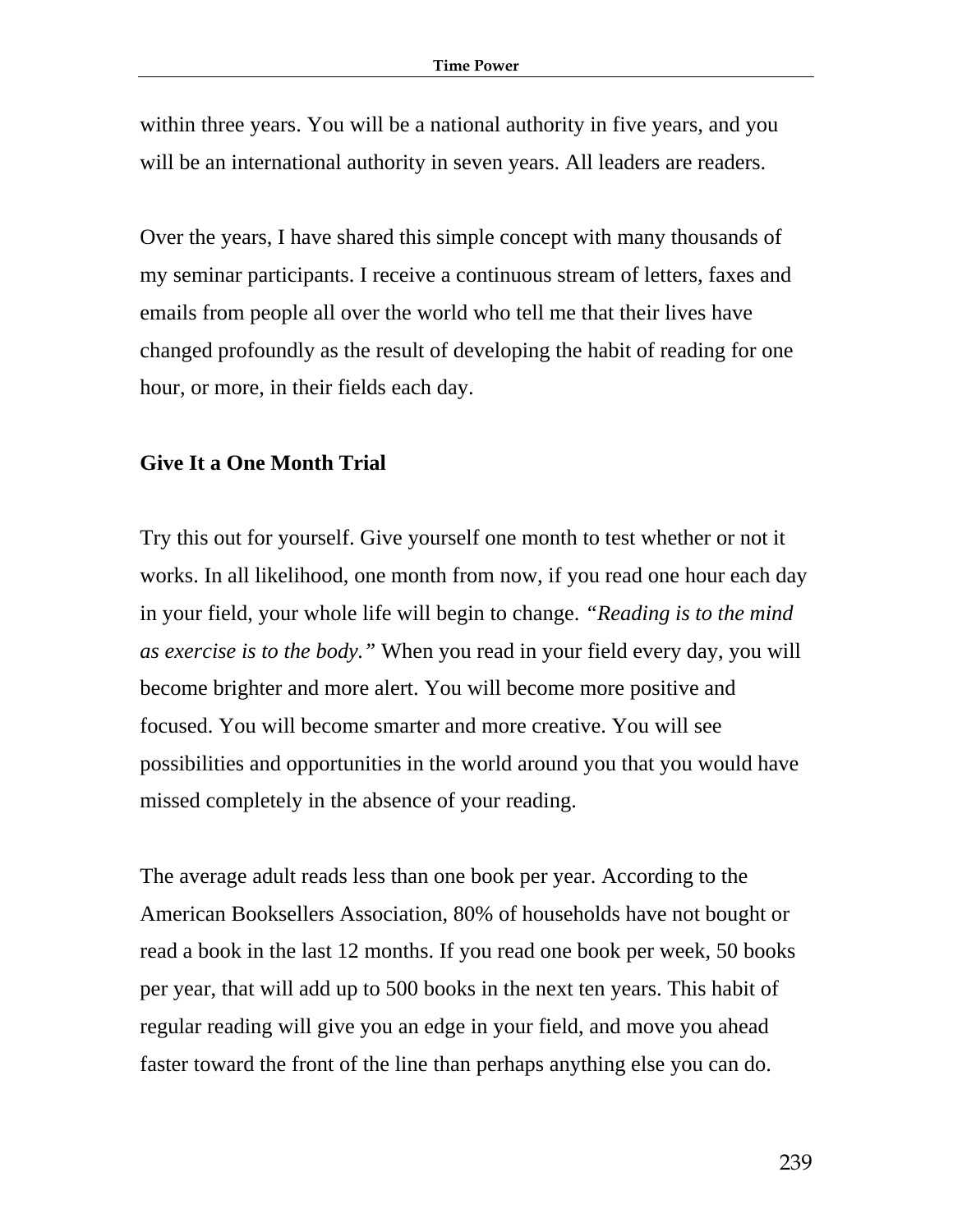Just think, if you were reading at this rate, to become more effective and productive, do you think that this would affect your income? Do you think it would affect your career? Do you think that this amount of reading would affect and change your whole life? Do you think it would give you an edge over your competitors? I think the answer is obvious.

## **2. Read Magazines and Trade Journals**

Read the business and trade publications that contain articles and stories that are relevant to your field. Subscribe to them all. They only cost a few dollars a year, but one article with one key idea can save you years of hard work. Sometimes, a single insight in a single article written by a specialist in your field can change the direction of your career. Remember the Law of Probabilities. The more ideas that you expose yourself to, the more likely it is that you will expose yourself to the right idea at the right time.

*Read publications like Forbes, Fortune, Business Week, Inc., the Wall Street Journal, Investors Business Daily*, your local newspaper and business section, and all the specialty magazines in your field. One good idea is all you need to solve a major problem, or even change the direction of your business.

## **Falling Further Behind**

A friend of mine is a management consultant. He was hired by a company to advise them on how they could turn around their business. Their sales and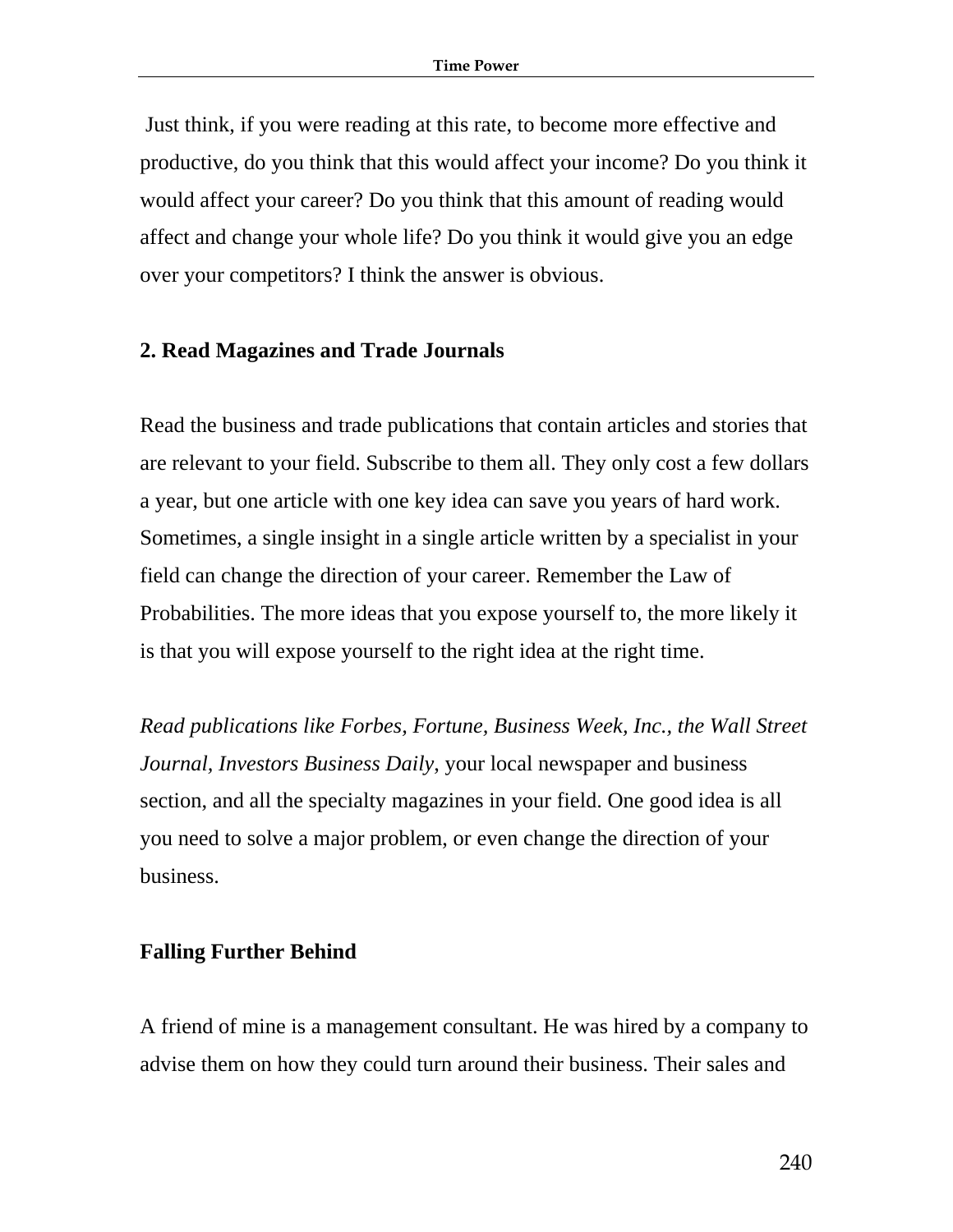profitability was falling. They were falling behind in the market. Their competitors were surging ahead of them. They needed help desperately.

My friend asked them a few questions about their business and then asked, "Can you give me the names of the major magazines, books and newsletters that are written on and about this industry?" The president of the struggling company looked at him with surprise. He said, "I have no idea what books or magazines to recommend to you. I don't have any time to read that stuff. I can't even attend the annual conventions for this industry. I am too busy."

My friend the consultant stood up and said, "Well, I can save you a lot of money. I will tell you what your problem is right now, without further investigation. You have no idea what is going on in your industry. If you are not reading and keeping current with the changes in this business, you have no future."

It is the same with anyone in a fast-changing, hard-driving, competitive business. If you are not aggressively keeping up and ahead of your field, you have no future in that field.

## **3. Invest in Your Most Precious Asset**

Decide today to invest 3% of your income back into yourself, into upgrading your knowledge and skills. Spend 3% of what you earn on your own personal and professional development. Subscribe to every magazine in your field, buy every book written that can help you in your business, listen to educational audio programs in your car, watch educational video cassettes,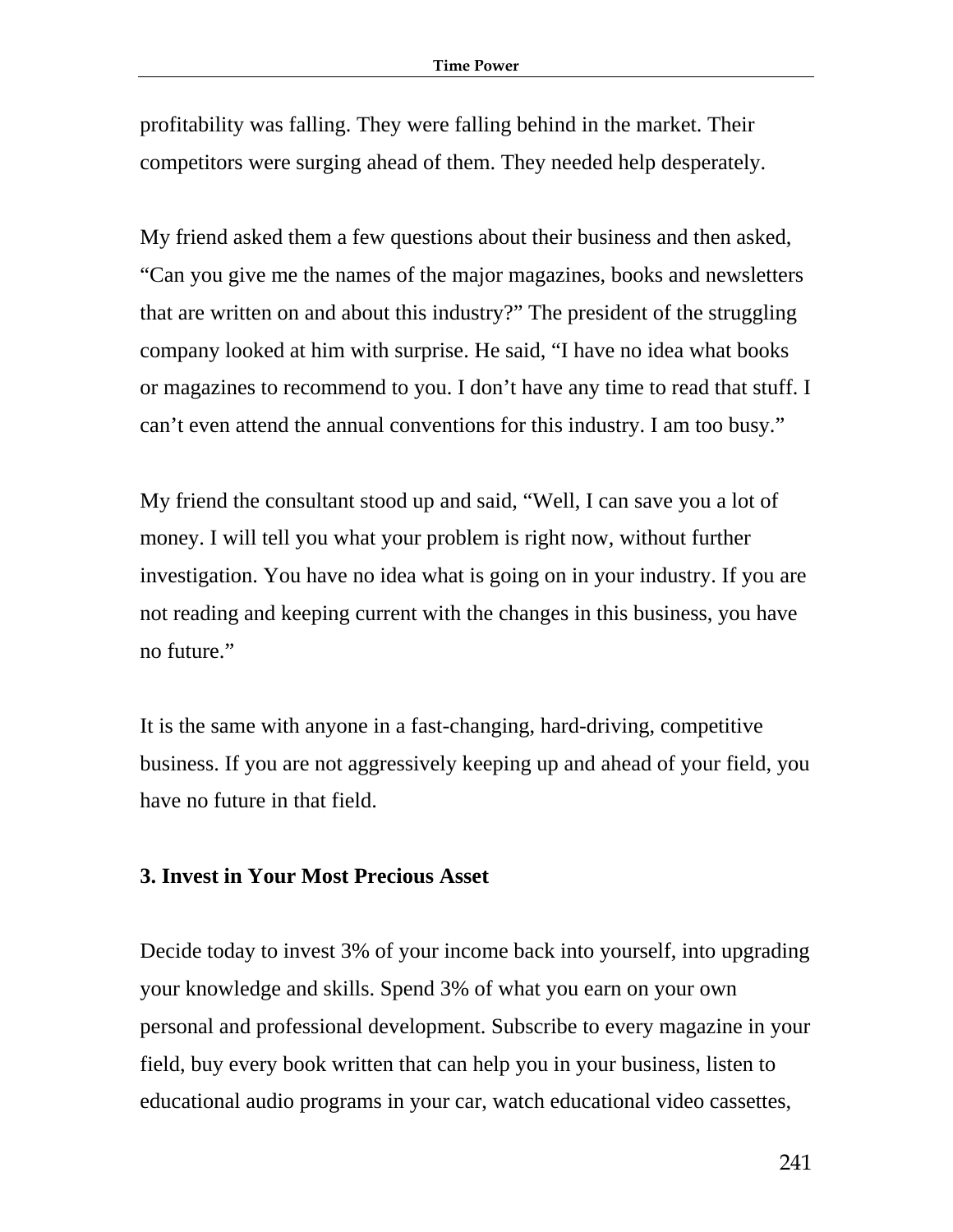alone and with your staff, and take all the additional training and seminars that you can find.

 Here's my promise to you. If you invest 3% of your income back into yourself, within a few years, you will not have enough time in the year to spend the amount of money that 3% represents. Three percent does not seem like a lot, but the impact that investing this small amount will have on your life and career will be so extraordinary that it will amaze you.

Not long ago, they did a survey in New York of a cross section of professionals in business and academia. They asked them this question, "If you had managed to accumulated \$100,000 from your job, what would be the very best way to invest that amount of money?"

They received a variety of answers from business people, academics, teachers, doctors, journalists and other specialists. The most popular answer that they finally settled on was different from what most people had expected. They concluded that, if you had saved up and accumulated \$100,000 in your work, the very best investment that you could make would be back into yourself, and into becoming even *better* at what you had done to earn the money in the first place.

## **4. The Guaranteed Formula for Getting Rich**

Sometimes, I will ask my audience this question, "If I could give you a guaranteed formula to become rich, would you be interested in hearing it?"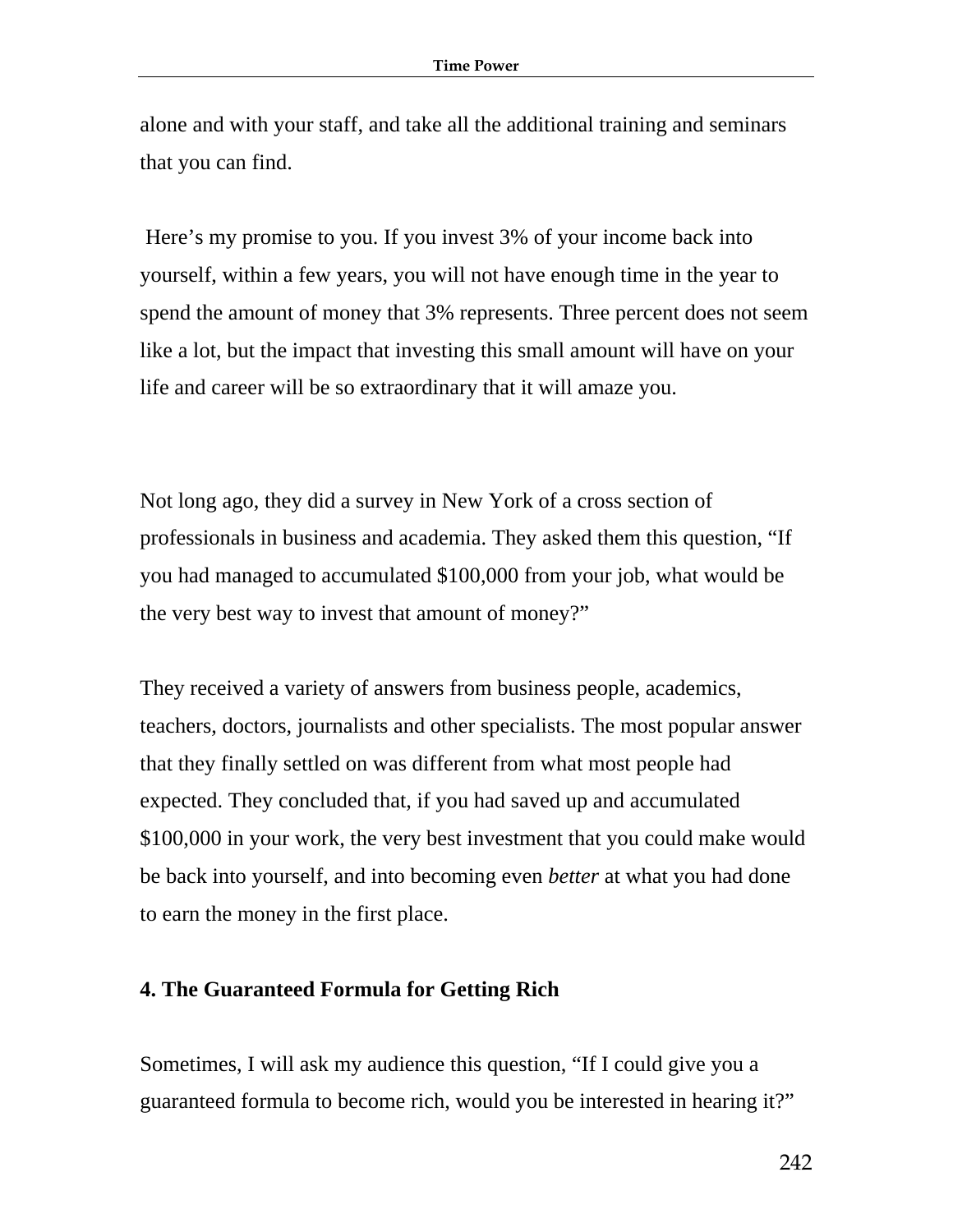Of course, everyone says yes and raises their hand. I then tell them the "guaranteed formula" for success and lifelong riches. It is this. *Invest as much in your mind each year as you do in your car.* That's it. Simple. Guaranteed. Obvious. And it works every single time.

The average driver spends \$600 per month on their car in terms of purchase payments, insurance, fuel, maintenance and so on. If you are a high earner, you probably spend much more. But whatever the amount, resolve from this day forward to invest that same amount back into your mind, into becoming even better at what you are doing today.

In the first year of practicing this formula, your income will increase 25% to 50%, or more, and your entire career will take off.

# **5. Appreciating Assets versus Depreciating Assets**

An automobile is what is called a "depreciating asset." It is subject to what accountants call "straight line depreciation." This means that, from the time you acquire the car, the value of that car depreciates a certain amount each year until it reaches a value of zero. At a certain point in the life of a car, it becomes a piece of scrap metal, suitable only to be melted down and turned into a new car.

Your brain, on the other hand, is an "appreciating asset." The more money you invest in it, by reading and acquiring additional knowledge and skills, the more valuable you become. No matter how much you invest in your car,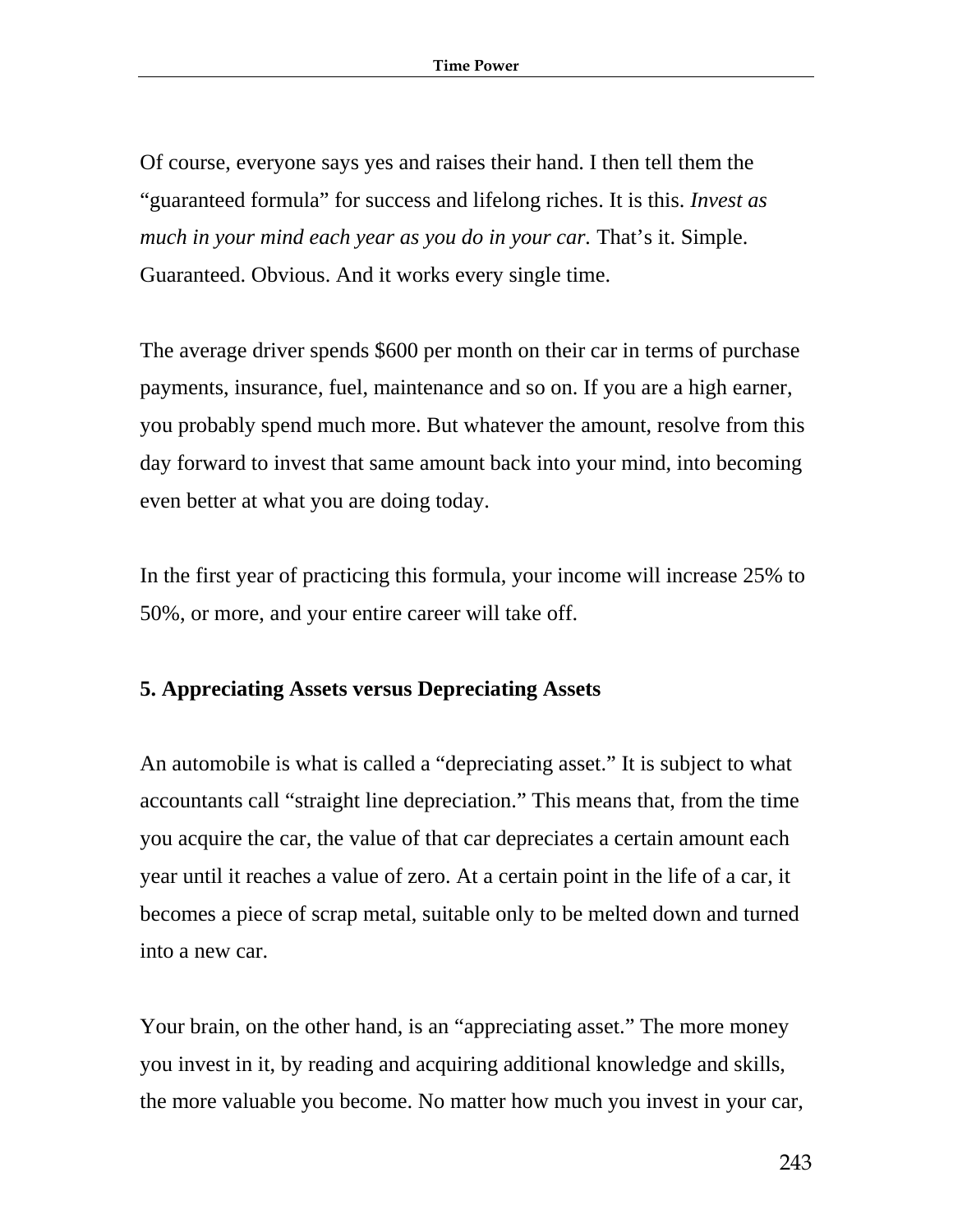it will soon be worth nothing. But when you invest in your brain, you increase your "earning ability" with every new idea or concept that you can apply to producing value or result for someone else.

This is why people with *more* knowledge and experience earn more than people with *less* knowledge or experience. It is because their earning ability is greater. They have turned their brains into appreciating assets that are worth more and more each year in terms of the quality and quantity of results they can achieve by applying their minds to their work. You should do the same.

#### **6. Practice the Rip and Read Technique**

It is essential that you be alert and aware to what is going on in the world of business, and in your business in particular. However, we are overwhelmed with a deluge of information that pours into our lives from all sides every day. You cannot get through it all. It is estimated that the average executive has 300-400 hours of reading stacked up around his home or office. You have to find away to sort the relevant from the irrelevant and read the most important material.

One method you can use is called the "rip and read method." Instead of reading a magazine the way it is written and laid out, you instead go to the table of contents, identify the articles of interest to you, and then turn straight to those articles. You then rip them out and place them in a file folder for reading at a later time.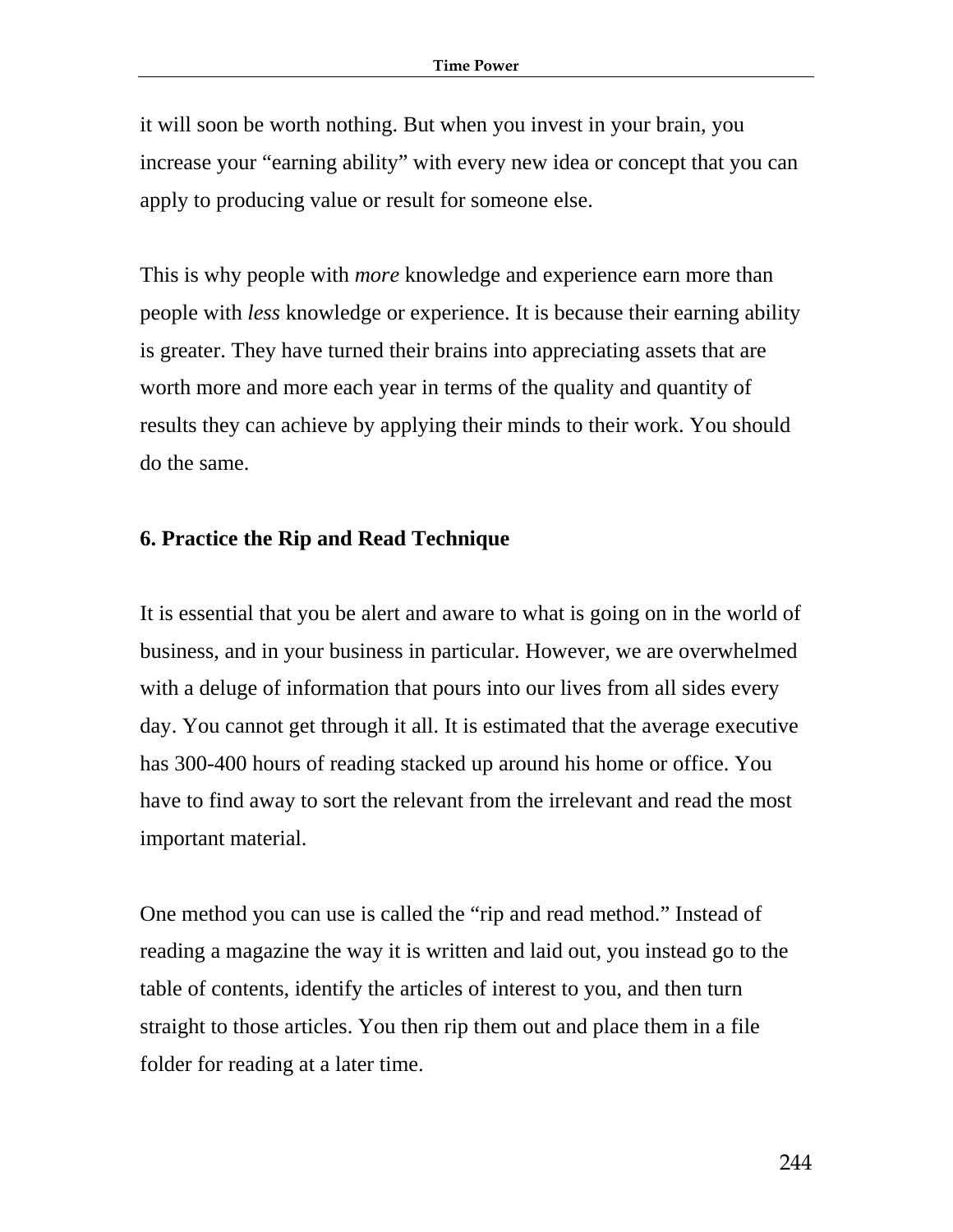## **Carry Articles with You**

Many people keep a "rip and read" folder in their briefcases that they carry with them to read during "transition time." This can be in taxis or waiting rooms. Transition time takes place in airports and airplanes. You can keep this file handy and read the articles, one at a time, whenever you get a few spare minutes. You will be amazed at how efficient you become in plowing through huge quantities of key information using this method.

Remember, magazines and newspapers are written and designed to sell advertising. For this reason, you must resist the temptation to read a magazine from front to back, from cover to cover. Instead, you approach each newspaper or magazine with the assumption that most of the material is contains is of no use or value to you. The best way to save time in reading an article is not to read it at all.

## **The Way Adults Learn**

Here is an important point about learning. The adult brain is designed so that you only learn and remember something if it is immediately *relevant* and *applicable* to your current work or personal situation. No matter how interesting it might be, if you cannot connect it to your current life or work and visualize how you might apply the idea immediately, it will slip through your mind, like water through a grate, and you will not remember it at all.

For this reason, you should not waste time reading in subjects that may be of interest to you "some day." Remember the Law of the Excluded Alternative"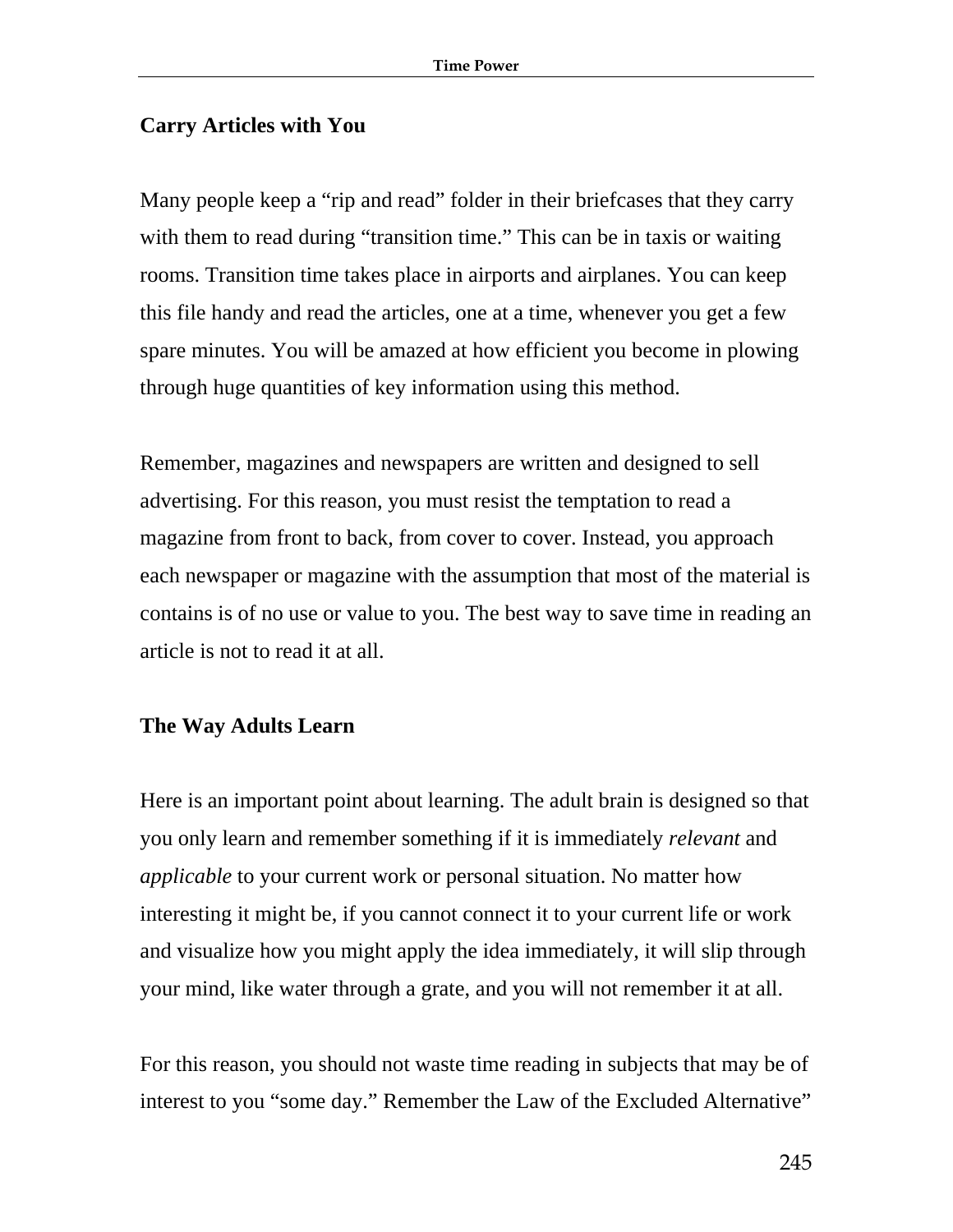which says, "Doing one thing means not doing something else." If you are reading something that has no immediate relevance or applicability to your work, you are simultaneously *failing* to read something that may help you immediately. Especially when reading well laid out magazines and newspapers, you must discipline yourself to keep focused on only those subjects that are relevant to your current work.

## **7. Use Gifts of Time Wisely**

Take advantage of every "gift of time" that you receive. These are short periods, sometimes just a few minutes, which you receive during the day. Always carry reading material to go through when you get these unexpected moments of waiting or inactivity.

Many people harbor the secret desire to read the "classics" of literature. They even purchase the "great books" and keep them in their bookshelves, hoping someday to sit down and read them. But this seldom happens.

Here is a great idea for you. Purchase a paperback version of a classic book that you have been wanting to read. Tear out twenty pages and put it in your briefcase or purse. The next time you have a "gift of time" you can read a few pages. When you have finished reading the torn out pages, replace them with a new set of pages from the paperback and put a rubber band around the old pages.

If you read a book per month in this way, you will read 12 books per year, 120 books in the next ten years. You will become one of the best-read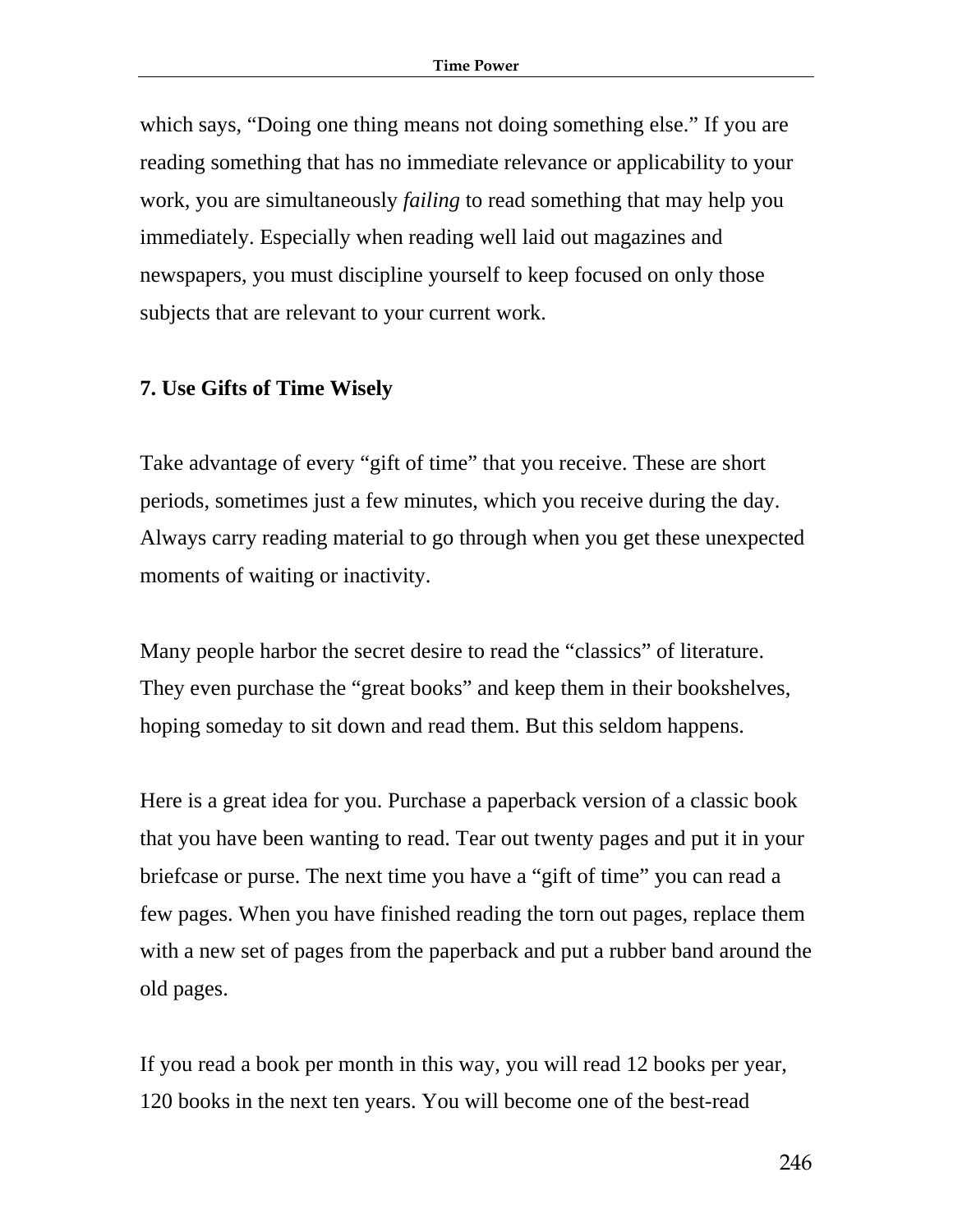people in the world by using this method. One estimate concluded that if you read in the classics for 15 minutes per day, over the course of a few years, you would have read all the great books of literature.

# **8. Learn From the Experts**

Read the books written by *experts* in your field. Read books that contain practical information that you can use immediately to improve the quality of your work and your life.

Often people ask me what books they should read. Here is a simple technique. With few exceptions, you should only read books written by people who are active practioners of their craft. Books written by university professors are usually theoretically true but practically useless in the course of operating a real, live business, or living a successful life.

When you see a book that interests you, immediately read the biography of the author. Find out what he or she has done and accomplished, where he or she has worked, what kind of experiences he or she has accumulated in the course of his or her career. You are looking for books by people who have established a successful track record in your field.

Once you have determined that the author is a credible source of information, look at the table of contents to be sure that what the author is writing about is relevant and applicable to your field today. Avoid theory whenever possible. Look for practical ideas with practical solutions to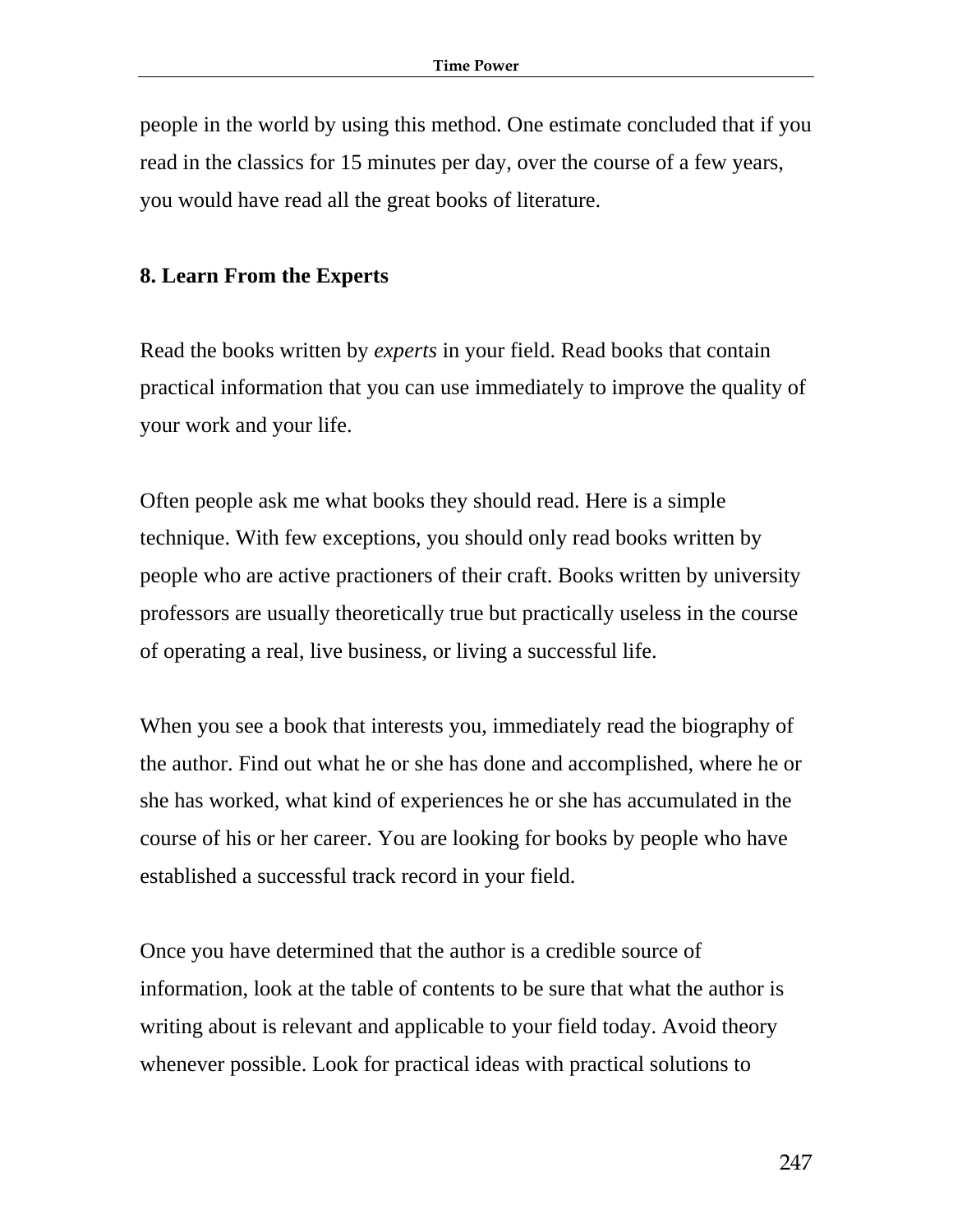common problems. The very best way to save time with any book is to decide not to read it at all.

Some of the best selling business books are written by academics. They are full of ideas that are completely impractical. No one is ever able to achieve improved business results applying their ideas in a real corporation. The material looks wonderful on paper but it has no relevance to the real world.

Another way to determine whether you should buy a book is by looking at the number of books that it has sold, especially if it has come out in a paperback version. Any book that gets into a paperback version has usually sold well in hard cover. This is not a guarantee of quality, but it is a helpful guide.

## **9. Build Your Own Library**

We are all creatures of habit. When we are young, we often develop the habit of going to the library, checking out books, reading them and then returning them to the library. There are many adults who continue to do this, even when it makes no sense at all.

Your time is your most precious resource. If you earn \$50,000 per year, divided by approximately 2000 working hours, this means that your time is worth \$25 per hour. You must think continually in terms of your "hourly rate" in the way you use your time. Some people will spend two or three hours going to a library, browsing, checking out a book, taking it home and then returning it to the library. It is much cheaper and more efficient for you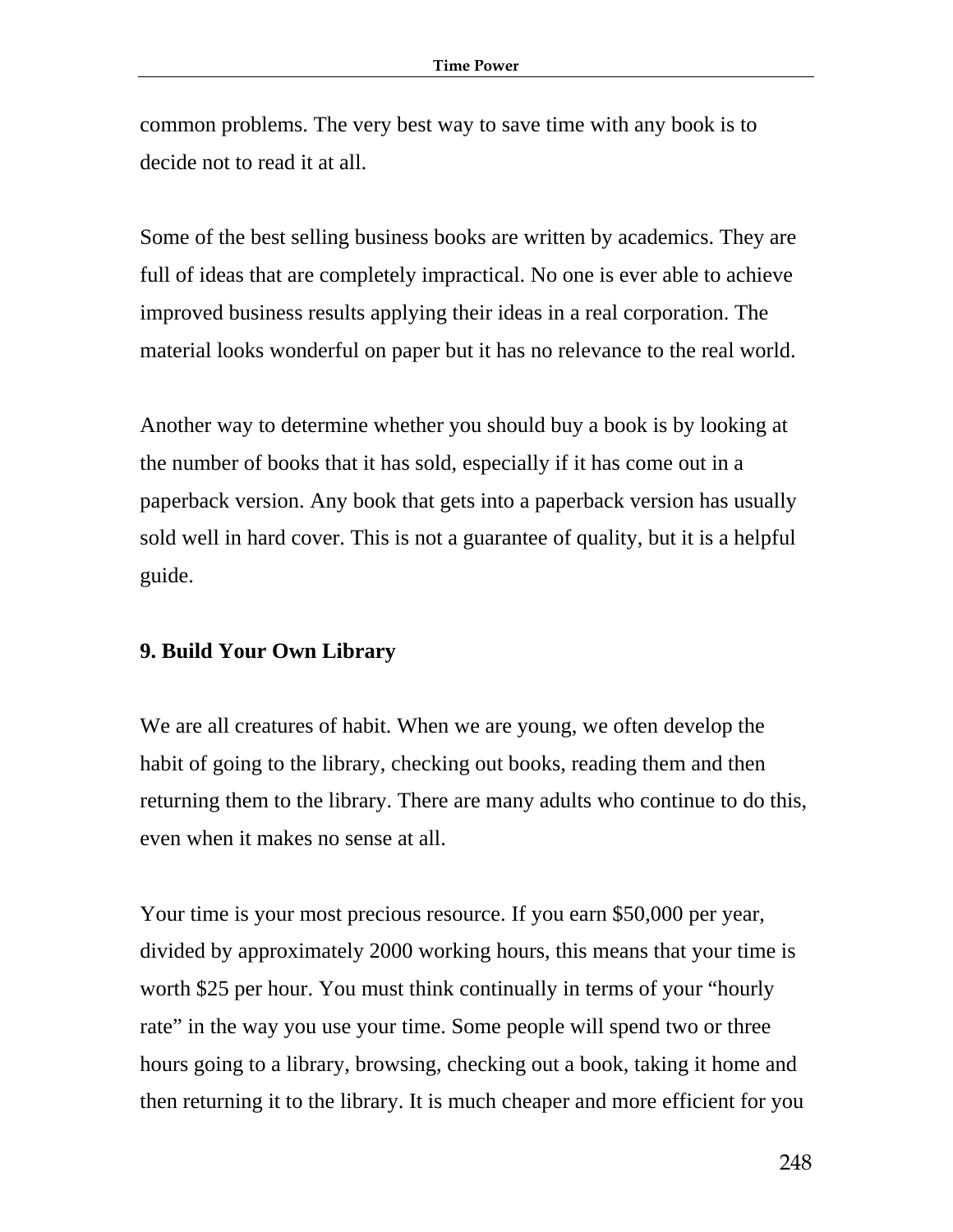to buy the book, take it home and have it at your fingertips for the rest of your life.

When you read, get over the idea you were taught in school that you must not leave any marks in your textbook. Instead, use a red or blue pen to underline and mark the key ideas and concepts that you come across. Turn down the corners. Write exclamation points and stars in the margins. Personalize everything you read so that you can quickly go back and access the most important ideas.

Many people will read a book, making notes throughout of the important points. They will then go back through the book with a Dictaphone and dictate all the key ideas. They will have a secretary type up this synopsis of the book which they will then 3-hole punch and put in a binder. From then on, you can go to that binder and quickly review all the key points that you discovered in your reading. Each time you review these points, you will have new ideas and insights on how to apply them to your work or business.

#### **10. Join Book Clubs**

Join the book clubs in your field. Get on their lists. You will often receive solicitations in the mail offering you three or four free books when you join new book club. Take them up on their offer. Each month after that, you will receive recommendations for what they consider to be the top books published in that area in the last few months.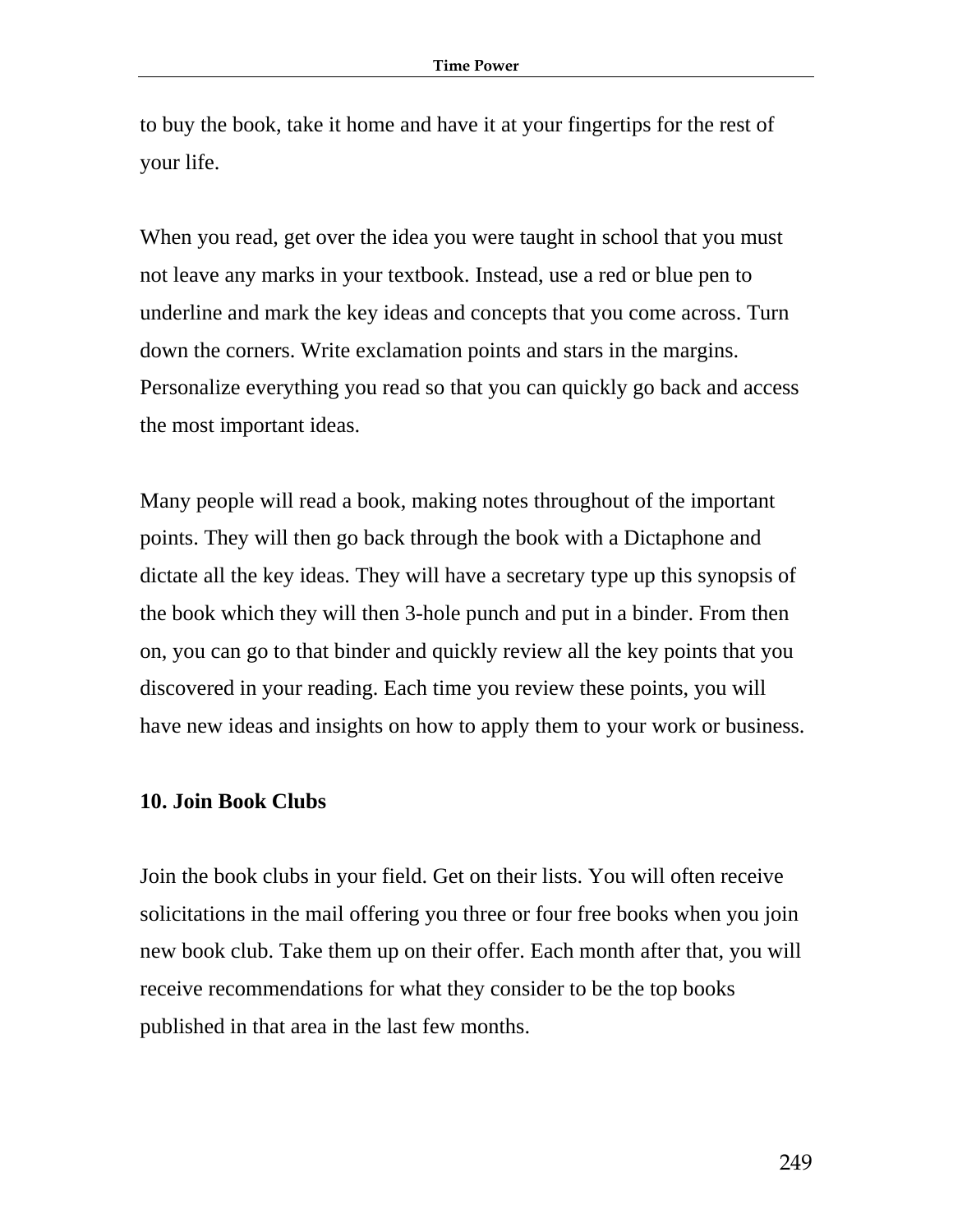Book clubs tend to be very selective in the books they choose and recommend, because they depend entirely for their income on selecting books that you will buy and keep. They read an enormous number of books before they select the ones that they recommend to you.

## **11. Read and Listen to Book Summaries**

Subscribe to Sound View Executive Book Summaries. This company selects and condenses three or four top business books each month and sends them to you in a six to eight page condensation that enables you to quickly get the best ideas of the book in just a few minutes. With book condensations, you can pick out the most practical and usable ideas that the book contains, and then determine whether or not you would like to read the entire book.

You can also get book summaries on audiocassette or CD each month. You can listen to them in your car as you drive to and from work. Each time you do, you will pick up some of the most current ideas on effective business operations.

#### **12. Open Internet Accounts and Use Them**

Open an account with Barnes&Noble.com and Amazon.com. Put in your address and credit card number. Whenever you hear or read about a book that maybe of interest to you, pull it up on the Internet and read a brief synopsis of the book. If you like what you read, you can order the book and it will be delivered to you in 3-4 days. This is a great saving in time from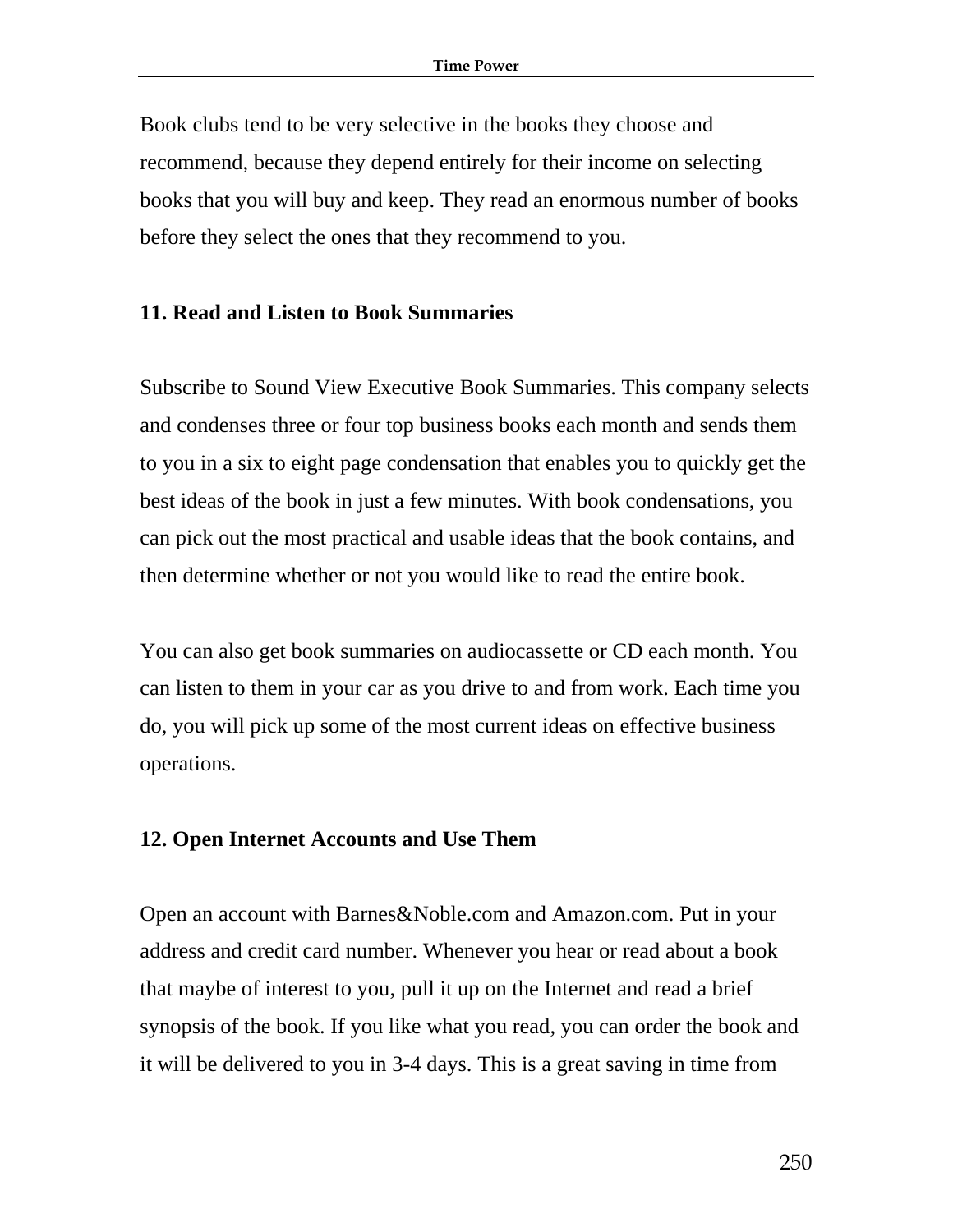visiting the library or driving around to the bookstores. You can accomplish the same results that might take you an hour or more in one or two minutes.

# **13. Take a Speed Reading Course**

One of the most valuable things you do in your adult life is to take a speedreading course to learn how to accelerate the amount that you read and retain. Most speed-reading courses are based on similar principles. You can actually triple your reading speed in the first lesson or class. These courses are given in every city and are usually advertised on the Internet or in the yellow pages.

With a good speed-reading course, you will quickly learn how to read at 1000 words per minute with about 80% retention. You will learn how to plow through large quantities of magazines, newspapers and books. You will learn how to get through more reading material in two hours per day than many people get through in a week.

# **14. Learn How to Read Efficiently**

Learn how to read a non-fiction book efficiently. Perhaps the best method I have found is called the "OPIR Method." The four letters of OPIR stand for Overview-Preview-Inview-Review. Here's how it works.

# **Start With an Overview**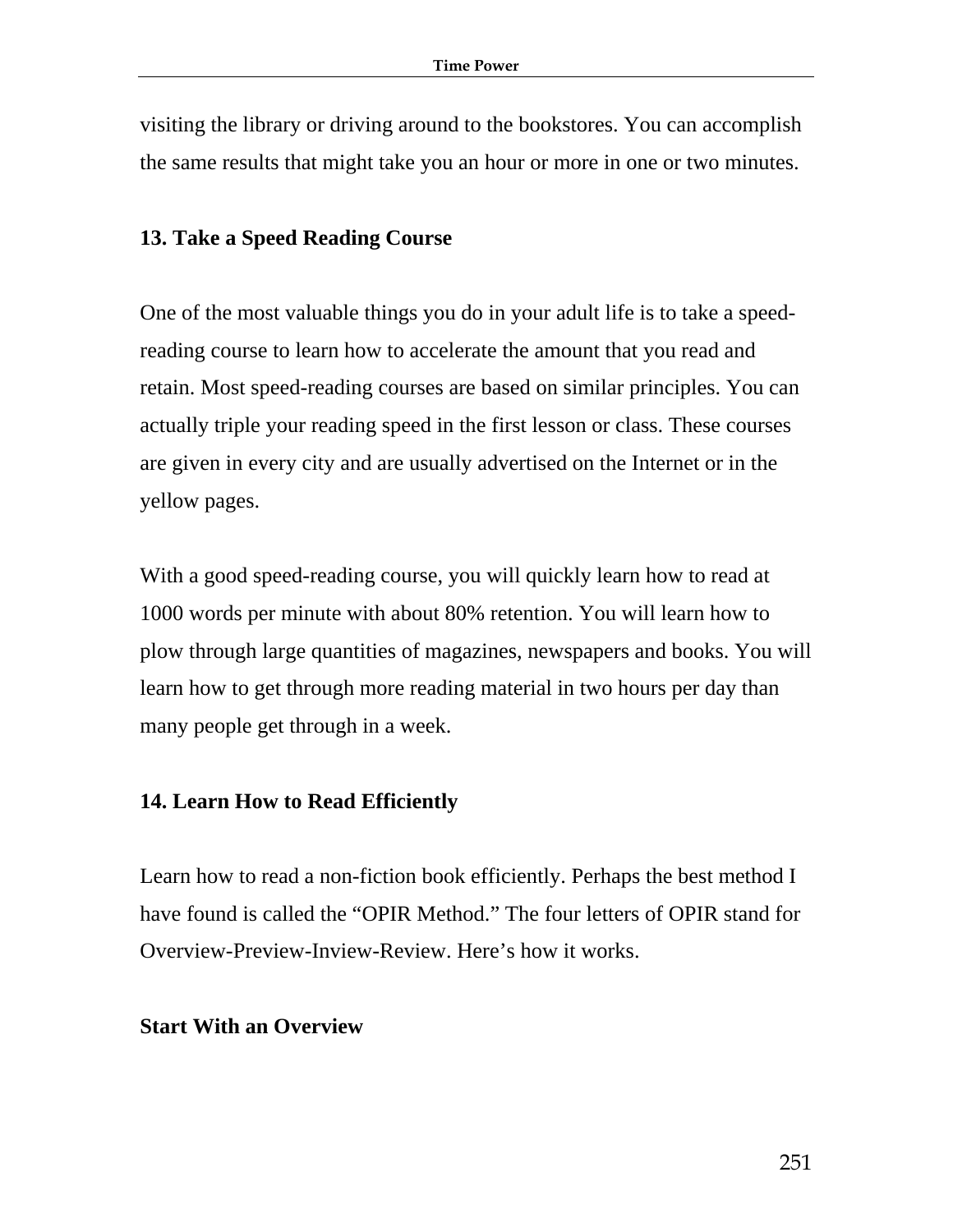When you pick up a book for the first time, instead of opening it up and reading it from front to back the way you normally would, you instead begin with an "overview." Read the front and back covers. Look at the flaps inside each cover, which contain important information about the book and the author. Read the table of contents from beginning to end, looking for a subject or heading that is of special interest to you at the moment. In the OPIR method, you then flip through the pages quickly, one at a time, to get a feel for the way the book is structured.

You look at each chapter heading and the way the pages are laid out. Read the subtitles and look at the charts, graphs or visual elements. Get a sense for how the material flows in the book. This entire overview will not take you more than about 10 minutes. As a result, you can now read "on purpose." You can establish a clear purpose for reading the book by deciding in advance what it is that you want to get out of the book.

## **Preview the Book Before You Read It**

In the second part, the "preview," you flip through the pages one at a time to get an even better feeling for the layout and content of the book. During the preview phase, stop and read an occasional sentence or paragraph, usually the first sentence or paragraph of each section. If there are questions or summaries at the end of the each chapter, read them through carefully to get a better sense for what you will learn when you start to read the book seriously.

## **Read the Book in Depth**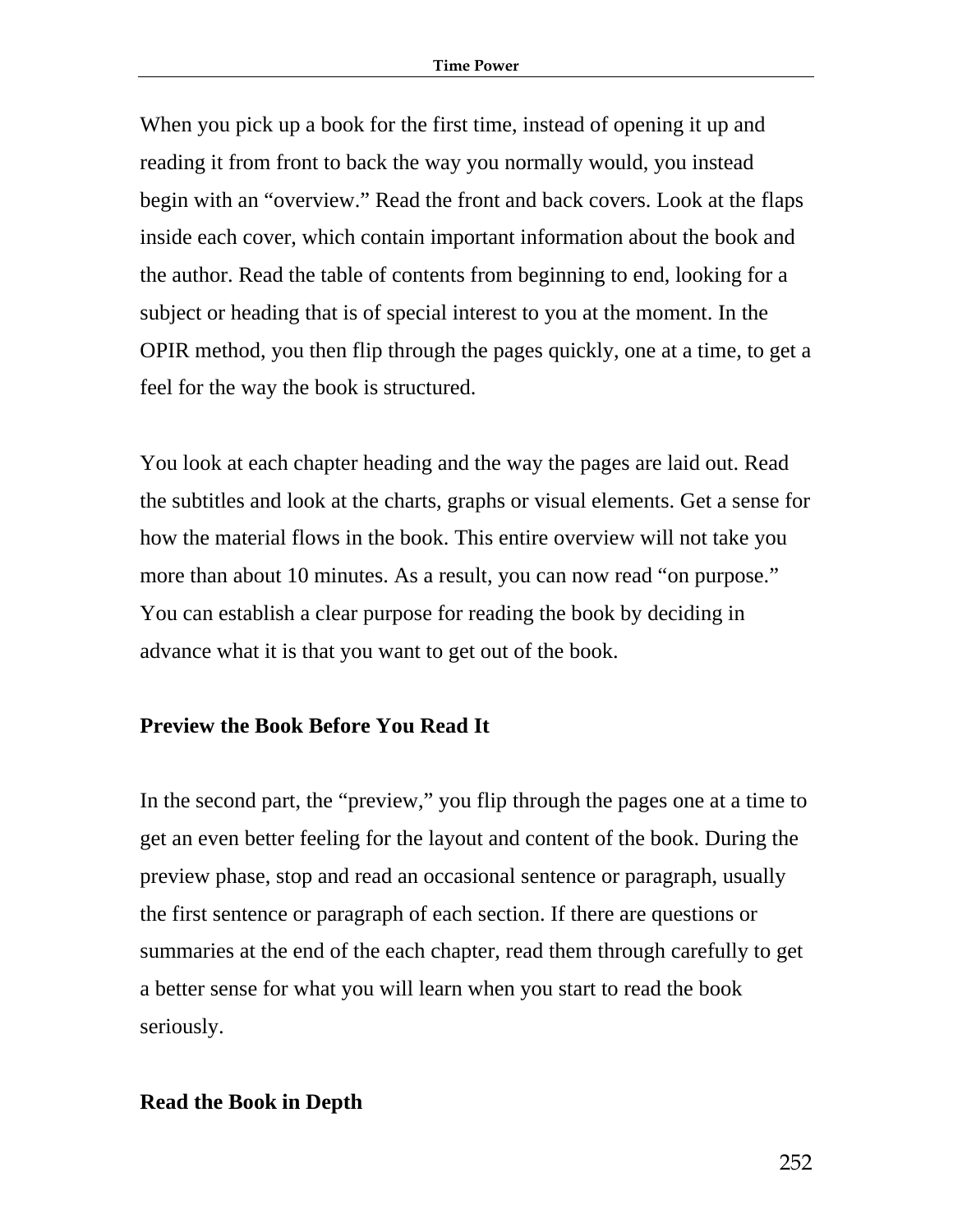In the "Inview" stage, you sit down and read quickly from page to page. The overview and the preview will have aroused your interest and triggered your curiosity. In the inview phase, you will be looking to fill in the gaps in your knowledge. You will actually be engaging in what is called "anticipatory learning." This is where you are searching for information and ideas that are contained in the text.

 During the inview, use your hand to move down the page just below the sentence you are reading. Read with a colored pen in your hand and make notes whenever you come across an idea that you find interesting or important. Turn down the corners of pages if the material is important and you want to come back to it at a later time.

## **Review What You Have Read**

In the final phase, the "review," you go back through the book again, from cover to cover, page by page, and reread the parts that you noted that are most important to you. Remember that repetition is the mother of learning. It usually takes between three and six exposures to a new piece of information before you internalize it and transfer it into your long-term memory.

This four-step method, Overview-Preview-Inview-Review (OPIR) will reduce the amount of time it takes you to read a 300-page book from 6-8 hours to 2-3 hours. The more often you practice this method, the faster and more efficient you will become and the more you will actually remember and retain from each book. Using the OPIR method repeatedly will enable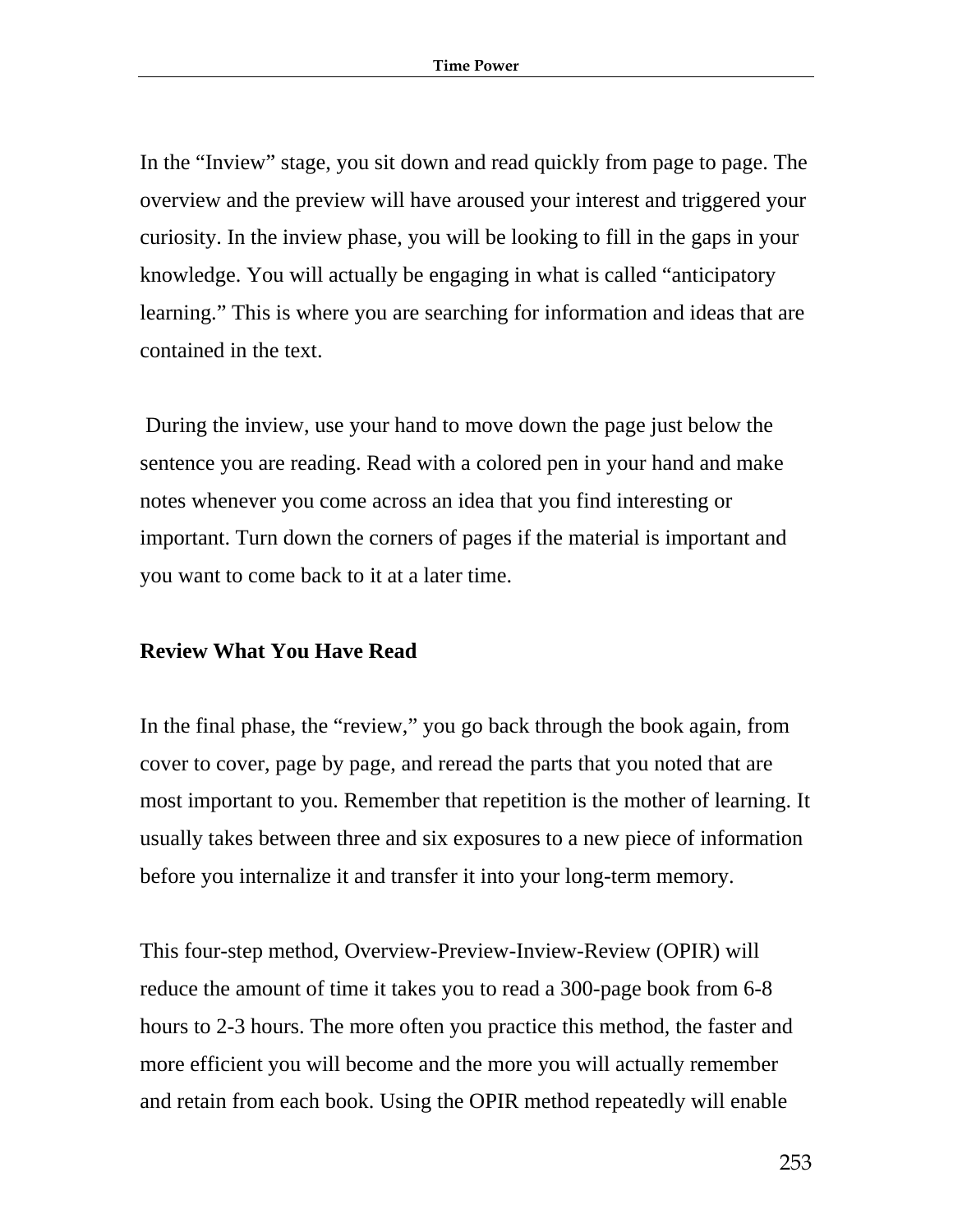you to read 2-3 books per week. If you then follow through and then dictate the key notes from each book, you will develop a personalized library of notes that will enable you to reread the key points of any book months or years later, in just a few minutes.

#### **Increase Your Intelligence and Learning Ability**

The more you learn, the more you can learn. Your mental capacity grows and expands, like adding additional microprocessors to your mental computer. And the faster you read a book, the more information you get. The faster you read, the more you retain. The faster you read, the more you are forced to focus and concentrate your mind, which actually makes you *smarter*. The intense concentration required by speed reading drives more blood into your brain and activates more of the neurons and ganglia in your neocortex, your thinking brain.

There is a direct relationship between the number of words that you know the meanings for, and how well you think. There is a direct relationship between the size of your vocabulary and the amount you earn. There is a direct relationship between your understanding of the differences in meaning between similar words, and how smart you are.

You can increase both the quality of your thinking and the quantity of your income by disciplining yourself to read intensely on a regular basis. Just as you become fitter physically when you engage in physical exercise, you become more fit mentally when you use your brain to read material that increases your knowledge and skills.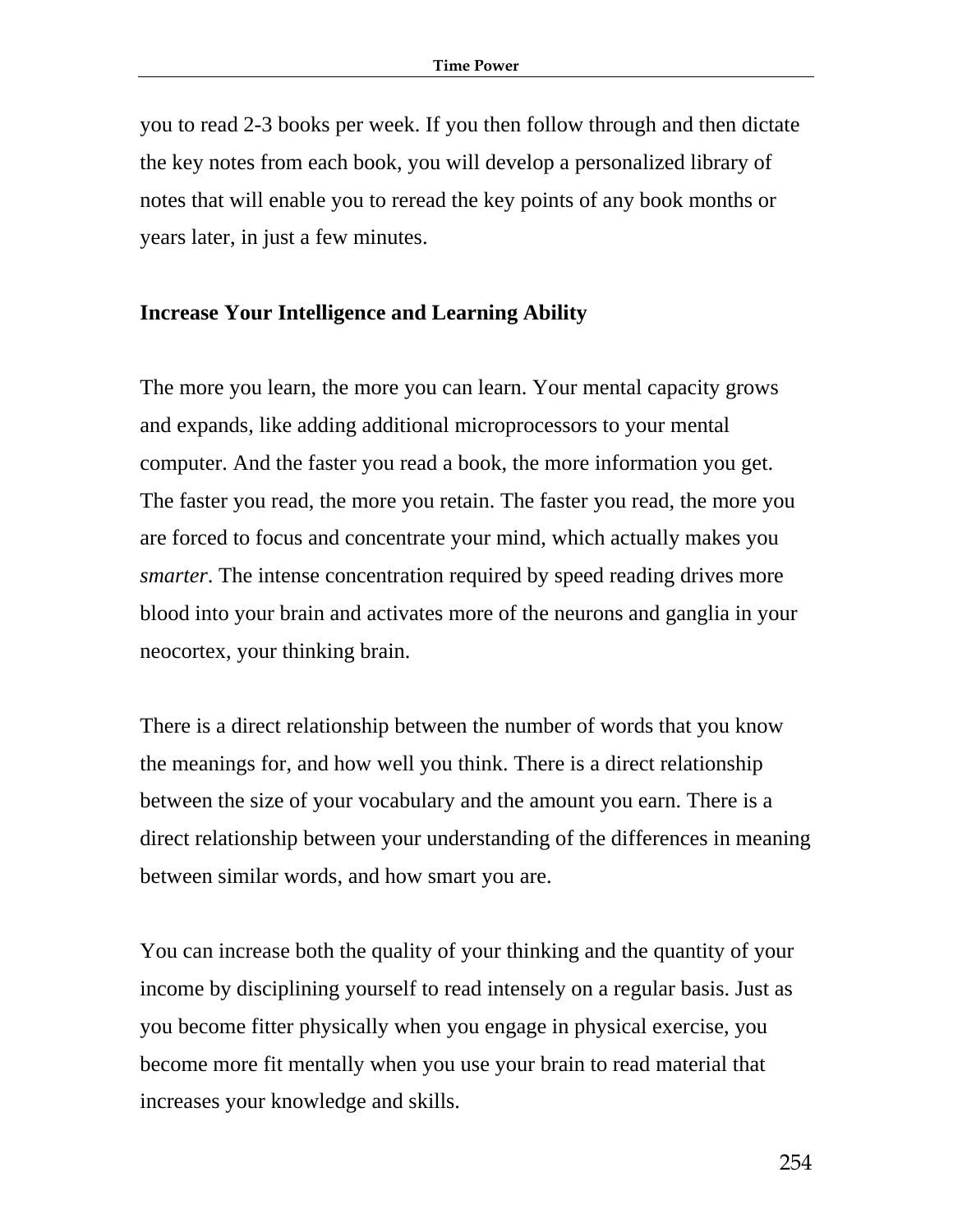## **Cancel Useless Subscriptions**

Cancel useless subscriptions. Over the years, I have received solicitations to subscribe to every type of magazine, newspaper, newsletter and journal. If it seems to be of interest to my life and work, I always take out a trial subscription and read the publication when it arrives. Over the years, I have accumulated as many as 50 to 60 weekly, bi-weekly and monthly subscriptions of all kinds.

At a certain point, you have to stand back and ask, "Does this publication help me to achieve my goals?" Does it help me to achieve my goals better than other publications that I receive in the same area?

Remember, you simply do not have time to read everything that comes to you in the course of a day, week or month. If a publication is not helping you achieve your goals, or is not serving some other important part of your life, cancel the subscription.

### **16. Eliminate Your Stacks**

One of the problems that you face today is called "stackaphobia." This occurs when you receive an unending stream of reading material that you don't want to part with. You begin to create stacks in your office and at home. Sometimes, you consider it a sign of progress when you begin a new stack because the existing stack is too high. You often spend a good deal of time rearranging your office or home so that you can accommodate everhigher stacks of material.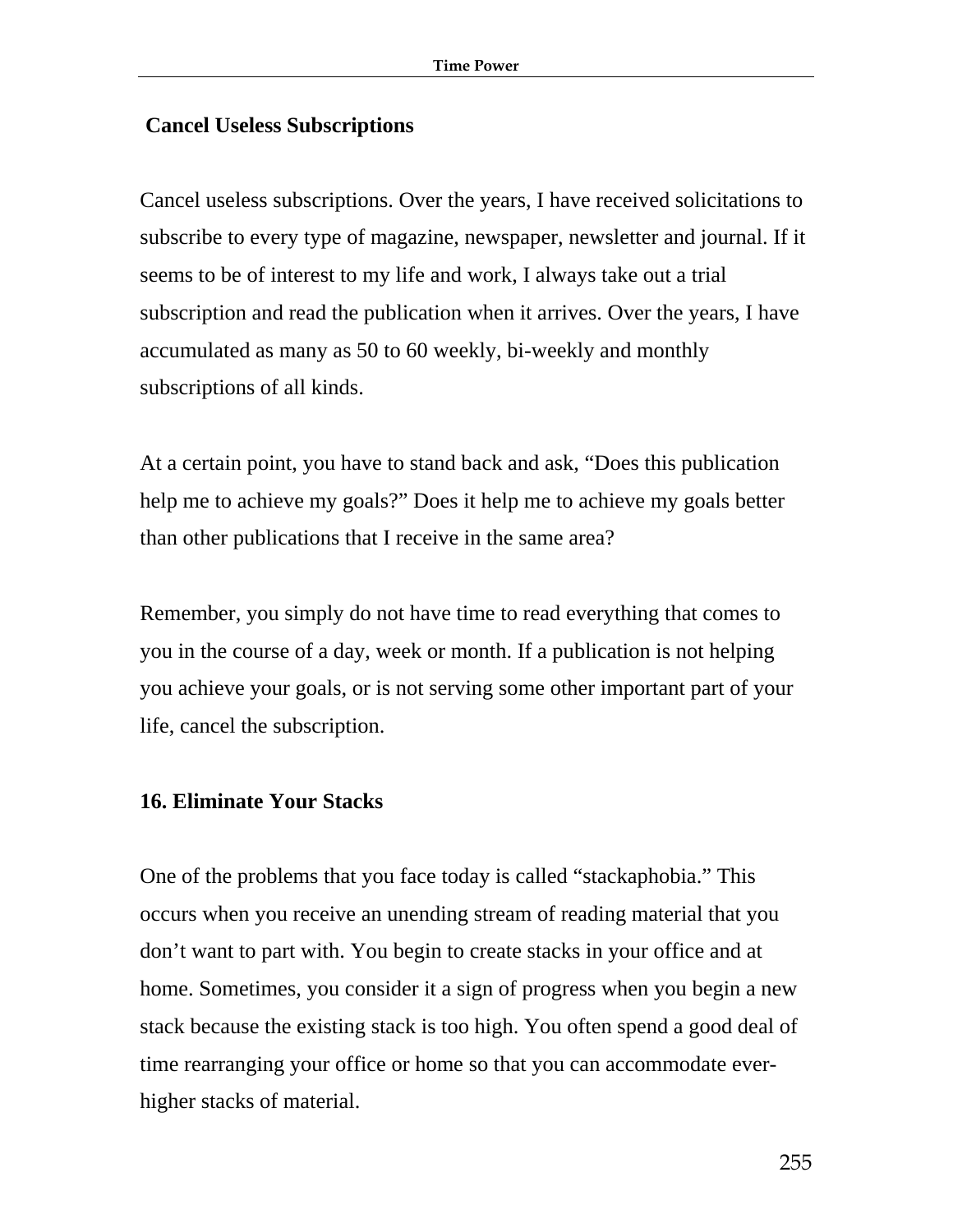Once a year, I apply an important rule to my stacks. I ask the question, "Is this more than six months old?" In other words, has it been here for more than six months, without me reading it? The rule is this, "If you haven't read it within six months, it's junk!"

To keep your mind clear and operating at maximum efficiency, you must develop the habit of going through your stacks and throwing things away. My rule is, "When in doubt, throw it out!" If you haven't read it in six months, you will probably never read it. Whatever it contains is probably obsolete. Think of business or financial magazines commenting on business conditions or industries. Sometimes, all the information in those publications is obsolete within a month. Throw it away.

# **Don't Worry About Missing Something**

Here is another point. If the article is on a subject of importance, someone else will rewrite the article in a different way at a later time in a different publication. Don't worry about missing an important idea. The more important the idea is, the more likely it is that it will come back to you from a different source. Throw it out.

Always ask, "If I did not have this information, and I needed it, could I get it somewhere else?" The fact is that, almost any information you need is available with a few clicks on the Internet. You can go into the archives of the major business magazines and retrieve articles that were written several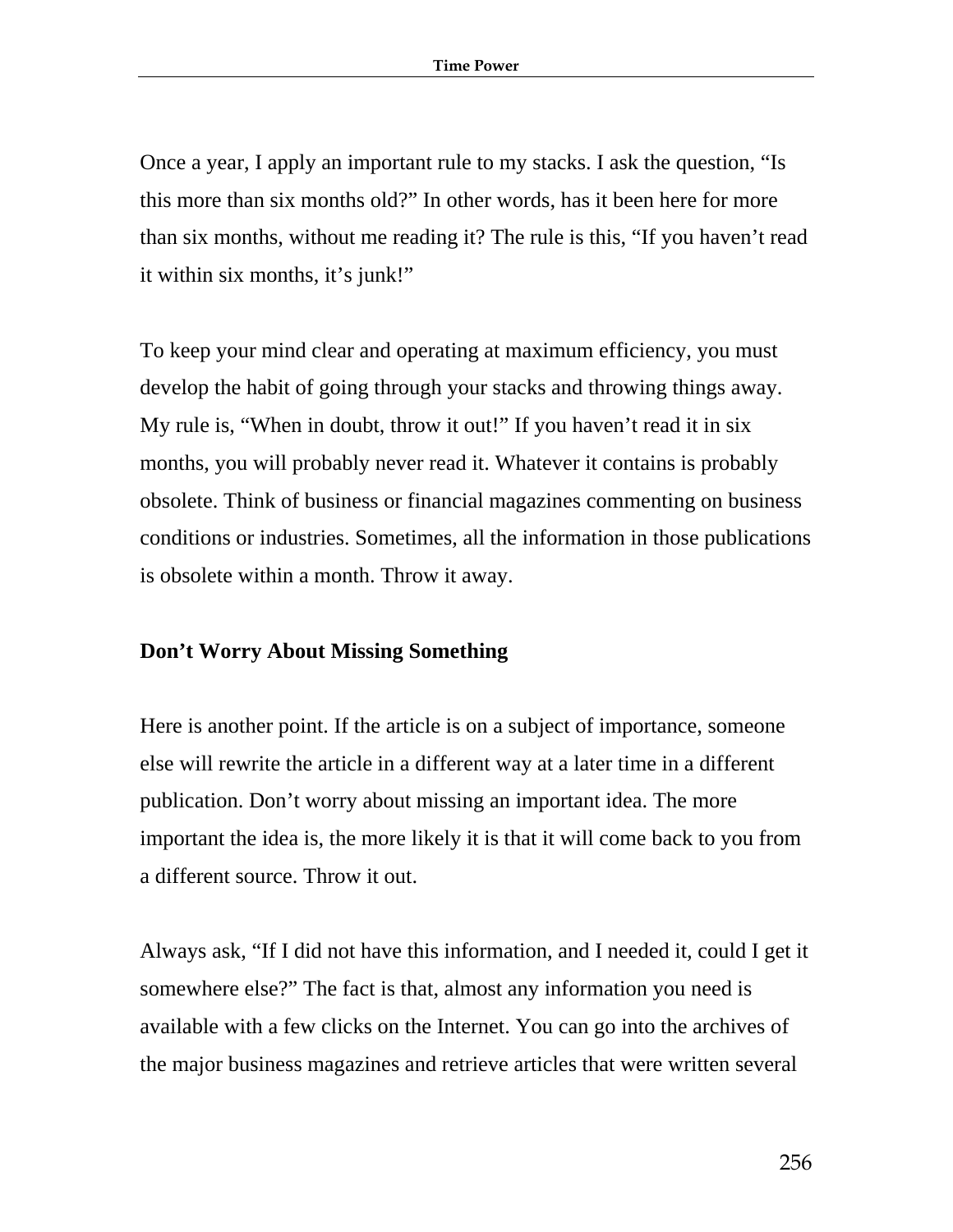years ago, print them out and have them at your fingertips in a few seconds. When in doubt, throw it out.

# **17. Listen to Audio Programs in Your Car**

Develop the habit of listening to audio programs in your car when you drive from place to place. Audio listening has been called, "the greatest breakthrough in education since the printing press." With audio listening you can become one of the best-educated people in America. You do this by simply turning driving time into "learning time."

The average car owner in America drives between 12,000 and 25,000 miles each year, according to the American Automobile Association. This translates into 500-1000 hours per year that you spend behind the wheel of your car. This is the equivalent of 12 and a half to 25 forty-hour weeks, or three to six months of 40-hour weeks. This is equal to between one and two full time university semesters.

# **Attend Automobile University Full Time**

According to a study at the University of Southern California, you can get most of the educational benefits of full-time university attendance, just by listening to educational audio programs as you drive around during the day.

Imagine if your boss came to you and said, "I am going to give you three to six months off each year to engage in personal and professional development activities." Imagine if your boss was willing to pay you to take three to six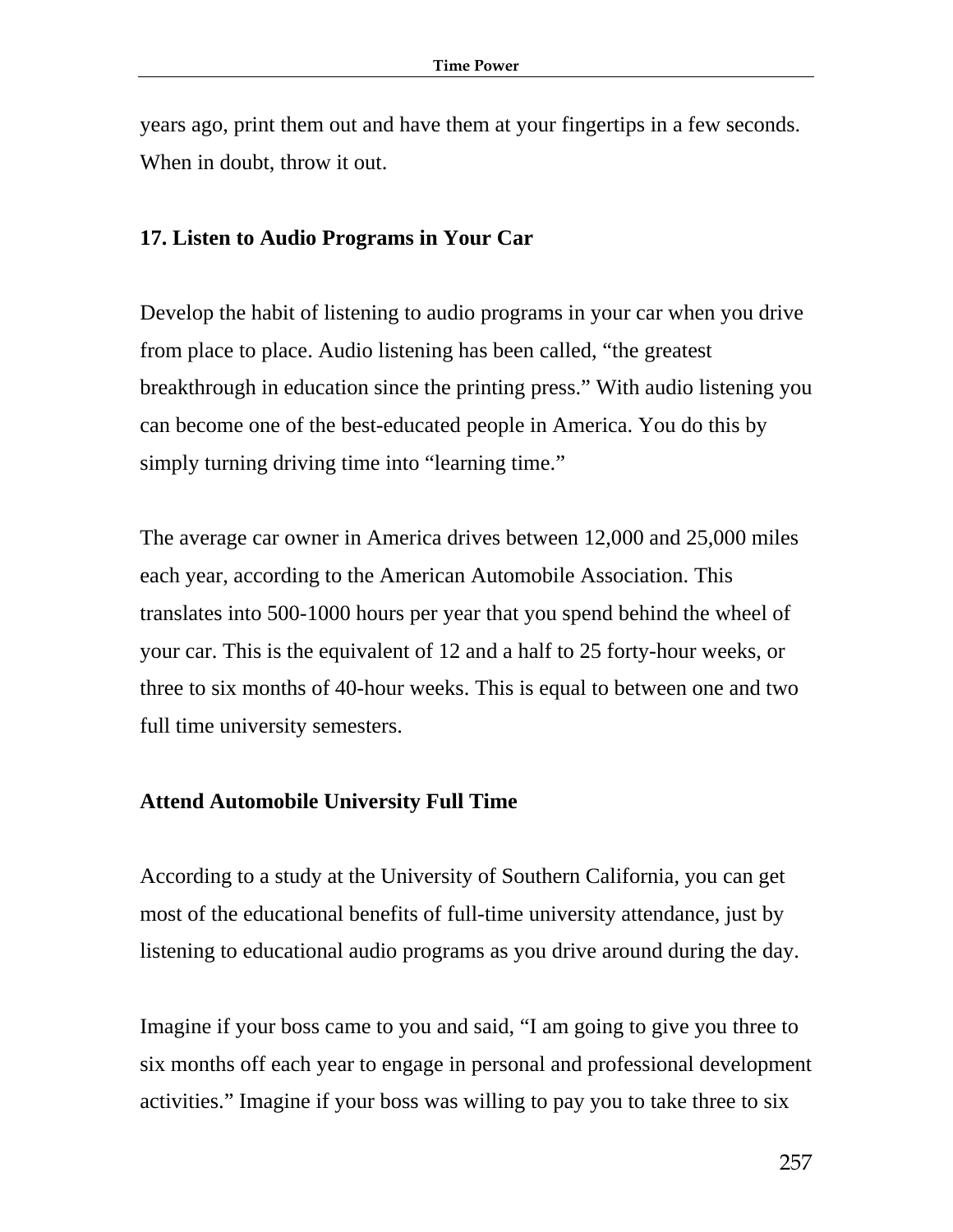months off each year so you could learn to become more effective and efficient in what you do, and be paid more money.

You can acquire the same benefits almost full time learning just by listening to audio programs in your car as you drive from place to place.

The rule is this: never allow your automobile to be moving without educational audio programs playing. You cannot afford not to be listening to audio programs. Turn your car into a university on wheels. Turn your car into a mobile classroom.

## **Knowledge and Ideas Condensed and Compressed**

The information contained in audio learning programs can be enormous. The average program contains the best ideas of 30-50 books. The author of the audio program has probably invested hundreds, if not thousands of hours studying, reading, researching and teaching the material contained in the cassettes or CD's. You can "hire" this expert for pennies a day. You can have him drive around with you, stopping and starting at your leisure, sharing the best ideas he or she has learned over the years,

To learn the equivalent of the information contained in a good audio program, you would have to purchase 30-50 books and read them. This would cost you \$500 - \$1000 and take 300-500 hours of study. And even then, you would not have the ideas and information organized as helpfully as you can find in an audio program.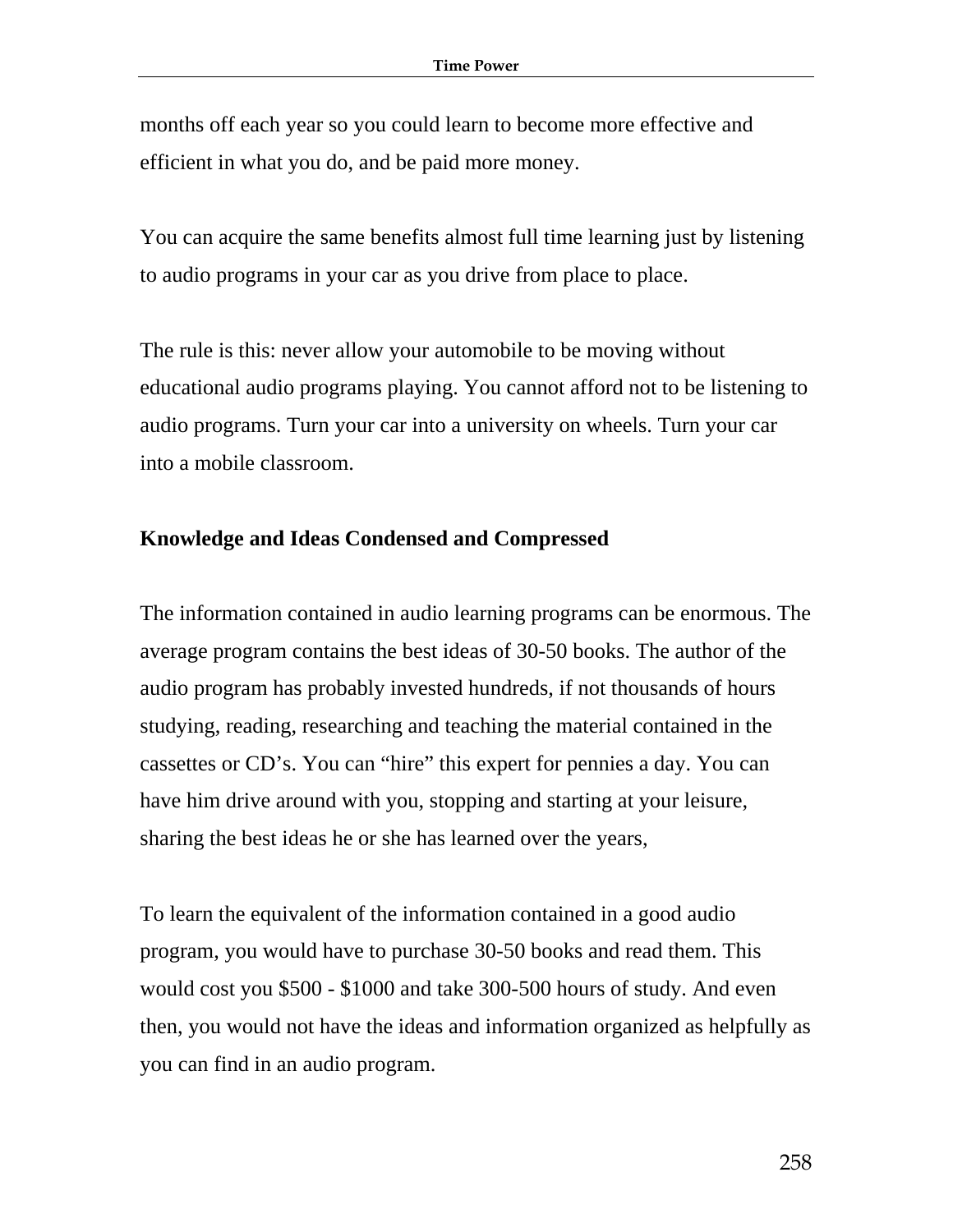#### **Increase Your Income from the First Day**

Over the years, I have produced dozens of audio learning programs, many of them have been translated into as many as 20 languages and have now been used successful by millions of people. After speaking in 24 countries, and meeting countless people whose lives have been changed by audio listening, I have never met a single person, in more than 20 years, who has not seen their income increase dramatically from the day they began listening to audio programs in their car. No exceptions.

In my experience, audio listening becomes addictive. When you begin listening to an audio program in your car, you are struck by the number of great ideas that you can learn so easily and enjoyably. Because of the Law of Attraction, you will almost invariably find an opportunity to use or benefit from these ideas shortly after you learn them. You almost immediately see results and improvements in your life. This motivates you to listen more consistently. As a result, you get even better results. Your performance improves and your income increases. Audio listening affects certain parts of your brain in a remarkable way. You actually become more intelligent. Try it and see.

#### **18. Attend Seminars and Courses Regularly**

Attend seminars and courses given by people with practical experience and successful track records. In a seminar or workshop given by an expert, you can learn a tremendous amount of practical information in a short period of time. This is because of the way seminars and workshops are developed.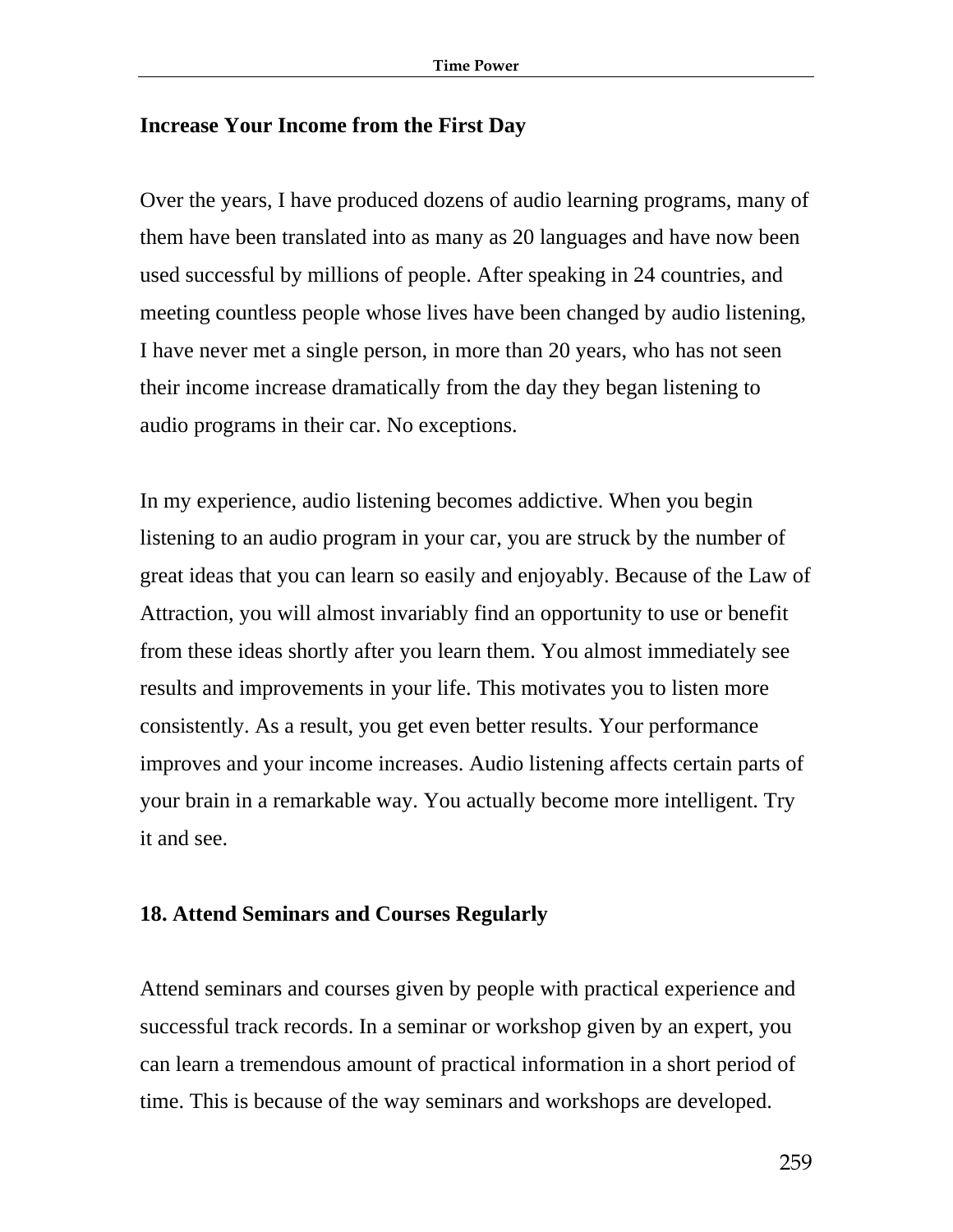When I conduct a full day seminar on sales, leadership, management or strategic planning that lasts six or seven hours, I will usually invest several hundred hours of reading, study, research, consulting and practice to get the information that goes into it. I will read anywhere from 20 to 100 books, underlining and taking notes. When I design the seminar, I will take the very best ideas that I have learned on that subject from every source. I will organize the seminar around the key concepts that can be immediately applied to get better results.

Most people in the field of professional speaking and training follow the same procedures in designing seminars. What you learn in 3-6 hours when you attend one of these seminars may have taken the facilitator 10 or 20 years of hard work to learn and condense. And the pressure is always on the speaker to include more value in a seminar by seeking out even more helpful ideas.

So by all means, attend every seminar you can find. Be willing to travel across the country if necessary to spend several hours with an expert in his or her field. Your attendance at one seminar, if it is the right one for you, at the right time, on the right subject, can save you years of hard work in your field.

## **19. Join the Professional Associations in Your Field**

Join professional associations where you can associate with other people in your field. Join the organization or association that represents your business,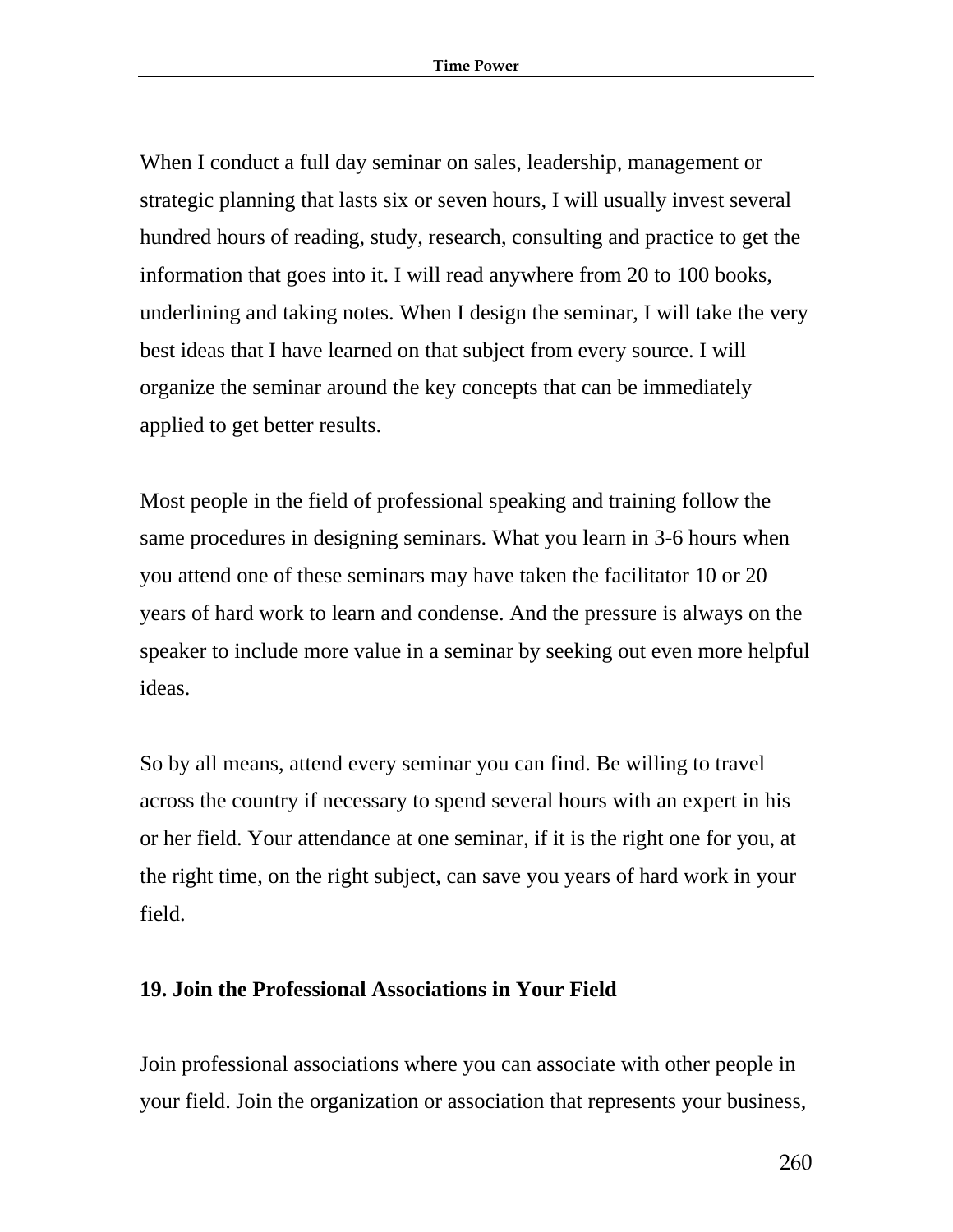or that the top people in your field belong to. Join the Chamber of Commerce and attend their regular meetings. Join business groups that contain people who are in the same field as you, or who work in similar fields. Attend every meeting you possibly can. As Woody Allen once said, "80% of success is just showing up."

Business associations are designed to be "self-help" groups. Everyone who belongs to these associations is there because they are looking for ways and opportunities to improve their businesses and their results. They join professional associations because they know that, the very best way to help yourself, is to look for ways to help other people.

At each meeting of your professional association, you will meet people who can help you, and whom you can help, to achieve your business goals. In my experience over the years, having addressed hundreds of business and association meetings, I have found that the very best people in every industry belong to these groups, and attend regularly.

## **Get Involved and Offer to Help**

When you join your local association, resist the temptation to simply show up for meetings. Instead, decide to get involved in some way. Offer to help. Offer to serve on a committee. Offer to do something that needs to be done on a voluntary basis. Again, the most important and respected people in every business association are those who actively contribute to the activities and success of that organization. Make sure that you are one of them.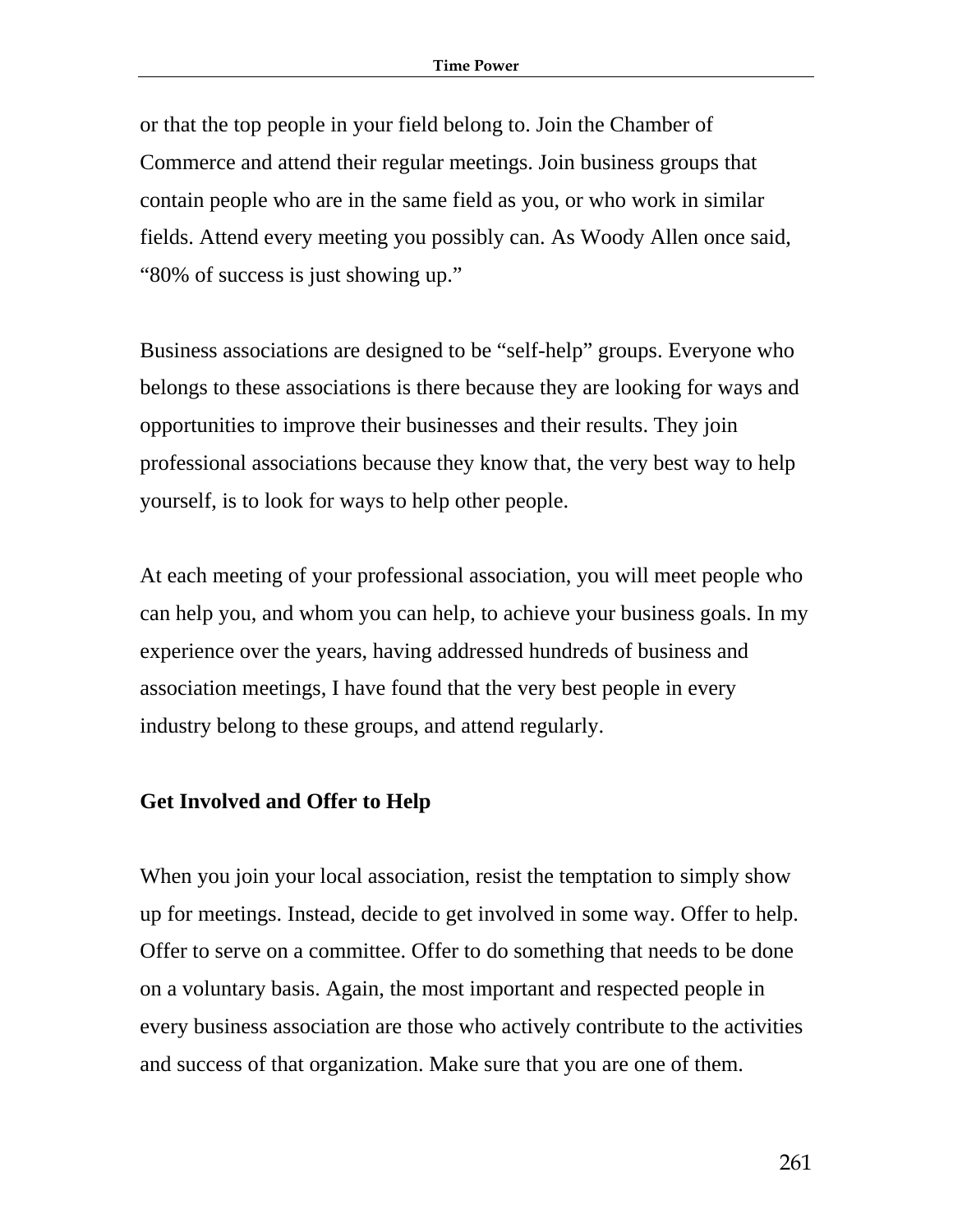Almost everything that you accomplish in life will be determined by the people you know, and the people who know you. When you offer to serve on the committee of your professional association, you get a chance to meet and work with some of the best people in your industry. They get a chance to meet and work with you, as well. Over the years, your willingness to volunteer your time and effort will enable you to build a wider and wider network of contacts that you will be able to draw upon to help you to achieve your business and personal goals.

There is a rule that says, "The more you give of yourself without expectation of return, the more that will come back to you from the most unexpected sources."

# **20. Network with the Top People in Your Business**

Make it a habit to network regularly with people in your business and in your community. Get around people who can help you, and who you can help in return. The most successful people in any business or organizations are those who network the most effectively on a day-to-day, week-to-week, month-to-month basis. Your success in life will always be determined by the quality and quantity of the people who know you and think of you in a positive and favorable way.

The more people you know, and who know you, the more successful you will be, holding constant for everything else. People like to deal with people that they know. When you network, join organizations and introduce yourself to people who can help you, and who you can help in return.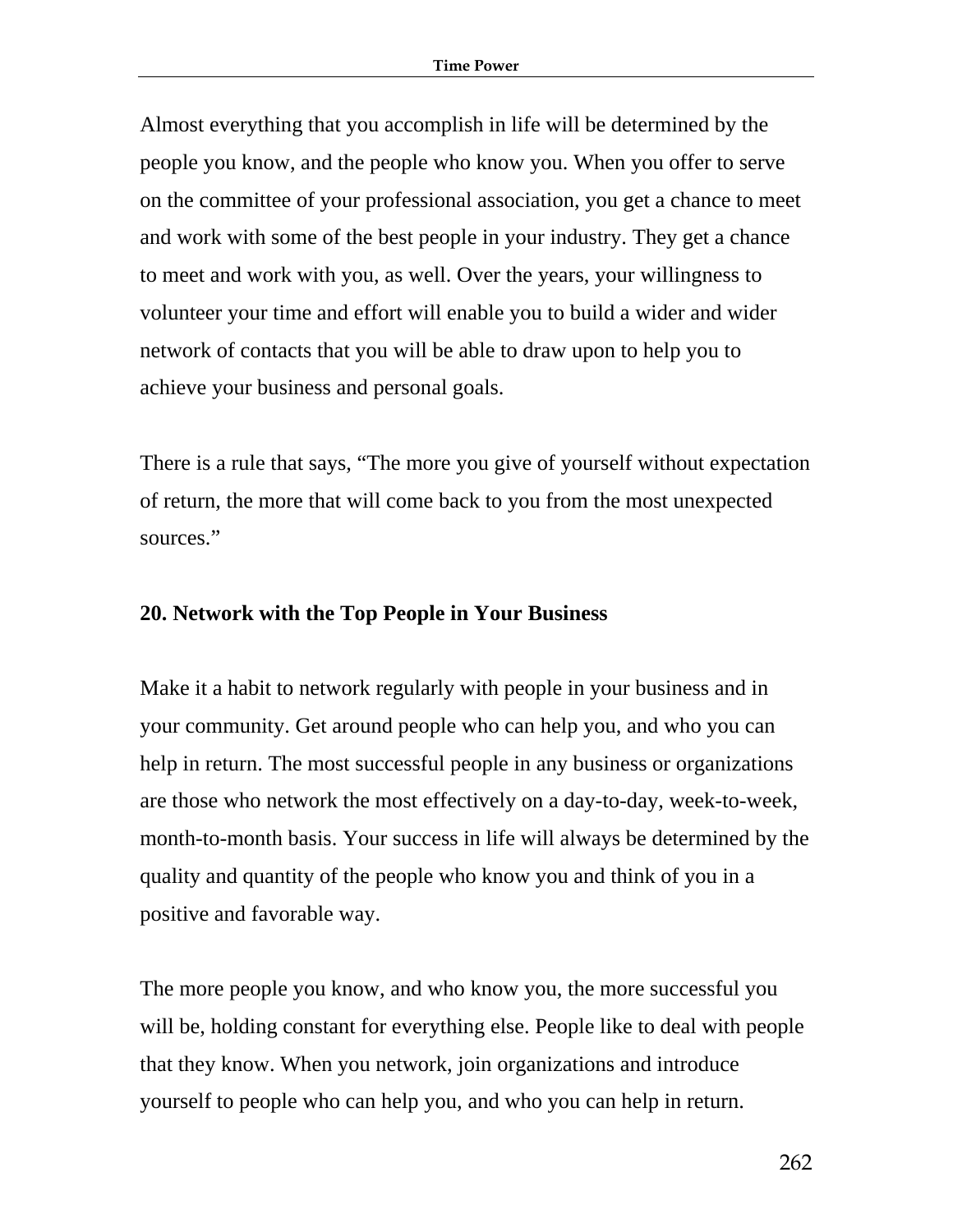# **Trigger the Law of Reciprocity**

The key to networking, and to building a wide range of contacts is called "The Law of Reciprocity." This law says that people are always looking for opportunities to return favors to people who have done favors for them. You should therefore always be looking for ways to help or to do favors for people who can be helpful to you sometime in the future.

In a recent study, the found that the most successful managers, those who were promoted the most regularly, spent as much as 50% of their time interacting and networking with other people, both within their business and industry, and outside. As a result, more people knew them, and more doors opened up to them as a result.

### **The Success Formula that Never Fails**

Here is a simple formula that you can use to save an enormous amount of time in achieving your career goals. It is simply this: " $T \times R = P$ ." In this formula, "T" stands for *Talent.* These are the talents, abilities, skills, knowledge and experience that you bring to your work. "R" stands for *Relationships*. These are the number of people you know, and the number of people you can affect or influence in some way. "P" stands for *Productivity*. Your productivity is the quality and quantity of your results, what you produce and get paid for. "T  $x R = P$ "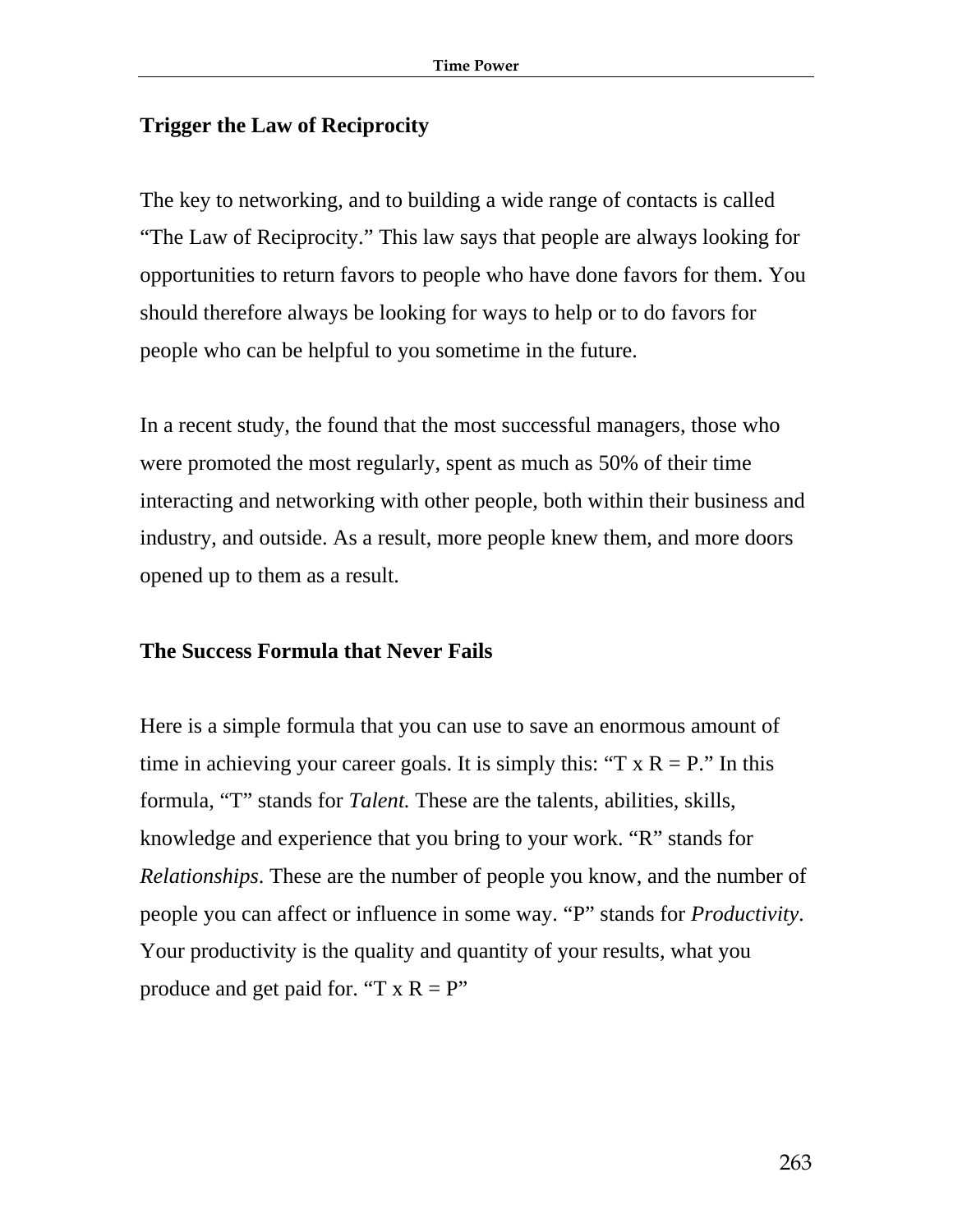Constantly work to become better at what you do. Continuously network to expand your number of contacts and relationships, and your productivity or value will continue to increase.

## **21. Take a Course in Public Speaking**

One of the most helpful career decisions you will ever make is to take a course in public speaking. Take the Dale Carnegie course or join a local chapter of Toastmasters. Attend each week and follow the directions they give you to learn how to speak on your feet.

As you overcome your fear of public speaking, by learning how to prepare and deliver a talk, you will attract into your life opportunities to speak in front of small groups, and then larger groups. When you do your homework and become more knowledgeable on your subject, and then express yourself clearly and effectively to others in public forums, you will attract to yourself the attention of people who can help you.

One of the most admired skills in the world of work is the ability to speak well on your feet. As you develop this skill, new doors will open for you. You will feel more courageous and confident. You will have higher selfesteem. People will respect you and admire you. You will be given opportunities to use your developing skills at higher and higher levels.

## **22. Invest the Golden Hour in Yourself**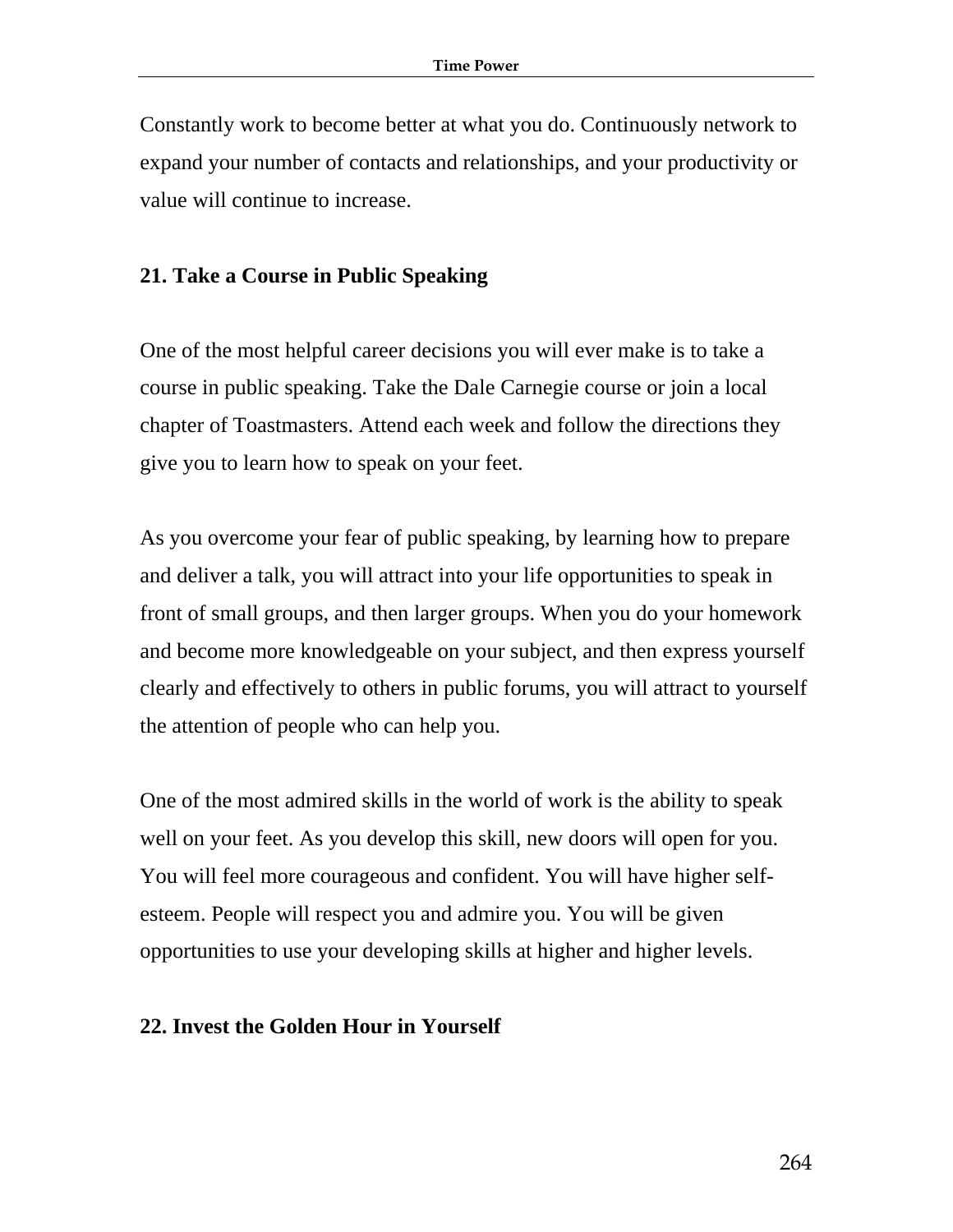One of the very best ways to get ahead in your field is to arise early, by 5:30 or 6:00 am, and invest the first hour in yourself. This is often called the "Golden Hour." It sets the tone for your entire day. If you get up and read something uplifting or educational for one hour each morning, you will start off your day mentally prepared to perform at your best in the hours ahead. One hour each morning reading in your chosen field, educating, motivating and inspiring yourself, will improve your performance in everything you do.

# **Three Keys to the Future**

Here are three final points for keeping up and getting ahead. They are repeated throughout this book because they are the pivotal points of high productivity and personal success.

First, plan every day in advance. Start off every day with a written plan, clearly organized with tasks, activities and priorities. Always begin work with your most important task.

Second, listen to audio programs in your car. Always have your audio player on when you are driving. Take every opportunity to learn new ideas that can help you in your life and work.

Third, commit yourself to lifelong personal and professional development. Reading, learning, listening and growing can save you many years of hard working achieving your career goals and your desired income. Sometimes, one new piece of information, at the right time, can change the whole direction of your career.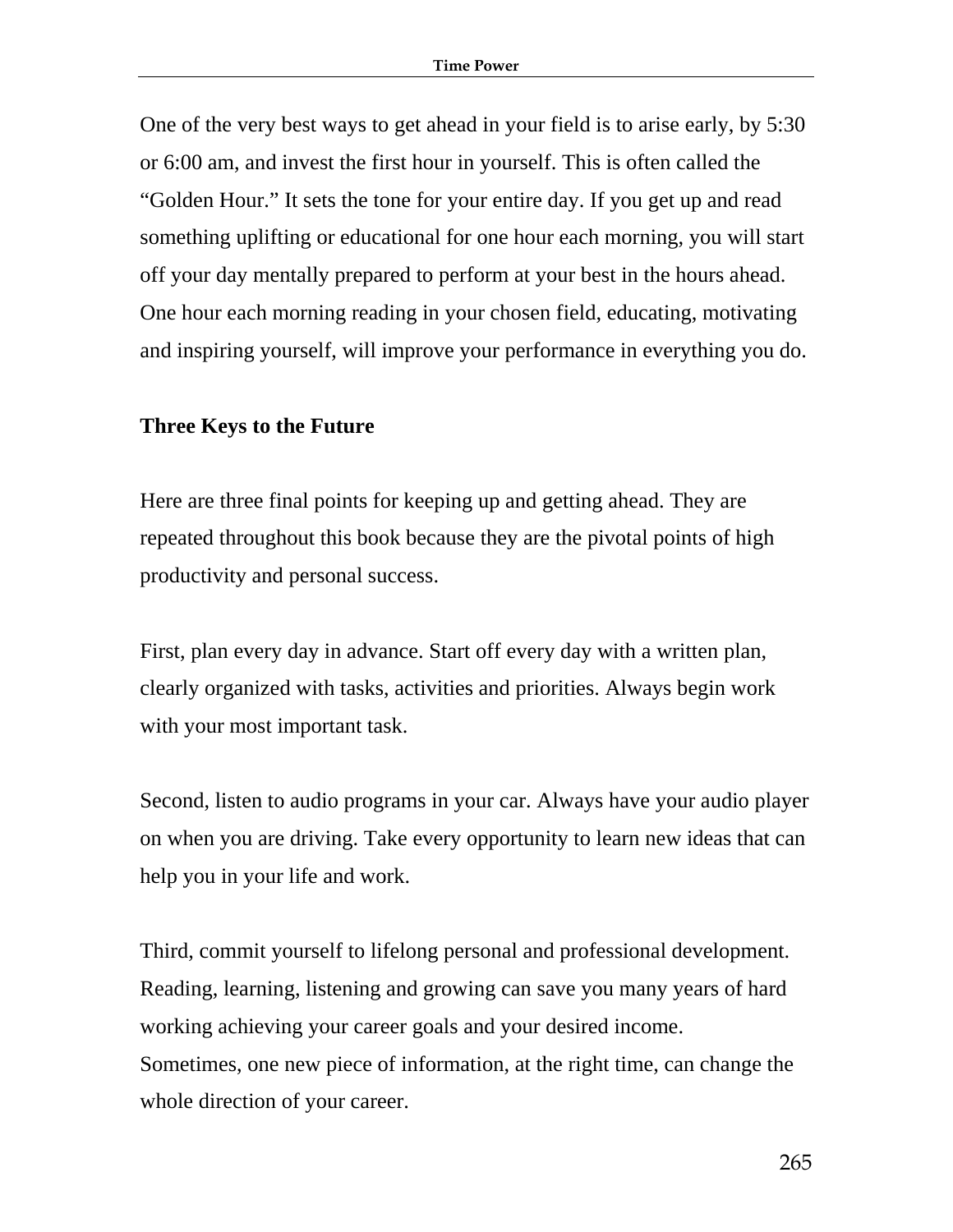## **Become a No Limit Person**

There are no limits on what you can become except for the limits that you place on yourself. There is nothing that you cannot do if you are willing to prepare yourself long enough and hard enough in advance.

Your decision to keep up, and keep ahead of what is going on in your field, will assure that you reach your full potential more than any other decision you can make. By becoming the best at what you do, you will become everything that you are capable of becoming. Never stop learning and growing.

*"I kept six honest serving men. They taught me all I knew. Their names are What and Why and When, and How and Where and Who."* (Rudyard Kipling)

### **Action Exercises:**

- **1.** Resolve today to dedicate yourself to lifelong learning; decide to pay any price, invest any amount of time required, to be the best at what you do.
- **2.** Build your own personal library of books that can help you to be even more effective at what you do; take time each day to learn something new.
- **3.** Listen to audio programs in your car from now on; this alone can make you one of the best educated and highest paid people in your field.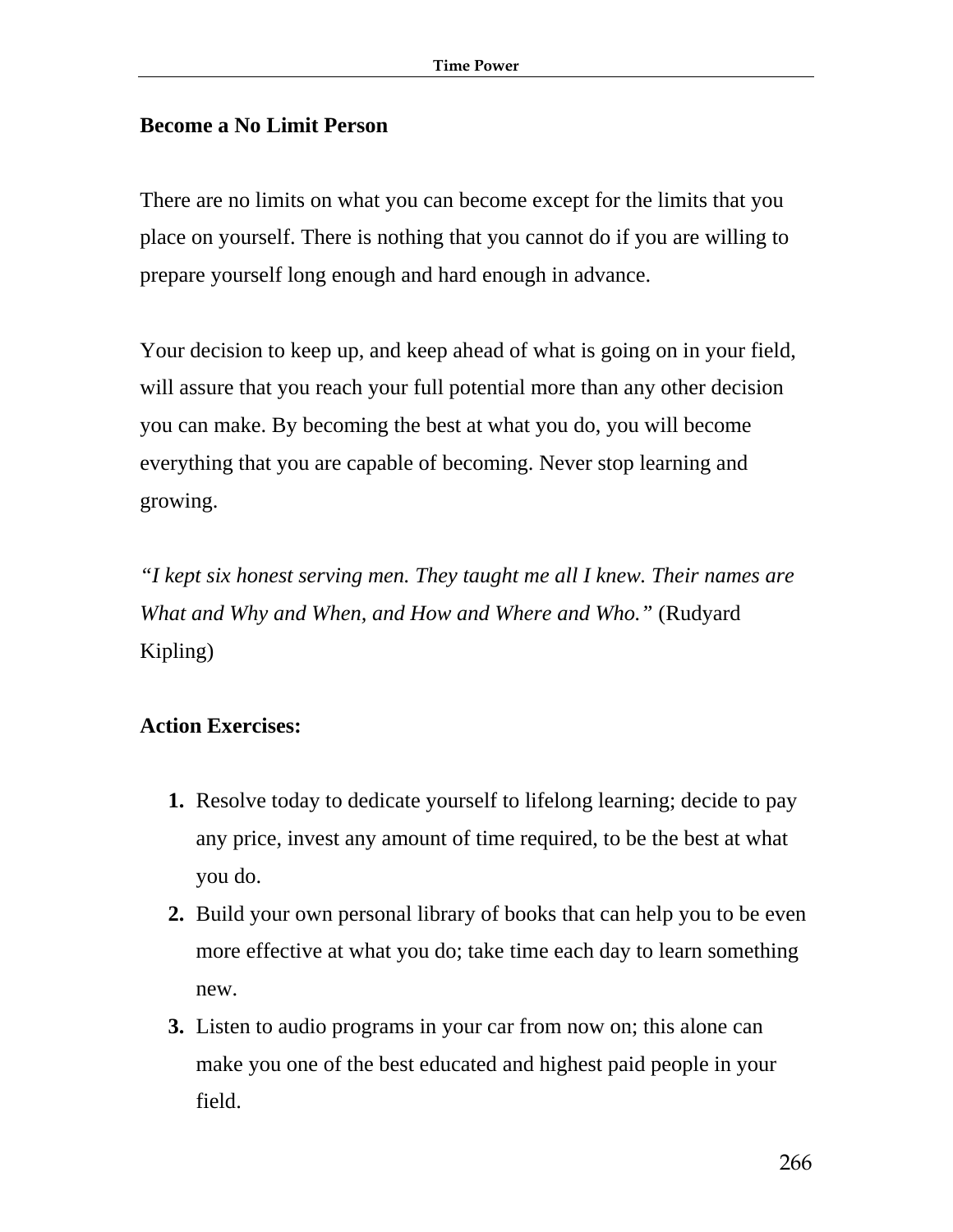- **4.** Take a course in public speaking and learn how to be both effective and persuasive on your feet. This skill can open countless doors for you.
- **5.** Learn to both speed read and also to read more efficiently. These are both basic skills that you can acquire and use for the rest of your life.
- **6.** Join the business groups and associations that contain members of your profession or business; get involved and offer to help.
- **7.** Arise at least one hour earlier than you need to and invest the "Golden Hour" in yourself; read something uplifting or educational that prepares you for the day.

# **Chapter Ten**

# **Saving Time with Others**

*"Nothing is so powerful as an insight into human nature. What compulsions drive a man, what instincts dominate his action? If you know these things about a person, you can touch him at the core of his being."* (William Bernbach)

Your interactions with others consume as much, if not more time, than any other part of your day. Even technical workers spend up to 75% of their time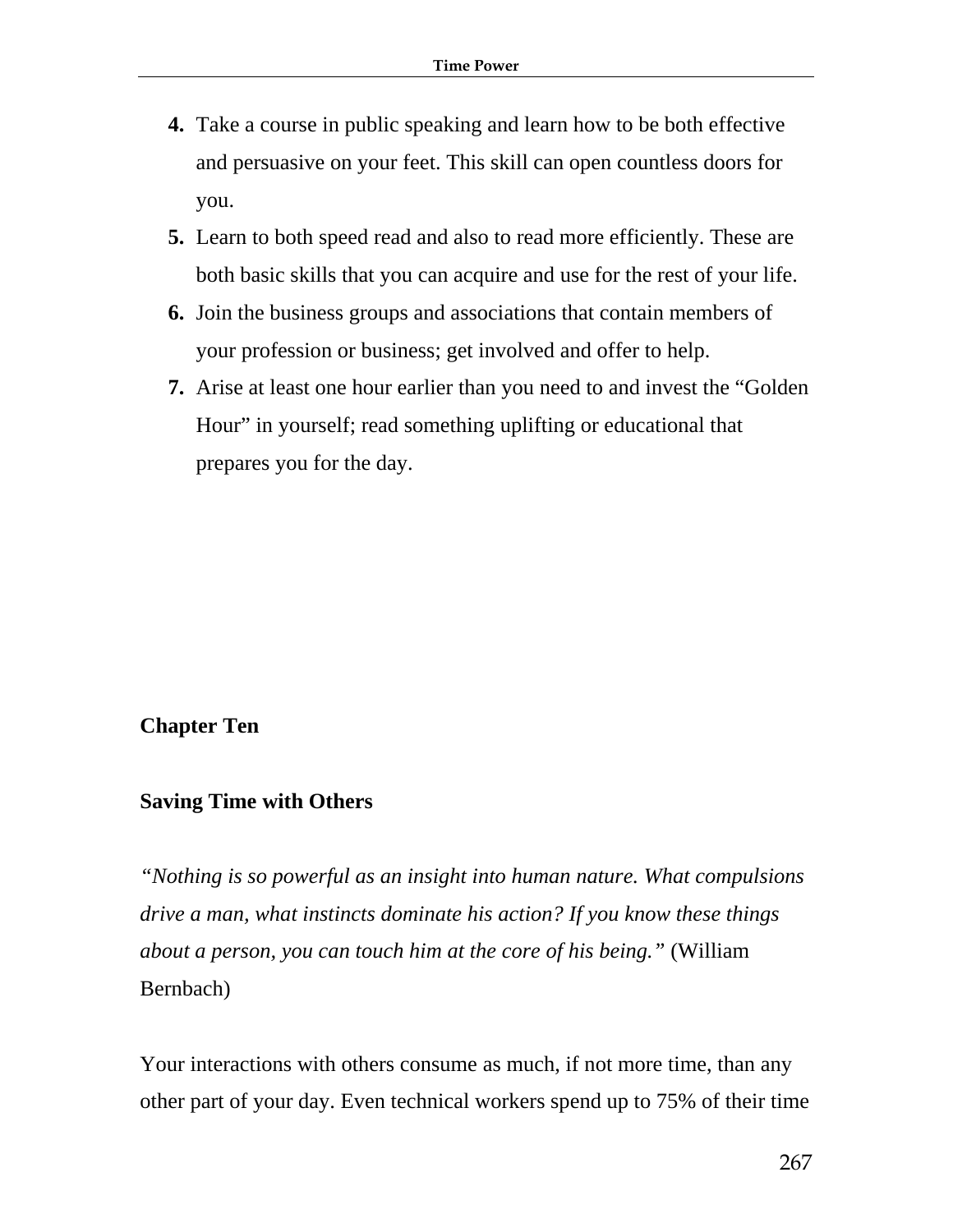communicating with coworkers. You can greatly increase the efficiency of your interactions by improving the quality of your communications.

Some of the biggest time wasters in life are people. These people problems can be broken down into a few critical categories.

## **1. Common Misunderstandings**

A major waste of time is caused by misunderstandings between people about roles, goals, and responsibilities. People do not know what they are expected to do, and how, and by what time. Misunderstandings lead to inefficiencies, anger, frustration and unhappiness. They often require an enormous amount of time to clear up in order to get back to normal.

Most of your problems in life talk back. They come with hair on top. Perhaps 85% of your happiness or unhappiness in life involves other people in some way. Miscommunications with other people are a major source of time wastage.

## **2. Unclear Priorities**

Misunderstandings with regard to priorities often lead to your working at the wrong job, at the wrong time, for the wrong reason, and perhaps aiming at the wrong level of quality, and for the wrong person.

Some of the most stressful times of your life are caused by misunderstandings at work, especially miscommunications with your boss.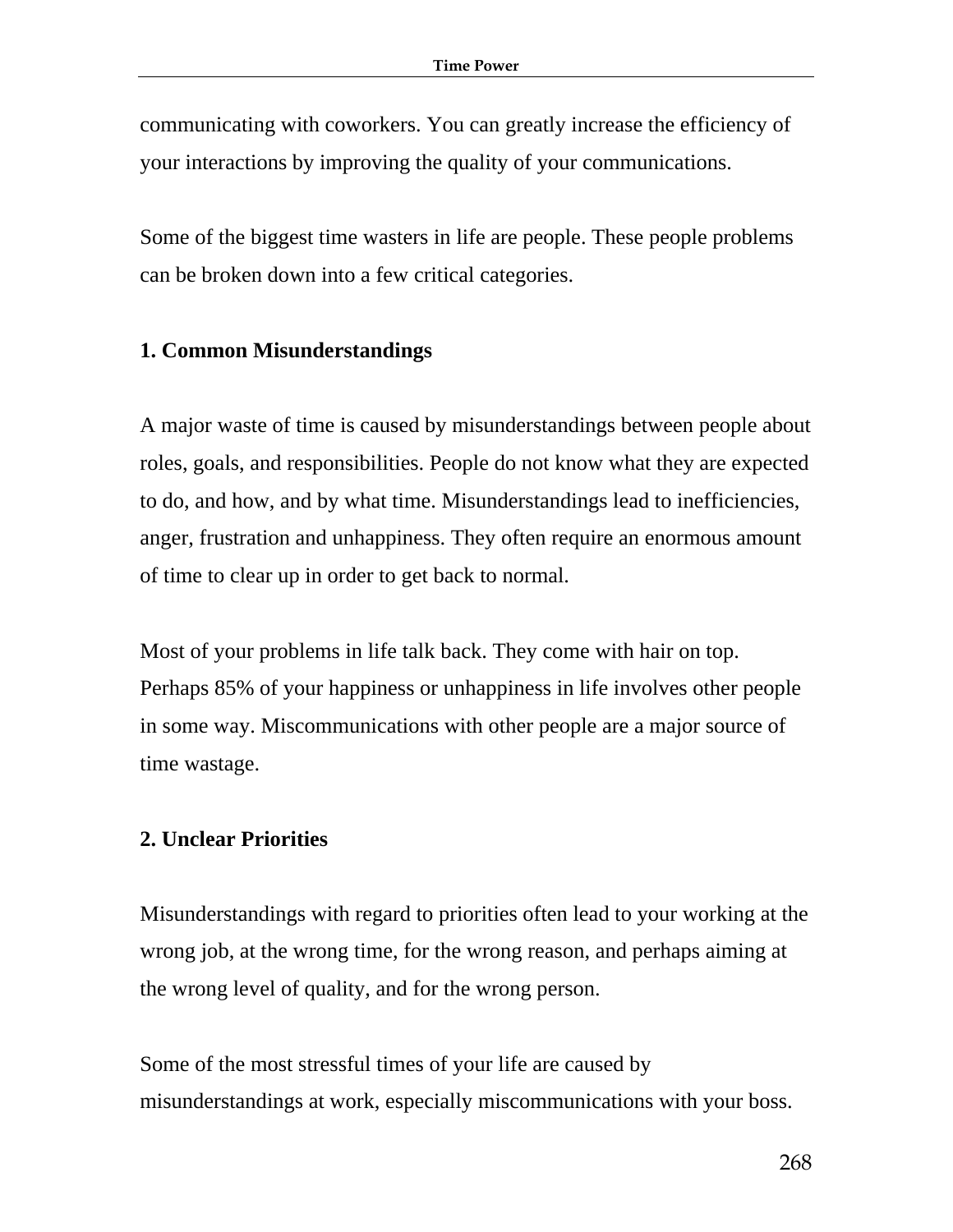The most important single cause of positive feelings and high levels of motivation in work is defined as "knowing exactly what is expected." On the other hand, the number one complaint, or demotivator of employees, is "not knowing what's expected."

In order to perform at your best, you need absolute clarity about your job, and what you are expected to do. You need clarity with regard to results required and standards of performance. You need clarity with regard to schedules and deadlines. You need clarity with regard to the rewards and consequences of doing a good job, or not. Clarity is everything.

### **3. Poor Delegation**

Poor delegation to others, or from others, leads to mistakes and frustration on the part of both the boss and the employee. It is a major time waster.

One of the rules for success in life and work is to "assume the best intentions of everyone." You can generally assume that each person does the very best he can at the job he thinks he is supposed to do. But poor delegation causes even the most sincere and talented people to do poor work, or to do the wrong jobs and therefore to end up feeling frustrated and unhappy.

## **4. Unclear Lines of Authority**

Unclear lines of authority and responsibility lead to time wastage. People do not know who is supposed to do what job, and when is it to be done, and to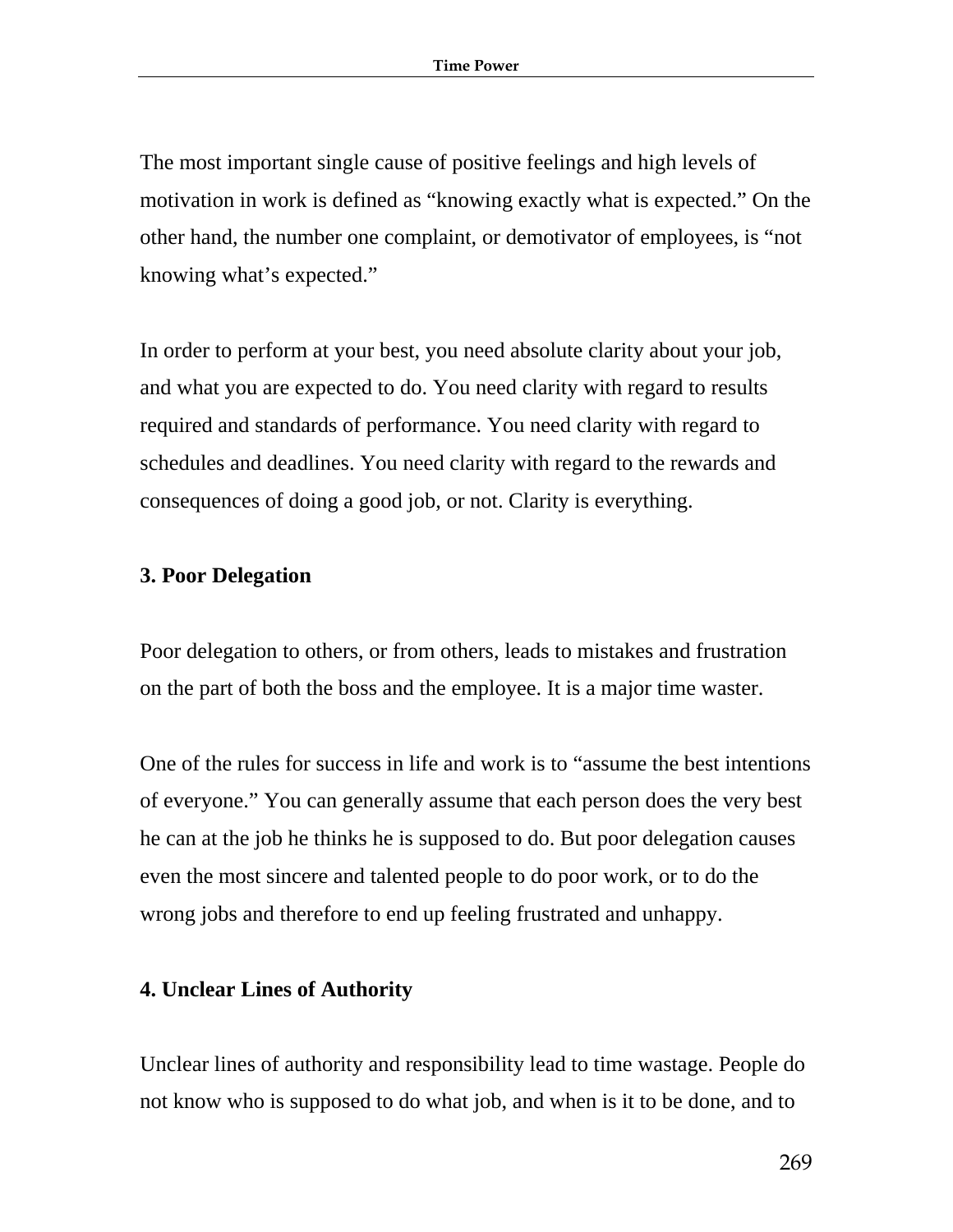what standard of quality? And especially, who is supposed to report to whom? Who's in charge? Who's the boss?

## **A Management Game**

In my management seminars, I often invite the managers to play a game with me. The game is called "Keep Your Job." I explain that the rules are quite simple.

First, each manager in the room will write down the names of the people who report to them. They will then write next to those names the most important job that each of those people is expected to accomplish, in what order of priority, and why they are on the payroll.

Then I tell the managers that they will wait here in this room while we go and interview each of their staff members. Each staff member will be asked to answer the question, "What exactly have you been hired to do, and in what order of priority?"

If the answers given by each staff member are identical to the answers given by the managers, then the managers will be allowed to "Keep Your Job." I then ask, "Does anyone here want to play 'Keep Your Job?'" No one ever wants to play. In years of conducting this exercise, I have never found a manager who is willing to stake their job on the sure knowledge that each of their employees is clear about what they are on the payroll to accomplish.

## **The Manager Is Responsible**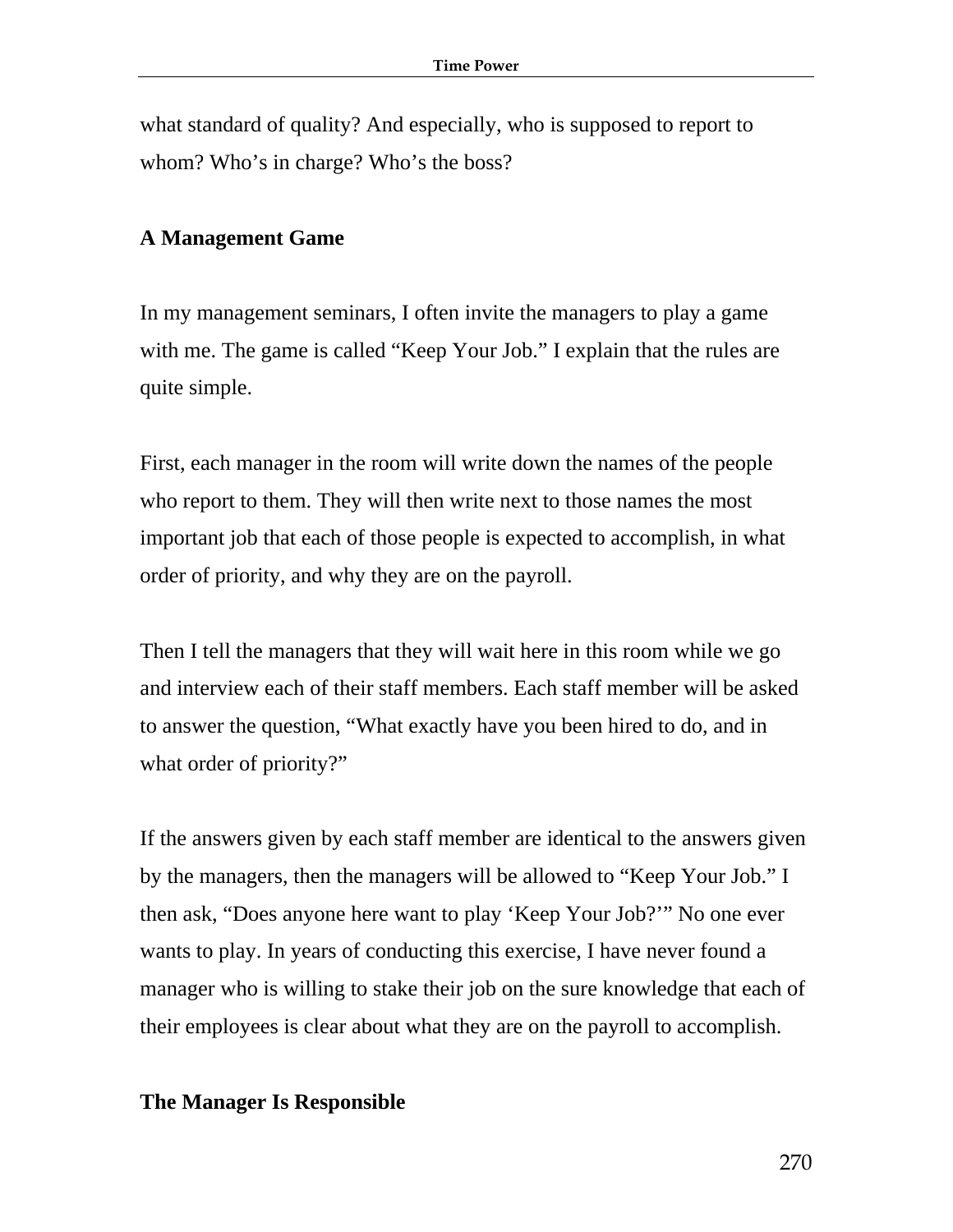The fact is that each manager is responsible for making absolutely sure that each employee knows exactly what he or she is supposed to be doing. One of the very fastest ways to increase efficiency, clear up misunderstandings and improve communications is to take the time to sit with each person and discuss exactly what they are supposed to do, and in what order, and to what standard of excellence.

# **5. Incomplete Information**

Another major time waster in business is poor or incomplete information, which leads to erroneous assumptions and conclusions. It is amazing how often people jump to conclusions or make false assumptions on the basis of wrong information.

The very best managers take the time to ask questions and listen carefully to the answers before they make a decision. If there is a key piece of information that suggests a problem or difficulty, they double check on this piece of information to make sure that it is accurate.

Always ask, "What proof do you have for this statement or fact?" Never assume that something important is true without taking the time to corroborate it for yourself.

# **6. Aimless or Too Frequent Meetings**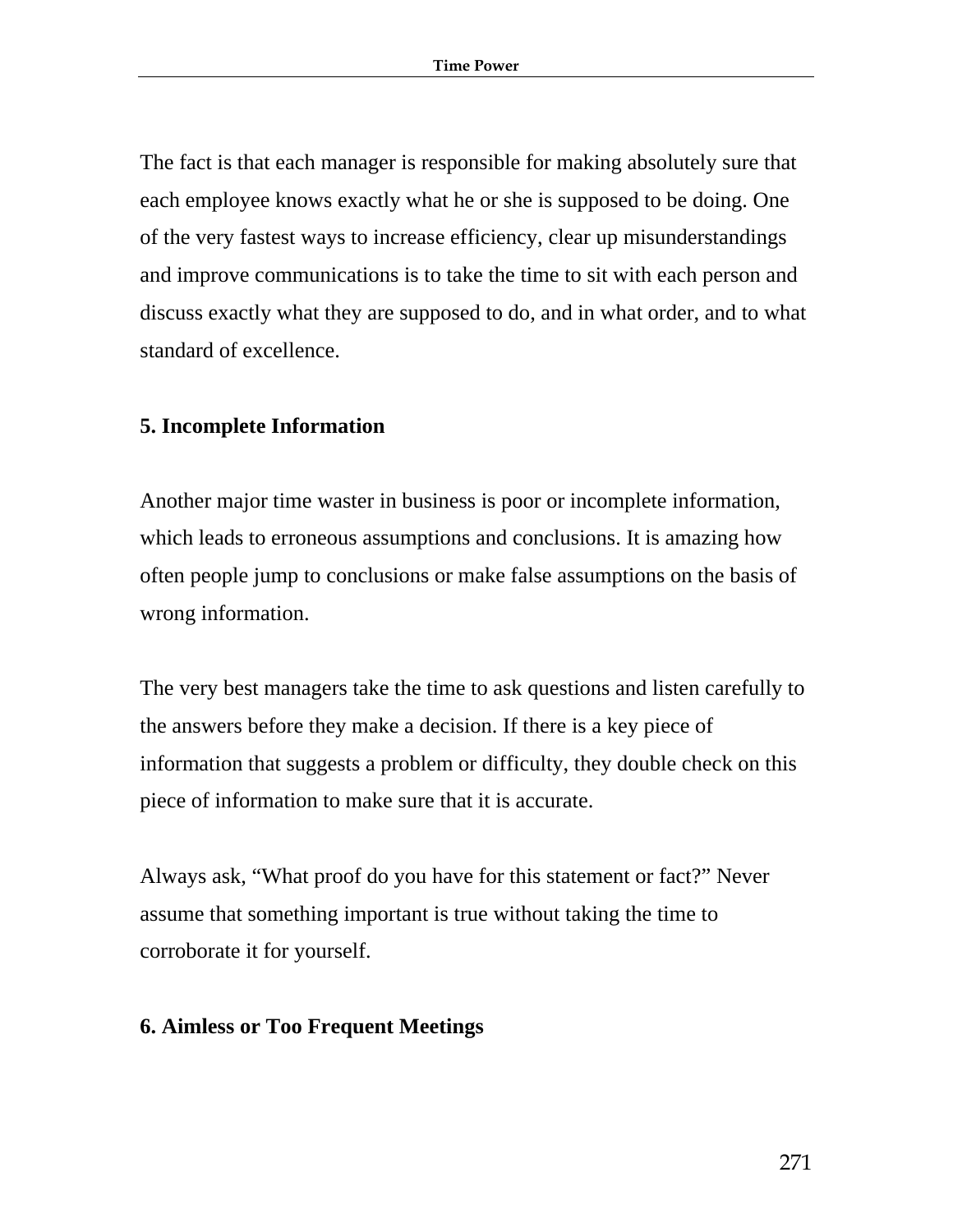Too many meetings, or aimless meetings that proceed without an agenda, without direction or without closure, are an enormous waste of time at work. These are meetings that start and stop without any particular resolution. No problems are solved, no decisions are made and no responsibilities are assigned. No deadlines are agreed upon for action.

Since 25% to 50% of working time is spent on meetings of all kinds, your taking the time to improve the quality of your meetings, by preparing agendas in advance, and by bringing each question to closure, can dramatically increase your effectiveness and your productivity.

## **7. Lack of Clarity Concerning One's Job**

Lack of information, or unclear communications, on important matters affecting a person's work, causes a lot of wasted time. In a recent survey on employee motivation, the very best companies were defined as places where each person felt that he was an insider, and that he or she was "in the know" about what was going on in the company.

The worst places to work were described as those where no one was sure about what was really going on. In this type of situation, people were unclear about their responsibilities, unsure about their jobs, and cautious about taking any risks. When people don't know what is going on, it leads to demotivation, poor performance and playing it safe.

People need to know everything that is happening in the company that affects their particular jobs. The very best companies are those that are open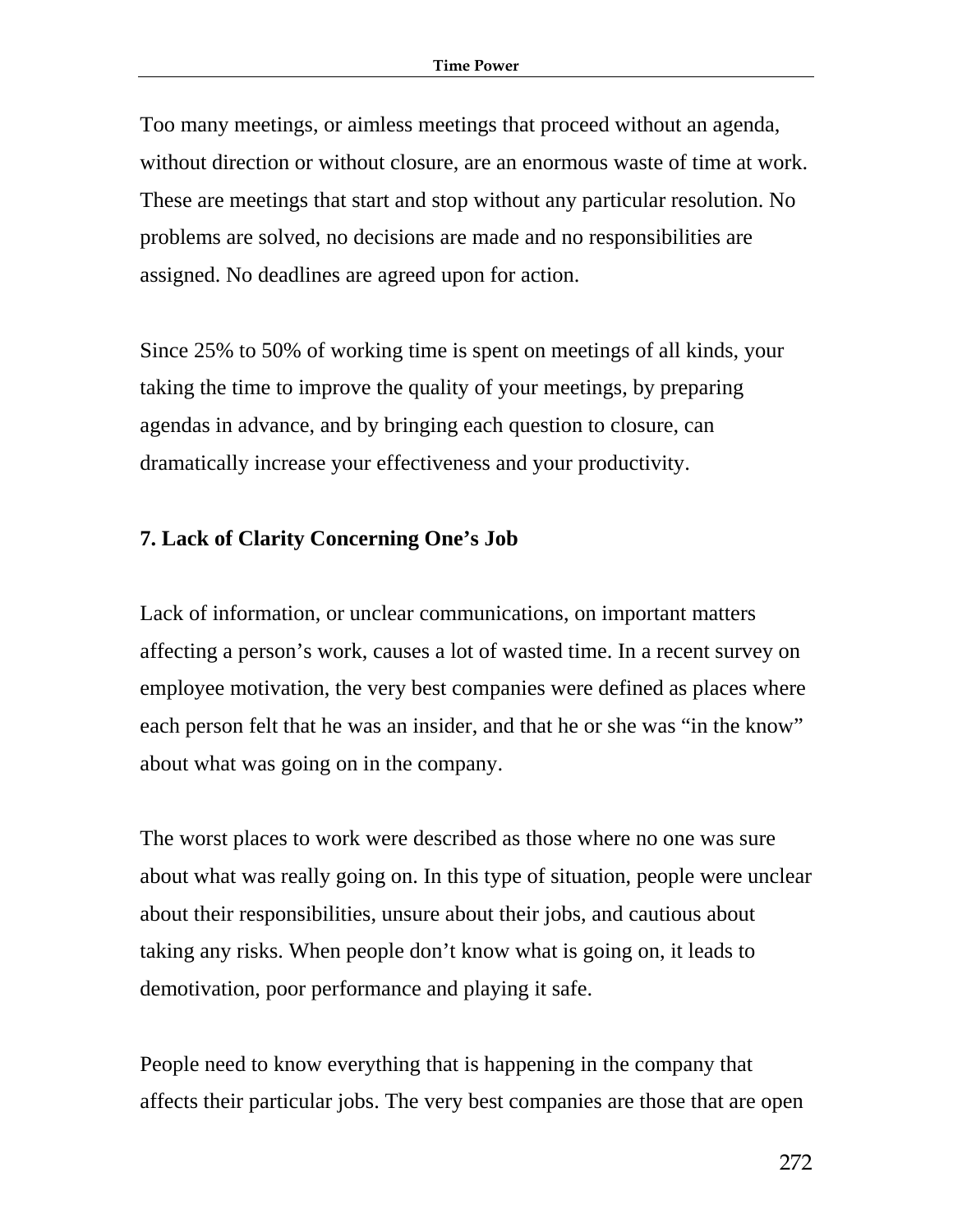and honest with all employees concerning those matters that affect the health of the company. Everyone knows what is going on, and how their job fits into the big picture. When they are unclear or unsure, an enormous amount of time is lost as the result of conversations, discussions and gossip, which leads to ineffective work behaviors and poor productivity.

### **Take Time to Communicate Clearly**

In a recent study, 84% of successful executives said that their ability to communicate effectively with others was the key reason for their success. Almost all successful men and women today in the world of work, business, politics and other fields are in their positions because of their ability to communicate well with other people. Effective communicating is a key time management skill.

Here is a rule: Never assume that the other person understands what you have discussed until he or she has fed it back to you in his or her own words. Never assume that you understand until you have repeated it back or explained it in your own words and had the other person agree.

It is a truism that we only understand something to the degree to which we can explain it to another person. The very act of articulating an assignment or decision in words clarifies it for both the speaker and the person listening.

In interacting with others, seek first to understand, then to be understood. Most people get this rule backwards. They are so busy trying to get other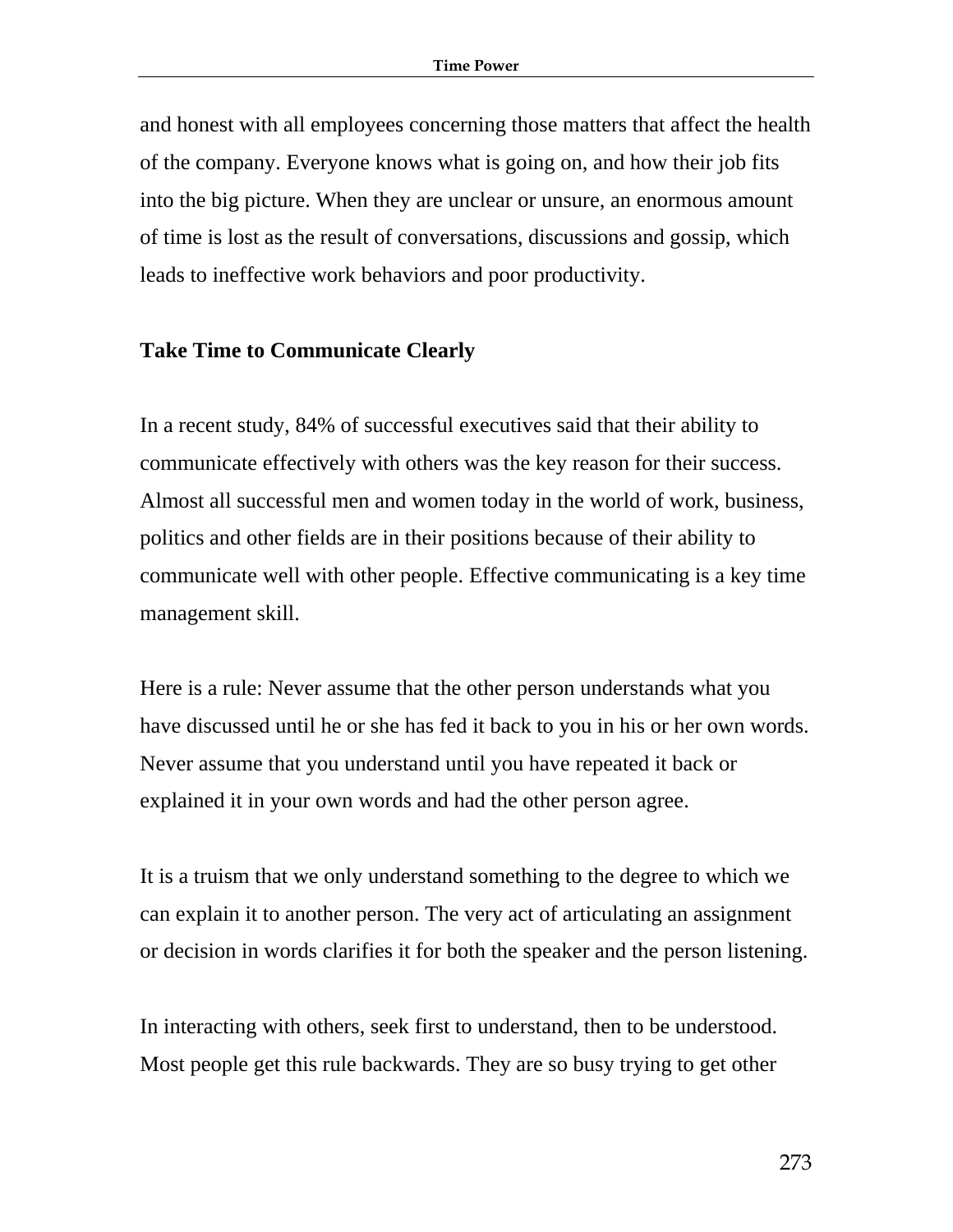people to understand them that they don't take the time to understand the other person first.

Seek first to understand. Listen closely to the other person to be sure that you fully understand what he is both saying and meaning. Only then should you try to get the other person to understand you.

The key to effective communication in working with others is developing absolute clarity about what needs to be done, and why, and when, and to what standard. Clarity requires time, attention and patience.

### **The Law of Comparative Advantage**

In 1805, the British economist David Ricardo announced what has become one of the most important principles of economics, "The Law of Comparative Advantage." This law initially referred to trade between countries. It demonstrated mathematically that countries should specialize in producing those products that they made better than any other country. Ricardo showed that, even if country A produced two products at a higher level of quality than country B, it was still better for country A to concentrate exclusively on producing the product that they made best, and let country B exclusively produce the other.

The total value created by both countries for their citizens would be greater in proportion to the resources consumed in production than if each country tried to produce both products.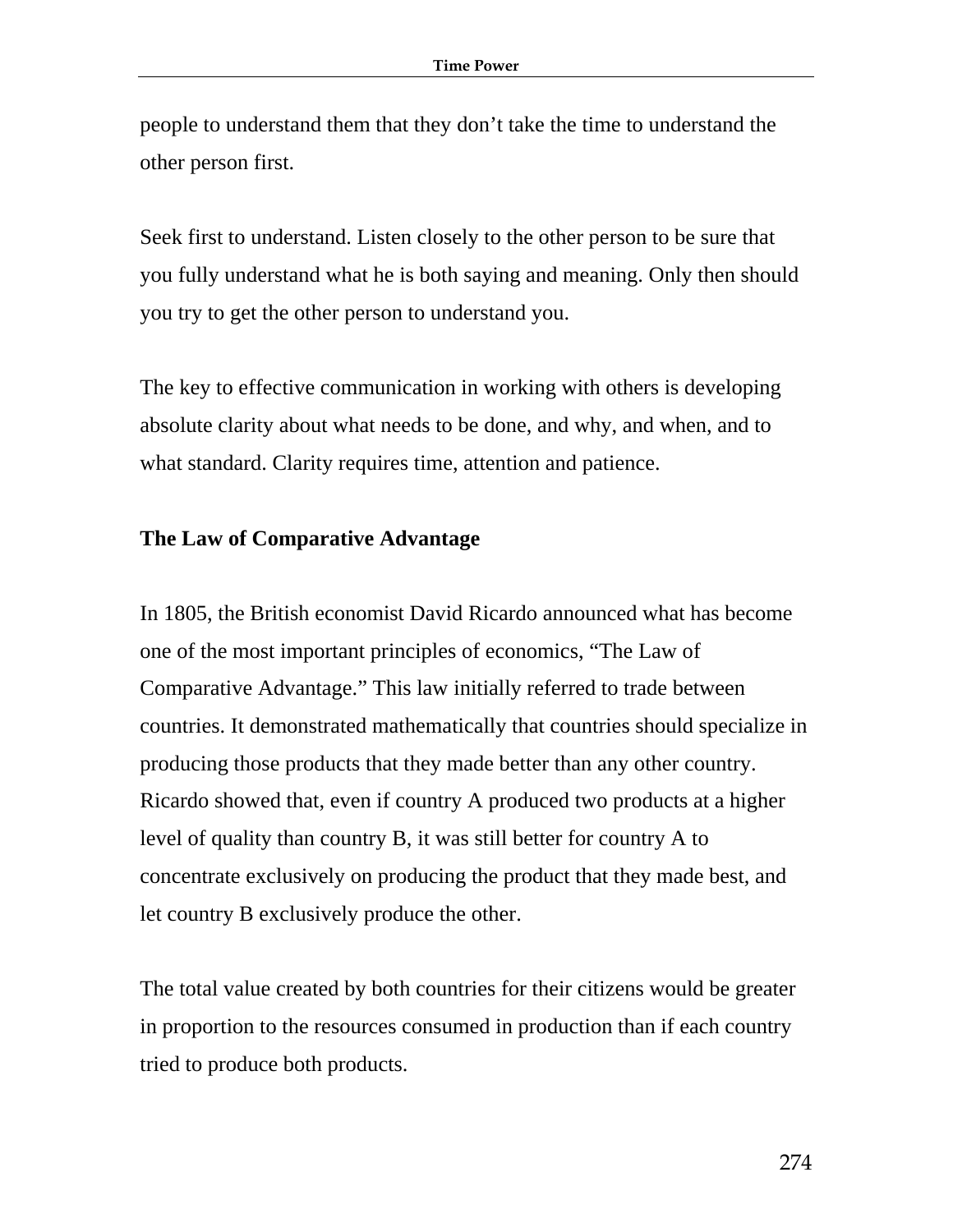## **Applying Comparative Advantage to Your Work**

In business and commerce, this is an extremely important principle. It is the base of modern wage differentials. In your work life, the Law of Comparative Advantage says that you should assign, delegate, outsource or have someone else do any job that can be done at a wage less than you earn, or less than the wage you desire to earn.

In its simplest terms, if your goal is to earn \$50,000 per year, and you work 2000 hours per year, your hourly rate is approximately \$25 per hour. This means that you should hire someone else to do any task that can be done at an hourly rate less than \$25, even if you can do the task better than he can. This enables you to spend more time doing more work that pays \$25 per hour or more.

If you want to earn \$100,000 per annum, your hourly rate is \$50 per hour, each hour. But you cannot earn \$50 per hour during the workday if you are getting your car washed, picking up your groceries, or dropping off your dry cleaning. You cannot earn \$25 or \$50 per hour if you are chitchatting with your coworkers, making coffee, reading the paper or surfing the Internet. This kind of work or activity does not pay you \$25 to \$50 per hour. The basic rule is this: If you want to earn \$100,000 per year, you have to do \$50 per hour work for eight hours every single working day.

## **The Key Personal Productivity Principle**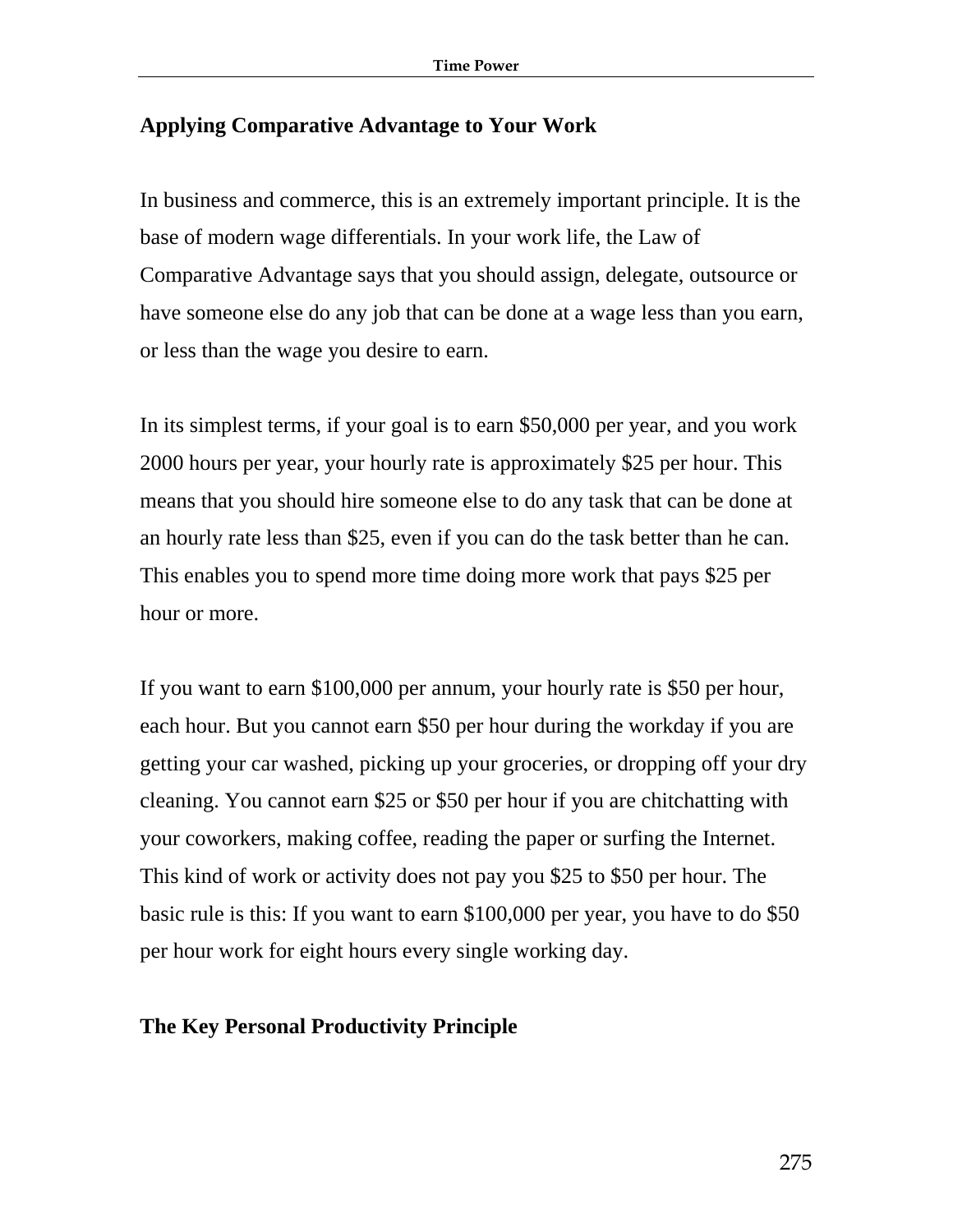This is a key personal productivity principle. If you do not focus singlemindedly on working at or above your desired hourly rate, you will not earn this amount of money in the long run.

This rule applies to hiring a bookkeeper, typing, shopping, house cleaning, washing your or any other task. The key to effective delegation, whether you are a boss or an employee, is to continually be seeking ways to outsource and delegate those things that pay a lower hourly rate than you earn. This is the only way that you will have enough time to concentrate on doing the kind of work that will pay you the kind of money that you truly desire.

Every year, hundreds of thousands of people are laid off from different jobs in different industries. In almost every case, this is because their hourly contribution to their companies has dropped below the amount of money they are receiving in wages or salary. This may have been caused by external circumstances, by changes in the market that render the products and services they produce less desirable.

#### **You Can Only Be Paid What You Contribute**

In too many cases, their value has dropped is because they have not continually upgraded their skills on the one hand, and they are wasting too much time on the other. They are engaging in activities or performing tasks of low value or no value, tasks that no one can pay them \$25 or \$50 an hour to do. As a result, they are laid off or fired, and must make the rounds for several months before finding new jobs that pay even lower amounts than they were earning before.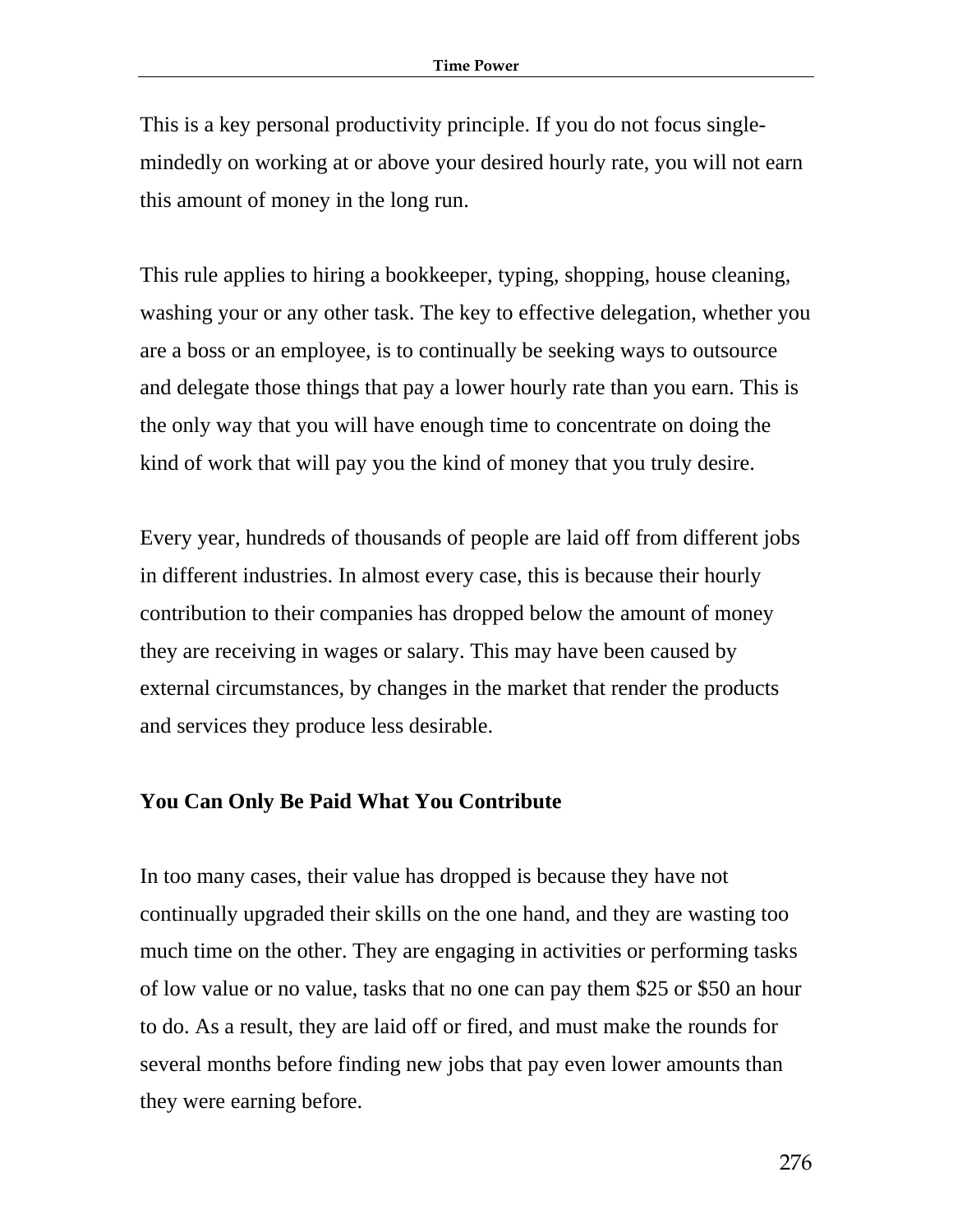The focus on your hourly rate, and continually increasing the value of your work on an hourly basis, is the key to your future. As Pat Riley, the basketball coach said, "If you're not getting better, you're getting worse." If you are not continually learning and upgrading your skills, you are actually sliding backwards, and your time is becoming less and less valuable to your employer. Don't let this happen to you.

# **Delegation Is the Key to Leverage**

To achieve everything you are capable of achieving, and to be able to concentrate on those few tasks that can make the greatest contribution to your life and work, you must become excellent at delegation. Whether you are a boss or an employee, you must be continually seeking ways to outsource, delegate and get other people to do things that pay you a lower hourly rate than you desire to earn.

There are several ways that you can become more effective at delegating and outsourcing, or hiring other people to do parts of your work so that you can do the parts of your job that pay the most.

# **1. Instead of You?**

Ask the question, "Who can do this job *instead* of you?" Remember, you have to delegate everything possible in order to have enough time to do those few things that are most important.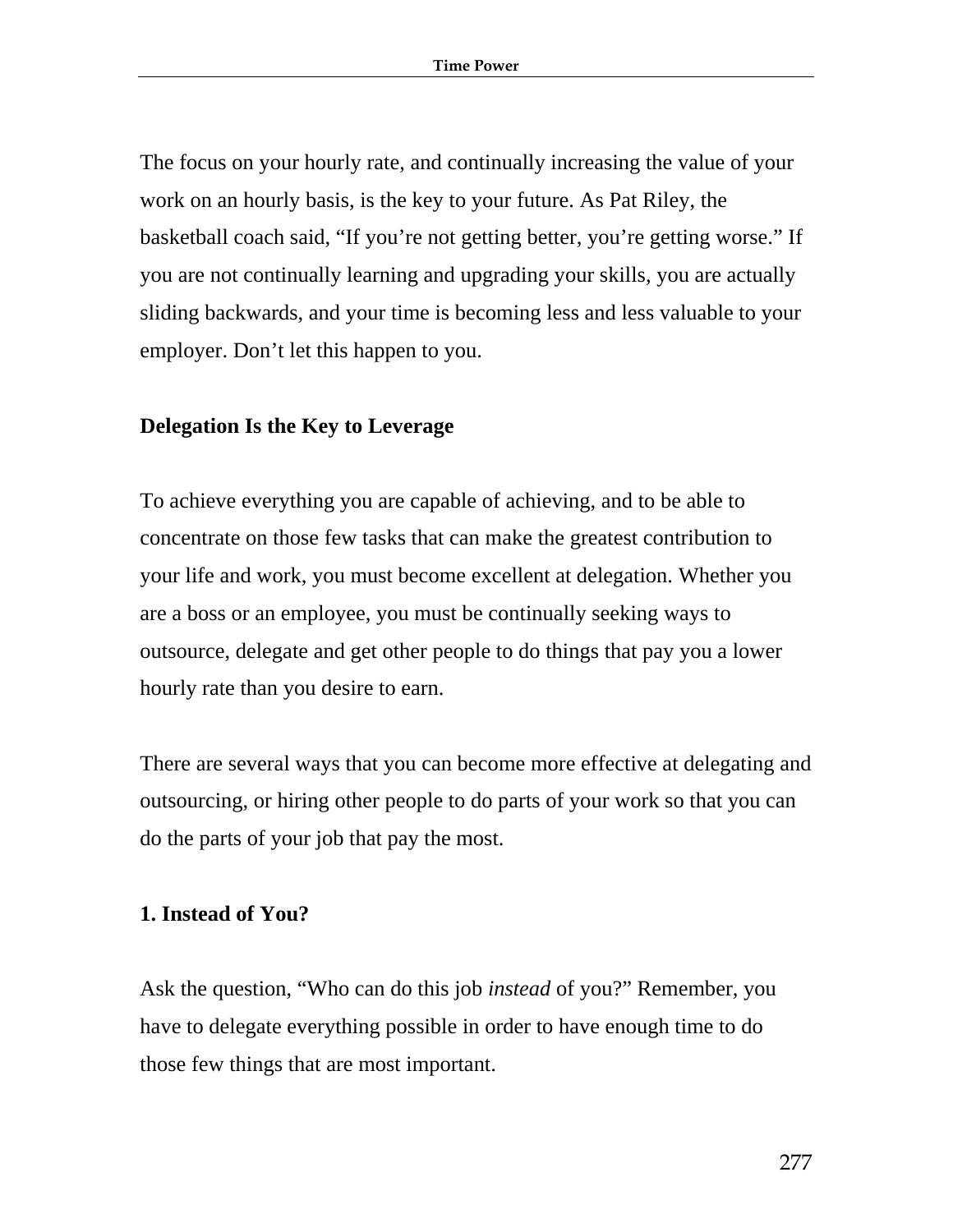### **2. Better than You?**

You should ask, "Who can do this job *better* than me?" One of the characteristics of effective managers and successful leaders is that they have the ability to find people who are superior to them in specific tasks. You should continually be looking for people who can do certain parts of your work better than you.

## **3. At a Lower Cost?**

Evaluate the job and ask, "Who can do this job at a *lower* cost than me?" Many companies and individuals are finding that they can outsource major parts of their operations to companies who specialize in that area. Companies that specialize in a particular function can usually do the job cheaper and faster than a company that does that work as part of its other activities.

## **4. Can It Be Eliminated?**

Ask yourself and others, "Can this activity be *eliminated* altogether?" What would happen if the job were not done at all? Many of the routinized tasks and activities in a company or business could be quite easily eliminated with no loss of productivity and great increases of ineffectiveness.

 Once upon a time, in a Fortune 500 company, a new Vice President of Finance took over the accounting and bookkeeping for the national organization. One of his departments consisted of 12 highly paid accountants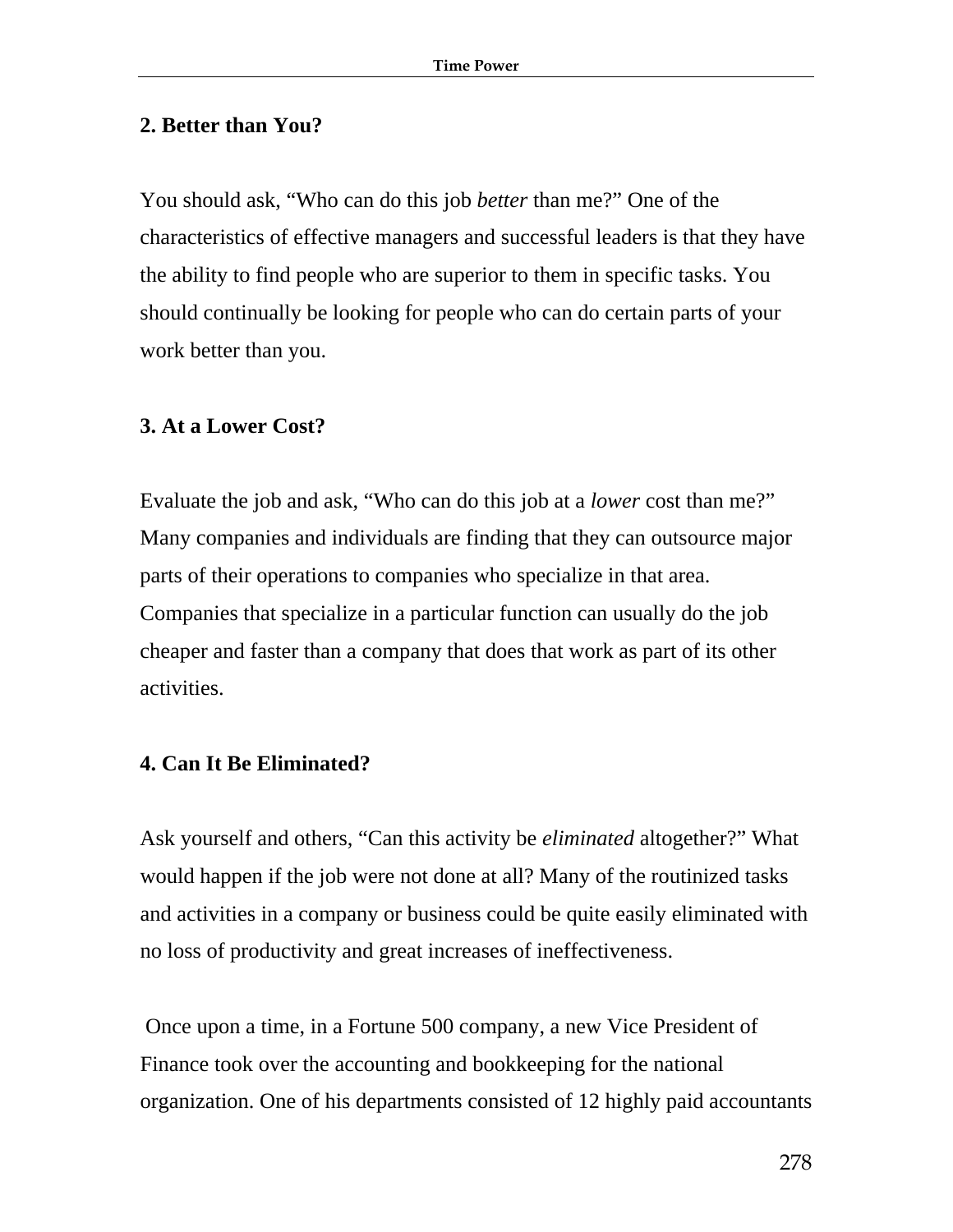and analysts who spent their time assembling the monthly reports from all the operating divisions into a single binder, which was then distributed to all the division heads. This department and its activities were costing the company almost a million dollars a year.

The new Vice President was curious. He went down the hall to one of the division heads and asked him if he had been receiving the monthly reports from his accounting department. The division head assured him that he had been getting the reports each month. The Vice President asked, "What do you do with them?"

He said, "Come here and I'll show you." He took him down the hall and into a storage room where the monthly reports, each of them about three inches thick, were neatly stacked on a set of bookshelves. "We never have time to read them, but we keep them here just in case."

The new VP of Finance went back to his offices, called in the specialists who produced the report and told them to discontinue their activities. They would be reassigned to other jobs where the company needed their expertise more than this department.

They argued vigorously against this decision. They insisted that the company was dependent upon their monthly reports. But the new VP was adamant. He discontinued the reports and didn't tell anyone.

Nothing happened. Fully nine months later, the VP was at an executive meeting and one of the division heads asked him in passing, "Whatever

279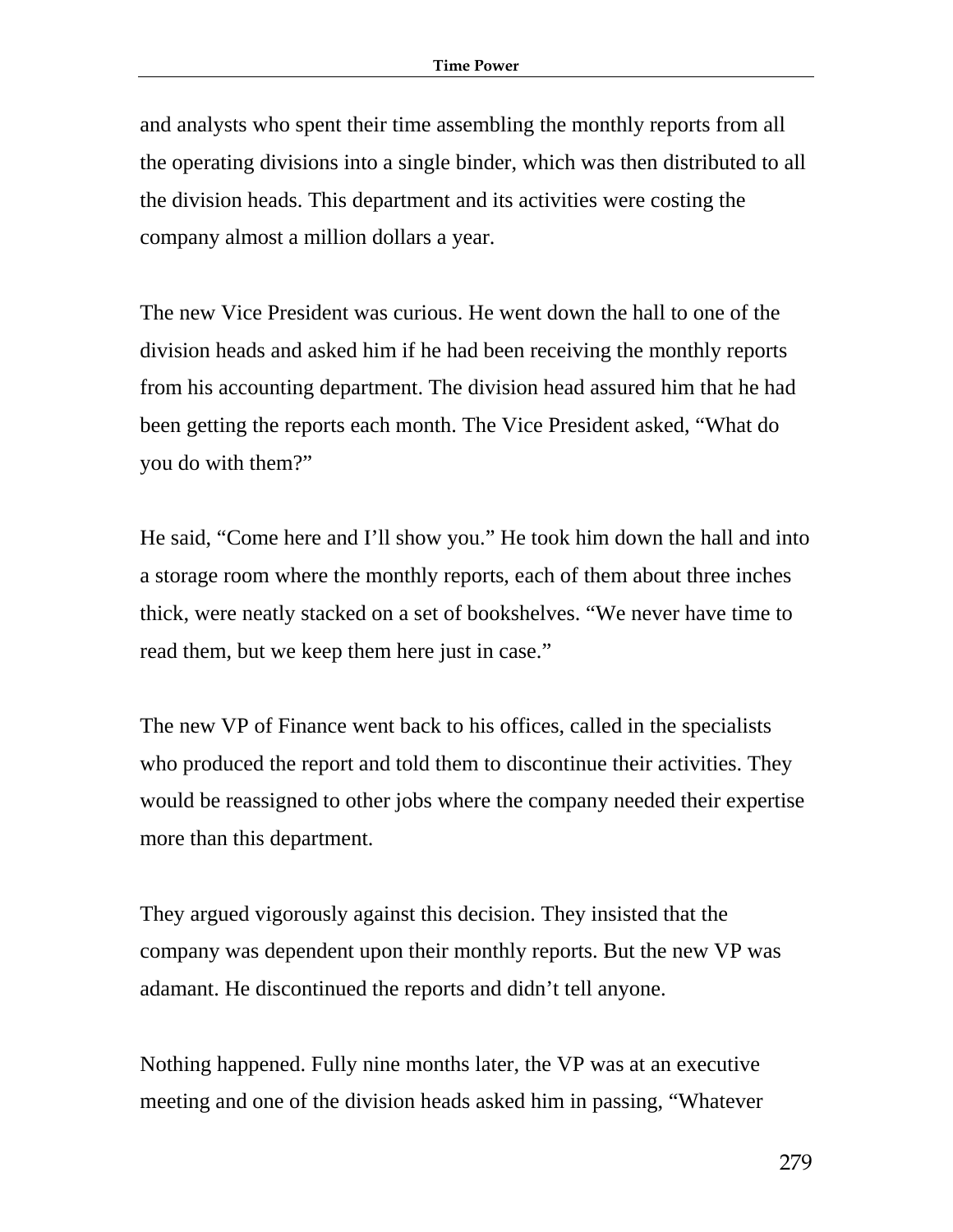happened to those big reports we used to get from your department each month?"

The Vice President of Finance said, "We stopped sending them out."

The division head said, "Well, we never read them anyway." That was the only comment he ever received from anyone in the company on the discontinued reports.

It is amazing how many activities go on in business and private life that could be quite easily discontinued completely, with no loss or inconvenience to anyone. Rooting out these opportunities for increased efficiency can dramatically improve the productivity and profitability of an organization or department.

## **Six Steps to Effective Delegation**

To delegate effectively in your work with others, there are six steps that you can take. If you neglect any one of these steps, you run the risk of miscommunication, misunderstandings, demoralization and poor performance.

## **1. Match the Person to the Job**

Match the person to the job. One of the great time wasters in the world of work is delegating the task to the wrong person. Often the task is delegated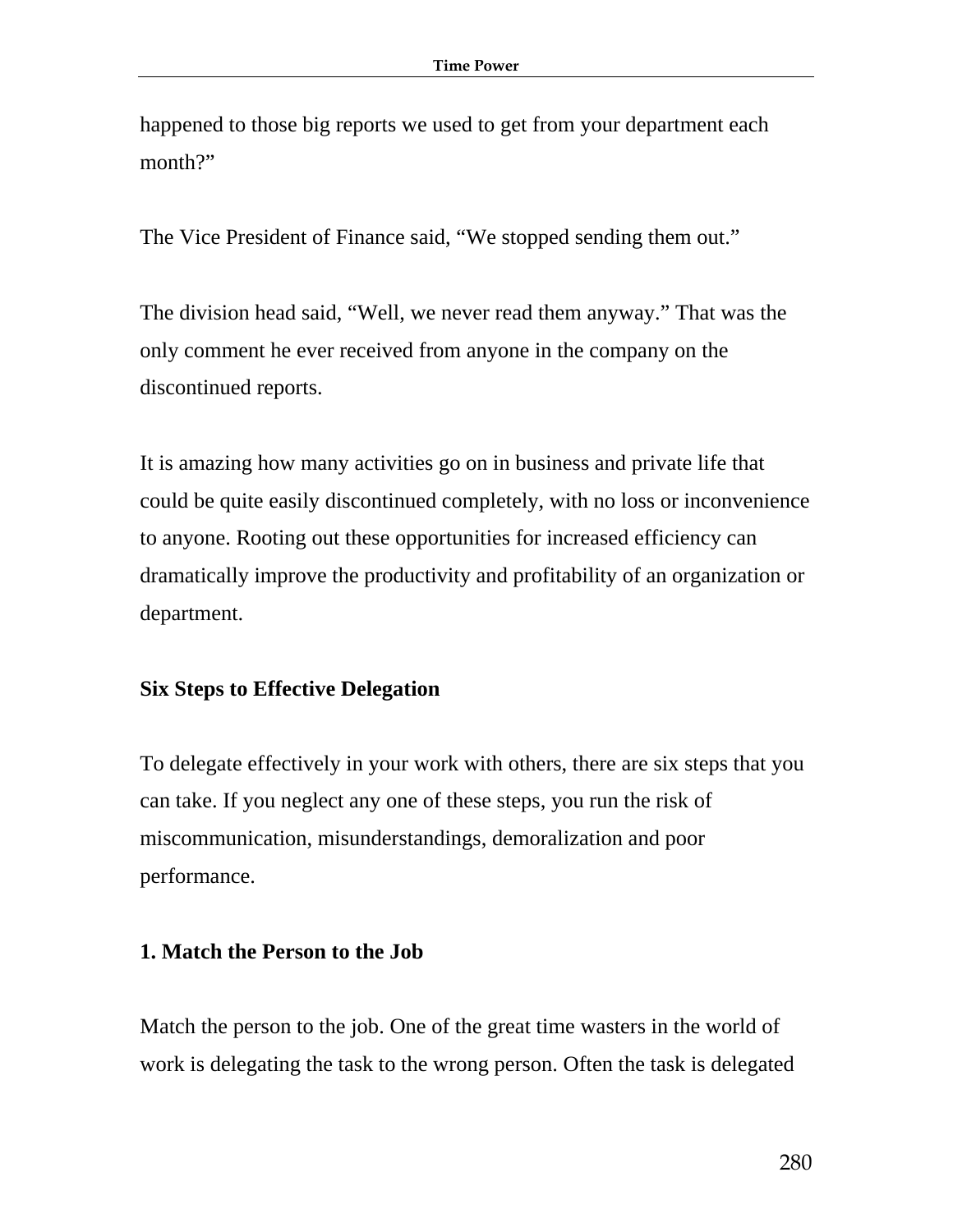to a person who is not capable of doing it properly or getting it done on schedule.

The only accurate predictor of future performance is past performance. The rule is that you never delegate an important task to a person who has not performed that task satisfactorily in the past. It is unfair to expect a person who has not done a job before to perform at a sufficient level of quality when they are given the job for the first time.

#### **2. Agree on what is to be Done**

Once you have selected the right person for the job, take the time discuss the job with that person and agree upon what must be done. The more time you take to discuss and agree upon the end result or objective, and achieve absolute clarity, the faster the job will be done once the person starts on it.

#### **3. Explain How the Job Should Be Done**

Explain to the person your preferred approach or method of working. Explain how you would like to see the job done, and how you or someone else has done it successfully in the past.

## **4. Have Him Feed It Back**

Ask the person to feed your instructions back to you in his or her own words. Have him or her explain to you what you have just explained and agreed upon. This is the only way that you can be sure that the other person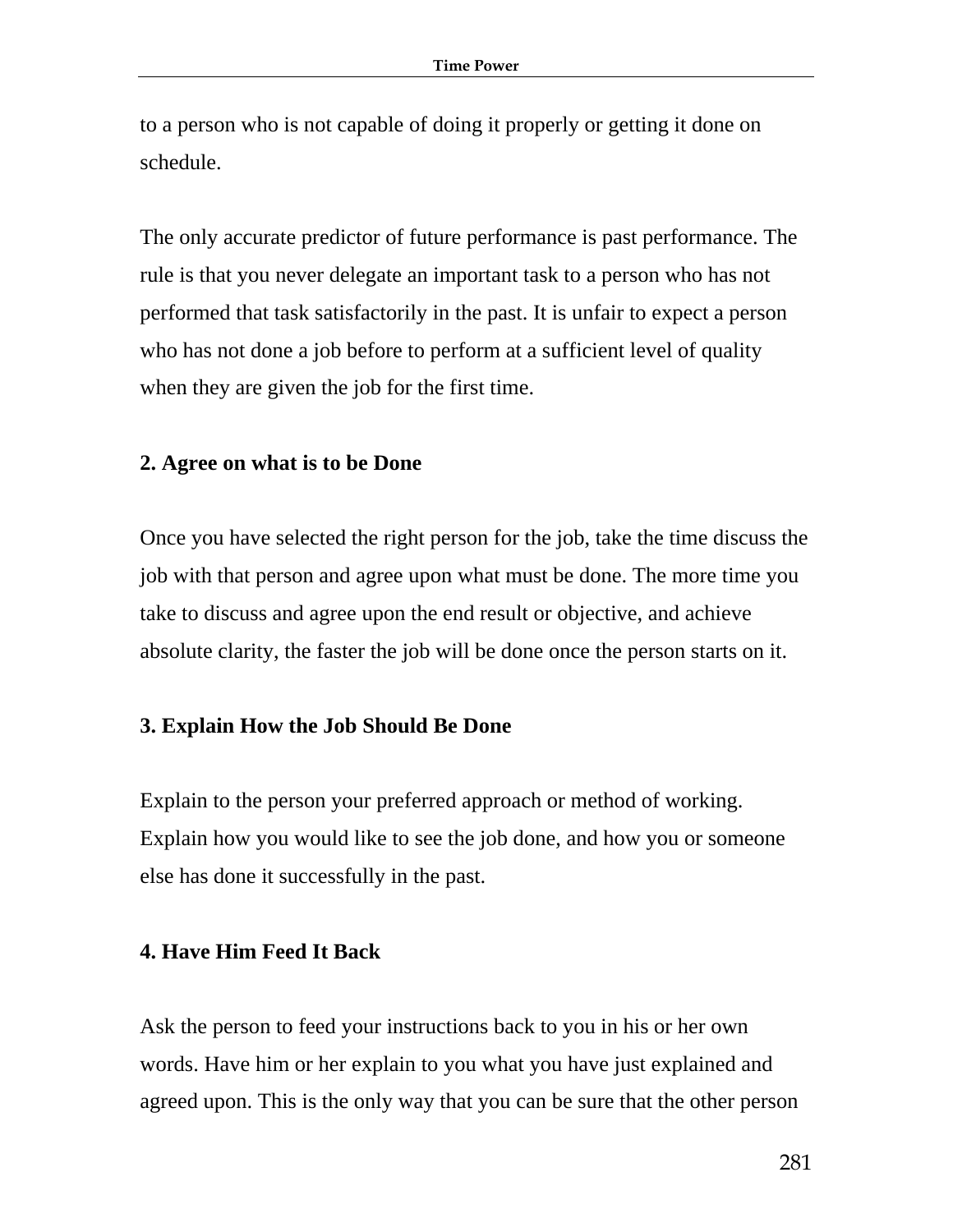actually understands the job or assignment that they have been delegated to accomplish.

# **5. Set a Deadline**

Set a deadline and a schedule for completion of the task. At the same time, arrange for regular reporting and for periodic inspection. Invite feedback and questions if there are any delays or problems.

# **6. Manage By Exception**

Manage by exception whenever possible. Managing by exception is a powerful time management tool that you can use to work more efficiently with other people.

If the job is on track, and on schedule, managing by exception means that the person does not have to report back to you. If you don't hear from him, you can assume that everything is going well. The individual only has to report back to you when an exception occurs and there is a problem with getting the job done on time, to the agreed upon level of quality.

# **Seven Ways to Get More Done Each Day**

There are seven methods you can use to get more done each day. These are simple, direct and cost no money.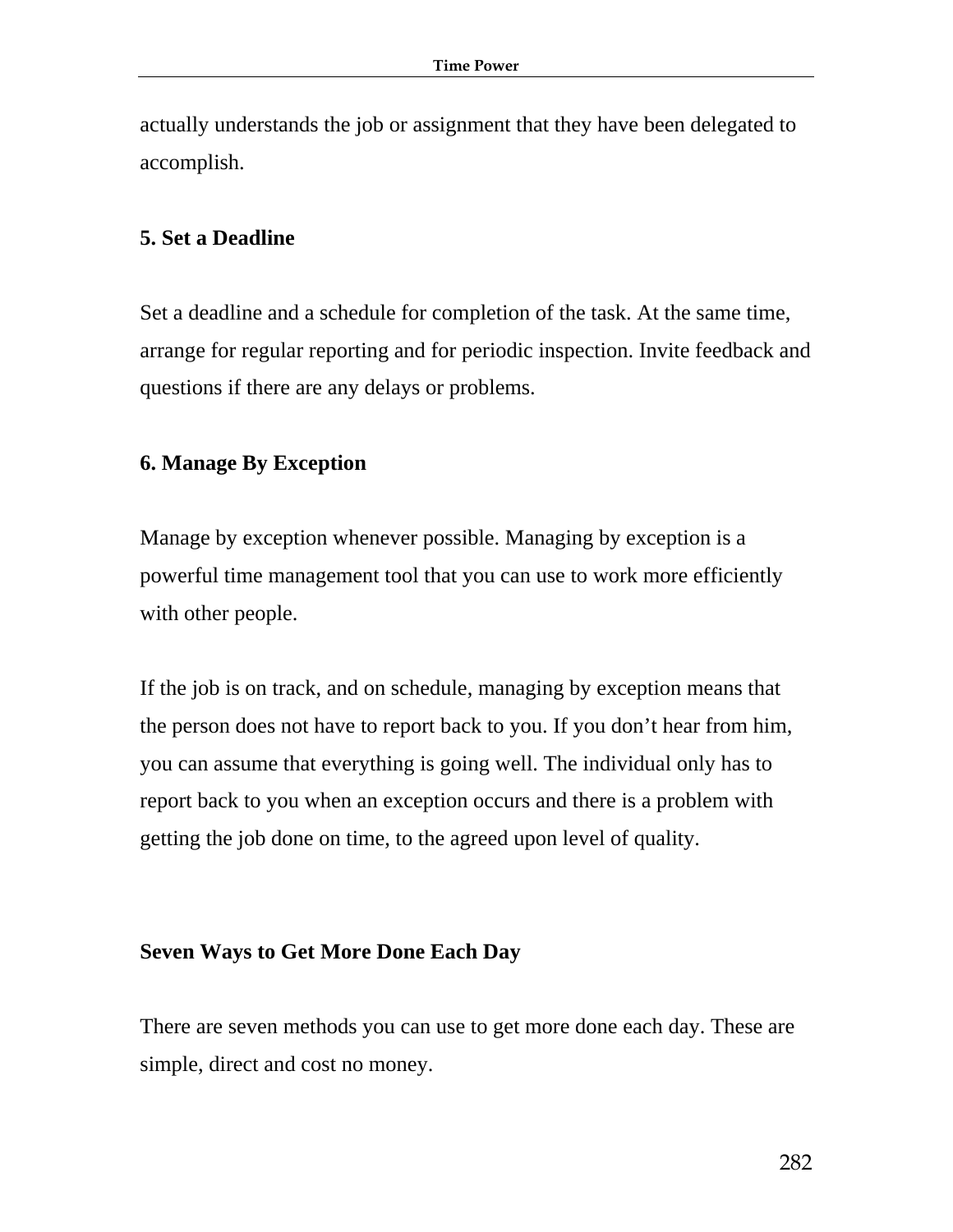### **1. Work Harder**

Work harder than you are working today. You can concentrate with greater intensity on your work. You can focus single-mindedly and discipline yourself to work without interruption, diversion or distraction. You can work harder than anyone else, which is a secret to great success.

### **2. Work Faster**

You can work faster than you are today. You can pick up the pace. You can develop a faster tempo. You can move more quickly from place to place, and from job to job. When you combine working harder and working faster, you can get more done in a single day than most people get done in a week.

### **3. Batch Your Tasks**

You can batch your tasks. You can do a series of similar jobs together, taking advantage of the learning curve.

#### **4. Do More Important Things**

You can do more important things. You can work on higher value tasks. You can work on tasks that have a higher potential payoff rather than those activities that have a lower payoff.

### **5. Do Things You're Better At**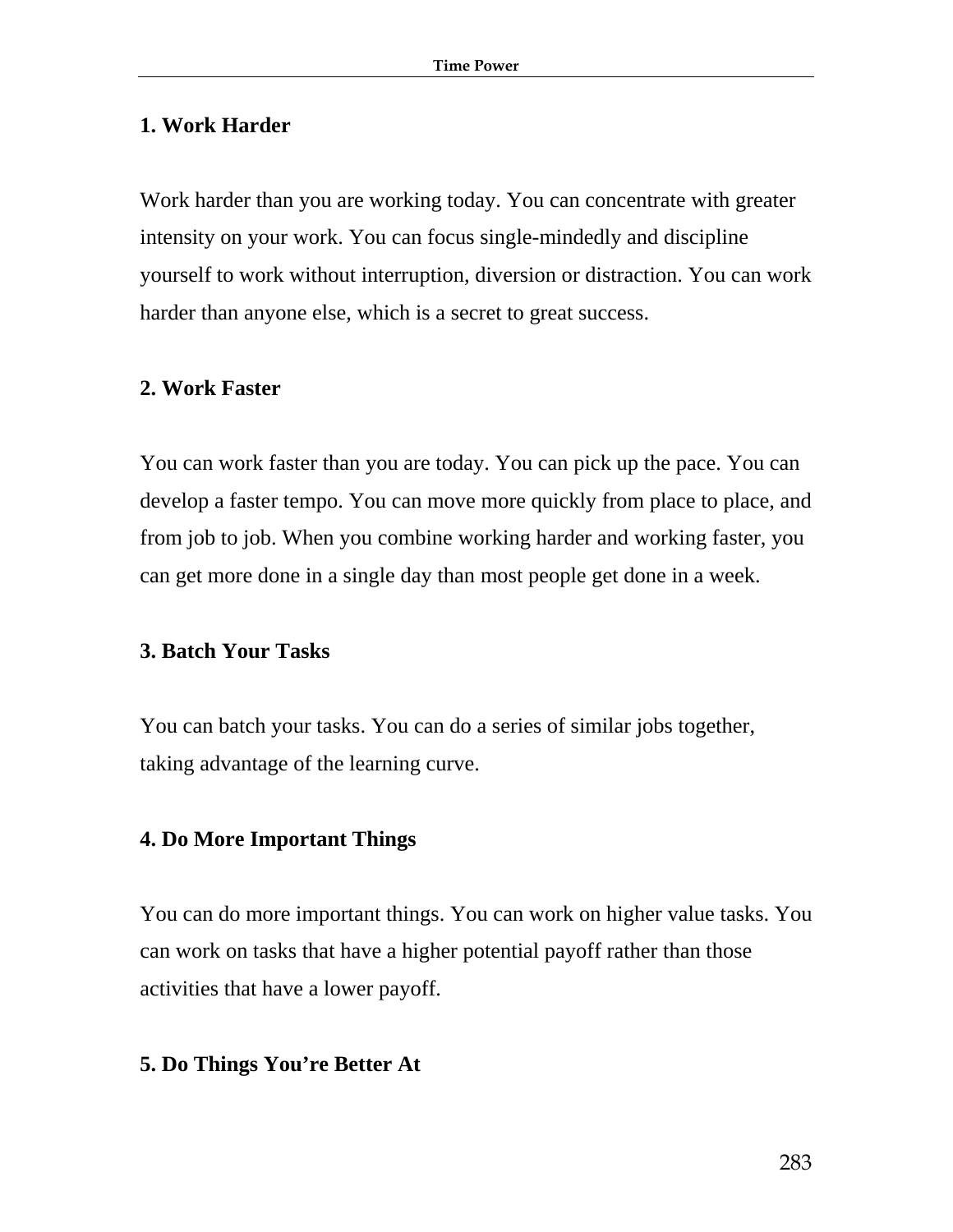Do things at which you excel. The better you are in a key skill area, the more that you can get done and at a higher level of quality. Because you are better at these tasks, they will be easier for you so you will get them done with less effort and you will have more energy as a result.

### **6. Make Fewer Mistakes**

To get more done, you can make fewer mistakes. You can take the time to do it right the first time. You've heard it said, "There is never enough time to do it right, but there is always enough time to do it over." One of the best time management techniques is to do it right the first time, even if it takes a little more effort and concentration.

#### **7. Simplify the Work**

You can simplify the work by reducing the number of steps necessary to complete the task. This makes the job simpler and easier to get done.

## **Pay Attention**

"Life is the study of attention." You always pay attention to that which you most value. If you value another person, you listen to them intensely when they are speaking. If you value the result of a job, you pay close attention to the details that determine whether or not that job is completed successfully. Effective managers pay close attention to everything that is going on around them because they value it and because it is important to them.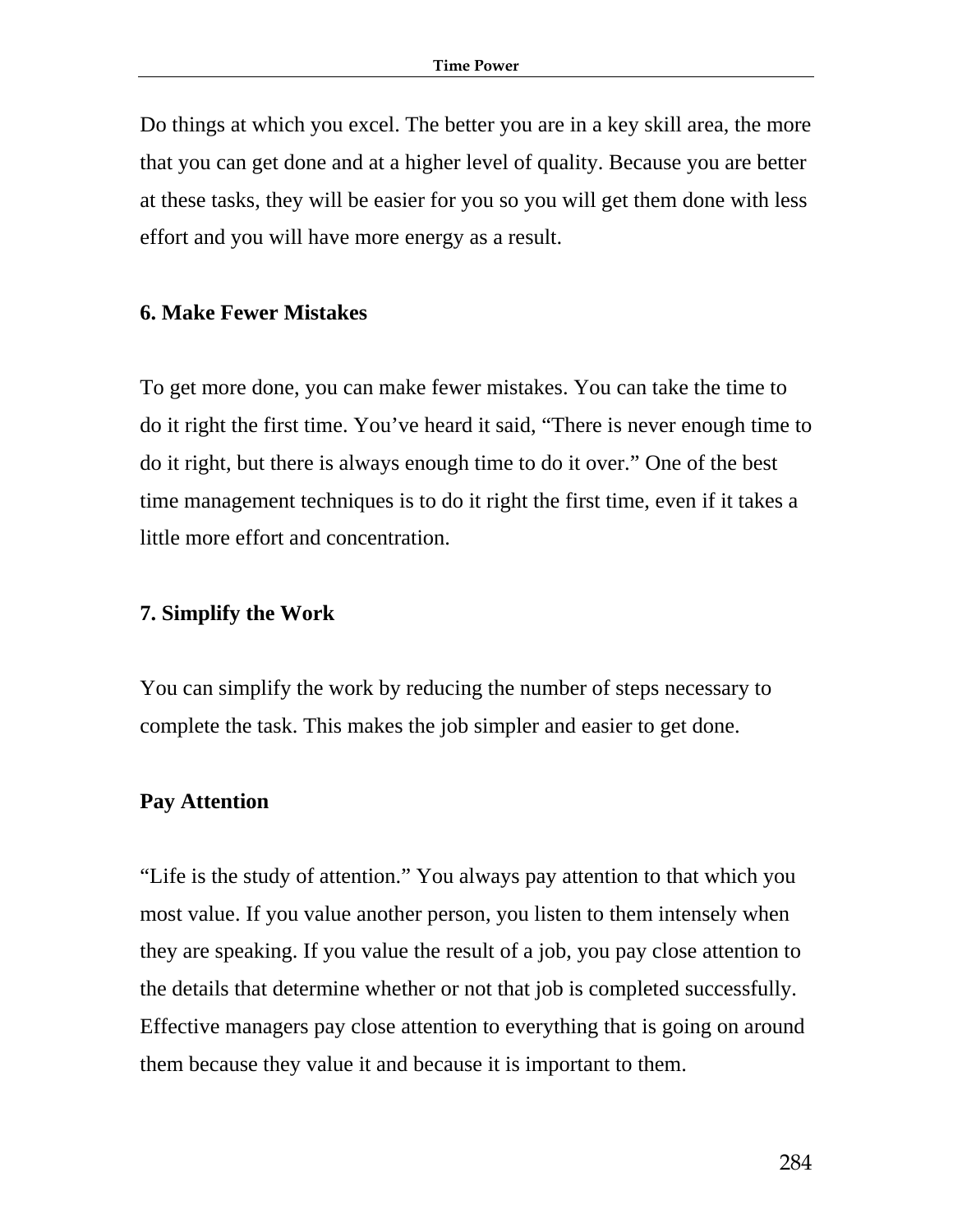### **Assuring Success at Work**

The very best times you will ever have at any job or company is when you are getting wonderfully well with your boss. On the other hand, the very worst times you will ever have at any job is when you are not getting along well with your boss. And the major reason why employees have problems with their bosses is because of a lack of clarity of what exactly is to be done, and to what standard, and in what order of priority.

Here is an excellent exercise for you. Make a list of all of the answers to the question, "Why am I on the payroll?" Write down everything that you feel that you have been hired to accomplish in your work. Focus on results rather than activities. Imagine that your work consists of a series of "deliverables." Define your job in terms of the deliverables for which your company pays you a wage or salary.

Now, take this list to your boss and ask your boss to organize this list by priority, based on what is most important to him or her. This may take a few minutes. Be patient. As you discuss this list with your boss, ask questions so that you are perfectly clear about what he or she wants or needs.

#### **Focus on Your Boss's Top Priorities**

From that day forward, focus and concentrate on doing those jobs that your boss considers to be the most important before you do anything else. Whenever your boss asks you to do something else, take out your list and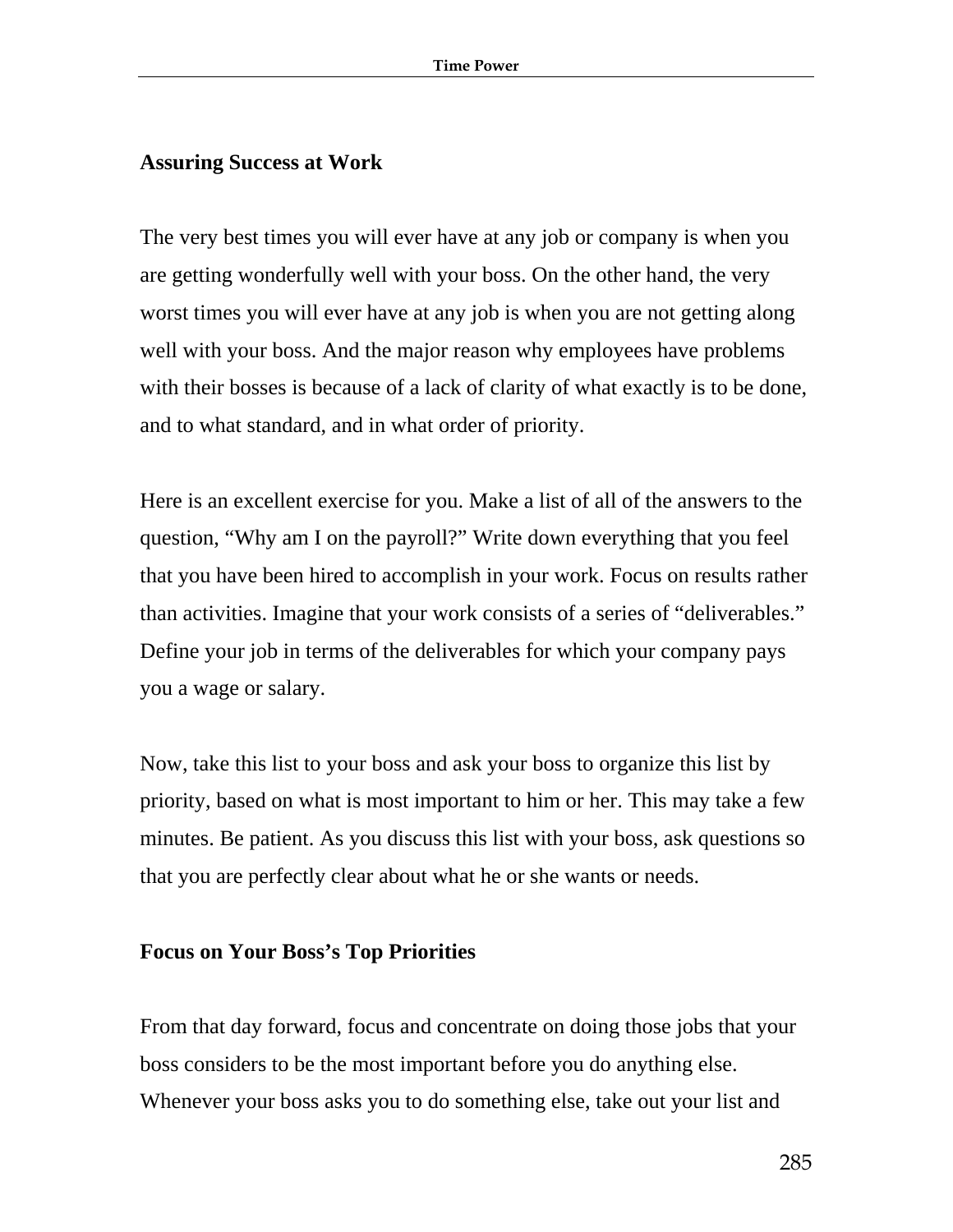ask him or her what order of priority the new task has relative to the tasks currently on your job list.

If you are working at your full capacity, to do something new, you will have to stop doing something old. Many bosses do not realize that your plate is full already. When your boss asks you to do something new, you should ask him what he would like you to stop doing so that you can work on the new task that he has just given you. This is a wonderful way to minimize misunderstandings and improve communications.

It is only when you are working on those tasks that are most important to your boss that you can possibly have any chance of satisfying or pleasing him, or being paid more or promoted more often. If you make the mistake of doing things on your list in an excellent fashion but you work on tasks that are not important to your boss, you will actually sabotage your career. The more time you spend doing an excellent job on unimportant tasks, the further behind you will fall.

### **Three Types of Decisions**

There are three types of decisions in any organization, or family. When decisions involve other people, it is important that everyone is clear about what kind of a decision is under consideration.

## **1. Command Decisions**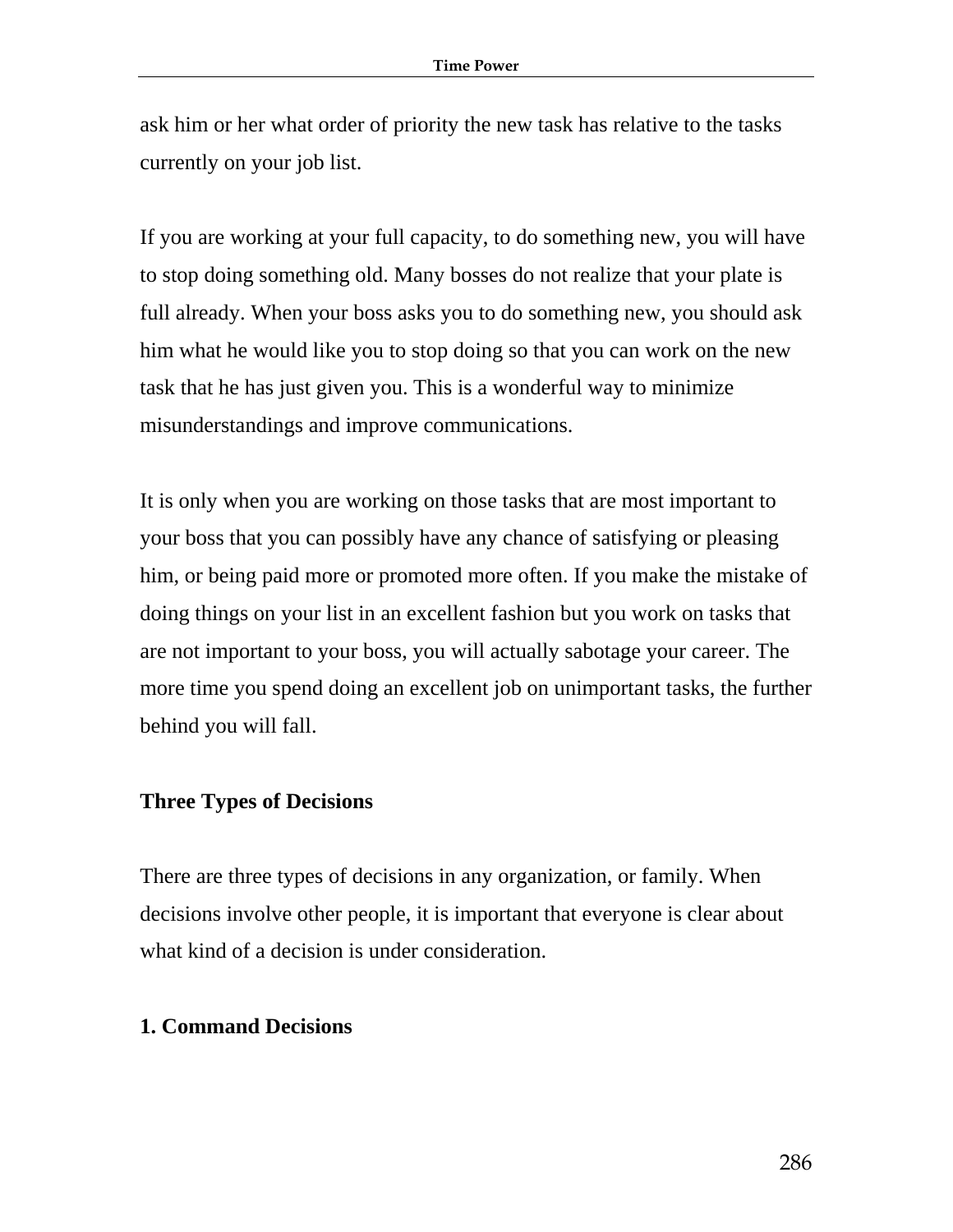The first types of decisions are *command* decisions. This is a decision that has to be made by the boss, or by the person in charge. This decision is so important that one person is solely responsible for making up his or her mind about what is to be done.

Hiring a key staff member, firing a poor performer, making an important investment decision, finalizing a sale or transaction, or even negotiating a new loan with the bank are all command decisions. They must be made by the person in charge.

## **2. Consultative Decisions**

The second type is a *consultative* decision. This is a decision where you or the boss asks for advice and takes input from other people. You combine the opinions, ideas and inputs of others together with your own and make a decision. A consultative decision, even though it invites the advice and participation of others, is not made based on that advice.

You may be thinking of hiring a new person, assigning someone to a particular task, spending a certain amount of money on a business activity or embarking on a new sales or marketing campaign. If you are the boss, you can ask for advice from everyone before you finally close the door and make your final decision.

When General Dwight D. Eisenhower was the supreme commander of allied forces in Britain, he took the advice and input of hundreds of military experts, planners and specialists in his preparation for the D-Day invasion.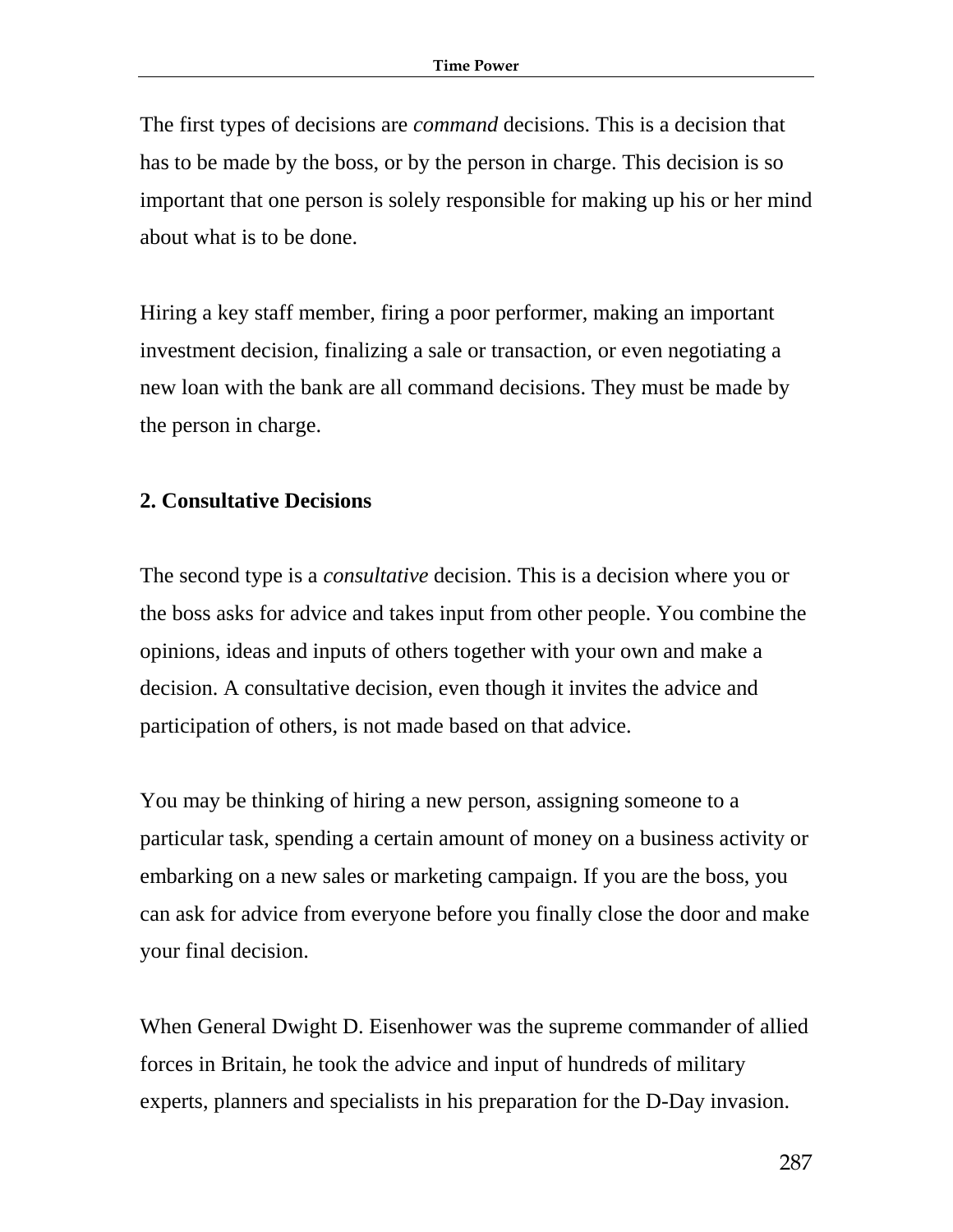This process took several months. But on the final day, June 5, 1944, with a single day of calm weather predicted for the English Channel, General Eisenhower made the fateful decision that launched the invasion of June 6, 1944 and brought World War II to an end ten months later.

### **3. Consensus Decisions**

The third type of decision is one that is made on the basis of *consensus*. This is a democratic decision where everyone gets involved, discusses the pros and cons, and then agrees on what is to be done. Sometimes everyone is in agreement and sometimes the decision is made by a democratic vote, where the majority rules. Once the decision has been made, everyone commits to making the decision successful; however they may have felt or voted during the discussion phase.

### **Clarify the Type of Decision**

One of the problems in communications, and working with others, is confusion over which kind of a decision is being made at that moment. Sometimes, the boss asks for input and ideas. The staff members automatically conclude that this is a consensus decision while the boss may be viewing it as a consultative decision. When the boss makes a decision that is contrary to the expressed wishes or opinions of the others, it can lead to hard feelings and misunderstandings.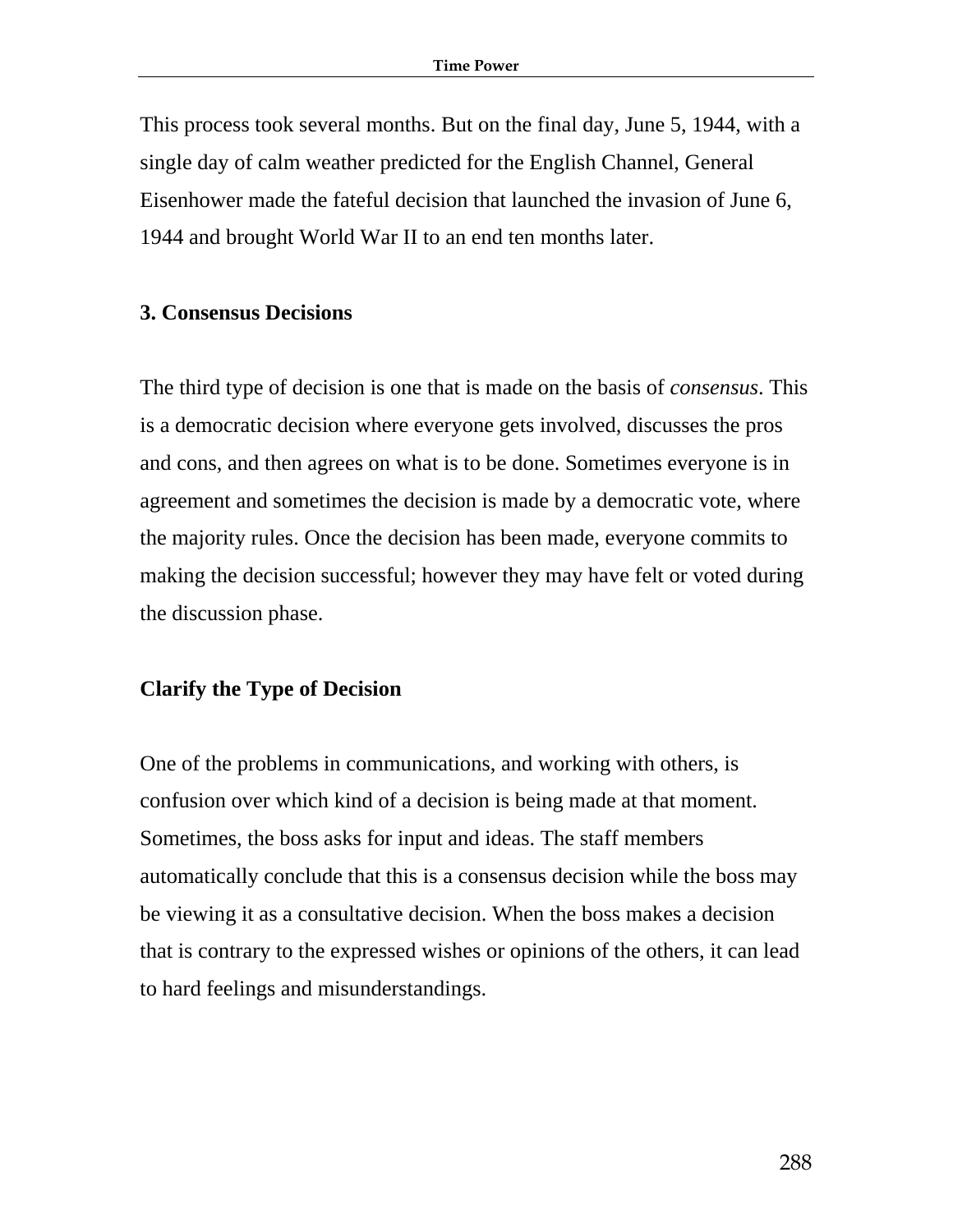People's feelings will be hurt and time will be wasted going back and explaining that their input was invited and welcome, but not necessarily followed in the final decision.

When a boss makes it clear that this is a democratic or consensus decision. he is saying that the staff can decide what is to be done in this case, and whatever the group decides, we will all go along with it. When everyone is clear about the kind of decision under consideration, everything proceeds more smoothly, with less friction and time wastage.

## **Your Job Description**

Often in my seminars, to make a point, I will say, "I know the job description of every single person in this audience." This immediately gets their attention. In an audience of 1000 people, there will be participants from hundreds of companies. They then smile and wait to hear what I am about to say.

"You can take your business card and cross out whatever title is below your name and replace it with the words *Problem Solver*. Everyone here is a problem solver. This is what you do all day long."

## **Focus on the Solution**

One of the characteristics of top people is that they are intensely *solutionoriented*. They do not continually think and talk about the problem, and who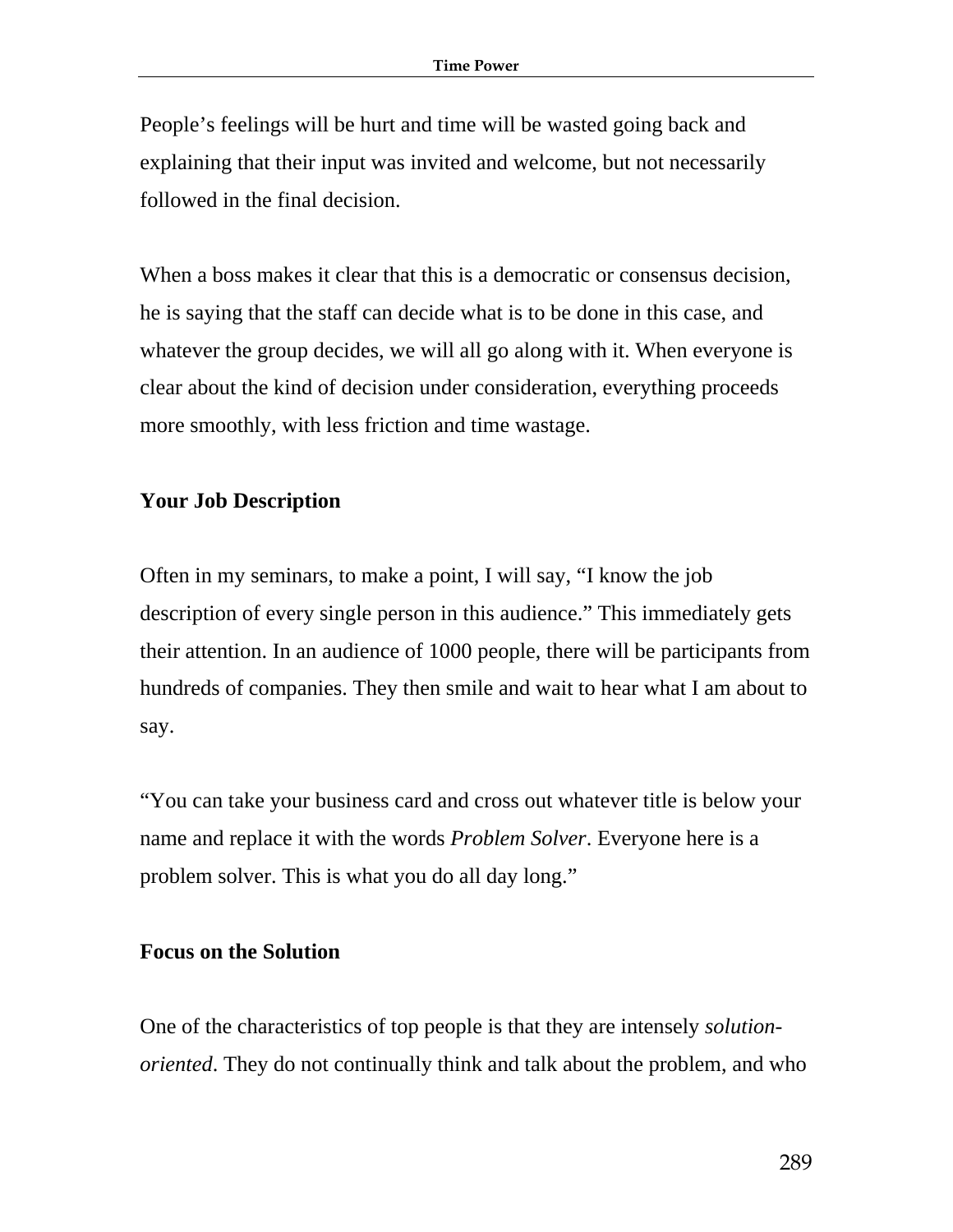is to blame, and how much has been lost, and why did this happen to me? Instead, they focus on the solution, and what can be done.

Your job, in whatever position, is to solve problems. Your income, your rate of promotion, the respect and esteem of your peers, and all of your success in life will be determined by how effectively you solve the problems and difficulties that you have to face every hour of every day in the achievement of your goals.

Leadership is the ability to solve problems. Success is the ability to solve problems. Personal effectiveness is the ability to solve the inevitable and unavoidable problems of daily life. The only question is, "How good are you at solving problems?"

Here is a wonderful discovery. The more you think and talk about possible solutions, the smarter you get. The more you think and talk about what can be done to solve the problem, the more ideas you will have. You will become more creative. Your mind will function faster. The more solutions that you come up with, the more solutions there are that will occur to you. Eventually you will become like the Pac Man of the video game, gobbling up problems as fast as you encounter them.

One of the biggest time savers in life and work is your ability to solve the right problem in the right way. It is your ability to deal effectively and efficiently with problems, to overcome them, and to keep moving forward toward the result or goal that you desire.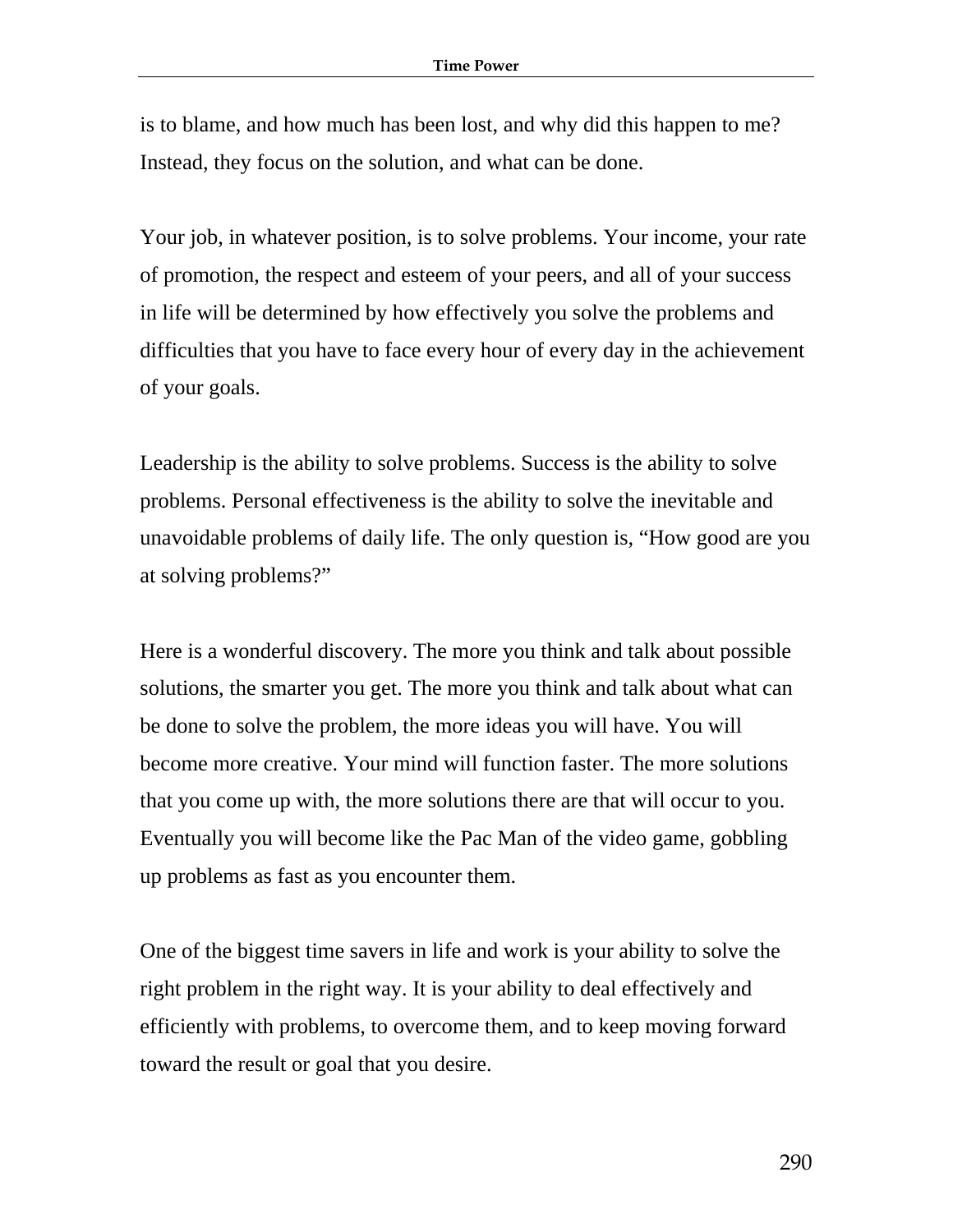On the other hand, one of the biggest time wasters in life and work is the inability to solve problems. The inability to solve a single key problem can lead to underachievement, frustration, failure and even the bankruptcy of an organization. Thinking and talking in terms of problem solving and solutions is one of the most important mindsets that you can develop.

## **Six Steps to Effective Problem Solving**

There are six steps to effective problem solving that you can follow to cut through any difficulty or obstacle you face for the rest of your career.

# **1. Define the Problem Clearly**

Start by asking, "What exactly is the problem?" Define the problem clearly, and whenever possible, in writing. Remember, accurate diagnosis is half the cure. Sometimes writing a problem down on a flip chart or white board, and having everybody agree to the definition of the problem will lead rapidly to a solution.

Very often, by forcing yourself to define the problem clearly in writing on a piece of paper in front of you will trigger a logical solution. Fully 50% of problems can be solved in the definition phase.

## **What Else is the Problem?**

Once you have a clear definition of the problem, you should ask, "What else is the problem?" Never be satisfied with a problem that has only one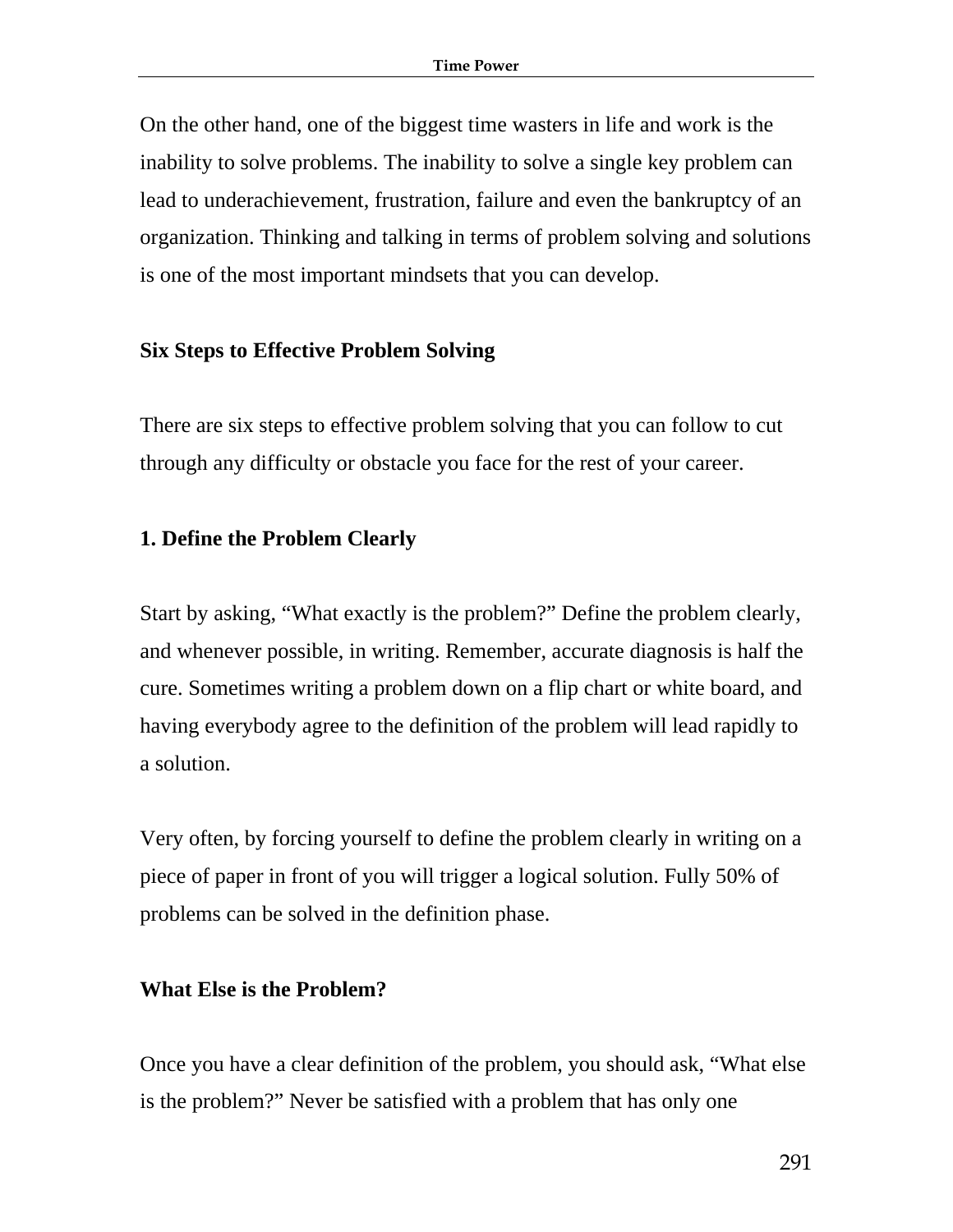definition. Keep asking, "What else is the problem?" See if you cannot develop multiple definitions to a single problem.

Sometimes a large problem is actually a "cluster problem." This occurs when the larger problem is actually made up of several smaller problems. By defining the problem clearly, this enables you to break down the problem into its constituent parts so that you can solve each of the smaller parts at once.

The rule is that, in every complex problem, there is usually a single problem that must be solved before any other problems can be solved. This single, large problem that must be solved is often not clear or obvious. It requires a little digging on your part to find it.

The natural tendency of human nature is to jump to conclusions. We see a problem and we leap to a solution. We leap quickly from the problem to the solution without considering that we might be jumping from the pan into the fire. In defining the problem or problems, it is important that you go slowly at the beginning to make sure that you are not working on the wrong problem. Solving the wrong problem in the right way will often create a worse situation than the one you started with.

### **2. Identify All the Possible Causes**

Before seeking a solution, ask, "How did this problem occur?" What are all the possible causes of the problem? What are the reasons for the problem? It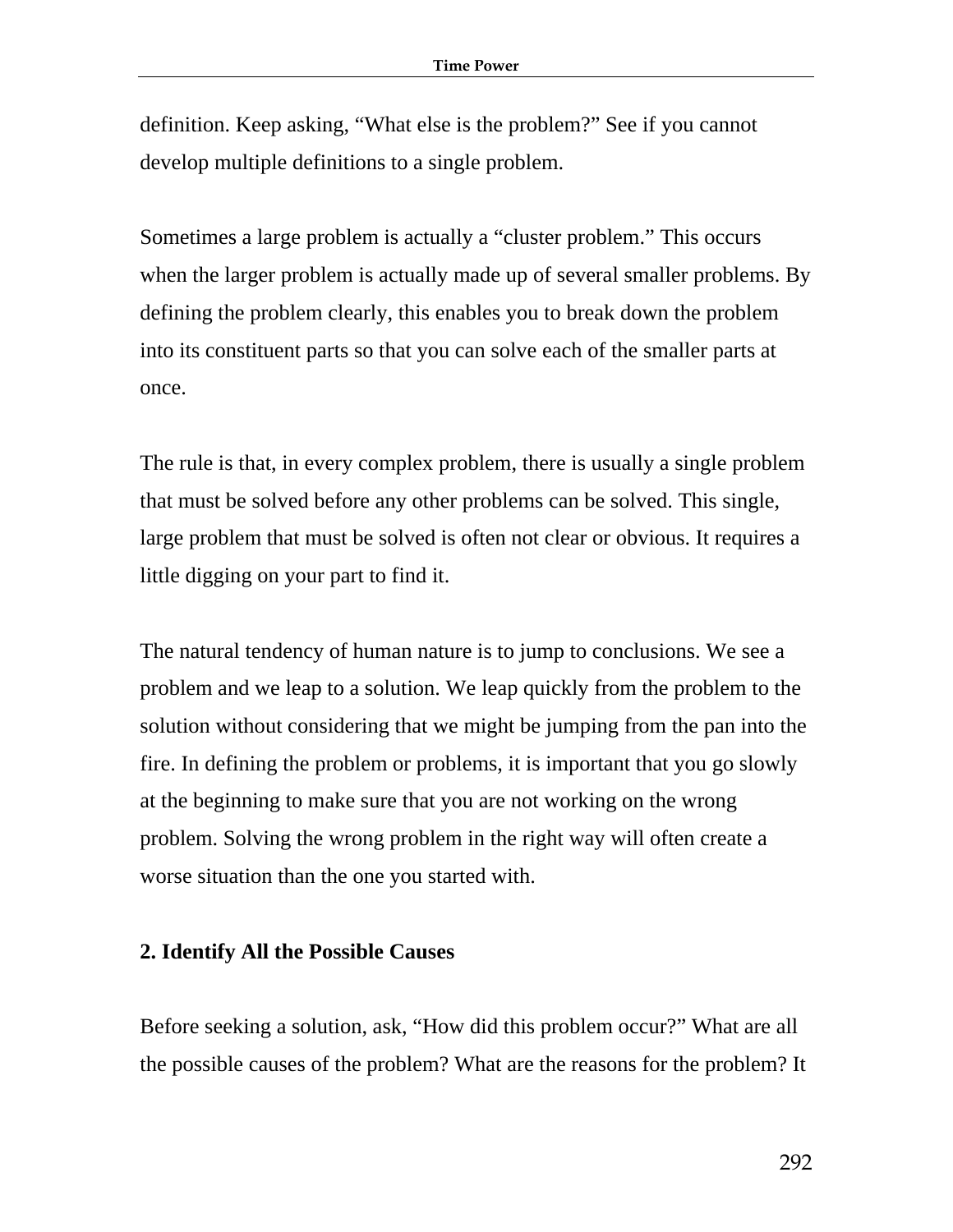is not enough to simply come up with a solution. It is important that you deal with the underlying causes that created the problem in the first place.

When I started my company some years ago, no matter how busy we were in the market, we always seemed to have cash flow problems. Every couple of months, the bank account would be empty and we would have to scramble around to find the funds to make payroll and cover other bills.

We finally realized that we were lacking a "Cash Management System." I learned later that this is one of the most important tools for business or personal survival and success. It is a long-term monthly projection of your cash needs, based on your very best estimates of your income and expenses.

Once we had taken the time to project forward a year, based on the seasonal fluctuations in our revenues, we were able to predict with some accuracy how much was coming in, how much was going out, and what times of the year we would have cash shortfalls. Once that cash plan was in place, we organized lines of credit and financial reserves to make sure that the cash crisis did not occur again.

Very often, identifying the cause of a problem immediately suggests an obvious solution that enables you to solve the problem and stop it from occurring again.

# **3. Identify All the Possible Solutions**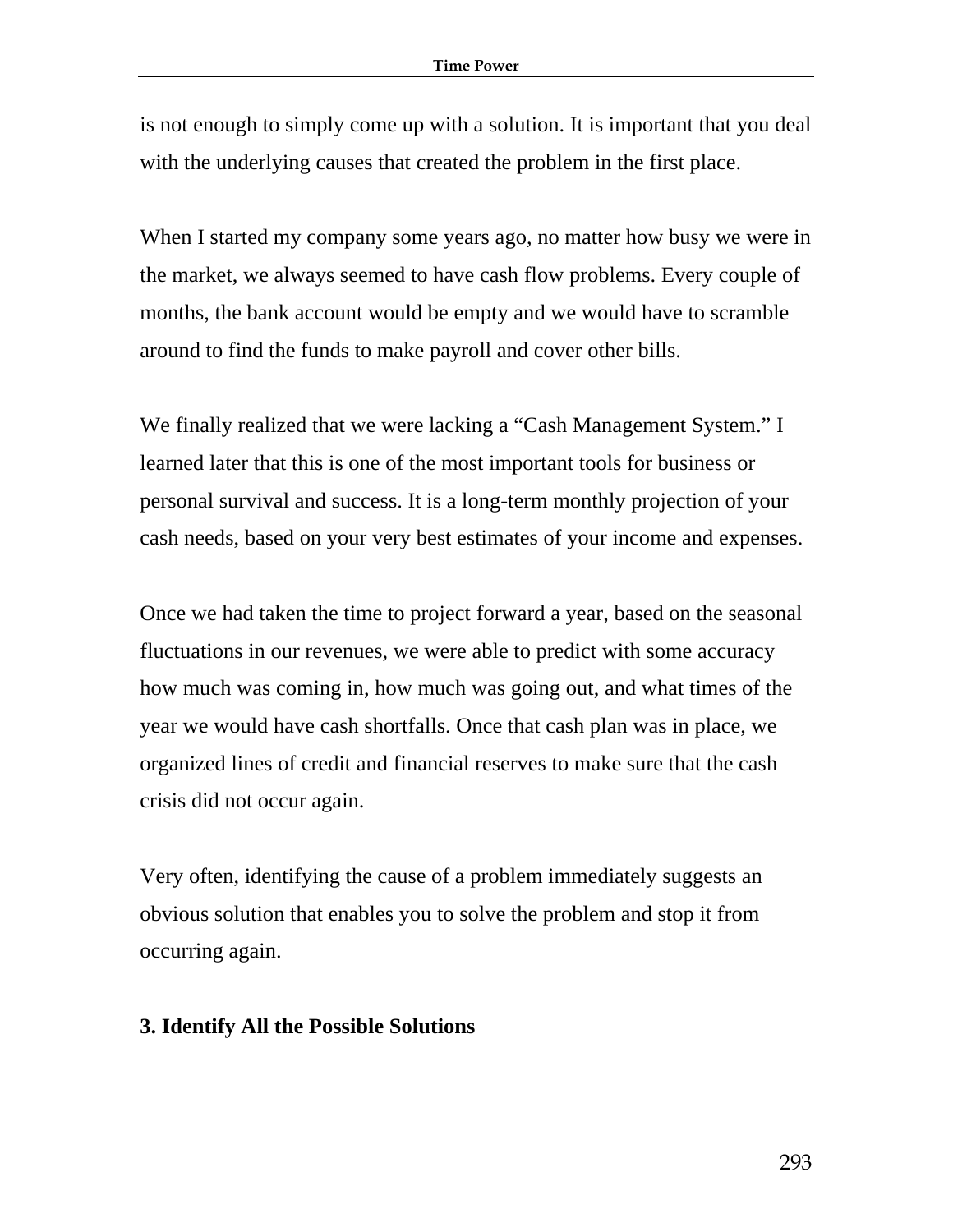Before leaping to a conclusion, ask, "What are all the possible solutions?" What are all the different things that you can do to solve the particular problem? This is a very important step in the process.

Rather than assuming that there is only one answer, write down as many different solutions to the problem that you can think of. The more solutions the better. Beware of a problem for which there is only one solution.

In many cases, the obvious solution is not the best solution. In some cases, the correct solution is to do the opposite of your initial inclination. Sometimes, it is to do something radically different. Occasionally the solution is to do nothing at all.

In developing different solutions to a problem, you should clearly define your "boundary conditions." These are the constraints within which you have to work, and the results that this solution must achieve. Often you can develop better solutions by defining the minimum and maximum conditions for the solution before you begin.

What does this solution have to accomplish? If the solution were perfect, what result would it achieve? How would we know that this was a good solution? Start with the end in mind. Be clear about what you want to accomplish with the decision before you decide upon the solution.

### **4. Make a Decision**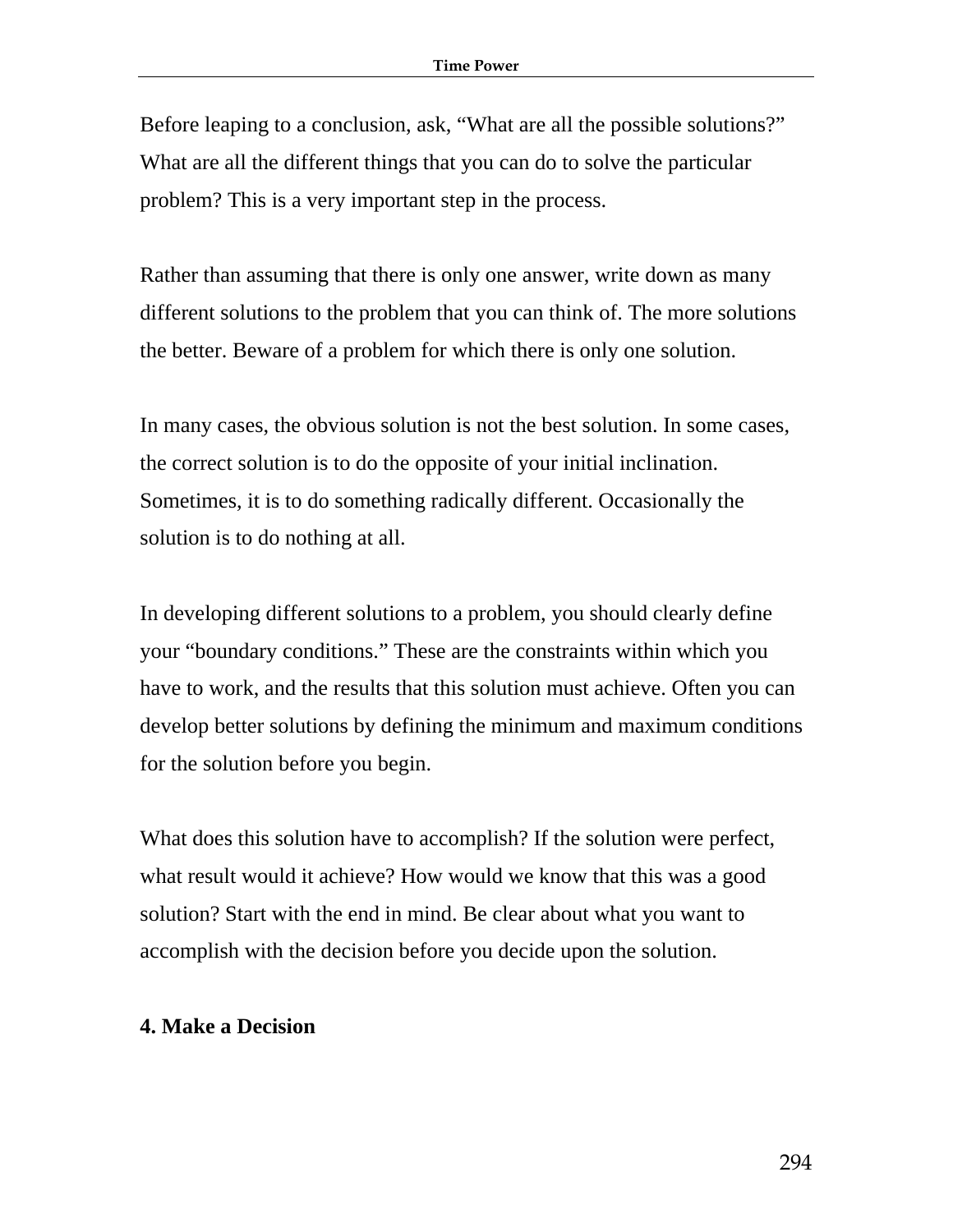Once you have all the information, make a decision. Select the solution that looks and feels to be the very best of the solutions available. But before you go on, ask, "Why is this the best solution? Why is this solution superior to the others?" The more time you take to think about and study both the problem and the solution, the better and more accurate your answer will be.

A few minutes spent in careful analysis in problems and solutions can save you an enormous amount of time when it comes to implementation.

### **5. What is Your Fallback Solution?**

Be sure to ask, "What is our alternative solution?" In other words, once you have decided on the best solution, be open to the possibility that it will not work out at all. If that were the case, what would be your "Plan B?" What would be your fallback position? What would be your alternative or second solution if your first solution failed?

The process of thinking through an alternative solution is a powerful mental exercise. It forces you to expand your view of the problem, and all the possibilities. Very often, by thinking through and developing a fallback position, you actually improve the original solution. Sometimes, you change it altogether.

Remember, you are only as free as your well-developed options. The more alternatives you have developed before you take action, the more effective you will be when you finally move forward. Keep asking, "What will I do if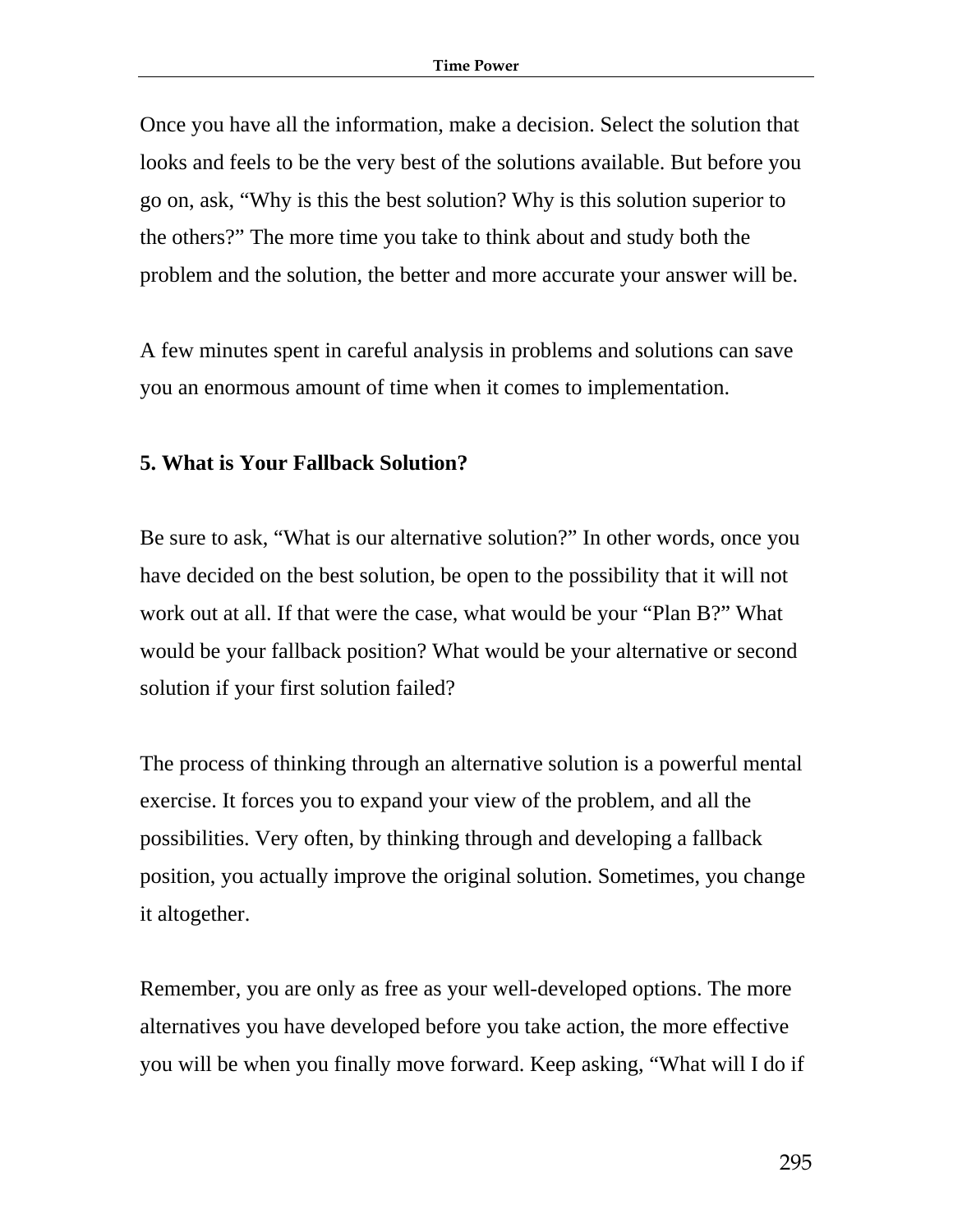this doesn't work? What would be my alternative if I turned out to be wrong? How would I respond if this course of action failed altogether?"

# **6. Determine the Worst Possible Outcome**

Before you implement the solution, ask, "What is the worst possible outcome of this course of action?" What is the worst possible thing that can happen if you go ahead with this solution? Very often, the second alternative you developed turns out to be better than the first choice because the worst possible consequences of the second solution are not as severe as the worst possible consequences of the first solution.

In every decision making process, there is a certain element of risk. There is always uncertainty as to the outcome. There are risks that you can afford to take and there are risks that you cannot afford to take.

For example, a large-scale advertising campaign can be quite expensive. Many companies have made the mistake of "betting the bank" and throwing all their money into something like "Super Bowl" advertising. Their idea was that, if only a small percentage of viewers were to buy our product, we will make back all the money we spent in advertising.

But they fail to consider the worst possible outcome. It was that no one would respond to the advertising at all. And this happened several times. As a result, the company went bankrupt. There are some risks that you cannot afford to take.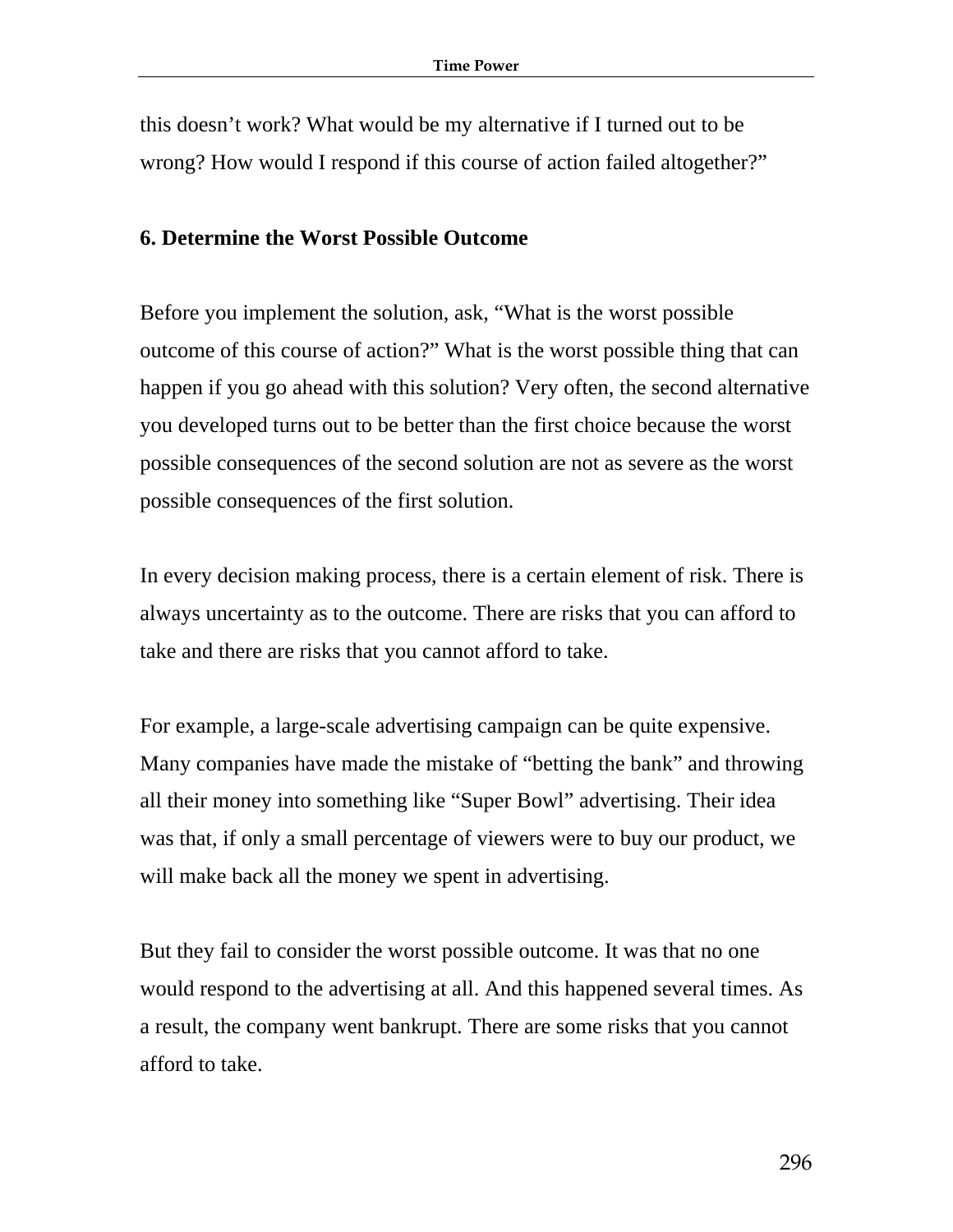### **7. Assign Specific Responsibility**

Once the decision has been made, either assign or accept responsibility for carrying out the decision. Set a schedule and a deadline. Make it clear to everyone exactly what is to be done, by whom, and to what schedule.

Many companies make the mistake of solving the problem, coming up with an excellent solution, assigning responsibility and then leaving the table. Two weeks or four weeks later they reconvene and nothing has happened. Why not? No deadline was set. The individual who was assigned responsibility has gotten sidetracked and busy with other projects. No action has been taken. Sometimes, this inaction can be disastrous. Once you have made a decision, assign responsibility, set a deadline and then follow through. This is the essential part of problem solving.

### **Focus on Contribution**

One of the key time management techniques in working with others is called a "focus on contribution." The focus on contribution in an organization is essential to good communications and excellent teamwork. Good human relations occur in a company when they are task focused, and aimed at achieving specific goals, or solving specific problems.

If relationships in the world of work are not *task* focused, they have a tendency to become *people* focused. Instead of being objective and measurable, they become subjective and personal. As a result, people talk to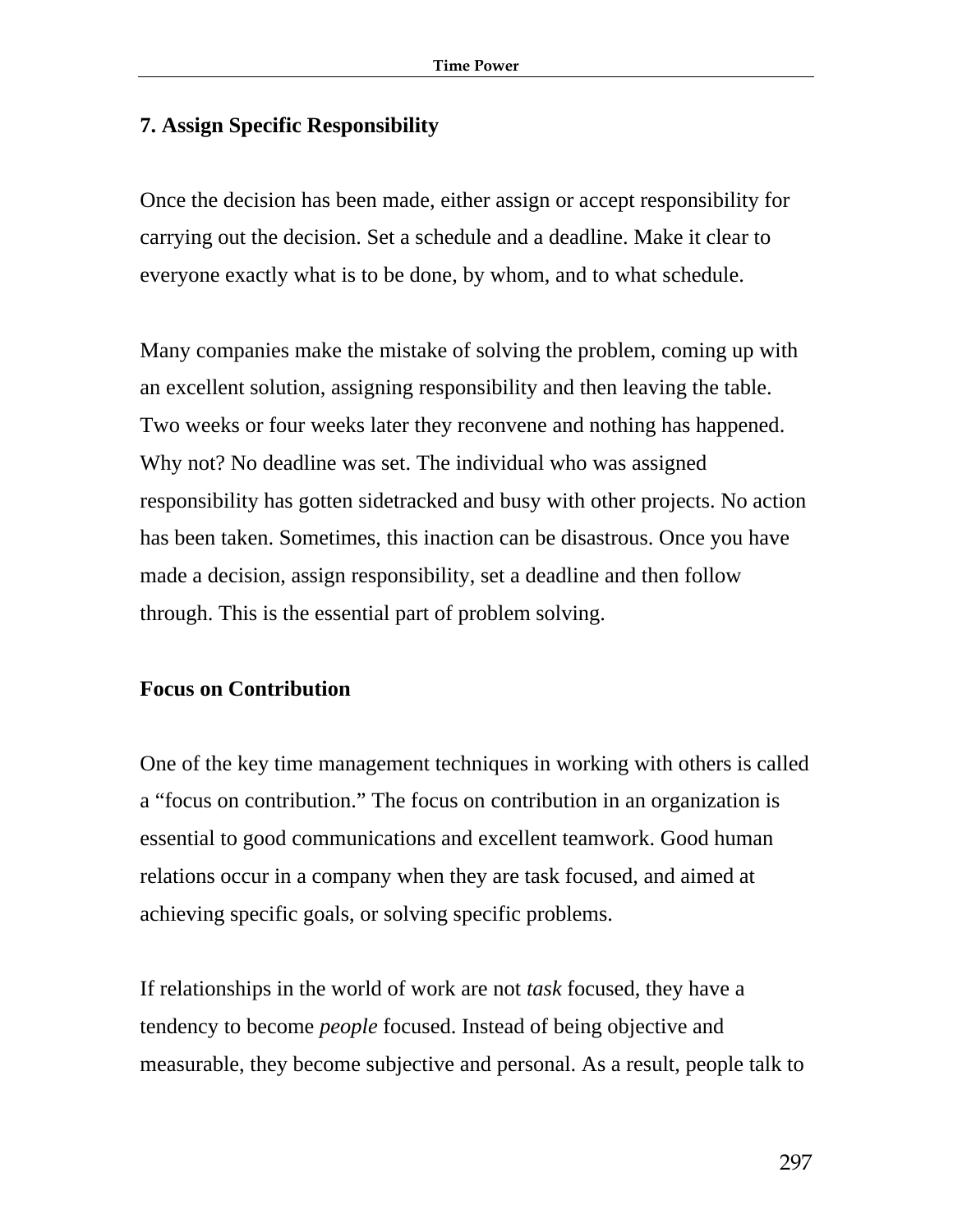and about each other and about others most of the time. This leads to enormous losses of time and reductions in efficiency.

#### **Practice Participative Management**

Participative management is a great time saver in working with people. It is one of the best tools that a manager can develop. Participative management requires that you bring your team together at least once each week for a general staff meeting. At this staff meeting, everyone talks about what they are doing, the progress they are making and any problems they are having. People ask questions of each other, and both decisions are made and solutions are agreed to.

The interesting discovery of participative management is that, when someone makes a commitment to do something by a certain deadline in front of their peers, they will be internally motivated to complete that task. Not only that, when you bring people together on a regular basis, you can solve problems, make decisions and clear up misunderstandings faster than almost any other way. Participative management is an incredible tool that you can use as a manager or supervisor for your entire career.

### **Avoid Reverse Delegation**

One of the most important time savers in the world of work has to do with what is called "reverse delegation." This is where your staff member, to whom you have delegated the task, delegates the task back to you. Work is now moving up the chain of command rather than down the chain of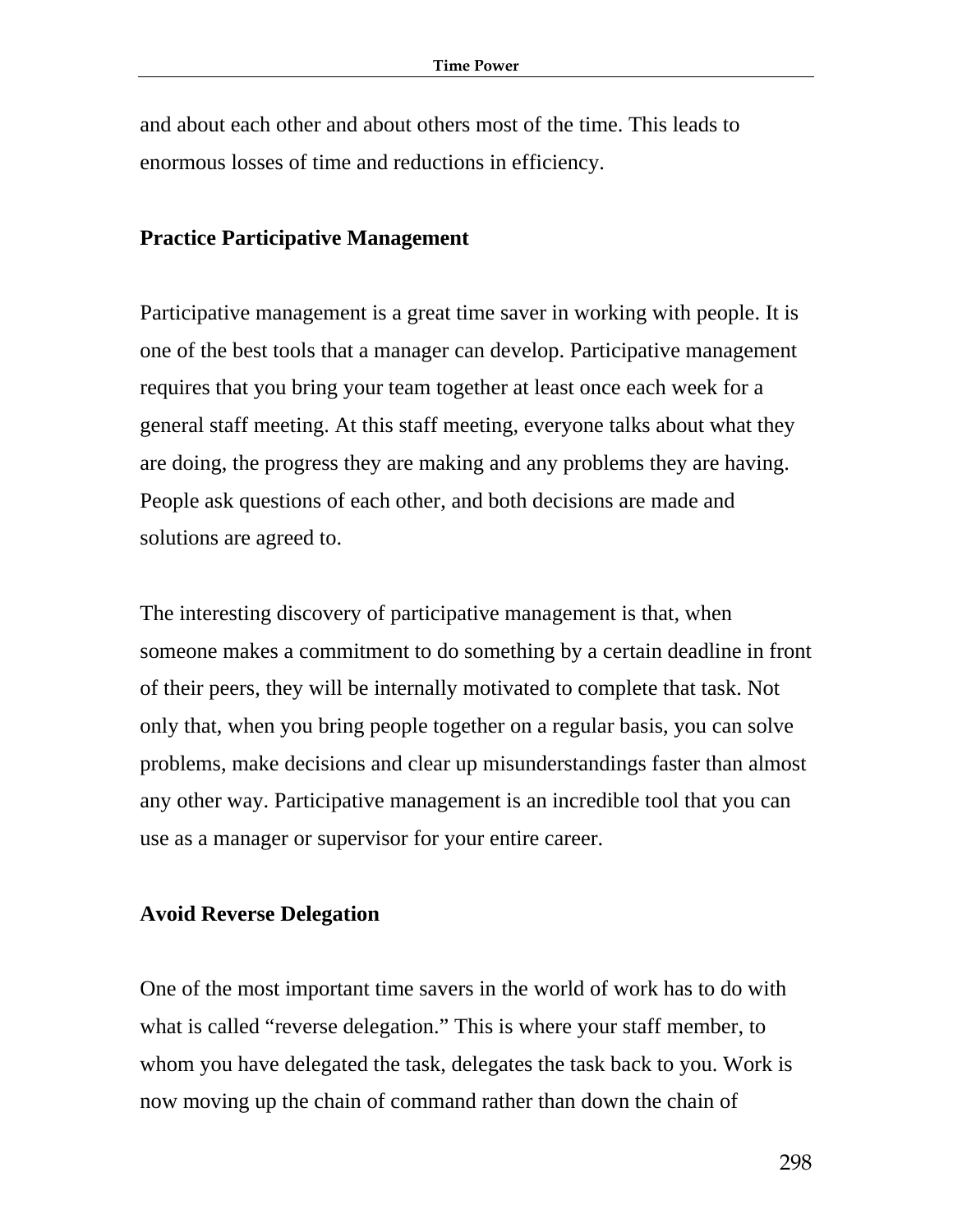command. Work is coming up from the subordinate to the boss rather than from the boss to the subordinate.

You must consciously resist reverse delegation and be aware that employees are always trying to delegate the job back to you. They use a series of techniques to which you can become a victim if you are not careful.

One of the ways that an employee delegates a task back to you is by bringing you a problem and asking you to solve it. They ask, "Can you take care of this task for me, or get me this information?" Since you are the boss, and obviously more competent and knowledgeable than they are, you agree to take care of that for them and get it back to them as quickly as possible. But then something else comes up, and it goes onto your stack and gets buried among your other responsibilities.

#### **The Monkey is Now on Your Back**

Here is the rule: the person who has the responsibility for the next step in the job is the one who is responsible. When your staff member asks you to do something, the doing of which determines them doing their job, they have delegated the task back to you. The monkey is now on your back. Soon, your staff member will be coming by to supervise you and to ask you how things are going. You will now be working for the person who was working for you. You will be promising and assuring them that you will get *their* job done and back to them as quickly as possible.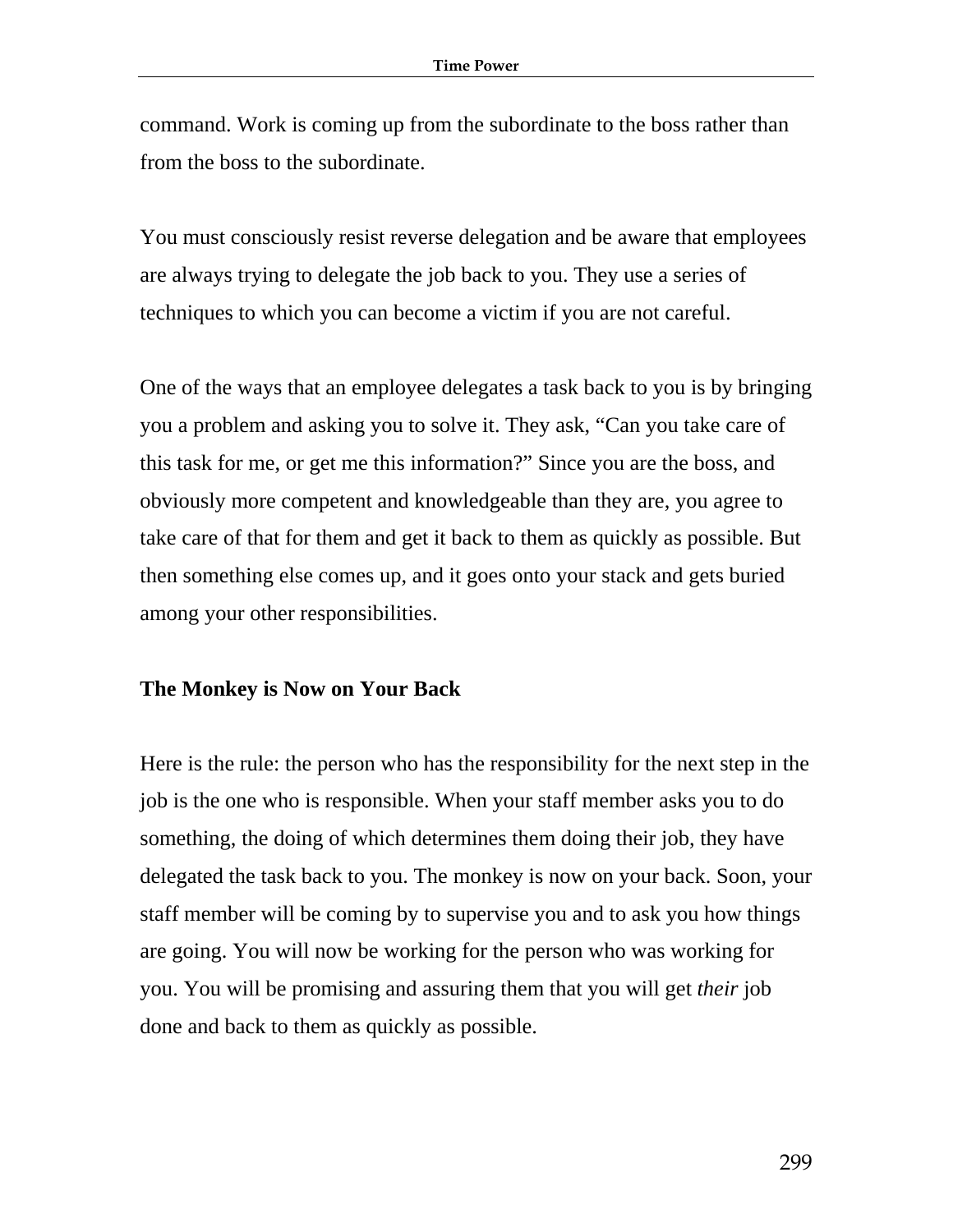The way to resist reverse delegation is to refuse to take the task back, once you have assigned it. When they ask you to do something, you instead ask, "What do you think we should do?" Whatever they suggest, you can comment upon or agree, but whatever it is, you pass it back to them so they can get on with their job.

## **Resist Your Natural Tendencies**

The natural tendency in working is to go from managing back to operating. Since you go to where you are today by doing a good job on your way up, whenever you find yourself under pressure, your natural tendency is to go back to doing what you were doing before that got you to where you are today. You must fight this tendency or you will soon find yourself at the bottom of the food chain, being delegated to by the different members of your staff.

The definition of a good manager is a person who "gets things done through others." Your job is to make sure that other people do the job correctly, rather than going back and doing it yourself. Push on to others everything that can possibly be done by them. Once you have delegated and assigned a task, don't take it back.

## **Teach and Train Others**

Take the time to train and to teach your subordinates and others how to do their job. The more you train them, the more you build their confidence so that you can delegate even more tasks to them. Teaching other people how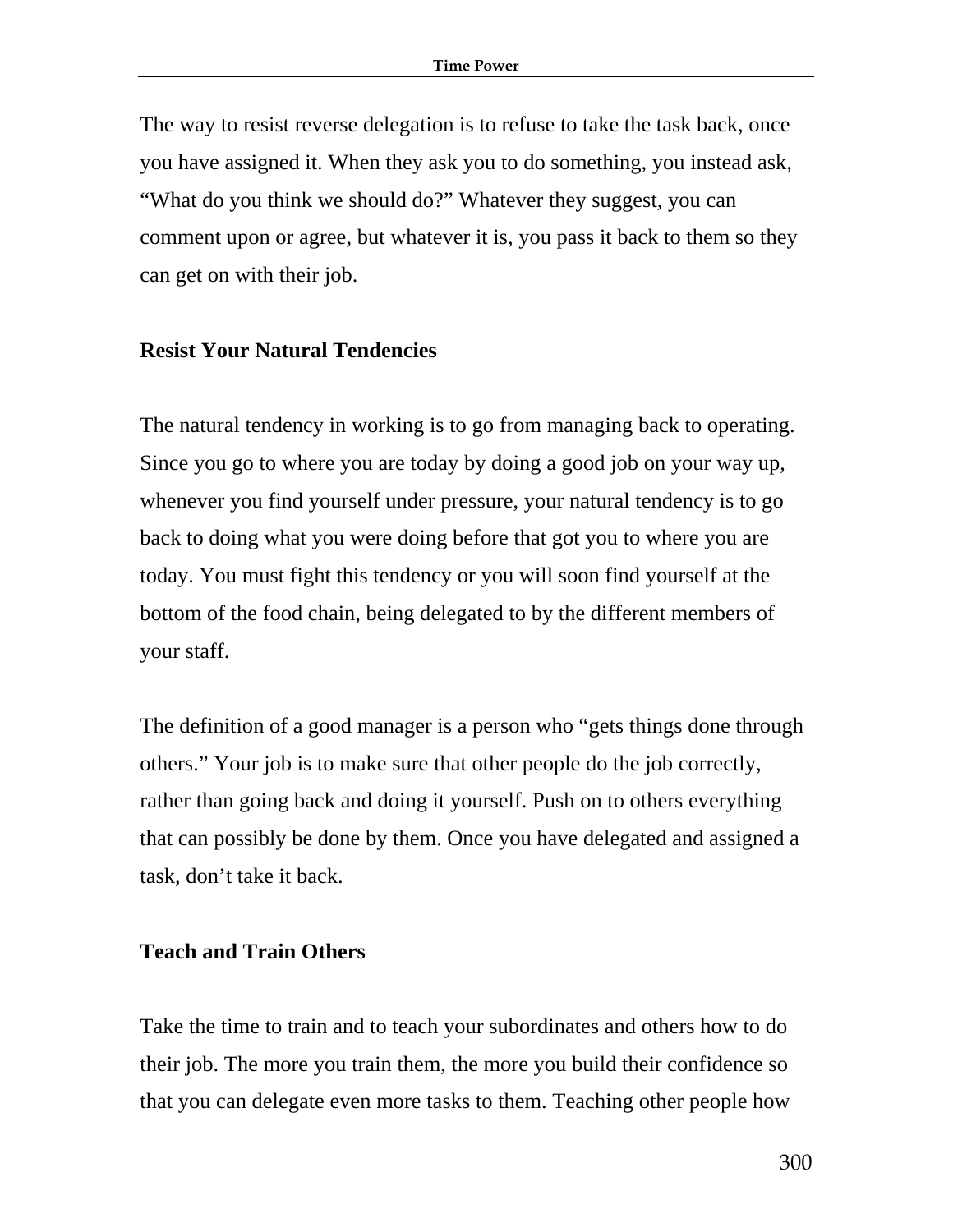to do a job gives you a high "return on energy." Once you have taught someone how to do a part of your work, you can always delegate and free yourself up for other work that pays you a higher hourly rate.

### **Focus on Clarity**

The major problem and time waster in communication, and working with others, is fuzzy understanding. The antidote to fuzzy understanding, one of the greatest time management tools of all, is clarity. Clarity is only achieved through repetition, discussion, feedback and agreement. Take the time to learn how to be a good communicator. This will pay off in tremendous time savings and will increase your effectiveness in every area of your life and work.

*"Before you can inspire with emotion, you must be swamped with it yourself. Before you can move their tears, your own must flow. To convince them, you must yourself believe."* (Winston Churchill)

#### **Action Exercises:**

- **1.** Practice delegating everything to anyone who can do the job at a lower hourly rate than you desire to earn.
- **2.** Be crystal clear in explaining to others exactly what is to be done, and to what standard of performance, and by what date.
- **3.** Sit down with each staff member and explain to them exactly why they are on the payroll, and what their highest value tasks are.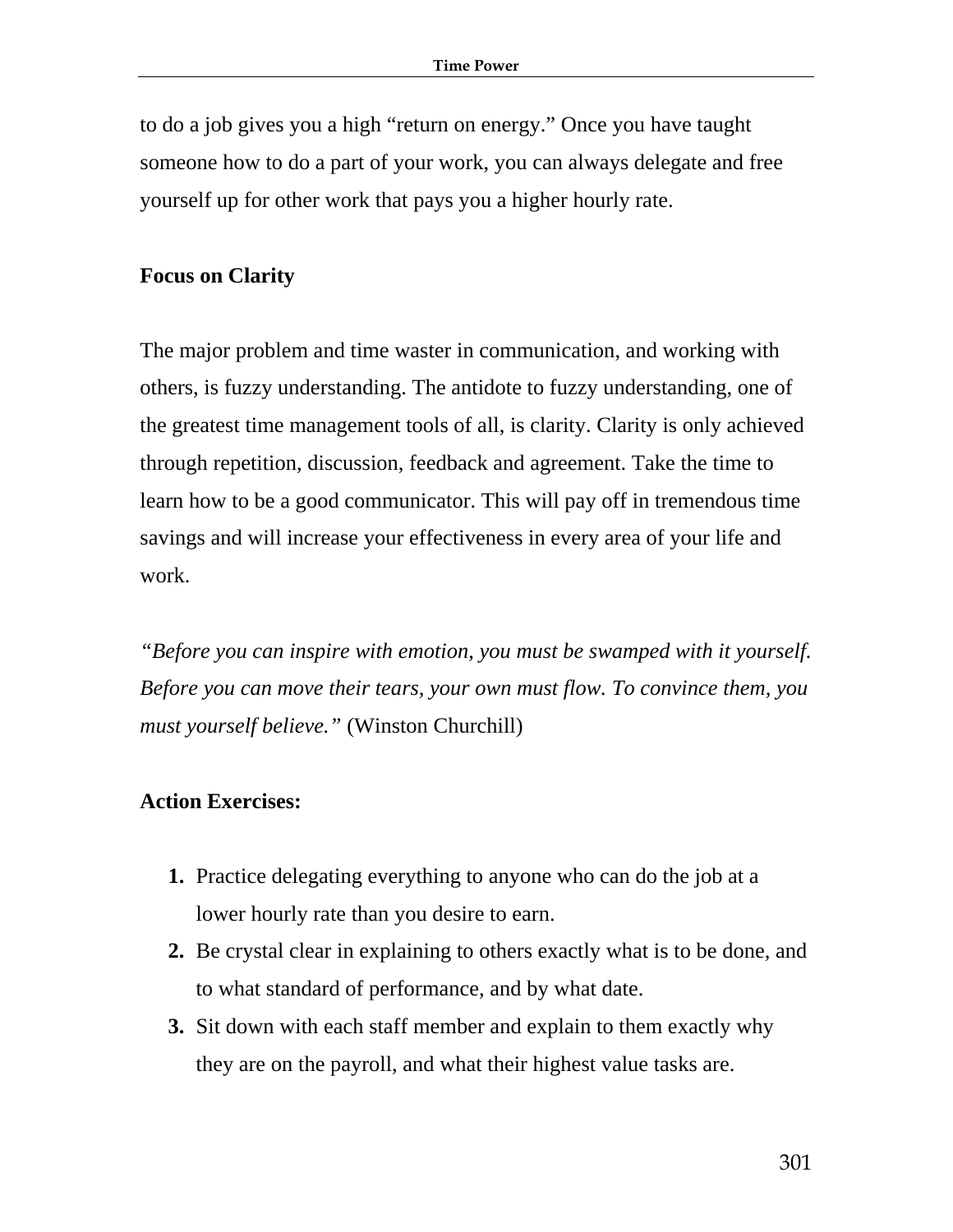- **4.** Keep everyone "in the know." Be sure that your staff is aware of everything that is going on that affects their jobs in any way.
- **5.** Whenever you assign a task, ask the person to feed back to you what you have said; this clears up a lot of misunderstandings.
- **6.** Practice participative management with your staff; hold weekly staff meetings and invite everyone to participate and ask questions.
- **7.** Remember that your people are your most valuable asset; continually seek ways to communicate with them more clearly.

# **Chapter Eleven**

# **Time Management for Sales People**

*"The successful person makes a habit of doing what the unsuccessful person*  doesn't like to do. The successful person doesn't like to do them either, but *he does because he recognizes that this is the price of success."* (Herbert Gray)

In 1928, the magazine Sales and Marketing Management surveyed American businesses to determine how efficiently sales people were using their time. They discovered that the average sales person in America was only working 20% of the time, approximately one and one half hours per day.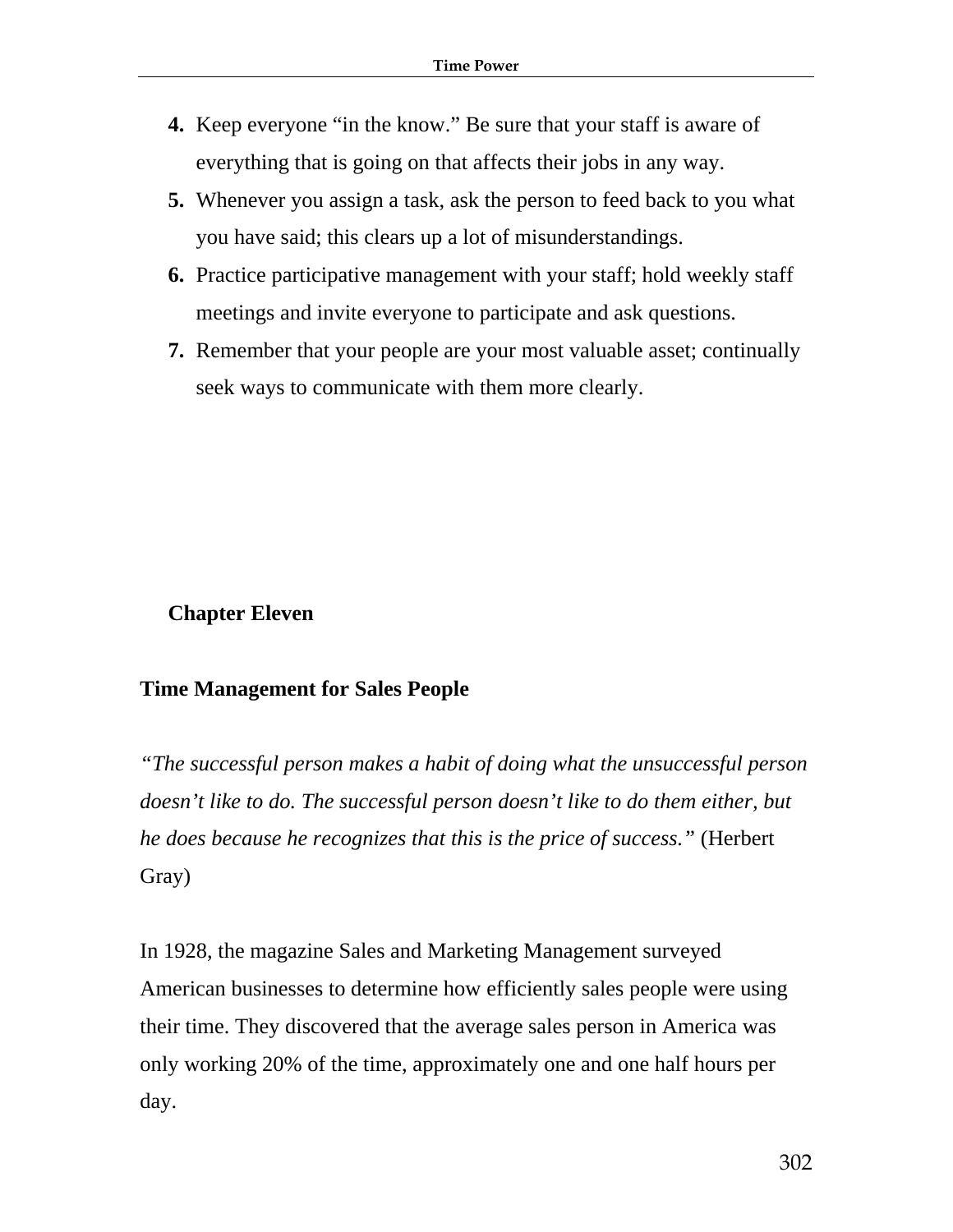This finding caused alarm bells to go off throughout the sales industry. The idea that sales people were only working 90 minutes per day became the emphasis for improved training, better time management skills, better supervision, and better control of the activities of sales people. It led to a greater focus on the accountability of sales people to the company for the way they were spending their time.

In 1988, sales and marketing management magazine reported on the results of this training over the past 60 years, aimed at upgrading the time efficiency of sales people. They reported that, in 1988, the average sales person in America was still working 20% of the time, 90 minutes per day. Nothing had changed.

A study at Columbia University came to the same conclusions. After interviewing thousands of sales people, they found that the first sales call of the day was made, on average, at approximately 11 am. The last sales call of the day was made on average, at about 3:30 pm. The rest of the time of sales people was spent preparing, shuffling papers, traveling, eating lunch, drinking coffee and complaining about how tough the business was.

McGraw Hill did a follow up study in the 90's and reached the conclusion that sales people were spending 37% of their time selling. This report turned out to be based on what is called "self reports." This is when the individual salesperson reports, according to his personal recollection, without notes or records, a particular number. Alas, we can safely conclude that the average sales person only works 90 minutes a day.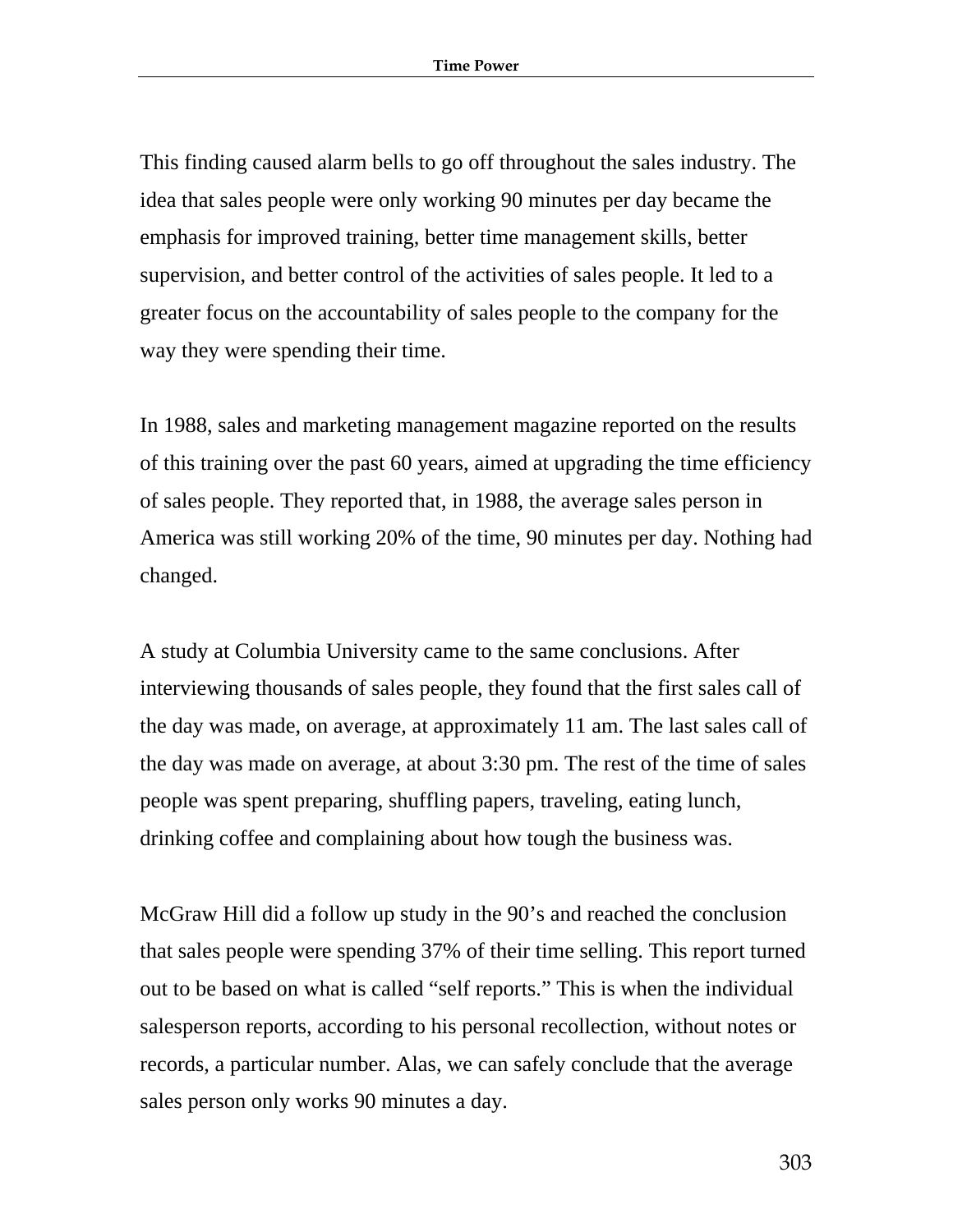### **Double Your Sales**

 In my sales programs, I teach what I call my "minutes theory." It is based on a simple equation. If you are in sales today, 100% of your sales and your income today are generated by the number of minutes that you spend face to face with prospects and customers. If you want to increase the number of sales or the amount of money you make, you must increase the number of minutes that you spend in actual selling activity, face to face with people who can and will buy from you.

My theory says that if you double the number of minutes that you spend face to face with customers, you will double your income, even if you do not improve in any other area of sales. If you manage your time, as the top salespeople do, so that you are spending more time with customers, your sales will increase immediately.

If you are in sales and reading this chapter, in the next few pages, you are going to learn how to double your time effectiveness and double your sales. Thousands of sales people are already using the ideas in this chapter to double, triple, and even quadruple their income in as little as six months.

Many of my graduates have doubled and tripled their sales in less than a month as the direct result of applying these methods and techniques.

### **The Job of the Salesperson**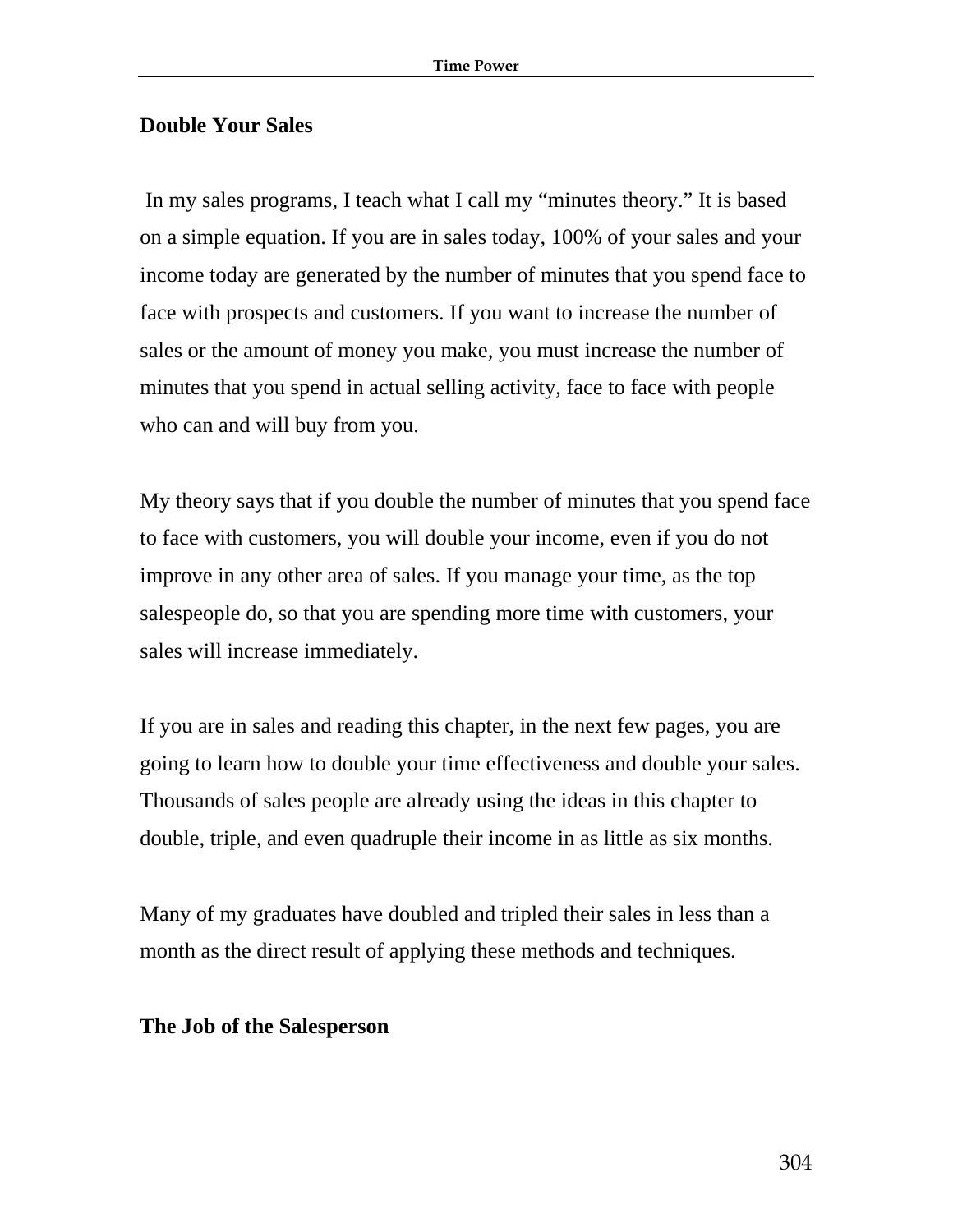Let us begin with the job description of the sales person. The job description of the sales person is to *create and keep customers*. The measure of effectiveness of a sales person is how many new customers he creates, or resales he generates, in any given time period.

Everything else that a sales person does is secondary to creating and keeping customers. Therefore, the only time a salesperson is working is when he or she is face-to-face, head to head, and knee to knee with a prospector or customer.

Sales people are the only working people in America who wake up each morning *unemployed*. And they remain unemployed until they get in front of a person who is capable of making a buying decision. The first rule for sales success can be summarized in six words, **"Spend more time with better prospects."** 

Sales Success is in direct proportion to your ability to initiate new contacts. Because selling is a numbers game, based on the law of averages, the more new contacts you initiate, the more successful you are going to be, holding constant for all other factors.

## **The Three Step Sales Formula**

There is a simple formula for outstanding sales performance. It consists of three activities: **prospect, present, and follow up**. Successful sales people are those who prospect, present, and follow up more often than unsuccessful sales people.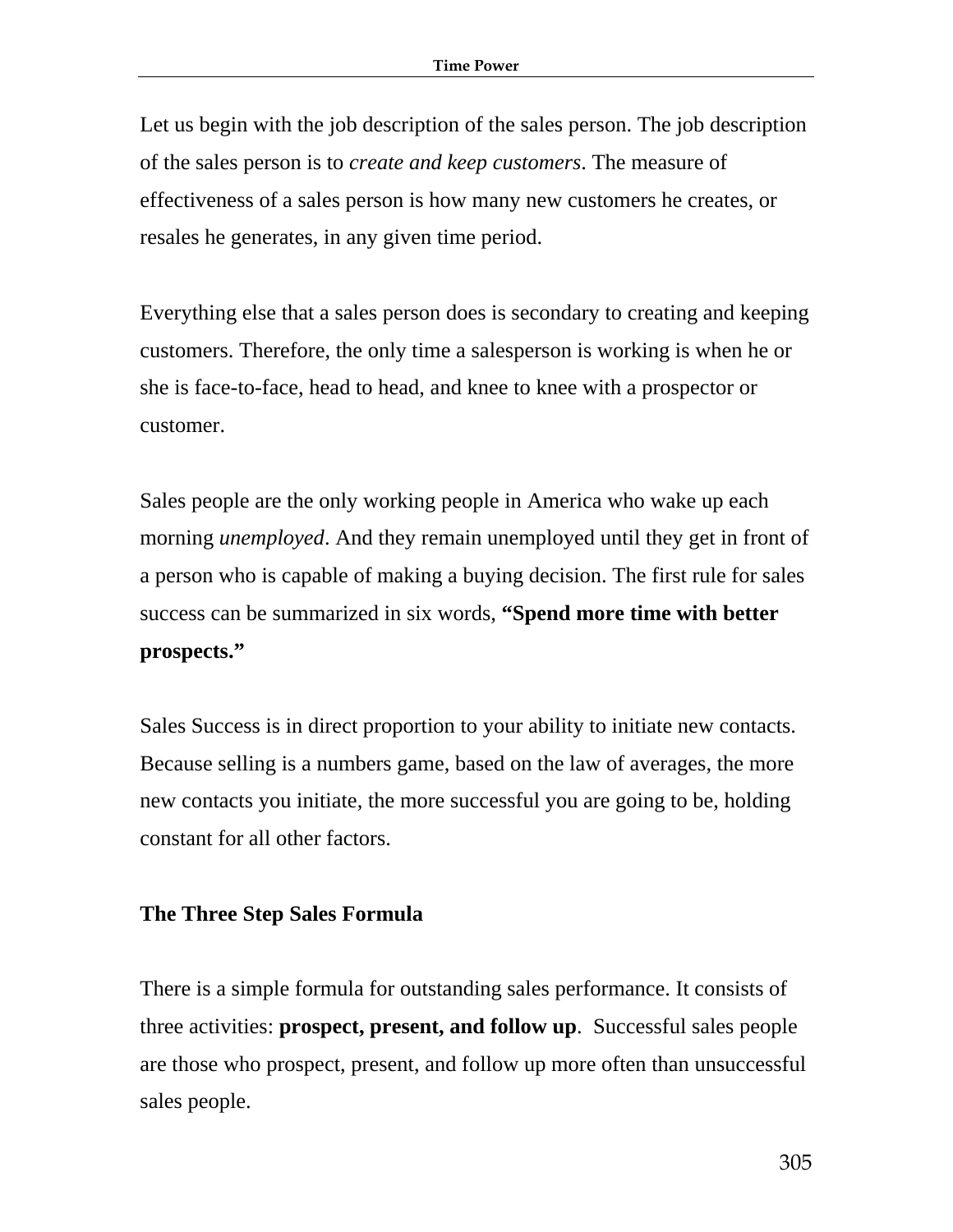A person of average talents and abilities who prospects, presents, and follows up all day long will run circles around a genius who does not. If a salesperson is not making the sales he would like to make, or is not earning the income he would like to earn, it can always be traced back to a failure in one of the three key result areas: prospecting, presenting, or following up.

Apply the 80/20 rule to all of your selling activities. In selling, this means that you spend 80 % of your time prospecting until you have so much business that you don't have time to prospect anymore. You spend the other 20% of your time on everything else, including planning, organizing, paperwork, studying your sales material, socializing and any other activity that is not prospecting.

Prospecting is defined as the work of taking specific actions to seek out and contact people who need, who can use, and who can afford to purchase your product or service. The only thing that you have to sell as a salesperson is your time, and your time is only worth anything when you are face to face with someone who can buy what you are selling.

### **Begin With Clear Income and Sales Goals**

Achieving peak performance and excellent time management in sales begins with your setting clear income and sales goals for yourself. The act of sitting down and deciding in writing how much you want to earn and how you are going to go about earning it makes it far more likely that you will achieve those goals then if you didn't set them at all. The goal setting exercise I am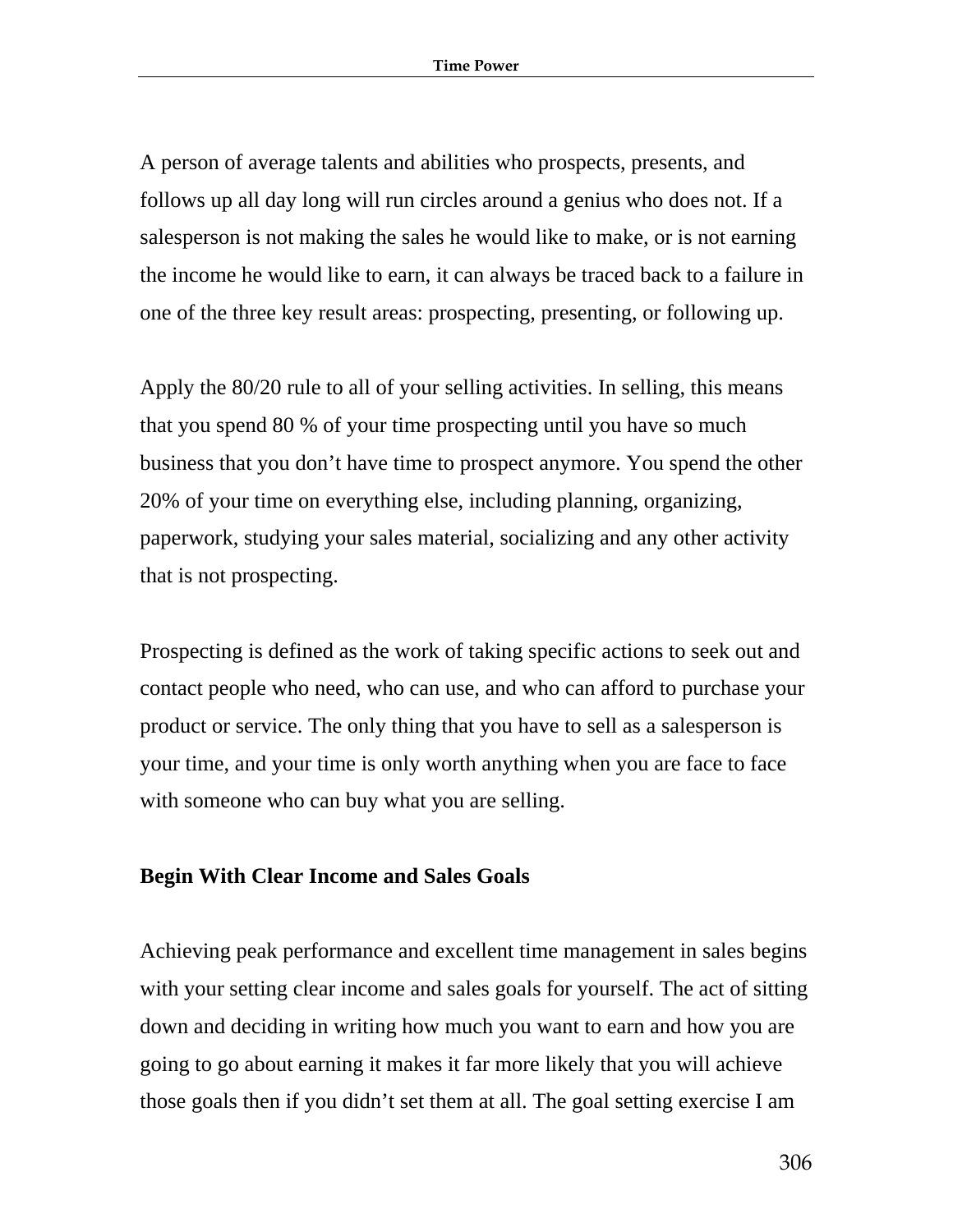about to share with you has led to the doubling and tripling of the incomes of many sales people. It is powerful because it is simple and easy. You can learn it and apply it immediately.

At a sales seminar recently, a woman came up to me and told me what had happened to her since she attended my seminar fifteen months before.

She said that she was just starting in real estate when she came to my sales seminar. She had not sold her first house or taken her first listing. Nonetheless, as a result of this exercise, she set a goal for herself to earn \$50,000 dollars income in her first year. At the time, she had no idea how few people selling residential real estate earned \$50,000 per year. But the goal setting worked for her. She passed the \$50,000 mark in her tenth month of selling.

She brought several of her friends from her company just to hear me explain the way to set sales and income goals that I am about to give to you.

#### **Start With Your Best Year**

You begin by taking your very best year's income to date, and grossing it up by 50%. In other words, if your very best income year to date was \$40,000, you set your income goal for the next twelve months at \$60,000, or 50% more. If your very best income year to date was \$100,000, you set your income goal at \$150,000. For the sake of this example, I will use \$60,000 as the income target for the year.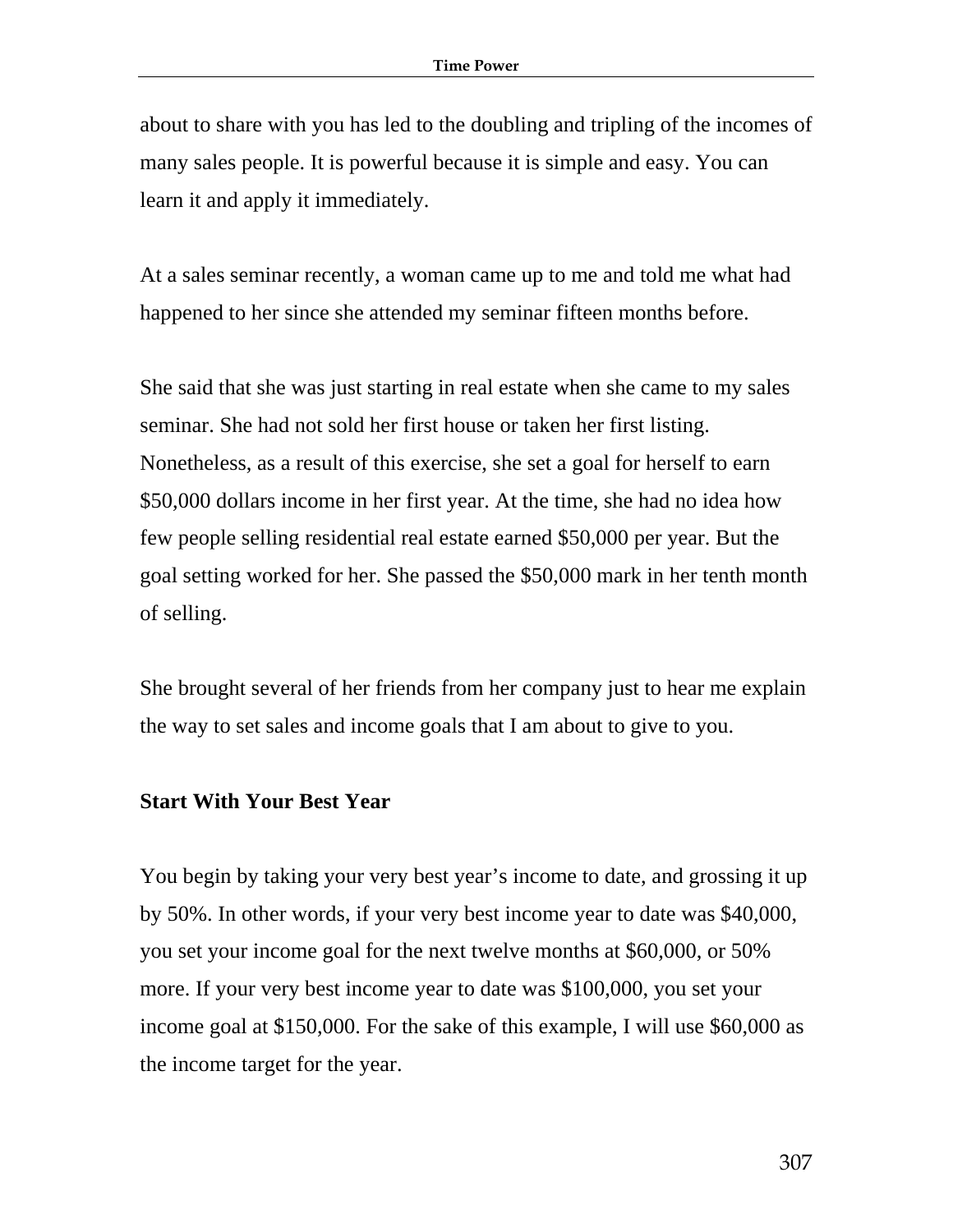Once you have determined how much you want to earn over the next twelve months (\$60,000), the next step is to determine how much of your product or service you are going to have to sell in order to earn that amount.

For example, if you are receiving a commission of 6% on your sales, you will have to sell \$1,000,000.00 of your product or service over the next twelve months in order to earn \$60,000.00. That number of \$1,000,000.00 now becomes your annual sales goal.

Next, you determine your monthly income goal. In our example, \$60,000.00 divided by twelve months equals \$5,000.00 per month. You then determine how much you will have to *sell* each month to achieve that income goal. One million dollars in sales divided by twelve months equals \$83,333.00. This becomes your monthly sales target.

Once you have determined how much you want to earn, and how much you will have to sell each month to achieve it, you then determine your weekly income and sales goals. Let us assume that you will take two weeks off on vacation. You then divide the remaining number of weeks, 50, into your income goal for the year. Fifty into sixty thousand equals \$1,250.00 per week in this example.

You then calculate the amount that you will have to sell each week by dividing your annual sales goal by fifty. In this case one million dollars in sales divided by fifty weeks would mean that you would have to sell twenty thousand dollars of your product or services each week in order to earn \$60,000.00 by the end of the twelve-month period.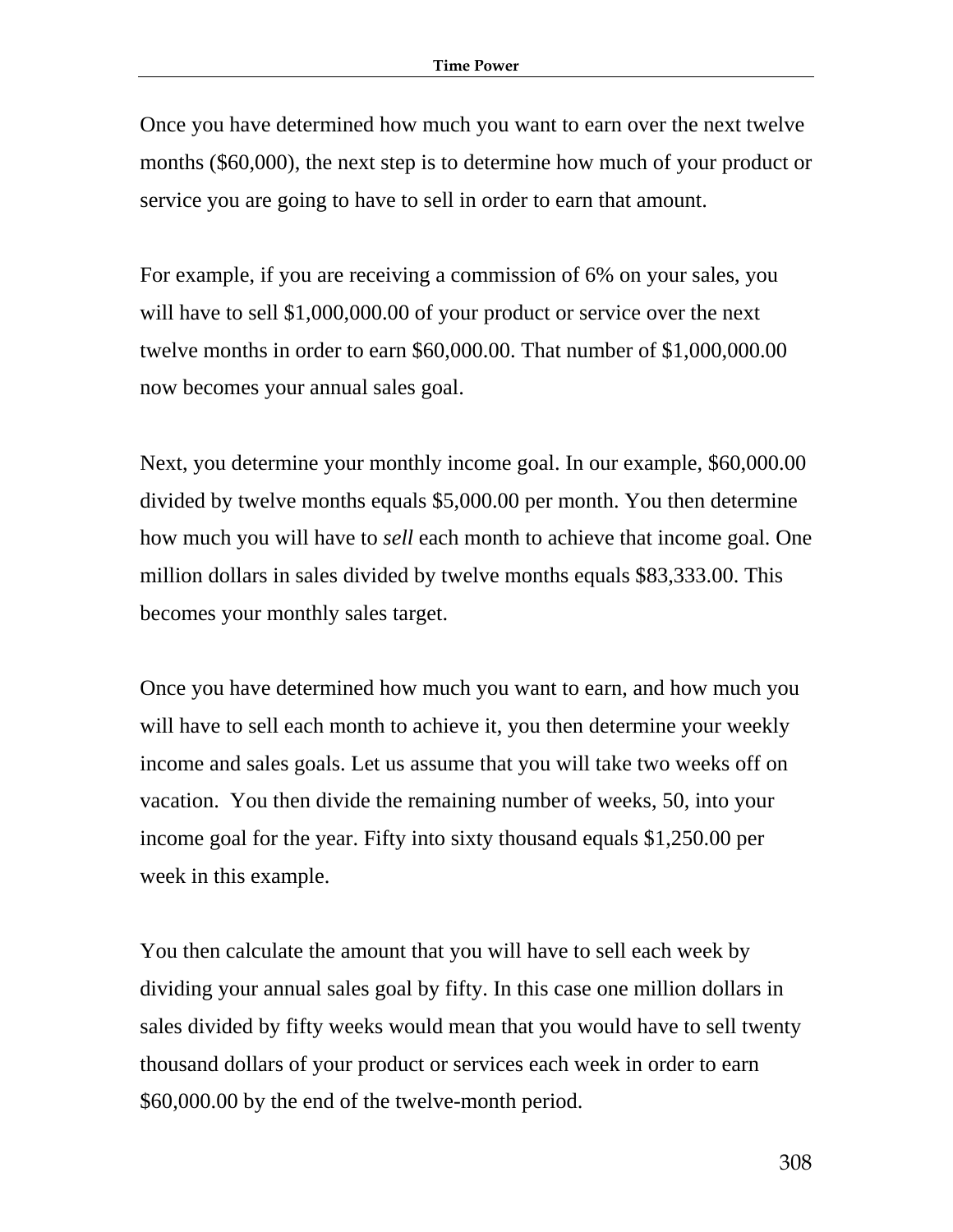You now divide the number of days per week that you work into your weekly income goal. If you work five days per week, you can use that figure. In our example, \$1,250.00 per week, divided by five, would equal \$250.00 per day.

To calculate your daily sales goal, you divide the amount that you intend to sell per week by the number of days that you work. In this case, using \$20,000.00 per week as the sales goal, and dividing it by five, you would arrive at \$4000 worth of your product or service that you will have to sell each day.

Finally, divide your daily rate, in this case \$250.00, by the number of hours you intend to work each day.

For example, if you work eight hours per day and you divide that into our example of \$250.00, you would come up with an hourly rate of \$31.25.

## **Focus on Your Hourly Rate**

Once you have determined your desired hourly rate, you are ready to start work. From the time you start working in the morning until the time you finish in the evening, you refuse to do anything that does not pay you \$31.25 per hour. And the only type of work that pays you \$31.25 per hour, or more, is **prospecting, presenting and following up.**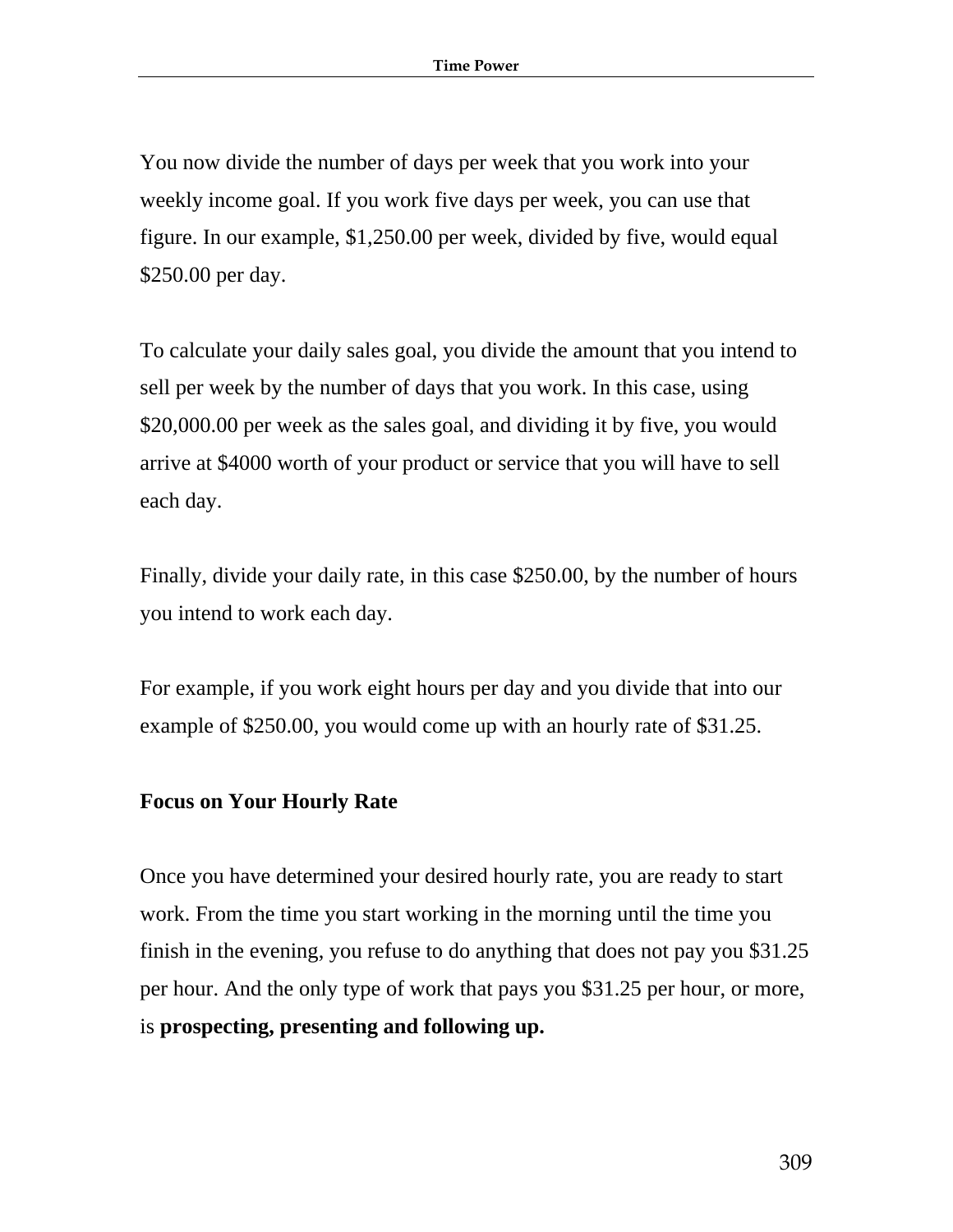This is an important point that many sales people don't seem to understand. You cannot drop off your laundry, pick up your groceries, get your car washed or chat with your co-workers during the weekday and expect to earn \$60,000.00 per year. Those time consuming, time wasting activities do not pay \$31.25 per hour.

This is a universal law. You only get out what you put in. Because of this law of sowing and reaping, if you do \$31.25 work per hour, eight hours per day, 250 days per year, there is nothing that will stop you from earning \$60,000.00 or more over the next twelve months.

If you do \$60.00 per hour work, you will earn more than \$120,000.00 over the next twelve months. You determine your own income by the way you use every hour of each day. And the very best use of time is to invest it in prospecting, presenting and following up.

# **Determine What You Will Have to Do**

Once you have broken your income and sales goals down into monthly, weekly, daily and hourly amounts, you then define these goals in terms of the *activities* necessary to achieve them. The critical element in this calculation is the factor of *control*.

You cannot control your income or your sales on a day-to-day basis. They depend on too many other factors. But you can control your activities. You can determine and control what you do from morning to night, and as a result, you can *indirectly* control your income. If you engage in the activities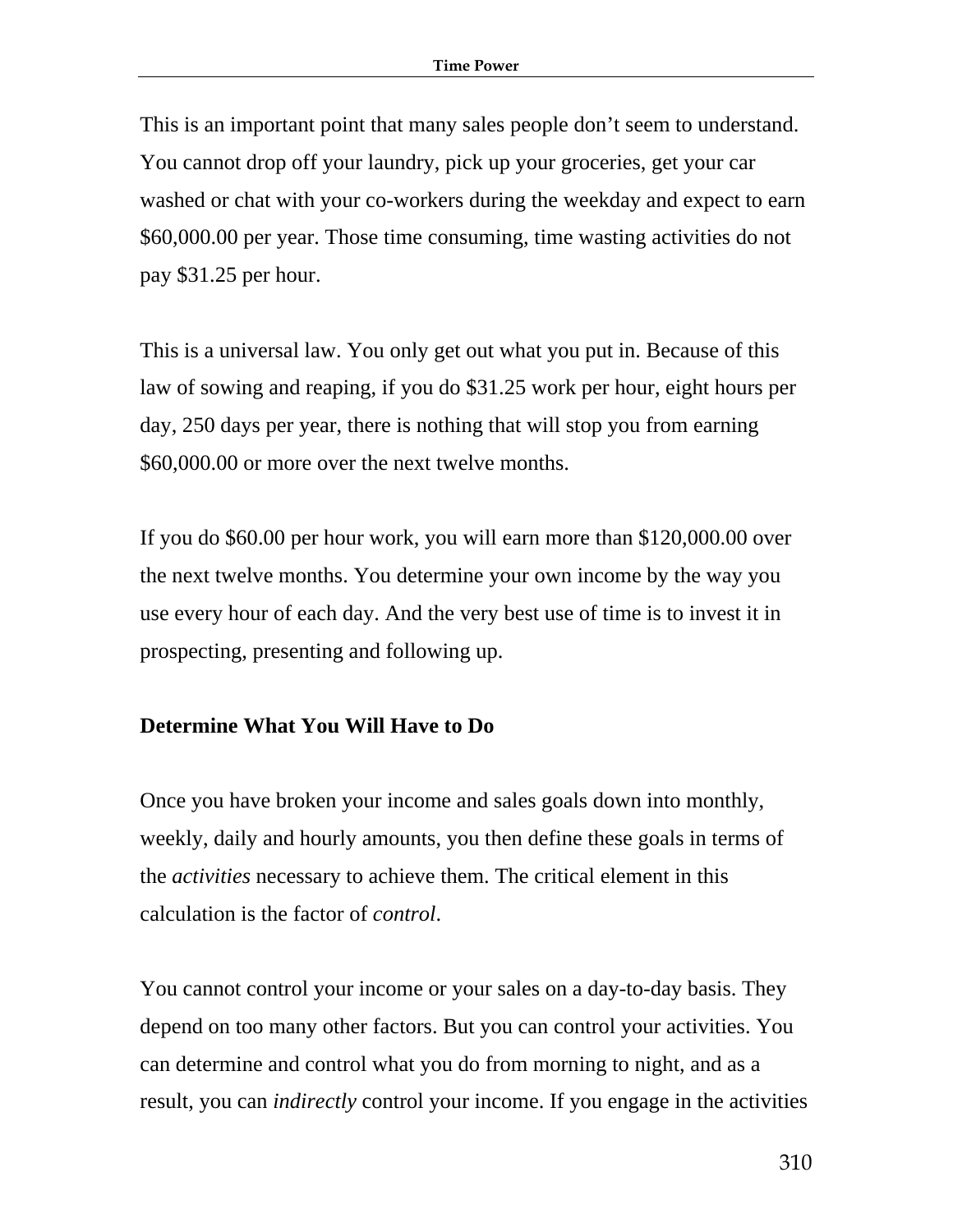necessary to make the sales you want to make, you will inevitably achieve your sales goals.

It is important to emphasis that success in sales is a *numbers* game. It is a matter of probabilities. The more clearly that you plan out your sales strategies and tactics on paper, the more likely it is that you will do the things necessary to achieve the amount of money that you want. The sales will take care of themselves.

### **Plan Out Your Sales Work in Detail**

Start by determining the average size of a sale, and the average commission that you earn per sale. Divide these amounts into your desired sales and income goals. For example, if you earn \$500.00 per sale, and your annual income goal is \$60,000.00, you will have to make one hundred and twenty sales per year, or an average of ten sales per month.

You then determine how many sales presentations you will have to make, based on your current experience and skill level, to achieve that number of sales. From there, you work back to determine how many calls you will have to make to find that number of qualified prospects. You then determine how many prospecting calls you will have to make each day in order to get a certain number of presentations and follow-ups, which will lead to the number of sales you desire and the achievement of your income goal.

If you determine that you have to make twenty phone calls in order to get five appointments, and you need five appointments in order to get one sale,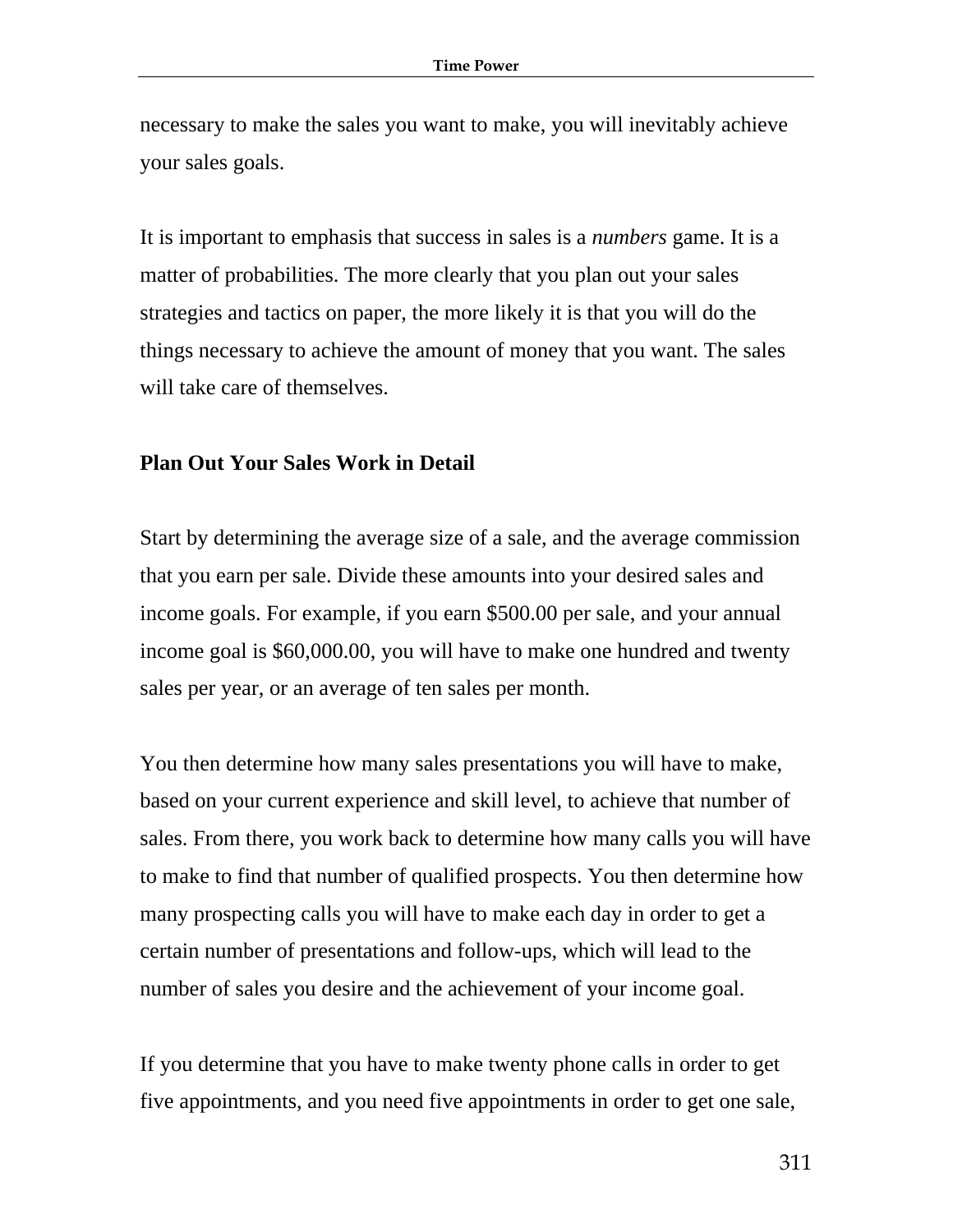you now have a specific target to aim at. You have a specific activity goal that you can work on each day. Every morning, you begin work and focus o making a specific number of calls. You discipline yourself to do the things you need to do, to achieve the goals that you have set for yourself.

## **Get Better At What You Do**

Once you have determined your sales goals, and worked out an activity schedule for each day, you immediately go to work on yourself to upgrade your skills in your key result areas.

One of the best uses of your time is to *get better* in the most important things you do. Your goal is to upgrade your skills so that you achieve more and better results in a shorter period of time.

For example, if the number of appointments you make is determined by how effective you are on the telephone, you should decide, right now, to become an *expert* at telephone prospecting. If your success is determined by how effectively you *present* your product, then practice and become an expert at presentation skills. If your success is determined by how well you handle objections, or close the sale then you should make yourself an expert in each of these areas.

# **Improve Your Ratios**

When you begin, you may make only one sale for every twenty people you speak to. As you improve your sales skills, your ratio will get better and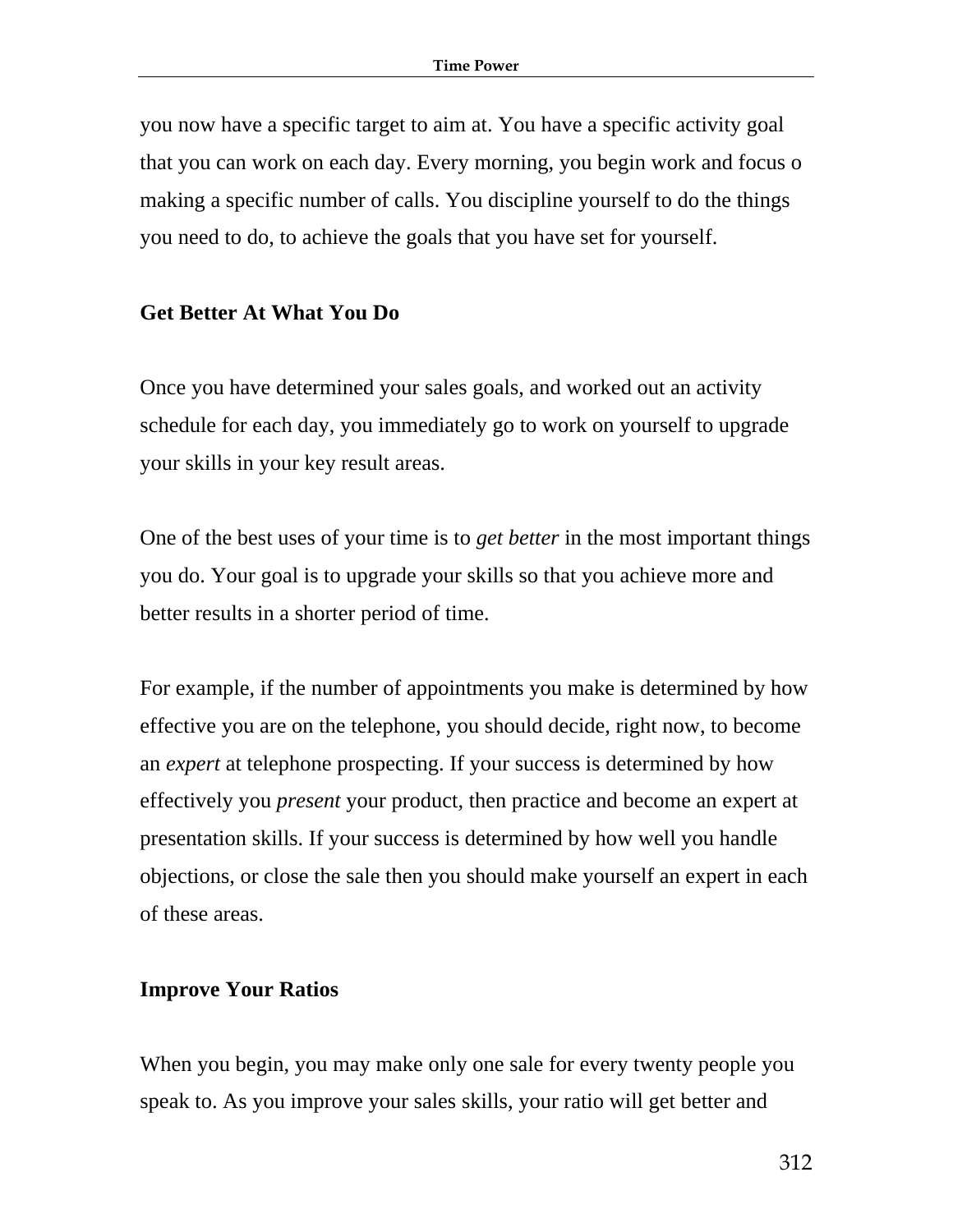better. Soon, you will be making one sale for every fifteen people that you speak to, and then one sale for every ten people, and so on.

Some professional sales people, by continually practicing and upgrading their skills, have reduced their call-to-sale ratio to as low as 5 to 1, and even 3 to 1. Just think what a difference it would make in your income if you could sell to every third person you spoke to!

# **Analyze Your Current Skill Level**

There are seven key result areas in selling. On a scale from one to ten, you must be at a **seven** or better in each of these areas if you want to realize your full potential as a sales professional. They are the following:

#1: **Prospecting:** getting appointments with people what can and will buy in a reasonable period of time;

 #2: **Establishing trust and rapport**; asking questions, listening, and establishing a bond of trust and friendliness that is essential to making any sale;

#3: **Identifying needs**: asking questions to determine exactly what it is that the customer wants and needs from you, and how you can serve him best;

#4: **Presenting solutions**: showing the prospect that your product or service, all things considered, is the ideal choice for him or her at this time;

 #5: **Answering objections**: resolving any questions or concerns that the customer may have about your product or service;

#6: **Closing the sale**: asking the prospect to take action on your offer;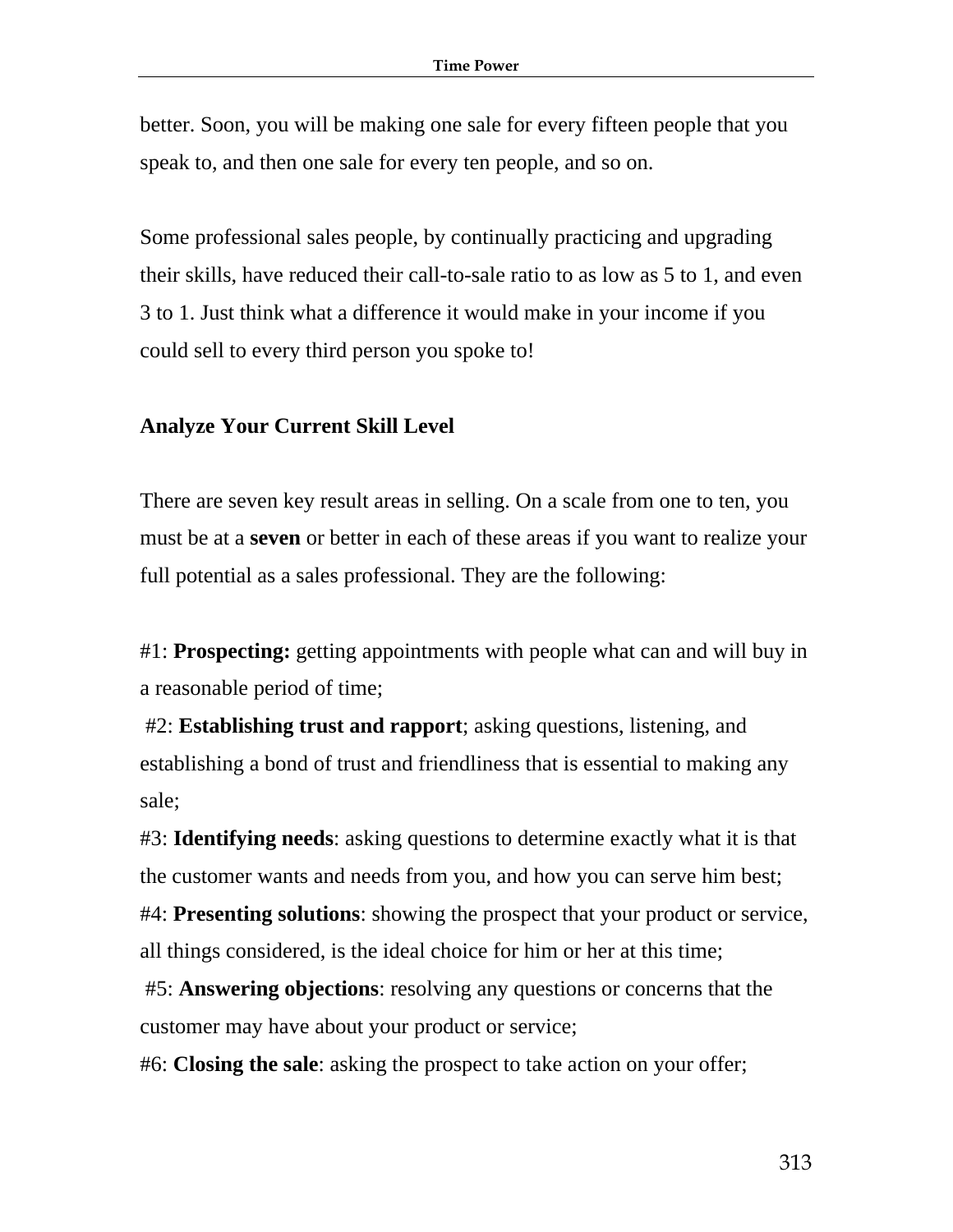#7: **Getting resales and referrals:** creating "customers for life," who buy from you again and recommend you to their friends and colleagues.

Give yourself a grade on a scale from 1 to 10, with 1 being the lowest and 10 being the highest, in each of these seven key result areas.

# **Start With Your Weakest Key Skill**

Here is a discovery; your weakest key result area sets the *height* of your sales and your earnings. You may be excellent at six out of the seven of these key result areas, but your weakness in the seventh area will determine how much you sell and earn overall.

The good news is that all sales skills are *learnable*. You can learn any skill you need to achieve any goal you have set for yourself. The most rapid improvement in your sales results will come from your identifying your weakest skill and working exclusively in that area until you have mastered it.

Ask yourself this question, *"What one skill, if I developed and did it in an excellent fashion, would have the greatest impact on my sales and my income?"* 

Whatever your answer is to that question, write down the development of that skill as a goal, make a plan, organize your plan by priority, and work on getting better in that area every single day. Read every morning on the subject. Listen to audio programs in your car. Attend seminars and workshops to learn how to master that key skill. This decision can have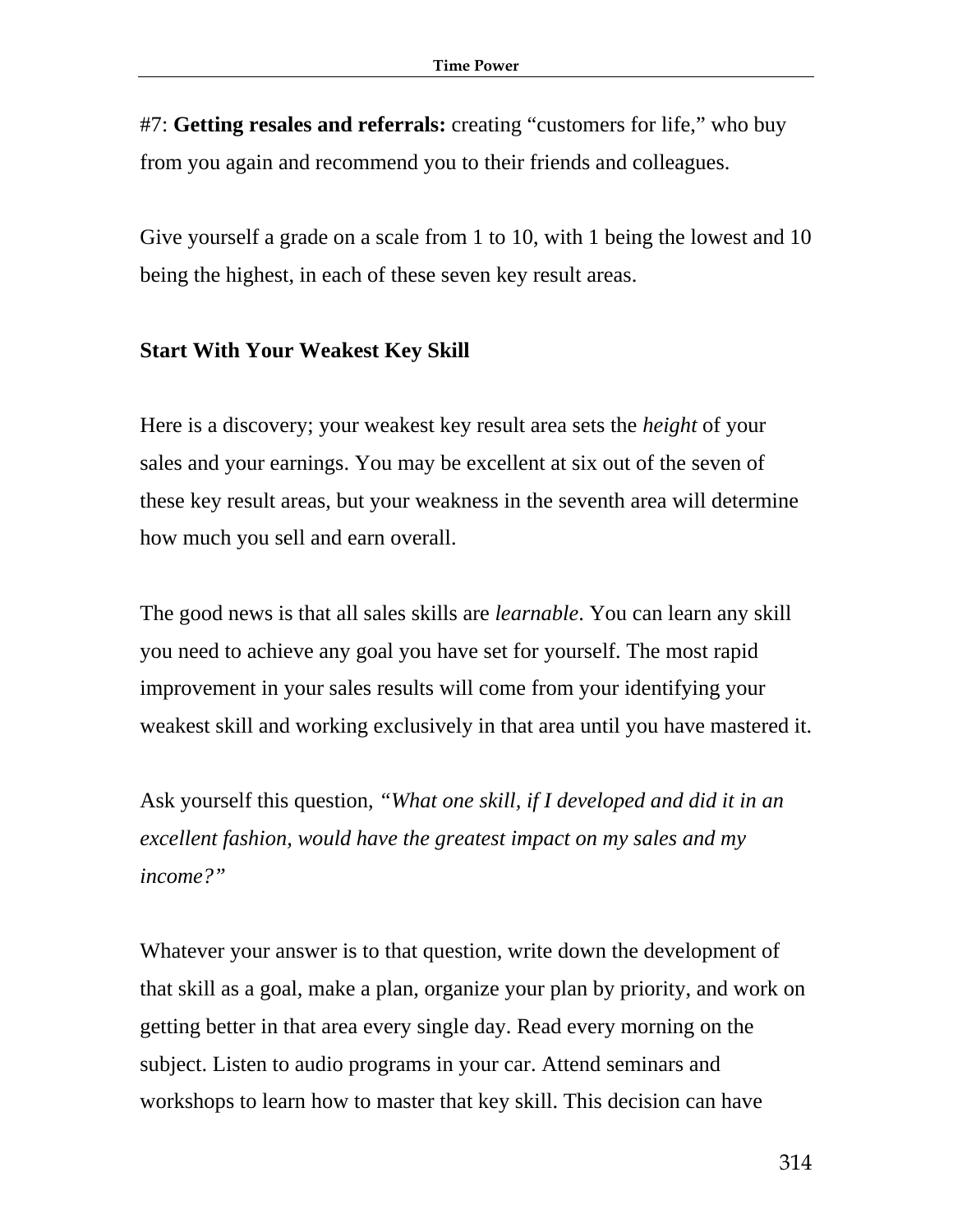more of an affect on your income, and faster, than anything else you could do.

### **Plan Your Work in Advance**

Once you have determined your sales, income and activity goals clearly, you can then plan your year, your month, your week, and especially every day in advance. Plan your upcoming week on the weekend before. Plan your upcoming day the evening before. Always work from a written plan of action.

Many top sales people will take one or two hours on either a Saturday or a Sunday to plan the coming week. Some of them will plan their coming week on the previous Friday. The very act of planning gives you a tremendous sense of control over yourself and your work. It gives you a feeling of personal power. Prior planning increases your self-confidence and raises your self-esteem. And every minute in planning saves you ten minutes in execution, so you'll get much more done than someone that does not plan at all.

### **The Acid Test of Prospecting**

A good measure of how well you are doing in *prospecting* is to determine how far in advance you are booked for sales appointments and presentations. A good salesperson usually has their appointments for the following week all planned out by Friday of the previous week. If you ask where he or she is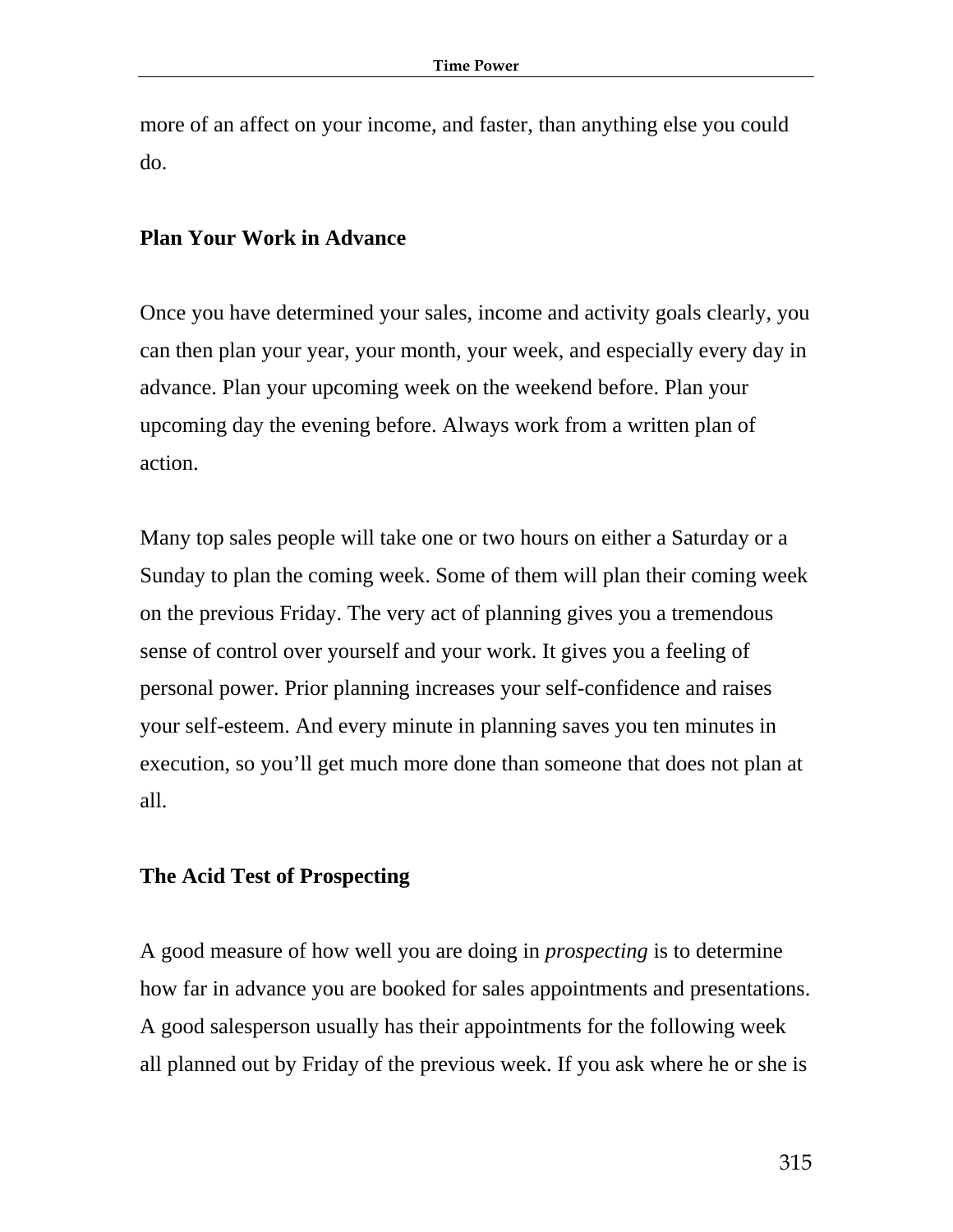going to be the next week, he can tell you within one hour where he will be each day, from Monday to Friday.

Poor sales people have no idea where they will be in the coming week. They have few appointments and no plans. Everyday is a new adventure for them. They don't know how it is going to turn out. As a result, they work less than 90 minutes a day, and spend most of their time around the office or having lunch or coffee with their co-workers.

From now on, resolve to plan every day the day before, preferably at the end of the day, or in the evening. Make out a list of everything that you have to do the following day, and organize the list by time and priority before you turn out the lights.

Set a goal to structure your day with appointments 30 to 60 minutes apart. The law of forced efficiency says that, if you put tight time constraints on yourself for each appointment, you will cover everything of importance in the sales call within the time allotted.

### **Plan Your Calls Geographically**

One of the most important time management techniques for sales people is to group your calls in a specific geographic area. This enables you to reduce travel time, and to increase the number of calls that you can make during the day. Keep reminding yourself that you have nothing to sell but your time, face to face with prospects and customers, and how you use your time determines your income.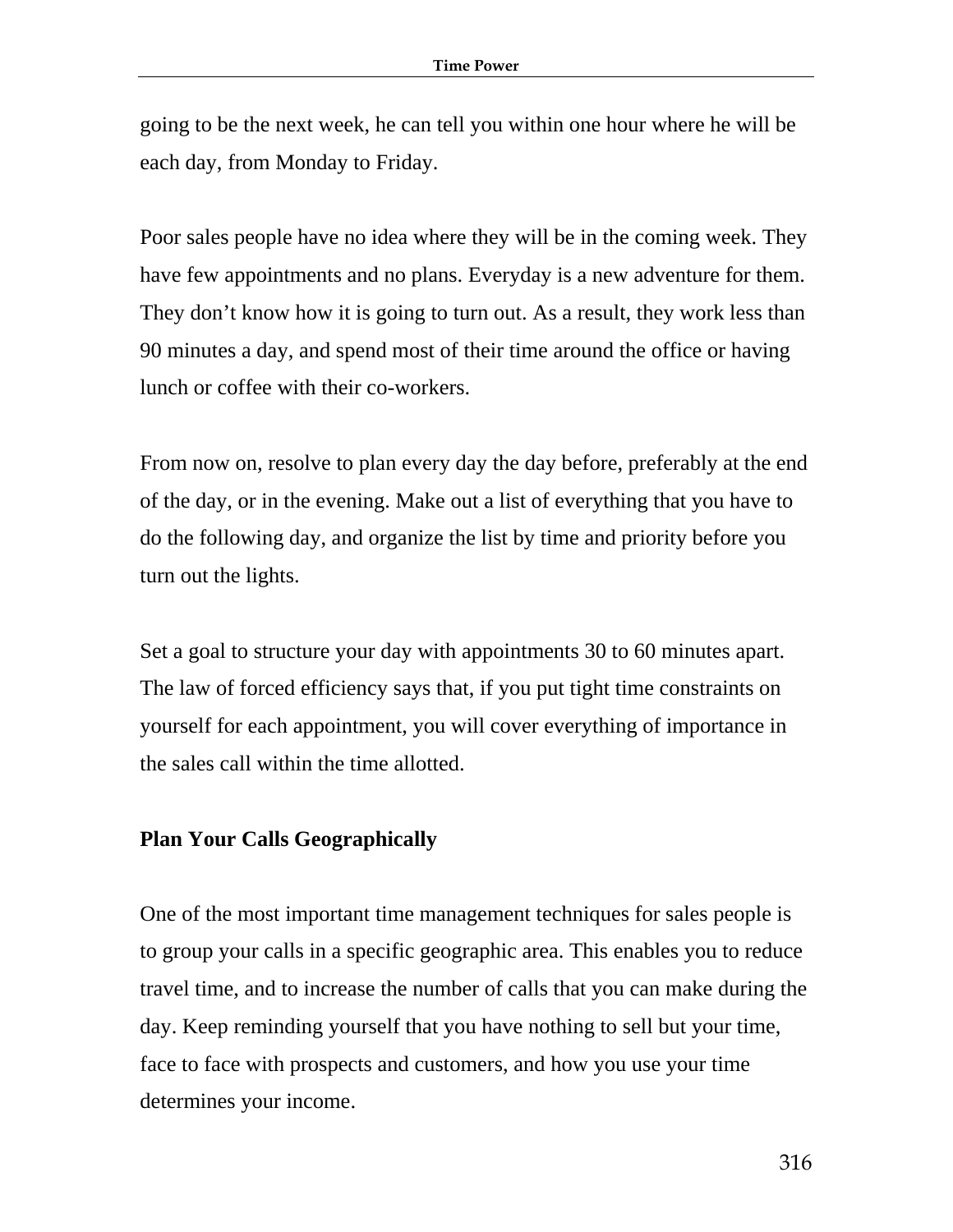Don't make the mistake of making your first appointment in the north end of town, and your second appointment at the south end, and then spending half your day driving in between. Many poor sales people organize their time this way. They are somehow able to convince themselves that they are actually working when they are traveling great distances between appointments.

#### **Close the Sale**

One of the best time management techniques is to close the sale after the presentation so that you do not have to go back over and over. Give the prospect an opportunity to buy at the end of every sales conversation. Ask for the order, one way or another. Fully 50% of all sales calls end without the salesperson asking for the order once.

One of the very worst uses of time is for you to go through the laborious process of prospecting, getting appointments, making presentations, answering objections, and then not closing the sale. For you to lose the sale because you cannot or will not ask a closing question wipes out all of the time you have invested up to now.

Study and become proficient with a variety of closing techniques, or decision-making questions. A closing technique can be defined as a question that gets the prospect to commit to an action of some kind, or to comment one way or another on your product. For example you can ask simple questions that tell you how well you're doing, which give you feedback from the prospect.

317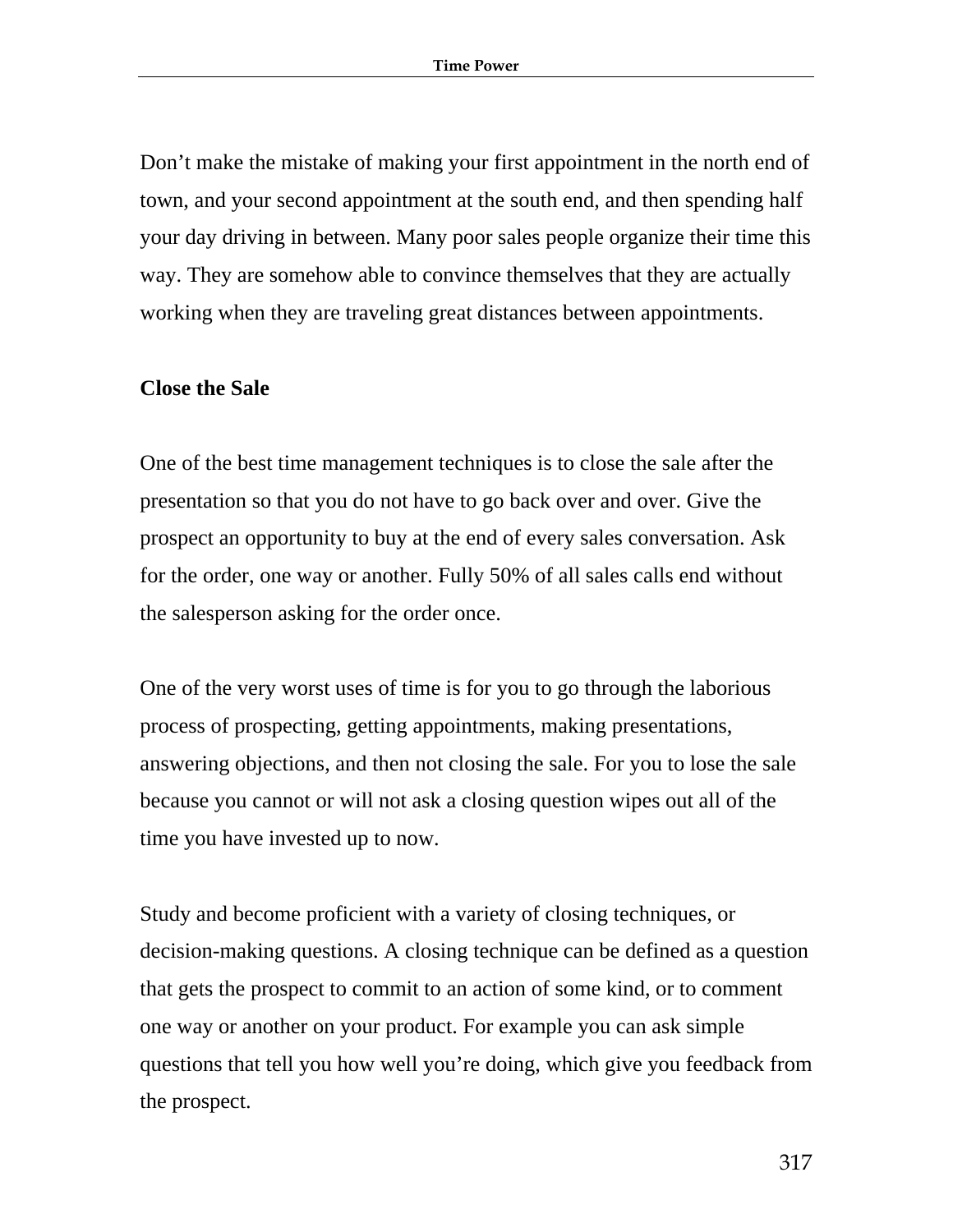Ask questions such as the following:

- #1. "Does this make sense to you so far?"
- #2 "Do you have any questions or concerns that I haven't covered?"
- #3 "Do you like what I am showing you so far?"
- #4 "Is this the sort of thing you are looking for?"

### **Invite Him to Buy**

If it appears that the prospect likes what you have shown him, and is interested in what you are selling, you can use the invitational close and ask, "Well, if you like it, why don't you give it a try?"

You can use the directive close, which says, "Well then, if you have no further questions, the next step is…." and you go on and explain the plan of action, and wrap up the sale.

It is amazing how much time you can save in your sales career if you just muster up the courage to invite people to make a decision on your offering. In follow-up interviews with prospects, it is amazing how many of them have said that they would have bought if the salesperson had just asked them, or invited them to buy.

It is sad that so many sales are lost every single day because the salesperson did not ask for the order. Developing a habit of asking for the order in a polite, courteous and carefully pre-planned way is a tremendous technique for improving your efficiency and productivity.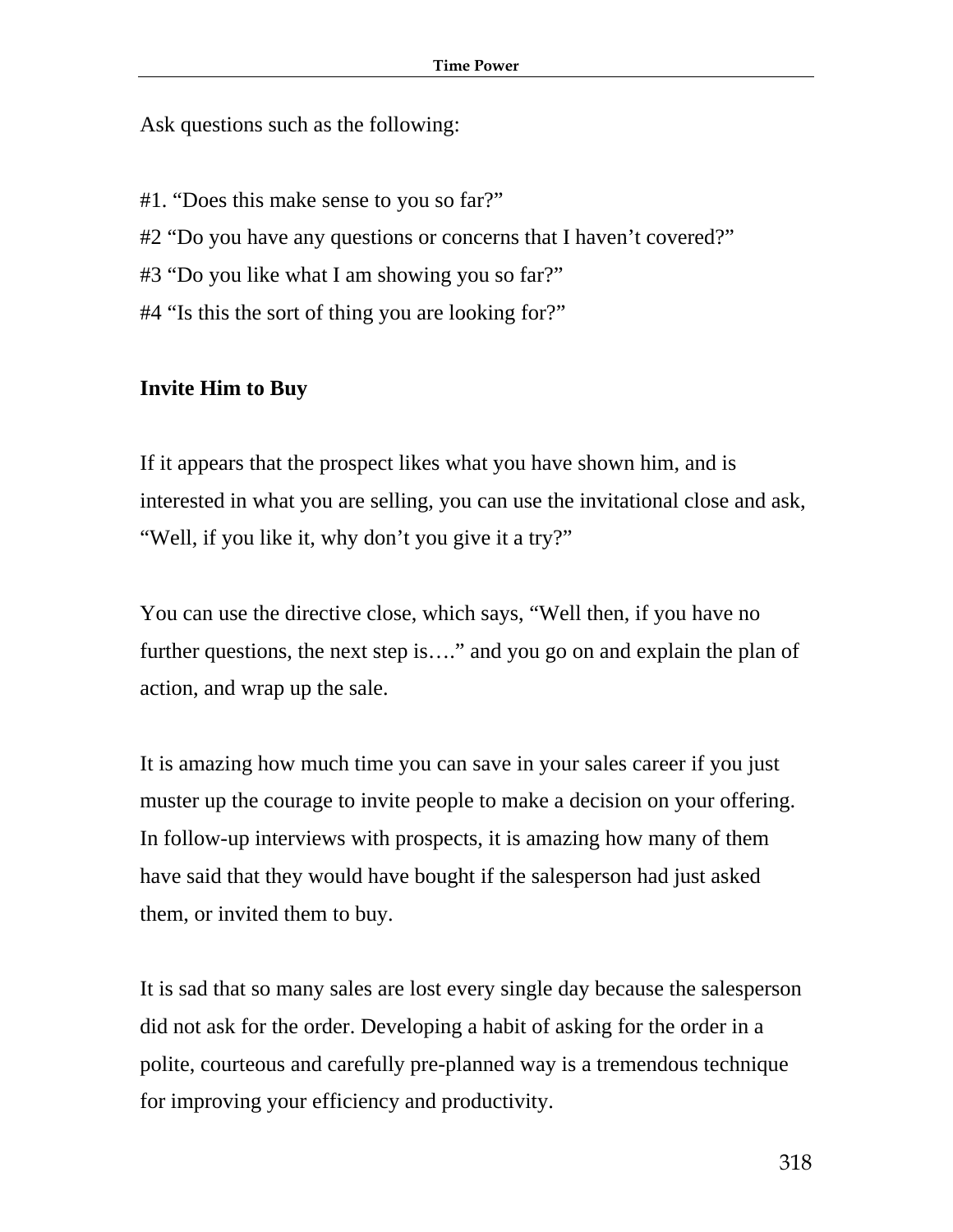### **Eliminating the Time Wasters in Selling**

There are several time wasters in selling. Based on interviews with thousands of sales people and sales managers, here are the ten major reasons why people waste their time and fail to realize their full potential for sales and income.

### **1. Procrastination**

Procrastination is the thief of time. It is usually accompanied by delaying tactics, or finding all kinds of excuses for not getting out and getting going. Usually, procrastination is caused by a deep fear of rejection, or fear of failure. This is often called "call reluctance."

This kind of fear, of rejection and disapproval, which leads to procrastination and delay, can only be overcome by *confronting* it everyday until it goes away. The most remarkable thing about your fears is that, if you face them squarely, they diminish. But if you back away from them, or avoid the situation that you fear, your fears grow until they paralyze all productive action.

When I started selling, I was terrified of cold calling and prospecting. But then I learned something that changed my career. I learned that, *"rejection is not personal.*" If a person says that they are not interested in what you are selling, it is not aimed at you *personally*. It is merely an automatic response to a commercial offer in a competitive society. The person does not know you well enough to reject you personally. Rejection is not personal.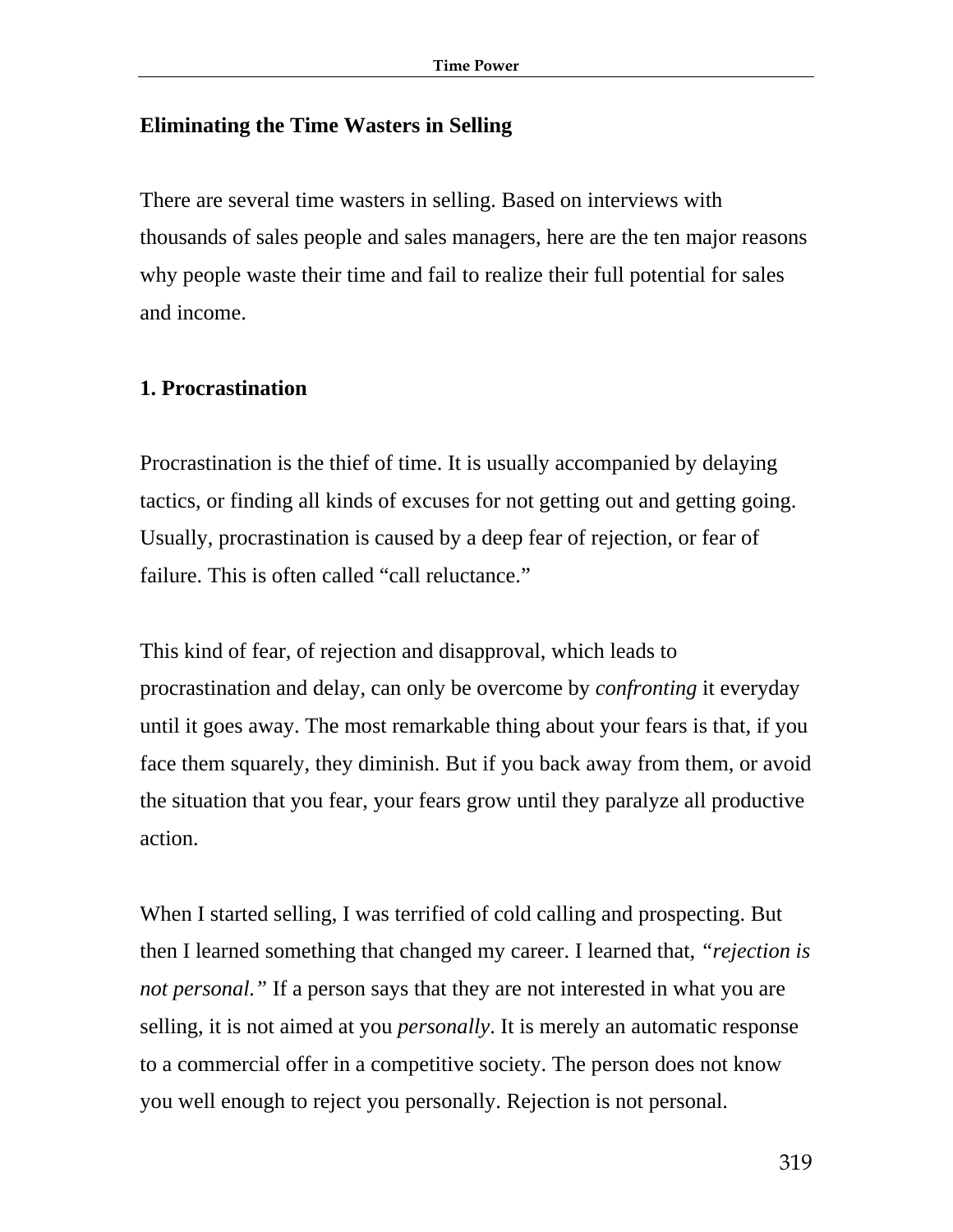Once I learned that, I began calling on people, both door-to-door and officeto-office, and by telephone. All my fears of rejection disappeared. Eventually, I reached a point where the negative reaction to my sales activities had no affect on me at all. This must be your goal as well.

### **2. Incompletion of the Sale**

Incomplete sales that require callbacks are a major time waster. These usually occur when the salesperson does not have everything he needs to make the sale. Sometimes, because of poor preparation, sales people do not have the proper price lists, the proper brochures, the correct inventory figures or the necessary information to conclude the sale.

Sometimes the salesperson lacks the ability to answer objections, or to ask for the order. Making a sales call on a qualified prospect and then not being ready to conclude the sale is a tremendous waste of time. Often when you call back on the prospect again, he or she has lost all interest.

## **3. Poor Preparation**

Poor preparation is usually visible when there are obvious inaccuracies and deficiencies in the presentation. Proper preparation prior to a sales call requires that you learn as much about the prospect as possible before you meet with him or her. There is nothing quite so insulting to a prospect when a salesperson tries to sell them something without knowing anything about him.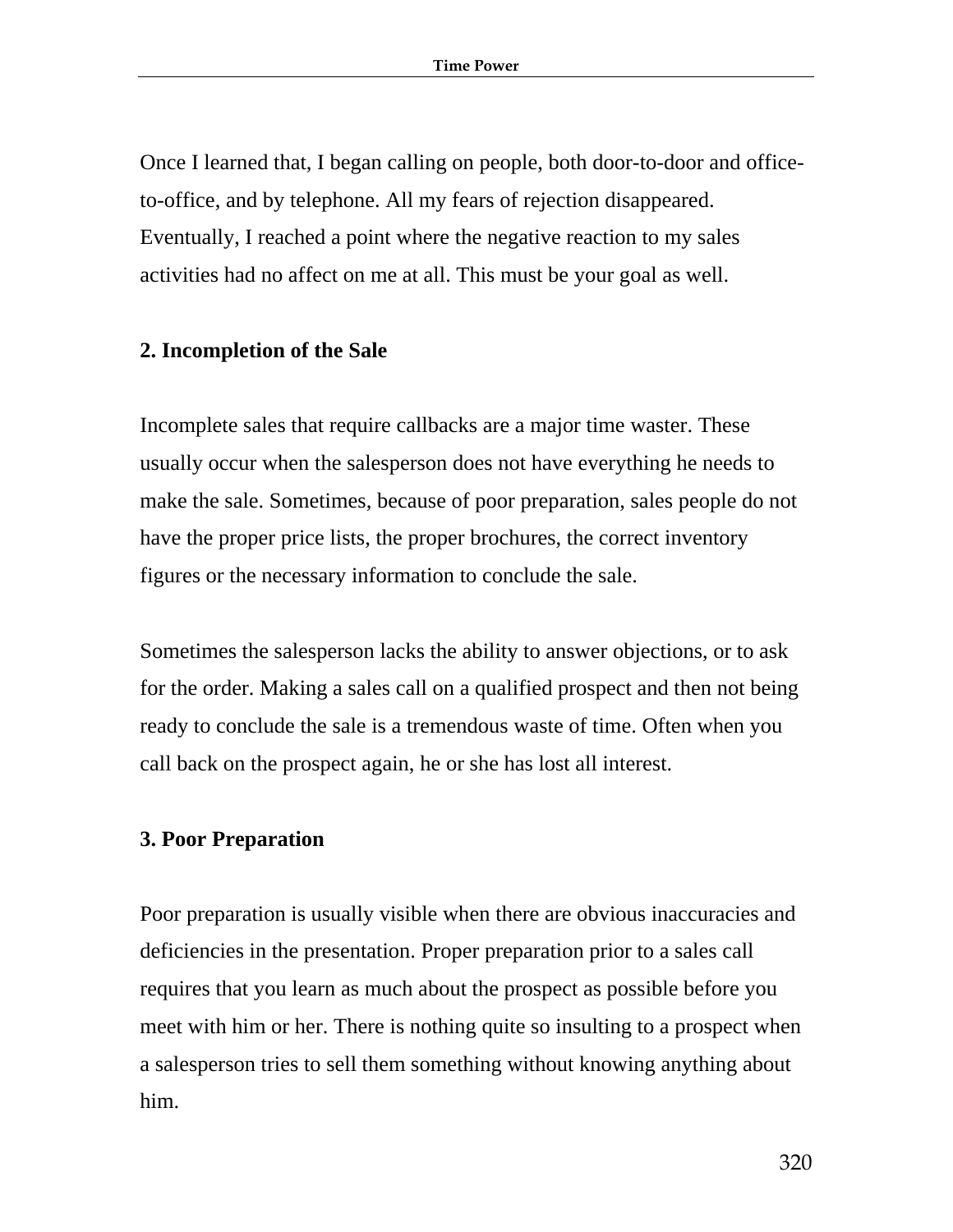#### **4. Ignorance**

A salesperson usually demonstrates his or her ignorance with a lack of product knowledge. The salesperson has obviously not take the time to study the sales literature to thoroughly understand the product or service that he or she is trying to sell.

When the customer has questions about the product or service, the salesperson stumbles or bluffs or tries to make up an answer. This not only undermines the credibility of the salesperson and the company, but it shakes the confidence of the salesperson as well.

#### **Know What You Are Selling**

Some years ago, my wife and I went out looking for an expensive home in San Diego. We contacted several realtors to view homes for sale.

Having been a real estate agent and broker at one time, I know a lot about buying and selling real estate. As we would drive up to a house that was for sale for several hundred thousand dollars, I would ask the agent a series of questions about the house. I was always amazed to find out that very few of the realtors had even taken the time to read the MLS sheets to get the details on the house. Many of them had never been to the open houses on the homes they were showing for sale. They were attempting to sell a product where they would be earning several thousand dollars in commissions, and they often had no idea of the size of the house, or any of its amenities. They had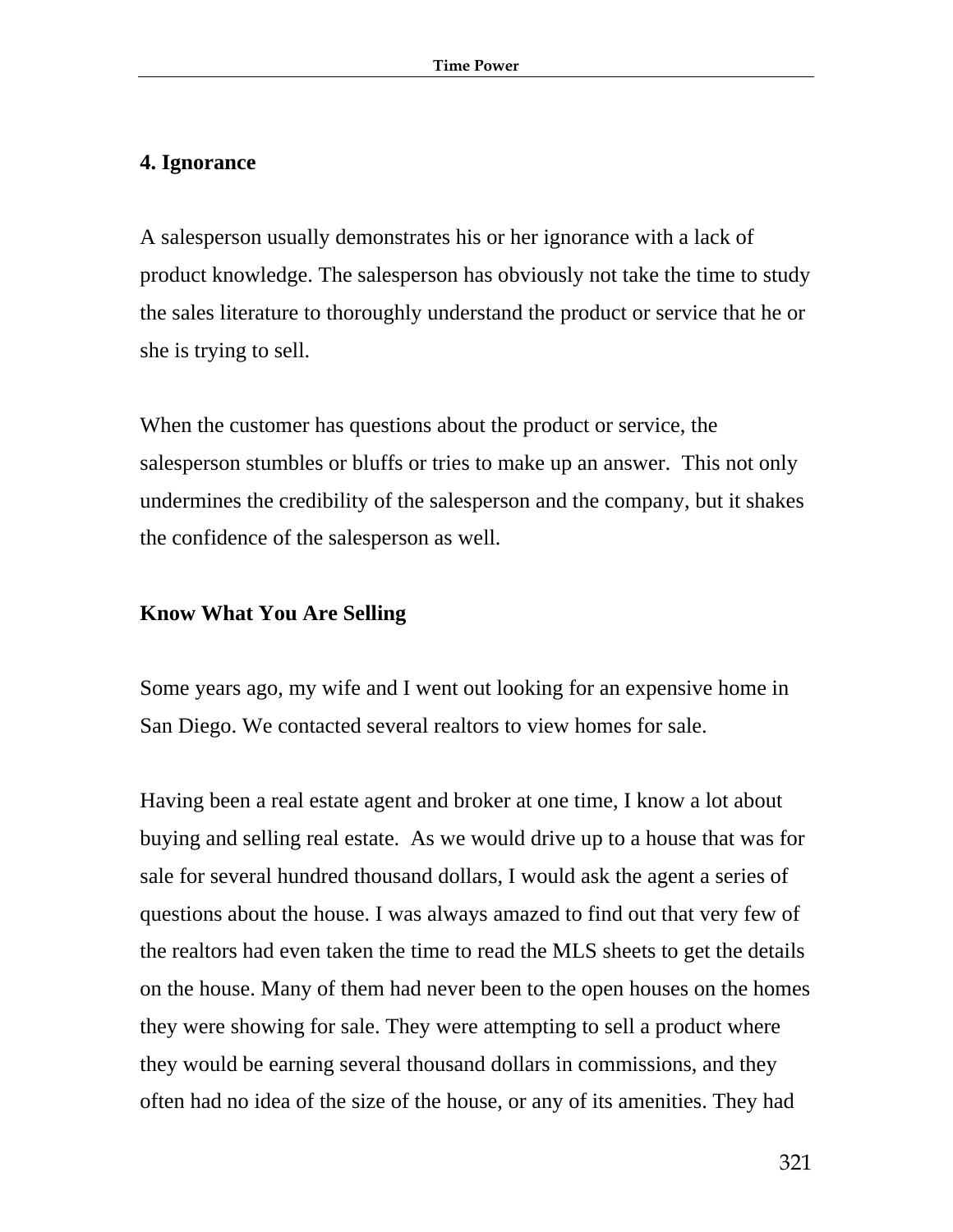not earned the right to offer the product for sale because they had not taken the time to fully understand the product in the first place.

# **5. Unconfirmed Appointments**

Unconfirmed appointments lead to the situation where the salesperson arrives for an appointment that was made by phone and finds that the prospect is gone.

The salesperson has now wasted the time he spent in prospecting, the time of preparation and the time of travel. Why does this happen so often? The main reason is because of the *fear of rejection*. The salesperson is reluctant to phone and confirm the appointment for fear that the prospect will cancel it.

Here is a very simple method that has been effective for me and many other sales people over the years. You call the office of the prospect before you leave. You ask the receptionist if the prospect is in. If the receptionist says "Yes," then you say, "Thank you very much. Please tell him that this is Brian Tracy calling, and that I will be there for my appointment on schedule." You then hang up the phone.

In this way you remind the prospect that you are coming and you put the prospect under a sense of obligation to see you when you arrive. You stop wasting your time by going out to unconfirmed appointments.

## **6. Poor Planning of Calls Geographically**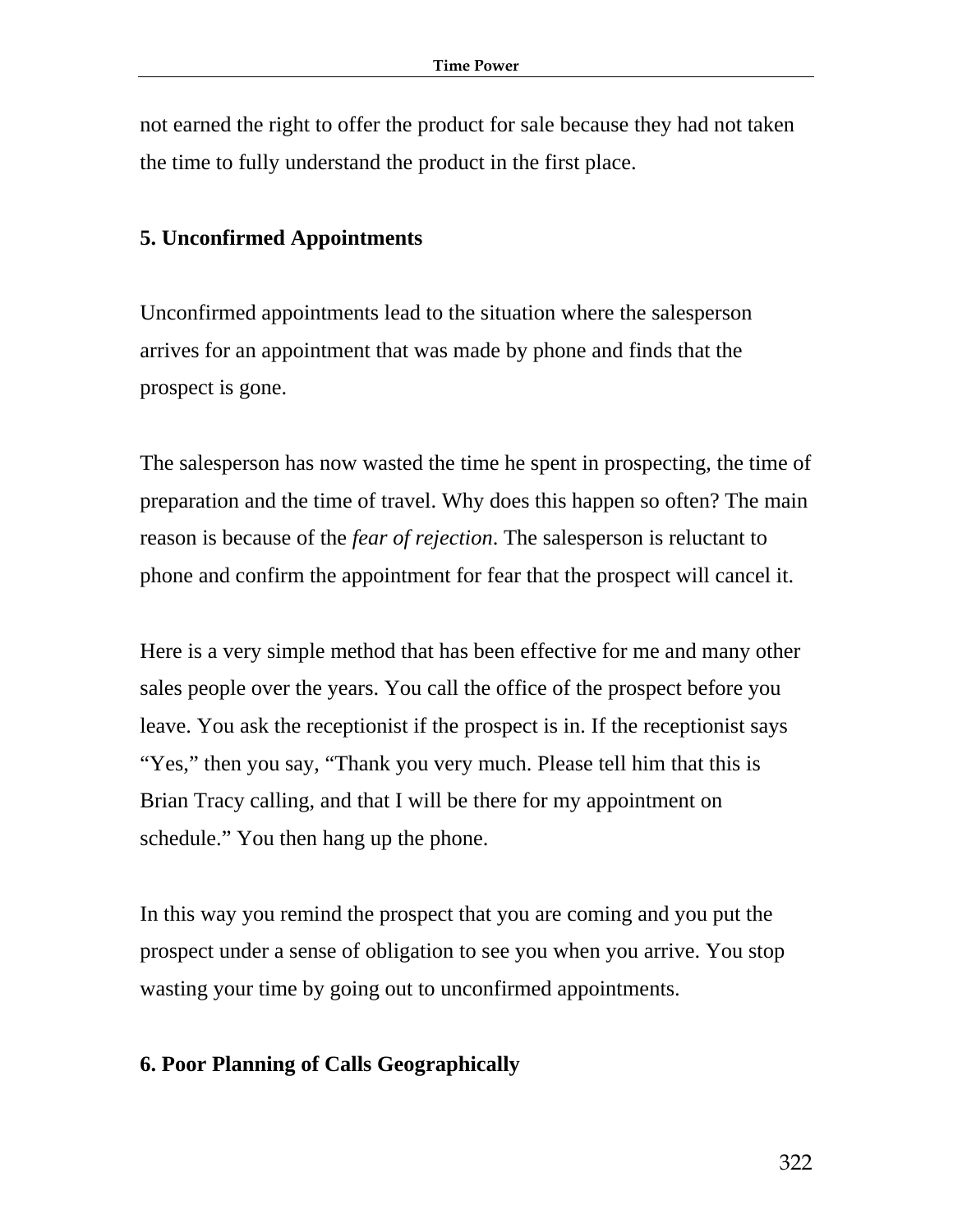One of the biggest time wasters in selling is traveling all over your sales territory, spending most of your time in traffic, rather than face to face with people who can and will buy within a reasonable period of time.

One simple way to cluster your calls geographically is to divide your territory into four parts. Discipline yourself to work in one quadrant of your territory each day or half day. If you call to make an appointment, tell the prospect that you will be visiting customers in his area at a specific time of the week. Would he be available to see you at that time?

It is interesting to note that, the more structured and scheduled your time usage is as a salesperson, the more you are respected by your prospects and customers. The more that they feel that you have a tight schedule, the more they will adjust their schedule to accommodate meeting with you.

# **7. Needless Perfectionism**

Perfectionism occurs when you insist that everything be perfectly in order before you go out and sell. It is another form of indecisiveness, and it is closely tied up with call reluctance. It is caused by fear of rejection and fear of failure.

Whenever you find yourself studying and over-studying your materials, insisting that everything be exactly right before you pick up the phone, or before you make a call, you must have the honesty to realize that is *fear* that you are dealing with.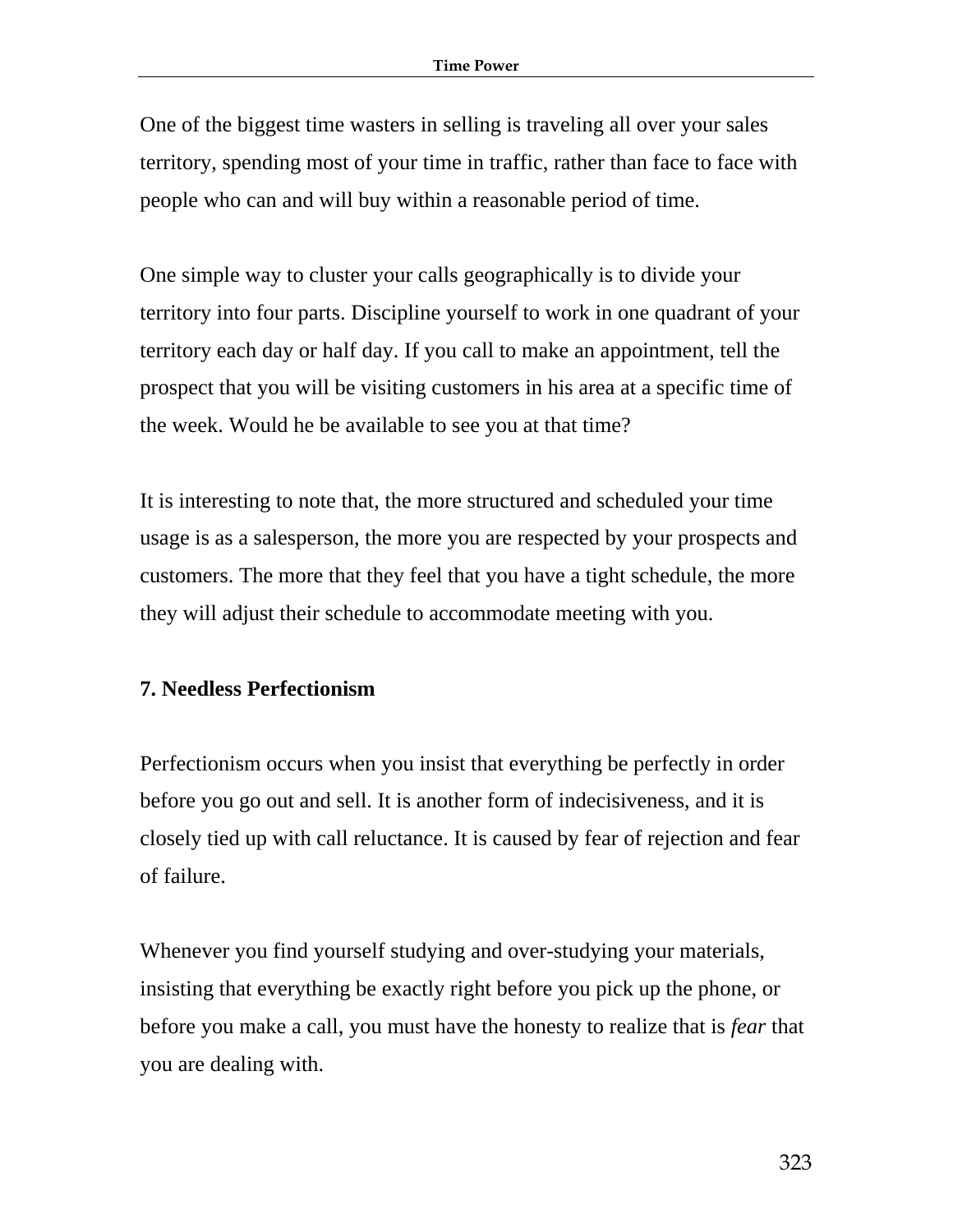As Emerson wrote, "Do the thing you fear and the death of fear is certain." If you confront your fear, your fear will go away. The only real anecdote to fear and worry is purposeful action. If you get going and start moving forward, you will forget to be afraid.

#### **8. Distraction or Mind Wandering**

These are subtle time wasters, but they are far too common. They result in not paying attention in a sales presentation. You do not hear the prospect fully, or you do not read between the lines to understand what the prospect is really saying. Many sales people are guilty of this. They simply do not pay sufficient attention because they are pre-occupied with their own thoughts. Unfortunately, the prospect picks this up very quickly and soon loses all interest in doing business with you.

The way that you overcome the tendency to mind wander is to discipline yourself to face the prospect directly, lean forward, and watch him intently while he speaks. Imagine that your eyes are sun lamps, and you want to give his face a tan. This approach will keep you focused more intensely on the prospect, and snap you out of the tendency towards distraction.

## **9. Fatigue and Overwork**

These are real killers in every area of work, and especially in selling. It is estimated that more than 50% of sales people today are working in a state of "fog." They are going to bed too late and not getting enough sleep. As a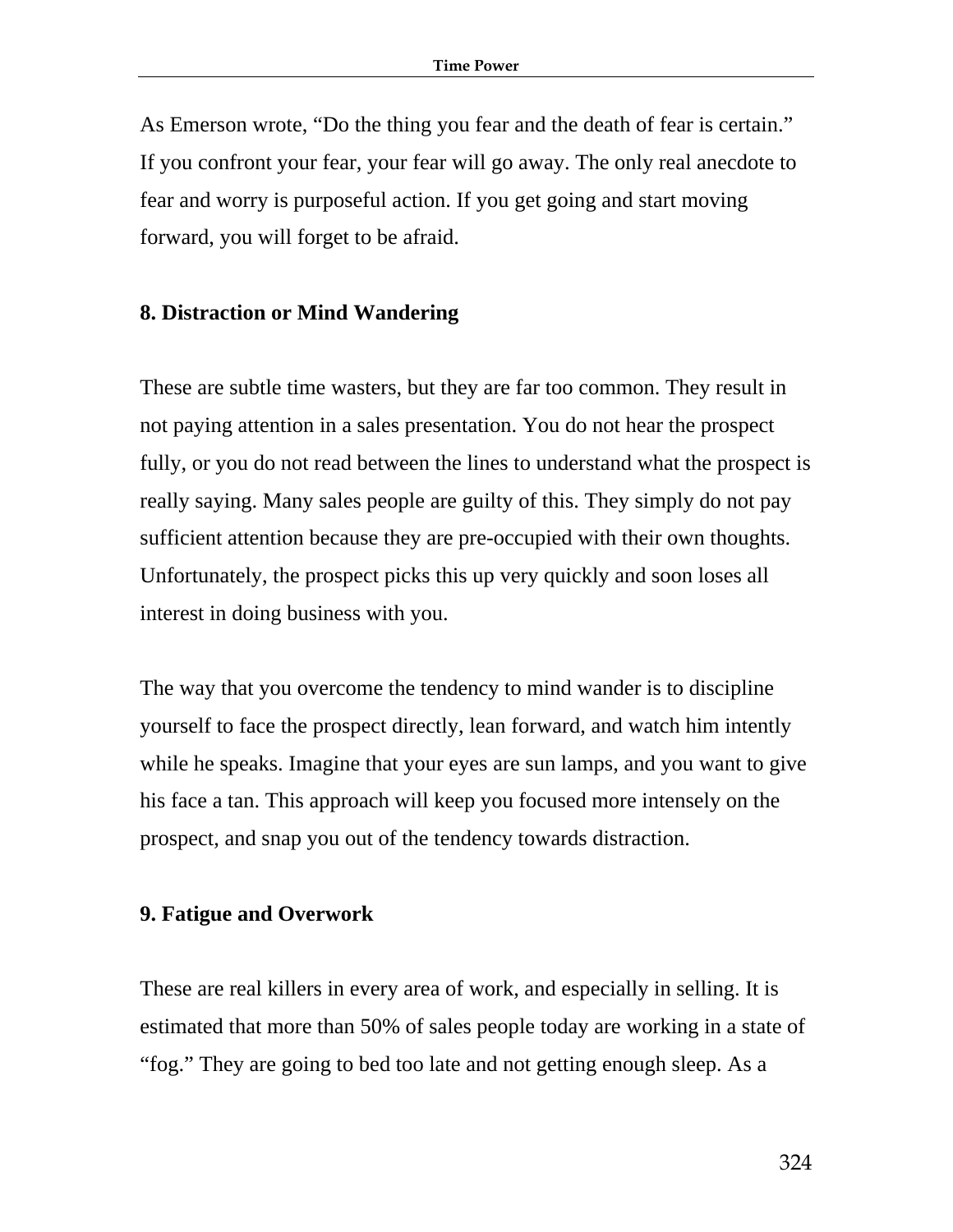result, they go through the day tired, lacking the ability to fully concentrate on their work.

My rule is this: if you are going to sell five days of the week, you must go to bed early five days per week. Selling is a very draining and demanding profession. It requires a tremendous amount of physical and emotional energy to be effective at sales. You cannot afford to stay up late at night watching television or socializing if you're going to be sharp and alert the next day.

You can break the tendency to sleep too little and work too hard by disciplining yourself to go to bed by ten o'clock each night. Turn off the television and resolve to get lots of rest. This will translate into more and better sales, higher income, and generate the money you need to take all the vacations you want.

### **10. Lack of Ambition or Desire**

There are many people who are just going through the motions at work. This is usually the result of having too few goals, or having no goals at all. Sometimes, people lack ambition or desire because they are selling the wrong product. They are trying to sell something that they don't like or believe in.

Sometimes lack of ambition or desire to succeed in sales is caused by not believing in your boss, or not believing in the company, or not getting along well with your co-workers.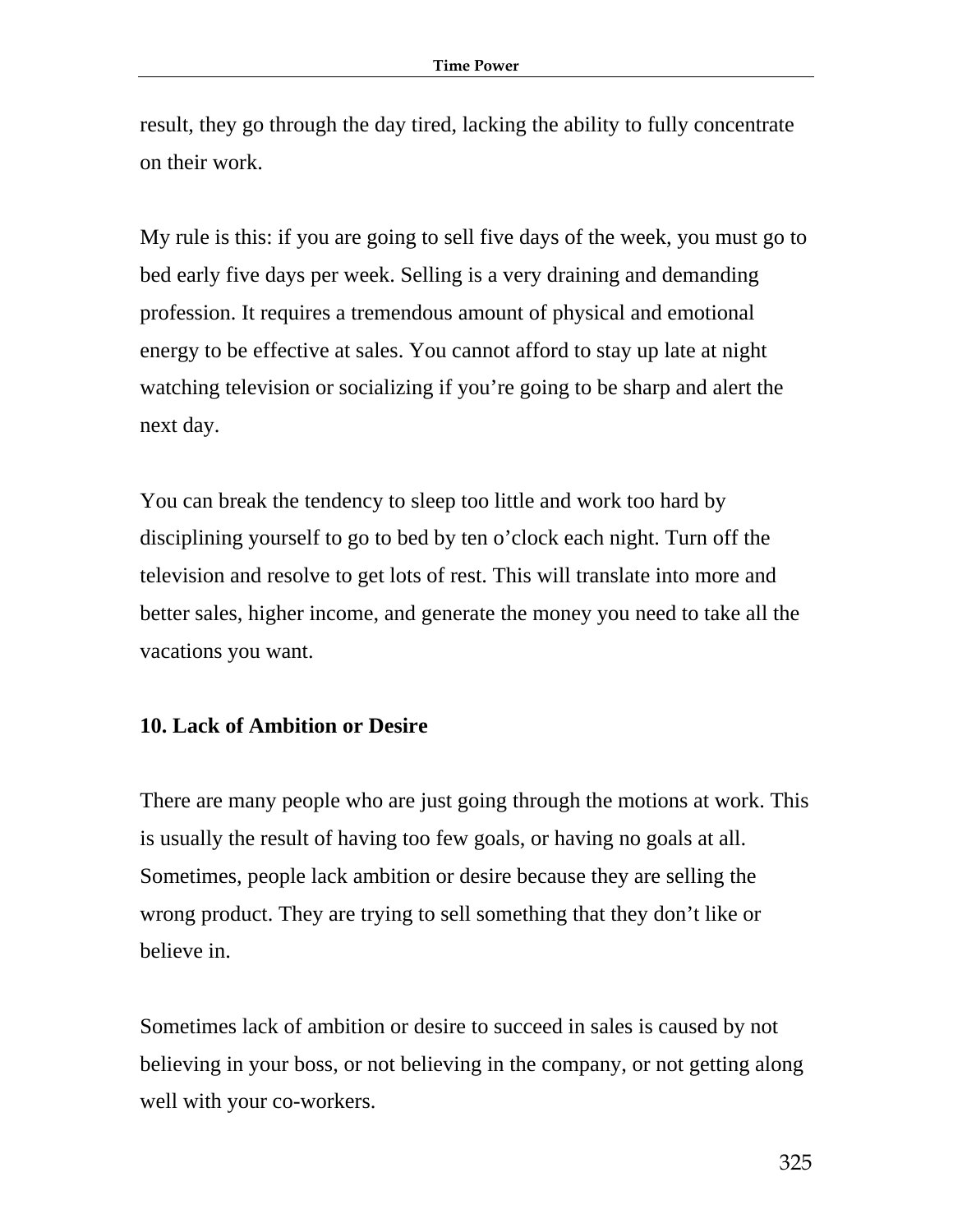Whatever the reason, if you are not positive and enthusiastic about your product or service, this could be an indication that you should be doing something else. If you don't like the people you are selling to, you are probably in the wrong business.

You cannot for very long force yourself to sell something that is wrong for you. It will simply make you tired and depressed, and you will never be successful at it.

## **Use Your Time Well**

Here are some valuable ideas you can use to help increase your sales effectiveness by using your time to its best advantage.

## **1. Get to Bed Early**

Early to bed early to rise is the key to sales success. Get up and get going by 6:00 am. Get lots of sleep. Sometimes the very best use of your time is to go to bed early and get a solid nine or ten, or even twelve hours of sleep so that you can bright eyed and cheerful the next morning. It is very hard to be full of energy, excitement and enthusiasm about your product or service when you're tired from not getting enough sleep.

# **2. Start Your Day Right**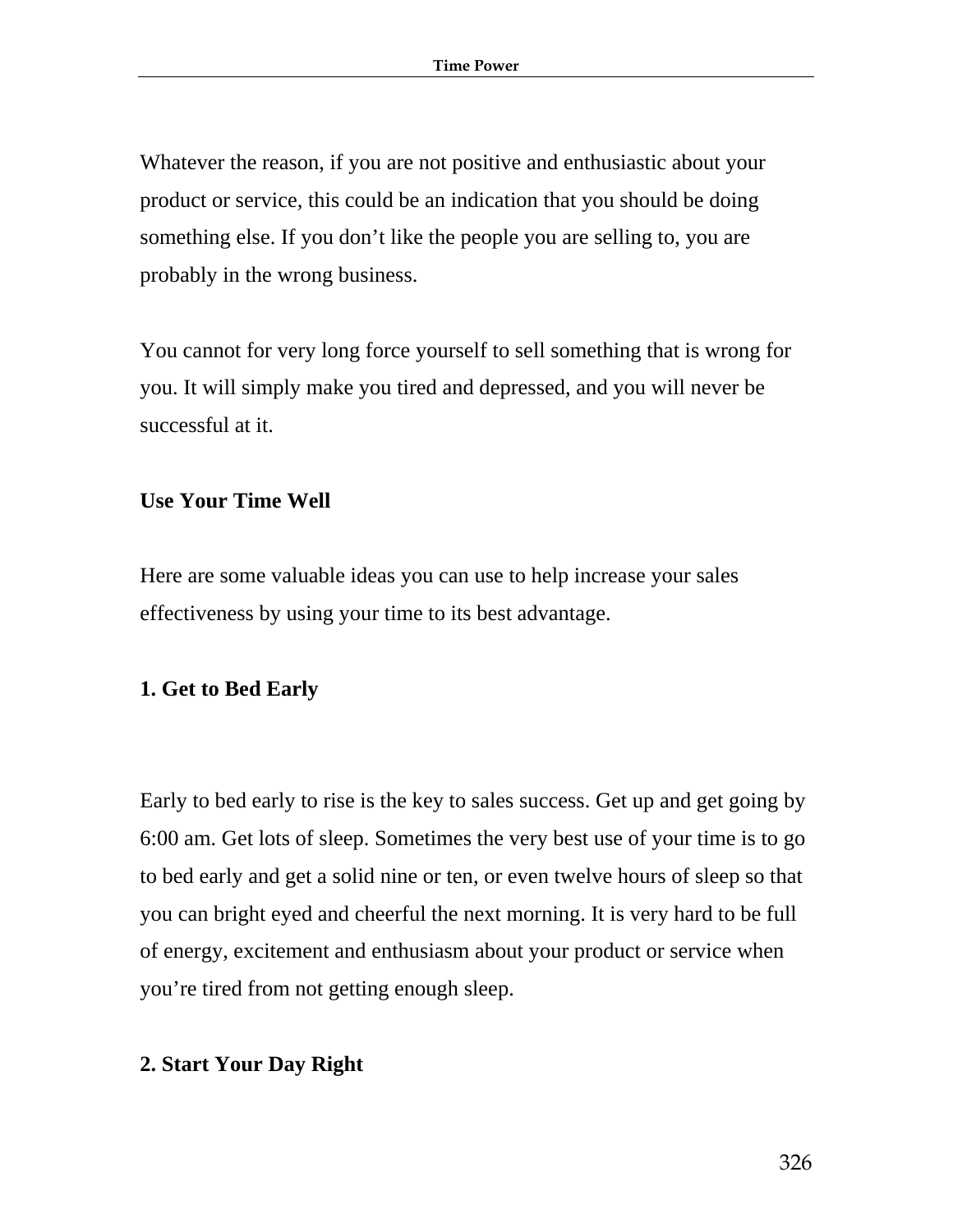Read thirty to sixty minutes in sales or motivation to start your day. This is one of the most important habits you will ever develop. Many sales people have told me that this technique of getting up each morning and reading thirty to sixty minutes has changed the whole direction of their career.

If you spent thirty to sixty minutes reading a book on sales each morning, over the course of a week you will probably read one whole book. If you read one book per week for the next year, and you don't even read on the weekends or holidays, you will read fifty books on sales over the next twelve months. If you keep this up over the next ten years, you will read five hundred books. In a world where the average salesperson never reads a book on sales in his or her life, do you think that if you read five hundred books over the next ten years that it would affect your income?

The fact is that you would probably become one of the best informed, best skilled and highest paid sales people in America simply by reading thirty to sixty minutes on sales each morning. Each day, you can go out and apply something that you learned that morning. You never stop learning and growing.

### **3. Start Work Early**

Schedule your first appointment early. Get up, get out and get going. Try to set your first appointment for 8:00 am or even 7:30 am. Often prospects who do not have time to see you in the daytime can meet with you at odd hours. Sometimes they work early or work late or work both. If you offer to meet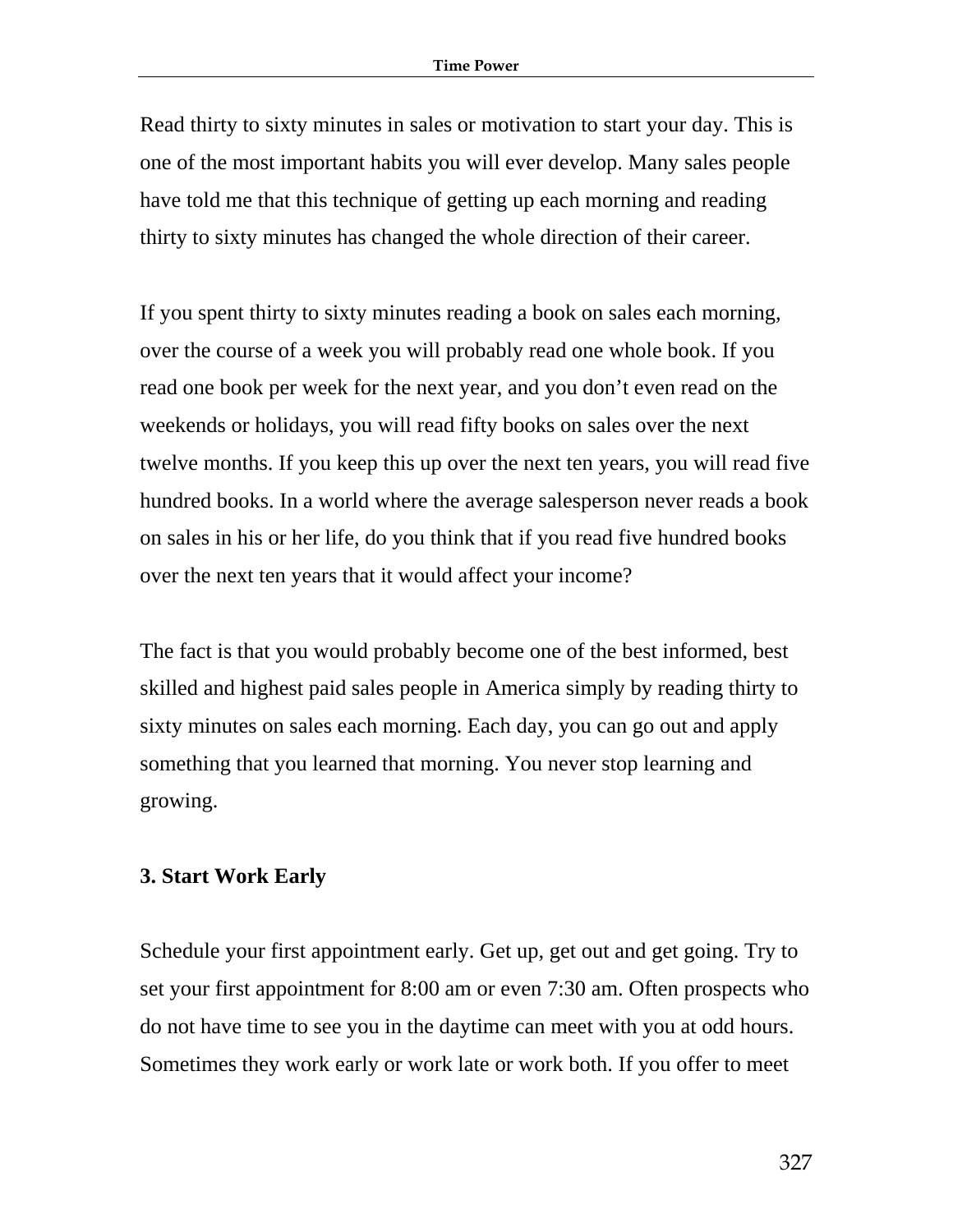them for breakfast or meet them in their office at 7:30 am, they can often fit you in.

# **4. Focus on Prospecting**

A tremendous way to increase your time and effectiveness is to spend 80% of your time prospecting until you become so busy closing sales and servicing customers that you do not have time to prospect anymore.

Remember, sales success in direct proportion to your ability to initiate new contacts. Sales success comes from being eager to call to call on customers.

When I was a sales representative leasing new office space, I would take the elevator to the top floor of an office building, and then call on every office in the building as I worked my way down. Over the course of a month, I could make several hundred calls.

If you find yourself with time on your hands, sit down and make twenty or thirty phone calls. You will be amazed at the results you get, and how much better you will feel as a result.

# **5. Work All the Time You Work**

Spend your entire day working. Make every minute count. Work all the time you work. Remember, the average salesperson is only working 20% of could catapult you into the upper ranks of sales success.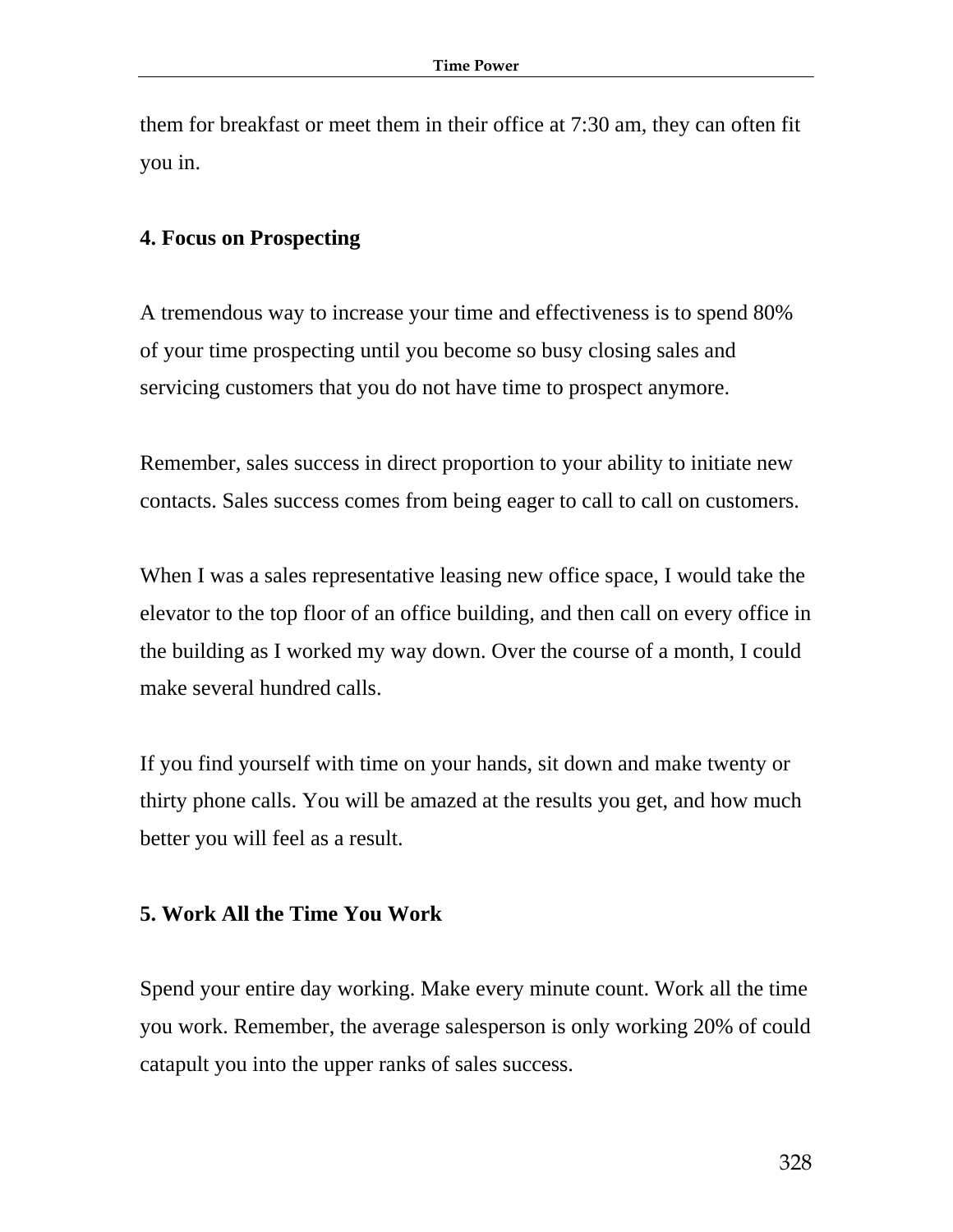Don't waste time. Don't sit around drinking coffee or reading the newspaper. If you must take coffee breaks, do it with prospects or while you are on the move.

The average salesperson who takes two twenty minute coffee breaks per day spends forty minutes per day unproductively. Forty minutes per day multiplied by five days per week equals two hundred minutes per week. 200 minutes per week multiplied times 50 weeks per year is equal to 10 thousand minutes, or the equivalent to 166 hours of productive time that the average persons spend sitting around drinking coffee and wasting time.

166 hours is equal to four forty-hour weeks, the equivalent of one month's income. If you want to give yourself a raise, the fastest way to do it is to work through your coffee breaks.

# **Use Your Lunch Breaks Wisely**

Don't waste lunchtime either. Use your lunch hour to prepare for the afternoon appointments, or to exercise or to do something that improves your productivity and performance.

If you use your lunch-time wisely, and you take one hour per day for lunch, this will give you an additional five hours per week, or 250 hours per year. 250 hours per year is more than six forty-hour weeks, or more than one and one half months of additional income. Just by using your coffee breaks and lunch breaks for productive activities you will increase your sales and your income by 20% almost immediately.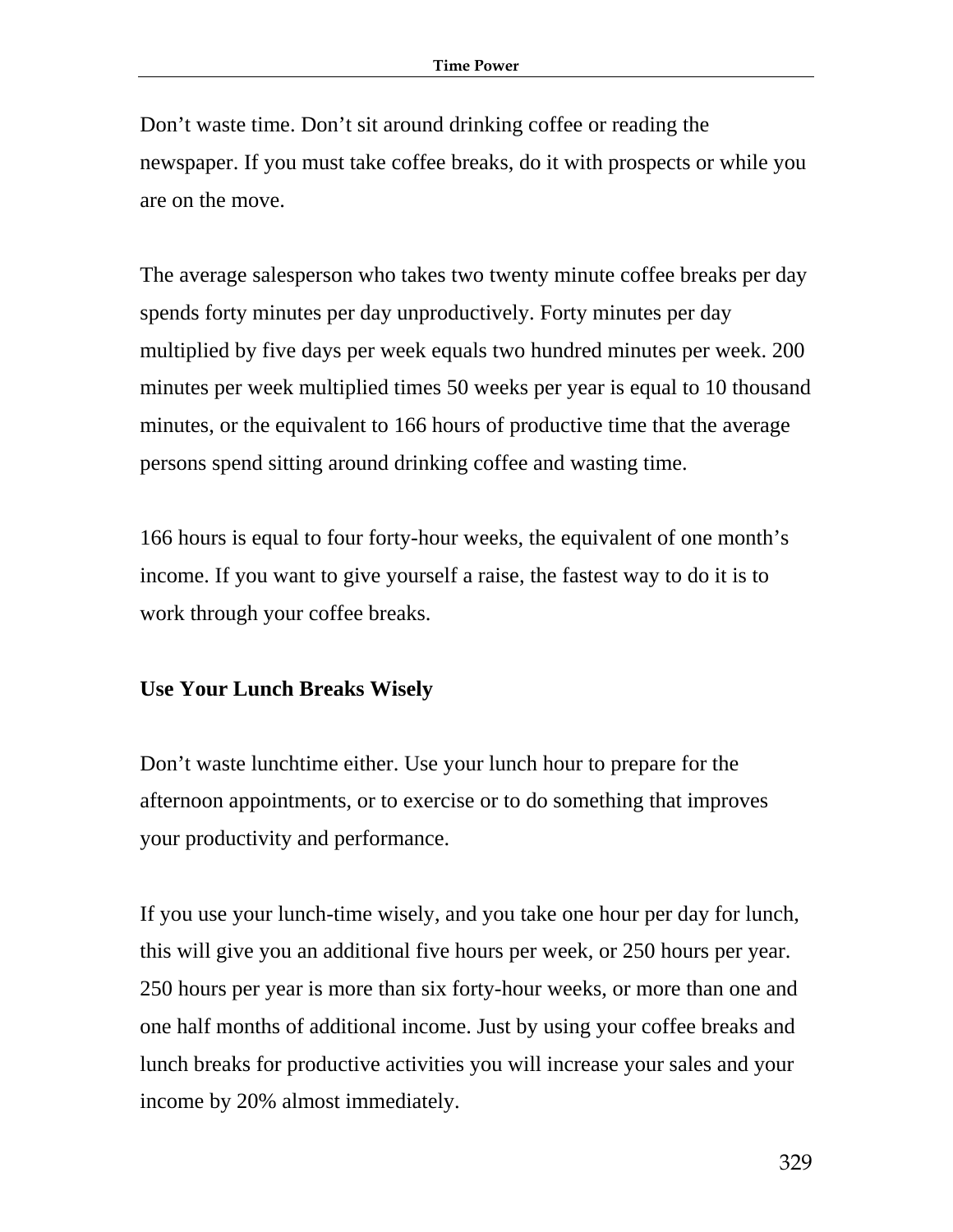## **6. Listen and Learn**

Listen to educational audio programs in your car. Turn your driving time into learning time. Turn your car into a university on wheels.

From the time you get into the car until the time you get out your audio player should be working. Remember, the average salesperson spends 500 to 1,000 hours per year behind the wheel of his car, and sometimes much more. If you use that time to educate yourself, you can become one of the most knowledgeable and highest paid sales people in America, just by listening to audio programs.

## **7. Use a Time Planner**

Use a time planner of some kind and write down every appointment and activity. Let your time planner be your control center for your sale activities.

Use it as a tickler file to remind you when to get back to your prospects. Purchase a time planner that enables you to store contacts, lets you plan a month in advance, and a year in advance, and enables you to run your sales business from one place.

Once you have a time planner, use it religiously. Write down everything. Plan every single activity in advance. Keep accurate notes of every telephone conversation and presentation. The power is always on the side of the person with the best notes.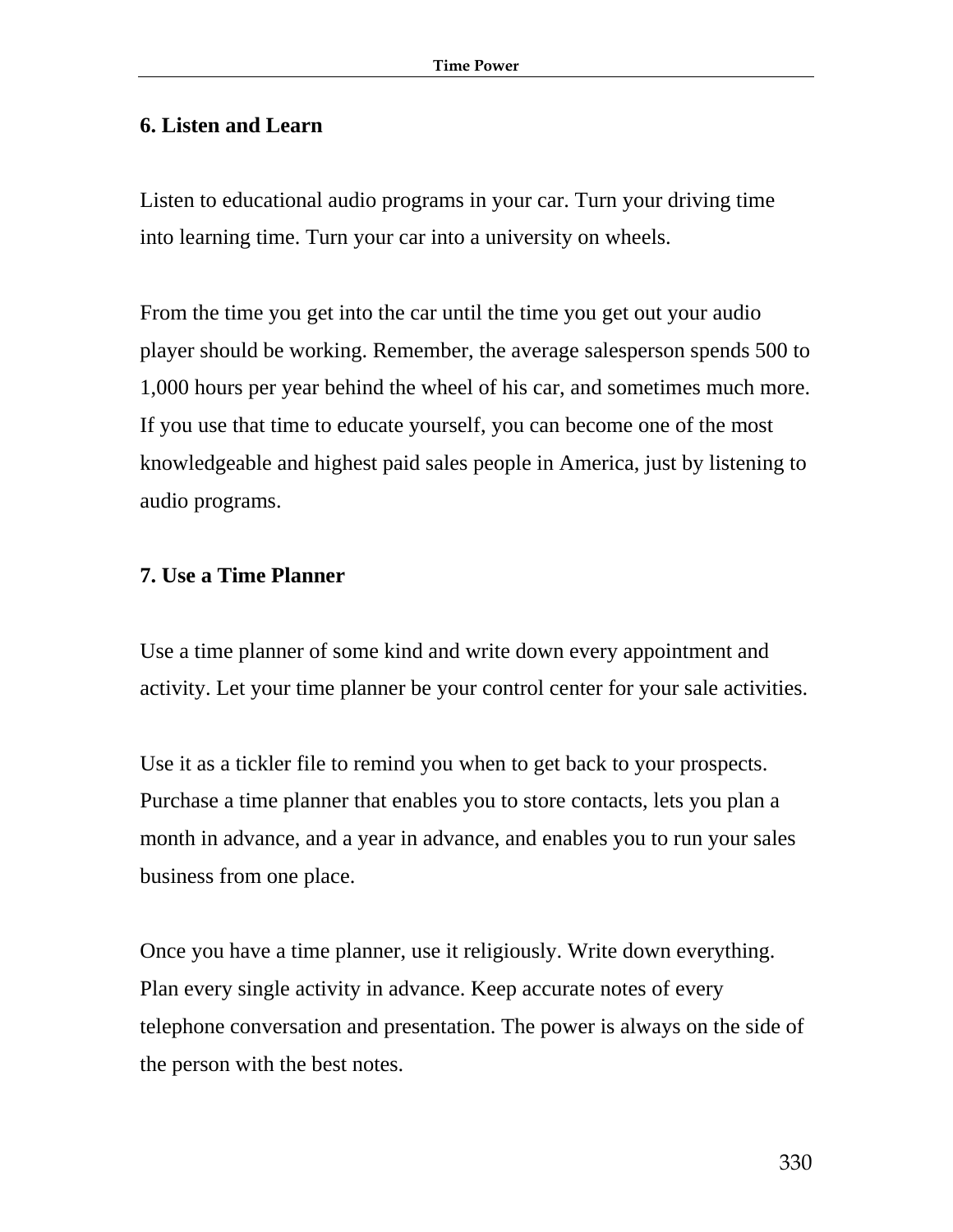Start and end each day by reviewing the information that you record in your time planner. Make your time planner into your mobile office.

# **The Only Thing You Have to Sell**

Remember, all that the salesperson has to sell is his time. And the only time you are working is when you are face-to-face with a prospect. Learn and practice these time management techniques over and over until they become second nature. Good time management skills are the perfect vehicle to get you from where you are to where you want to be. They, more than anything else, will assure your success in sales.

*"New knowledge is of little value if it doesn't change us, make us better individuals, and help us to be more productive, happy and useful."* (Hyrum Smith)

# **Action Exercises:**

- 1. Take charge of your sales career today; resolve to double the amount of time you spend face to face with prospects and customers.
- 2. Set clear sales and income goals for yourself, broken down by year, month, week, day and hour.
- 3. Only do work that pays you the amount you want and need to earn every hour; delegate, defer and eliminate everything else.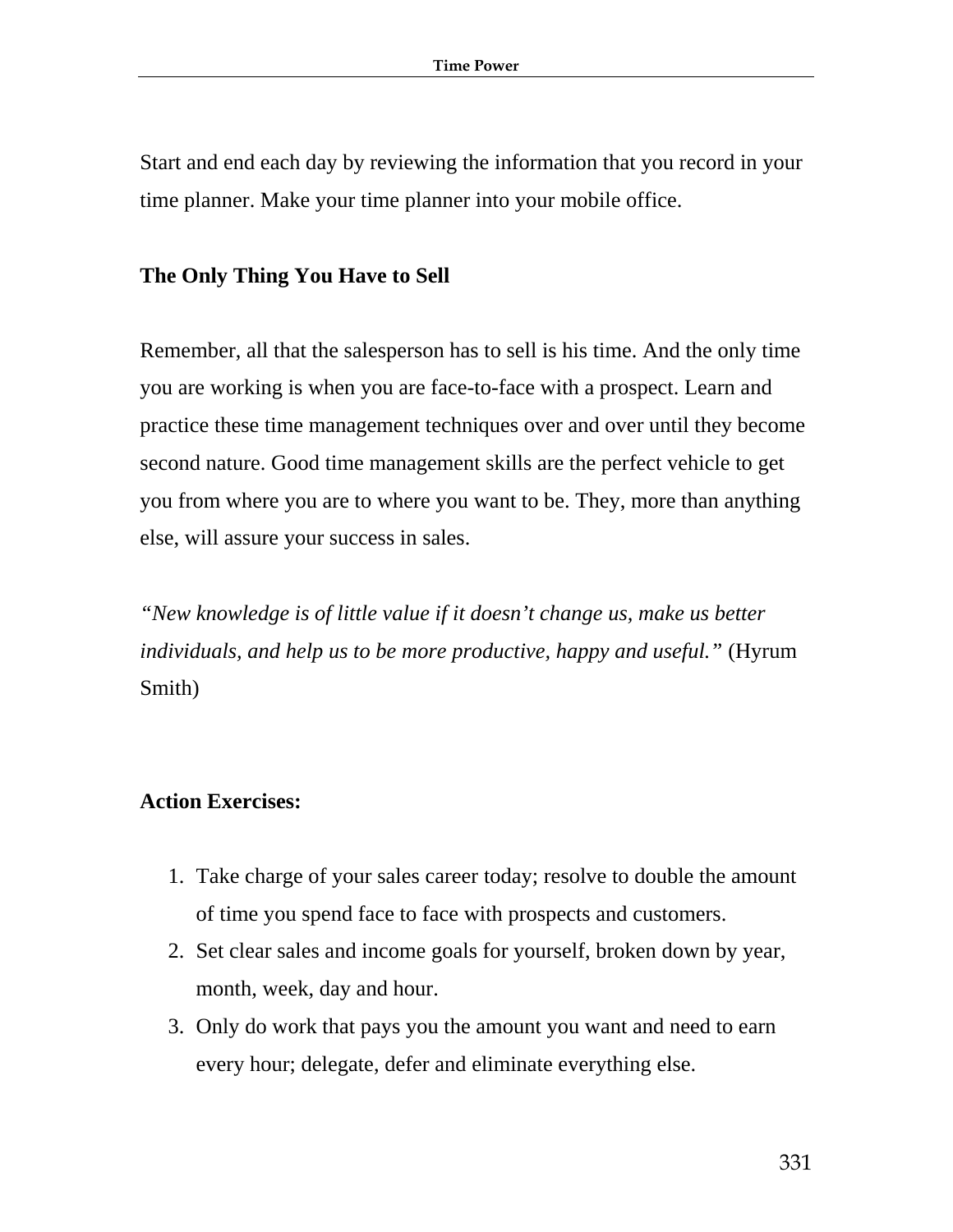- 4. Plan the activities of prospecting, presenting and following up that you will need to engage in to achieve your sales and income goals; discipline yourself to work on them all day, every day.
- 5. Prepare thoroughly for every sales call; do your homework on the prospect and have everything you need to make a successful sale.
- 6. Reduce traveling time by organizing your sales territory in advance; don't waste time driving all over the city to see people.
- 7. Work all the time you work; don't waste time in coffee breaks and lunches. Spend the time working instead.

# **Chapter Twelve**

# **The Philosophy of Time Management**

*"It's good to have money and the things that money can buy, but it's good too, to make sure that you haven't lost the things that money can't buy."*  (George Horace Lorimer)

To be fully rounded as a person, you need a *philosophy* of time management. You require a worldview that recognizes time as the one invaluable, indispensable, irreplaceable ingredient of a successful, happy, highly productive life. You need an attitude toward time as something more than the clock or the calendar.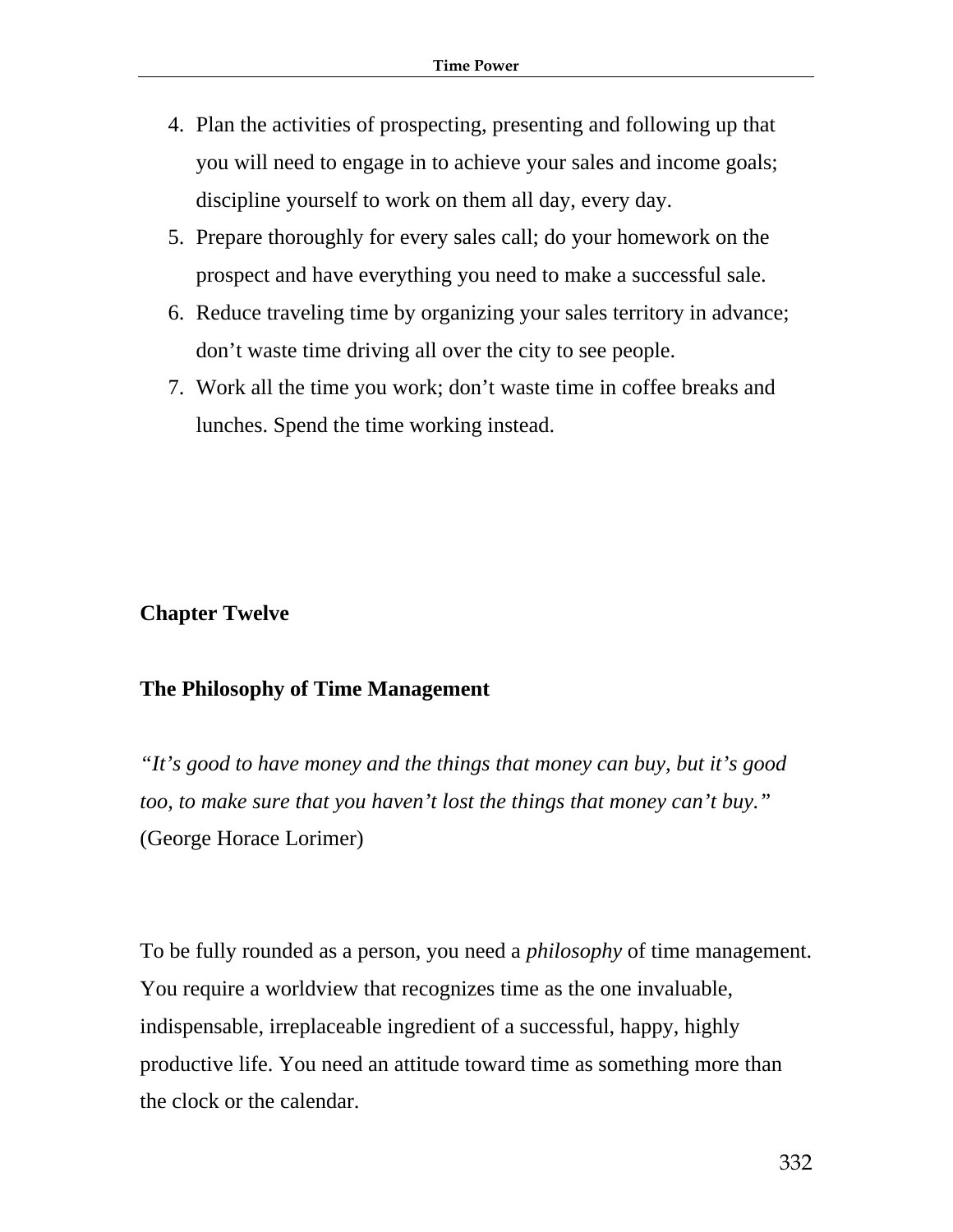How do you go about developing a philosophy of time management? First of all, you take the *long view*. Look as far into the future as you can. All truly successful people are those who have long time horizons.

Sociologist Dr. Edward Banfield at Harvard University wrote a groundbreaking book in 1965 called *The Unheavenly City*. In this book, he explains the results of his many years of research into the reasons for upward social and economic mobility in our society, and in other societies.

### **The Best Predictor of Success**

His research was devoted to uncovering the reasons for financial success, and the predictors of social class in America. He wanted to know what behaviors would most likely lead to increases in wealth from one generation to another. As part of his work, he studied factors such as education, intelligence, family background, race, occupation and other personal attributes. He found that none of these were accurate predictors of upward social mobility.

There were many people who ranked highly in one or more of these factors but they still failed to move up during the course of their working lifetimes. Many of them actually experienced downward social mobility. They ended up earning less than their parents did at the same ages, and sometimes considerably less.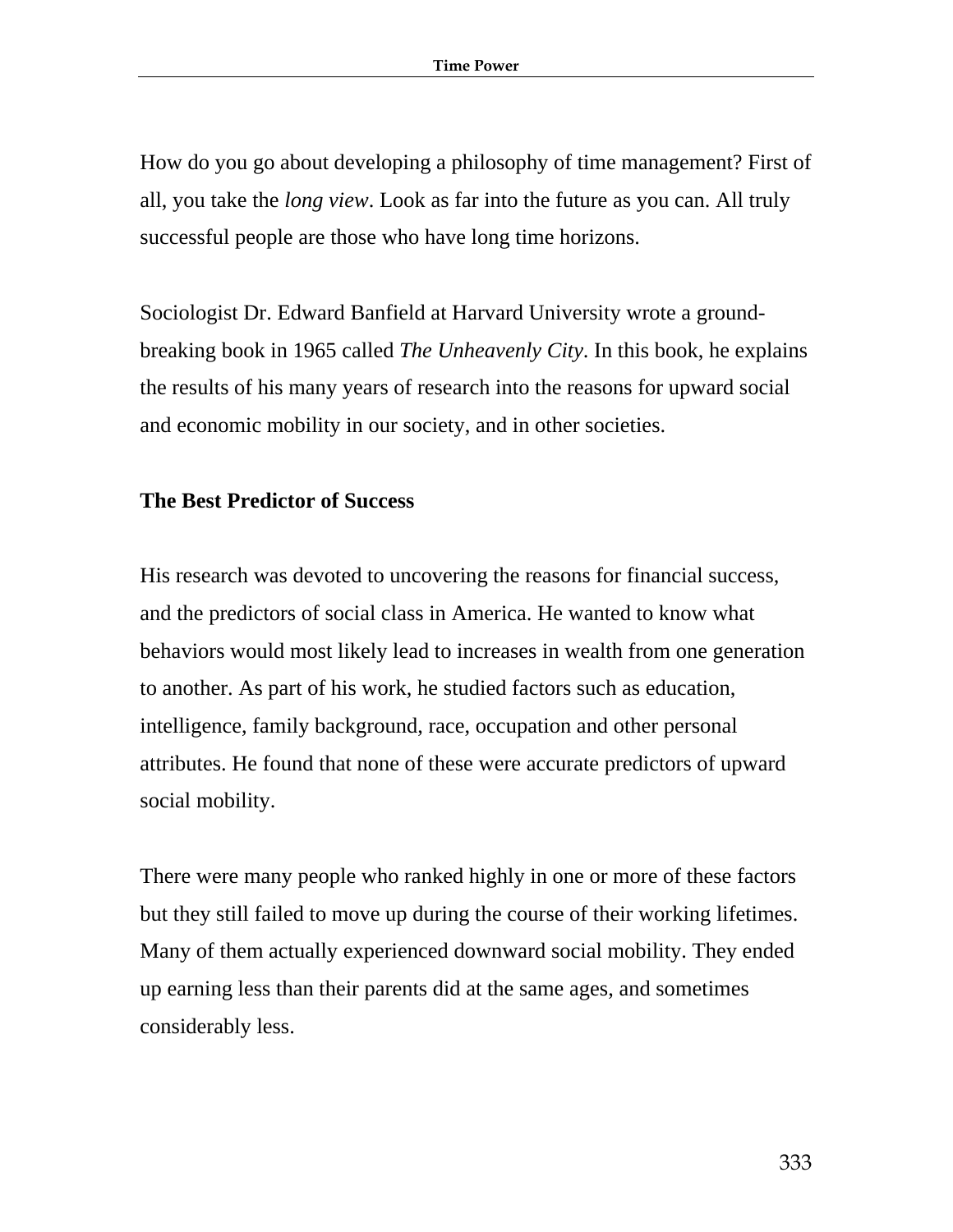Dr. Banfield finally concluded that there was only one factor that could accurately predict whether or not you were going to move upward and onward financially and socially. He called it "time perspective." He defined time perspective as the period of time that you take into consideration when making your day to day decisions, and planning your life.

### **Think Into the Future**

He found that successful people were those who had a long time perspective. They planned their lives in terms of five, ten and even twenty years into the future. They evaluated and determined their choices and actions in the present in terms of how those choices might effect them in the distant future, and the consequences that might occur as a result of what they did right now.

As an example of long time perspective, it is traditional among the British upper classes to register their children at Oxford or Cambridge as soon as they are born, even though they won't be attending for eighteen to twenty years. They fill out the applications and go through the registration process for their children exactly as if they were going to attend in the next semester.

In America, many parents open a college savings account for their children as soon as they are born. They then add to this account regularly for many years to assure that their children can get the very best education possible when they grow up. These are examples of long time perspective.

#### **The Common Attitude of Achievement**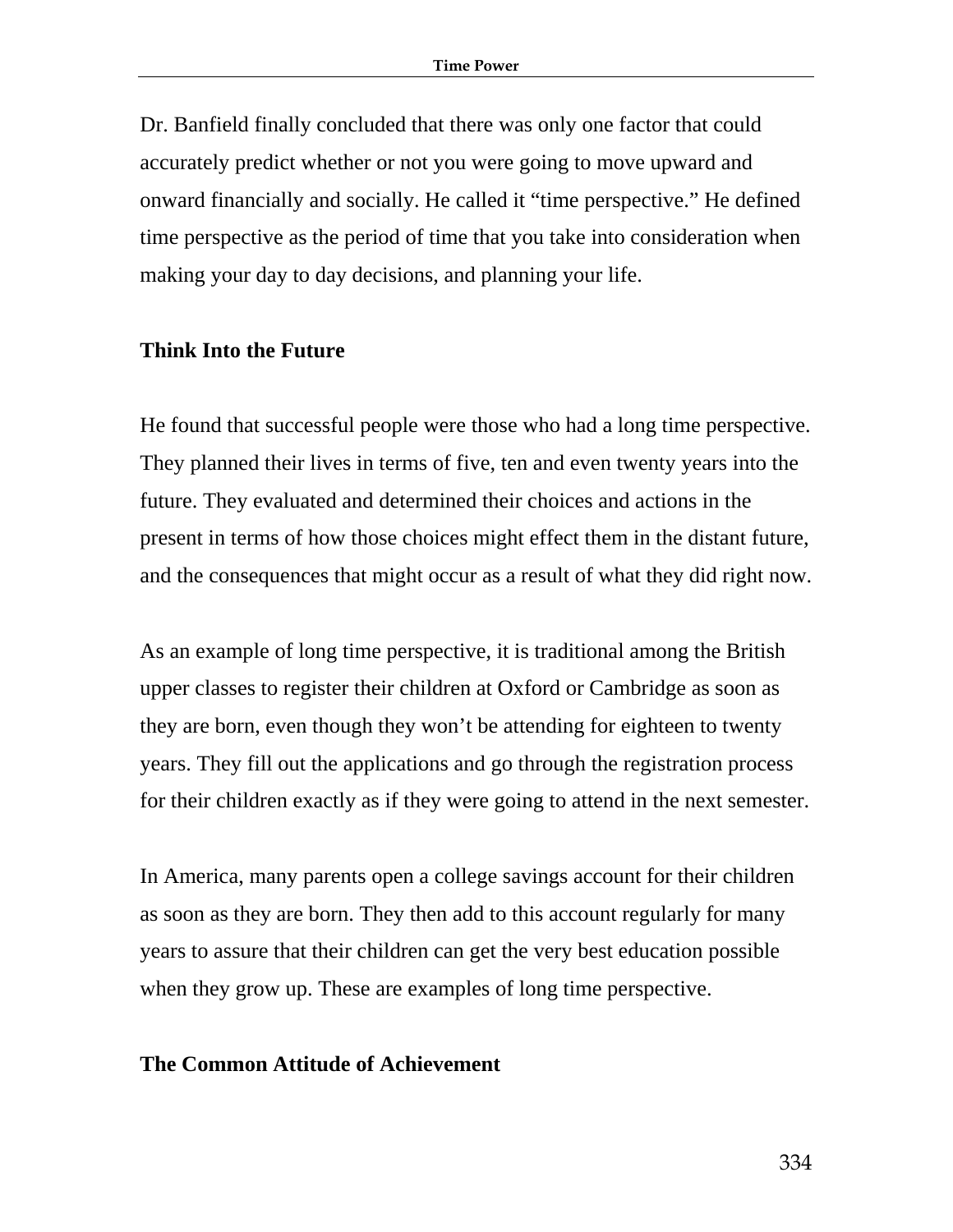#### **Time Power**

This attitude of taking the long view seems to be common among most men and women who achieve greatly in the course of their lifetimes. The longer your sense of time perspective, the more likely it is that you will do the sort of things, and make the kind of sacrifices in the short term, that will lead to greater success in the long term. Your thoughtfulness about time today will tend to increase your income and your social standing in the future.

The reverse is also true. As you move down the socio-economic latter, the time perspective at each level becomes shorter. When you arrive at the very bottom of the social pyramid, to the hopeless alcoholic or drug addict, you find a time perspective of less than an hour, the time it takes to get one shot or one drink. Often the time perspective of the person at the bottom of society is only a few minutes. They do not think beyond the moment.

The average hourly worker has a time perspective of about two pay periods. The salaried worker has a time perspective of about two months. As you proceed up the socio-economic ladder, the time perspective lengthens until you reach the most respected people in society, such as the family doctor.

#### **The Most Respected Profession**

In every study asking people who they consider to be the most respected people in society, the family doctor ranks at the top. More people look up to and respect the family doctor than any other professional occupation in our society. Why is this? It is probably because we recognize that he or she has spent eight, ten or even twelve years of study, internship, residency, and practice to reach the point where he or she can become our doctor.

335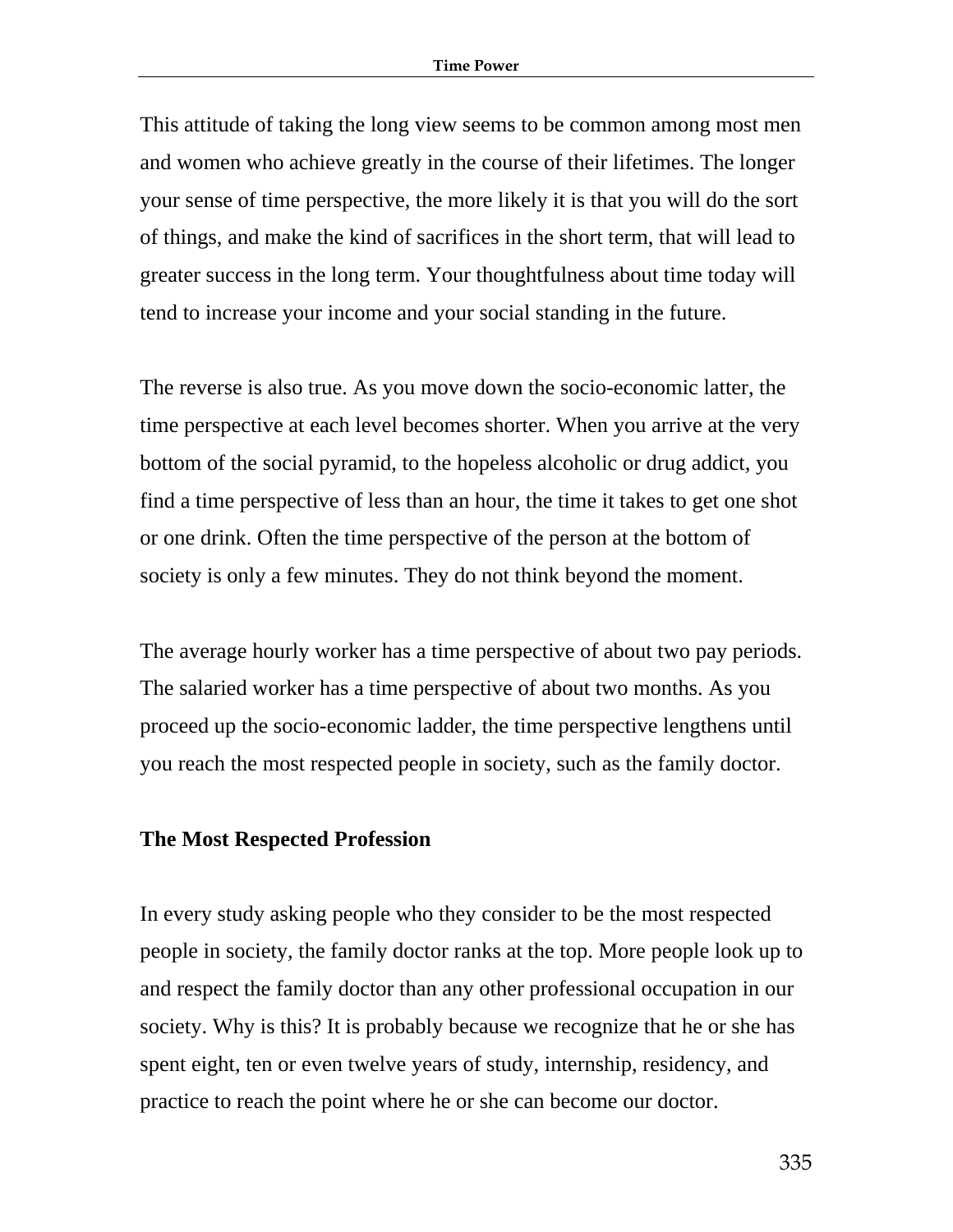The average doctor in America earns \$132,000.00 per year. He will enjoy high earnings and higher social standing for his entire life. He will have complete job security. His children will have advantages not enjoyed by most other children. But the average doctor has spent almost twelve years of hard work and sacrifice preparing him or herself to earn that kind of money, and achieve that level of social status. This is an example of long time perspective that most people recognize and admire.

### **Long Time Perspective Predicts Social Class**

Many immigrants arrive in America with no money and no language skills. They then go to work at menial jobs, doing whatever they can to support themselves. But even at low levels of income, they often save their money so that their children can get a good education and have a chance at the American dream. Even though they are poor, these are people with real *class*. They have long time perspective.

In a way, these people starting at the bottom have better characters then people who have had all the benefits of an American upbringing, but who spend every single penny they can get their hands on with little thought for the future. Their willingness to sacrifice in the short term so they can have better futures demonstrates the qualities of vision, courage, self-discipline and persistence. They have real *class*, even though they have little money.

You begin to move yourself upward in society the day you begin to take the long view in your own life. The man or woman who consistently saves 10%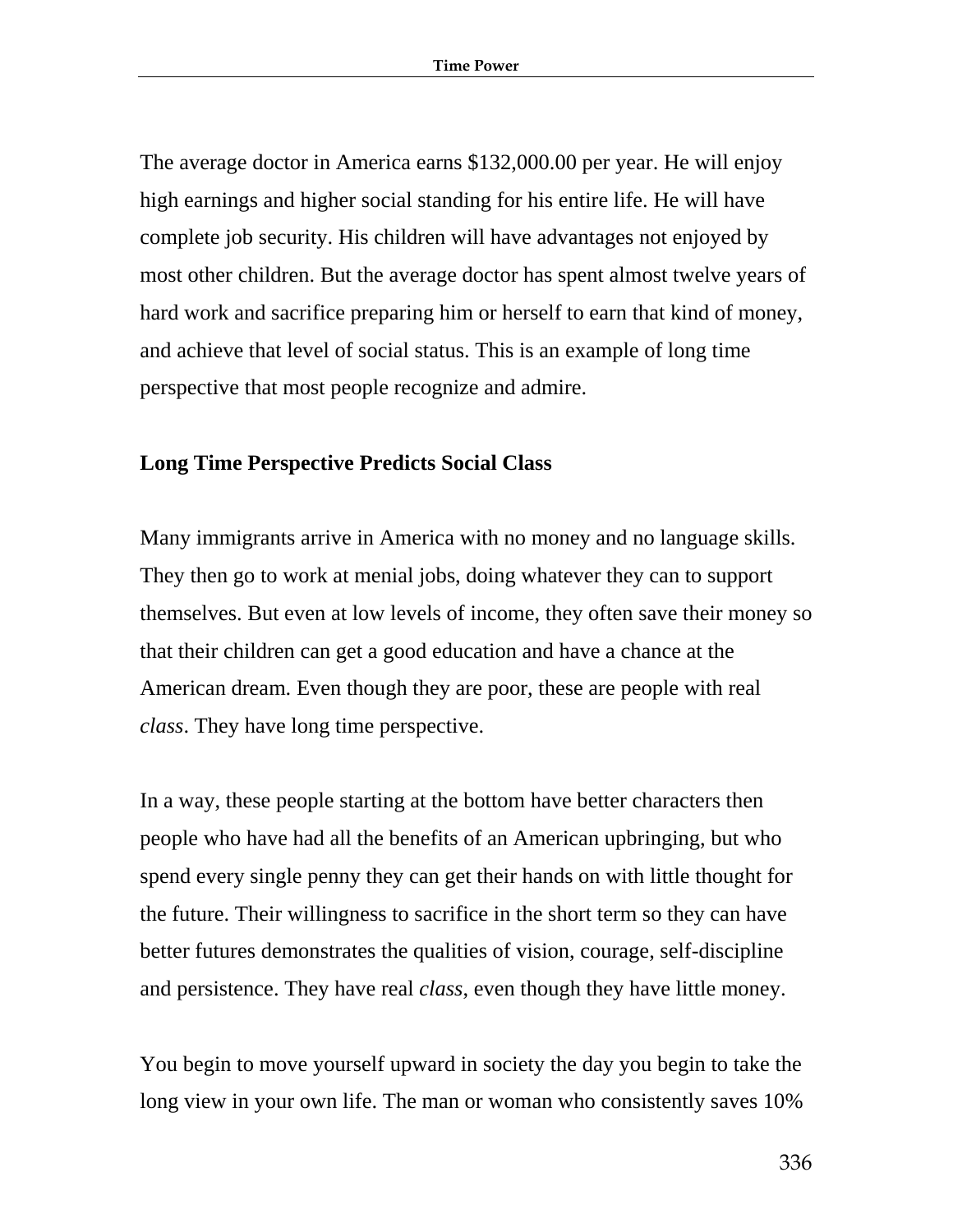of his or her income, and puts it away towards financial independence, is a person who is virtually guaranteeing a higher quality of life for him or herself, and their children. They have long time perspective.

#### **Plan Your Life for the Long Term**

Ask yourself, *"What time period do I take into consideration when I set my goals and make important decisions for my life?"* Your answer to this question largely shapes your entire future.

How far into the future do you look when you make decisions on how to allocate your time and your resources? There is a rule that says, *"Long time perspective improves short term decision making."* The further ahead you look when contemplating a current decision, the better decisions you will make. Your long term success will be determined by the quality of all the decisions you make in the short term. The cumulative result of good decisions is the assurance that your long term goals will materialize exactly as you had planned.

Many years ago, I worked for a wealthy man who started with nothing and built a fortune worth more than \$500 million dollars in real estate. He taught me to think always of owning a piece of property for twenty years when I was considering buying it. He said that if you think about owning the property for twenty years, you will be much more alert to the strengths and weaknesses of the investment in the moment.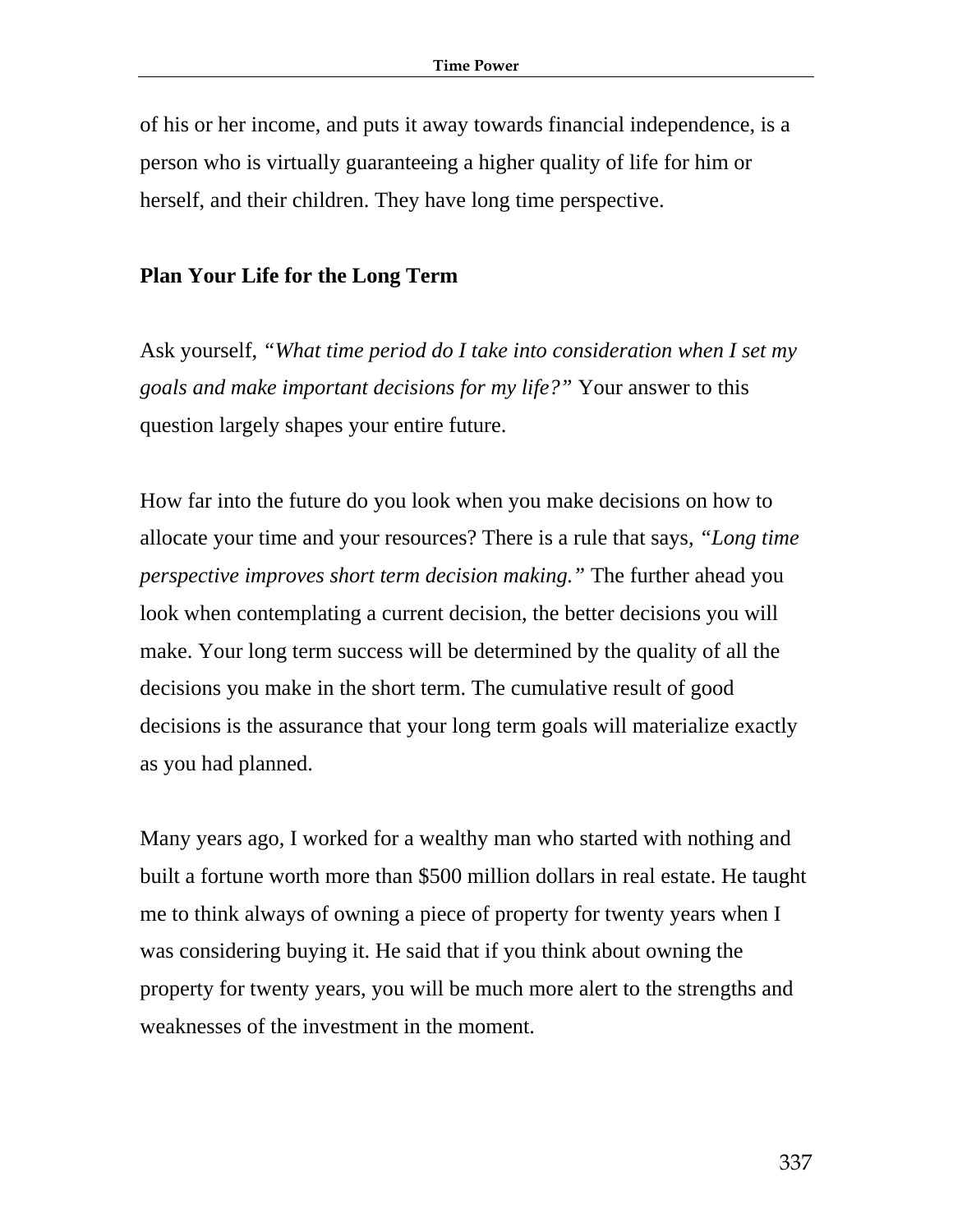## **Keep Your Eye on the Summit**

*The long view sharpens the short view*. This is one of the most valuable pieces of advice I ever received. In your life, think as if you were on a long hike climbing a mountain. Stop regularly and look up at the summit, your eventual goal, and then adjust your footsteps to assure that every step is still taking you in that direction.

One-way of determining your priorities in the short term is to analyze the future *impact* of present decisions. An important choice or activity is one that has a potential long-term impact on some part of your life. An action or decision that is unimportant is something that can have little or no effect on your life or future.

For example, reading a book, listening to an audio program or taking a course that teaches you something valuable, giving you additional knowledge or skills that you can use for many months or years, if not for the rest of your life, is an activity with a *high* potential future impact on your career. On the other hand, watching television, reading the sports page, or taking a coffee break, no matter how well or how often you do it, will have no effect on your future. And you are always free to choose.

### **Your Choices Determine Your Future**

You see examples of this confusion over time perspective all around you. On the same street living in two houses of similar value will be two different families. Each family earns approximately the same amount of money. But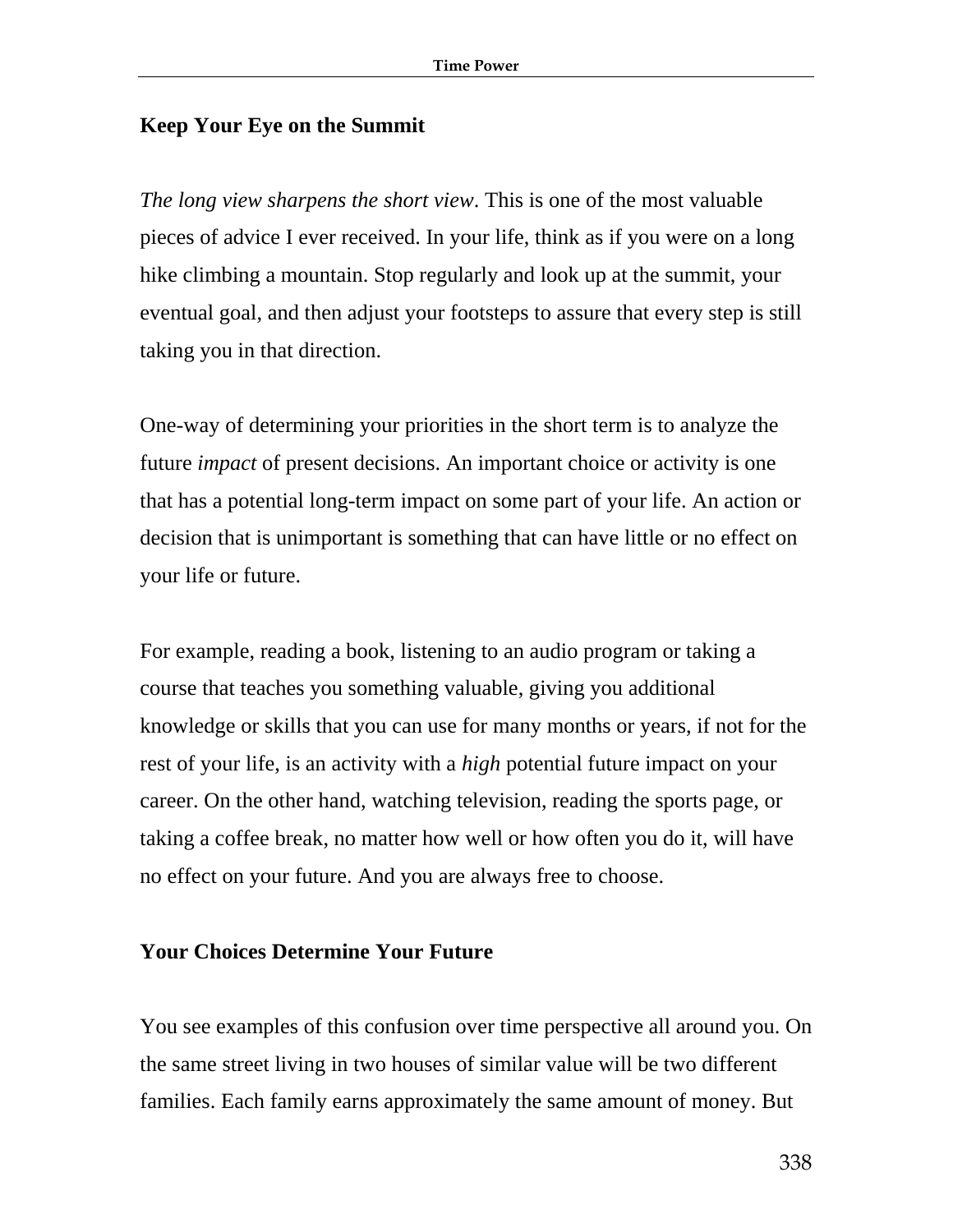one family has a twenty-year time perspective and the other family has little or no time perspective at all.

Over the years, the family with long time perspective will carefully save, invest and accumulate an estate that will eventually enable them to retire in comfort. The other family, earning the same amount of money, perhaps even doing the same kind of work, but with no time perspective, will spend everything they make and a little bit more besides. They will end their working days with little or no money put aside.

If you were told today that unless you made some dramatic changes in the way you earn and spend, you were going to be *penniless* when you reached retirement, how would that affect your attitude toward your money? What would you do differently in your work and financial life with such a possibility hanging over your head? Well, the truth is that unless you begin to do something different with your money today, that is very likely the way you will end up. Because of limited time perspective, fully 95% of people working today will end up either broke, dependent upon pensions or still working when they reach the age of 65. Don't let this happen to you.

### **Develop Your Own Character**

The practice of thinking with long time perspective not only requires character, but it also develops character in the person who does it. Character is always the result of practicing self-discipline. Developing the habit of taking the long view in decisions concerning health, wealth, relationships and reputations requires self discipline at a high level.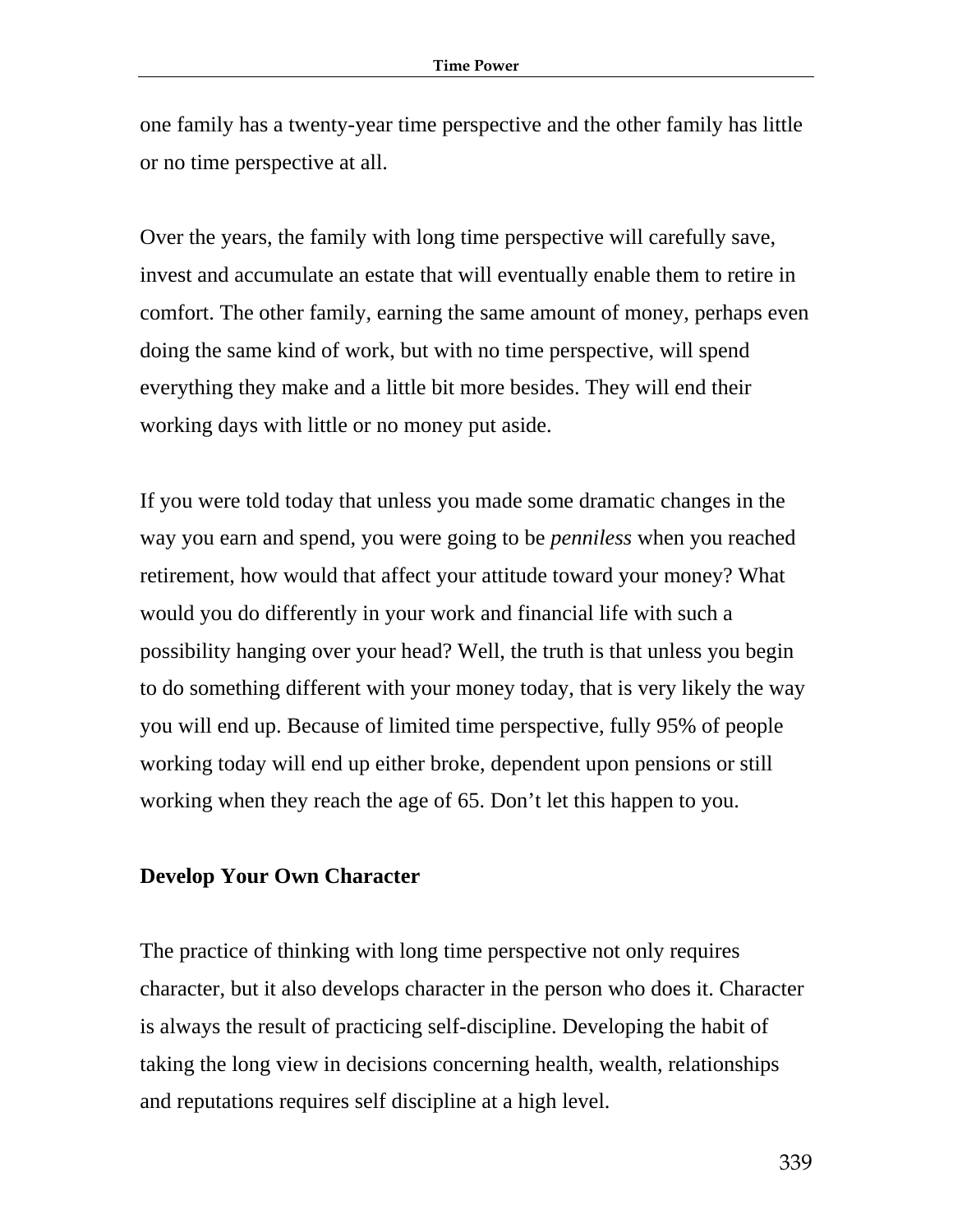Character comes from thinking continually of living with each of your decisions for the long term. Economists and sociologists generally agree that the primary reason for economic failure and underachievement is the inability to *delay gratification*. This is the tendency to spend everything you make, and a little bit more, with little thought for the future. It is a lack of time perspective with a regard to money. It virtually guarantees that you will have financial problems throughout your life, and end up unable to retire when you reach the age of 65.

Decide today to plan and act for the long term. Practice short term pain for long-term gain. Be willing to pay the price of success in advance, in terms of hard work, sacrifice and delayed gratification. Be prepared to sow before you reap, and often you will have to sow for a long time before you can bring in the harvest. Nowhere is this truer than in financial matters.

If you save and invest 10% of your income from the age of 21 to the age of 65 you will become a *millionaire* over the course of your working lifetime. Most self made millionaires save 15% to 20% of their income and learn to live comfortably on the balance. You should resolve to do the same. Think long term. The quality of character that you will develop as a result of the self-discipline you impose on yourself to become financially independent will make you a truly exceptional human being.

#### **Think Short Term as Well as Long Term**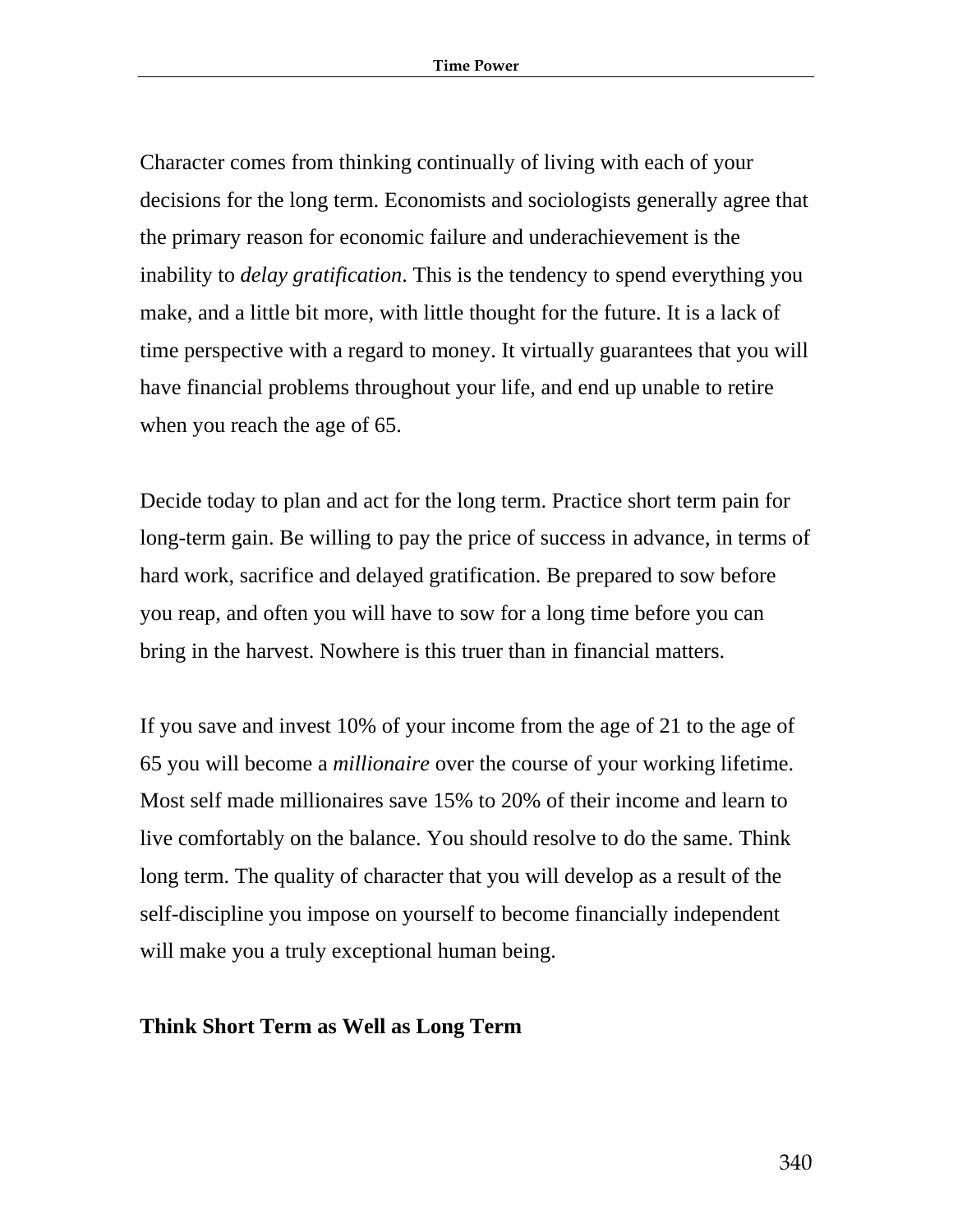If the first part of developing a philosophy of time management is to take the long view, the second part is to take the short view. Treat your time like your life. Measure out your time in minutes rather than in hours or days.

In a recent article in Fortune magazine, several of the most successful and highest paid executives in America were interviewed about their attitudes and practices toward time. Their average incomes were \$1,380,000, and all of them had worked themselves up from entry level positions in business and industry.

It turned out that each one of these highly paid, top performers treated their time as a scarce resource. They saw it as an indispensable ingredient of achievement. They looked upon it as an essential tool of accomplishment. They allocated their time very carefully.

They were very jealous of their time. They did not spend it, give it away or use it thoughtlessly. While average employees and junior managers thought in terms of days and weeks, they planned out their days in terms of minutes and fractions of hours.

It turns out that the smaller the unit of time in which you think when planning your day, the more successful you are likely to be. Unsuccessful people think in terms of whole days, or mornings and afternoons. Successful people think in terms of ten-minute blocks of time, like lawyers or accountants. They make every minute count.

### **Time Is Your Most Valuable Resource**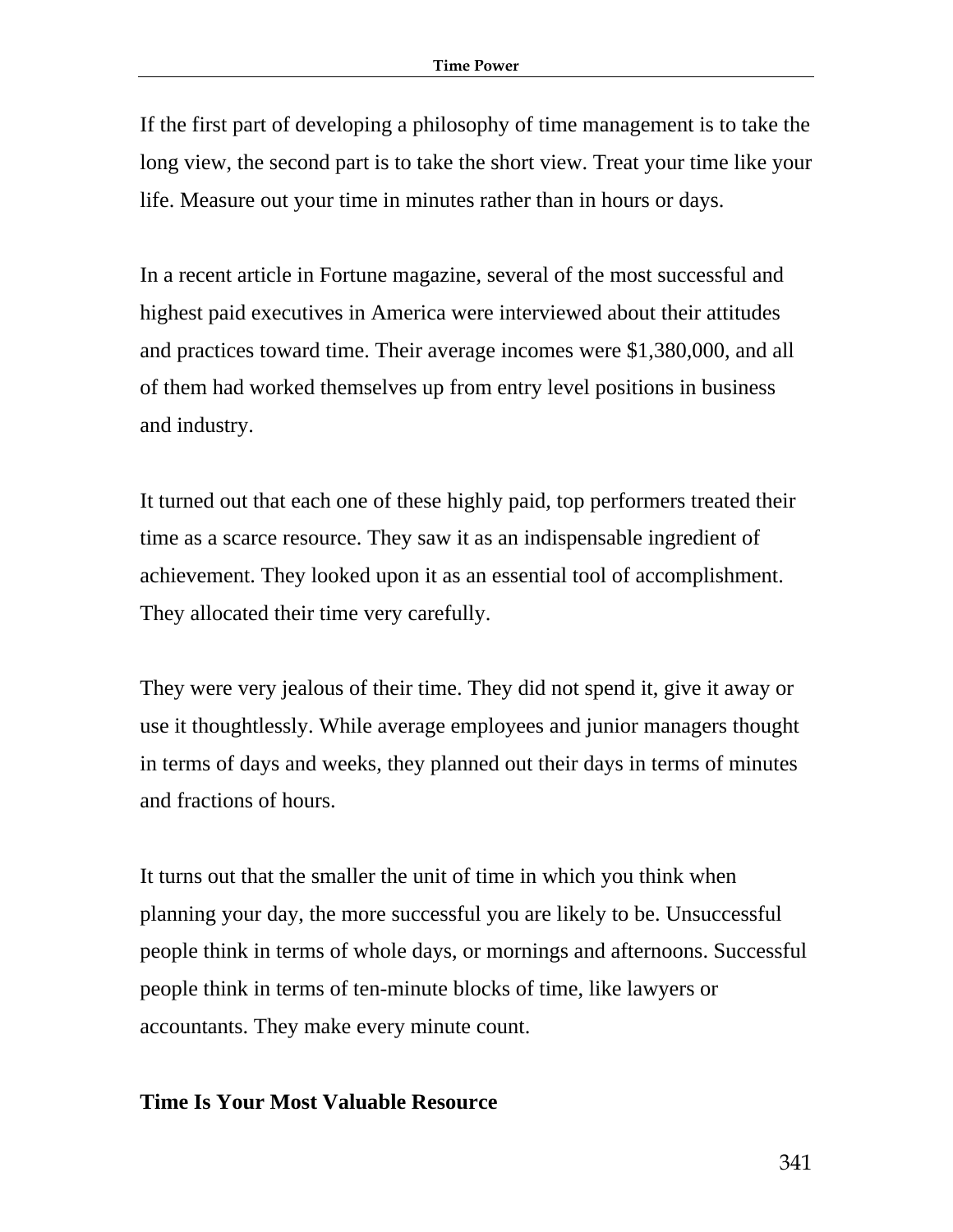Because time if your scarcest resource, you must use your intelligence to preserve it in every way possible, and to acquire more time whenever you can. Whenever possible, you should trade money for time. The money is replaceable, but the time is not.

This brings us back to David Ricardo's *law of comparative advantage,* which was discussed in an earlier chapter. Whenever you can, you should hire people to do tasks of lower value so that you can create more time for yourself, your family and your work.

 If you aspire to earn \$50,000 per year, which translates into about \$25.00 per hour, you must never do work that does not pay \$25.00 per hour or more. You should hire other people to do anything that they will do for less than \$25.00 per hour. If you can hire someone for \$5.00 or \$6.00 per hour to mow your lawn or clean your house, you should pay the money willingly to free up your time for higher value activities.

Apply this same principle to your spouse. Many of the successful executives and entrepreneurs who come through our Advanced Coaching and Mentoring Program go home and change their spouse's lifestyle. They encourage them to hire housekeepers, gardeners and personal assistants to do errands and go shopping. They "buy their freedom" so that they can enjoy a higher quality of life, and spend more time with the family and in personal pursuits. The payoff for both parties is often extraordinary.

#### **Track Your Time Usage Carefully**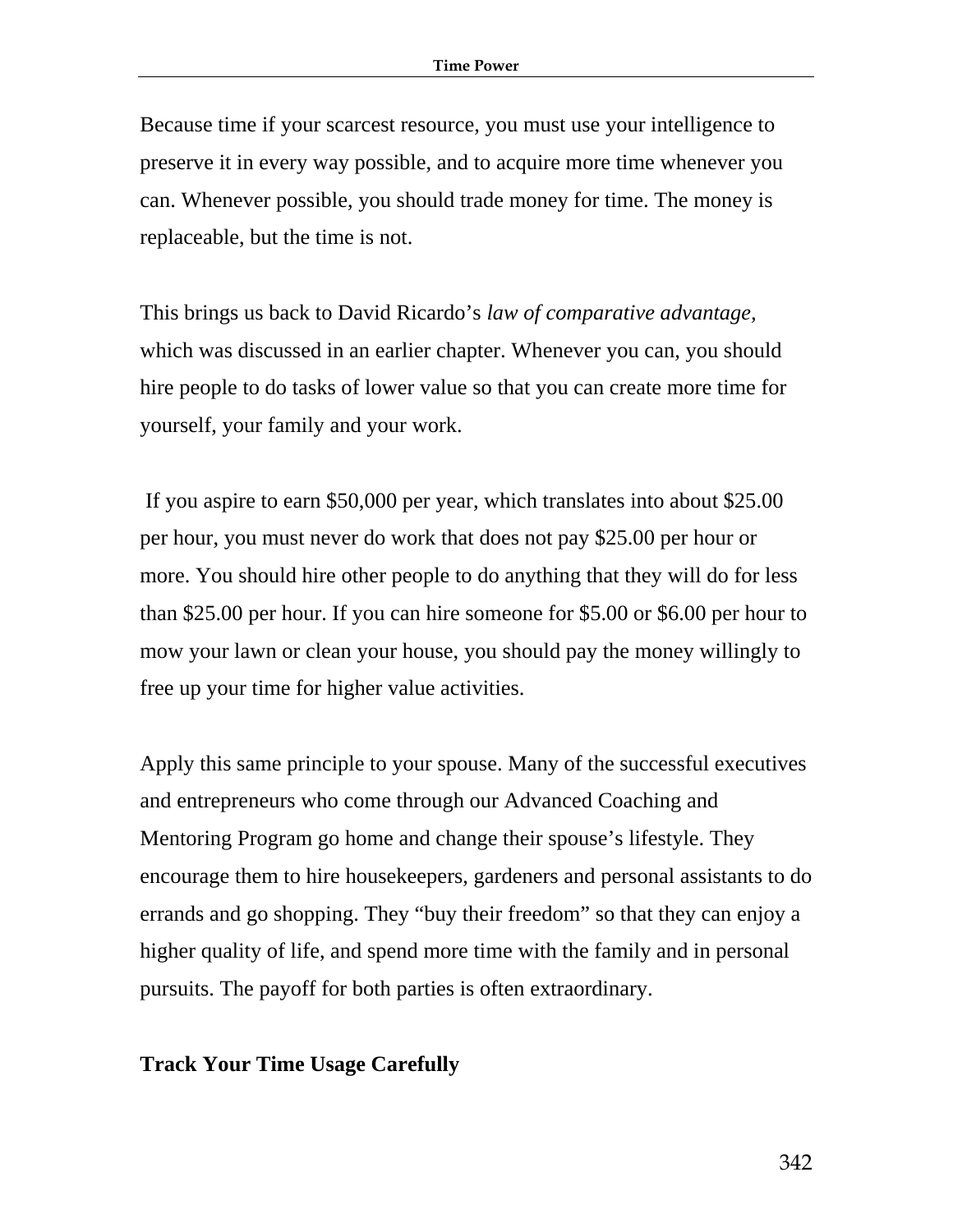Keep track of how efficiently you use your time. The more you think about how you are spending your minutes and hours, the better and more precise you will become at time management. Because they do not monitor their time usage, most people are not even aware of the amount of time they *waste* each hour.

Get a wristwatch with an alarm that beeps every fifteen minutes. Each time the alarm sounds, stop and observe yourself. Look at what you are doing at that moment. If possible, keep a time log and make a note of what you are doing each time the alarm rings.

Ask yourself regularly, "Is what I am doing right the very best use of my time?"

All of life is the study of attention. The more attention you pay to the way you are using your time, the more efficient and productive you are likely to be. The more aware you are of the fleeting nature of time, the better you will use it.

# **Spend Your Time Like Money**

When you take the short view, you look upon every request for your time as taking away from the amount of time you have left on earth. Continually ask yourself, *"How much of my life am I willing to donate or spend on this particular person, situation or activity."*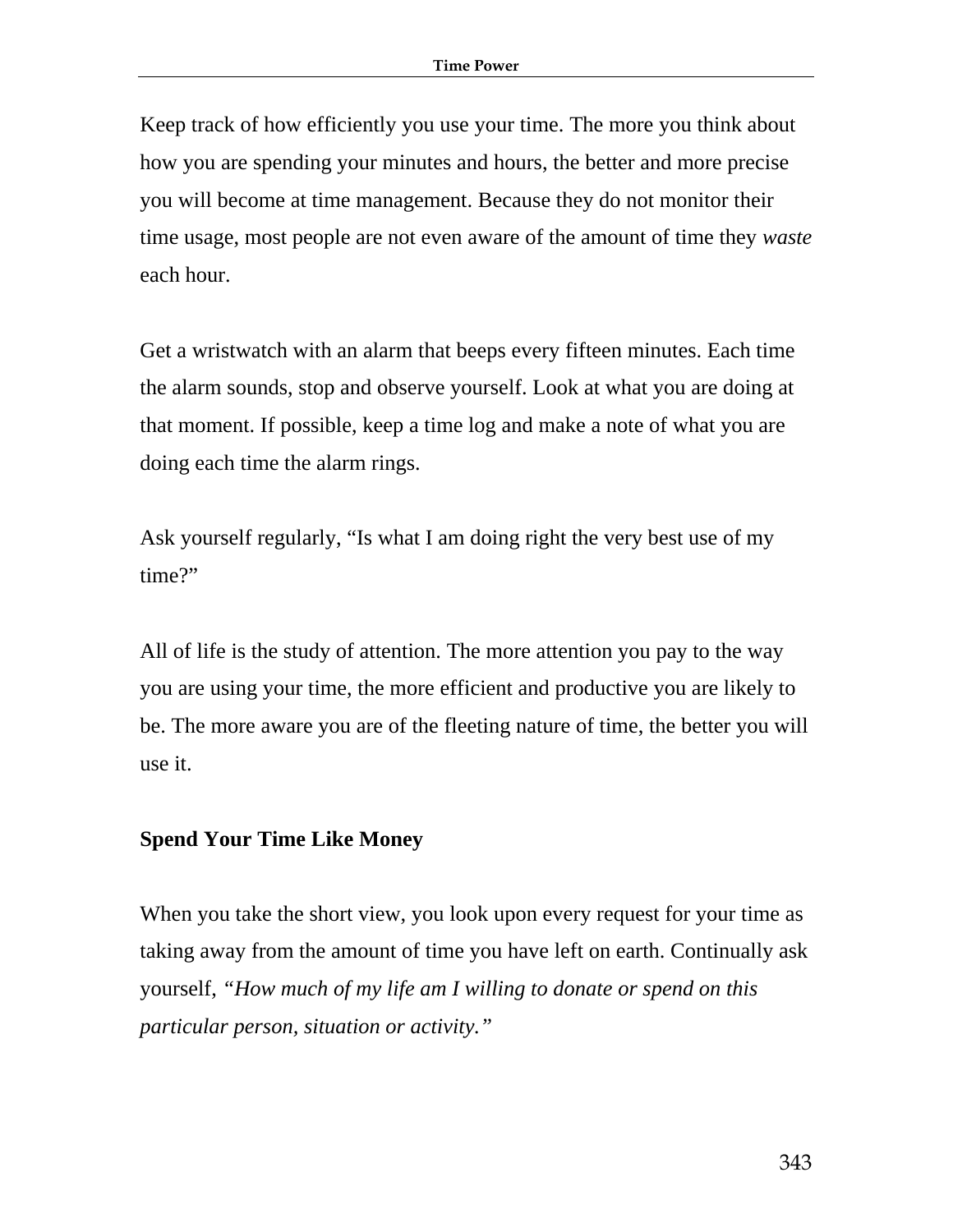Your time is at least equal to your hourly rate. If your hourly rate is \$25.00 and someone wants an hour of your time, that person is, in effect, asking you for a gift of \$25.00. If someone asks you to donate your time to a particular cause or activity, you have to ask yourself, "How important is that cause or activity to me, and how much of my time and money am I willing to donate to it?"

If a person or activity is not important enough for you to open you wallet and peel off \$20.00 bills to give to it, you must discipline yourself not to do it. Just say "No!"

#### **The Wrong Job is a Major Time Waster**

In Chapter Seven, we talked about the major time wasters in the world of work. These turn out to be personal and telephone interruptions, unexpected emergencies, drop-in visitors, and unplanned meetings. However, working at the *wrong job* is a bigger time waster than all of these put together.

Many people today are working at jobs that are they are not suited for, or which are not suitable for them. They would rather be doing something else, somewhere else, using different skills and abilities. The majority of working people, by their own admission, do not feel fully challenged by their current jobs. Getting into or staying at a job for which you are not ideally suited is one of the greatest wastes of time in life that you could possibly make. It can rob you of some of the most productive years of your life.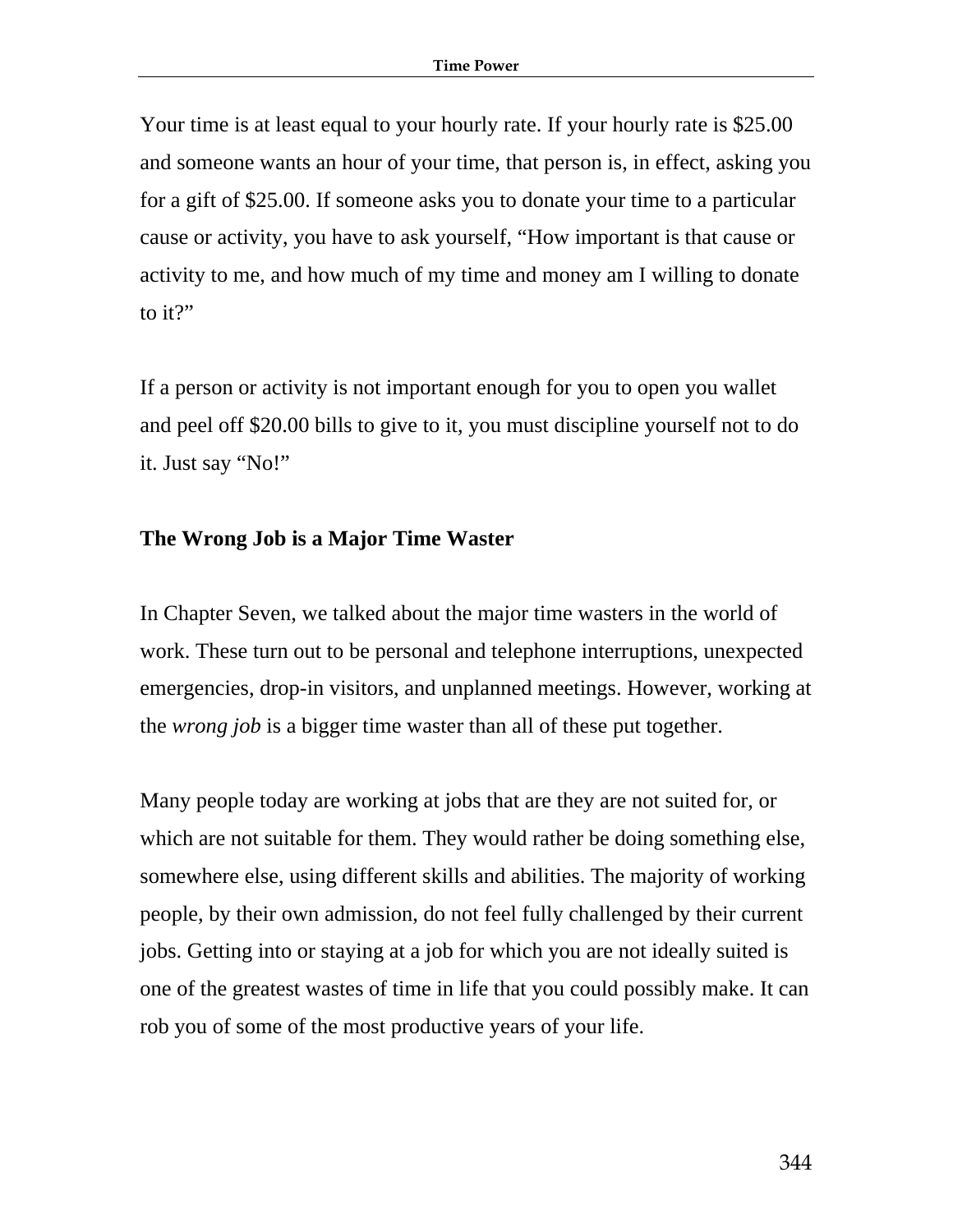Here is a question for you: *"If you received one million dollars cash, tax free, would you continue to work at your current job?"* 

To put it another way, if you were independently wealthy, is there anything that you would change about your job, your work or your career? The fact is that if you would quit or change your job if you had enough money, this is a good indicator that you are working at the wrong job *for you*. You may only be working at your current job because of your financial situation and your monthly bills and expenses.

### **Do the Work You Love**

Here is another question: *Do you love what you are doing?* Only a small percentage of people love what they do, and these people are always the happiest, the most satisfied and usually, the highest paid in every field.

You can tell if you are spending your time and your life at the right job by examining your attitude toward your job and your future. Do you like what you are doing enough to want to be the very best at it? If the job is right for you, not only do you want to get better and better at that job, but you very much admire those people that are at the top of your field. If you find that you have no desire to excel in your field, this is a good sign that this is probably not the right job for you.

Would you like to continue doing your job for the next twenty years? Do you find your job challenging and fulfilling? Can you hardly wait to get to work on Monday morning, and do you hate to leave on Friday evening? All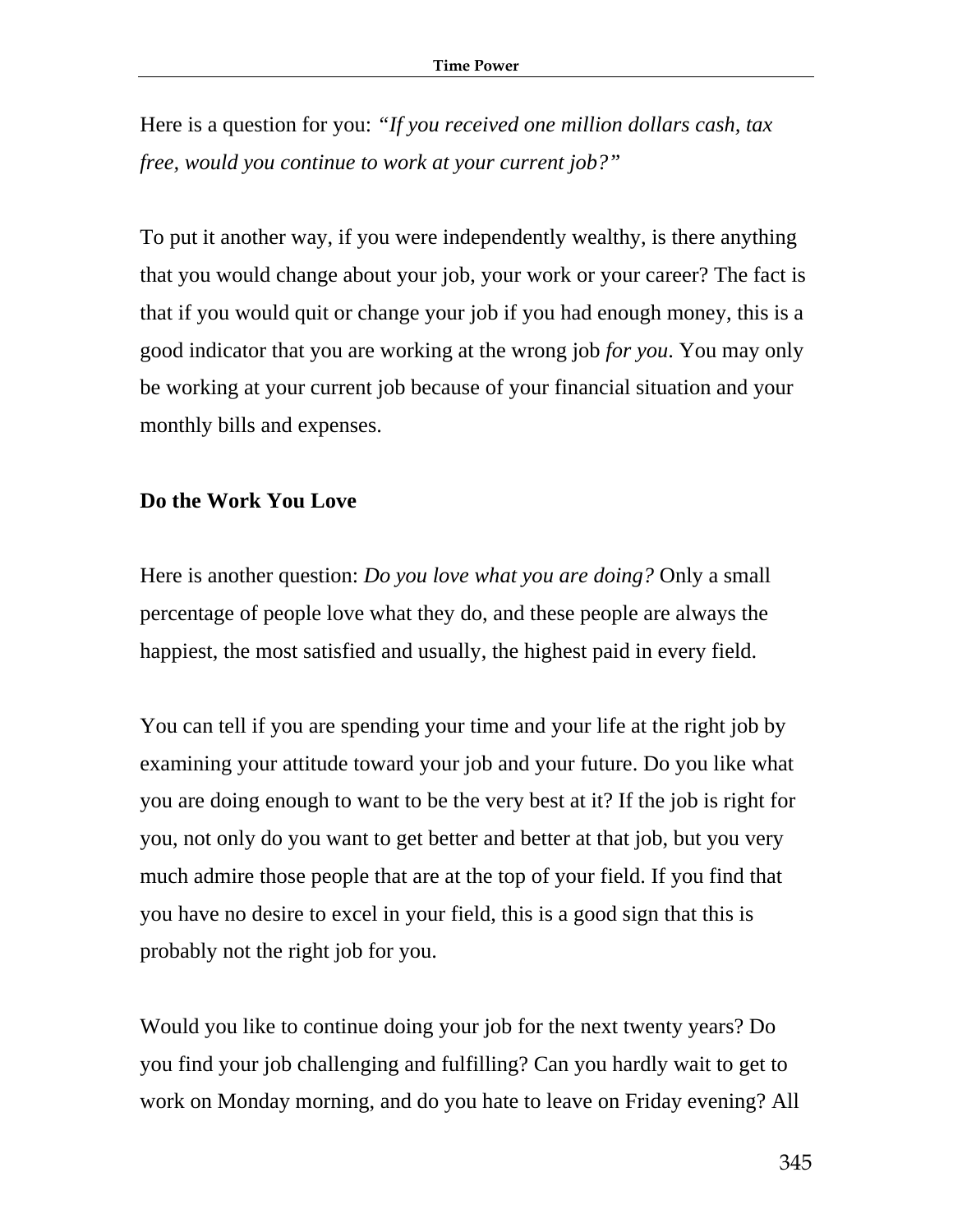successful people can answer, "Yes" to these questions. Unsuccessful people invariably answer "No."

### **There Are No Limits**

There are more than 100,000 different jobs available in our economy today. There are an endless number of jobs that you could do successfully, and make a good living. You never have to feel stuck in a particular position, company or industry. There is never a job shortage for good people.

One of your primary responsibilities to yourself is to select the kind of work that you enjoy, and which you are best suited to do. It is to find a job where you can use your natural talents and abilities at a high level. Your duty to yourself is to work at something that gives you joy and satisfaction. You must find a job that brings out the very best in you, and which inspires you to want to become excellent at what you're doing.

### **The Past is a "Sunk Cost"**

In accounting, there is a term called a "sunk cost." This is an amount of money that has been spent in the past, and which has no further value. It may be a piece of equipment that is broken and irreparable, obsolete, or completely useless. It could be advertising just spent last year. The money spent on these items is gone forever. It can never be retrieved.

One of the first rules with regard to a sunk cost is that you never spend additional money to retrieve or extract some value out of it. You write it off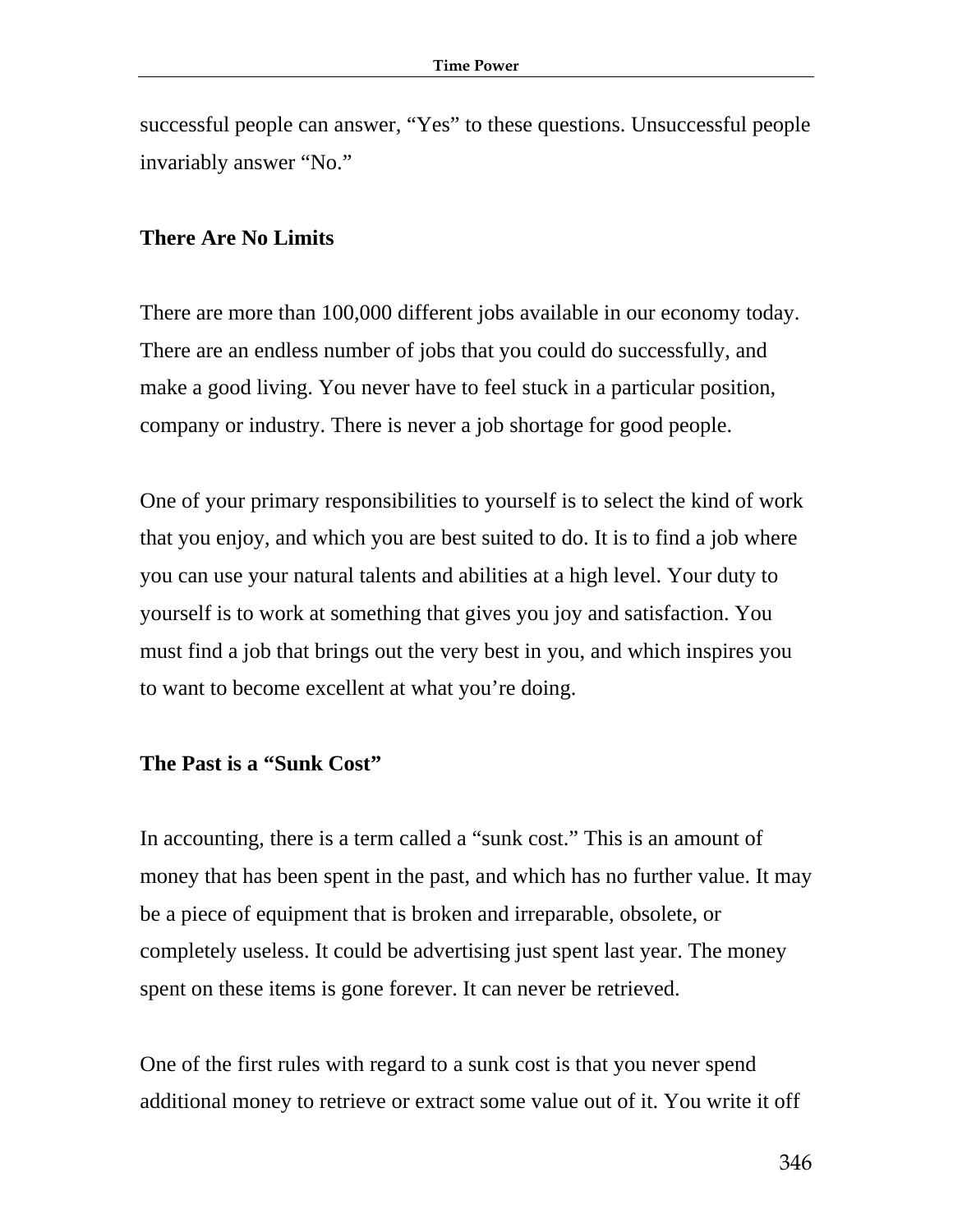as a loss and focus on the future. You get on with the rest of your business life.

In your career, you have sunk costs as well. These are jobs that may have taken weeks, months or even years to learn, from which you gained considerable experience, but which are no longer of value in today's market. You may have a sunk cost in college education, or in courses of instruction and training that you have taken to develop knowledge and skill that is no longer of any use. Much of what you have done in the past in your career is a sunk cost of some kind. It has no current or future value.

One of the worst wastes of time is for you to attempt to recover a sunk cost. Many people take a university degree in a subject that turns out to have no market value when they leave school. They spend months and even years plodding from door to door, trying to find someone to hire them and pay them a salary for knowledge acquired at school that has no economic value. Sooner or later, they realize that they took the wrong courses, or learned the wrong skills. Now, they have no choice but to learn new skills that have a value in the market place.

### **Be Prepared to Cut Your Losses**

One of the reasons for massive time wastage, and failure in life, is the inability or unwillingness to "cut your losses." Instead, you should continually remind yourself**: "It doesn't matter where you're coming from; all that really matter is where you're going."**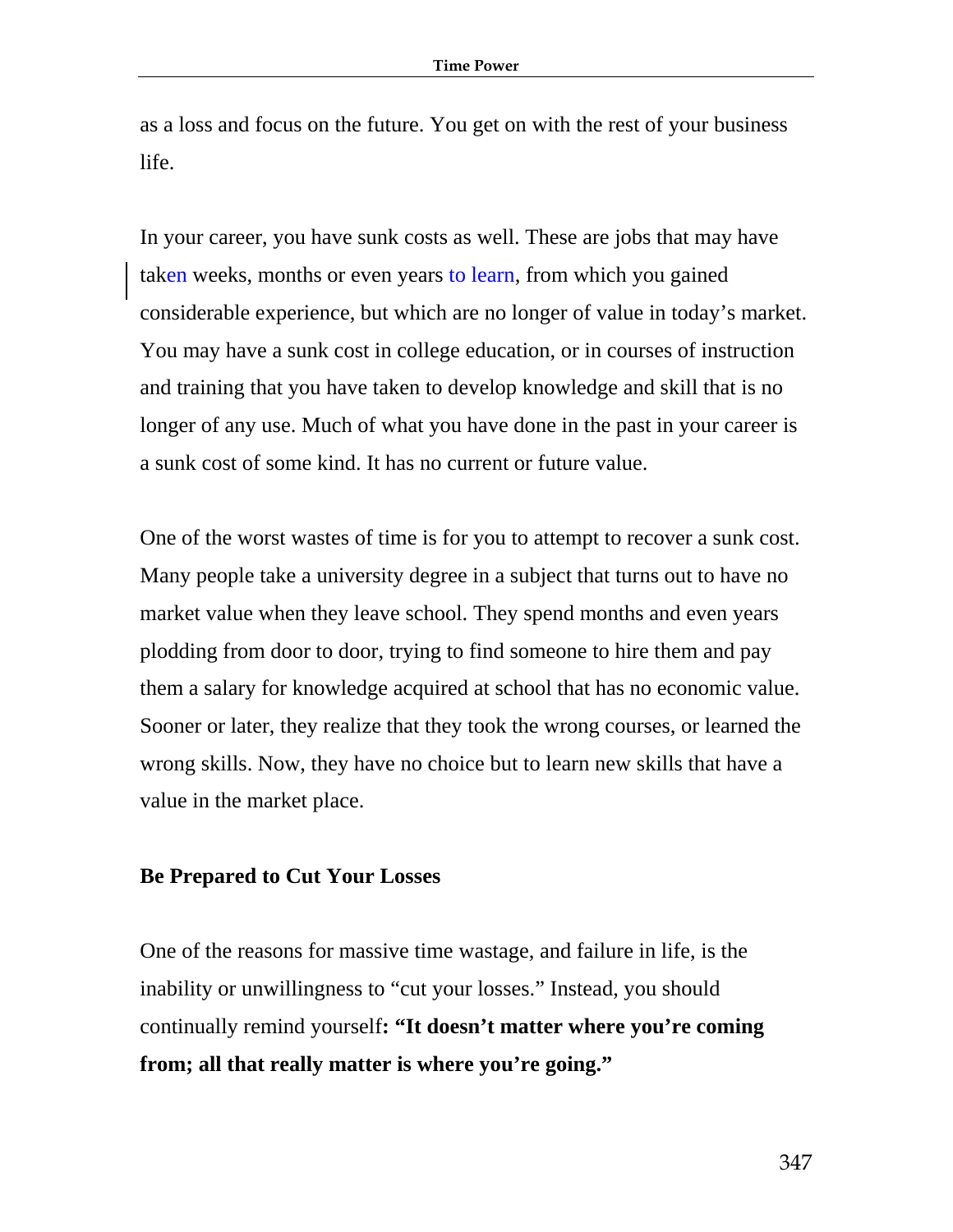A major time waster is an investment in your *ego*. You make a decision, or a commitment of time, money or emotion, that is not successful. Because of your ego, you are then unwilling to admit that you made a mistake, that you were wrong, and that your decision has turned out to be in error. You then invest an enormous amount of time and emotion, and often money, to cover up the fact that you made a mistake. You justify and rationalize, refuse to face the facts, and you can often make yourself physically ill.

Learn to take control of your ego, rather than letting your ego to take control of you. Accept that you are not perfect. Most things you try in life won't succeed the first time in any case. Just say the words, "I made a mistake." Admit that you made a poor choice. Admit that, if you had to do it over again, you would do it very differently. The unwillingness to admit error keeps people locked in unhappy and unsatisfying situations year after year.

Once you have admitted a mistake, you no longer need to explain or justify. You can then get on with the rest of your life. You can make new decisions and choose new directions. You can focus your special talents and abilities on doing things that can have a great future for you.

### **Take Your Whole Life into Consideration**

Put your current life and your past investments, your sunk costs in your education and career into perspective. Ask this question, *"How long do I intend to live?"* Asking and answering this question immediately lengthens your time perspective.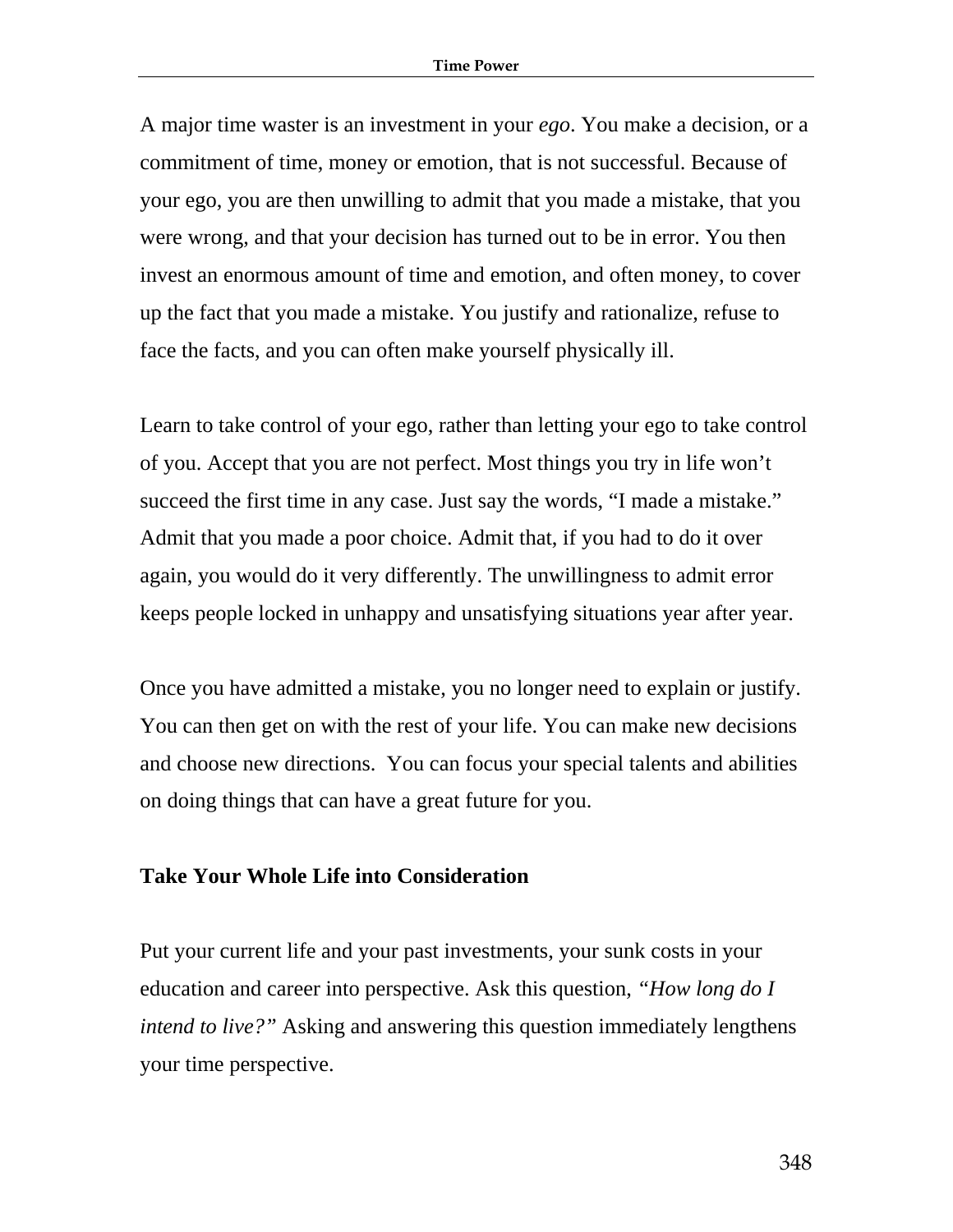#### **Time Power**

Most people have never decided upon exactly how long they intend to live. They say, "I am going to live to be 100." But they are really not serious because they have no definite plans to get to 100 years of age.

The average life expectancy today is 76 years for men and 79 years for women. This means that half of the population will die above those ages, and half of the population will die below. Because you are reading this book, you are probably better educated, more intelligent about your health habits, earn a higher income and are therefore much more likely to beat the averages. Therefore, it is not unreasonable to assume that you will live to be 90 years old, or more.

The formula that insurance companies use to predict your age is to take 2/3 of the number of years between your current age and 100 and then add that to your current age. This will estimate your average life expectancy for actuarial and insurance purposes. If you are forty years old today, 2/3 of the distance between 40 and 100 is 40. Therefore, your calculated age or life expectancy is 80 years. The big companies can write insurance policies based on these projections all day long, and they are seldom wrong.

### **Add Ten Years to Your Life**

Many people are still stuck in the 20<sup>th</sup> century paradigm of *retiring* at 65. This age for retirement was set in 1935, when social security and old age pensions were first introduced. At that time, the life expectancy of the average working American was 62 years. Most people worked jobs requiring physical labor in those days, making and moving things and objects. By the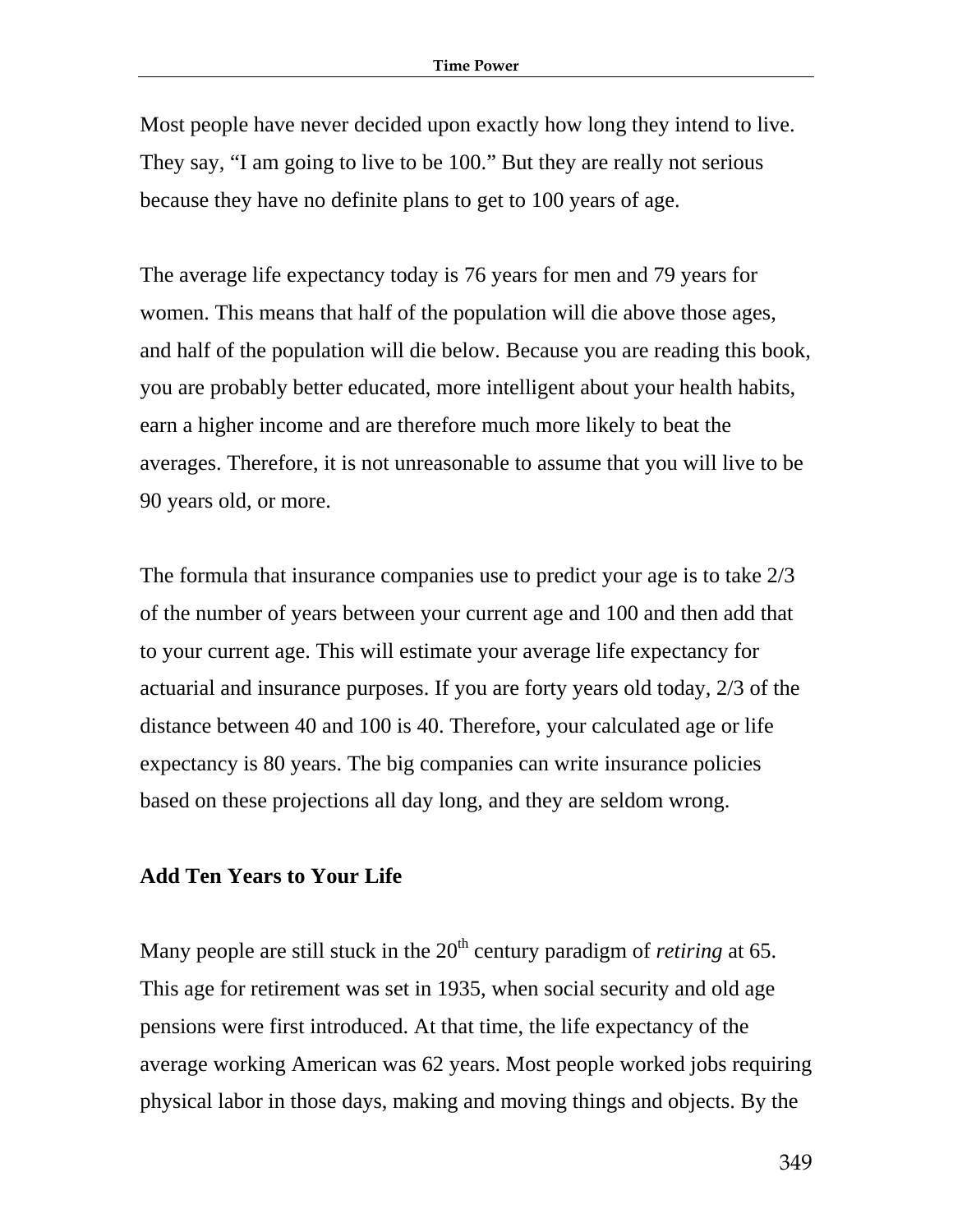time a working person reached the age of 62 or 65, he or she would be like a worn out piece of machinery. Their average life expectancy was approximately 2.7 years after retirement.

Today however, everything has changed. Today, most people are *knowledge* workers. They work with their minds rather than with their muscles. They become sharper and smarter with age and experience. They get older and better. Simultaneously, an explosion of invention, innovation and discovery in medicine and medical procedures has boosted the life expectancy of people in the industrialized world by almost 30 years in the last century alone.

What this means, in the simplest terms, is that the equivalent of age 65 for retirement in 1935 is age 75 for retirement in the  $21<sup>st</sup>$  century. When you hit the age of 60 of 65, you will still be at the top of your game. You will be sharp and alert, and possessed of all your faculties. You will be bright, creative and enjoy high levels of physical, mental and emotional energy. There is no way that you will want to retire to a rocking chair and just laze around for twenty or twenty-five years.

From this day forward, think of yourself working productively to the age of 75. Of course, once you become financially independent, you will not work because you have to, but because you *want* to. You will work at different jobs, doing different things that allow you to specialize in those tasks and activities that you most enjoy. But it is not likely that you will ever retire. Even if you do, you will have ten extra years of active work before you stop.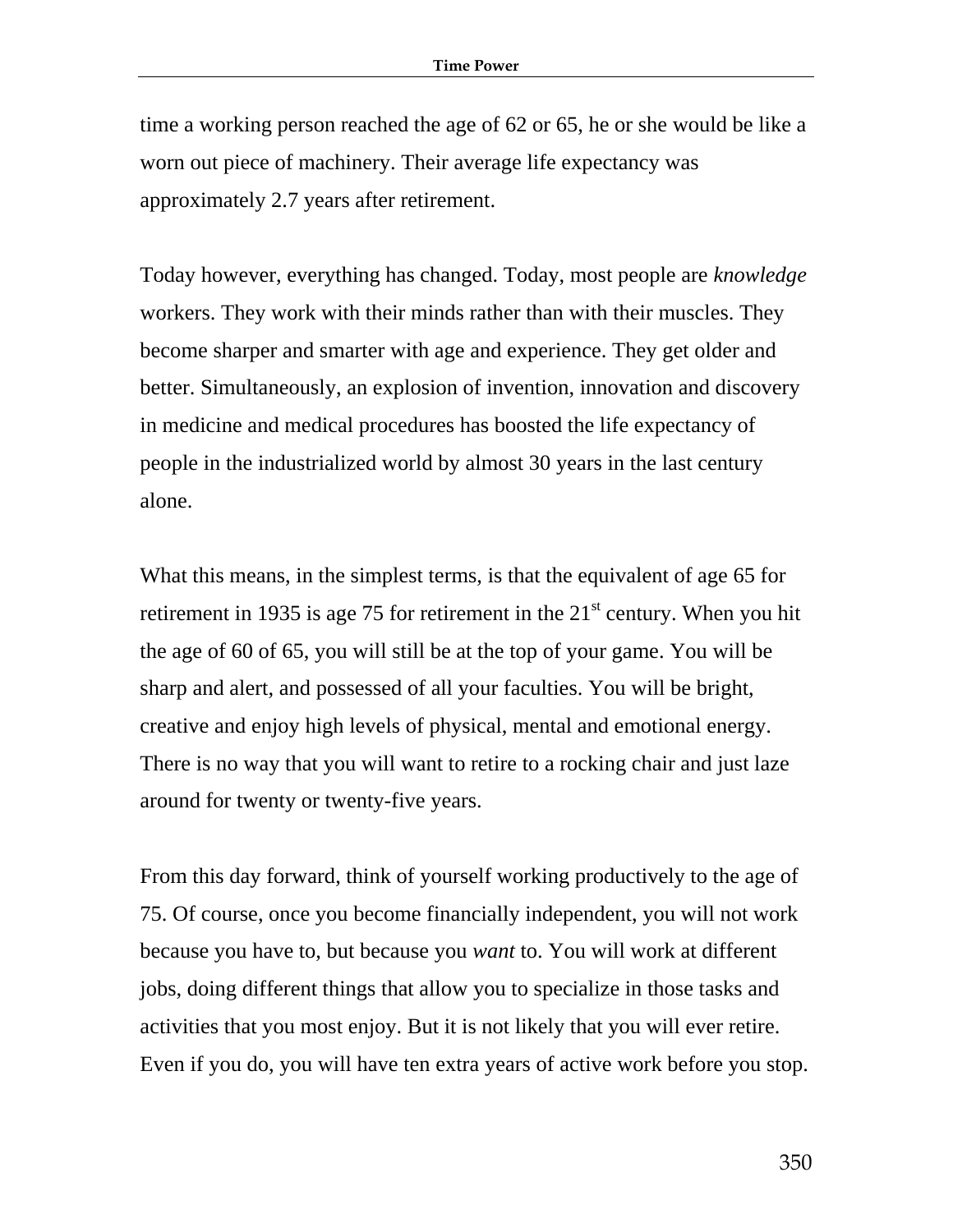### **Most of Your Life Lies Ahead**

Coming back to you current job, and to the sunk costs of the past, look forward and imagine that you have several decades of productive work life ahead of you. From that perspective, what would you really like to do with your life in the coming years? If you could work at any job at all, what would it be? If you could work in any industry, or in any part of the country, performing any particular function, and you were free to choose, what would you choose for yourself? All these options are open to you today.

There was a wonderful story in the newspaper recently. It was about a woman who had come from a limited family background and only finished high school. Her first job was as a nurse's aide. But she was both ambitious and determined. By working hard and studying evenings and weekends, she eventually became a registered nurse. She took additional courses and was promoted. She eventually became a head nurse in her hospital. Meanwhile, she married and had two children.

When she was forty years old, it dawned on her that she could be a doctor, if she put her mind to it. Her exposure to other doctors had convinced her that they were no smarter than she was. She sat down with her family and told them of her dream. Her husband and her teenage children supported her completely. From that day forward, they took care of all the family work responsibilities so that she could return to school, complete the necessary courses, and become a doctor.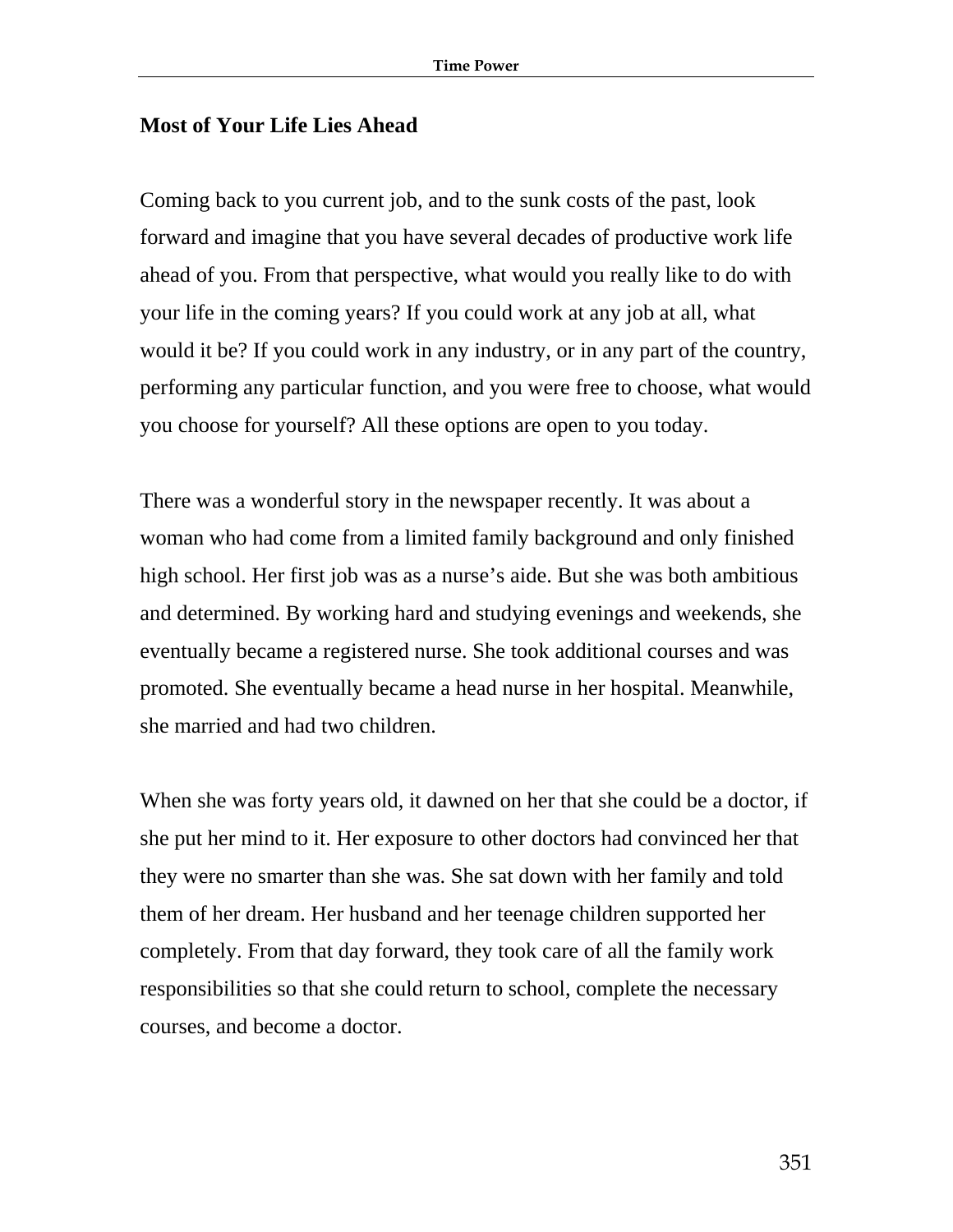At the age of 48, she graduated with honors with a degree in pediatric medicine. By the time she was 50, she was established in a medical practice working with children. She was deriving more joy and satisfaction out of her life and work than she ever thought possible.

### **Think About Your Future**

Today it is not uncommon to see men and women going back to college or university in their forties and fifties, spending several years earning advanced degrees, and then coming out and going into professional practice at the age of fifty or fifty-five. They then settle in to practice their specialty for the next ten to twenty years. And this is possible for you as well.

No matter what you have done or failed to do, in the past, your future can be unlimited. You can decide, right now, that you are going to go to work on yourself and prepare yourself to do the kind of job that you love to do. You are going to do work that fills you with the greatest joy and satisfaction possible. You then set it as a goal, make a plan and then start to work. You do something everyday to increase your knowledge and upgrade your skills, which moves you faster toward doing the work that you were meant to do in the field that is ideal for you.

Sometimes people complain that it may take several years to achieve the level of knowledge and skill that will enable them to do what they love to do. But as I said earlier, "The time is going to pass anyway!" Five years from now, you will be five years older. Ten years from now, you will be ten years older. If there is something that you would really like to do that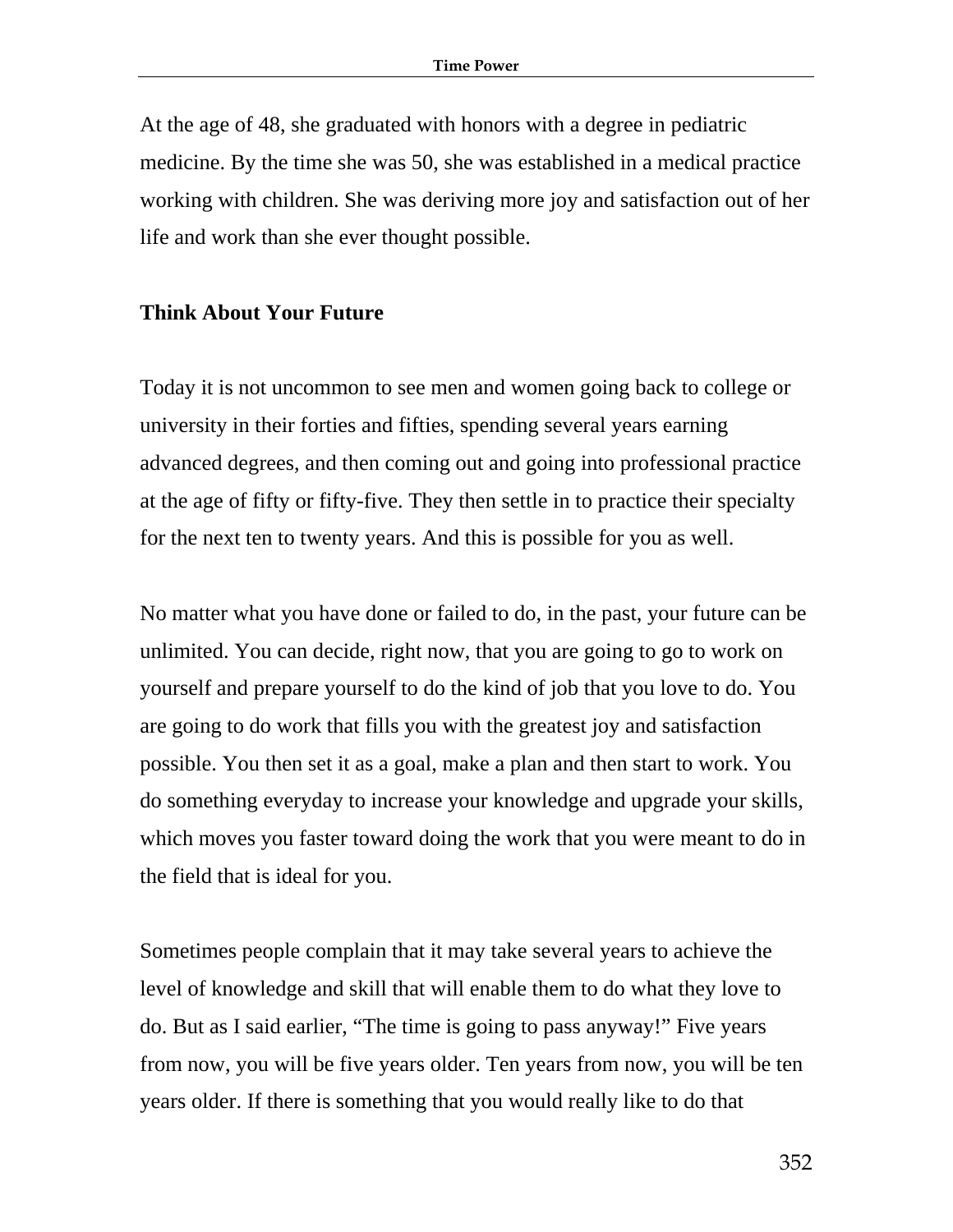requires years of advance preparation, the best time to get started is right now. The time is going to pass anyway.

Because of the dynamic nature of the job market, the average person in America will have ten major full time jobs lasting two years or more, and as many as four or five different careers over the course of his or her working lifetime. Look at your current job and ask yourself if this is what you would like to do for the rest of your life. If it is not, then sit down and decide what it is that you would like to do, and what you would have to do to get into that position.

Working in the wrong job is a way of not only wasting your time, but your life. Working at the right job for you is one of the very best ways of living a long life of happiness and fulfillment. It is a way of assuring that you get the greatest possible value out of your time and your life.

### **Perhaps the Greatest Time Waster of All**

Perhaps the greatest time waster of all in life is getting into and staying in the wrong relationship. It is absolutely amazing how many people get married early in life, or begin living with someone in their twenties, and then stay in a situation where they are unhappy year after year. They don't stop to think that these years are gone forever. They can never be recaptured.

What is the purpose of a relationship? The simplest answer is that the reason for being in a relationship is to be *happier* than you would be if you were not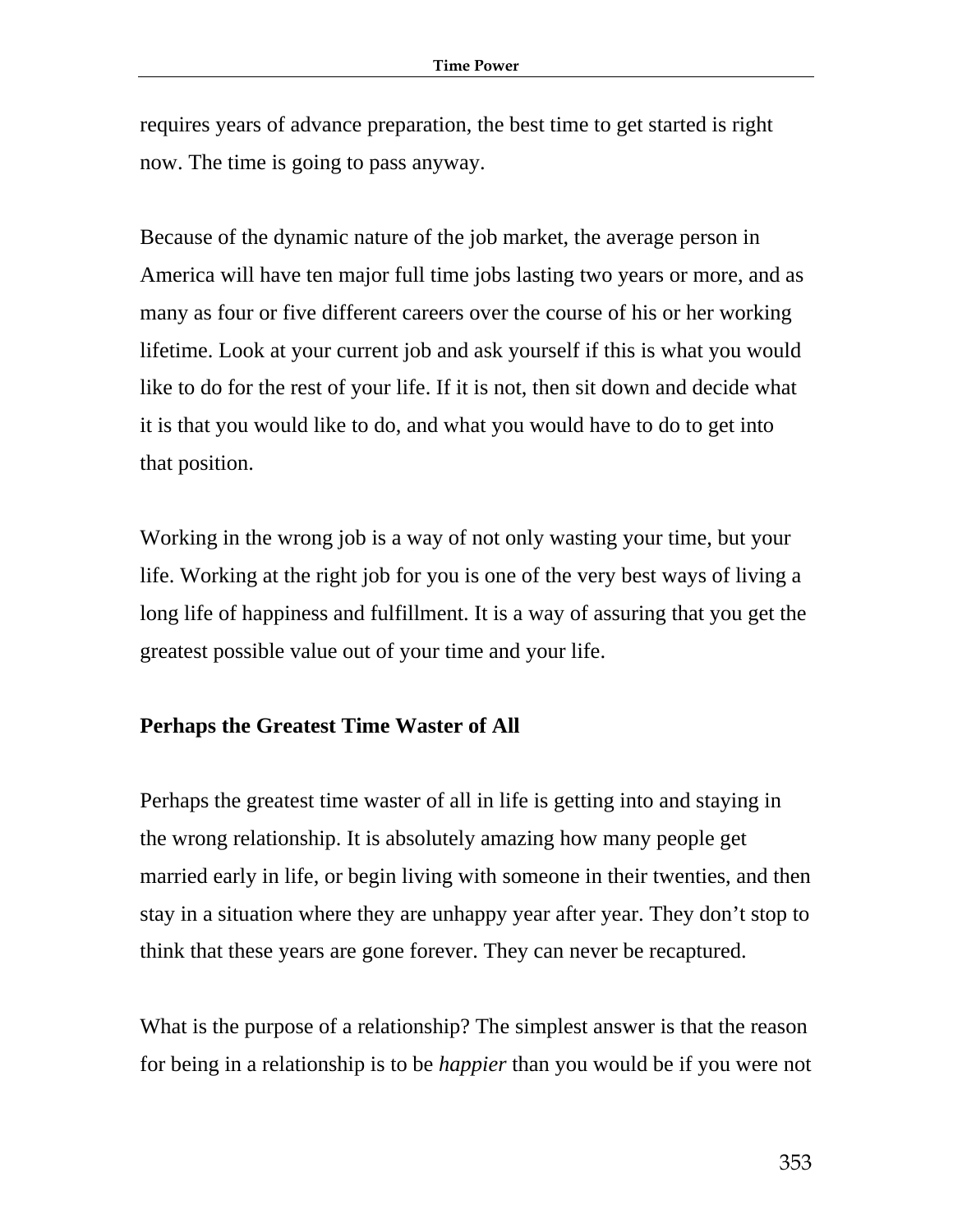in that relationship at all. This is so obvious that it is overlooked by many people.

Every human act is aimed at improving your life in some way, at increasing your level of happiness beyond what it might have been if you had not taken that act or made that decision. The choice of a relationship is therefore one of the most important choices that you make in life. The choice of the right relationship can have more of an impact on your happiness than any other choice you make. The choice of a wrong relationship can do more to destroy your hopes and dreams than any other choice.

### **Be Honest With Yourself**

Apply the zero based thinking question: *"If I had not gotten into this relationship or marriage, knowing what I know now, would I get into it again today if I had to do it over?"* Asking and answering this question is one of the hardest, yet one of the most important things you ever do.

If you find that you are unhappier *inside* the relationship than you would be *outside* the relationship, you owe it to yourself to seriously consider making some changes. Think about how long you are going to live. If you are unhappy in your relationship today, are you prepared to live with this level of unhappiness and dissatisfaction for the rest of your life?

### **People Don't Change**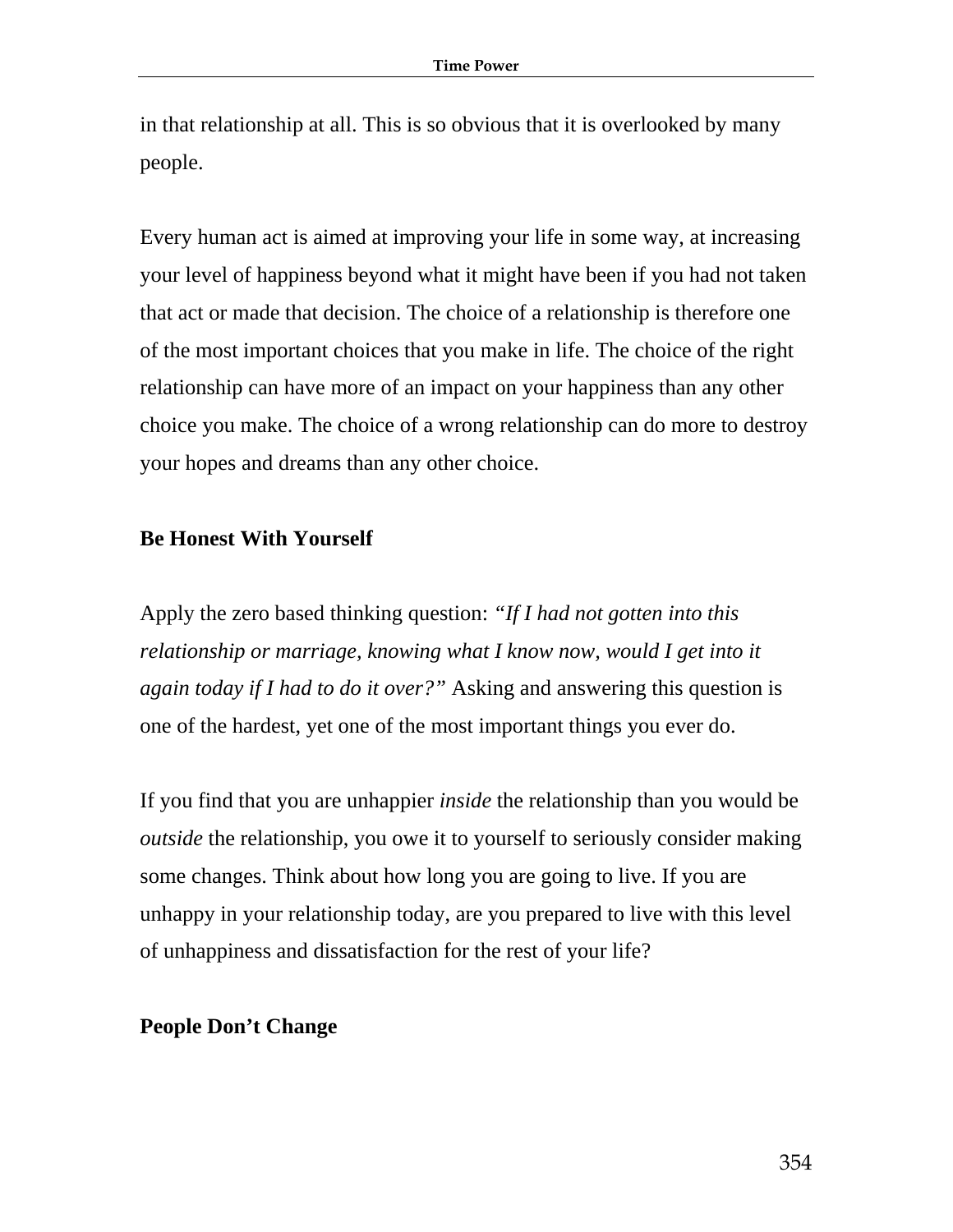There is a basic rule in human relationships. It is that "people don't change." Both you and every person you meet is a product of their entire lives. Starting in infancy and early childhood, they were exposed to influences that shaped their behaviors. By their late teens, their values and their personalities are largely fixed. If you ever attend a 10, 20, or 30-year high school reunion, you will be amazed to see that, aside from the signs of aging, the people that you grew up with are very much the same many decades later.

People don't change. You should never hang your hopes for happiness on the possibility that someone is going to change and become a different person. You have not changed in your entire life. It is not realistic to expect that others might change, even if they want to, or if they promise to. In fact, not only do people not change, but under pressure, they go from bad to worse. They become even more of what they already are.

### **Evaluate Your Options**

If you decide that you would not get into this relationship, knowing what you now know, your next question is, *"How do I get out of this situation, and how fast?"* Remember, your main goal in life is to achieve your own happiness and to fulfill your potential as a human being. Anything that stands in the way of your becoming the very best person you can possibly be needs to be carefully examined, and if necessary, changed.

One of the most popular plays ever written and performed is *Cyrano de Bergerac* by Edmond Rostand. Toward the end of the play, Cyrano is asked

<u>355 September 2006 September 2006 September 2006 September 2006 September 2006 September 2006 September 2006 S</u>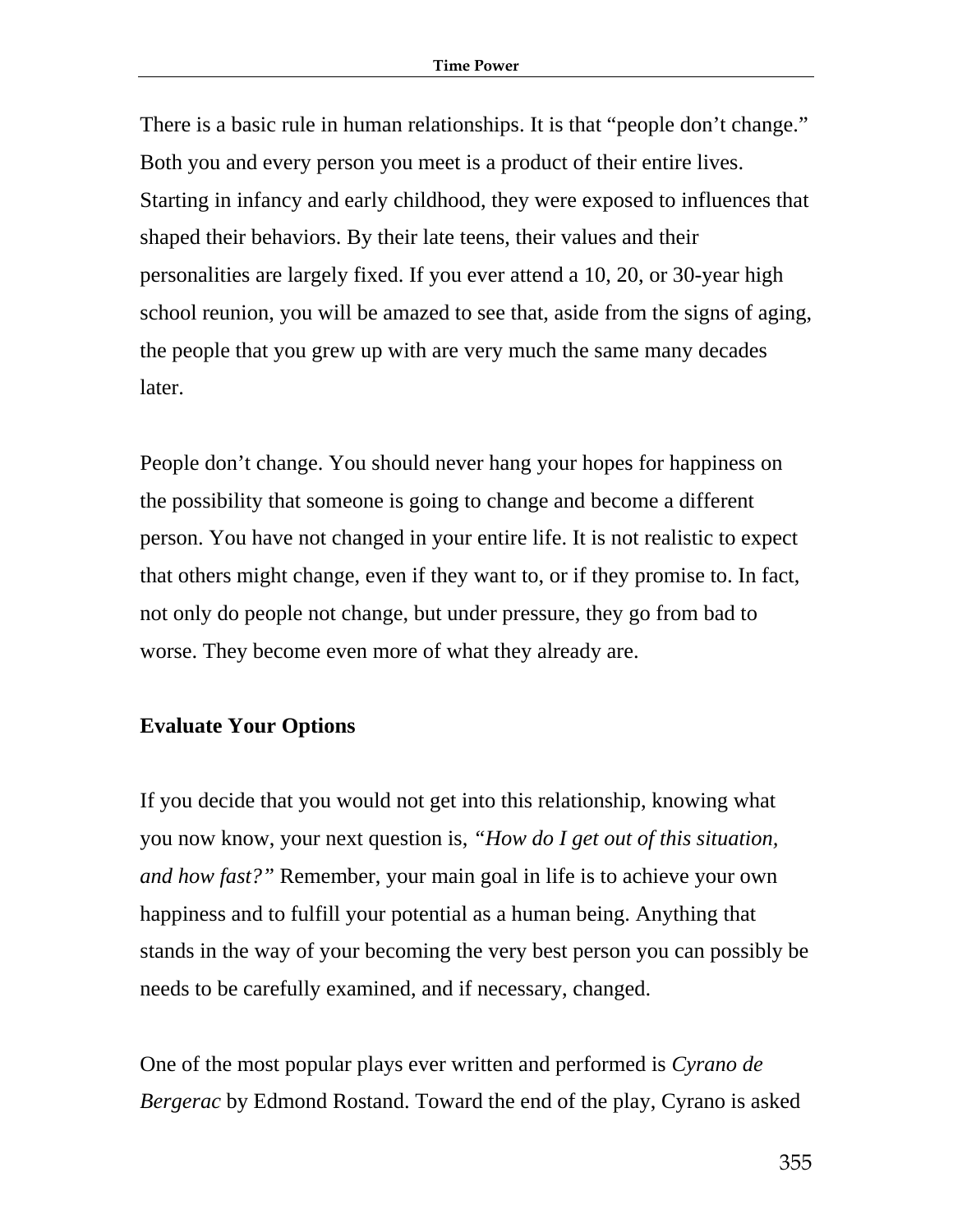why it is that he has been so intensely individualistic his whole life, not caring about the opinions and criticisms of others. He replies with these words, "At an early age, I decided that in life I would choose the line of least resistance, and please at *least myself* in all things."

This is a profound observation. Throughout our lives, because of the desire for approval and the fear of rejection, we bend our personalities and adjust our behaviors so that others will like us and approve of us. We constantly think about what we need to do to be liked and accepted. If we are not careful, we can lose our own personalities and become preoccupied with pleasing other people.

### **Please At Least Yourself**

But this is a dead end. The likes and dislikes of others change continuously, and often momentarily. It is not possible for you to ever do, be or say all of the right things necessary to get people to like, respect and accept you. No matter how hard you try to conform to their wishes, you will always make mistakes, trigger their disapproval, and end up feeling foolish.

The key to happiness is to, "Please at least yourself in all things." In this way, you can be sure that at least *one person* is happy with what you do, and the way things turn out. Since you can never predict what will please others, please at least yourself.

One of the marks of the "fully functioning person," as defined by psychologist Carl Rogers, is that he or she is not unduly influenced by the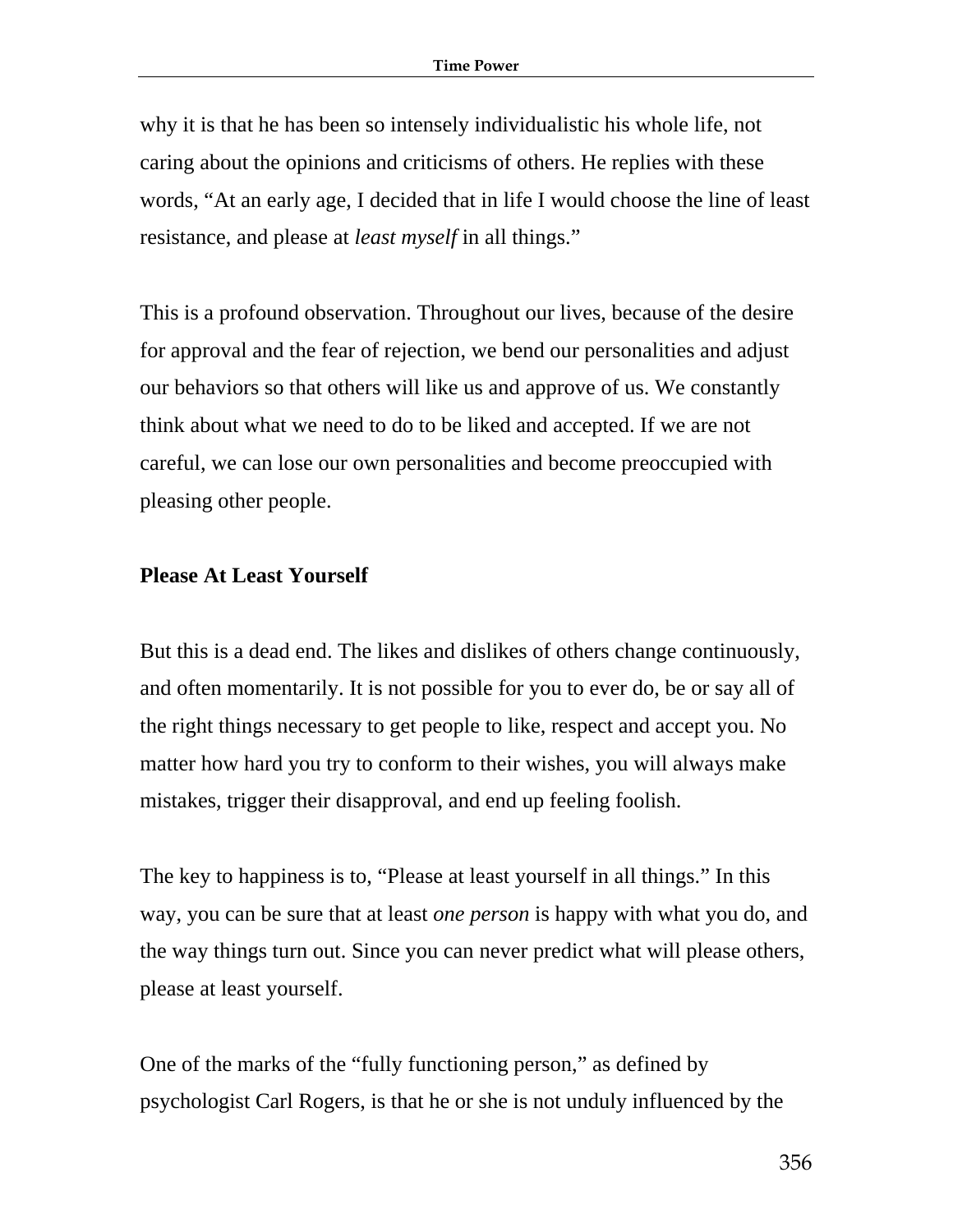opinions of others. A fully mature, fully functioning adult takes the likes, dislikes and the opinions of others into consideration, but then makes his or her own decisions and goes his or her own way. If others do not like or approve of his course of action, he ignores it and carries on regardless.

The key is for you not to worry about what people think of you. The fact is that people are not really thinking about you at all. Most people are so preoccupied with their own problems and concerns that they don't have time to think about the lives or actions of others. Set your own sails. Play your own game. Determine your own destiny. Do whatever seems to you to be the right thing to do at the moment. Please yourself. Ignore the rest.

### **Your Time and Your Life Are Precious**

Be *selfish* with your time. Remember, your time is your life, and this life is not a rehearsal for something else. Say "no" to requests for your time that don't move you toward your own goals and personal aspirations. When you say "No," people will often express a little disappointment, or even a try to make you feel guilty. Nonetheless, you should stick to your guns. Their shallow disapproval will only last for a few seconds, and then they will be off to someone else to ask them to donate their time or money. And you will be free.

In developing a philosophy of time management, treat your time like money. Allocate your time at your hourly rate. Use this hourly rate as a measuring tool for everything you do.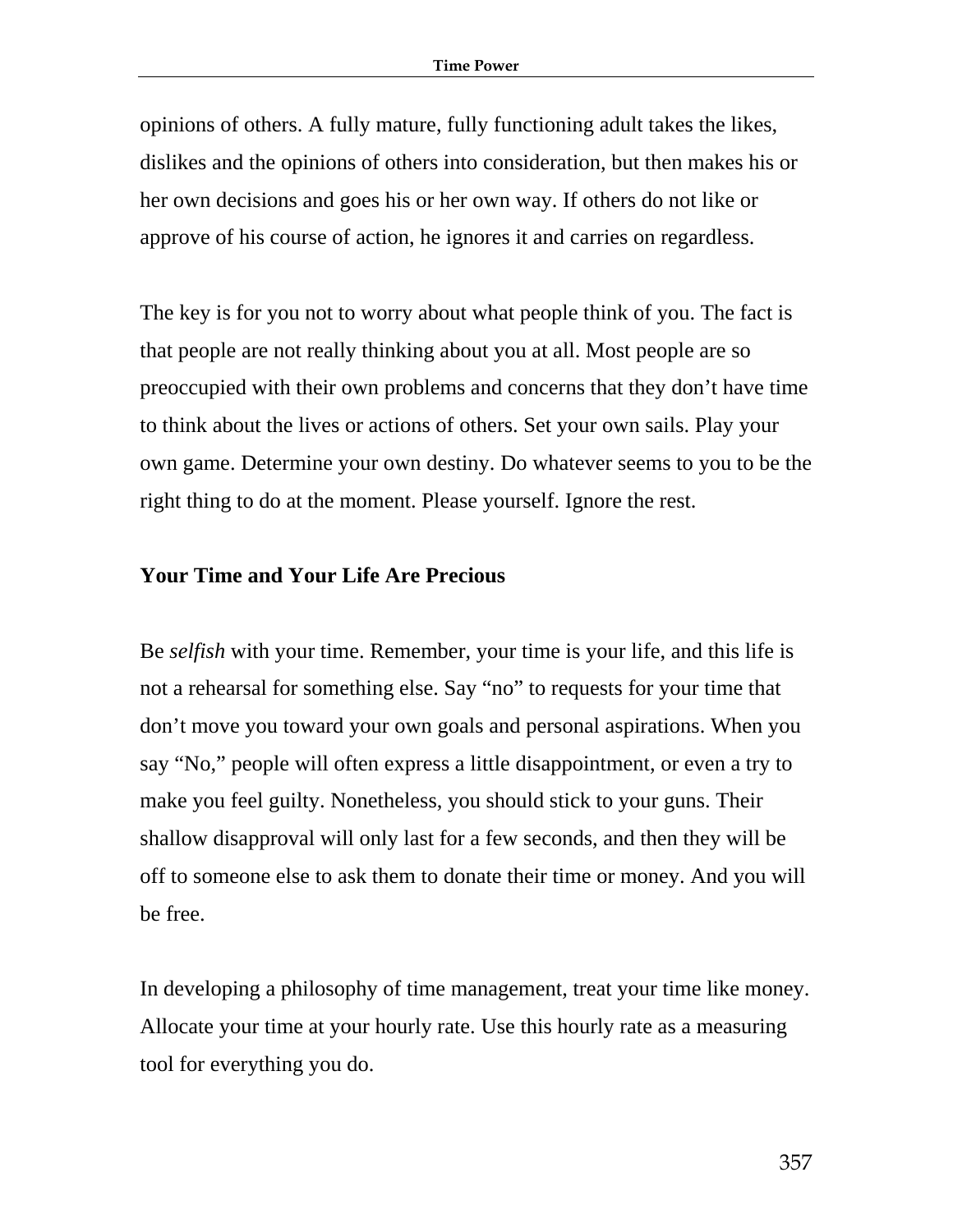Concentrate your efforts on high value tasks, on tasks that can pay you what you want to earn. If you want to earn \$25.00 per hour, continually ask yourself, "Is what I am doing right now the sort of work that pays \$25.00 per hour or more?" If it is not, discipline yourself to stop doing it. Discipline yourself to only do work that pays what you really want to earn.

#### **What Makes You Special**

You are your most valuable asset. The part of you that makes you distinct and unique is your mind. It is your ability to think and act. Throughout your life you should work at upgrading the quality of your thinking and improving your skills for doing the most important things you do in your work and in your life.

Invest regularly in self-improvement, and in personal and professional development. Continually look for ways to increase the value of your contribution to the people who depend upon you. Dedicate yourself to life long learning. The development of your expertise and skills through hard work and study can do more to multiply your value and your earning ability than almost anything else you can do.

Personal and professional development is an extremely high value use of your time. The future impact of self-study can be immeasurable. By developing an additional skill at the right time, you can often catapult your career to much higher levels. You can jump ahead five years by becoming extremely good at a key skill that is very much in demand at the moment.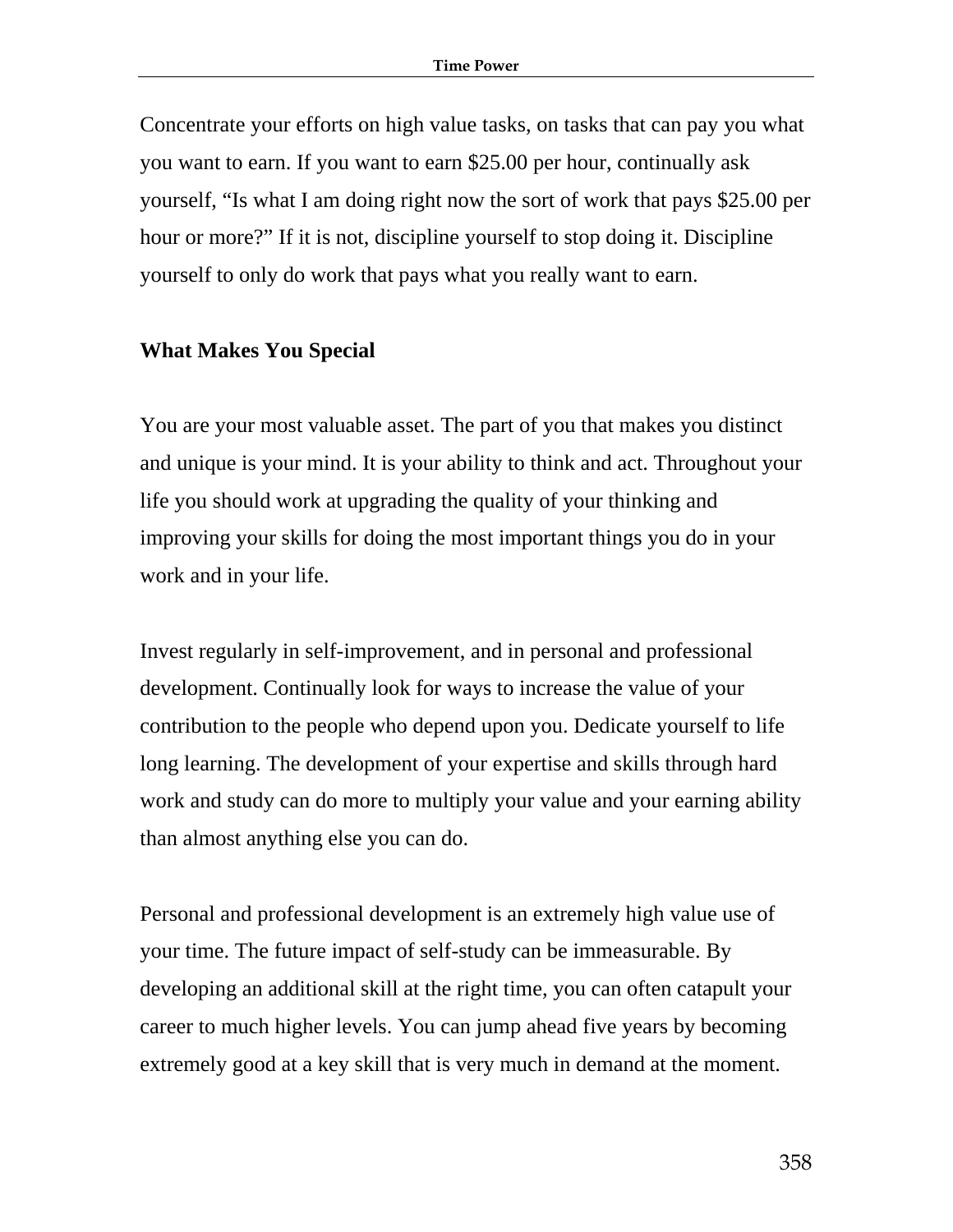### **See Yourself as a Role Model**

In developing your philosophy of time and life management, see yourself as a role model for others. Discipline yourself to set a positive example of personal efficiency for your staff, your co-workers, and your boss, as well as your family and children.

Imagine that others are looking up to you as a model of personal efficiency. Imagine that you are the one who is setting the standards for time management and personal effectiveness in your organization. Act as if you are being carefully observed by others in everything you do. This will force you to be far more disciplined and controlled in your daily actions than if you thought that no one was watching.

### **Keep Your Life in Balance**

Perhaps the most important part of both the Psychology and Philosophy of Time Management is your willingness and ability to keep your life in balance. Use your increased efficiency and productivity to create more time that you can spend with the people that you care about the most.

The major sources of life's joys are loving relationships with other people. The great aim of Time Power is to enable you to get more happiness and joy with the people you care about the most. Keep your life in balance by asking yourself on a regular basis, *"How would I spend my time if I only had six months left to live?"*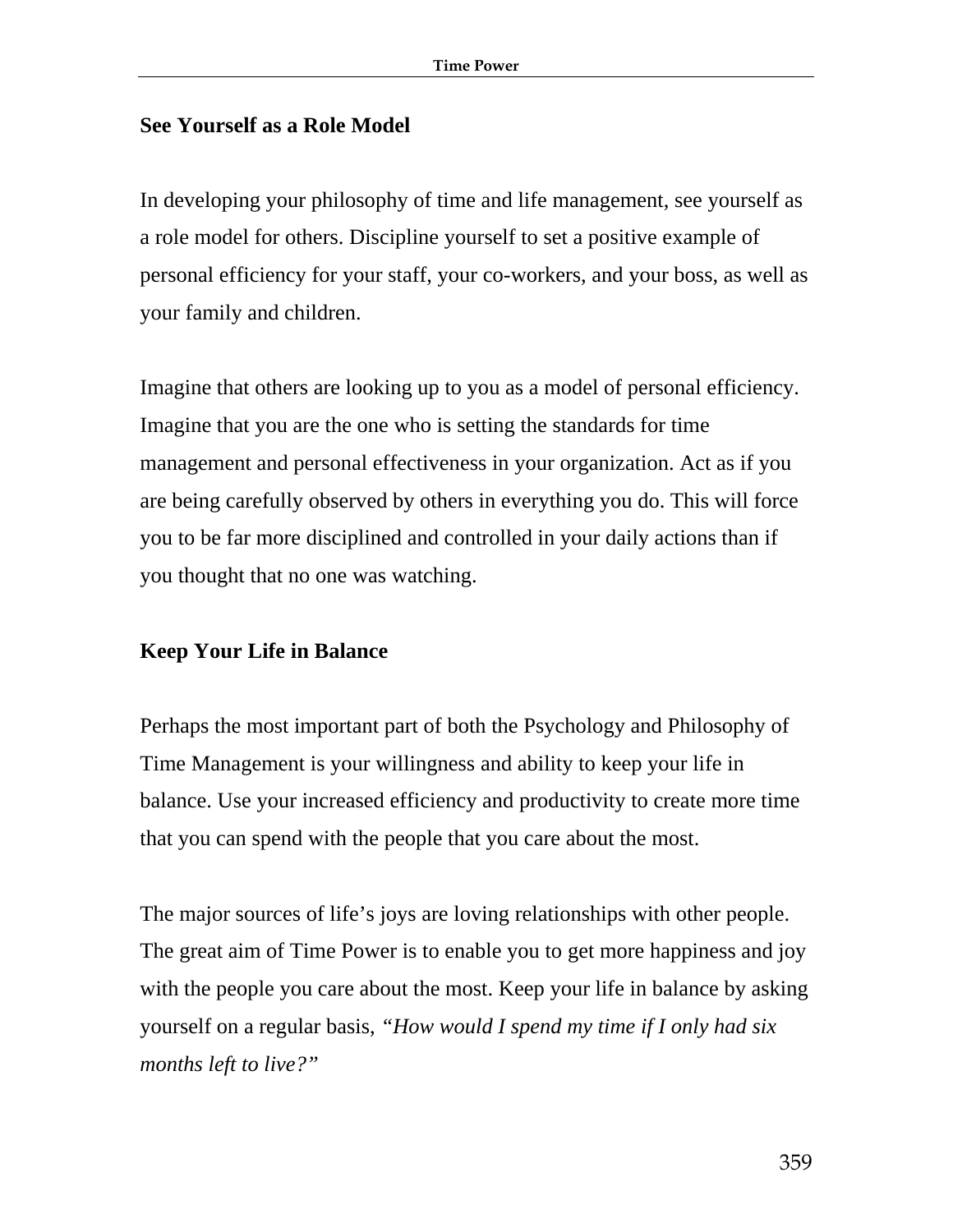Once you have decided how you would spend your last six months on earth, you can then ask yourself, *"How would I spend my time if I only had six weeks left to live?"* 

Think about how you would spend your time if you only had *six days* to live? *Six hours*? Finally what would you do, who would you want to talk to, what would you want to say if you found that you only had *60 minutes* left to live?

If you only had a short time to live, the only thing you would think about would be the most important people in your life. If you only had a short time left to live, there is nothing that would be more important to you than to reach out and communicate with them in some way. Whatever you would do if you only had a short time left, be sure to include those words and activities into your daily life. You never know.

### **Think About Your Values**

To keep your life in balance, continually review your values, and what is most important to you. You will always feel the happiest, and enjoy the highest levels of self-esteem, when your goals and day-to-day activities are congruent with your values. When what you are doing on the outside is perfectly aligned with the very best person you could possibly be on the inside, you will always feel better than at any other time.

Define and determine your ideal lifestyle. If you were financially independent and you could organize your life in any way you wanted, what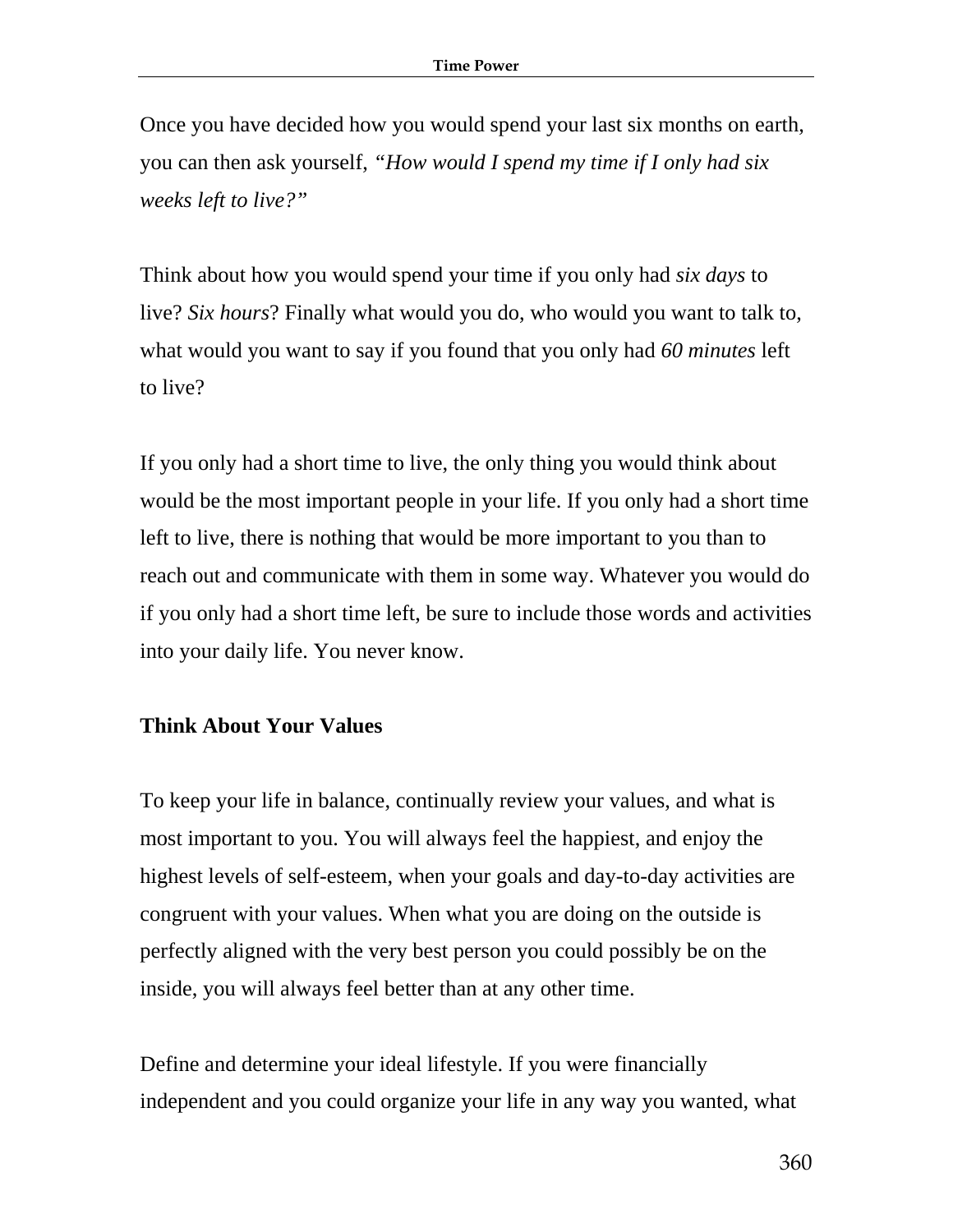would you want to do differently from today? Imagine creating your perfect calendar, week-by-week and month-by-month. If you could design your year from January 1st to December  $31<sup>st</sup>$ , how would you want to spend each day and each week? Where would you like to go? What sort of vacations would you like to take with your family? If your life were ideal, what time would you go to bed, and what time would you rise? If you were completely free to choose, what changes would make in your lifestyle starting today?

The greater clarity you have regarding your ideal lifestyle, the easier it is for you to make the decisions in the short term that will assure that you create that lifestyle sometime in the future. Clarity is everything.

#### **Four Ways to Change Your Life**

There are only four ways that you can change your life. First, you can do *more* of some things, the things that are working well for you. Second, you can do *less* of others things, those things that are not working in your work and personal life. Third, you can *start* doing something that you are not doing today. And fourth, you can *stop* something altogether.

In bringing your life into better balance, the first questions you ask are, "What should I be doing more of, or less of, to improve the quality of my life?" Almost invariably, you will decide that you need to work more efficiently so that you can spend more time face-to-face, with people you care about the most.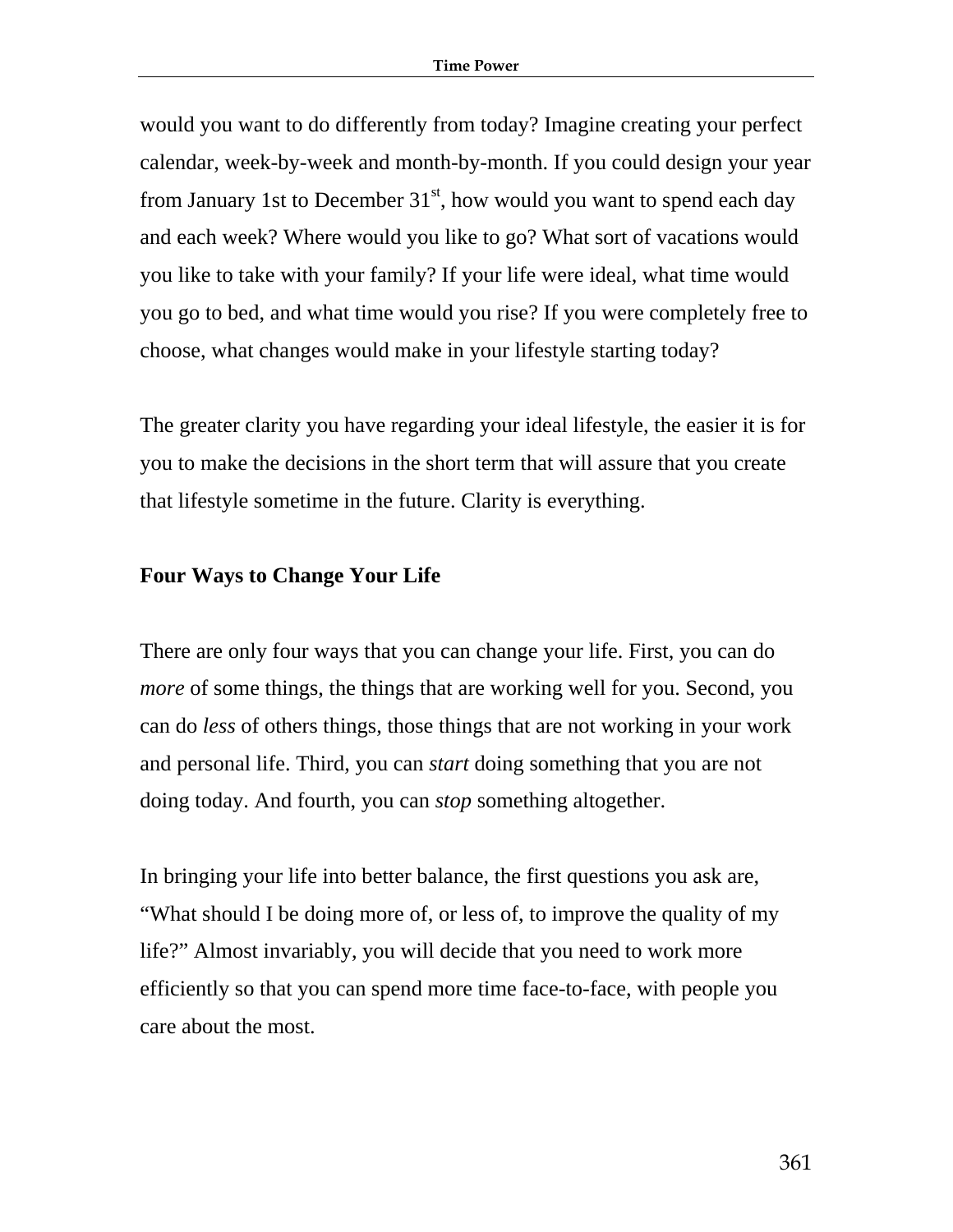Then ask yourself, "What should I start doing that I am not doing today if I want to improve the quality of my life?" Finally, you should ask, "What should I stop doing altogether if I want to have more time to do more of the things that are most important to my life and goals?"

Sit down with your spouse and children and ask them for their insights and opinions on these four questions. "What would you like me to do more of, or less of?" Ask them, "What would you like me to start doing, or stop doing?" They will give you ideas and opinions that can have a profound effect on the quality of your family relationships.

### **Divide Your Life into Two Parts**

Divide your life into two main parts, work and family. Priorize almost all other activities as secondary to these two primary concerns. Instead of doing your work, plus a whole series of other activities, and then giving your family the crumbs that are left over, put your family and your relationships in the center of your life. Organize your work and all of your other activities around them.

When you work, *work all the time you work*. Don't waste time. Don't chat with co-workers or sit around drinking coffee and reading the newspaper. Don't surf the Internet. Don't take long lunches and coffee breaks. Don't start late and finish early. When you work, work! Keep repeating to yourself, *"Back to work! Back to work! Back to work!"*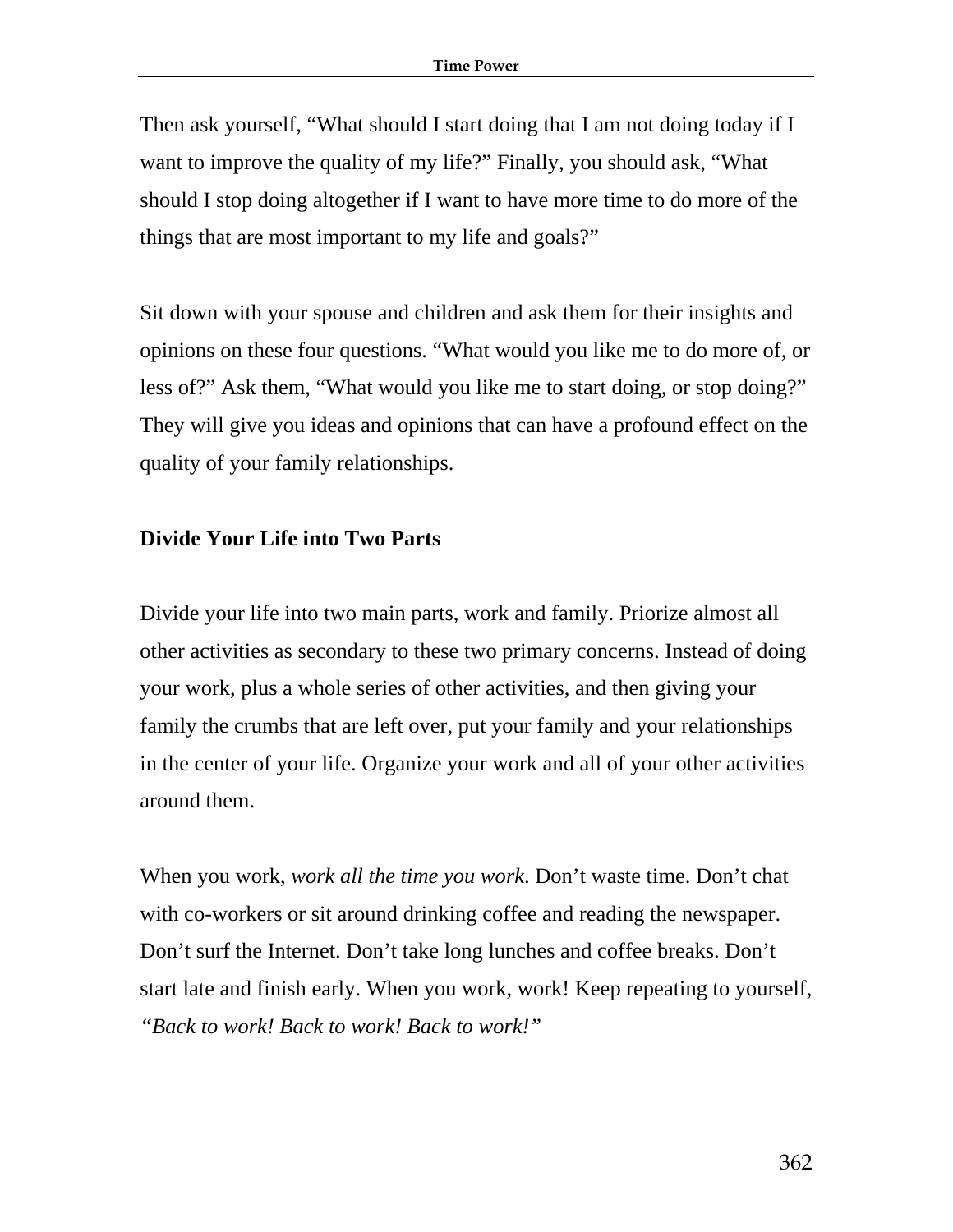When you are with your family, *be there* 100% of the time. Do not read the newspaper, channel surf the television, talk on the phone or play with your computer. Instead, spend more time face-to-face with the most important people in your life.

#### **Time Is the Measure of Value**

The quality of a relationship is largely determined by the amount of time you invest in that relationship. You can only increase the value of a relationship to you, and the value of yourself in that relationship, by spending more time with that person. This is as true at work and with customers as it is with your spouse and your children. The more time you invest in them, the deeper and richer will be the quality of your relationship. There is no substitute for time.

#### **Your Highest Goal**

Peace of mind is the greatest human good, and the goal of all human activity. You should select peace of mind as your highest goal and organize your entire life around it. It is only possible when your life is perfectly in balance. You experience peace when you are doing what you were meant to do, with the people with whom you were meant to do it.

To achieve greater peace of mind, listen to your intuition. Trust your inner voice. The more you listen to the "still, small voice" within, the better and more accurate guidance you will receive. As you follow the guidance of this inner voice, and this higher power, you will be directed and prompted to do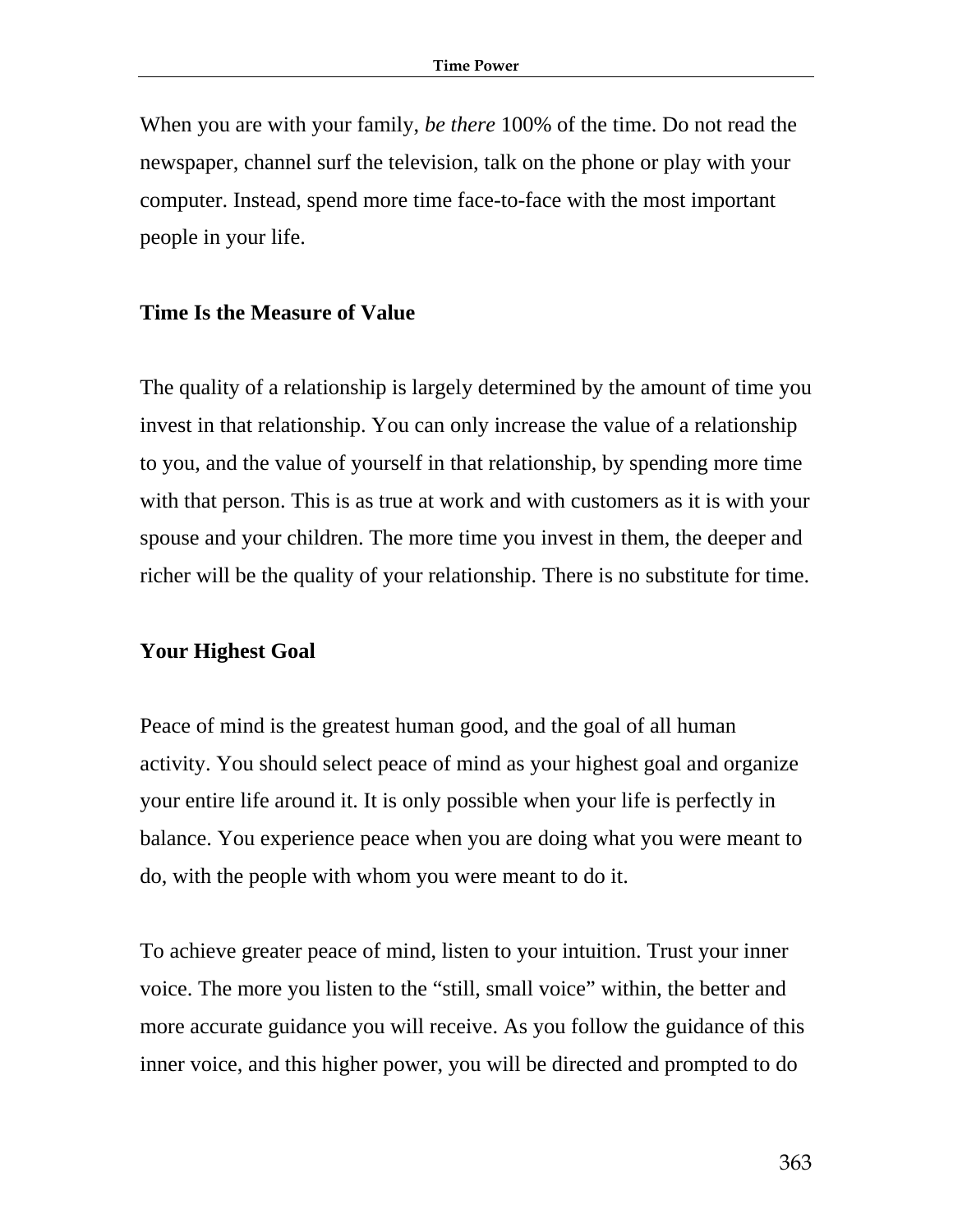and say the right things in the right way at the right time. Men and women begin to become great when they begin to trust their inner voices.

# **Two Types of Time**

Work and family require two different types of time. Work requires *quality* time. This is where you set priorities and discipline yourself to focus on the most valuable use of your time. Work is aimed at achieving concrete, measurable results for yourself and other people.

Relationships however require *quantity* time. They require long, unbroken periods of time, in thirty, sixty, and 90-minute chunks, or even longer, where you allow ample time for the relationship to unfold and develop. You cannot rush an important relationship. There is no such thing as an efficient family life.

To get the most done at work, you must set clear goals and objectives, organize clear priorities, overcome procrastination, work on your most valuable tasks, and press forward to completion and closure.

To get the very most out of your family and relationships, you must create a large periods of unhurried time where the most pleasurable and enjoyable moments can occur unbidden and unexpectedly.

### **Take Care of Yourself**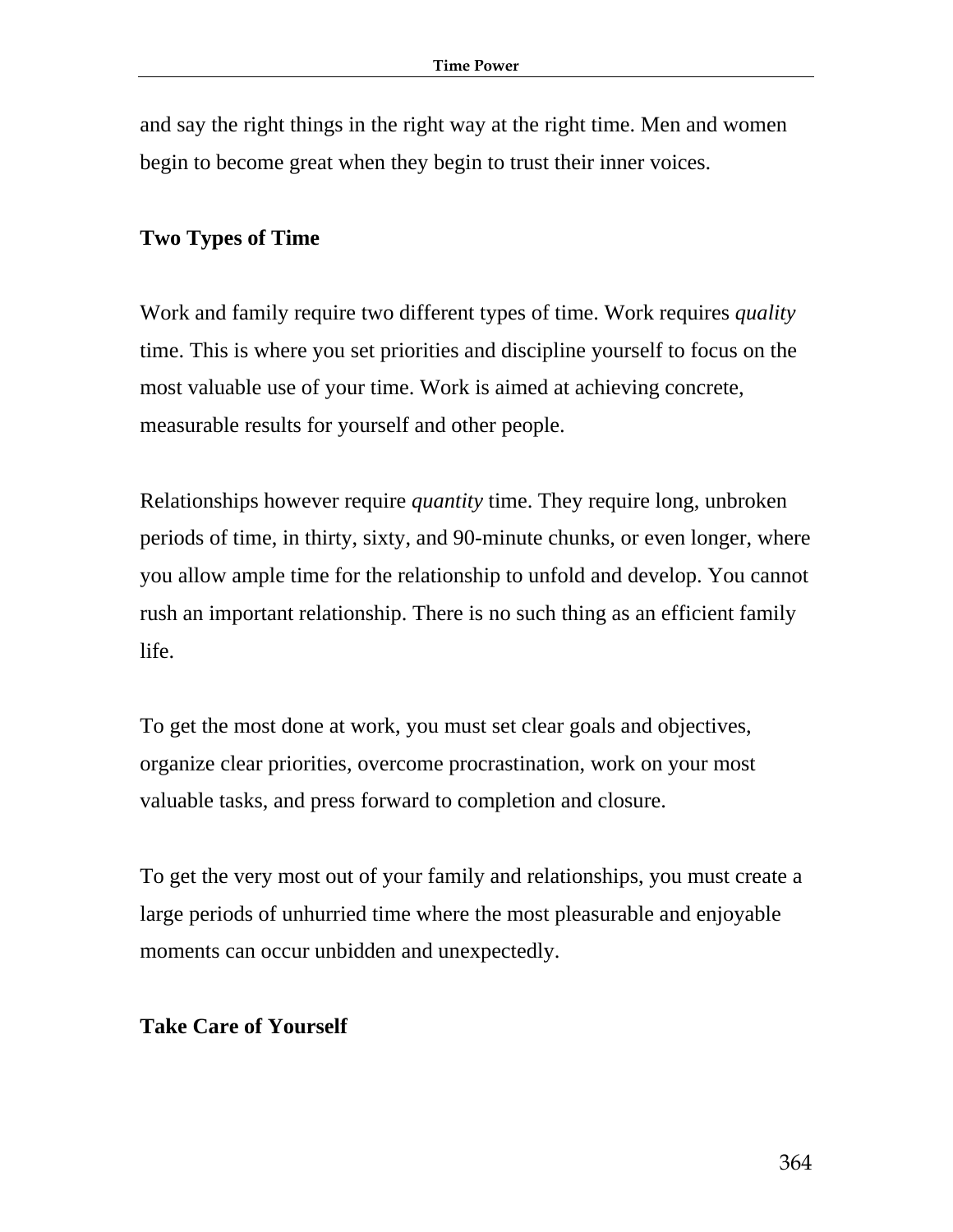Keep your life in balance by investing time in physical fitness, in walking, running, swimming or golf. Every joint in your body should be articulated everyday. Every muscle should be flexed and stretched everyday. You should engage in aerobic exercise three times per week to maintain maximum levels of physical fitness, and to perform at your best.

If ever you feel that you are too busy to exercise, it means that your life is out of balance. Whenever you feel that you are on a treadmill that you cannot get off of because you have too much to do, it means that you are approaching the breaking point. Whenever you feel that you cannot stop, Nature is telling you that you must stop as soon as possible.

During the working day, take frequent breaks to stretch, go for a walk, and change your space. Going for a walk during the day will do more to assure that you are alert and productive in the afternoon than almost any other activity.

### **Maintain High Levels of Mental Energy**

In Texas, they say, "It is not the size of the dog in the fight, but the size of the fight in the dog." In keeping your life in balance, a paraphrase of this statement would be, "It is not the number of hours you put in, but the quality of thoughtfulness and alertness that you out into those hours."

Decisions that you make, like going to bed early and getting a good night sleep, have an inordinate impact on the quality of your day. When you are fully rested, you produce far more high quality work than when you are tired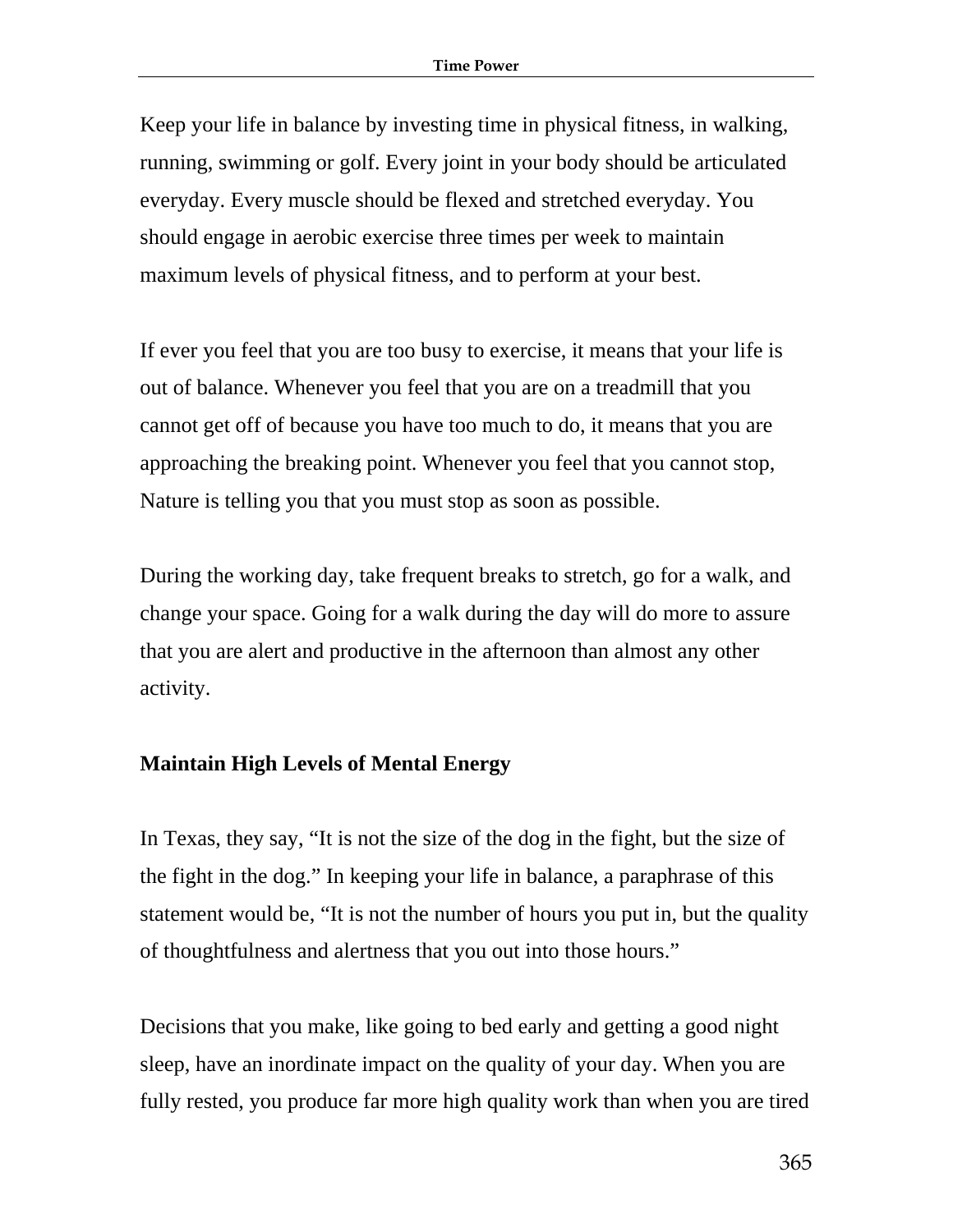because you have not slept enough. When you are fully rested, you make better decisions which lead to better results. When you are tired, you often make poor decisions which lead to mistakes and misunderstandings that have to be dealt with or remedied, often at great cost. Fatigue is an enormous time waster.

#### **Eat Well for High Energy**

What you eat and when you eat can have a major impact on your levels of energy. When you eat a high quality breakfast and a high quality lunch, you will be brighter and more alert throughout the day. You will be sharper and have more energy. You will be more creative and confident. You will make better decisions and get better results when you are properly nourished. The practice of eating lightly, and avoiding sugars, salts and fatty foods, will assure that you have more brain energy, and that you are more effective, than if you consume foods that are not particularly good for you.

### **Teach Your Children Time Power**

Make a good time management a part of your family life. Teach your children good work habits by helping them with their homework and insisting that it be done promptly, before they do anything else. In more than 8,000 studies of men and women who became high-achievers early in life, one of the consistent factors they found was that their parents were concerned about and involved in their children's homework. The more that children think that their parents care about them completing homework on time, the more committed the children become to doing good schoolwork.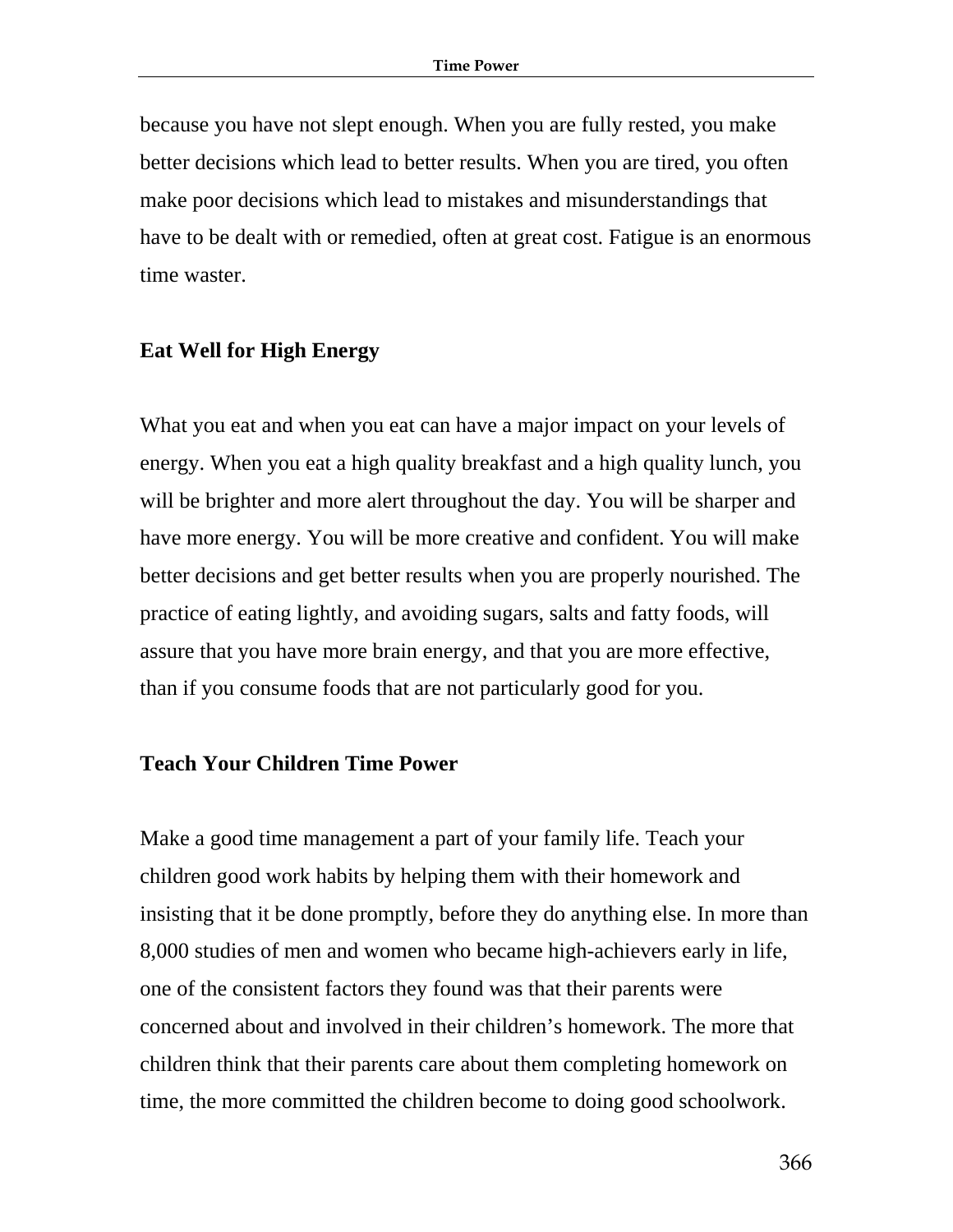This habit of doing good work, and getting it done promptly, then extends into adult life.

# **Take Time Off to Rest and Relax**

In keeping your life in balance, relaxing is often the most valuable use of your time. Sometimes, the most important thing you can do is *nothing*. Take at least one or two days off from work each week, and resolve to do nothing work related on those days. Take the time to smell the roses.

Go for a walk with your spouse, your children or your friends. Take time to sit back, to think, reflect, and to adjust your goals and priorities. Make sure that your daily activities are consistent with your deepest convictions. Be sure that your goals and priorities are congruent with your values.

Take time regularly to think about what is really important to you, and to make sure that the outer aspects of your life are consistent and harmonious with the inner aspects.

## **You Can Only Manage Yourself**

Finally, in developing your philosophy of time management, continually remind yourself that you cannot manage time. You can only manage yourself. Time management is life management. Time management requires self-control, self-mastery and self-discipline. Time management behaviors and disciplines are skills that you can learn through practice and repetition.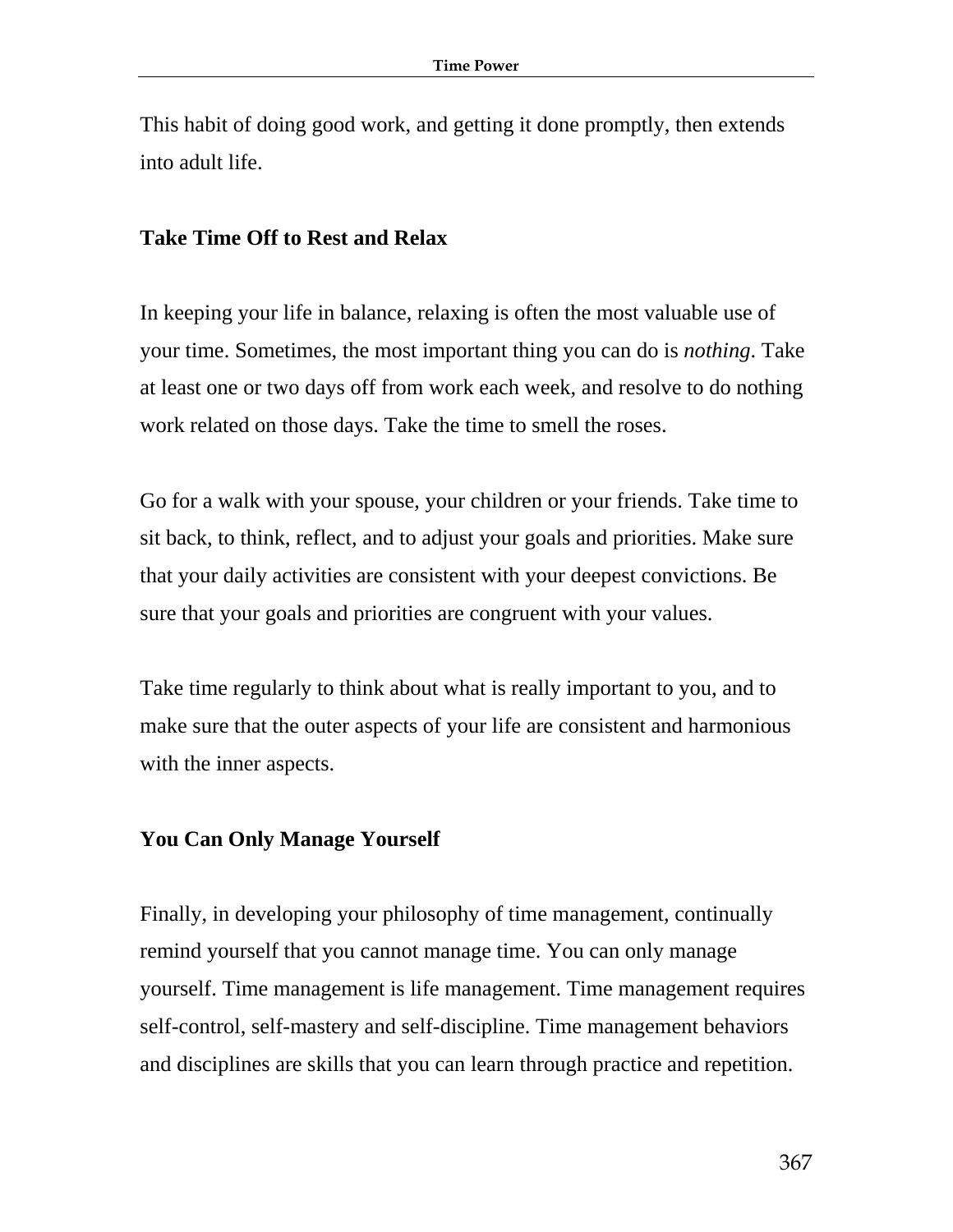In time you, your ability to manage yourself and your life will become automatic and easy.

Time management is a lifestyle that must be practiced every hour, everyday, all the days of your life. It is the one habit, the one discipline that is essential to everything else you want to achieve. With excellent time management skills and practices, there are no limits.

*"Life is not easy for any of us. But what of that? We must have perseverance and above all, confidence in ourselves. We must believe that we are gifted for something, and that this something, at whatever cost, must be attained."* (Marie Curie)

## **Action Exercises:**

- 1. Think long term; project forward five and ten years and design your perfect life in every respect. What does it look like?
- **2.** Make a detailed plan today to achieve financial independence by a specific time in the future. How much will you need?
- **3.** Do what you love to do; determine the kind of work that would make you the happiest and then organize your life to do it in an excellent fashion. What is it?
- **4.** Examine your relationships and make sure that you would be happy where you are for the rest of your life. If not, what changes are you going to make?